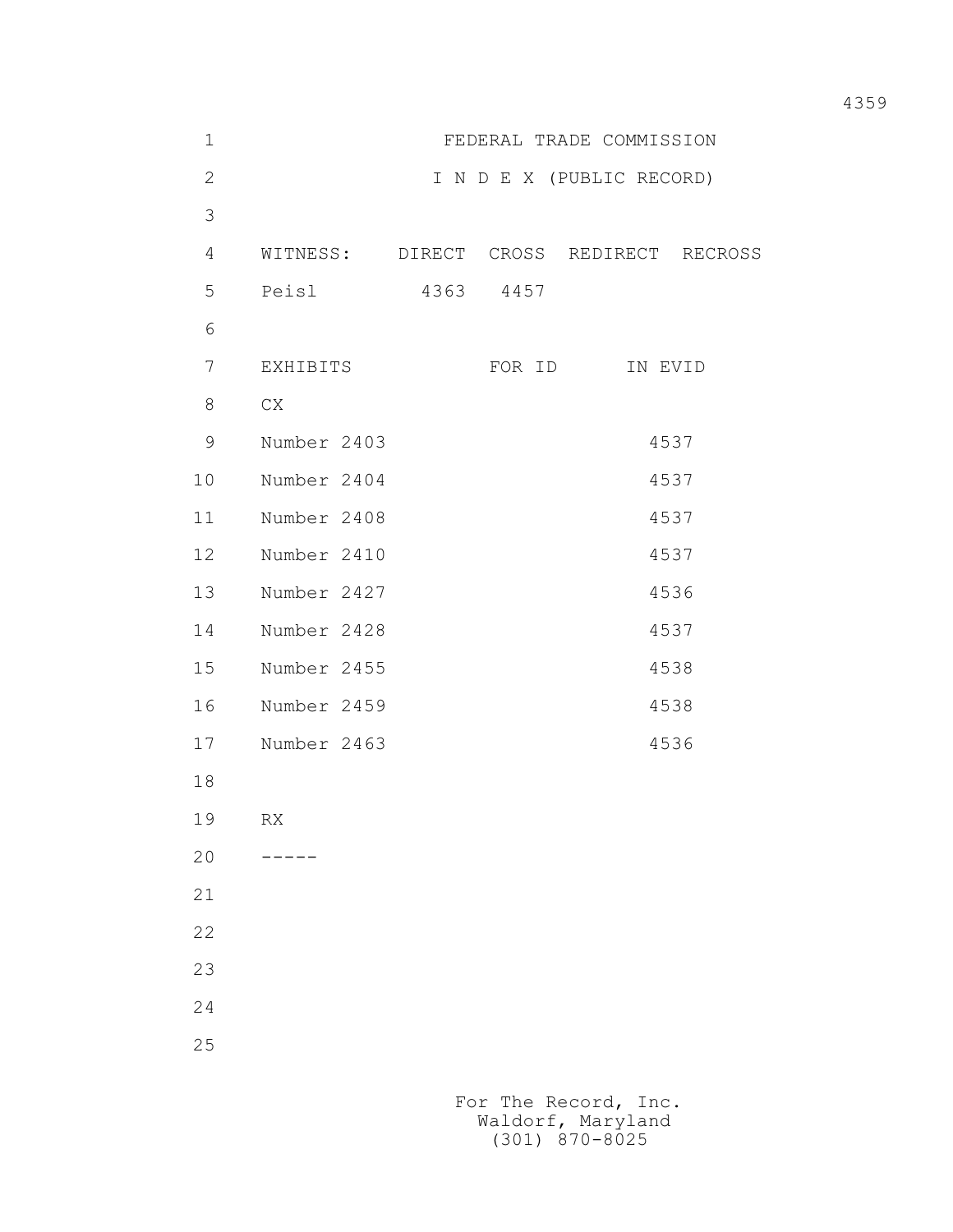1 UNITED STATES OF AMERICA 2 FEDERAL TRADE COMMISSION 3 4 In the Matter of: ) 5 Rambus, Inc. ) Docket No. 9302 6 ------------------------------) 7 8 9 Friday, June 6, 2003 10 9:32 a.m. 11 12 13 TRIAL VOLUME 24 14 PART 1 15 PUBLIC RECORD 16 17 BEFORE THE HONORABLE STEPHEN J. McGUIRE 18 Chief Administrative Law Judge 19 Federal Trade Commission 20 600 Pennsylvania Avenue, N.W. 21 Washington, D.C. 22 23 24 25 Reported by: Josett F. Hall, RMR-CRR For The Record, Inc.

 Waldorf, Maryland (301) 870-8025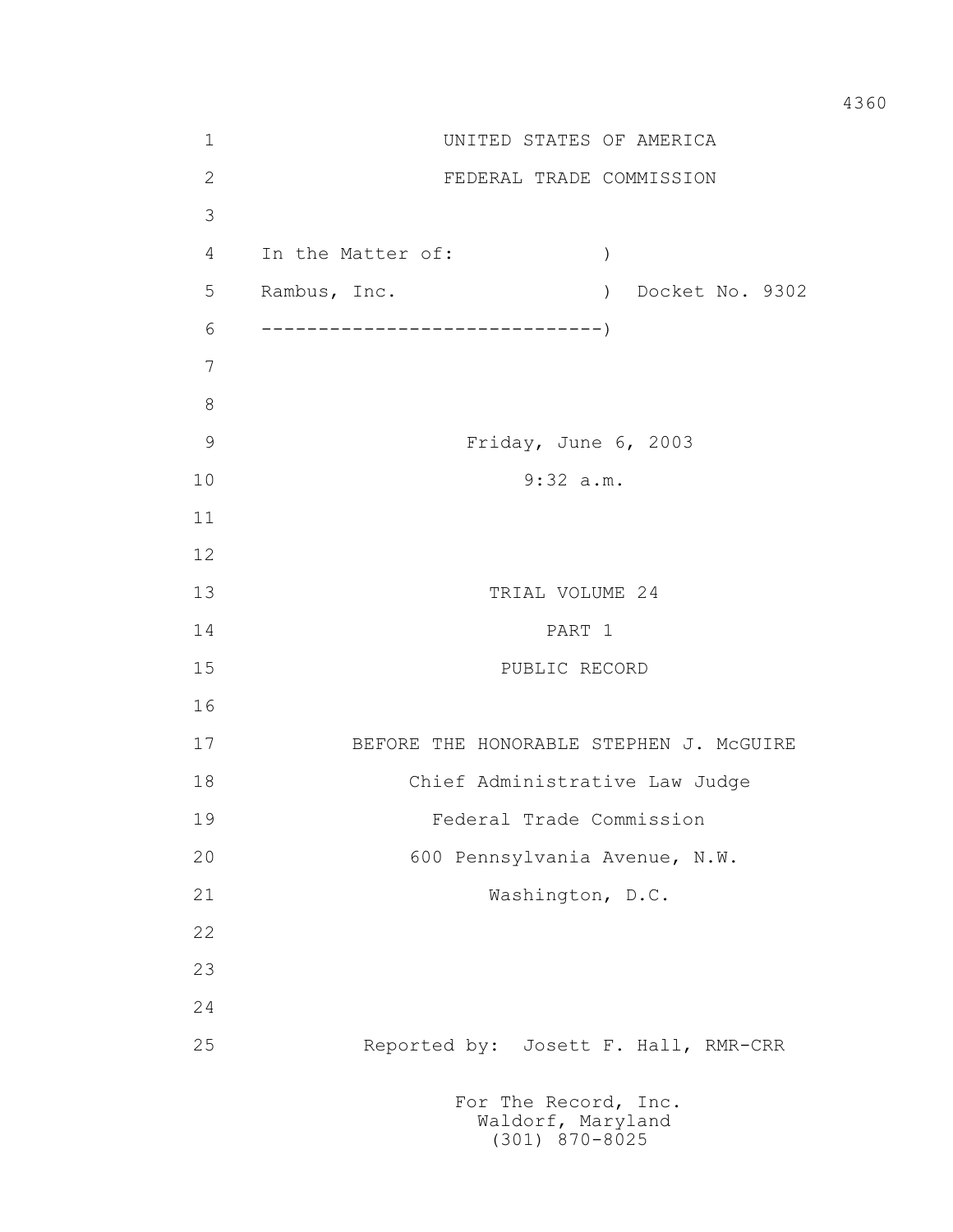1 APPEARANCES:

| $\overline{2}$ |                                            |
|----------------|--------------------------------------------|
| 3              | ON BEHALF OF THE FEDERAL TRADE COMMISSION: |
| 4              | M. SEAN ROYALL, Attorney                   |
| 5              | GEOFFREY OLIVER, Attorney                  |
| 6              | JOHN C. WEBER, Attorney                    |
| 7              | MICHAEL FRANCHAK, Attorney                 |
| 8              | Federal Trade Commission                   |
| 9              | 601 New Jersey Avenue, N.W.                |
| 10             | Washington, D.C. 20580-0000                |
| 11             | $(202)$ 326-3663                           |
| 12             |                                            |
| 13             | ON BEHALF OF THE RESPONDENT:               |
| 14             | GREGORY P. STONE, Attorney                 |
| 15             | STEVEN M. PERRY, Attorney                  |
| 16             | PETER A. DETRE, Attorney                   |
| 17             | SEAN GATES, Attorney                       |
| 18             | ANDREA WEISS JEFFRIES, Attorney            |
| 19             | Munger, Tolles & Olson LLP                 |
| 20             | 355 South Grand Avenue, 35th Floor         |
| 21             | Los Angeles, California 90071-1560         |
| 22             | $(213) 683 - 9255$                         |
| 23             |                                            |
| 24             |                                            |
| 25             |                                            |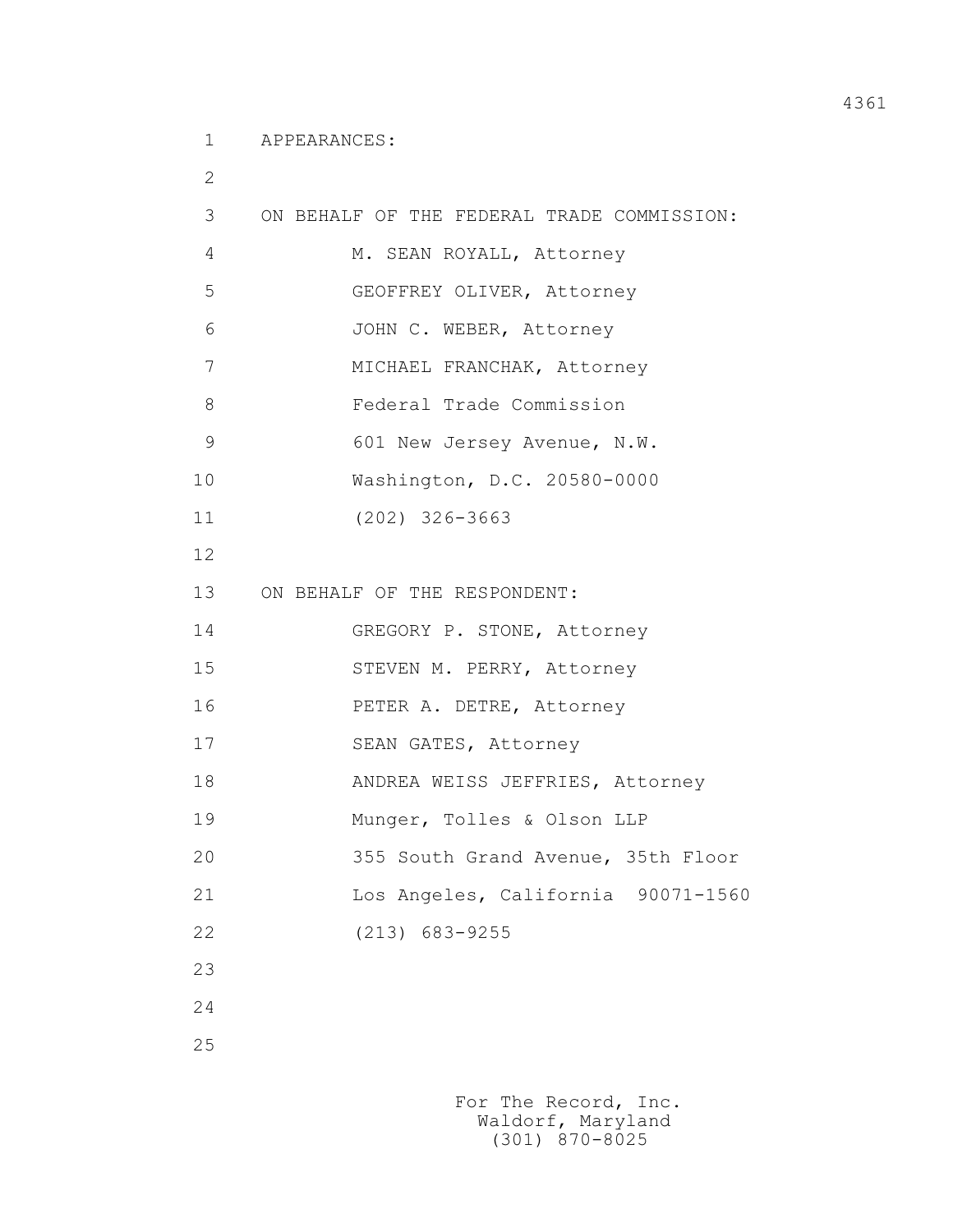1 APPEARANCES:

```
 2
          3 ON BEHALF OF THE RESPONDENT:
         4 A. DOUGLAS MELAMED, Attorney
          5 Wilmer, Cutler & Pickering
          6 2445 M Street, N.W.
         7 Washington, D.C. 20037-1420
         8 (202) 663-6090
9
         10 ON BEHALF OF INFINEON AND THE WITNESS(MARTIN PEISL):
         11 MARK L. KOVNER, Attorney
         12 Kirkland & Ellis
        13 655 Fifteenth Street, N.W.
         14 Washington, D.C. 20005
         15 (202) 879-5129
         16
         17
         18
         19
         20
         21
         22
         23
         24
         25
```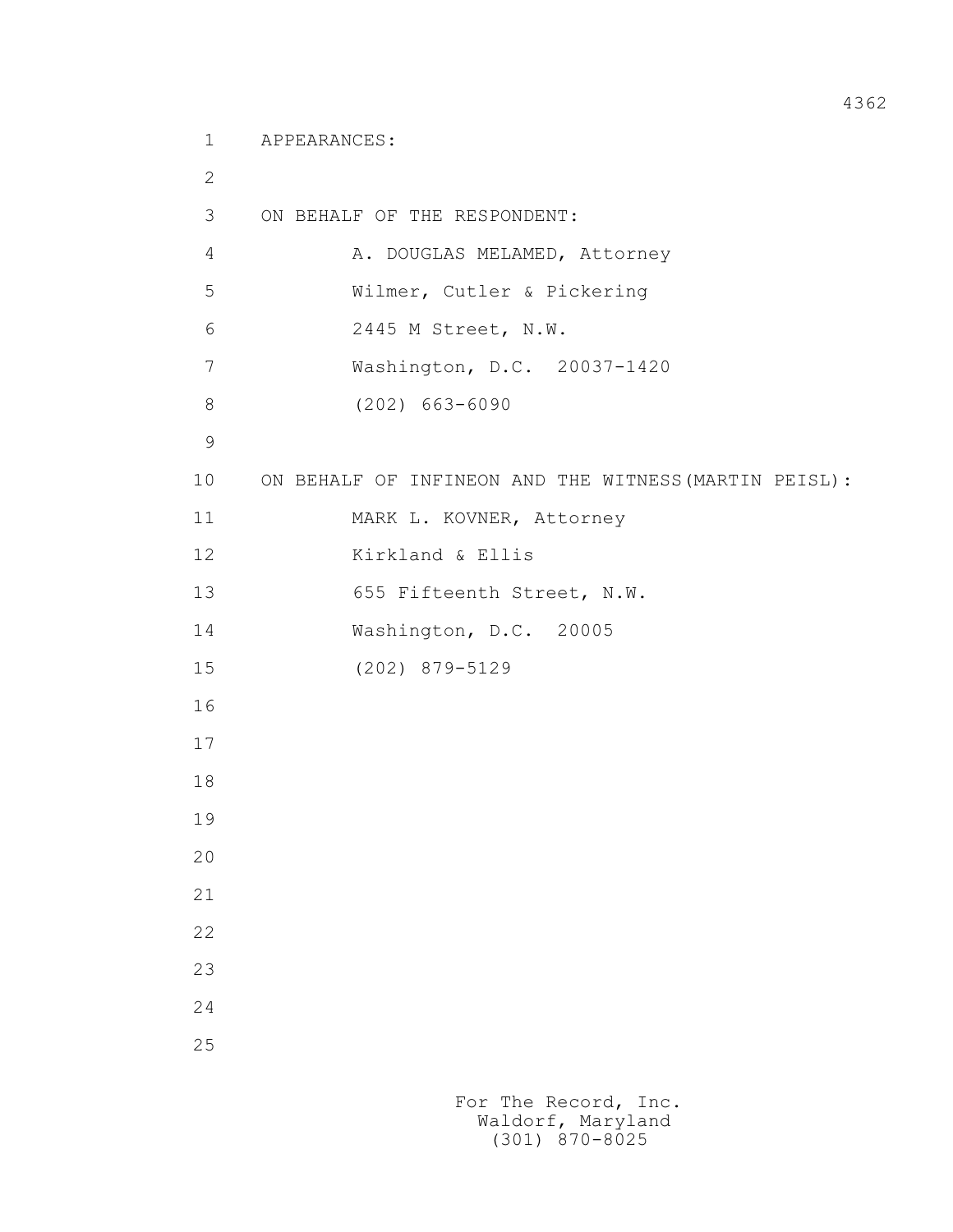1 P R O C E E D I N G S 2 - - - - - - 3 JUDGE McGUIRE: Counsel, good morning. 4 MR. STONE: Good morning, Your Honor. 5 JUDGE McGUIRE: This hearing is now in order. 6 Any items that we have to take up this morning 7 before we proceed? 8 MR. OLIVER: No, Your Honor. 9 JUDGE McGUIRE: Then at this time complaint 10 counsel may call its next witness. 11 MR. OLIVER: Complaint counsel calls 12 Dr. Martin Peisl. 13 JUDGE McGUIRE: Sir, would you please approach 14 and the court reporter will swear you in.  $15$  - - - - - 16 Whereupon -- 17 MARTIN G. PEISL 18 a witness, called for examination, having been first 19 duly sworn, was examined and testified as follows: 20 JUDGE McGUIRE: Mr. Oliver, you may proceed. 21 DIRECT EXAMINATION 22 BY MR. OLIVER: 23 Q. Thank you, Your Honor. 24 Good morning, Dr. Peisl. 25 A. Good morning.

> For The Record, Inc. Waldorf, Maryland (301) 870-8025

4363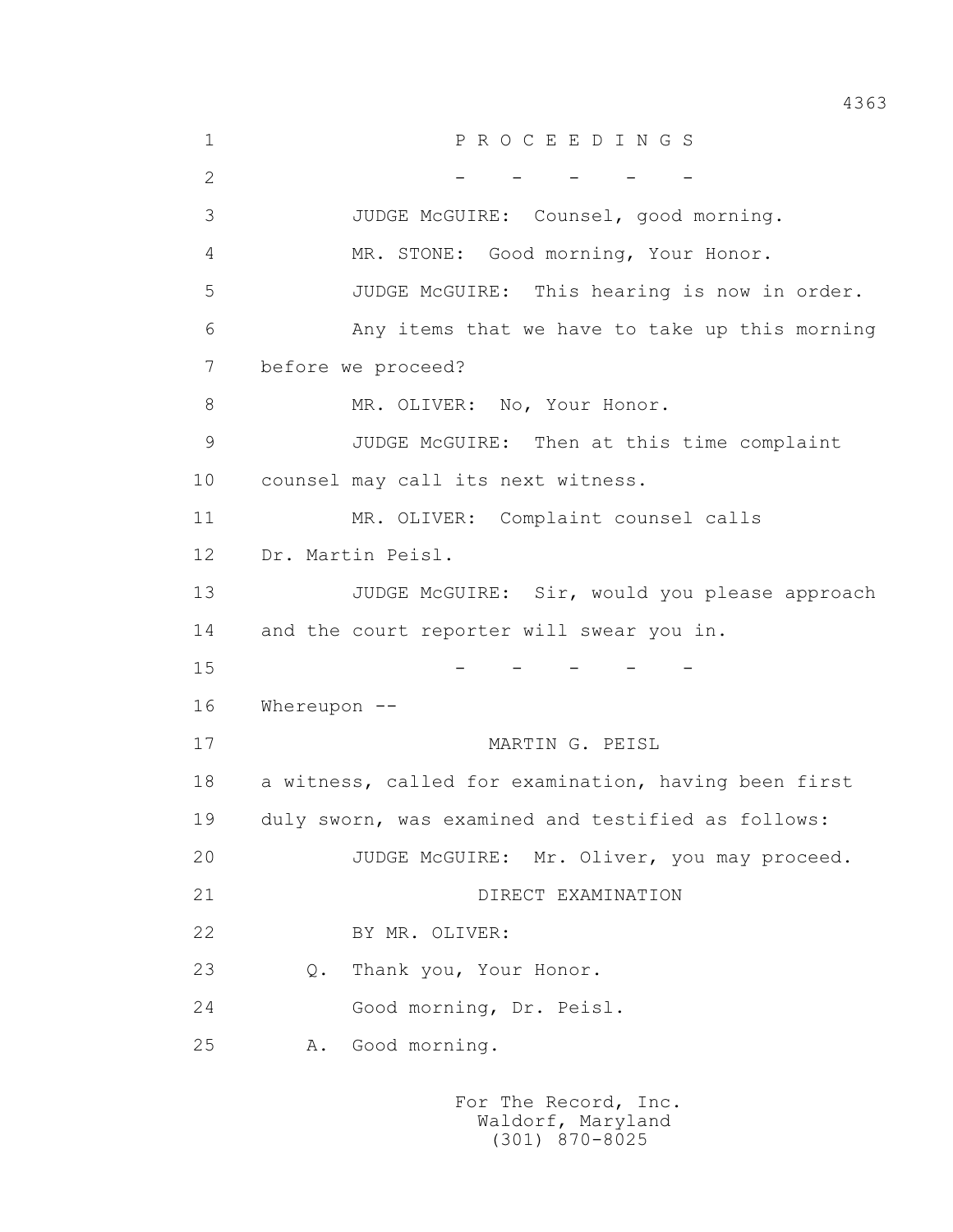1 0. How are you today? 2 A. Good. Thanks. Fine. 3 Q. Would you please state your full name for the 4 record. 5 A. Martin Gerhard Peisl. 6 Q. Are you currently employed? 7 A. Yes. 8 Q. What is your current position? 9 A. My current position is director for marketing 10 for special memories for North America for 11 Infineon Technologies. 12 Q. Where are you based? 13 A. San Jose, California. 14 Q. How long have you been with Infineon? 15 A. I've been with Siemens, which Infineon was a 16 spin-off from Siemens, 1980. 17 Q. Can you give us a brief overview of your 18 educational background, please? 19 A. My education, I received a diploma in 20 electrical engineering from the technical university in 21 Munich, Germany and a Ph.D. in electrical engineering 22 from the same university. 23 Q. When did you receive your Ph.D. in? 24 A. 1984. The diploma was in 1981. 25 Q. Now, can you please give a brief summary of the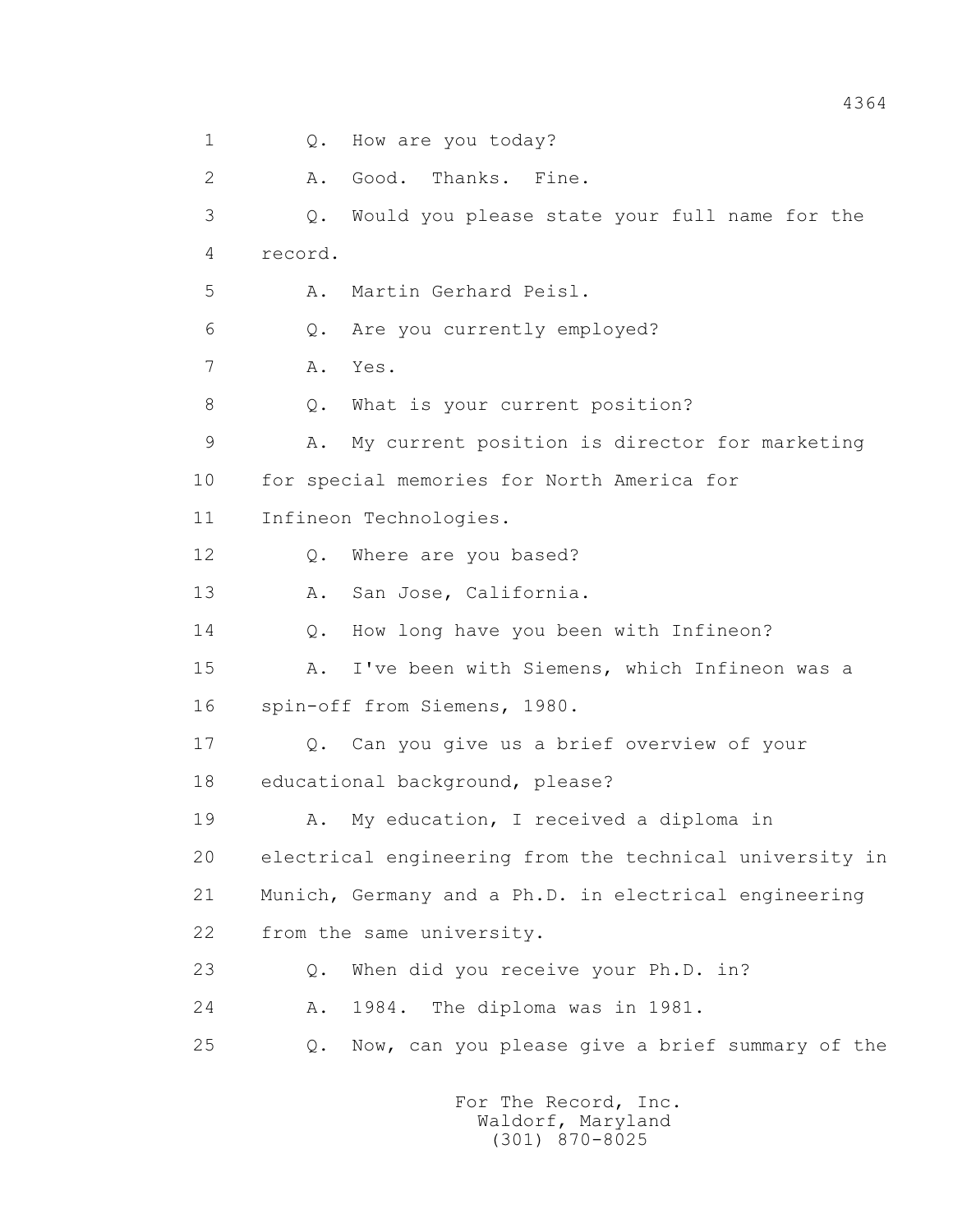1 positions that you've held since you obtained your

2 Ph.D. in 1984?

3 A. Excuse me?

 4 Q. Could you please give a brief summary of the 5 positions that you have held since you obtained your 6 Ph.D. in 1984.

 7 A. I was with Siemens back then in the research 8 labs, starting in the research labs. Then I was in 9 development for 1-megabit memories through 16-megabit 10 memories from the time frame of 1984 to 1991.

11 1991 I was transferred -- early in 1992, I 12 was transferred to Burlington, Vermont, to be the 13 transfer manager for the 16-megabit product from IBM to 14 Siemens. In 1993, I was manufacturing transfer manager 15 for the same product in Essonnes in France.

 16 In 1994, summer of 1994, I returned to the 17 United States in Burlington, Vermont -- to Burlington, 18 Vermont again and was design manager for several 19 product developments that encompassed 64-megabit DRAMs 20 to 256-megabit DRAMs and one gigabit -- one-gigabit

21 DRAM.

 22 In August 1999, I was transferred to San Jose, 23 California or, rather, Cupertino, California and moved 24 to San Jose to be the director for technical marketing 25 for standard or commodity memories, synchronous and DDR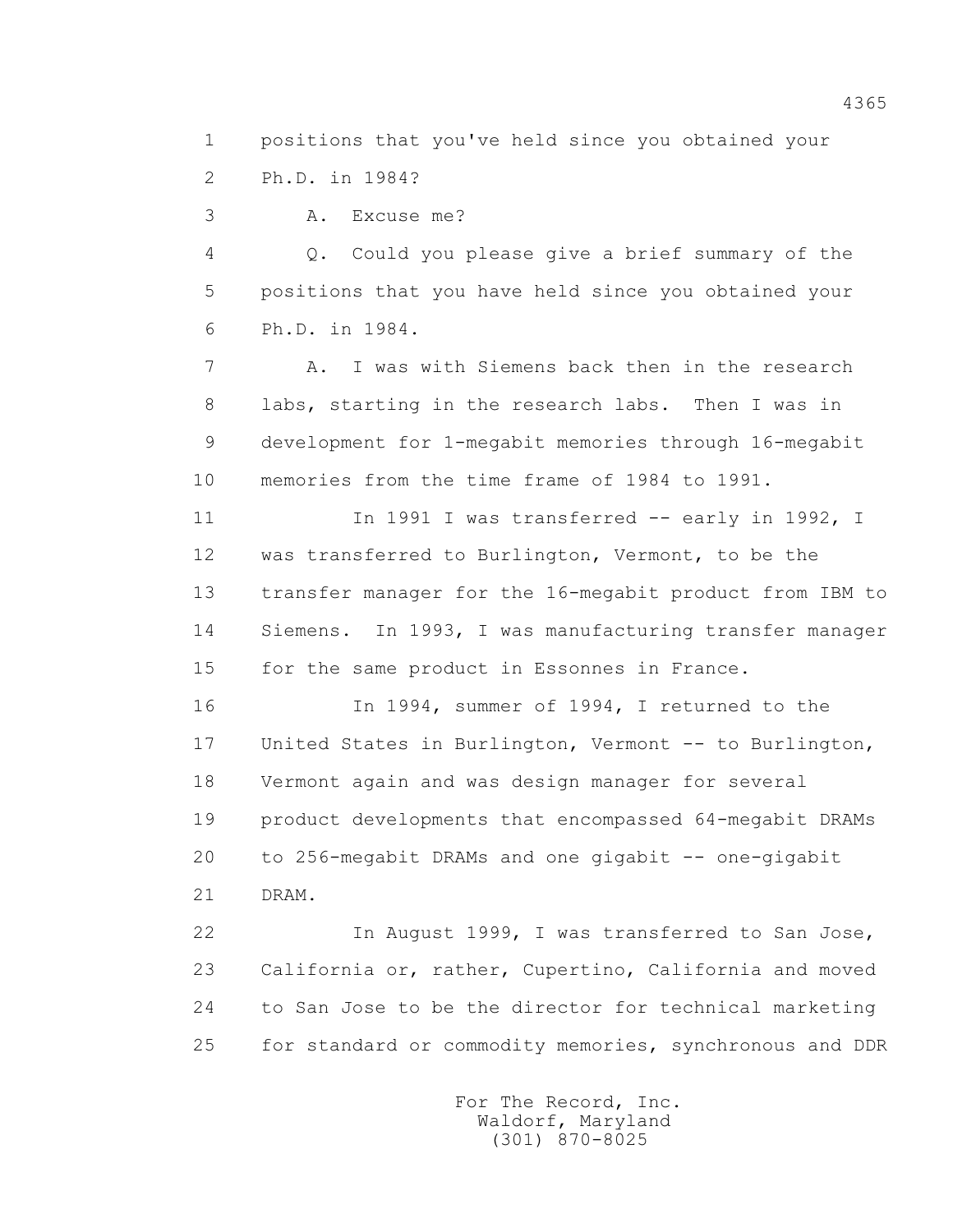1 memories.

 2 In September 2000 I assumed the position of 3 director for marketing for embedded memories, ASIC 4 memories essentially, and specialty memories. And 5 that's a position for the specialty memories that I 6 still have today. 7 Q. So your current position today is director of 8 marketing and sales for embedded, specialty and 9 graphics memories; is that correct? 10 A. The embedded portion fell away because Infineon 11 has abandoned those activities, meaning that we only do 12 specialty memories right now. 13 Q. So what is your current position today? 14 A. My full-time position is director for 15 marketing for specialty memories for North America for 16 Infineon. 17 Q. Can you please explain what your 18 responsibilities in that position are? 19 A. My responsibilities are marketing efforts to 20 promote four product families. This is for reduced 21 latency DRAM, graphics DRAM, low-power DRAMs like 22 mobile RAM and cellular RAM. 23 Marketing means that we visit customers who 24 enable the chips, that we send samples to the customers 25 and to the enablers in order to make sure that our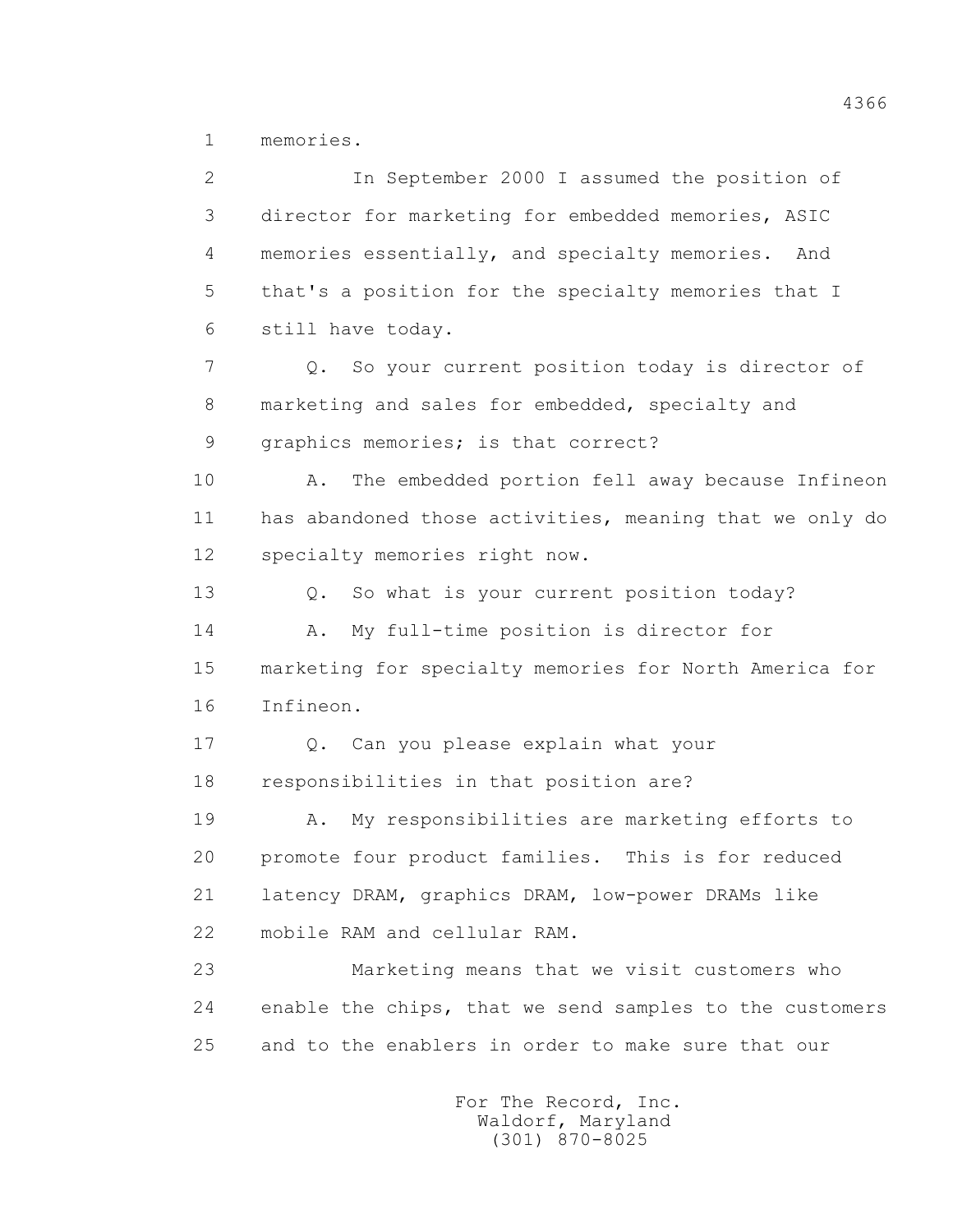1 chips work in their applications, and essentially I 2 enable our salespeople to sell these corresponding 3 chips to the customer base.

 4 Q. When you speak of enabling, what do you mean by 5 that?

 6 A. Enabling encompasses several facets. One is of 7 course the presentation at the customer and branding 8 activities, going to conferences, et cetera. The other 9 one is sending samples, electrically working samples 10 from our production to new customers and to companies 11 that are called enablers.

12 I'll give you an example. It's, for instance, 13 Intel. We send DRAMs to them in order to make sure 14 that our DRAMs work together with Intel applications, 15 but Intel don't buy them eventually, but the customers 16 of Intel will buy them, so this is an enabler.

 17 This is including the transmission of 18 specification, presentation material, et cetera.

 19 Q. Are you familiar with the term "validation"? 20 A. Yes.

 21 Q. Does your current position involve validation 22 in any way?

23 A. Correct. Yes.

24 Q. Can you please explain that?

25 A. Validation means that we -- again, we send the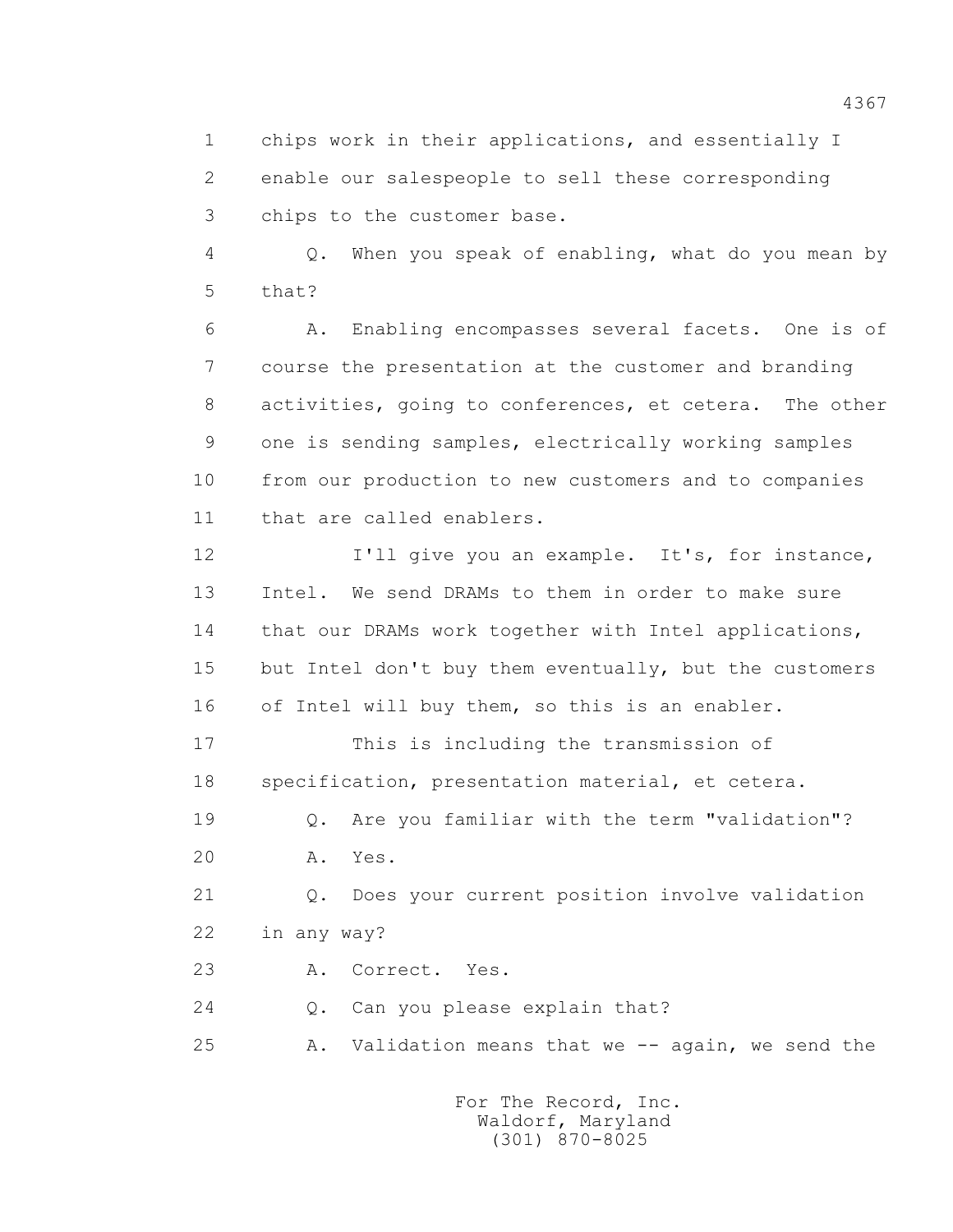1 samples to the customers. We find out new customers 2 and make sure that our chips work in the customers' 3 applications.

 4 The result of a successful validation is 5 usually that we come on the bill of materials on the 6 Web site of the corresponding customers or enablers. 7 It's making sure that a part is working fully with all 8 electrical specifications in the application.

9 Q. Now, is that the same as testing?

 10 A. Testing is a part of the validation. Testing 11 is usually referred to as a term for testing the DRAM 12 only. Testing within an application is another facet.

 13 You have to be sure that your DRAM works 14 according to its specification and you have to make 15 sure that the DRAM works in the application together 16 with the chip the DRAM is interfacing to, which is a 17 controller chip or a microprocessor.

 18 Q. Now, are you familiar with the term 19 "qualification"?

20 A. Yes.

21 Q. What is qualification?

 22 A. Qualification is a set of tests at a customer 23 which encompasses validation, what I just explained 24 right now, and other -- some other tests like 25 reliability tests, radiation tests, and other tests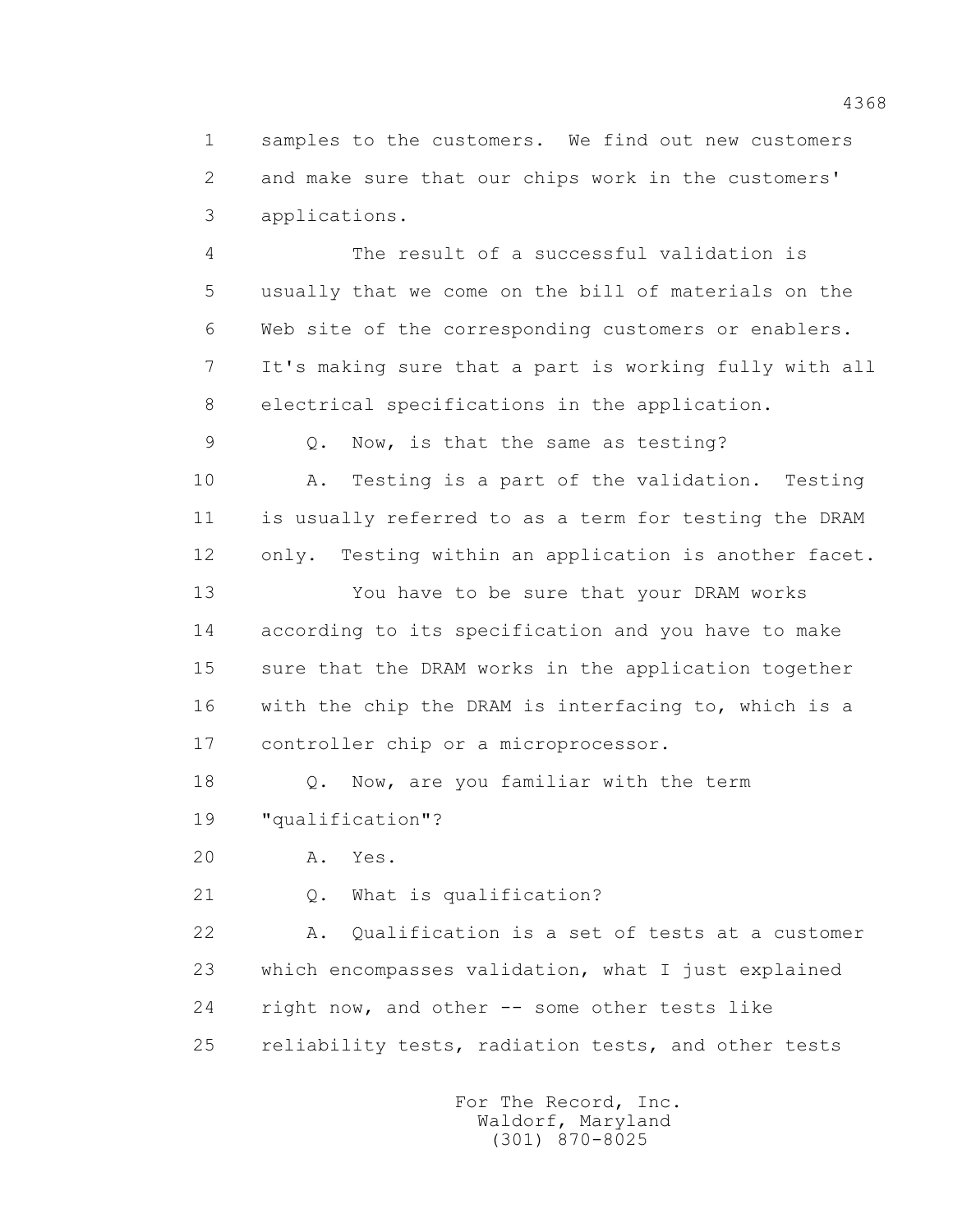1 that make sure -- lifetime tests that are in order to 2 make sure that when you buy a computer, for instance, 3 that the DRAMs in there last over the lifetime of the 4 computer.

 5 Q. Now, does your current position also involve 6 qualification?

7 A. Yes.

 8 Q. Are there other people at Infineon who report 9 to you?

10 A. Yes. Four people.

11 0. And what functions do those people have? 12 A. Three of them are marketing managers for the 13 corresponding product lines which I mentioned before, 14 and one is an administrative assistant.

 15 Q. And I believe you testified that your current 16 job involves specialty memory. Are those 17 JEDEC-compliant products?

18 A. Of the four products that I mentioned, one 19 is -- has been standardized at JEDEC, which is mobile 20 RAM. The other three are not. They are referred to in 21 our language as customized DRAMs because they fit a 22 certain portion of the application spectrum of our 23 customers.

 24 Q. And I believe that you testified that your 25 position used to include embedded memories?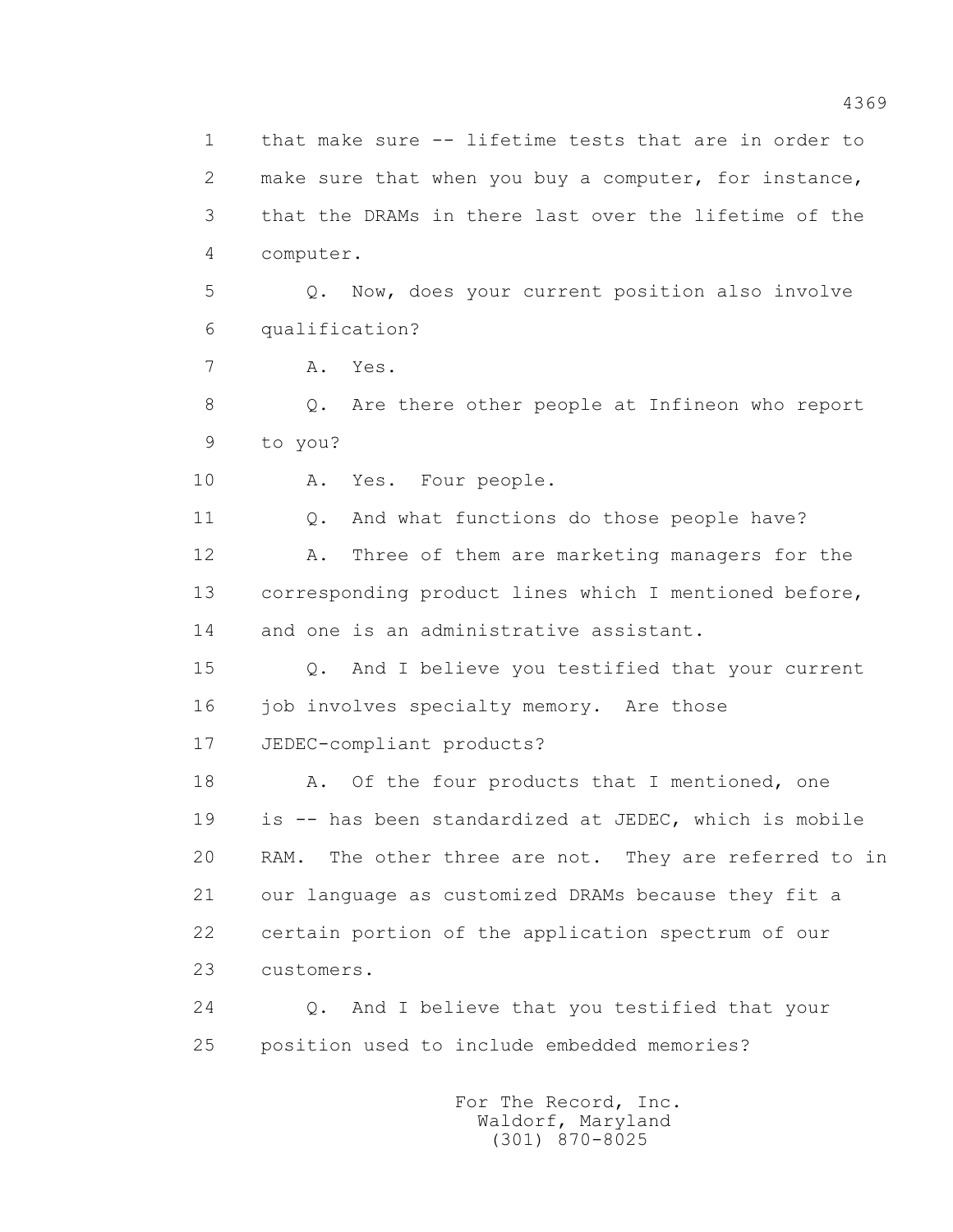1 A. Correct.

 2 Q. What do you mean by "embedded memories"? 3 A. Embedded memories are memory cores that are 4 embedded into an ASIC -- ASIC is application-specific 5 interface circuit -- which usually comes from the 6 customer, meaning that the customer has a logic chip 7 and he wants to add memory on that and he is asking us 8 to -- he gives us the data for the logic chip and asks 9 us to add a memory to that and we produce the silicon. 10 Q. Now, from 1999 until August of 2000, I think 11 that you testified that you were the director of 12 technical marketing for standard memories; is that 13 right? 14 A. Correct. 15 Q. And when you refer to standard memories, what 16 products are you referring to? 17 A. The definition at Infineon that we have had for 18 the kind of standard memories were synchronous DRAM 19 memories or SDR memories, double data rate memories and 20 Rambus memories. 21 Q. Now, would that include JEDEC-compliant DRAMs? 22 A. With the exception of Rambus, yes. 23 Q. In other words, with the exception of Rambus, 24 all the others that you mentioned -- 25 A. All of the others are entirely and exclusively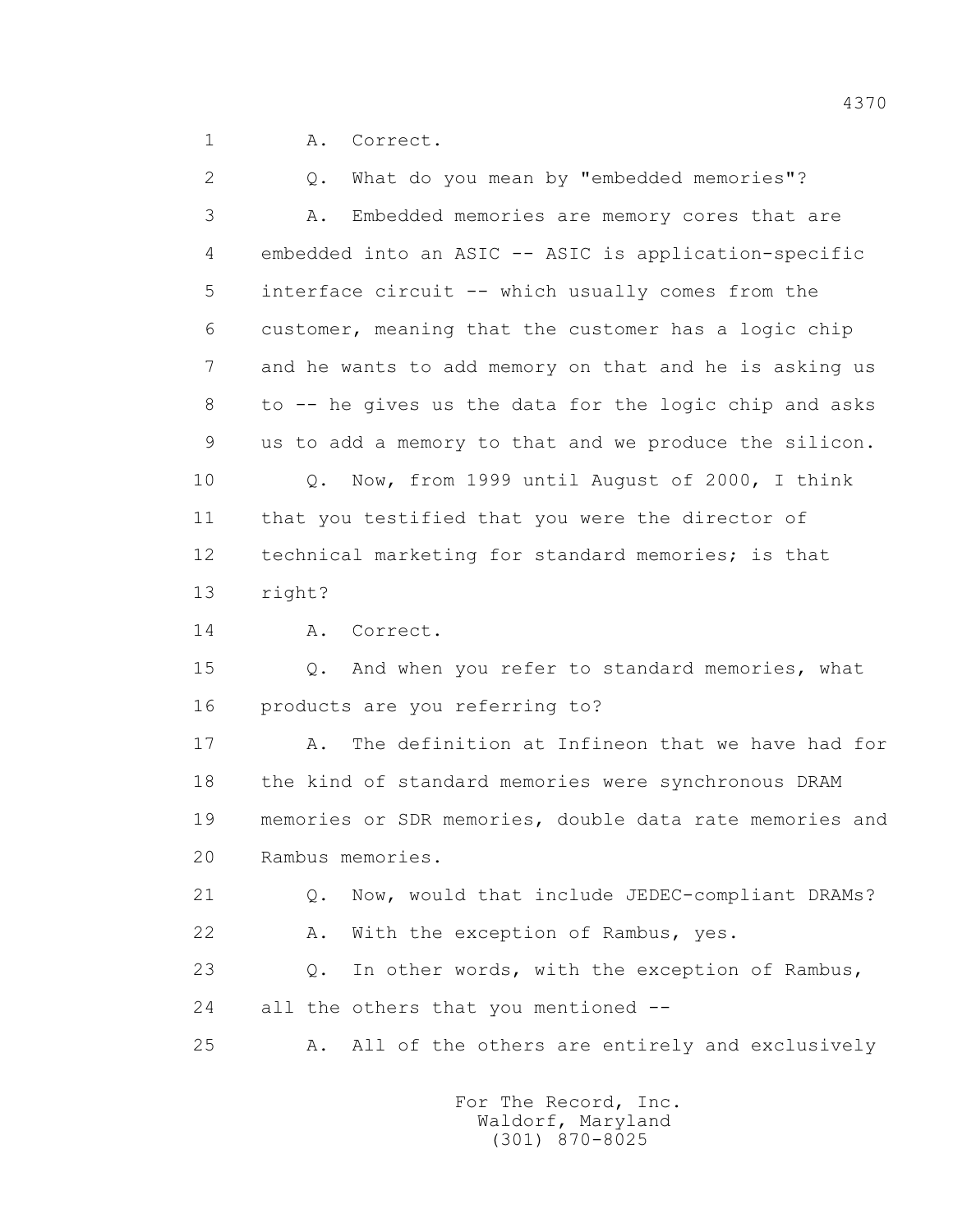1 JEDEC-compatible.

 2 Q. Now, what were your responsibilities as the 3 director of technical marketing for standard memories 4 at Infineon? 5 A. The validation and qualification of our 6 standard synchronous SDR and DDR products at our 7 customer base, at our enabler base. 8 Q. And who were some of the major customers that 9 you worked with during that time? 10 A. Dell, HP, IBM, Compaq -- HP and Compaq were 11 still a separate company -- Gateway, Sony and -- 12 excuse me. And on the enabler side was Intel, AMD, 13 and VIA. 14 Q. Now, before your position as director of 15 technical marketing for standard memories, I believe 16 you said that you were a design manager; is that 17 right? 18 A. Correct. 19 Q. And what years were you a design manager? 20 A. I was heading several design groups in 21 Burlington, Vermont from August 1994 through 22 August 1999. I was a member of the DDA, which is an 23 acronym for the DRAM Development Alliance, which had 24 been established between IBM and Siemens in order to 25 pool resources to develop chips together, 64-megabit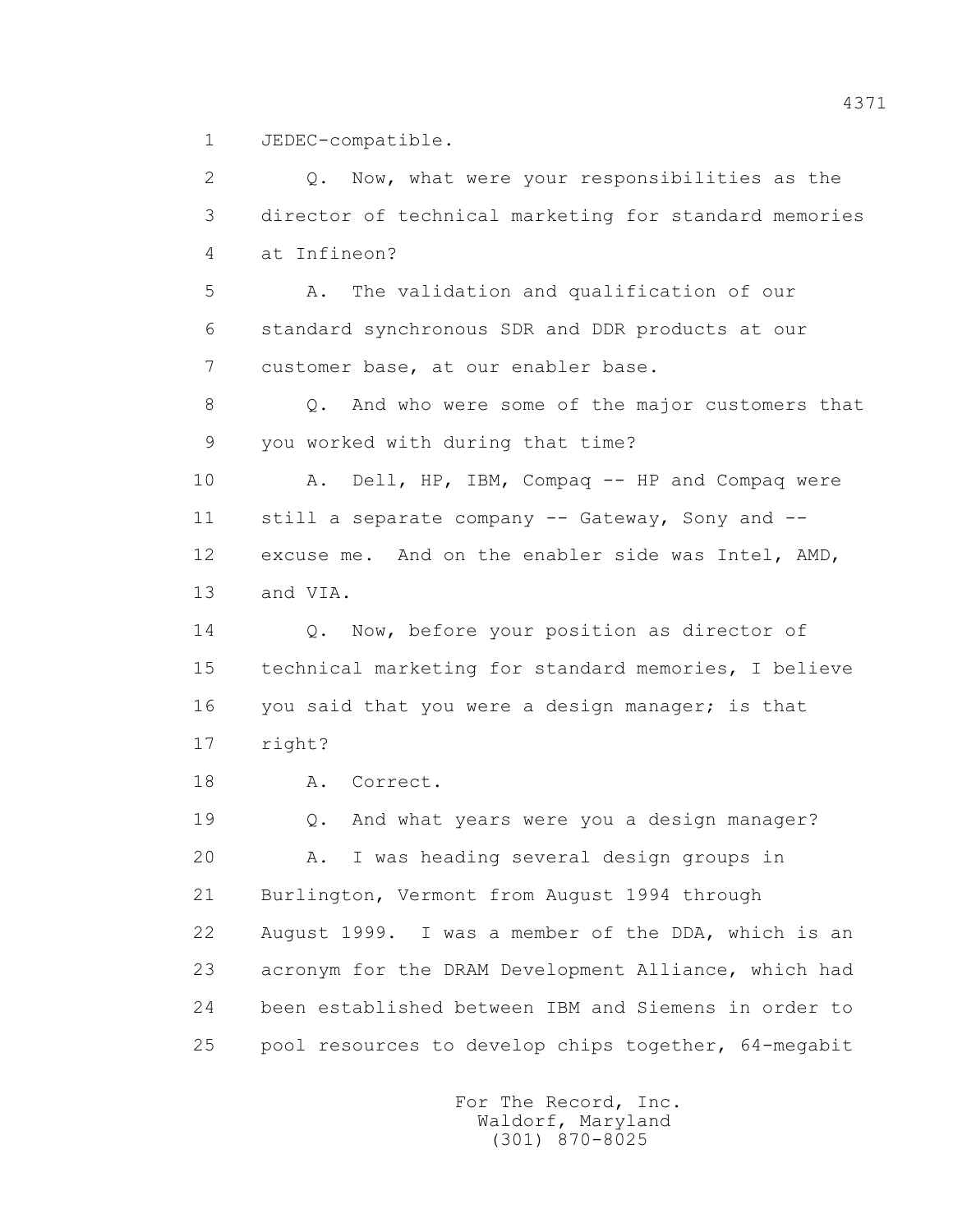1 chips to 256-megabit chips and one-gigabit chips. In 2 some of the projects, which totaled around ten 3 projects, some of the projects Toshiba took part as 4 well.

 5 Q. Now, the products that you were working on as 6 design manager between 1994 and 1999, were those 7 products JEDEC-compliant?

8 A. Yes.

 9 Q. And just to be certain that the record is 10 clear, of the products that you identified, which of 11 those were synchronous DRAMs?

12 A. The major products that my groups -- I was a 13 second line manager, so the departments reporting to 14 me -- the major chips, chip generations, that we had 15 developed were the 64-megabit EDO chip, a 256-megabit 16 SDR chip, a 256-megabit -- and a 256-bit DDR chip.

 17 Q. Let's start with the 256-megabit SDRAM product 18 if we could, and could you please explain what your 19 responsibilities were as design manager for that 20 product.

 21 A. I had three design departments for the various 22 chips that we did and one CAD department. I had to 23 make sure that the design departments received all the 24 information that was necessary to design a successful 25 chip that worked in the applications, so my task was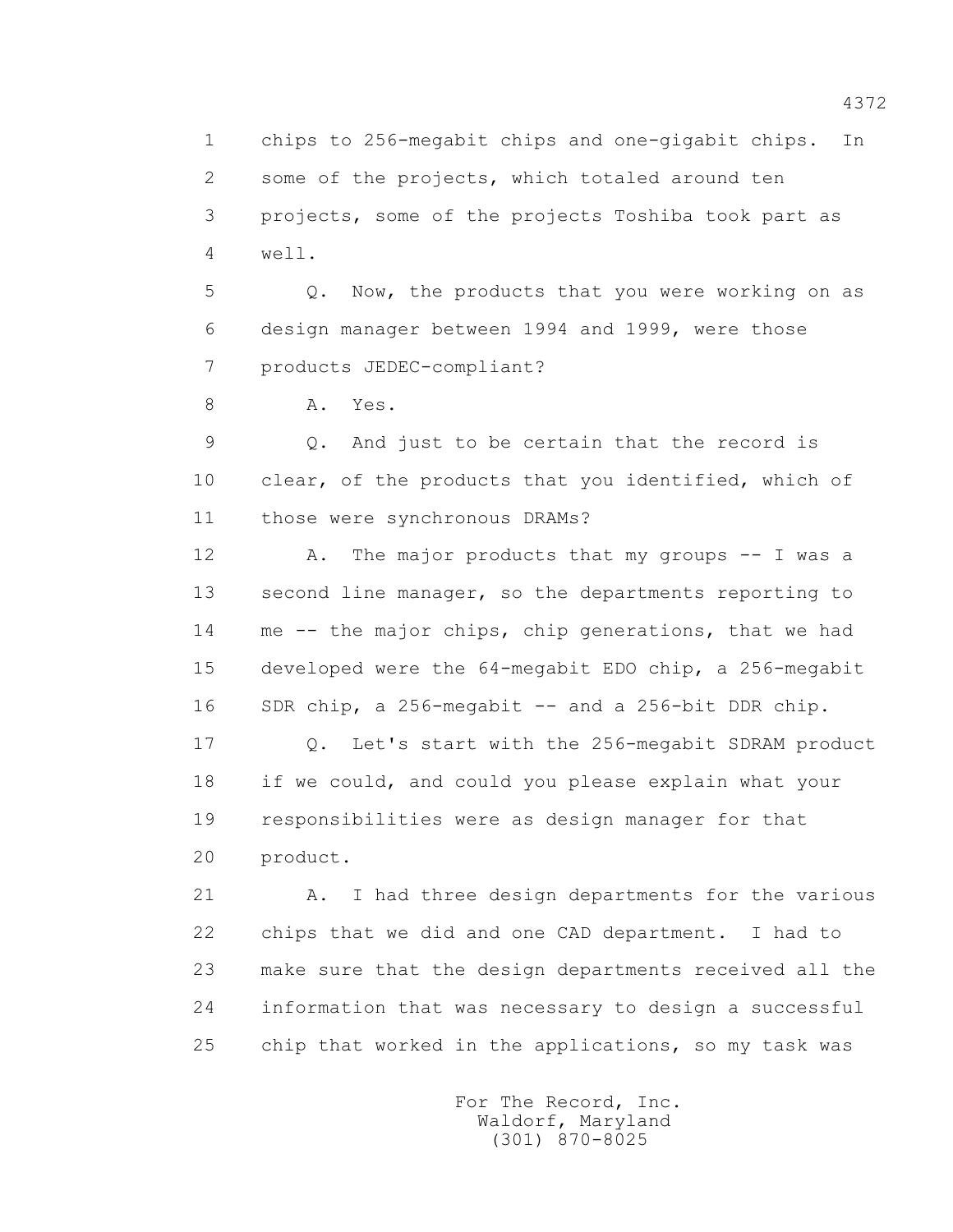1 providing resources, providing all the information they 2 needed, providing application information, for 3 instance, in order for them -- providing specifications 4 for them to be able to design the chip. 5 Q. When did you begin work on the 256-megabit 6 SDRAM product? 7 A. This must have been, to my recollection, second 8 half of 1996 somewhere, late 1996. 9 Q. And when was that product completed? 10 A. It was completed with an internal 11 qualification, meaning that the chip complied with all 12 the specifications, was built in a reliable technology 13 and worked in the applications, by the end of 1998. 14 Q. So in other words, two years or a little over 15 two years? 16 A. For this particular chip we took a little 17 longer. Usually it's two years; this was two and a 18 half years. 19 Q. Now, did that project involve any redesigns? 20 A. Yes. 21 Q. First of all, can you explain what you mean by 22 a redesign? 23 A. The designers start with a specification, 24 usually the JEDEC specification for a JEDEC-compliant 25 part, and design all the circuits in order to comply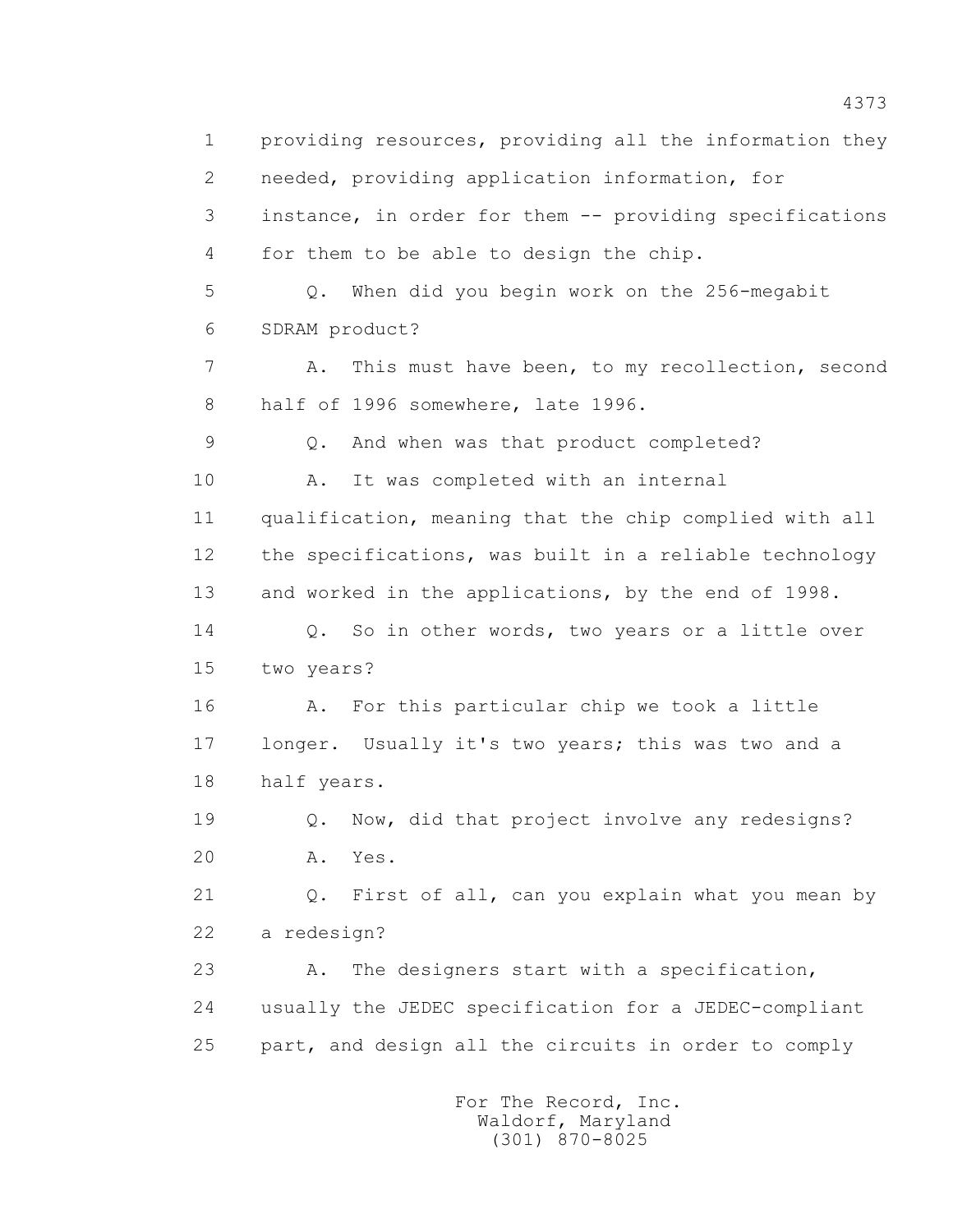1 with the specification and to make sure that to all of 2 the timing parameters and voltage and AC and DC 3 parameters in the specification the chip has as much 4 margin as possible to be a robust design.

 5 Typically the designs takes a -- then we write 6 masks in order to produce the silicon. Once the 7 silicon has been obtained, the design people and the 8 characterization people will test the chip 9 excruciatingly in order to find out whether the design 10 assumptions have been correct and in order to maximize 11 the margin of the chip and make -- and eliminate any 12 failures or any chip mistakes that might have -- design 13 mistakes that might have happened.

 14 From the point of first silicon through the 15 final qualification, meaning that the chip can be 16 ramped to production, takes usually nine months to a 17 year.

 18 Q. But can you explain in a little more detail 19 what you mean by the redesign itself?

 20 In other words, once you have first silicon, 21 what is involved, if anything, in a redesign?

 22 A. A redesign means that you measure the chip, you 23 measure all the timing characteristics and the AC and 24 DC characteristics of the chip and compare them with 25 the simulations that are run in each place which you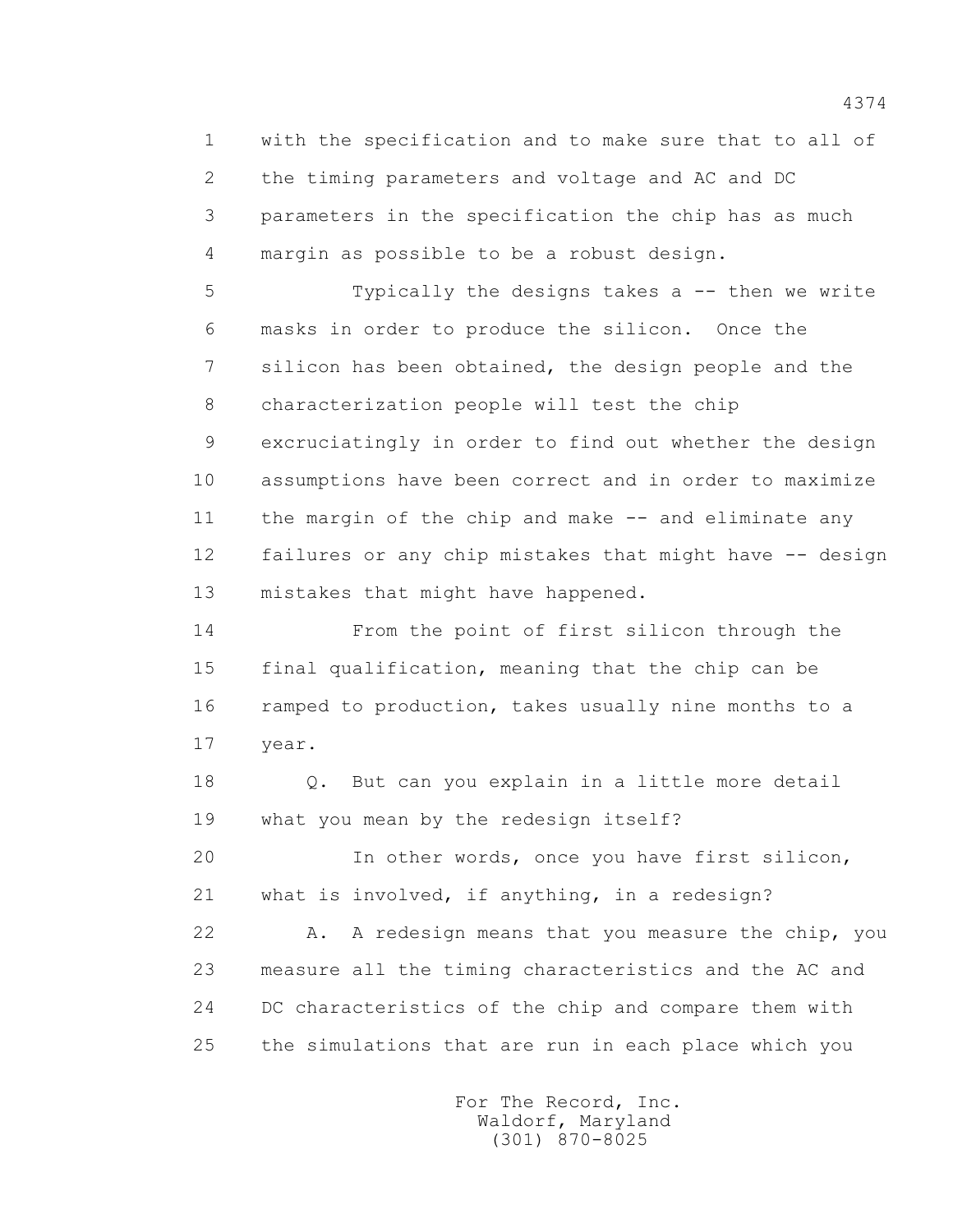1 had done before and there are mostly or usually

 2 discrepancies. You detect that the silicon is slower 3 or faster than the simulation had predicted. You 4 detect that not all the simulation of all circuits 5 behave equally, there are some effects coming in from 6 parasitic capacitance or others which might have been 7 overlooked in the simulation.

 8 So essentially what you do is you test reality 9 to your simulation, adapt your simulation accordingly, 10 and redesign circuits in order to make the chip fully 11 compliant with the JEDEC specification.

 12 Q. So in other words, after testing, you'd 13 redesign circuits in order to ensure that the actual 14 chip behaves in the manner that your predictions had 15 anticipated?

16 A. Right. Correct.

 17 Q. Now, with respect to the 256-megabit SDRAM 18 product for which you were the design manager, do you 19 recall when you obtained first silicon?

 20 A. It must have been in the second half, fall time 21 frame, of 1997.

 22 Q. And do you recall what, if anything, required 23 you to do redesign work on that product?

 24 A. Yes. We had some substantial redesign work to 25 do. Most of it was we had a mistake on the chip which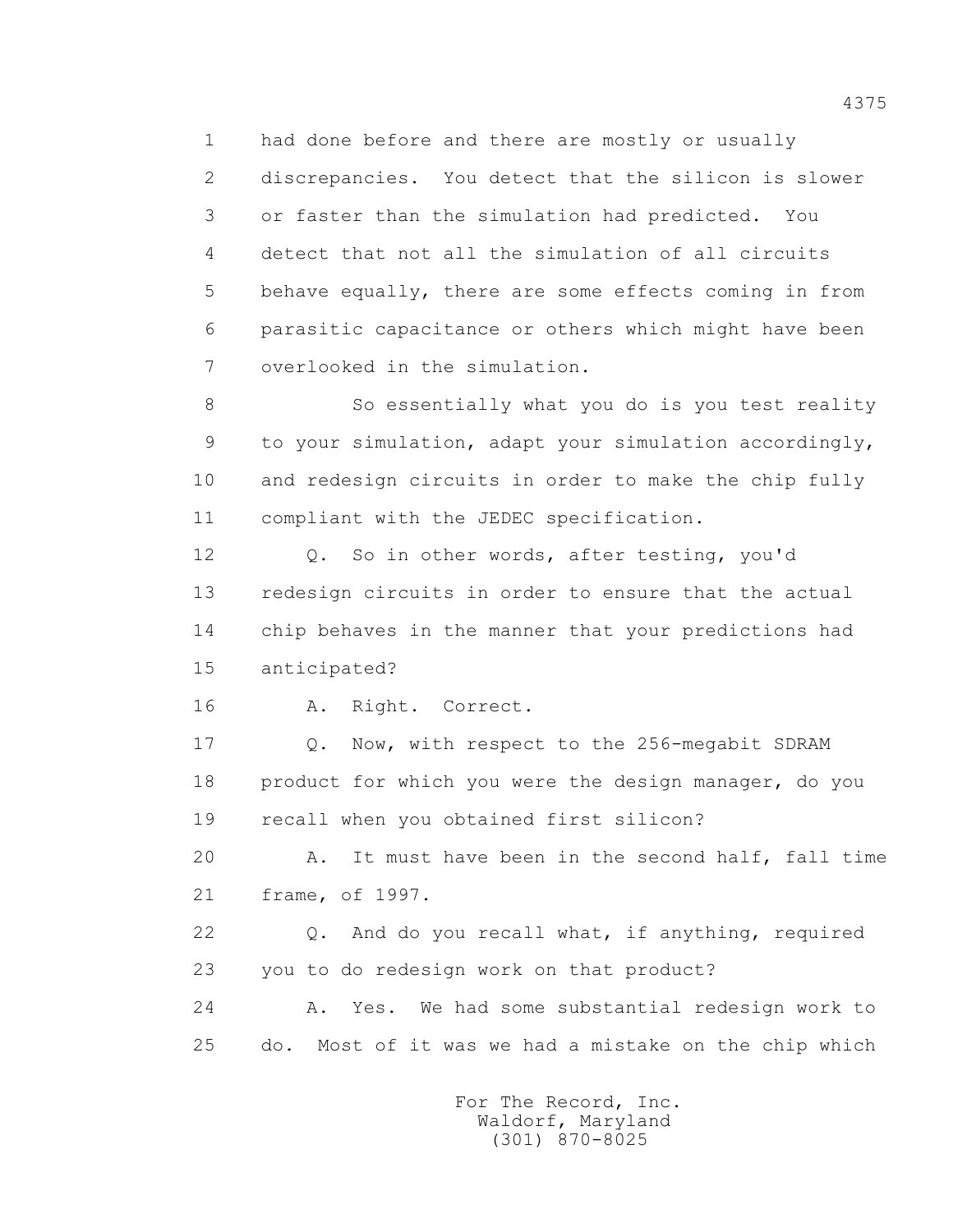1 made a portion of the chip nonfunctional,

 2 nonaddressable, and we had -- as in the DRAM 3 Development Alliance we were not only developing 4 products but the corresponding technologies at the same 5 time, the technology wasn't fully developed either, so 6 there were changes in development -- in technology -- 7 excuse me -- which led to changes in design, which is 8 adoption of timing parameters, transistor parameters, 9 so this is a current process where we optimized the 10 design.

 11 And this particular chip had some problems in 12 regards to the design plane together with the 13 technology.

 14 Q. So once you had the first silicon in 1997, how 15 long did it take to complete the redesign?

16 A. Approximately a year.

17 Q. And why did it take that long?

18 A. When you do a redesign, you have to do your 19 characterization first, and this is a lengthy process. 20 It takes a minimum of three months and you have to 21 compare with the simulation. You have to change the 22 circuits again and you have to produce new silicon, 23 which is approximately another month -- or another 24 month for finalizing the simulation, so we have four 25 months.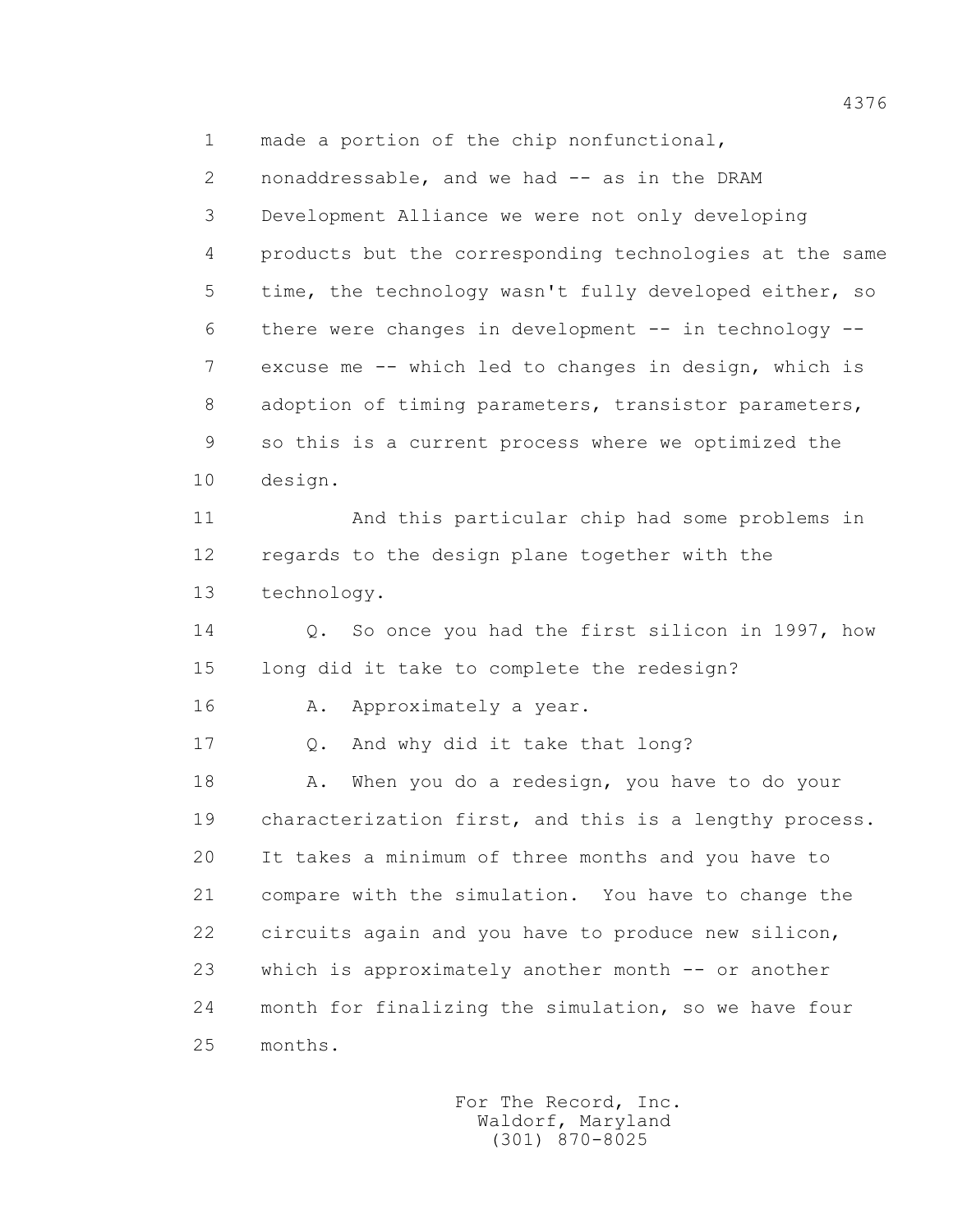1 Then you produce -- need three months for 2 producing the new silicon, and after that, you have to 3 go through the whole testing and characterization and 4 application testing again, meaning that altogether you 5 end up with a year or somewhere around that.

 6 Q. Now, I believe you mentioned you were also a 7 design manager for a 256-megabit DDR SDRAM product; is 8 that right?

9 A. This is correct.

 10 Q. And what were your responsibilities as design 11 manager on that project?

 12 A. The same responsibilities I had for the first 13 chip. I headed a design team. The design manager of 14 this team that designed the 256M DDR was reporting to 15 me. The tasks were more or less the same, staffing, 16 getting all the information for the designers to 17 enable them to do the specification, get the 18 specification for DDR, which was in a very early stage 19 back then.

 20 And in this particular chip, Toshiba 21 participated as well, and so we had as -- our staffing 22 manager had a lot to do so that the Japanese team and 23 the American team and the German team worked well 24 together.

25 Q. When did you begin work on the 256-megabit DDR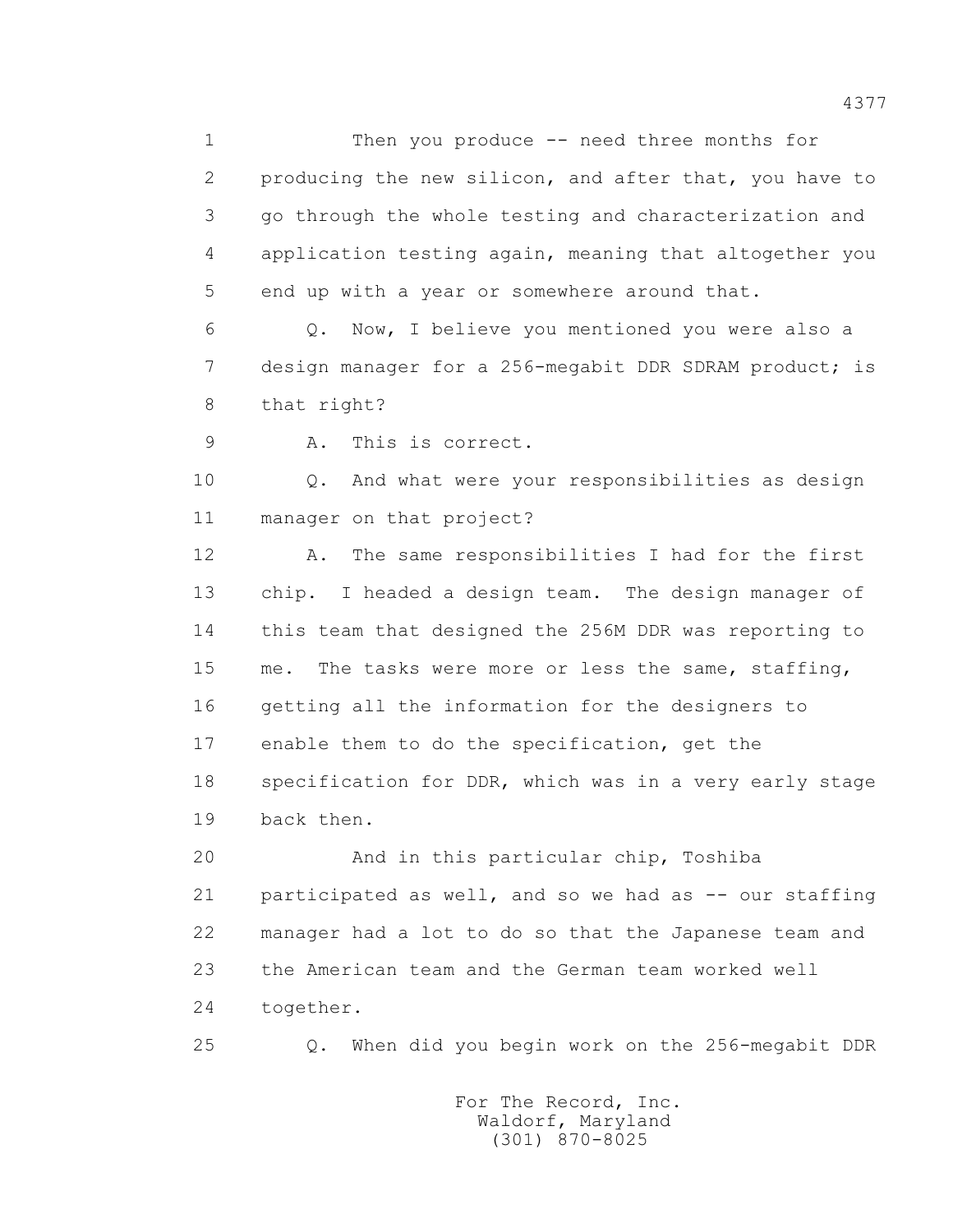1 SDRAM part?

2 A. In early 1998.

3 Q. When was that project completed?

4 A. End of 1999.

 5 Q. Now, was the JEDEC DDR SDRAM standard finalized 6 when you began work on the 256-megabit DDR SDRAM 7 product?

8 A. No.

 9 Q. How were you able to start work on that product 10 if the JEDEC standard was not yet final?

 11 A. The JEDEC standard for DDR had been discussed 12 for some time at the JEDEC level. There had been some 13 consensus items and they are usually very important to 14 start the design, like the command structure, like 15 speeds and other items, which enable -- it's -- from 16 all of the parameters base or the specification 17 contents that you need to know, it's about 70 or 18 80 percent.

 19 The reason for that was because JEDEC wanted to 20 do an evolutionary step going from SDR to DDR, 21 evolutionary in order to keep the costs down in the 22 industry because it affected much more than the DRAM 23 design, so we knew pretty much about the DDR design 24 right from the beginning because we knew that JEDEC 25 would take many of the features over, and some features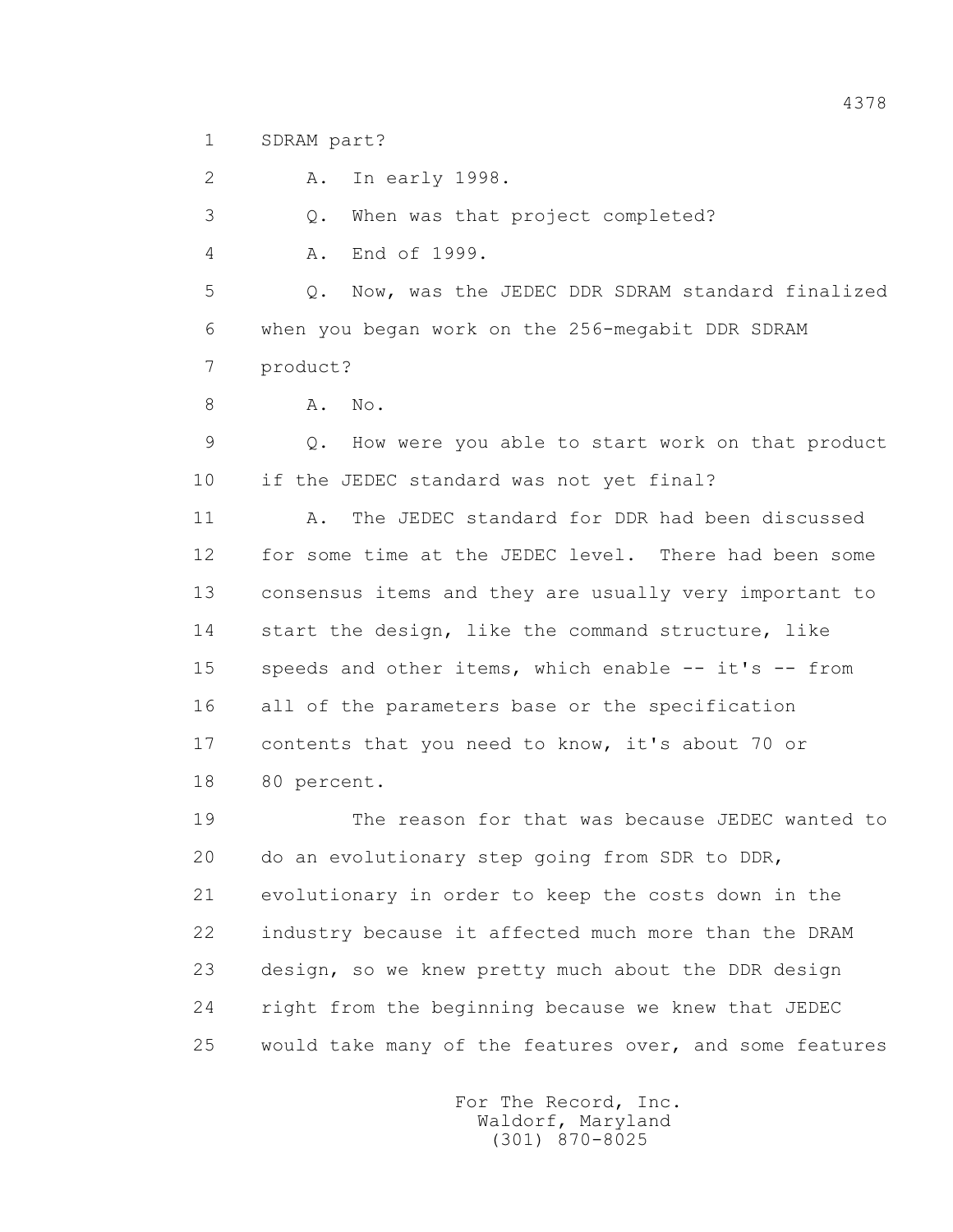1 were not yet defined at that point in time and we 2 scheduled the design accordingly to start with all the 3 features that we knew and put on those that are still 4 in discussion on the JEDEC level towards the end of the 5 design. Or made them -- if they are, for instance, two 6 values which people had not agreed upon, put all two of 7 them in the design and try to decide later which one to 8 take.

 9 Q. You mentioned that Infineon was interested in 10 an evolutionary design in order to keep costs down.

 11 Can you please explain how an evolutionary 12 design keeps costs down?

 13 A. Evolutionary design, if you look at a 14 specification, it means -- it essentially comprises 15 several parts, three or four parts. One is the timing 16 characteristics and the timing parameters which 17 determine the speed of the chip. One is the command 18 structure, meaning what commands do you give to the 19 DRAM in order to perform what function. Some are the 20 DC values, like current values, power values,

21 et cetera.

 22 Those are more or less the three most important 23 functions. The command structure was, for instance, 24 something which was taken over from the core of the -- 25 as a core from the synchronous DRAM specification.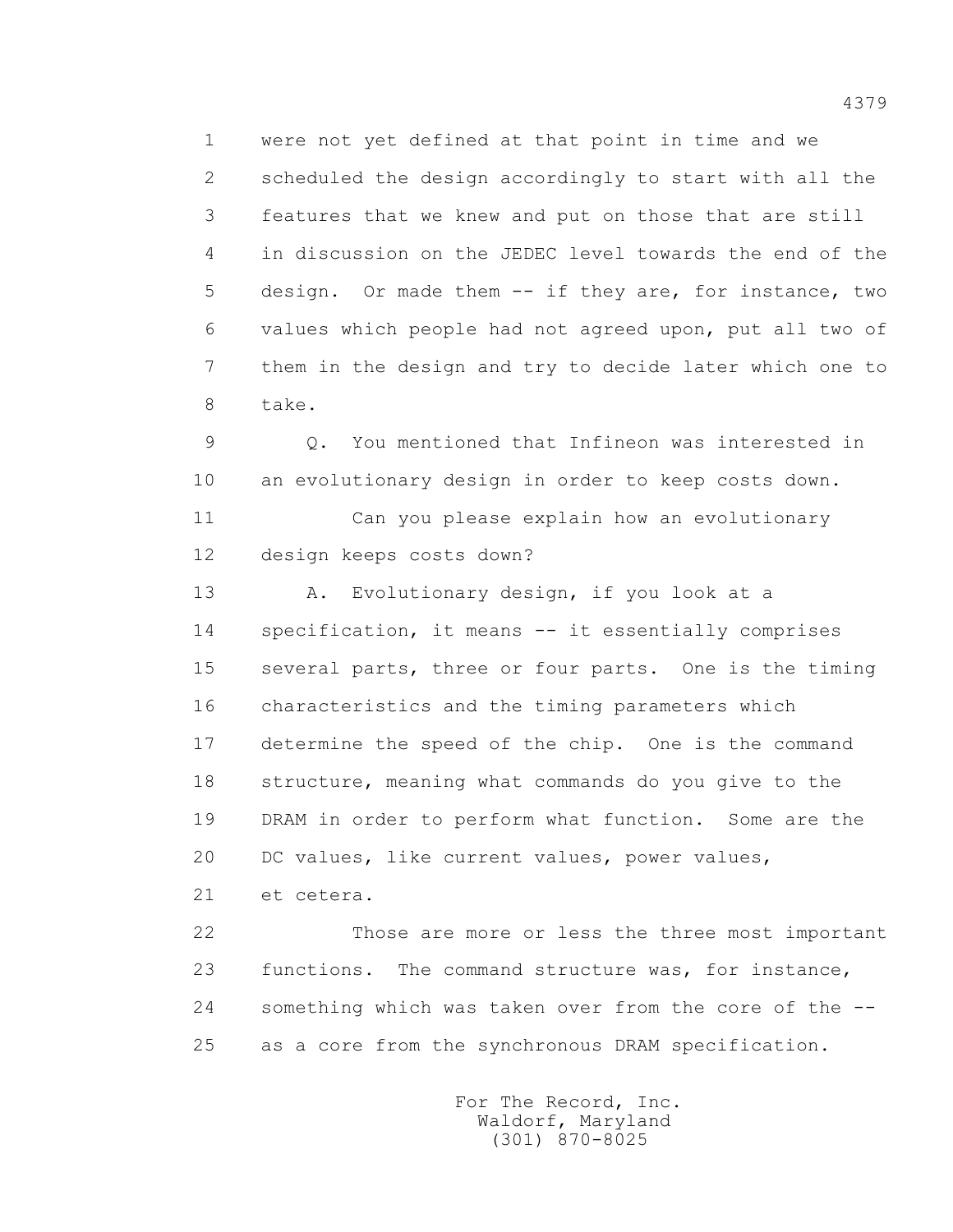1 Some commands were of course added for the -- in order 2 to provide more functionality, but the core SDRAM 3 functionality was taken away into the DDR 4 functionality. 5 And this core command structure, this 6 determines approximately 70 to 80 percent of all the 7 logic circuitry that has to be done on the chip, which 8 is usually the most complicated to design. And that's 9 the reason why we could start early. 10 Q. Now, did you have to do any redesign work on 11 this 256-megabit DDR SDRAM product? 12 A. Yes. 13 Q. And how long did that redesign work take? 14 A. Approximately the same time, one year, around. 15 Q. And do you recall why you had to do redesign 16 work on that product? 17 A. For the same reasons, eliminating mixtures -- 18 mistakes or failures on the chip, eliminating 19 weaknesses on the chip like timing parameters being 20 marginal or power being too high. 21 One of the issues we did on that particular 22 chip, for instance, is to speed it up, make it faster 23 than the specification runs, in order to be able to 24 have a faster chip. 25 Q. By the way, when you were involved in design For The Record, Inc.

 Waldorf, Maryland (301) 870-8025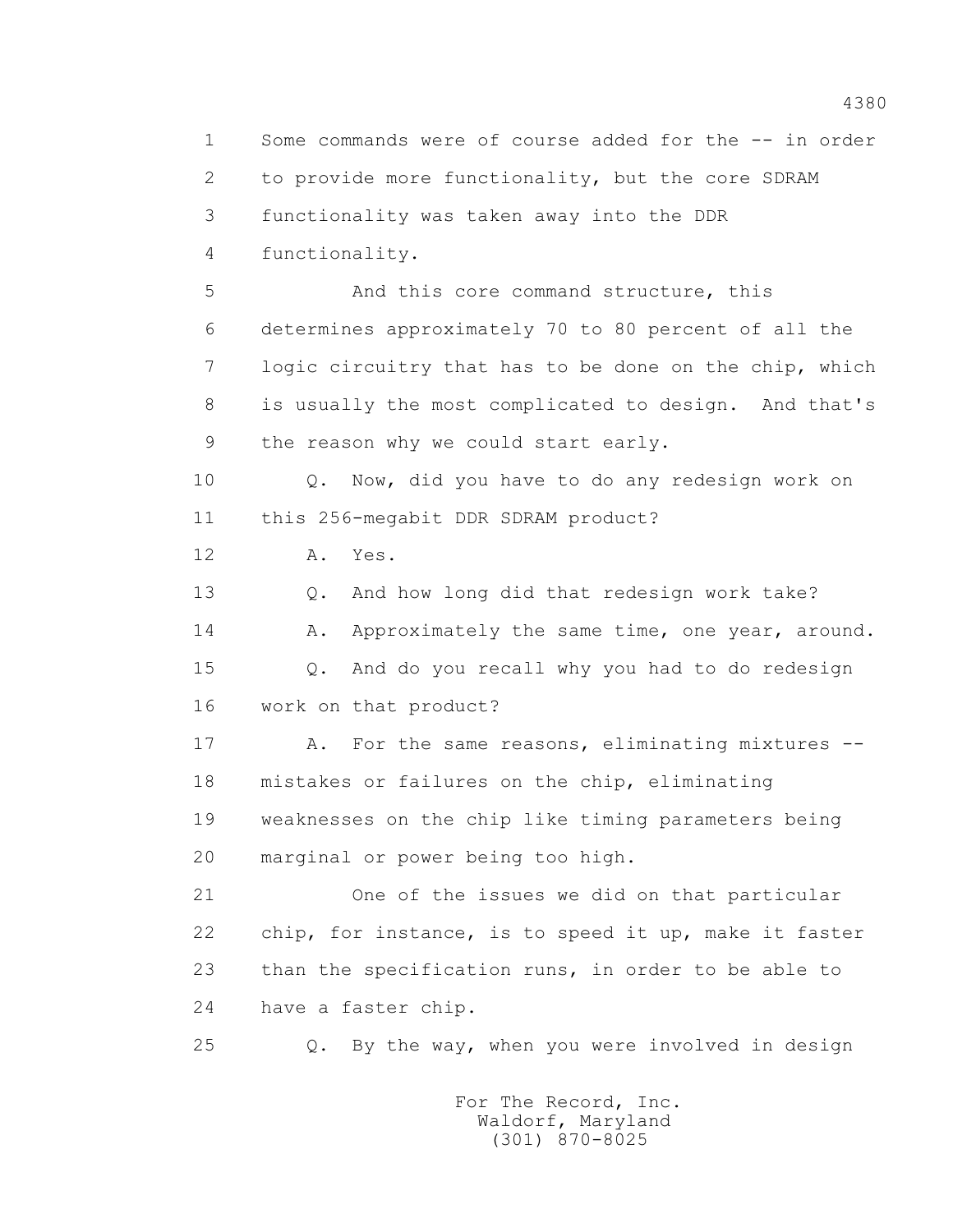1 work at Infineon, did you ever use a program known as 2 Spice? 3 A. Yes. My designers did. 4 Q. What is Spice? 5 A. Spice is a program that enables a designer to 6 simulate electrical circuits, to simulate the 7 electrical behavior, in a way in order to mimic what is 8 actually happening on the silicon. 9 Q. To sum up your experience at Infineon, would it 10 be fair to say that you've worked in both the marketing 11 and the design sides of Infineon's synchronous DRAM 12 products? 13 A. Yes. 14 Q. Dr. Peisl, are you familiar with an 15 organization called JEDEC? 16 **A.** Yes. 17 Q. What is JEDEC? 18 A. JEDEC is a standardization committee for 19 electrical devices. A subcommittee of JEDEC is the one 20 we usually deal with, I believe the number is 42.3, 21 which standardizes the DRAM interfaces and the packages 22 of DRAM generations. 23 As a design manager, it's very important to 24 know what's going on in JEDEC -- 25 JUDGE McGUIRE: Okay. That's not the question,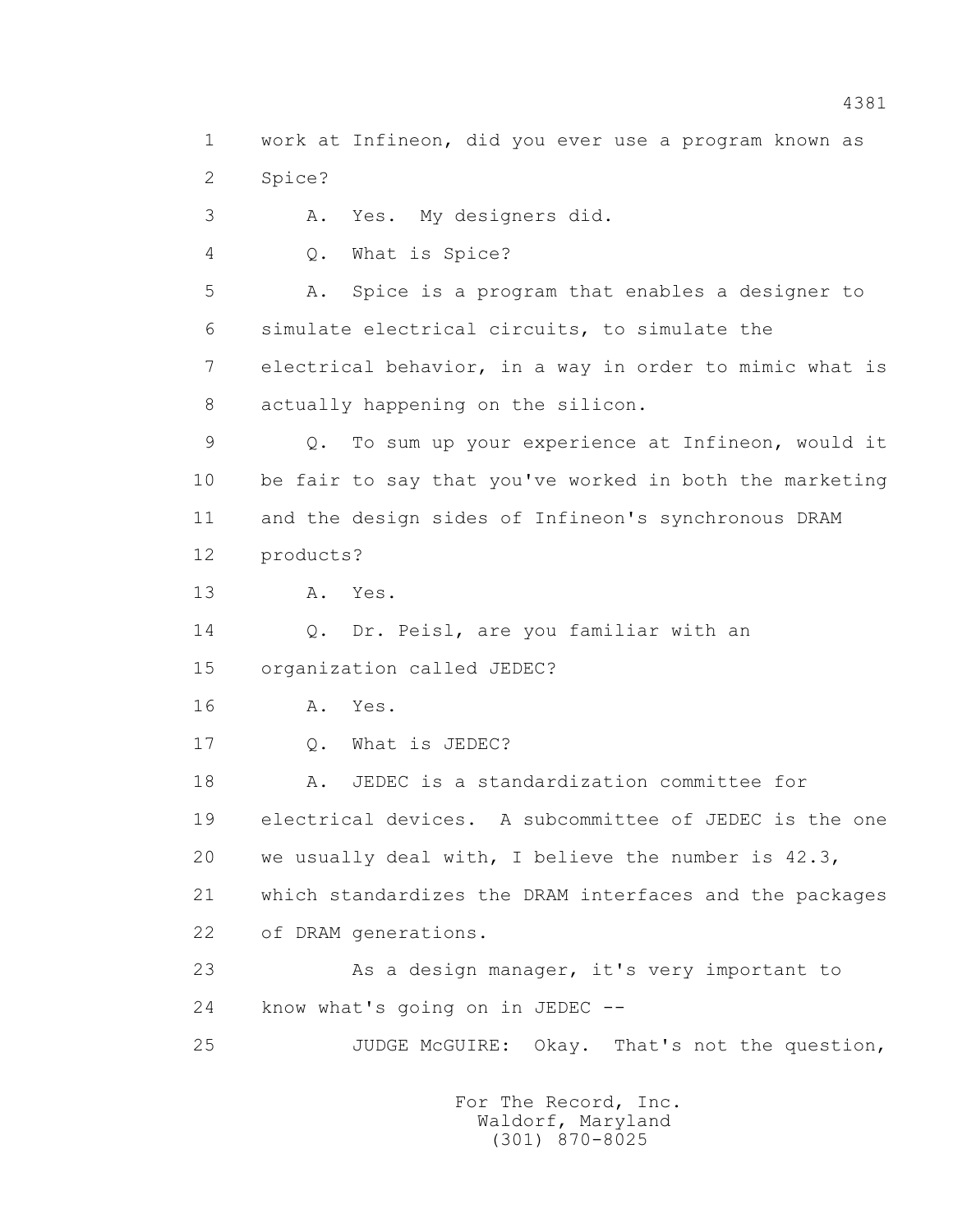1 sir. You're going too far there. Just hold up and try 2 and answer his question.

3 Mr. Oliver?

4 MR. OLIVER: Thank you, Your Honor.

5 BY MR. OLIVER:

 6 Q. You mentioned standardization work by JEDEC 7 with respect to memories.

 8 Based on your understanding, what is the 9 purpose of having standards with respect to memories? 10 A. Standards are I would say of utmost importance 11 because they enable several features. One of them is 12 that you make sure that all the parts you have in an 13 electrical system, for instance, on a motherboard or on 14 a PC or on a server work together towards the 15 agreed-upon interface -- towards an agreed-upon 16 specification.

 17 So it's not only for us as a DRAM designer on 18 one side, but it's very important, it's very important 19 for the chip designers at Intel, AMD and other 20 companies who design the chips that communicate with 21 our DRAMs as well, and it enables essentially the whole 22 industry to develop products that work together in more 23 or less a predefined manner.

 24 Q. Have you ever attended a JEDEC meeting? 25 A. Yes. I have attended five JEDEC meetings.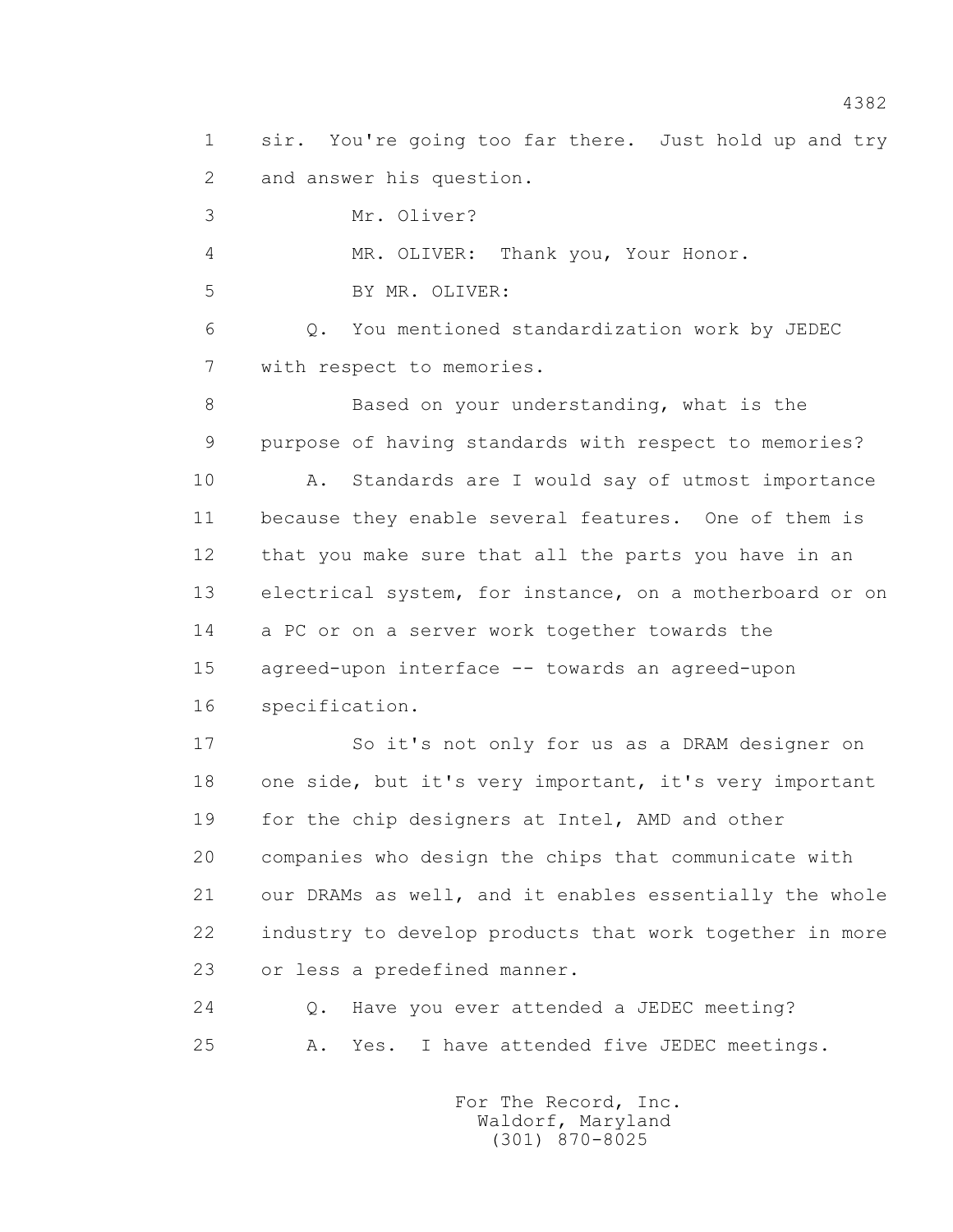1 0. Roughly, what was the time period when you 2 attended these five meetings?

 3 A. From 1989 through 1997, as far as I recollect. 4 Q. And why did you attend five JEDEC meetings? 5 A. My managers asked me to attend the meetings. 6 Q. Did you have an understanding of why your 7 managers wanted you to attend these meetings?

8 A. They asked me to attend the meetings -- as a 9 design manager, it is of a very high importance to know 10 what is going on on the standardization committee, 11 meaning that you have to find out what the industry 12 consensus is going to for a particular specification or 13 for a package specification.

14 As a design manager, it is of course important 15 to tell my people, which they are truly design people, 16 to tell the direction more or less where they should 17 go. Directions, for instance, entail the speed rates 18 that one wants to go or if there is a command being 19 entered into the DRAMs or if there's an important 20 timing or property thing being introduced and these 21 discussions have been happening at JEDEC.

 22 Q. In your answer you referred to various JEDEC 23 discussions.

 24 How, if at all, did JEDEC's standards affect 25 your work at Infineon?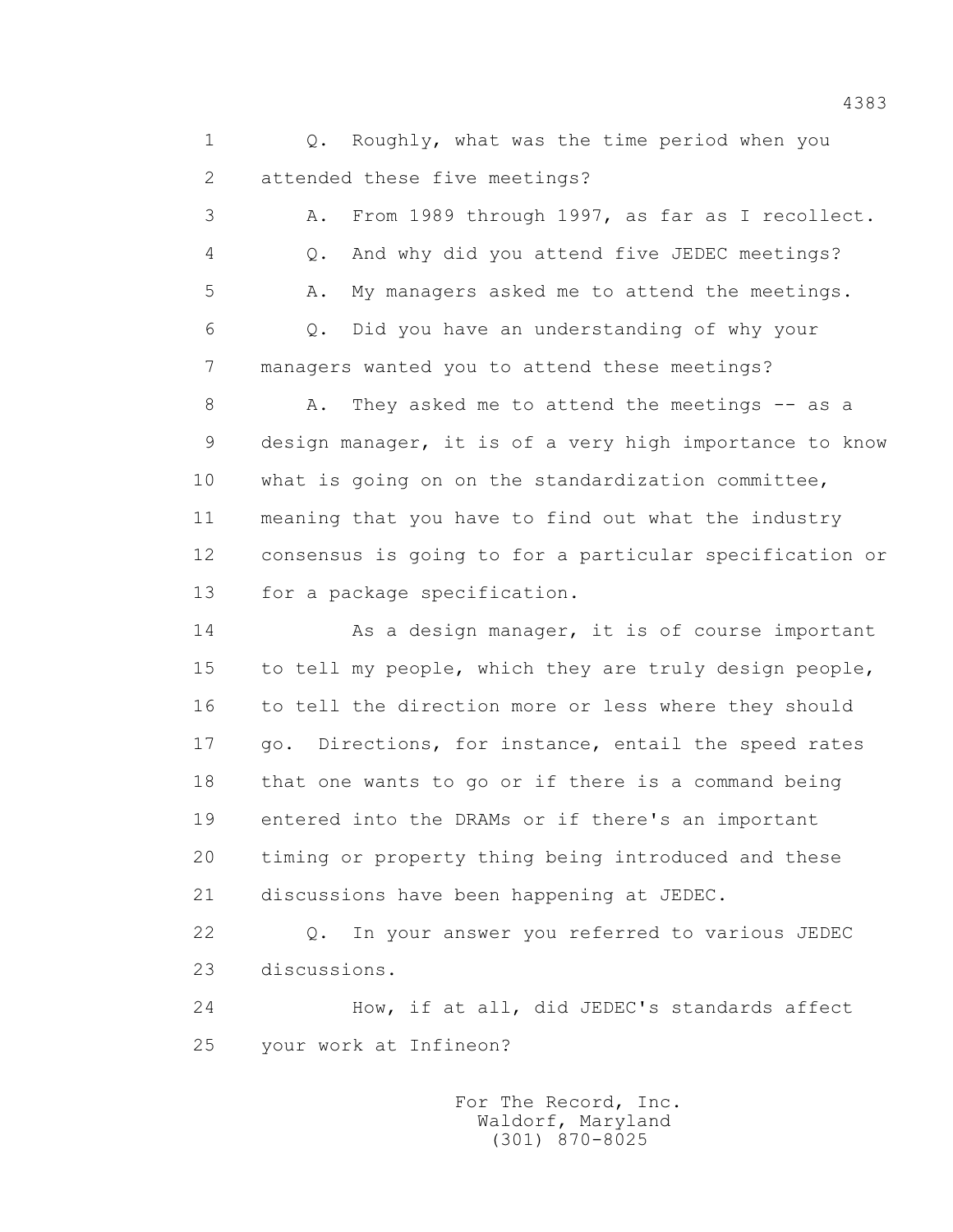1 A. JEDEC's standards were the only source for our 2 own specifications, meaning that Infineon -- Siemens or 3 Infineon chip specifications were entirely directed 4 towards the -- 100 percent compatibility towards the 5 JEDEC specifications. 6 The reason for that is very simple, because we 7 knew that all the other industry, all the other DRAM 8 vendors and the controller people were working towards 9 the same specification. 10 Q. By the way, if I calculated it correctly, you 11 attended five meetings at JEDEC over about an eight or 12 nine-year time period. 13 Were you the regular Siemens representative at 14 JEDEC at that time? 15 A. No. Actually I was not and I was filling in 16 sometimes. 17 Q. Who was the regular Siemens representative at 18 JEDEC during those years? 19 A. Willi Meyer. 20 Q. Now, Dr. Peisl, when did Infineon first begin 21 selling its first SDRAM memory product? 22 A. Infineon has sold 64-megabit synchronous parts 23 and have been selling -- started selling that I believe 24 somewhere in the mid-'90s and they had a 64-bit 25 synchronous product as well. I wasn't part of those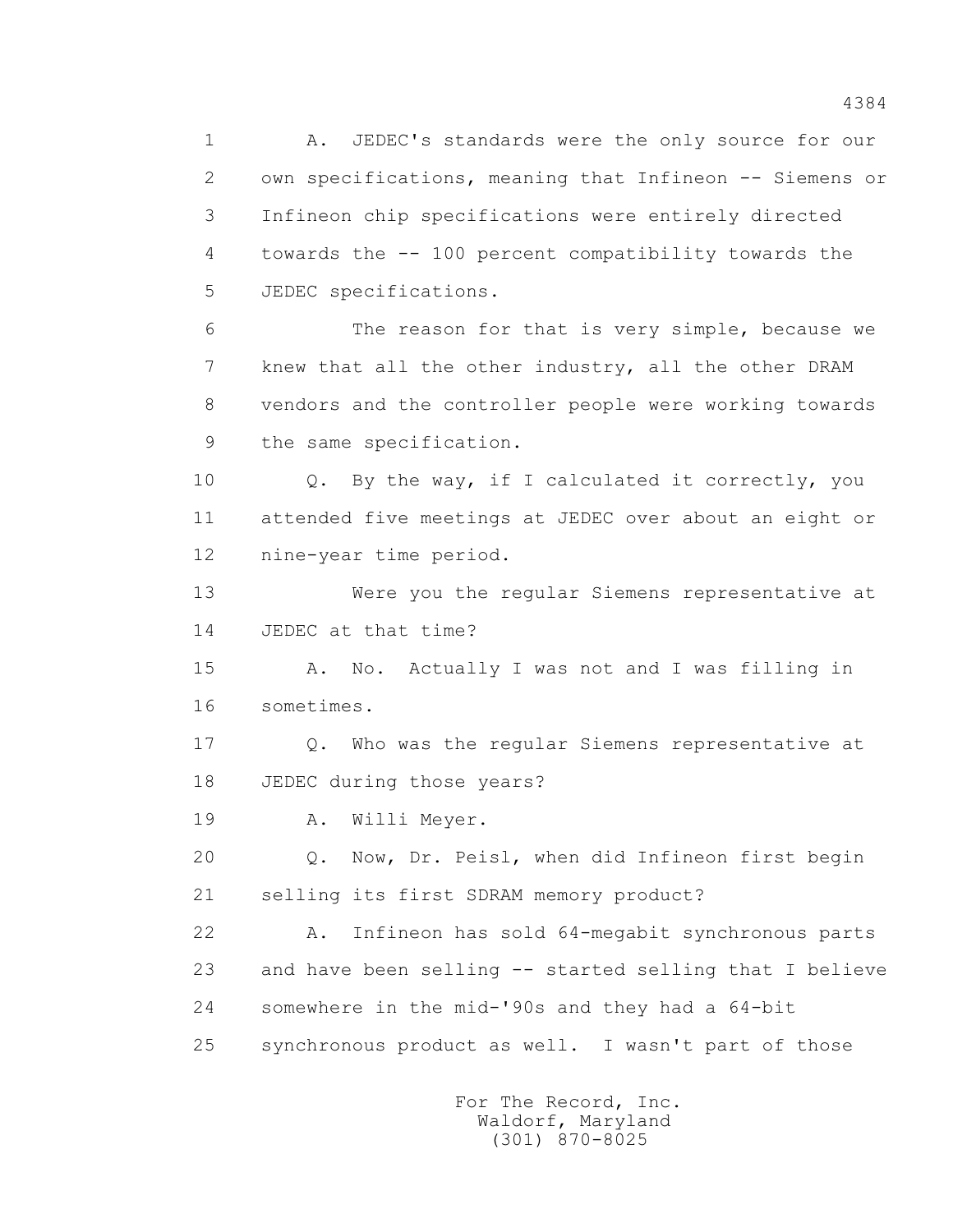1 designs, so other people did the design, so I'm not 2 entirely sure of the design, but it was in the 3 early '90s with the 64-megabit. 4 Q. Do you know whether those two products you just 5 mentioned complied with the JEDEC SDRAM standard? 6 A. Yes. They did. 7 Q. Now, focusing on Infineon's synchronous DRAMs, 8 what chips followed the 16-megabit and 64-megabit 9 SDRAM? 10 A. We designed 128-megabit synchronous SDRAM and 11 256M megabit SDRAM. That's the part of the die I just 12 mentioned before, the chip. The 128M SDRAM was 13 designed in Munich about the same time frame as the 14 256M was designed, in '97-98 time frame, and after 15 that, we have designed a 512-megabit synchronous SDRAM, 16 which is still in production. 17 Q. Focusing first on the 128 and the 256-megabit 18 products, when were those products introduced to the 19 market? 20 A. 128M, I believe it was 1998 or early 1999. And 21 the 256M was introduced mid-1999. 22 Q. And do you recall when Infineon introduced its 23 512-megabit product? 24 A. I believe it was 2001.

25 Q. Now, based on your design work on the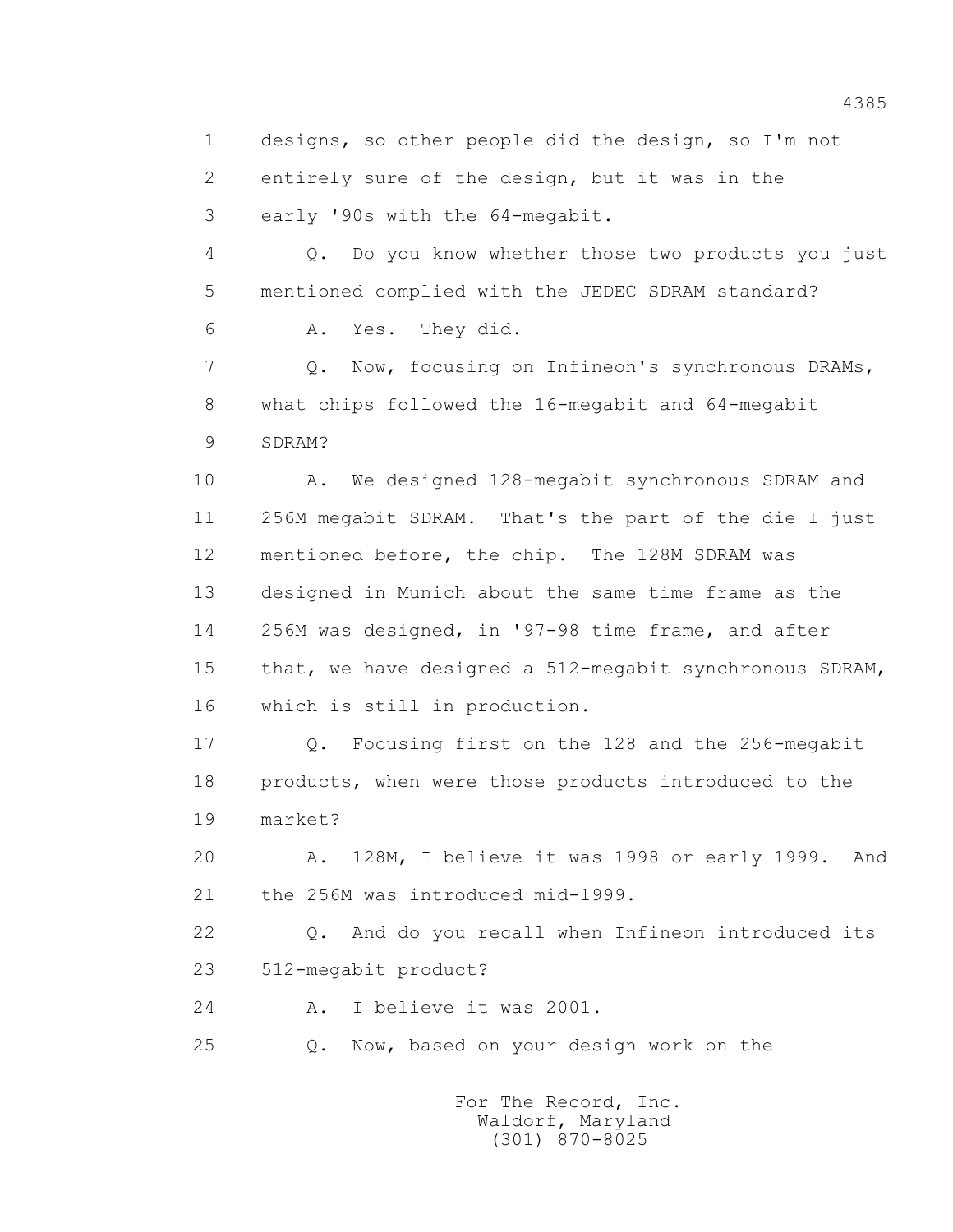1 256-megabit SDRAM product as well as your other design 2 work at Infineon and your other experience at Infineon, 3 did you have an understanding as to why Infineon 4 designed its SDRAM products to meet the JEDEC 5 standards?

 6 A. It is a very simple fact. Because all of the 7 industry, all other DRAM producers and all the 8 controller producers were working towards the same 9 specification. We had to do the same thing. JEDEC was 10 our -- JEDEC specification was our quidance.

 11 The reason behind that is very simple. If we 12 would -- let me answer it negatively.

 13 If we wouldn't have produced a chip that would 14 not comply to the JEDEC specification, it would have 15 not been able to work at the PC, at the server, at the 16 laptop platforms at HP, IBM and all our other customers 17 because of noncompliance issues, nontechnical issues, 18 and we essentially would not have been able to sell 19 anything.

 20 Q. Now, when did Infineon first begin selling a 21 DDR SDRAM product?

 22 A. I believe it was in the 2000 or maybe 2001 time 23 frame. Definitely in 2001. In 2000 I'm not entirely 24 sure, but I think we sold them at that time.

25 Q. And what was the first DDR SDRAM product that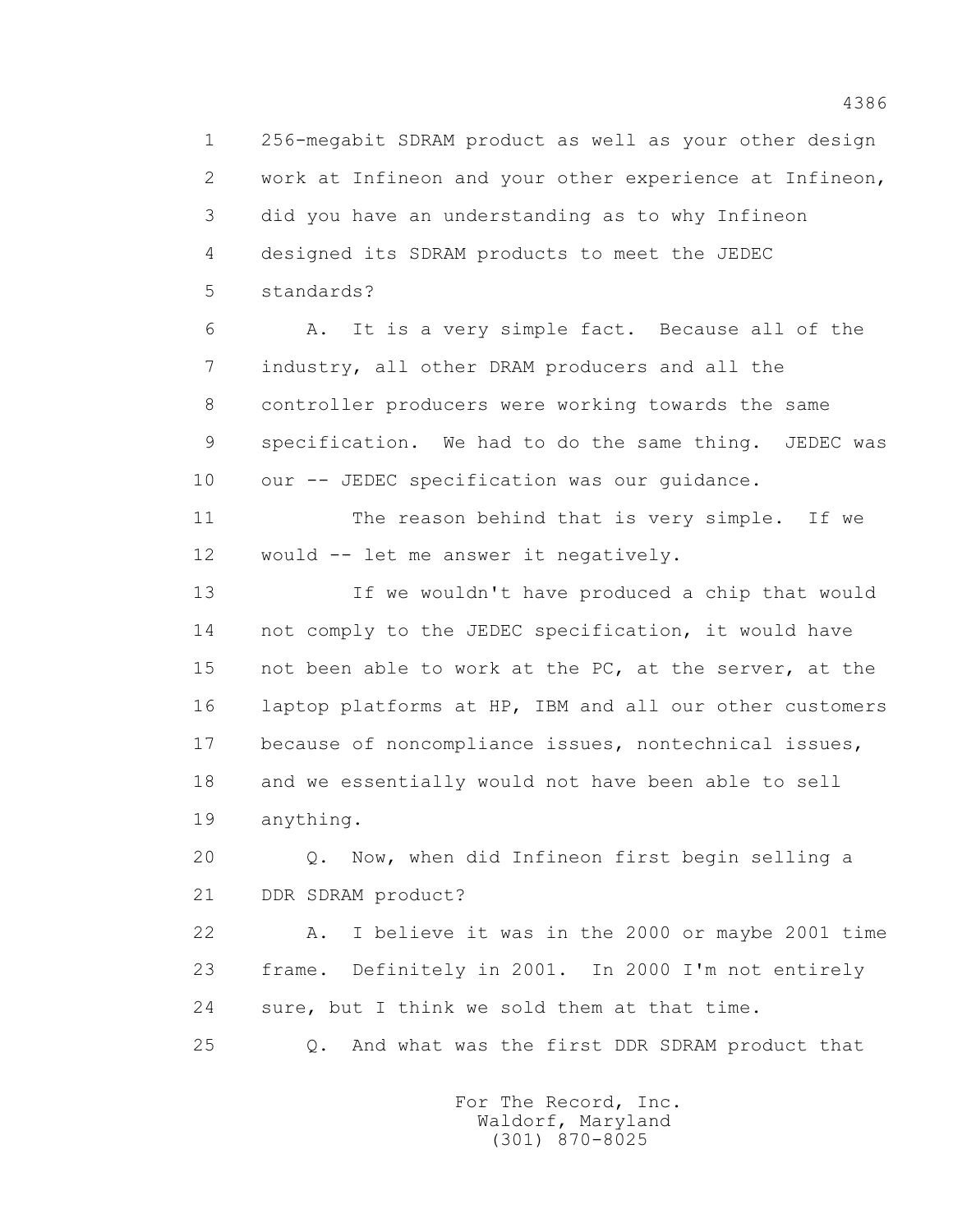1 Infineon sold?

 2 A. The 256-megabit DDR that was the second chip I 3 mentioned before.

 4 Q. In other words, that was one of the chips in 5 which you were the design manager?

 6 A. Which I was the design manager. It was 7 modified slightly by other design teams when they took 8 it over from our team, but it essentially was the same 9 chip.

 10 Q. Now, did the 256-megabit DDR SDRAM product 11 comply with the JEDEC standard?

12 A. Yes.

13 Q. Which one?

14 A. The DDR standard.

 15 Q. And focusing on DDR SDRAM products, has 16 Infineon introduced any DDR SDRAM products since the 17 256-megabit product?

18 A. Yes. We have introduced 128-meg DDR and 19 128-megabit DDR product and 512-megabit DDR product. 20 Q. And are those products also JEDEC-compliant? 21 A. Yes.

 22 Q. Now, is Infineon currently working on any 23 additional products?

 24 A. Any additional on the DDR side you mean? 25 Q. Yes.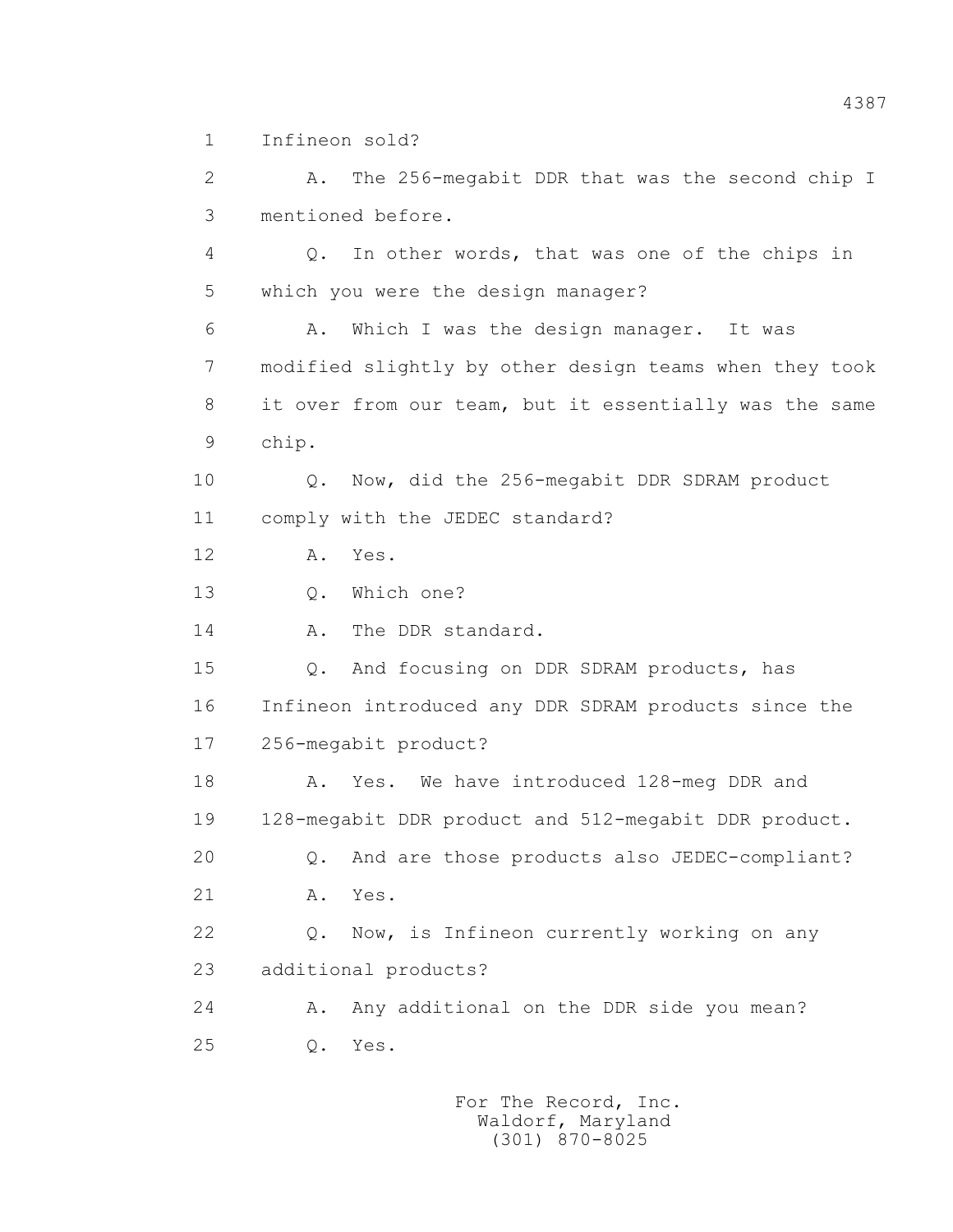2 Yes, we are working on one-gigabit DDR and 3 DDR-II chips and we are working on 512-megabit DDR and 4 DDR-II chips and 256-megabit DDR and DDR-II chips. 5 MR. OLIVER: May I approach, Your Honor? 6 JUDGE McGUIRE: Yes. 7 BY MR. OLIVER: 8 Q. Dr. Peisl, I've handed you four documents. If 9 I could ask you to locate first, please, CX-2404. 10 A. Yes. 11 0. And do you recognize that document? 12 A. Yes. 13 Q. What is that document? 14 A. It's a specification or a data sheet, which is 15 almost the same term, of a 128-megabit synchronous 16 DRAM. 17 Q. And is that produced by Infineon? 18 **A.** Yes. 19 Q. Could you please explain what a specification 20 or a data sheet is. 21 A. A data sheet is describing all the AC and DC 22 parameters of a DRAM, of a chip. It gives the 23 designers timing diagrams in order to get an idea of 24 how the chip works under the circuit conditions and 25 under the circuit parameters. It shows the command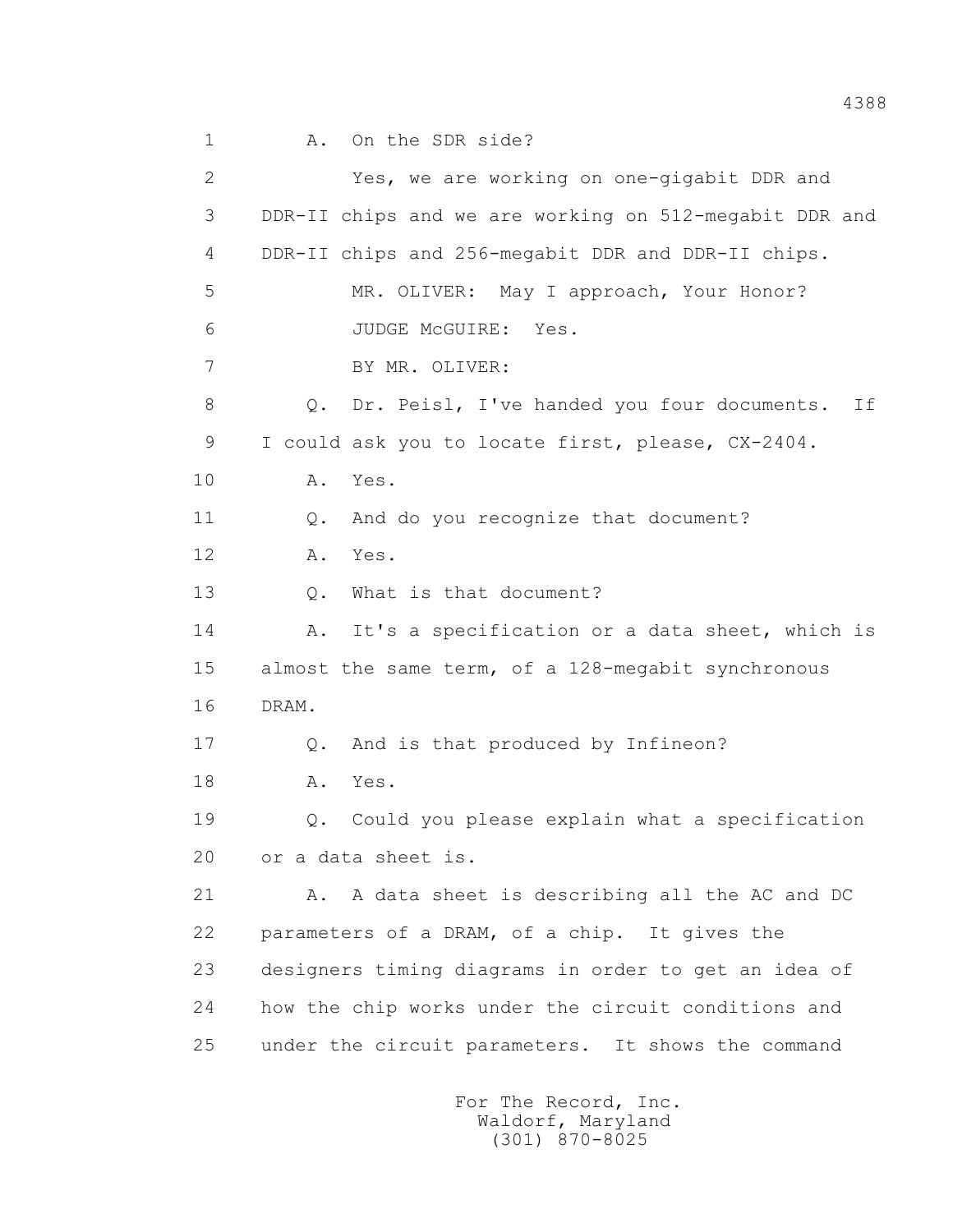1 structure, meaning what commands do you have to apply 2 to the DRAM in order to perform the circuit function, 3 and it shows maximum ratings as well like maximum 4 temperature, et cetera. 5 So it's a complete set of instructions of how 6 to use our DRAM. 7 Q. And could I ask you to locate CX-2403, please. 8 A. Yes. 9 Q. Do you recognize that document? 10 A. Yes. 11 Q. And what is that document? 12 A. It's a data sheet for the 512-megabit 13 synchronous DRAM. 14 Q. And if I could ask you to locate CX-2410, 15 please. 16 A. Yes. 17 Q. Do you recognize that document? 18 **A.** Yes. 19 Q. What is that document? 20 A. That's a data sheet for the 512-megabit DDR 21 SDRAM. 22 Q. And if I could ask you to locate CX-2408, 23 please. 24 A. Yes. 25 Q. Do you recognize that document? For The Record, Inc.

 Waldorf, Maryland (301) 870-8025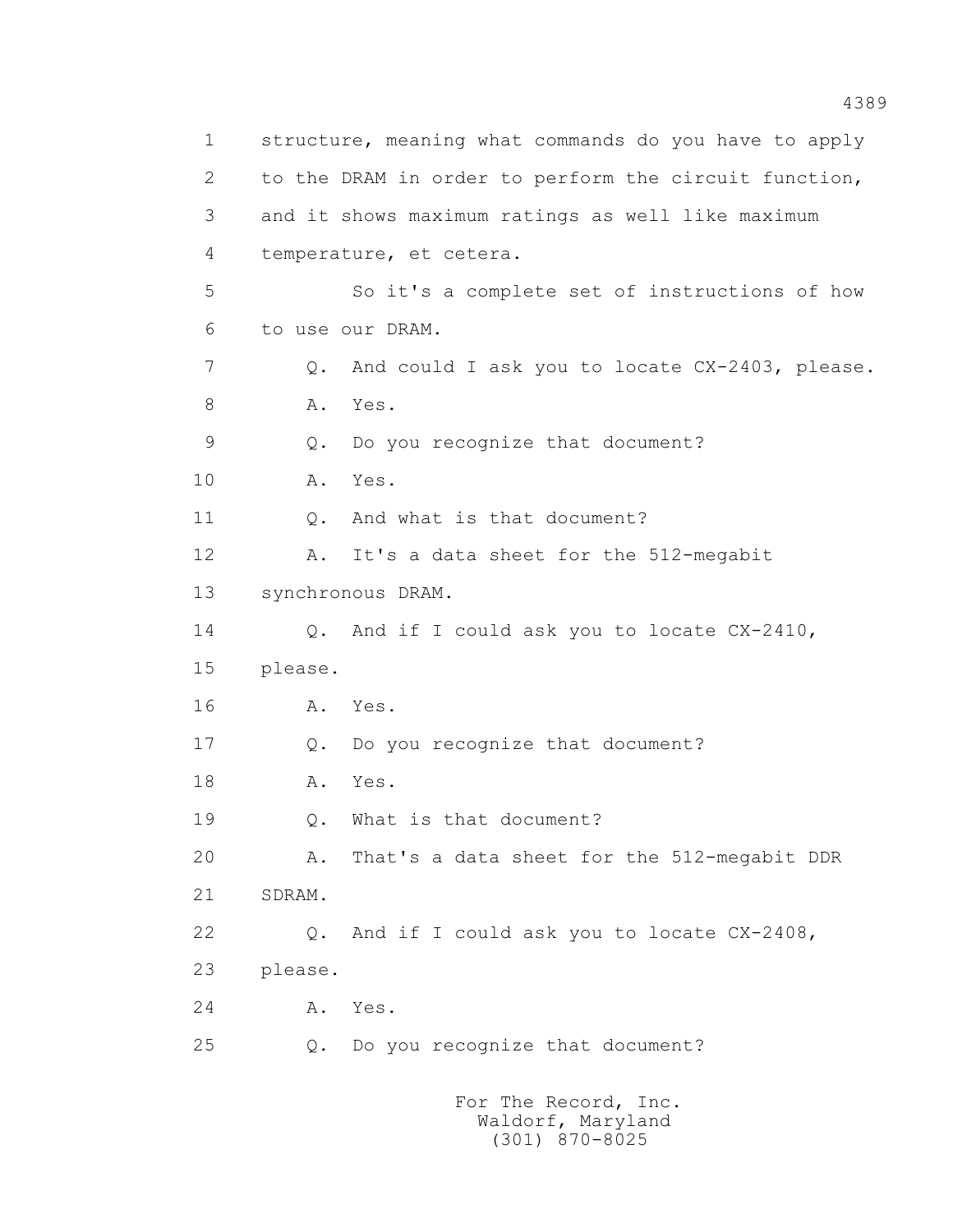1 A. Yes.

 2 Q. And what is that? 3 A. It's a data sheet for the 256-megabit double 4 data rate SDRAM. 5 Q. Now, is CX-2408 the data sheet for one of the 6 products in which you were the design manager? 7 A. This is the first 256 DDR SDRAM that we brought 8 into the market, which was a design that was performed 9 under my supervision, yes. 10 Q. Within CX-2408, if I could ask you to turn, 11 please, to page 5. 12 A. Yes. 13 Q. There's a caption at the top that reads 14 "Block Diagram." Do you see that? 15 A. Yes. 16 Q. Could you please explain your understanding of 17 what is illustrated on page 5 of CX-2408. 18 A. It's a basic sketch, basic functional building 19 blocks of a DRAM that explains to somebody who is using 20 the DRAM what the essential functional blocks for DRAM 21 are. 22 On the left side it's mostly memory array and 23 how the address is applied to the memory arrangement to 24 get data out. On the right side it's the output 25 circuitry, how well the data will be conveyed from the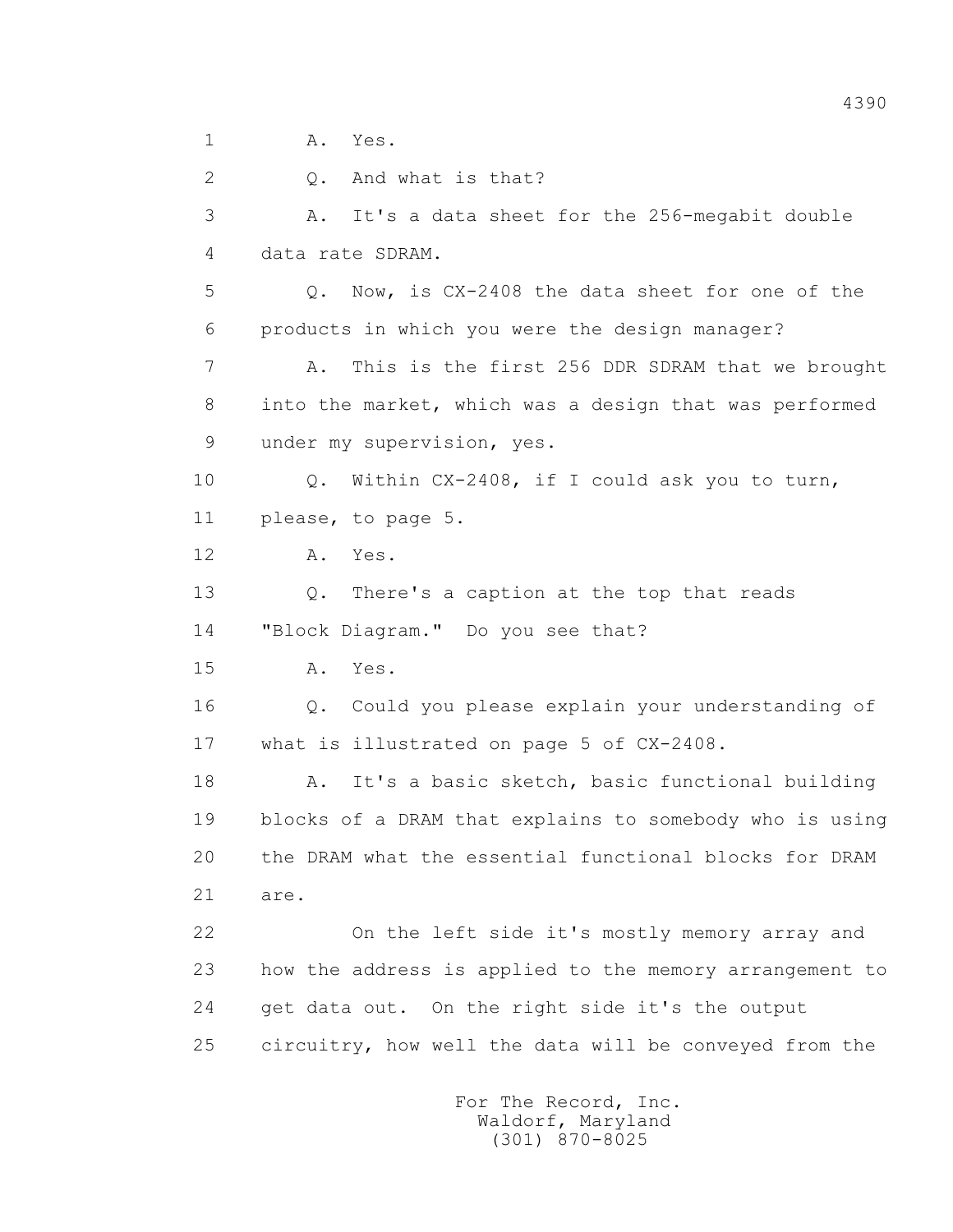1 internal array to the external bits. 2 Q. Now, does the block diagram on page 5 of 3 CX-2408 show a delay lock loop or a DLL? 4 A. Yes. 5 Q. Is that DLL located on the chip? 6 A. Yes. 7 MR. OLIVER: May I approach, Your Honor? 8 JUDGE McGUIRE: Yes. 9 BY MR. OLIVER: 10 Q. Dr. Peisl, if I could ask you to please keep 11 CX-2408 open to page 5. 12 A. Yes. 13 Q. In the meantime I've handed you a document 14 marked JX-57. Do you recognize that document? 15 A. Yes. 16 Q. And what is that document? 17 A. It's the JEDEC standard specification of double 18 data rate SDRAM dated June 2000. It's from the JEDEC 19 Web site. 20 Q. And I'd like to ask you to turn now within that 21 JX-57 to page 8, please. 22 A. Yes. 23 Q. And if you could place that page side by side 24 with page 5 of CX-2408. 25 A. Yes.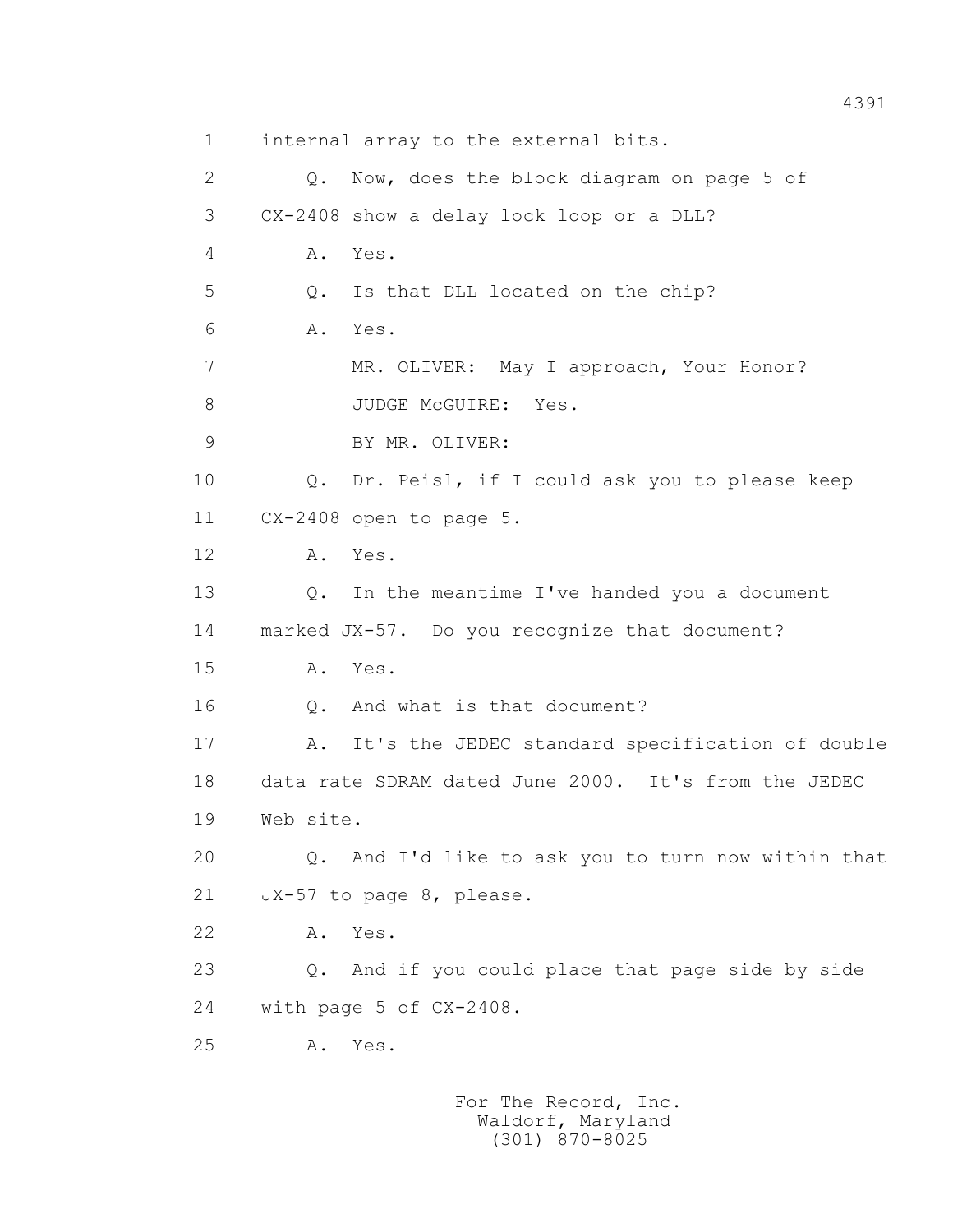1 0. Actually looking at first on JX-57, page 8, 2 does that functional block diagram contain a delayed 3 lock loop or a DLL? 4 A. Yes. 5 Q. Is that DLL on chip? 6 A. Yes. It's part of the standard. 7 Q. And if you could compare, please, page 8 of 8 JX-57 to page 5 of CX-2408, what, if any, are the 9 differences between those two pages? 10 A. There are very few differences and there's no 11 difference in the functional description of the 12 building blocks of the memory. There's a little 13 difference on the JEDEC side because there's a 14 generator depicted as well. It's a driver, but that 15 has nothing to do with the functional description. 16 Q. And with respect to the identification of a 17 DLL or delay lock loop on the two block diagrams, is 18 there any significant difference between the two 19 diagrams? 20 A. No. 21 Q. If I could ask you to turn, please, in CX-2408 22 to page 9. 23 A. Yes. 24 Q. And can you please explain what is depicted on 25 page 9 of CX-2408?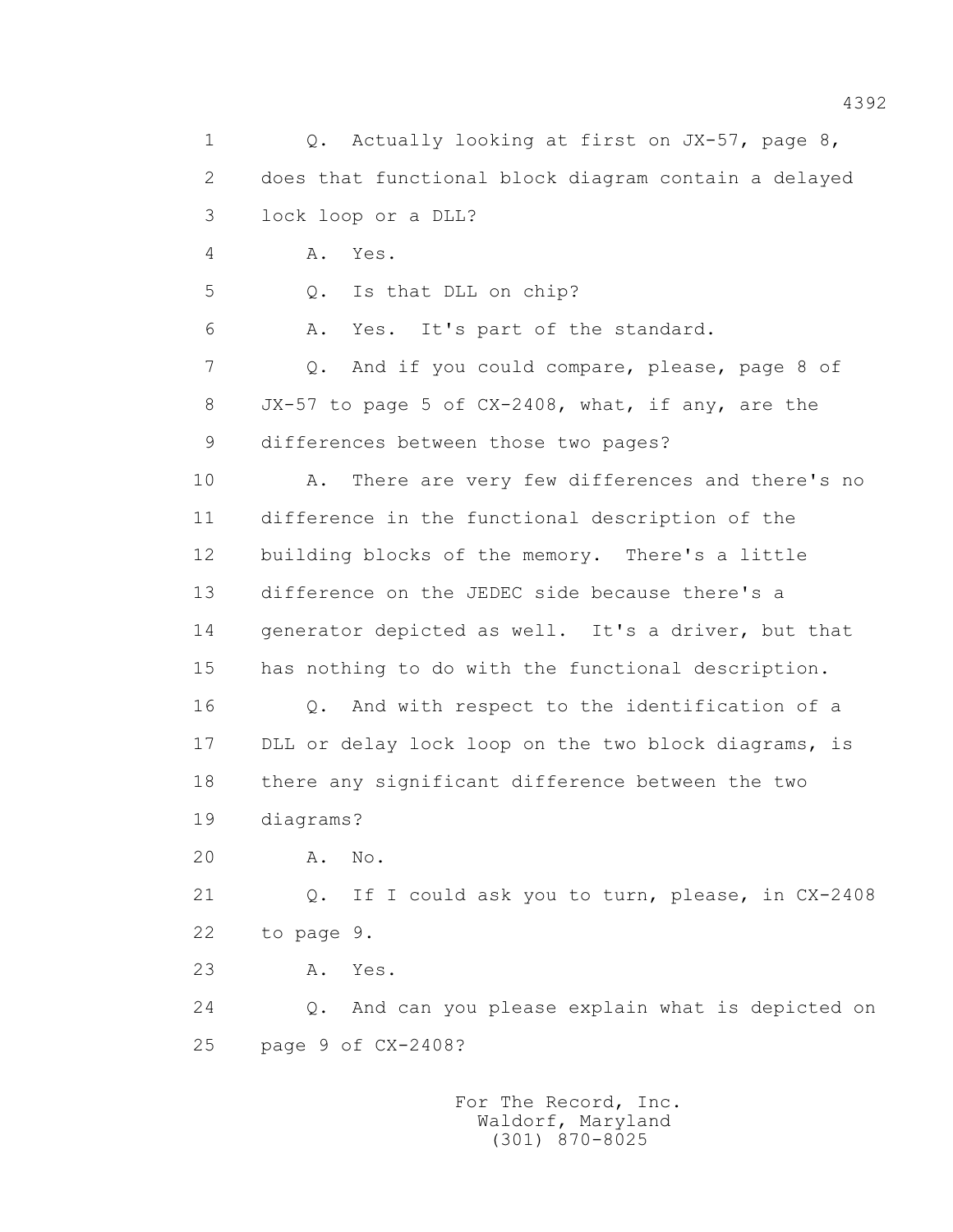1 A. Page 9 describes the bits in the mode register 2 operation, meaning the bits on the address lines that 3 have to be set in order to perform -- to make the chip 4 perform a certain function. 5 Q. Now, are you familiar with the technology known 6 as programmable CAS latency? 7 A. Yes. 8 Q. And on page 9 of CX-2408, is there a depiction 9 of programmable CAS latency? 10 A. Yes. It's the bits of the addresses A6 through 11 A4 which have to be set in a certain manner in order to 12 program a certain CAS latency. 13 Q. Now, are you familiar with the technology known 14 as programmable burst length? 15 A. Yes. 16 Q. And is programmable burst length depicted on 17 page 9 of CX-2408? 18 **A.** Yes. 19 Q. Where is that depicted on page 9 of CX-2408? 20 A. Burst length are the lowest addresses, meaning 21 A0 to A2. There are three bits, meaning eight 22 possibilities for the various burst lengths that can be 23 set, and the specified burst length of the double data 24 rates were 2, 4 and 8 and it specifies which bits have 25 to be set in which manner in order to achieve the 2, 4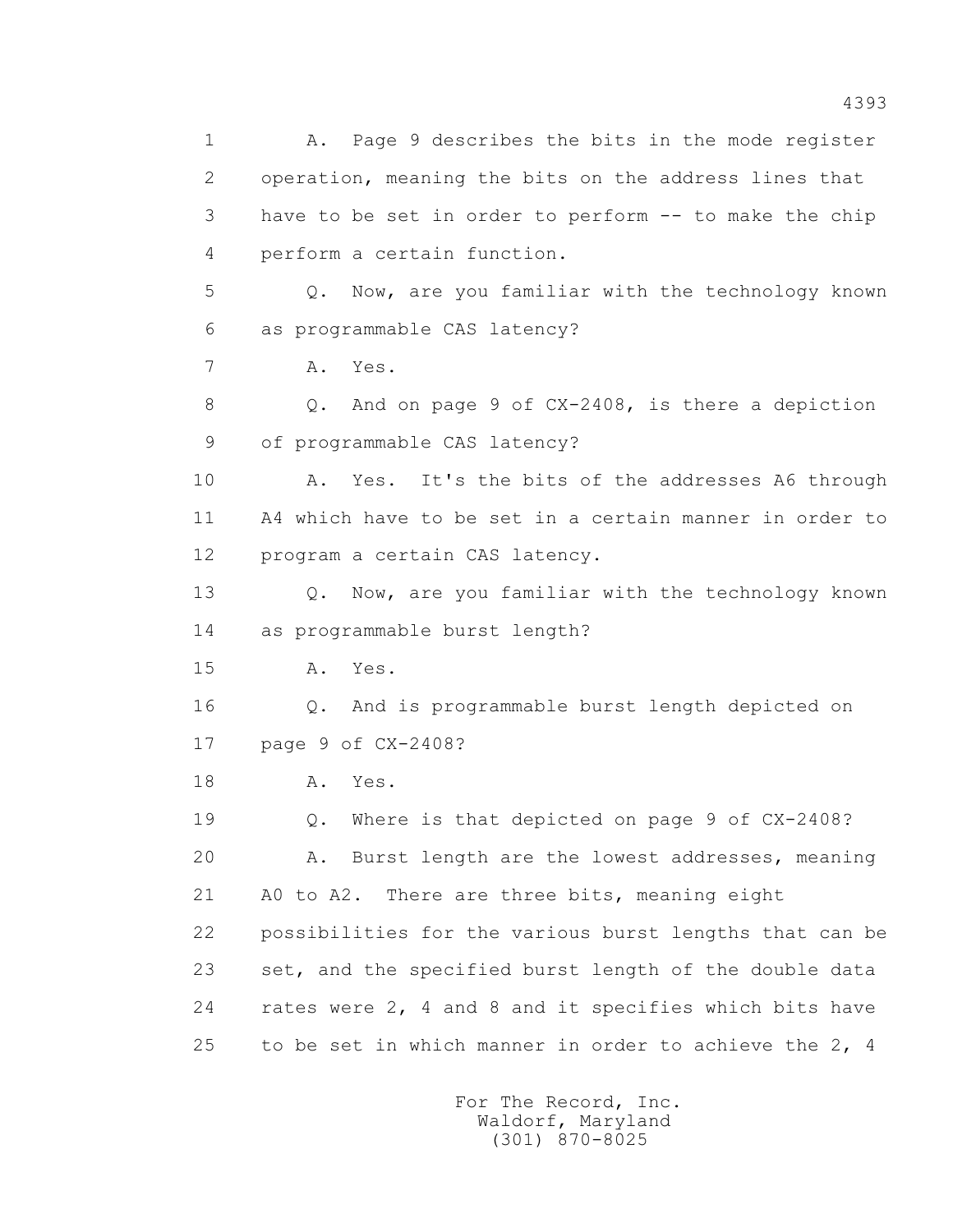1 or 8 burst length.

 2 Q. If I could ask you to turn, please, in JX-57 to 3 page 13.

4 A. Yes.

 5 Q. And on page 13, I'd like to direct your 6 attention to the diagram appearing in the lower 7 left-hand part of that page, above the caption 8 Figure 1: Mode Register Definition.

9 Do you see that diagram?

10 A. Yes.

 11 Q. Can you please explain your understanding of 12 what's depicted in that diagram?

 13 A. It's the same mode register definition as in 14 the Infineon specification. It specifies which address 15 bits have to be set in the mode register mode in order 16 to determine the burst length, the CAS latency and 17 other operation modes.

 18 Q. If you could again place page 13 in JX-57 next 19 to page 9 of CX-2408.

20 A. Yes.

 21 Q. And with respect to the mode register diagram, 22 in particular the depiction of programmable CAS 23 latency, what, if any, are the significant differences 24 between the depiction of programmable CAS latency in 25 JX-57 and the depiction of programmable CAS latency in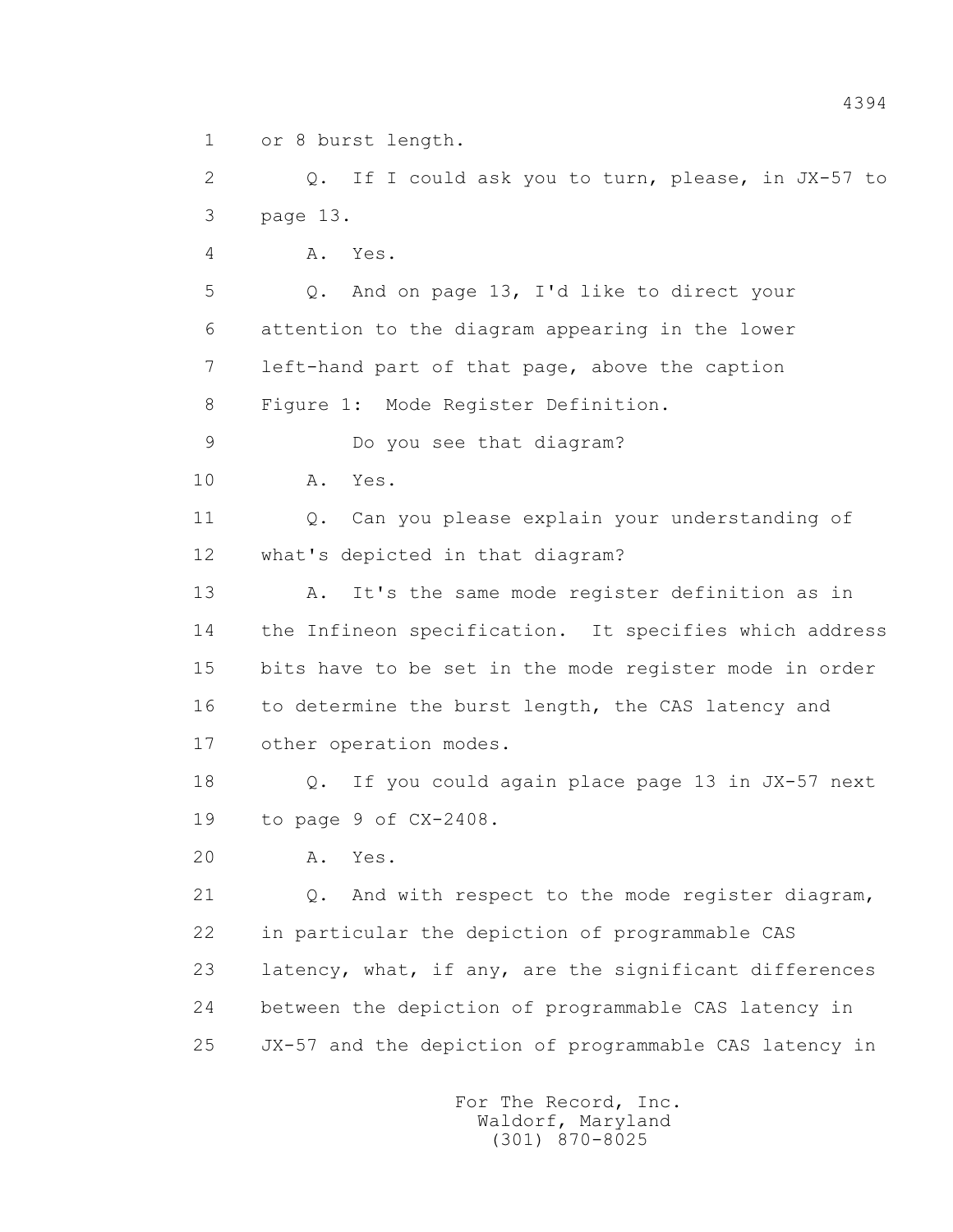1 CX-2408?

 2 A. The only difference I see is that there are 3 more optional CAS latencies in the JEDEC specification 4 because JEDEC is usually providing a broader 5 specification. But the -- there is essentially no 6 difference between the two tables. 7 Q. And with respect to programmable burst length, 8 what, if any, are the significant differences between 9 the depiction of programmable burst length in JX-57 10 and the depiction of programmable burst length in 11 CX-2408? 12 A. There's no difference at all. 13 Q. If I could ask you to turn, please, in CX-2408 14 to page 21. 15 A. Yes. 16 Q. At the page being captioned toward the top 17 reading: Consecutive Read Bursts CAS Latencies Burst 18 Length Equals 4 or 8. Do you see that? 19 **A.** Yes. 20 Q. Could you please explain your understanding of 21 what is depicted on page 21 of CX-2408. 22 A. It's an essential description, essential 23 timing diagram of the depiction of how CAS latencies 24 are being defined, meaning that a CAS latency defines 25 the time period or number of periods between when an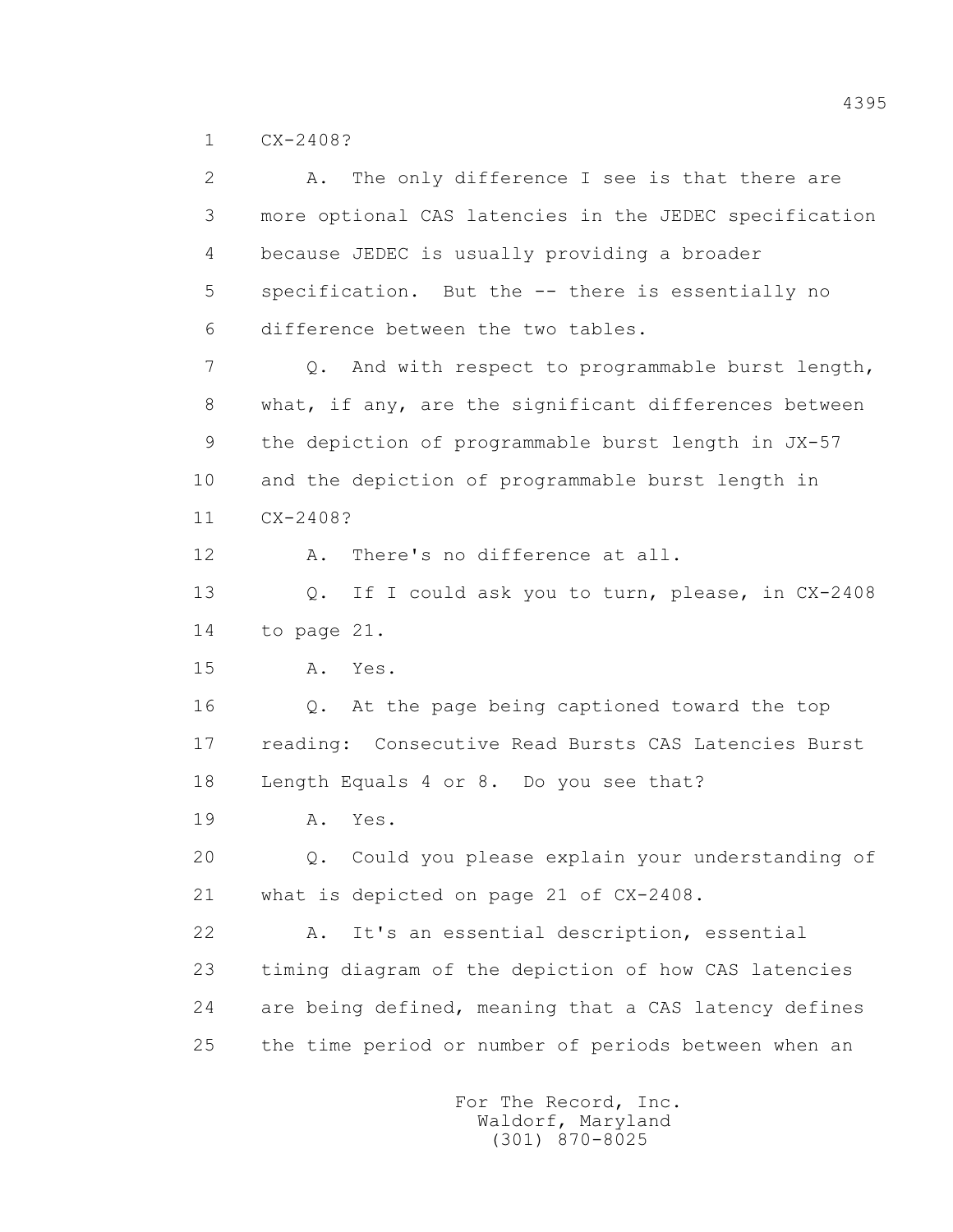1 address and a command -- read command has been set and 2 to the point where the data are coming out of the 3 memory. 4 Q. Now, with respect to the data coming out of the 5 memory, is the data coming out of the memory on just 6 the single rising edge of the clock, the falling edge 7 of the clock, or on both? 8 A. In the double data rate it's on the rising and 9 falling edge of the clock. 10 Q. Is that the same as a dual-edge clock? 11 A. Correct. 12 Q. And is that depicted in the diagram on page 21 13 of CX-2408? 14 **A.** Yes. 15 Q. If I could ask you to turn, please, in JX-57 to 16 page 23. 17 A. Yes. 18 Q. And there are -- the diagrams here are both 19 captioned at the bottom of the page Consecutive Read 20 Bursts Required CAS Latencies. 21 Do you see that? 22 A. Yes. 23 Q. Can you please explain your understanding of 24 what is depicted on page 23 of JX-57? 25 A. It's the very same picture that has just been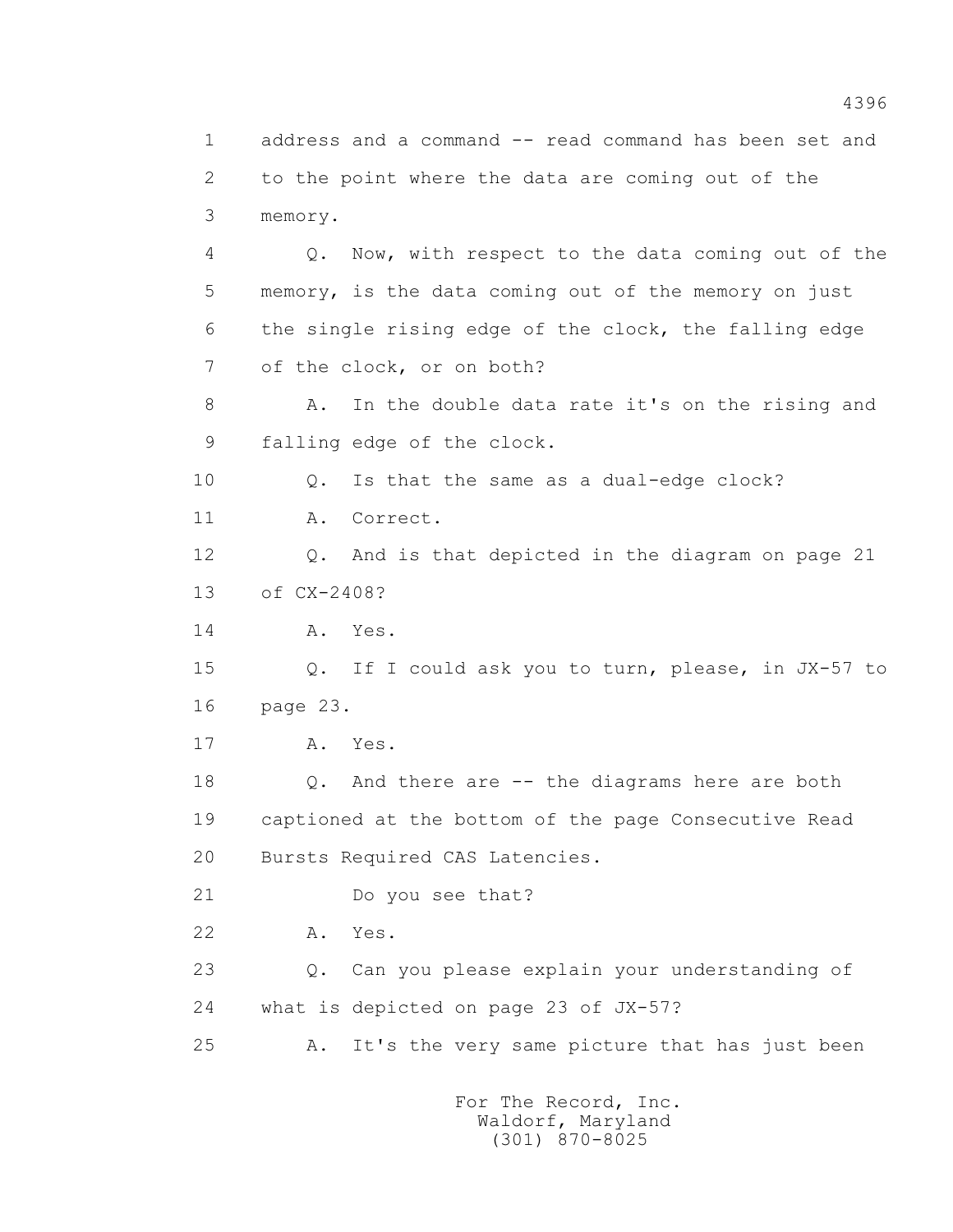1 discussed. It's a very generic description of the 2 definition of CAS latency, read command and address, 3 how many blocks do we have to await for the data.

 4 Q. With respect to the transmission of the data, 5 on page 23 of JX-57, is that data being transmitted on 6 just the rising edge of the clock or both the rising 7 and falling edge of the clock?

 8 A. Both, the rising and falling edge of the clock. 9 That's the essential of the DDR standard.

 10 Q. Now, comparing the timing diagrams on page 23 11 of JX-57 with the timing diagrams on page 21 of 12 CX-2408, and I'm not particularly interested in the 13 transmission of data on the rising and falling edge of 14 the clock, but with respect to that feature, are there 15 any significant differences between the timing diagrams 16 in JX-57 and the timing diagrams in CX-2408?

17 A. No. They are identical.

 18 Q. And by the way, if I could turn briefly back to 19 CX-2404 -- do you still have that in front of you?

20 A. Yes.

21 Q. Is that product JEDEC-compliant?

22 A. Yes.

 23 Q. If we were to do a similar analysis comparing 24 that to the JEDEC standard, the analysis would be 25 similar?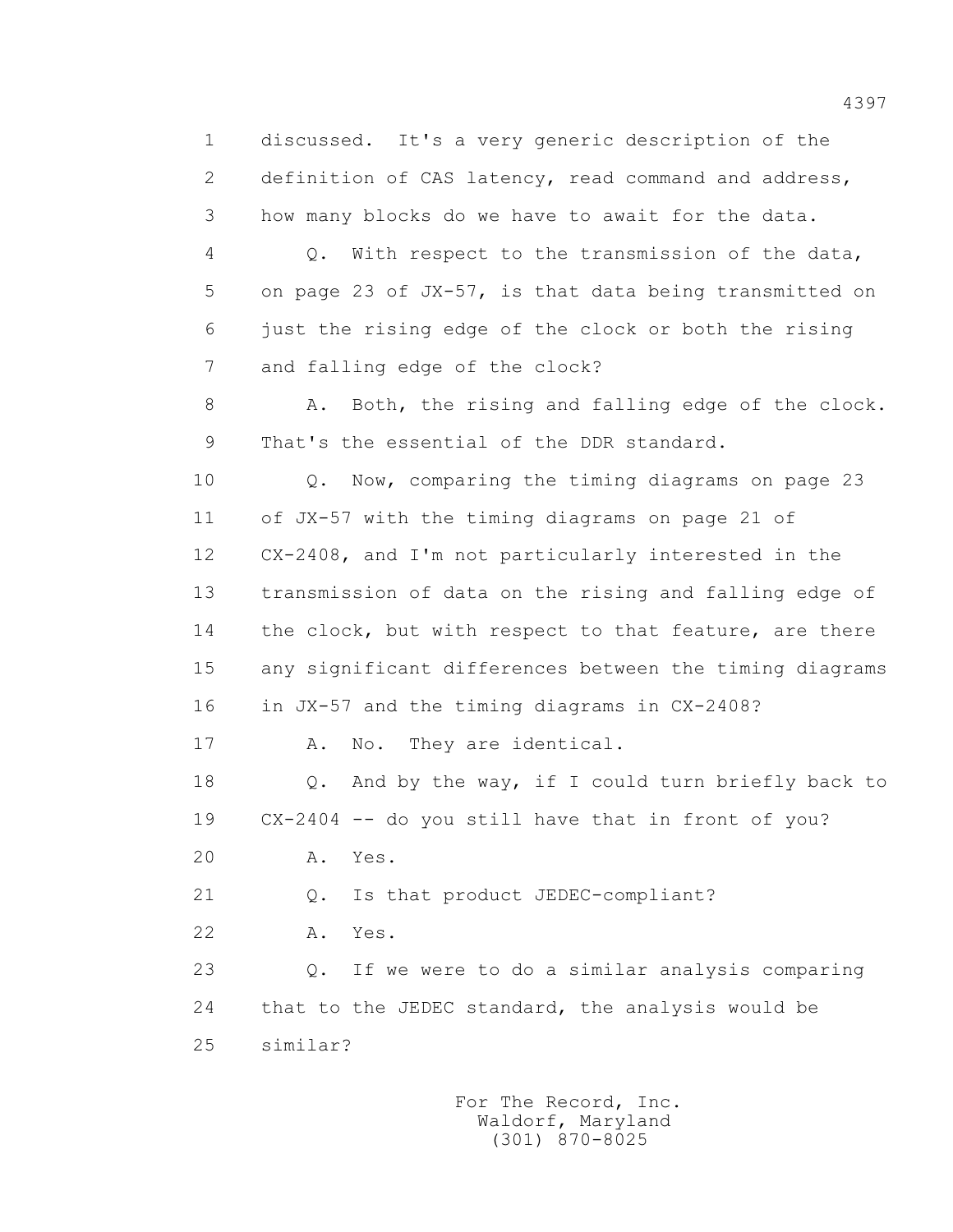1 A. There would be no differences between them. 2 Q. If I could ask you to turn, please, to 3 CX-2403. 4 A. Yes. 5 Q. Is that product also JEDEC-compliant? 6 A. Fully, 100 percent. 7 Q. And if we were to do a similar comparison 8 between that data sheet and the JEDEC standard, would 9 that analysis be similar? 10 A. It would be the same analysis, no differences. 11 0. And if I could ask you to locate CX-2410 in 12 front of you, please. 13 Is that product JEDEC-compliant? 14 **A.** Yes. 15 Q. And if we were to do a similar analysis between 16 that data sheet and the JEDEC standard, would that 17 analysis be similar? 18 **A.** Yes. 19 Q. Dr. Peisl, I'd like to come back to your role 20 as director of technical marketing of standard 21 memories, if we could. And again, I believe you said 22 you held that position from August of 1999 until 23 September of 2000; is that right? 24 A. Correct. 25 Q. Now, in your position as director of technical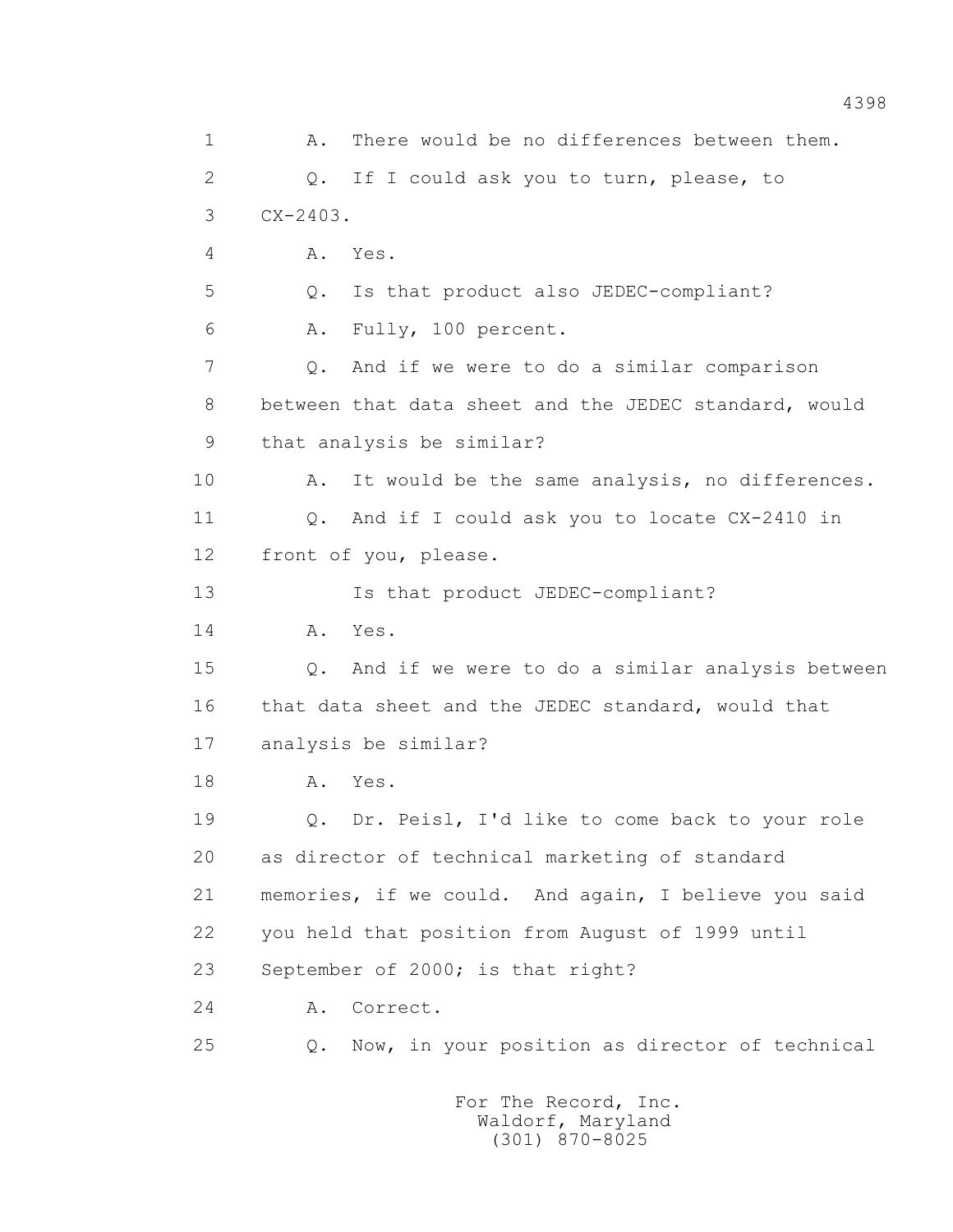1 marketing of standard memories, did you have a staff 2 who reported to you? 3 A. Did I have -- excuse me? 4 Q. Did you have a staff that reported to you? 5 A. Yes. 6 Q. And what was the size of your staff? 7 A. Around eight people. 8 Q. What functions did they represent? 9 A. They were mostly field application engineers, 10 technical people who were located usually at the 11 customer's organization or customer's location. 12 Q. What was the role of these field engineers? 13 A. Their job was to validate and to qualify the 14 Infineon DRAMs at the customer location on the customer 15 platforms. PC, laptop and server platforms. 16 Q. And you mentioned that they were located at the 17 customer. 18 Can you give some examples of customers at 19 which your staff members were located? 20 A. The field application engineer for Dell was 21 located in Austin, Texas. 22 The field application engineer for Compaq was 23 or is still located in Houston in Texas. 24 The field application engineer for IBM is 25 located in Raleigh, North Carolina.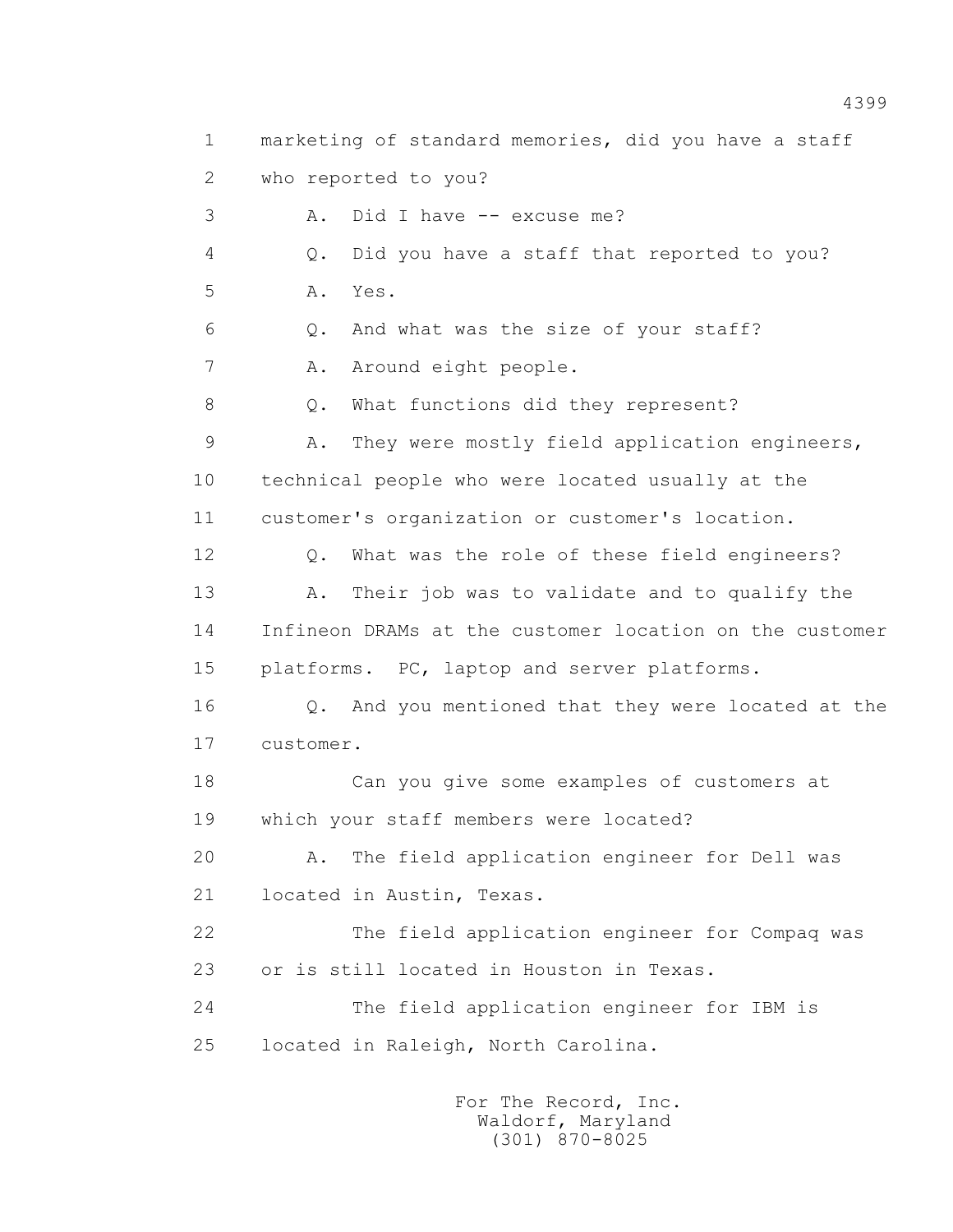1 0. How did you supervise your staff if they were 2 located in various areas around the country? 3 A. By flying a lot and by teleconferences and 4 video conferences. 5 Q. Now, in your job as director of technical 6 marketing of standard memories, did you personally 7 interface directly with customers in that job? 8 A. Yes. 9 Q. What customers did you have direct contact 10 with? 11 A. HP, Dell, IBM, Compaq, Sony, to name a few. 12 Q. And how frequently did you meet directly with 13 customers? 14 A. Approximately every two months to quarterly. 15 Q. Could you please explain in a little more 16 detail why customers needed the support of you and your 17 technical marketing group. 18 A. Customers have different platforms. IBM or HP 19 or Dell typically produce several laptops, several 20 servers, several PC desktop platforms a year, and they 21 want to -- we want to sell our memory to them, so my 22 job was to make -- to ensure that our parts were fully 23 technically -- technically fully compatible with the 24 requirements on the motherboards of our customers, so I 25 provided kind of technical support, provided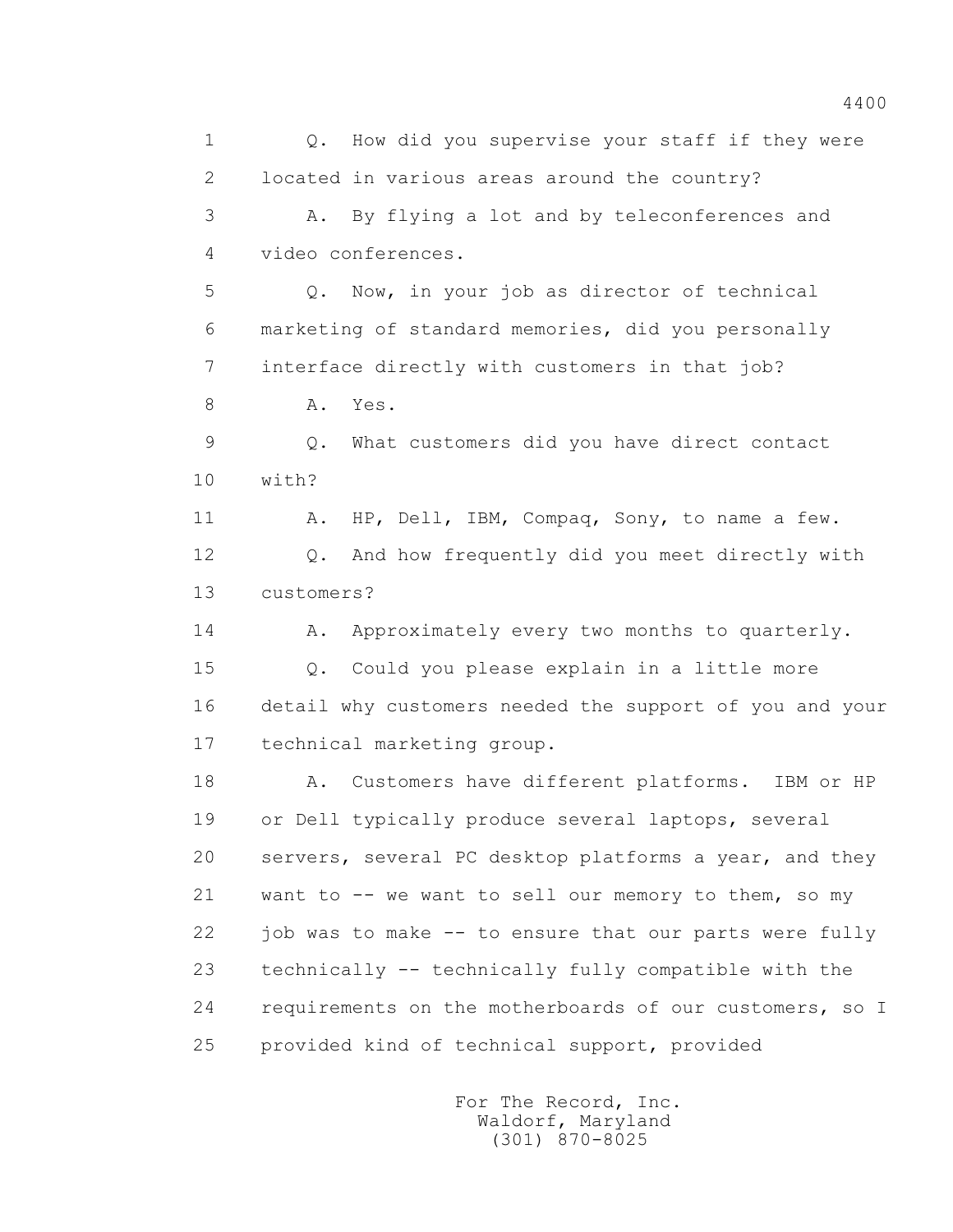1 specifications, answered questions about

2 specifications, provided presentation material.

 3 Q. Now, were you doing this support work with 4 respect to products that Infineon was already selling 5 in the marketplace or products that were anticipated to 6 be introduced in the future or both?

7 A. Mostly products that had been new, meaning that 8 we wanted to introduce them into new platforms. 9 Products that had been in the marketplace we usually 10 qualified on new boards. That was a portion of the 11 business as well. So it's essentially both.

 12 Q. And I believe you had also referred earlier to 13 providing samples. Do you recall that?

 14 A. I'll give you an example. HP wants to qualify 15 a new laptop platform. They were asking for samples 16 typically in the quantities of hundreds. They would 17 build them -- would build up approximately five pilots 18 or systems, would run extensive software tests which 19 would emulate all the possible software the end user 20 is using on that laptop and would watch whether there 21 are any -- anything in regards to the memory would 22 happen.

 23 If so, our job was, of our field application 24 engineers and my job, is to resolve those issues. 25 Q. Now, I believe that among the applications you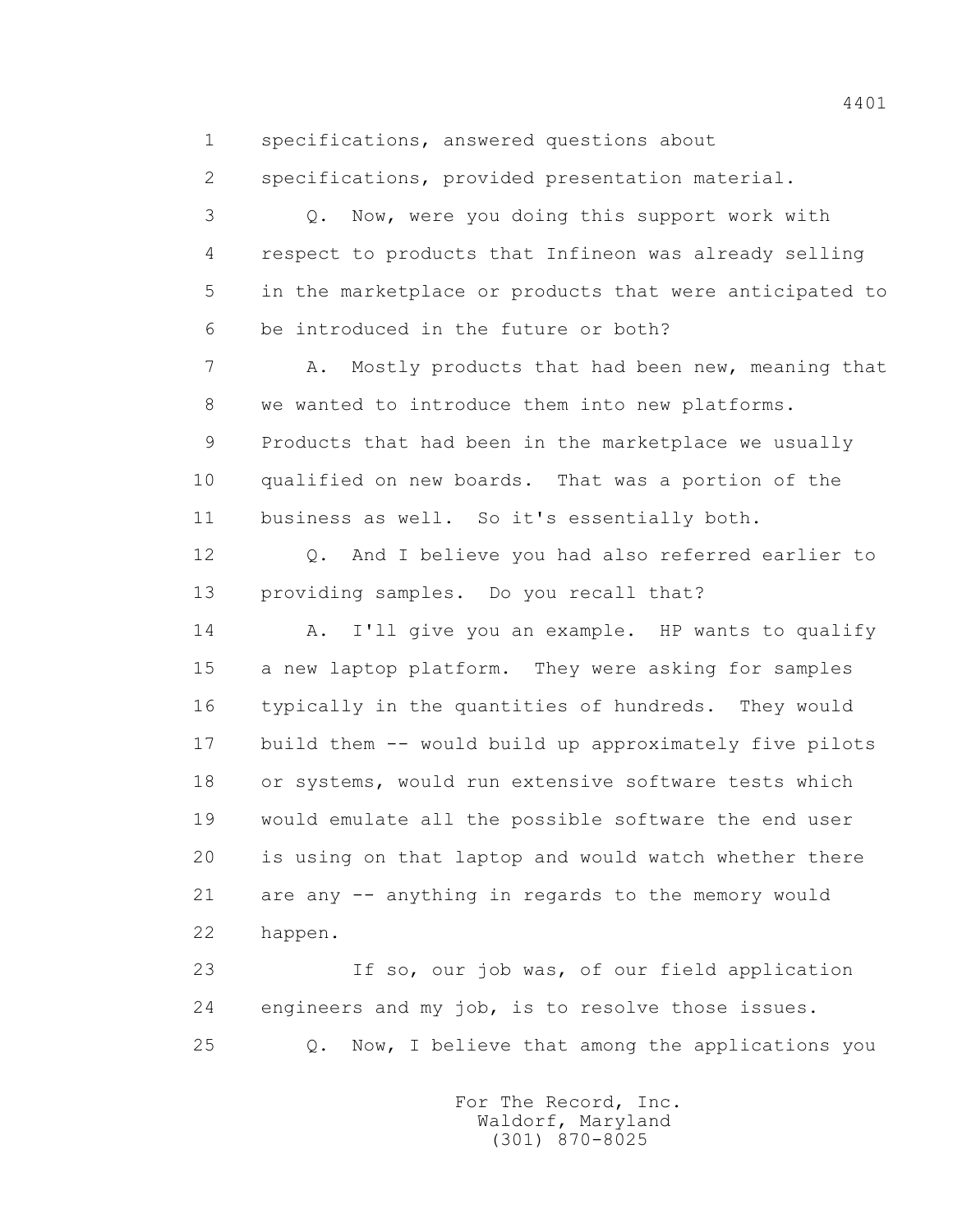1 mentioned were PCs, laptops and servers; is that 2 right?

3 A. Correct.

 4 Q. If we could start with PCs, when you were the 5 director of marketing for standard memories, did you 6 personally work with customers to assist them in using 7 the Infineon DRAM products in personal computers?

8 A. Yes.

 9 Q. And focusing particularly on personal 10 computers for the moment, why did customers need 11 assistance from you in putting that into their 12 personal computers?

13 A. Usually when we send new parts to a customer, 14 because of the JEDEC specification and the interface 15 definition, in most of the cases the parts didn't 16 exhibit any failure. You just put them in, either in 17 direct form or in PCs it's usually in module form, 18 onto the motherboard in the memory and start 19 performing your tests, and if all the tests are 20 passing, then the part is qualified and I would say 21 these people will start selling to this particular 22 platform end customer.

 23 If there are failures for whatever reasons, 24 noise related, temperature related, anything which 25 usually happens as a marginality outside of the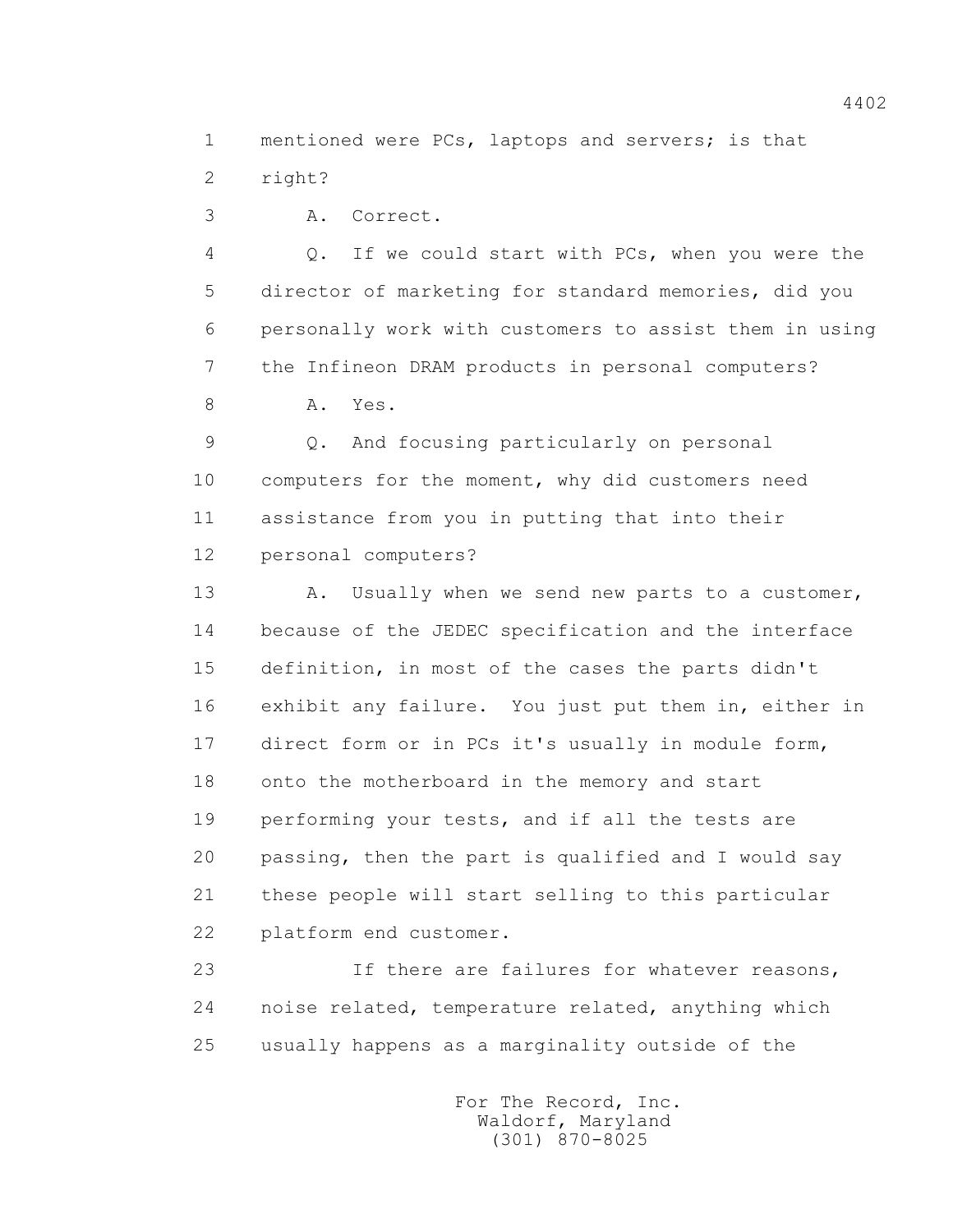1 specification, then we were there to assist them to 2 alleviate that failure or provide a work-around.

 3 Q. Would it be fair to say that memory would have 4 to interface with a number of other components that 5 were in a personal computer?

 6 A. Yes. Memory is interfacing with a number of 7 components on the motherboard.

 8 One is of course the direct interface is the 9 controller chip or the Northbridge chip, but there were 10 other components as well, like the modules. Memories 11 are coming on modules and particularly in PCs going 12 onto the motherboards. It's the wiring on the 13 motherboards. There are a multitude of motherboards 14 out there which all have a different layout, meaning 15 that there's different characteristics for the DRAMs 16 that has to be tested.

 17 BIOS as well is an issue. BIOS is the software 18 that sets up the system in a working mode and sometimes 19 we had a problem with the BIOS.

 20 So let me see. And other peripheral components 21 on the motherboard as well.

 22 So it's essentially motherboard, modules, 23 BIOS, controller, all these chips had somehow an 24 indirect or a direct influence on the DRAM 25 functionality.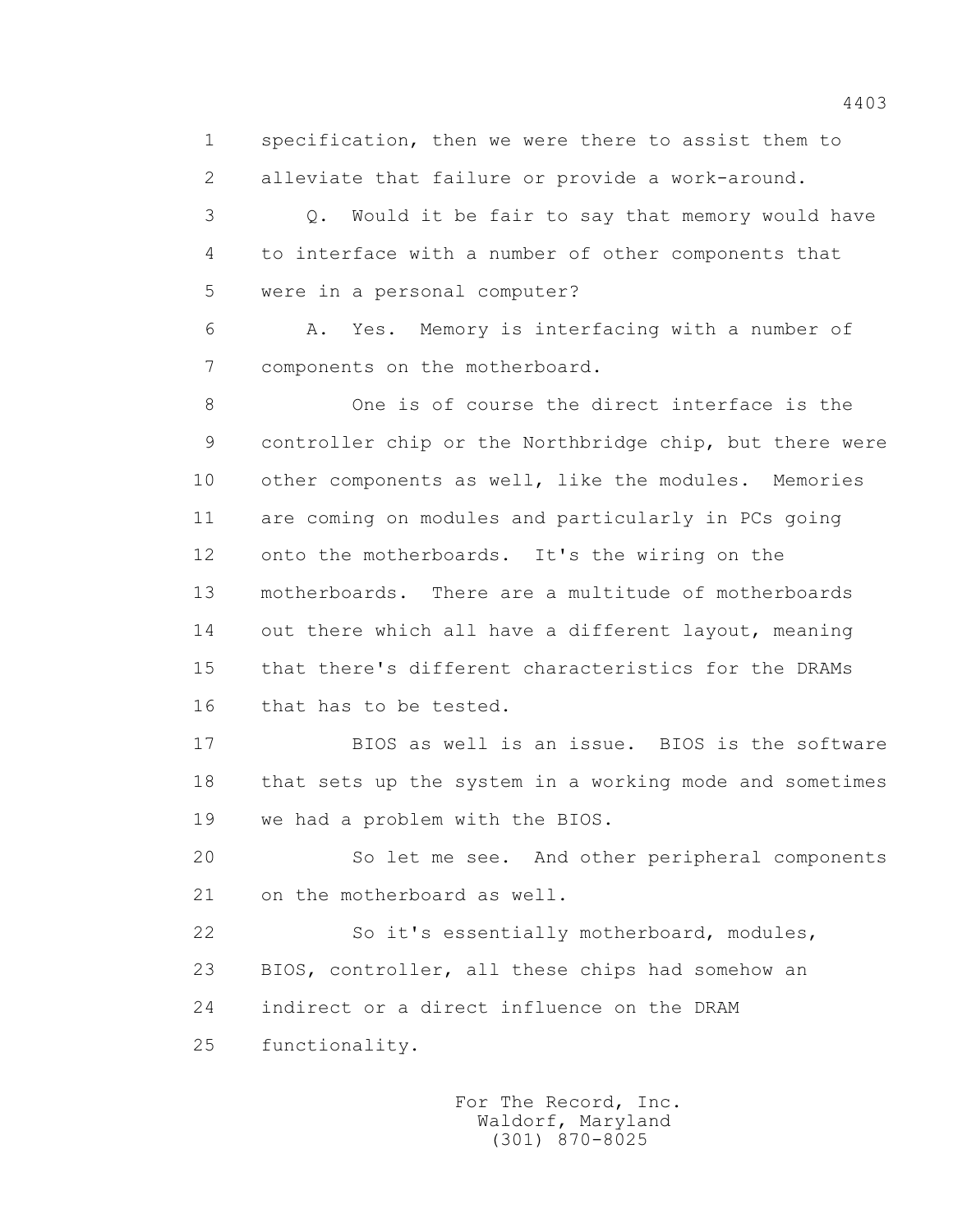1 0. Now, with respect to the role of you and your 2 group, what role, if any, did you have with respect to 3 ensuring the memory interface with each of those 4 components?

 5 A. Yes. It was our job to make sure that we had 6 tested our DRAM with all the possible configurations, 7 with all the controller chips that were available, all 8 the major motherboard configurations. This essentially 9 determines our know-how to let me know where we might 10 have a weakness or not.

 11 Q. I guess what I'm trying to focus on is whether 12 your group and you personally were focused on memory 13 interface with any particular component or whether you 14 were focused on memory interface with all the 15 components you listed.

16 A. We were focusing of course on the memory 17 interface to all the components because we couldn't 18 predict where a weakness would occur, so we had to know 19 all the different influences.

 20 Q. Now, let's turn for a moment to laptops. 21 Did you also assist customers in working with 22 Infineon memory products in laptops?

23 A. Yes.

 24 Q. And what, if any, differences were there in 25 operability issues with laptops as compared with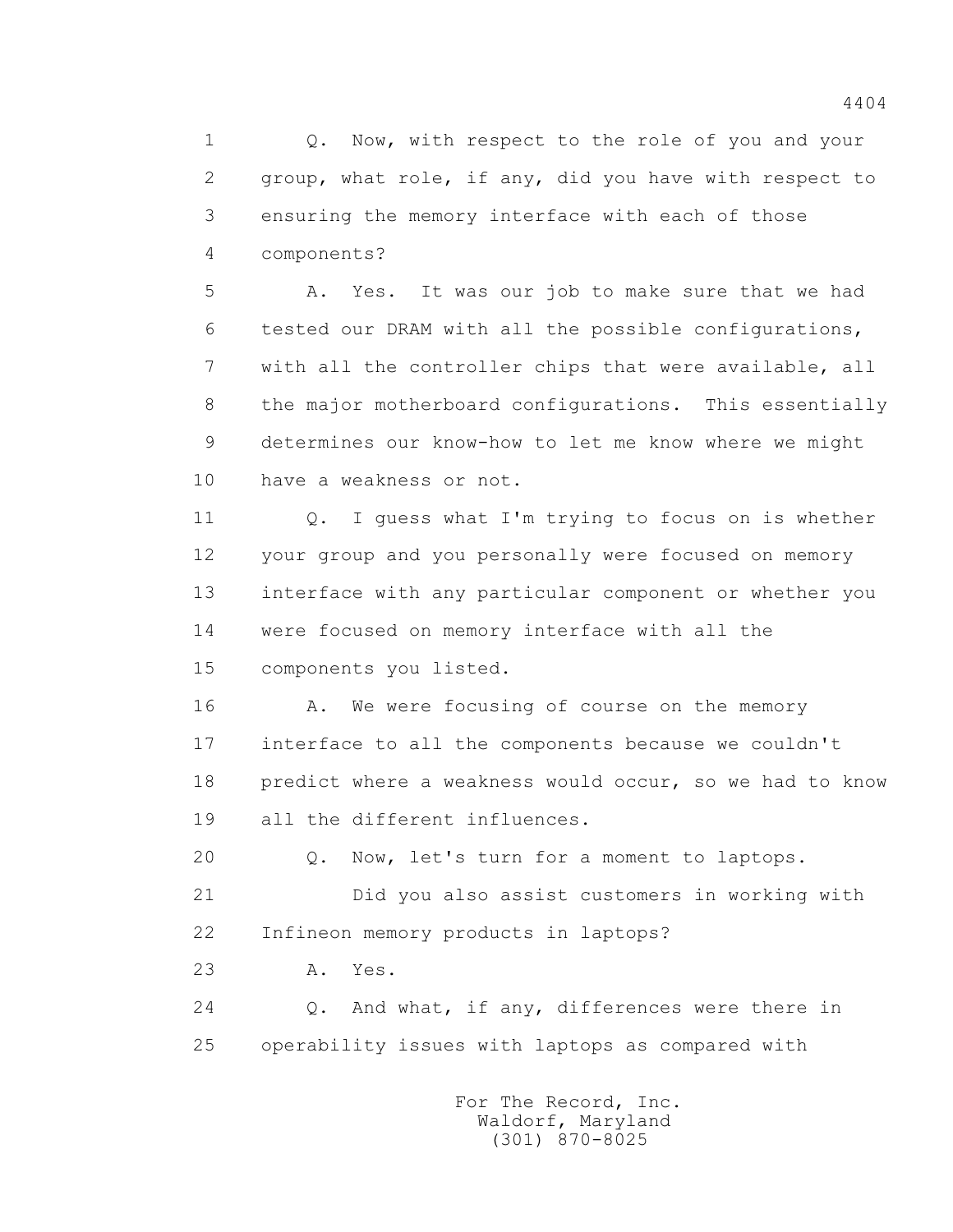1 personal computers?

 2 A. There were obviously some differences because a 3 laptop is usually of a smaller form factor and one 4 major difference is as well that on laptops different 5 modules are used, being used. It's a smaller form 6 factor for the modules called SODIMM or a small-outline 7 DIMM.

8 Those were the major differences, but there 9 were no basic functional differences between the PCs 10 and the laptops.

11 0. The differences you just mentioned, did they 12 have any impact on the work that you were doing in 13 terms of enabling customers?

14 A. Potentially yes, hopefully not.

 15 Q. If we could turn next to servers and when you 16 were Infineon's director of technical marketing for 17 standard memories, did you personally work with 18 customers to assist them in using Infineon memory in 19 server applications?

20 A. Yes.

 21 Q. Now, what customers did you work with with 22 respect to server applications?

23 A. The major server companies, HP, Sun, IBM and I 24 started a little bit working with Dell. Dell was not 25 quite a server family back then.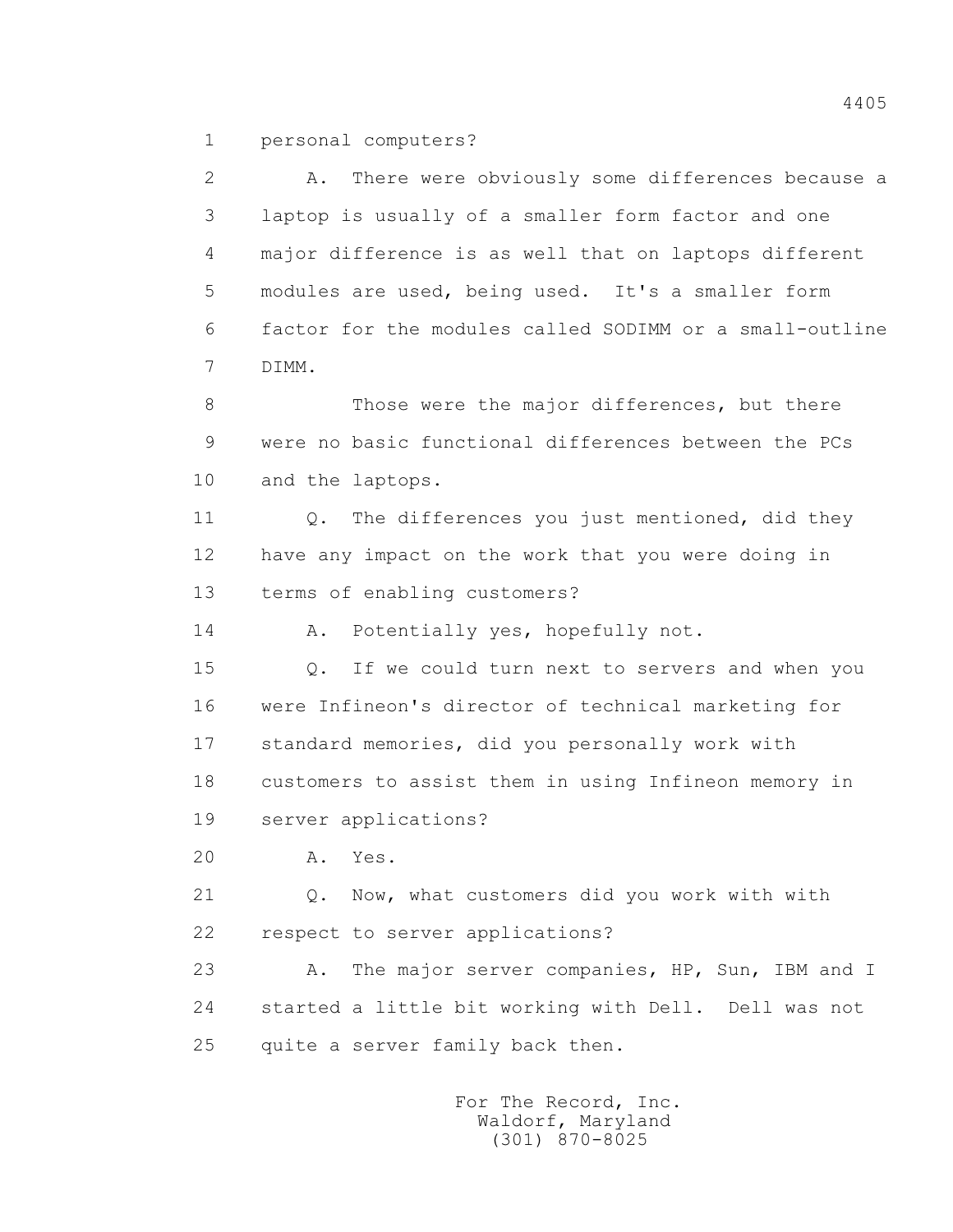1 0. Again, compared with the work that you were 2 doing to enable customers with respect to personal 3 computers, what, if any, were the differences with 4 respect to work you were doing on servers?

 5 A. There were some differences. Servers -- some 6 server vendors do not use modules. They solder the 7 DRAMs directly into the motherboard. Typically the 8 server boards are bigger. Servers are simply bigger 9 devices. They have wider buses typically as well which 10 requires more memory. Servers typically have much more 11 memory than a desktop has. And server people -- server 12 development engineers usually take more time. Their 13 platforms have a very long lifetime, five to eight 14 years, compared to desktop, which is usually only two 15 to four years.

 16 So they -- it took them a longer time designing 17 a new generation of DRAMs or brand of DRAMs, so their 18 whole qualification process was longer.

 19 Q. Focusing first on the function of servers, if 20 you will, you described some of the types of components 21 within a personal computer that memory has to interface 22 with.

 23 In a server, would memory be interfacing with 24 similar components?

25 A. Correct. With all the same components that I

 For The Record, Inc. Waldorf, Maryland (301) 870-8025

4406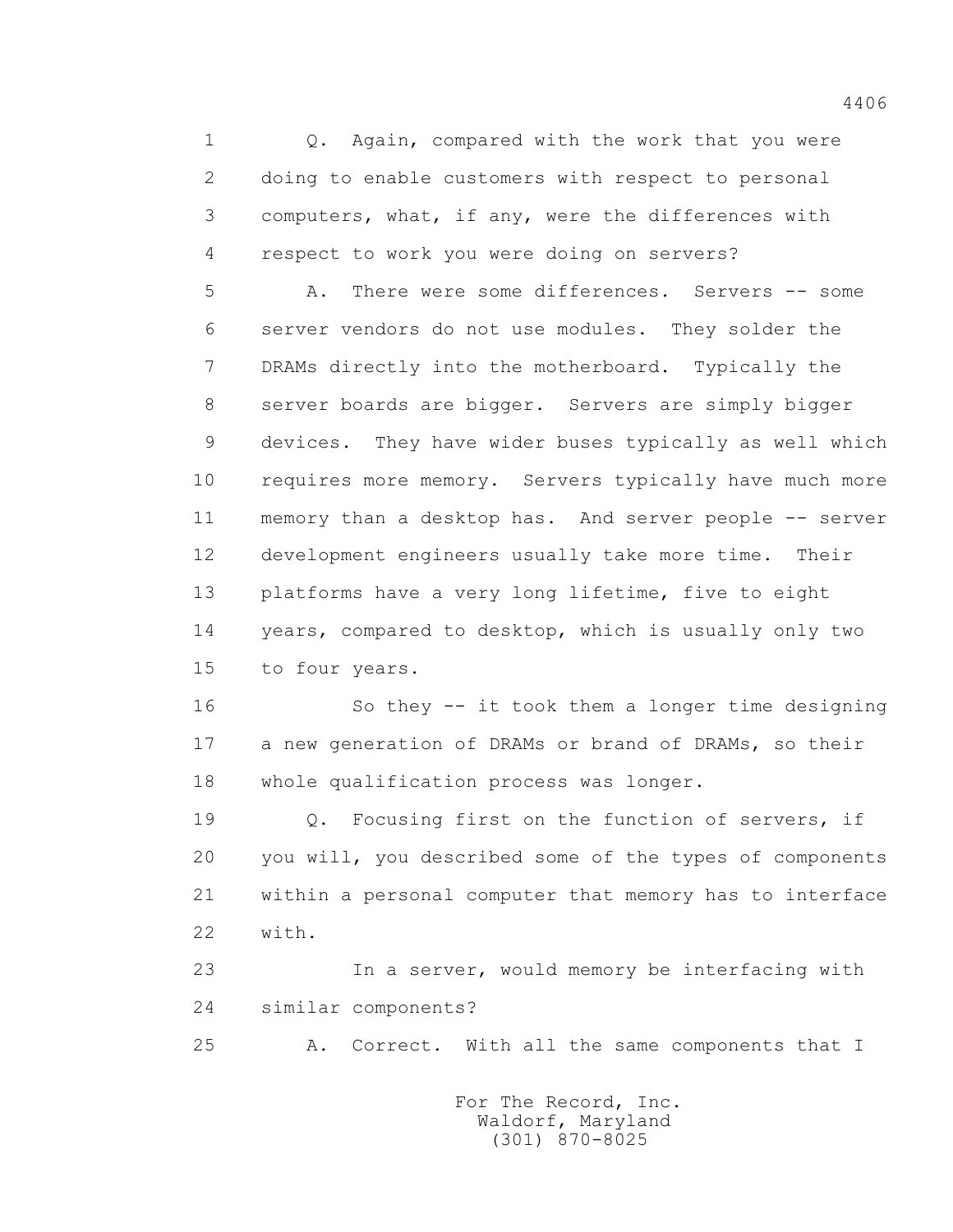1 mentioned before.

| $\overline{2}$ | Q. Now, you also referred to the long life of           |
|----------------|---------------------------------------------------------|
| 3              | servers. What, if any, implications would that have on  |
| 4              | the way in which servers use memory?                    |
| 5              | One of the implications, for instance, is that<br>Α.    |
| 6              | a server design engineer would typically not design an  |
| 7              | interface that is going to be replaced in the near      |
| 8              | future over the next one or two years.                  |
| 9              | As an example, today a server platform could            |
| 10             | not be designed with synchronous DRAMs, although the    |
| 11             | synchronous DRAM is still available, but it will be     |
| 12             | replaced by the double data rate SDRAMs, so typically   |
| 13             | they will use double data rate SDRAMs or even in        |
| 14             | designing now double data rate II SDRAMs.               |
| 15             | This was done in order to ensure that over the          |
| 16             | lifetime of the product, of the server, which is        |
| 17             | typically five to eight years, all the components can   |
| 18             | be supplied by the whole industry by several            |
| 19             | suppliers.                                              |
| 20             | That's one major difference. Other differences          |
| 21             | are more stringent requirements regarding reliability,  |
| 22             | again pertaining to the lifetime of the product, and    |
| 23             | electrical characteristics like increased noise         |
| 24             | security, something like that.                          |
| 25             | Now, in your position as director of technical<br>$Q$ . |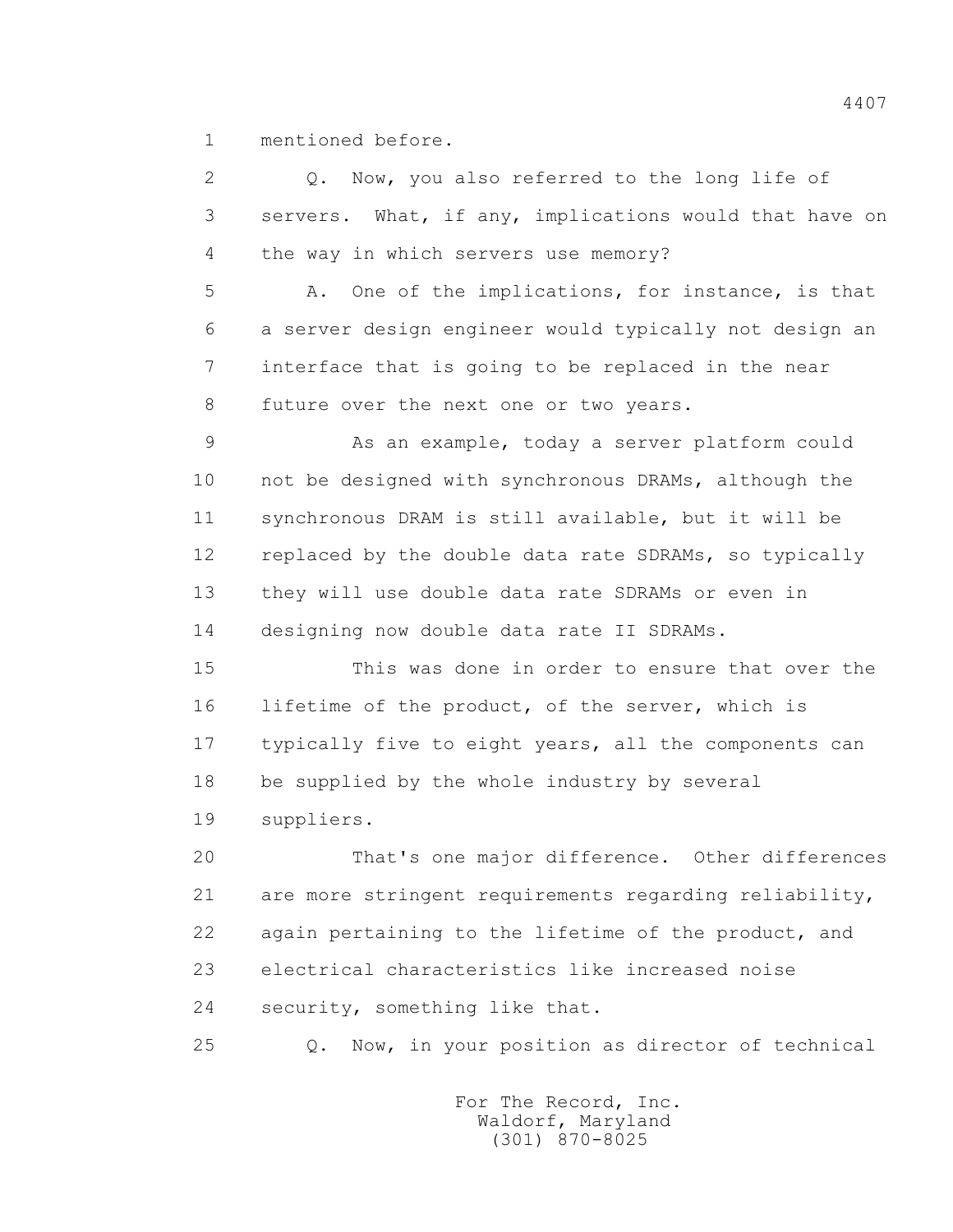1 marketing of standard memories, did you have occasion 2 to discuss JEDEC standards with customers? 3 A. Yes. 4 Q. With how many customers did you have such 5 discussions? 6 A. With all of them. 7 Q. Based on those discussions, did you come to 8 have an understanding of whether Infineon's customers 9 attached any importance to JEDEC's standards? 10 A. Yes. It was of utmost importance to them. 11 And -- and the reason for that is the customers -- 12 MR. STONE: Your Honor, I object. This would 13 go into hearsay. I think all that is relevant at this 14 point, if it's relevant at all, is this witness' 15 understanding, which he just testified to. His going 16 into an answer that says "And the reason for that is 17 the customers" I think is going to -- 18 JUDGE McGUIRE: I'll strike that portion of the 19 answer. 20 MR. STONE: Thank you, Your Honor. 21 BY MR. OLIVER: 22 Q. Dr. Peisl, based on your work as director of 23 technical marketing of standard memories and on your 24 interaction with staff and with customers, what was 25 your understanding of why Infineon's customers wanted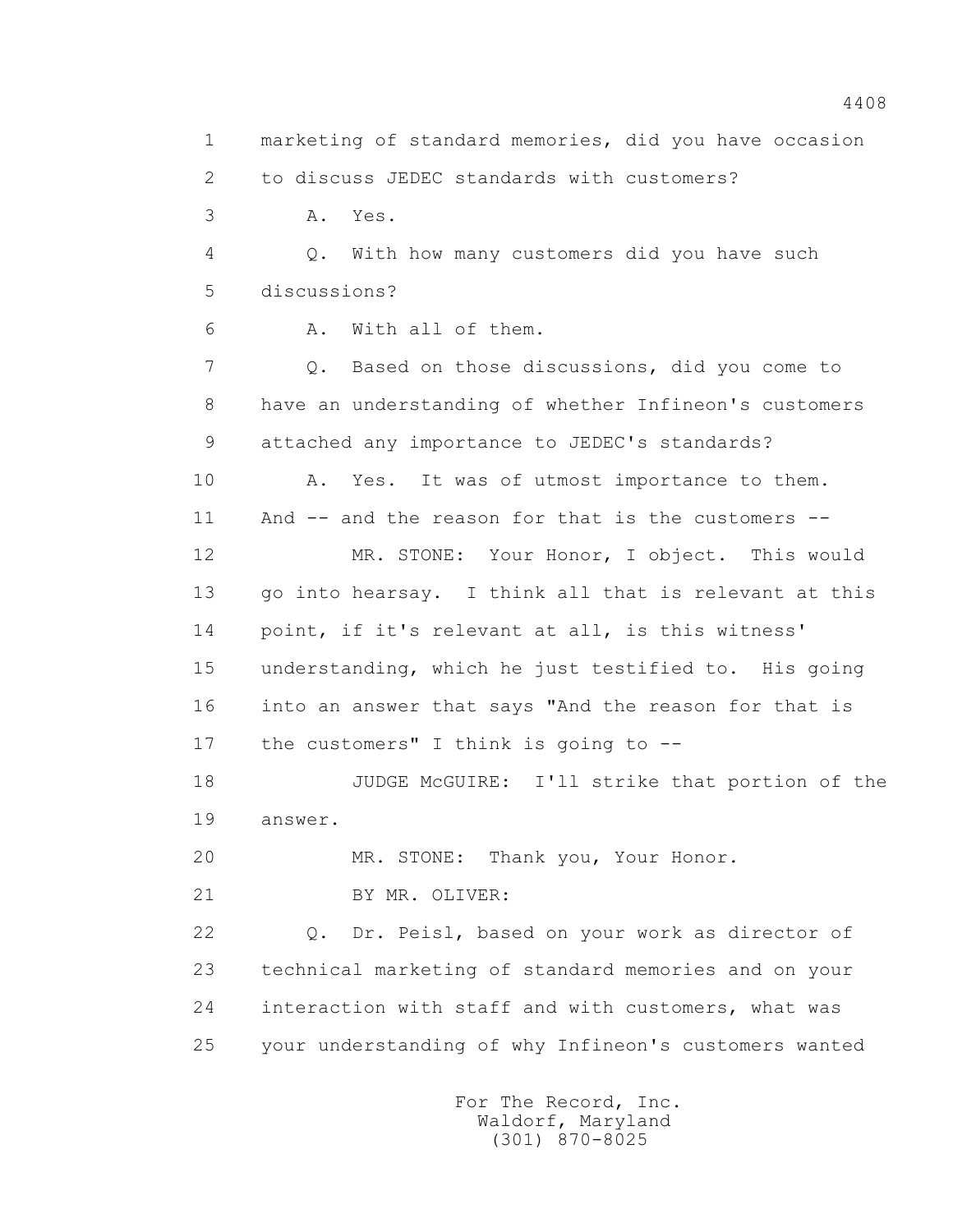1 JEDEC-compliant products?

 2 A. The customers wanted to ensure that their 3 systems, their platforms and servers, laptops and 4 desktops, were sold at the best price and the best 5 delivery situation, so they were looking essentially 6 for two major features. 7 One was the multisourcing, which JEDEC is 8 ensuring. Because of the specified interface, they 9 make sure that you have several DRAM vendors and 10 several other vendors because they're all working 11 towards the same interface. 12 And the second issue is the interoperability. 13 They of course wanted to make sure that our parts work 14 together with all the other components in the system. 15 So this was the major concern of the customer. 16 Q. I believe that you referred to multisourcing in 17 connection with cost. 18 What, if any, is the relationship between 19 multisourcing and cost? 20 A. Typically our customers have three or four, up 21 to six or seven DRAM suppliers. A very simple economic 22 law says: The more suppliers you have, the lower you 23 can drive the cost. 24 Q. Now, based on your understanding, what, if any, 25 was the relationship between JEDEC's standard and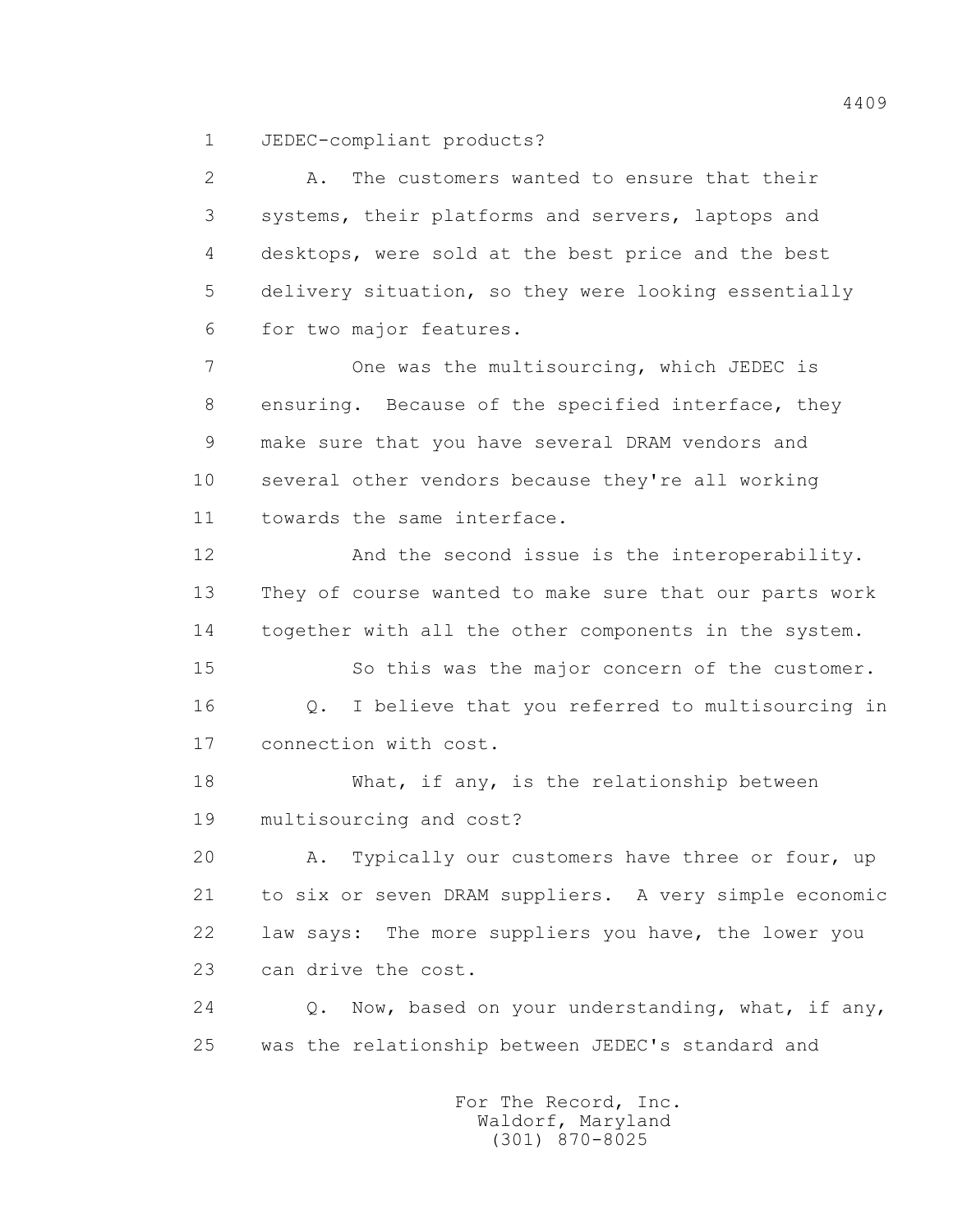1 multiple sources?

 2 A. JEDEC essentially ensured that it had multiple 3 sources because everybody in the industry, every major 4 DRAM company or every DRAM company and every controller 5 company designed towards the agreed-upon JEDEC 6 standard. It is -- okay. 7 Q. And you also referred to interoperability. Can 8 you explain briefly what you meant by that? 9 A. Interoperability between that the DRAM works 10 flawlessly together with all the components in the 11 system. It's not only one chip that the DRAM is 12 interfacing with but all the other components on the 13 motherboard, the position on the motherboard, the 14 particular layout on the motherboard, other components 15 on the modules, for instance, like registers. 16 You have to make sure that your part is fully 17 compliant with all the specifications of the other 18 chips. This is why everybody is working towards the 19 JEDEC specification. That's the common denominator. 20 Q. Now, when you held the position of director of 21 technical marketing for standard memories, did you come 22 to have an understanding of the Intel PC100 or PC133 23 specification?

24 A. Yes.

25 Q. Now, what was your understanding of the Intel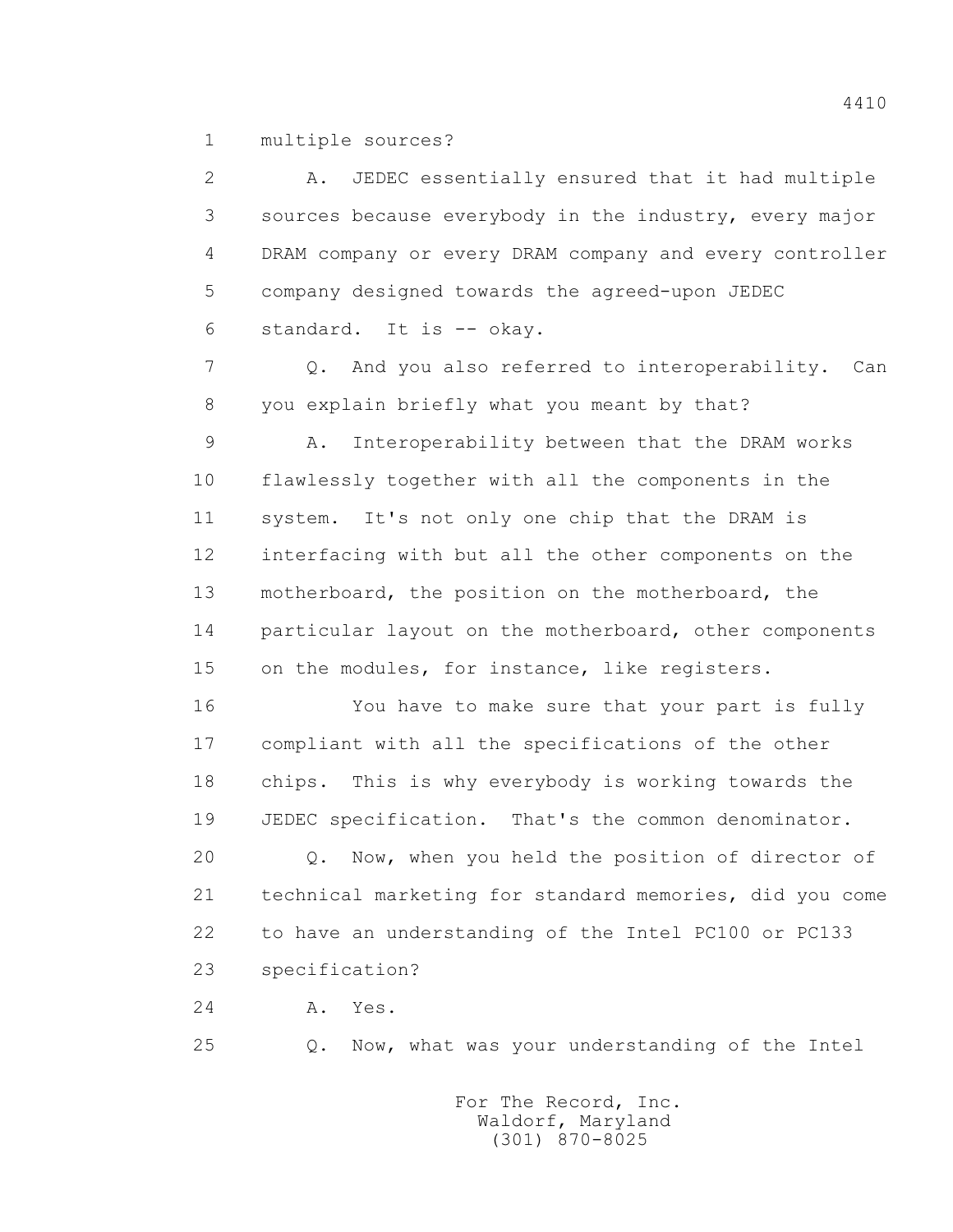1 PC100 or PC133 specification?

 2 A. Intel's PC100 and PC133 specification 3 essentially described some additives or addendums to 4 the synchronous DRAM spec and it was JEDEC 5 specification and it was later on added into the JEDEC 6 specifications.

 7 Typically, Intel is doing very extended tests 8 of a new system, for instance, containing the 9 synchronous DRAM interface and it just happens that 10 they -- some things come up which have been overseen 11 before and they will be added to the spec, and that is 12 what Intel did.

 13 Q. Were you aware of any inconsistency between the 14 JEDEC standards and the Intel specification?

15 A. No.

16 0. And by the way, when you were the director of 17 technical marketing for standard memories, did you ever 18 have any discussions with customers concerning the 19 Intel PC100 or PC133 specifications?

 20 A. I cannot remember if this was still an issue 21 back when I assumed that position in 1999. I think 22 back then most of the issues had been already cleared 23 up on JEDEC level. But essentially what I told 24 customers is what I just told you before. It's an 25 add-on to the synchronous spec and eventually it got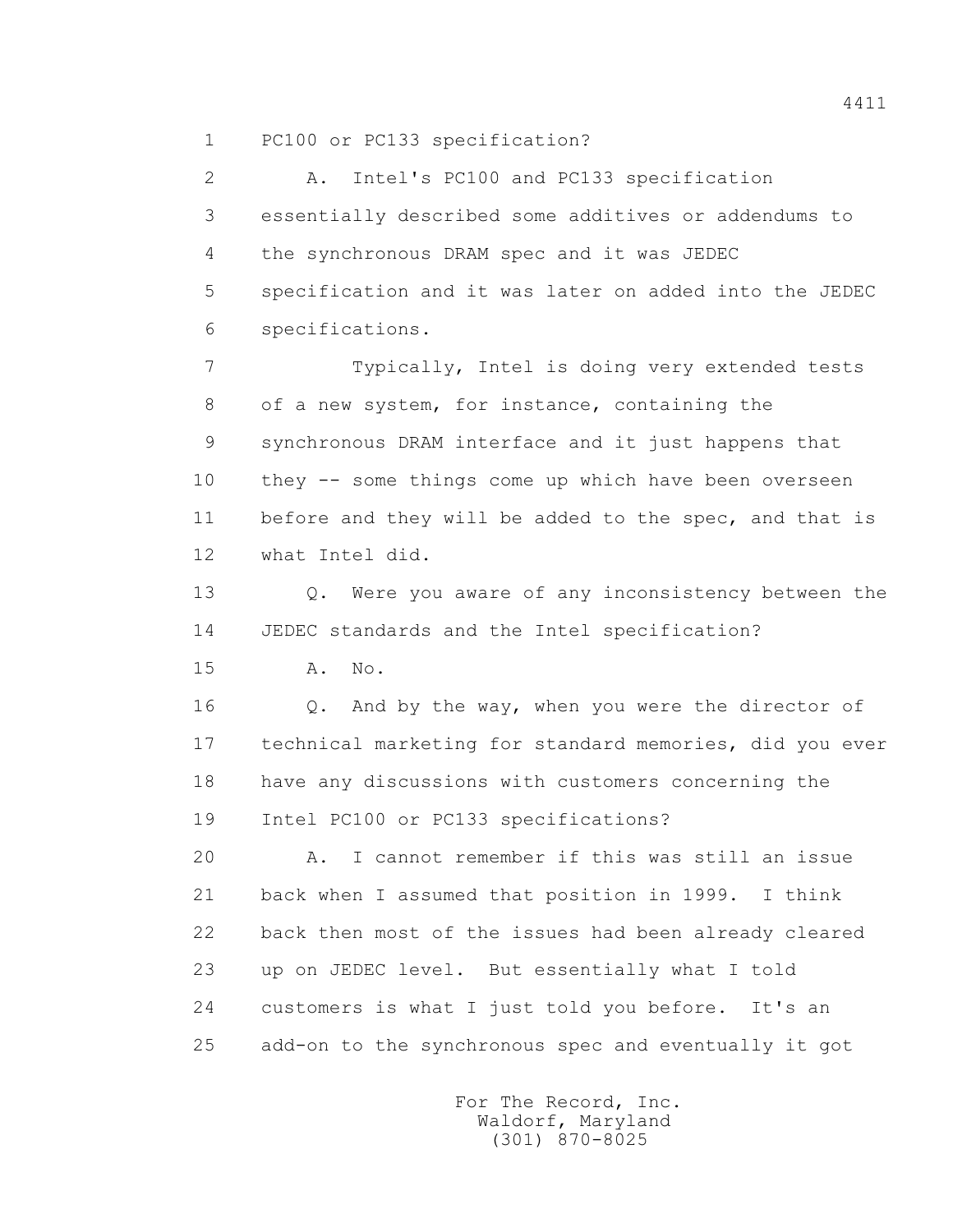1 into the JEDEC common specification as well.

 2 Q. Well, at the time, for example, you had 3 discussions with customers concerning the JEDEC 4 standards, did you also have discussions concerning 5 the Intel PC100 or PC133 specifications?

6 A. I believe so, yes.

 7 Q. Did you have an understanding of whether your 8 customers were focused on the JEDEC standards or on the 9 Intel specifications or on both?

10 A. They were -- wanted essentially to know what 11 the differences are, and my job was to explain that 12 they aren't really differences, but the Intel spec was 13 an addendum to the -- it included some of the 14 parameters which had to be specified, so it was not 15 exclusive. It was an addendum.

 16 Q. You've testified with respect to standardized 17 memory, but today in your current job you sell 18 specialty parts that are not JEDEC-compliant; is that 19 right?

20 A. This is correct.

 21 Q. Now, do you sell any of these specialty parts 22 for the same uses as JEDEC-compliant standard memory? 23 A. Partially yes, but mostly no.

 24 Q. Can you explain some of the uses of the 25 specialized memory?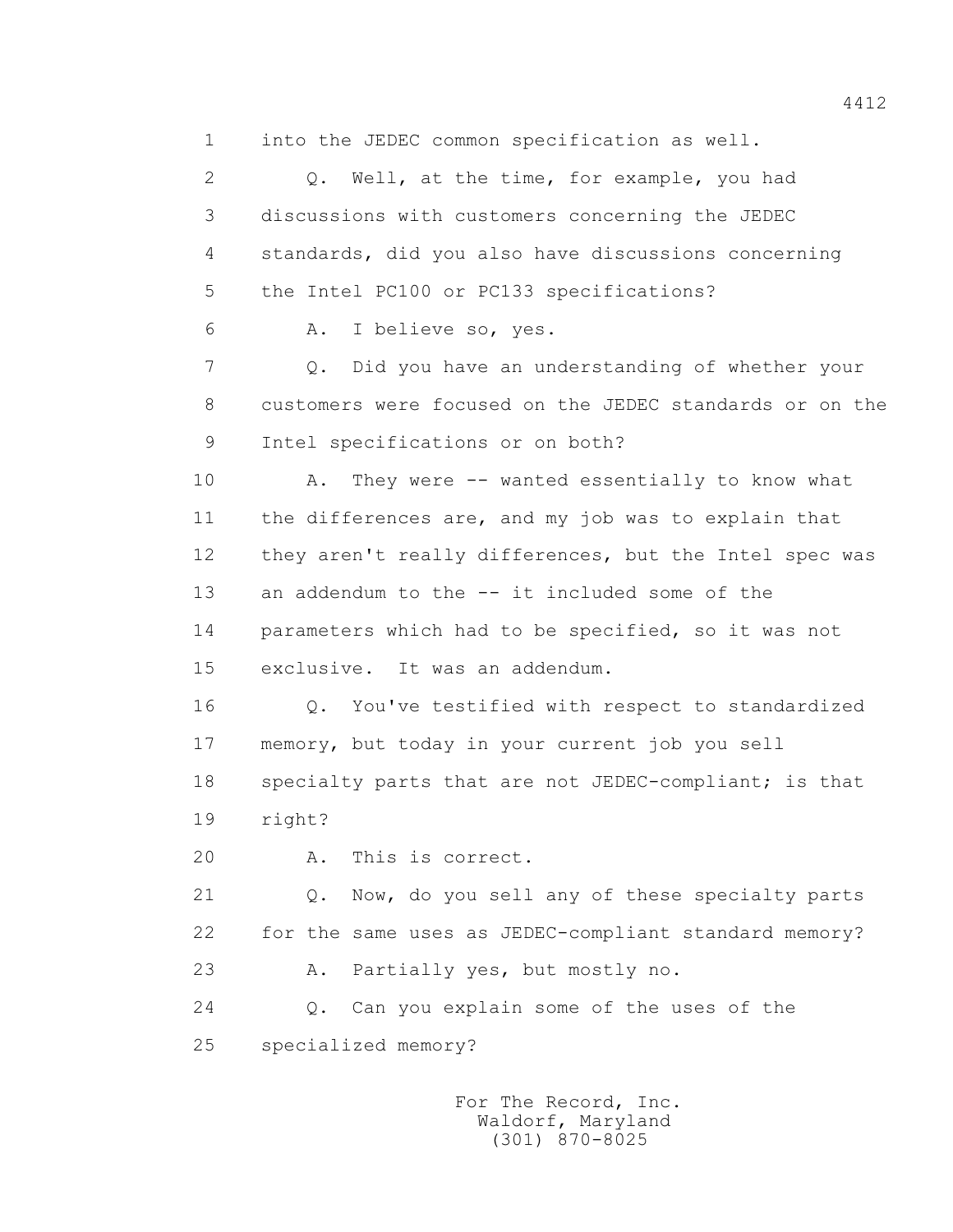1 A. Examples are the reduced latency DRAM. This 2 will be sold to customers like -- customers like Cisco 3 or others in that area. 4 My graphics DRAMs are being sold to graphics 5 companies. Examples are NVidia and ATI. 6 And cellular DRAM will be sold to phone 7 companies. Examples are Motorola and Kyocera. 8 This is what I mean, the traditional PC 9 companies are a little different than the customers I 10 typically sell to. But as an example, the mobile RAM, 11 for instance, I sell to HP, Dell and IBM as well, so 12 it's a mixture. 13 Q. Now, I believe you testified that Infineon does 14 sell a small volume of specialty parts for use -- 15 specialized parts for uses similar to those of 16 standardized parts? 17 A. Yes. 18 Q. And can you explain what some of those uses 19 are? 20 A. It's used in cellular phones, in PDAs, switches 21 and routers, graphics cards, those kinds of 22 applications, not directly related to PC, laptops or 23 servers. 24 Q. Now, how does the price of specialty DRAMs 25 compare to the price of standardized DRAMs?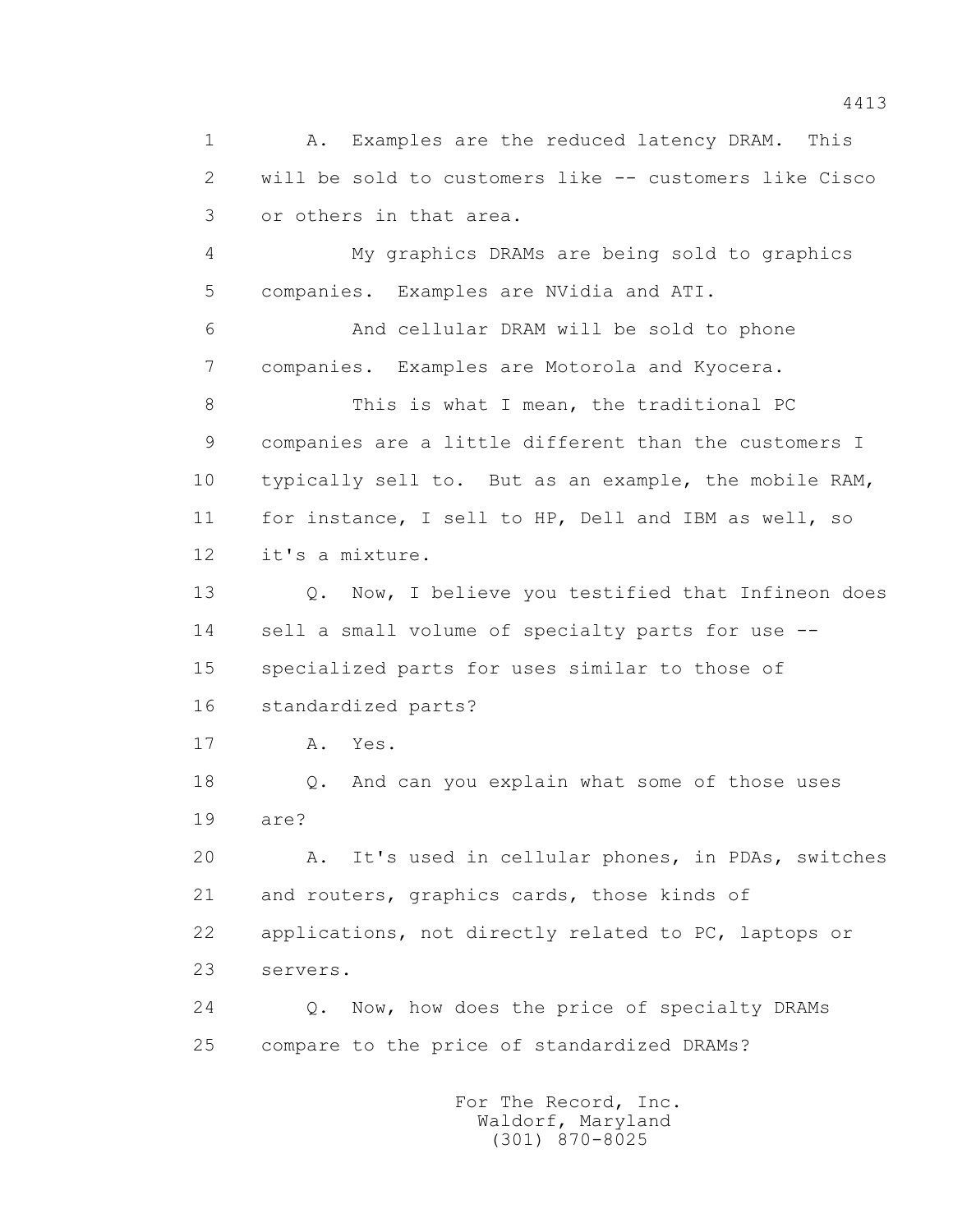1 A. It's higher compared with the same density. 2 Q. Now, why would a customer purchase a 3 specialized part for a use similar to a use of a 4 standardized part if the price is higher? 5 MR. STONE: Objection, Your Honor. I don't 6 know that this witness can testify to why different 7 customers make the decisions they make in terms of 8 choosing what products to purchase. I think he can 9 only testify to what as someone trying to sell them 10 the product thinks are the reasons that might influence 11 them or what he understands may influence -- 12 JUDGE McGUIRE: Mr. Oliver, response? 13 MR. OLIVER: I'll rephrase it, restate it. 14 BY MR. OLIVER: 15 Q. What is your understanding with respect to why 16 a customer would purchase a specialty part for a 17 particular use that may be similar to use of a 18 standardized part? 19 A. I'll give you an example. Customers need 20 specialized parts for specialized applications where 21 they can't use the JEDEC-compliant parts. 22 A very simple example, for instance, a cell 23 phone. When you use a standard part, the battery 24 lifetime is in the order of one day. If you use the 25 mobile RAM, which has much lower power of the same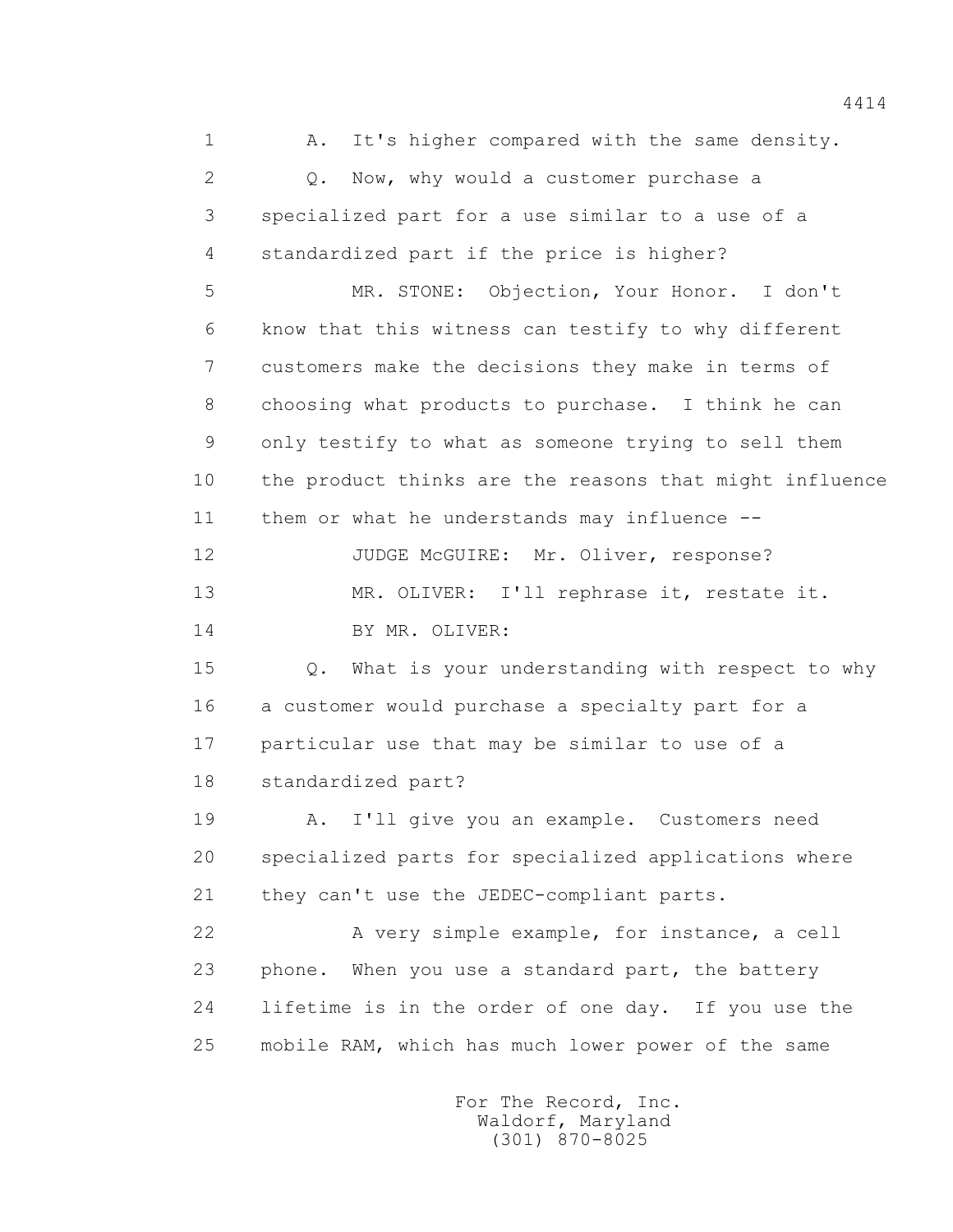1 interface, but battery life can be extended to over 2 three to four days, so that's why they use this 3 specialized part and pay more for this part in this 4 particular application. 5 Typically what customers pay for is either very 6 low power or high speed, higher speed or lower power 7 than the JEDEC-compliant parts. 8 Q. Now, in your position as director of technical 9 marketing for standard memories, were you also 10 responsible for Rambus RDRAM? 11 A. Yes. 12 Q. And what were your responsibilities with 13 respect to RDRAM? 14 A. Rambus was, besides synchronous and double data 15 rate, my third product family that I had to validate 16 the product. What I validated in particular was the 17 144-megabit Rambus DRAM from Infineon. 18 Q. So in other words, this is an Infineon-produced 19 product? 20 A. Correct. 21 Q. An Infineon-produced RDRAM memory device? 22 A. Correct. 23 Q. And what do you do to support customers with 24 respect to the 144-megabit RDRAM product? 25 A. I validated the Rambus DRAM with the -- to make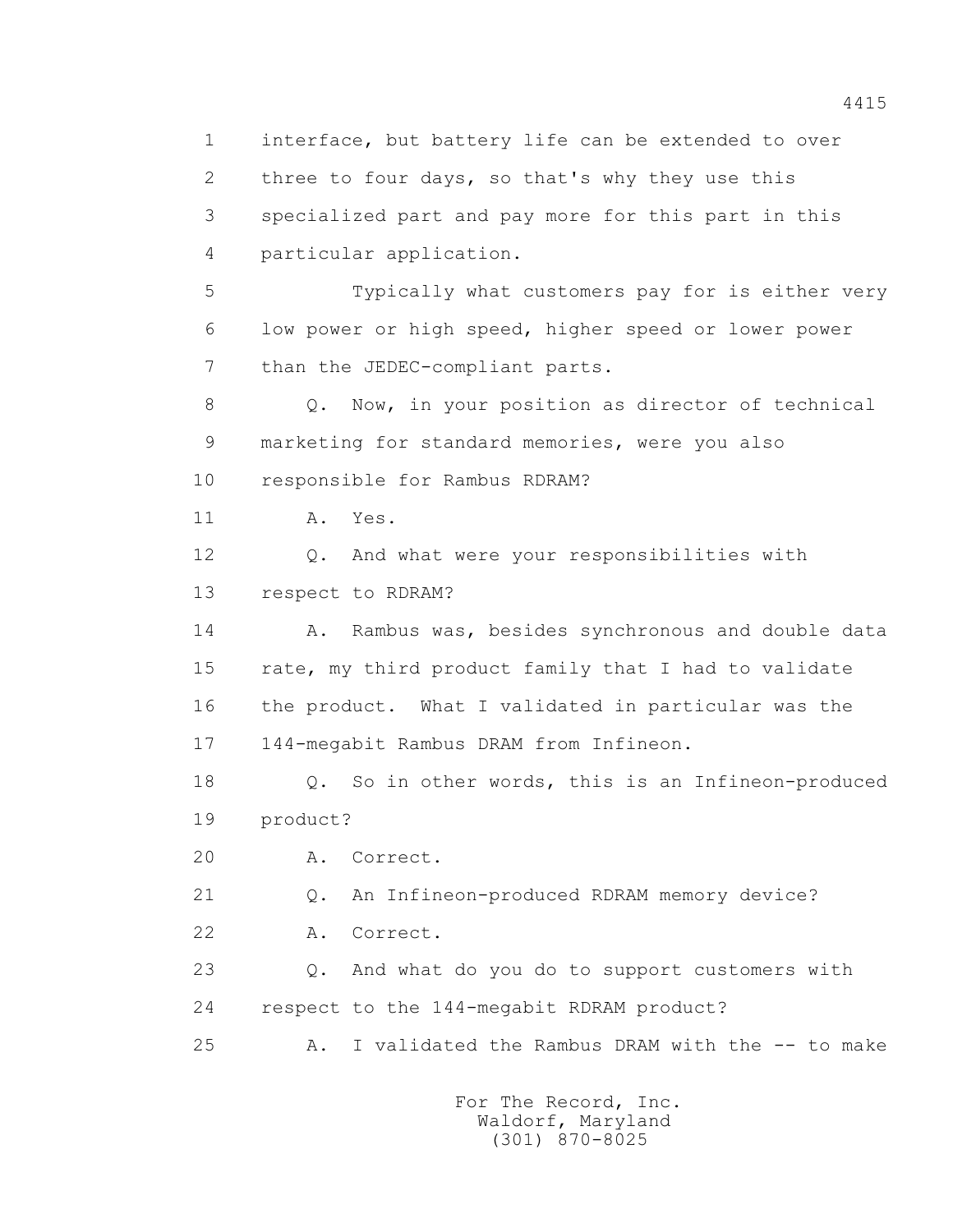1 sure that the Rambus DRAM works together with the 2 controller, which came from Intel. It's a validation 3 process that had been set up by two companies 4 essentially, which was Rambus and Intel. 5 My job was to make sure that the 144-megabit 6 worked flawlessly in the Rambus applications. 7 Q. As part of your responsibilities, did you ever 8 explain to customers the benefits of the 144-megabit 9 RDRAM product? 10 A. Yes. 11 0. And what benefits did you explain to 12 customers? 13 A. The Rambus product was obviously much higher in 14 speed and it had a narrower, a smaller pin count, which 15 saves some costs on the system level. 16 Q. And as part of your responsibilities, did you 17 ever explain to customers any of the disadvantages of 18 RDRAM? 19 **A.** Yes. 20 Q. And what disadvantages of RDRAM did you explain 21 to customers? 22 A. That RDRAM had a higher cost, which was -- and 23 a higher price which was based on the higher cost 24 structure because the chip was bigger than the standard 25 DRAM and there were increased test costs because of the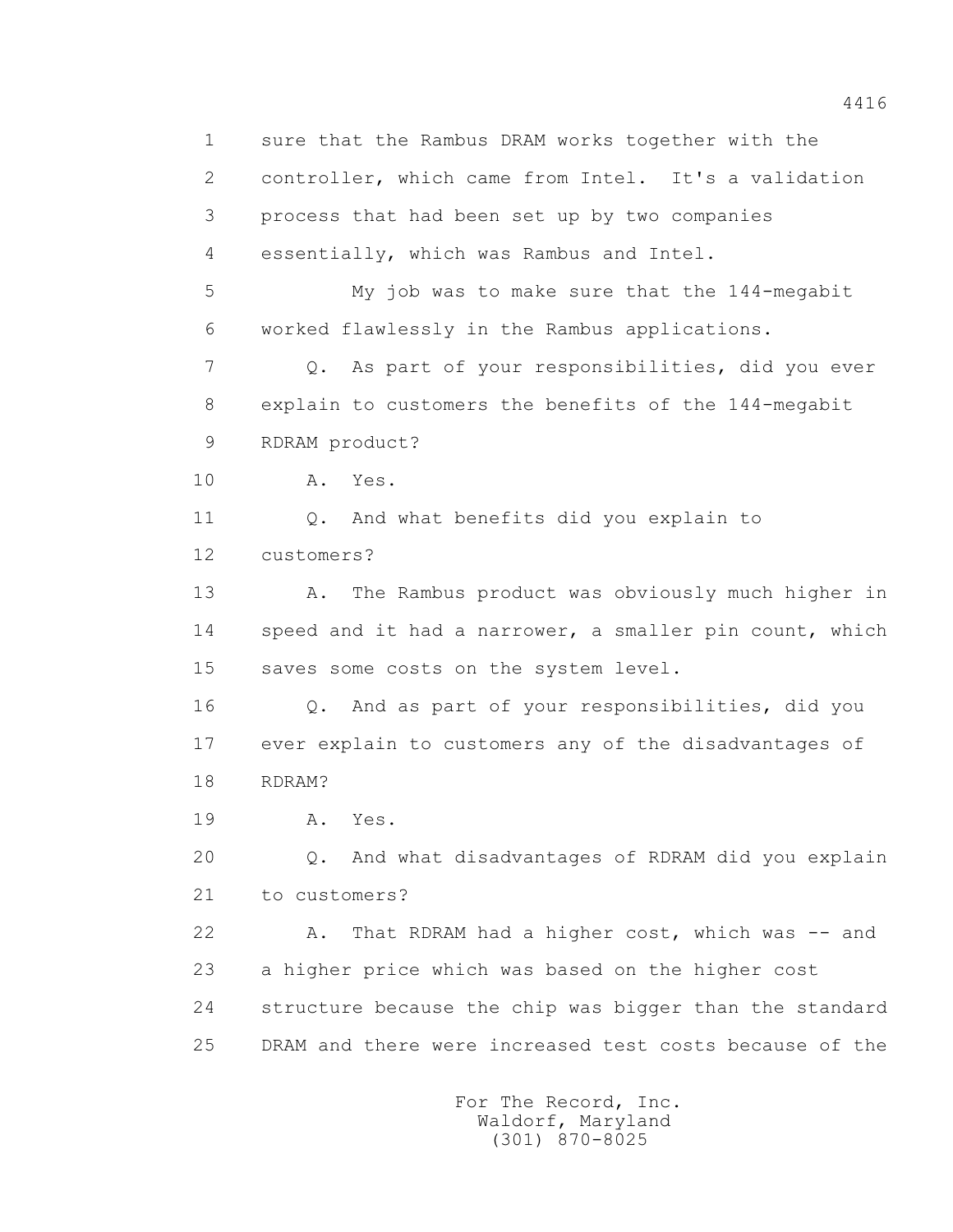1 speed, as an example.

 2 It was a new package as well and some other 3 items that added to the cost of the product. 4 Q. Did you ever express any preference to 5 customers toward either SDRAM or RDRAM? 6 A. No. And essentially it's the customer's 7 decision which controller is being designed into a 8 particular motherboard and that dictates the usage of 9 the memory. 10 Q. Well, with respect to any particular uses, did 11 you ever recommend to customers that they use either 12 SDRAMs or RDRAMs for any particular uses? 13 A. No. The customers usually know -- have done 14 the system evolution before and their system -- their 15 system evolution in order to determine what memory 16 works best for them. They usually have a very clear 17 opinion what they want, and me, as a supplier company, 18 we have a very clear view that we supply every chip 19 that we can produce that a customer wants. We are not 20 giving recommendations. 21 Q. So you just support what the customer chose? 22 A. Correct. 23 Q. Did you ever hear any feedback from customers 24 concerning Infineon's RDRAM design? 25 A. Yeah. Some of the feedback was -- For The Record, Inc. Waldorf, Maryland

(301) 870-8025

4417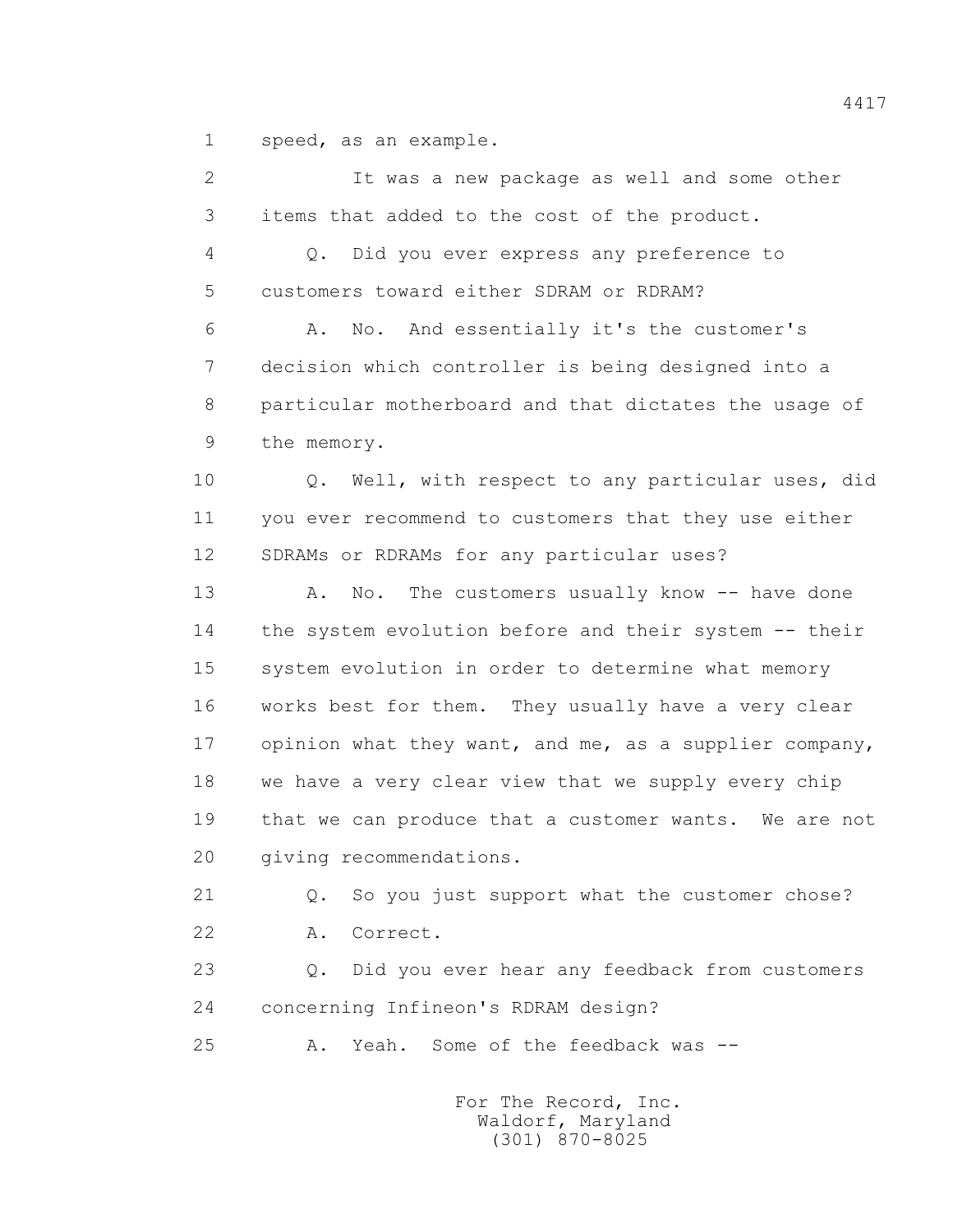1 MR. STONE: Objection, Your Honor. This is 2 hearsay and it has no purpose unless it's being offered 3 for the truth and so I object on the grounds it's 4 hearsay. 5 JUDGE McGUIRE: Response? 6 MR. OLIVER: Your Honor, it does go to the 7 issue of this witness' understanding but also goes to 8 the company's understanding. 9 They have made allegations that there was some 10 type of a conspiracy, that Infineon and other companies 11 were conspiring to keep RDRAM off the market, and I 12 think this witness is testifying very much the 13 opposite, and I believe that this testimony will 14 indicate that not only were they trying to support 15 their customers, but their customers were responding 16 favorably. 17 JUDGE McGUIRE: Overruled. I will hear the 18 answer to the extent it goes to his personal knowledge 19 and understanding. 20 BY MR. OLIVER: 21 Q. Dr. Peisl, do you recall the question? 22 A. You were asking me about the customer feedback 23 from Rambus? 24 Q. Yes. 25 A. For Rambus products?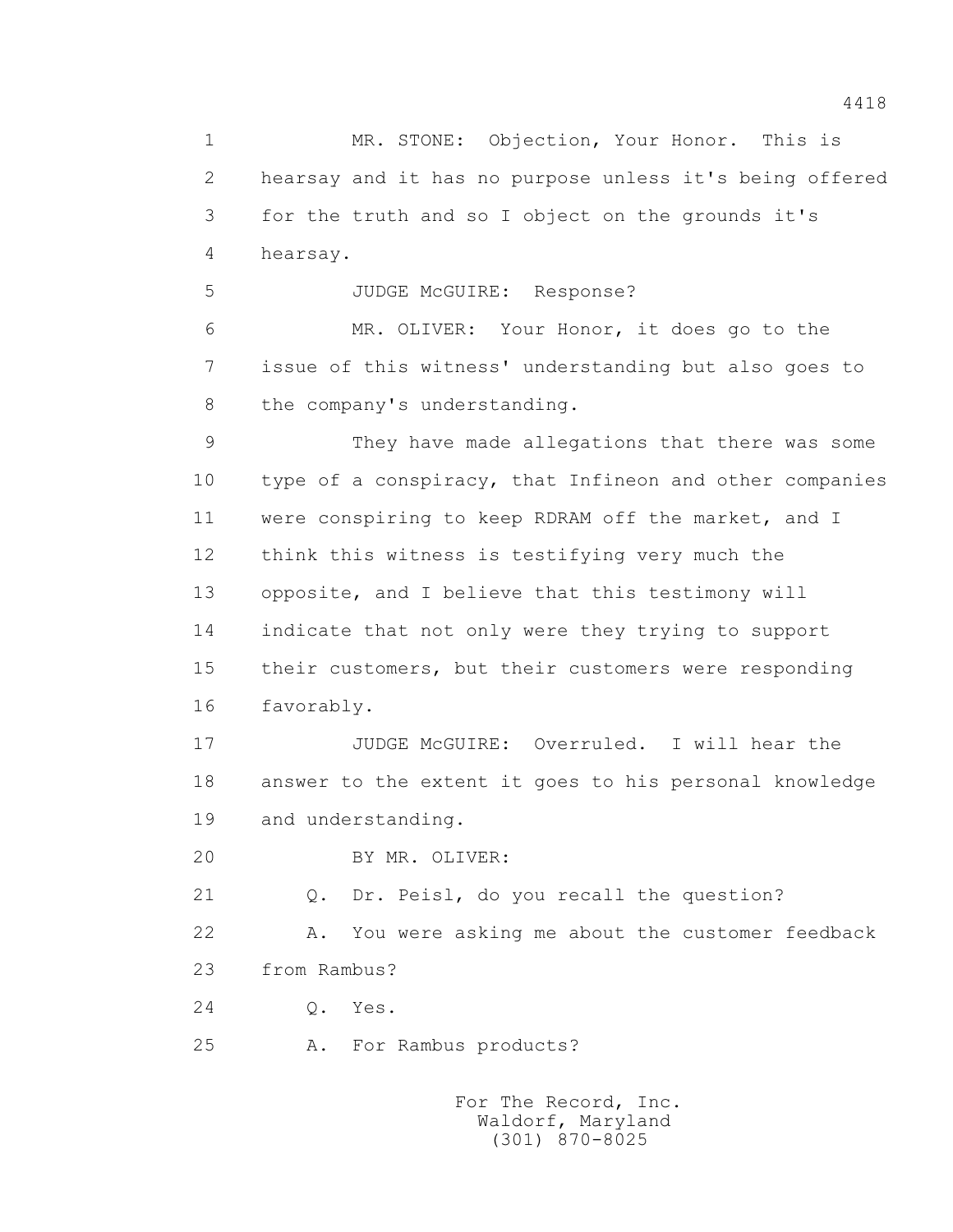1 Typically, we had relatively only a small 2 number of problems during the validation of the Rambus 3 parts. The feedback was usually rather positive. 4 MR. OLIVER: May I approach, Your Honor? 5 JUDGE McGUIRE: Yes. 6 THE WITNESS: Yes. 7 BY MR. OLIVER: 8 Q. Dr. Peisl, I've handed you a document marked 9 CX-2428. Do you recognize this document? 10 A. I recognize some portions of it, pages. 11 Q. How is it that you recognize certain pages or 12 certain portions of this document? 13 A. What we typically do at Infineon is that 14 several groups have presentations where they aggregate 15 information and other groups like me or the technical 16 marketing side, I extract some of the foils that I find 17 useful to present to customers. 18 Q. Could I ask you to look at this document and 19 identify the pages that you recognize. 20 A. I recognize page 1 and 2, page 4 and page 9. 21 Yes, essentially. 22 Q. If I could ask you to turn then, please, to 23 page 4. 24 A. Yes. 25 Q. This is one of the documents that you had --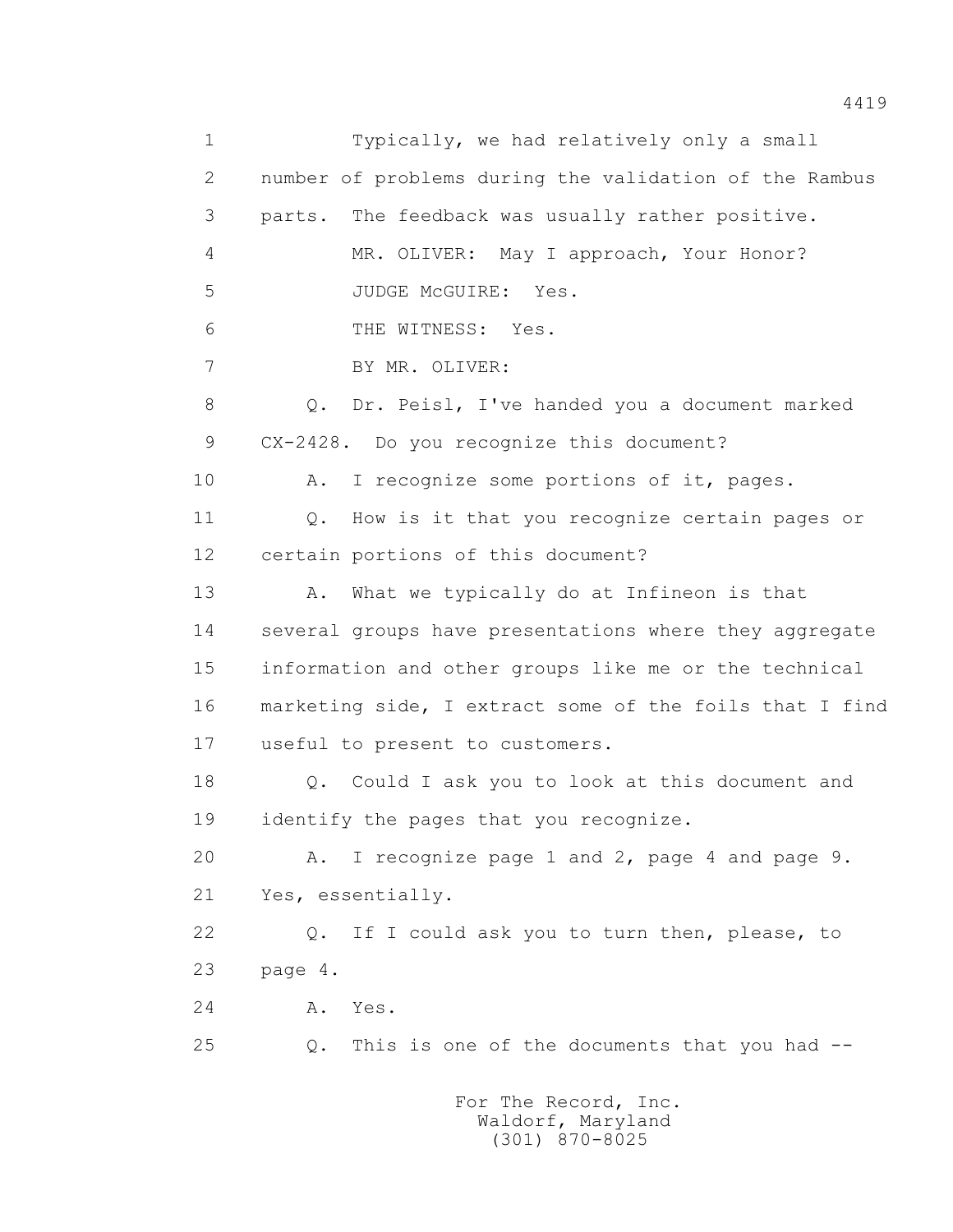1 one of the pages you had seen before?

2 A. Yes.

 3 Q. And I'd like to focus on your understanding in 4 the 1999 to 2000 time frame.

 5 What was your understanding of what was being 6 depicted on this page at that time?

7 A. My understanding was that it showed the 8 timeline for the engineering samples, qualification 9 samples and mass production. This is important 10 information for the customer so that they know when 11 they can obtain the parts from -- those parts from 12 Infineon.

13 0. Now, is this information that you actually 14 presented to customers?

15 A. Yes.

 16 Q. And can you please explain for us what you 17 would have told customers with respect to this page?

 18 A. I would have told them this is our schedule. 19 If you want to order engineering samples for a certain 20 module like 64 megabyte or so, these are the dates we 21 plan to produce or sample those modules. Please give 22 me your idea, how many modules you want.

 23 My job was to, from the customer base, to 24 collect all the requirements, requests for the modules, 25 and convey it back to the factory.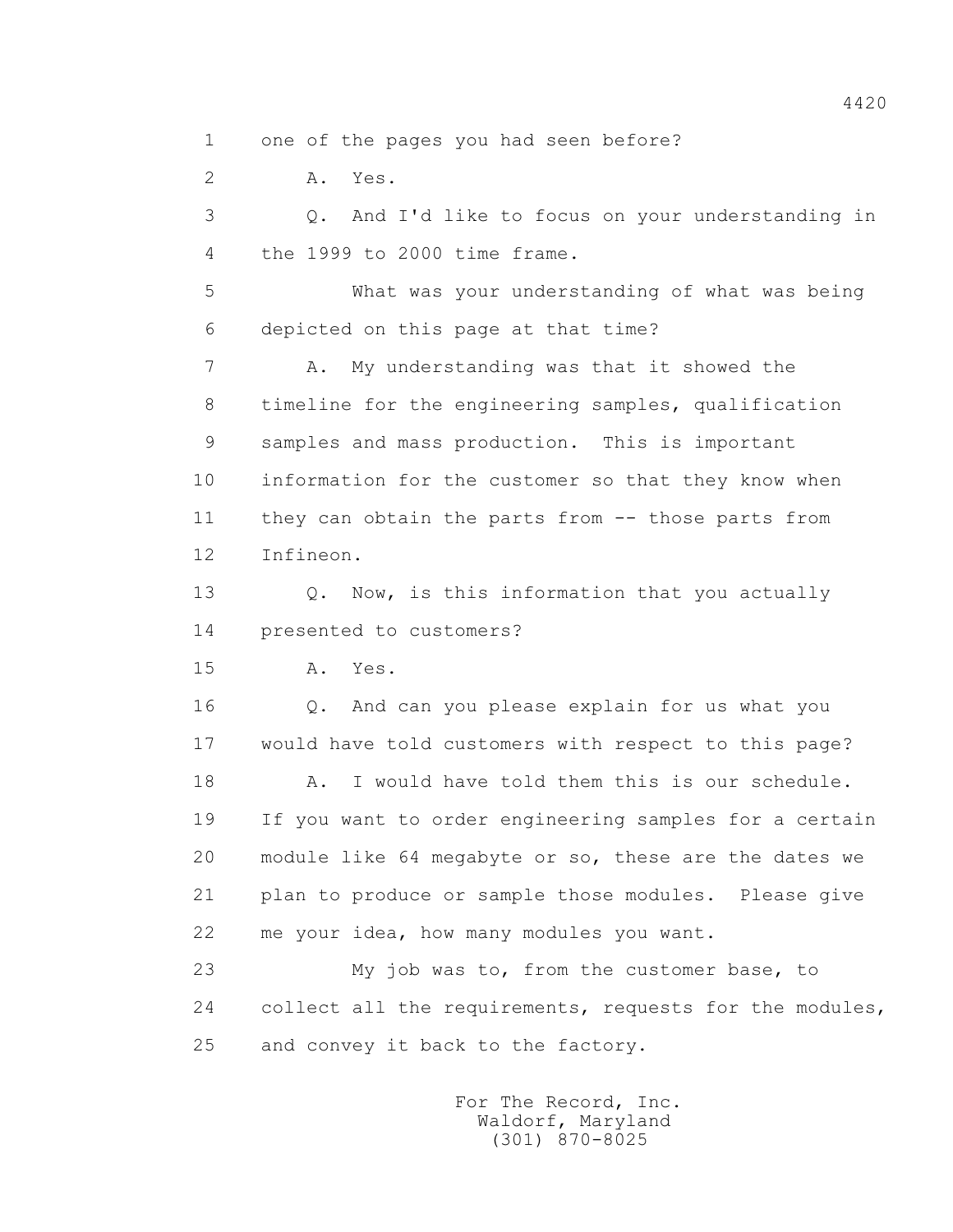1 0. Now, if I could direct your attention to the 2 next to last line: Intel validation is scheduled for 3 early 9-99. Do you see that? 4 A. Yes. 5 Q. What was your understanding of what that 6 referred to? 7 A. The Intel validation ensured -- this was 8 exactly my job, what I did -- the Intel validation 9 ensured that the part was fully compliant with the 10 Intel controller Rambus specification and that our part 11 was working flawlessly in the chip -- in a system where 12 the controller chip was an Intel Rambus chip. 13 Q. Now, the Intel validation, was that, in your 14 mind, was that important? 15 A. What's that? 16 Q. The Intel validation that's referred to in the 17 next to last line, in your mind, was that important? 18 A. That was important to the customers who used 19 the Rambus DRAM, yes. 20 Q. Now, was it important for Infineon to obtain 21 that validation? 22 A. Of course. 23 Q. And why is that? 24 A. Because our -- we are supplying DRAMs to the 25 industry and the -- our customers were expecting us to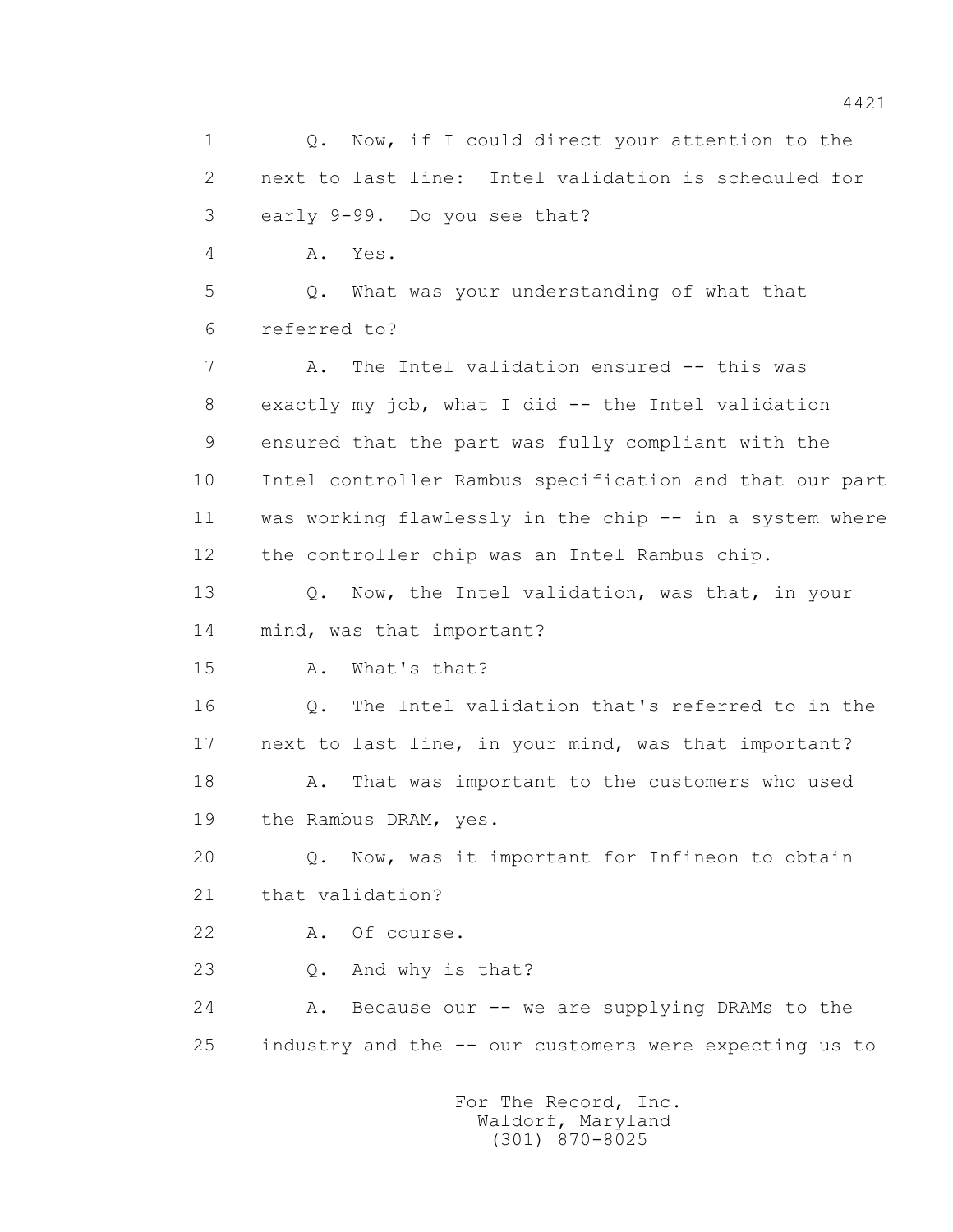1 provide the chips when they needed to ramp the 2 platforms and fulfill our promises. 3 Q. Now, did Infineon in fact obtain Intel 4 validation of its 144-megabit RDRAM part? 5 A. Yes. We passed the validation. 6 Q. Do you recall when you passed that validation? 7 A. Not exactly, but it was in late 1999. It was 8 around that time frame. 9 Q. So more or less the time frame that was 10 anticipated by this document? 11 A. Yes. 12 Q. If I could ask you to turn, please, to page 9 13 of CX-2428. 14 **A.** Yes. 15 Q. Now, is this also one of the pages that you 16 recall having seen in 1999 or 2000 time frame? 17 A. Yes. I presented this page to customers. 18 Q. Now, again, based on your understanding in that 19 time period, what did you understand this page to be 20 depicting? 21 A. This page describes the relative, expressed in 22 percentage points, cost adder of Rambus DRAM in 23 reference to a x16M synchronous DRAM in a TSOP package 24 and it describes the different components of the cost 25 adder.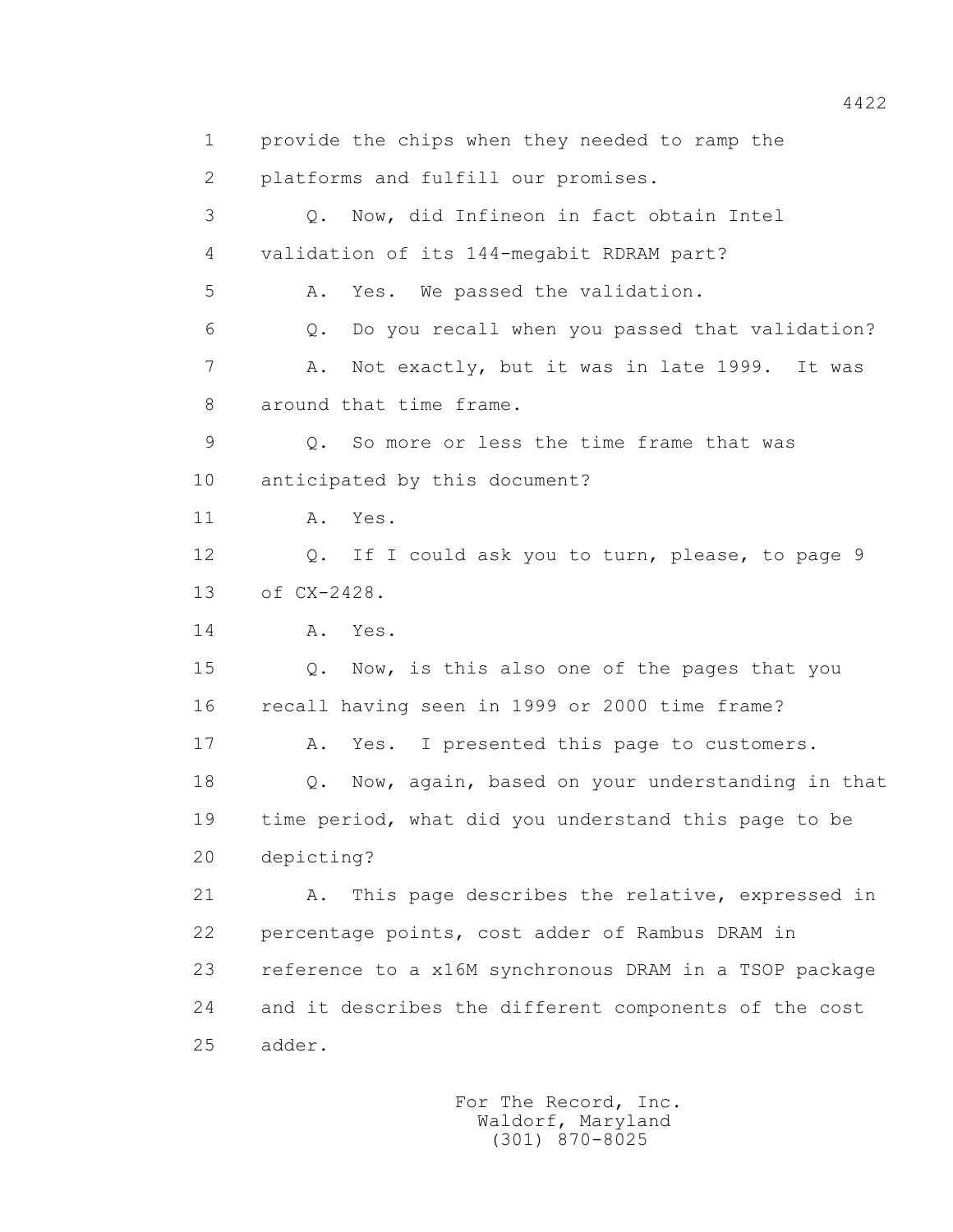1 0. Now, with respect to the term "cost adder," 2 what was your understanding of what that meant? 3 A. Cost adder means that it was for us, Infineon, 4 as a DRAM supplier, more costly to produce this part in 5 reference to a standard SDRAM part. This of course 6 finds some expression in the price. And customers were 7 very interested in the portions of the cost adder in 8 order for them to understand what the cost adders were, 9 how would they come down over time. It's a very

 10 important assessment of the customers to determine to 11 choose one technology over another.

12 Q. Now, with respect to the cost adders coming 13 down over time, what did you explain to customers?

14 A. I did explain that, what is depicted on the 15 foil. Once we go in the density of generations, 64M, 16 128M, 256M, which is in parallel on the timeline, time 17 scale as well, the cost adders would go down from 18 around 55 percent to 20 percent.

 19 Q. Now, if I could direct your attention to the 20 box on the right-hand side of the page, what was your 21 understanding of what was depicted in that box?

 22 A. It was the different components that 23 constituted the cost adder, which is mostly all of the 24 components that we -- cost components that we have in 25 producing DRAM chips.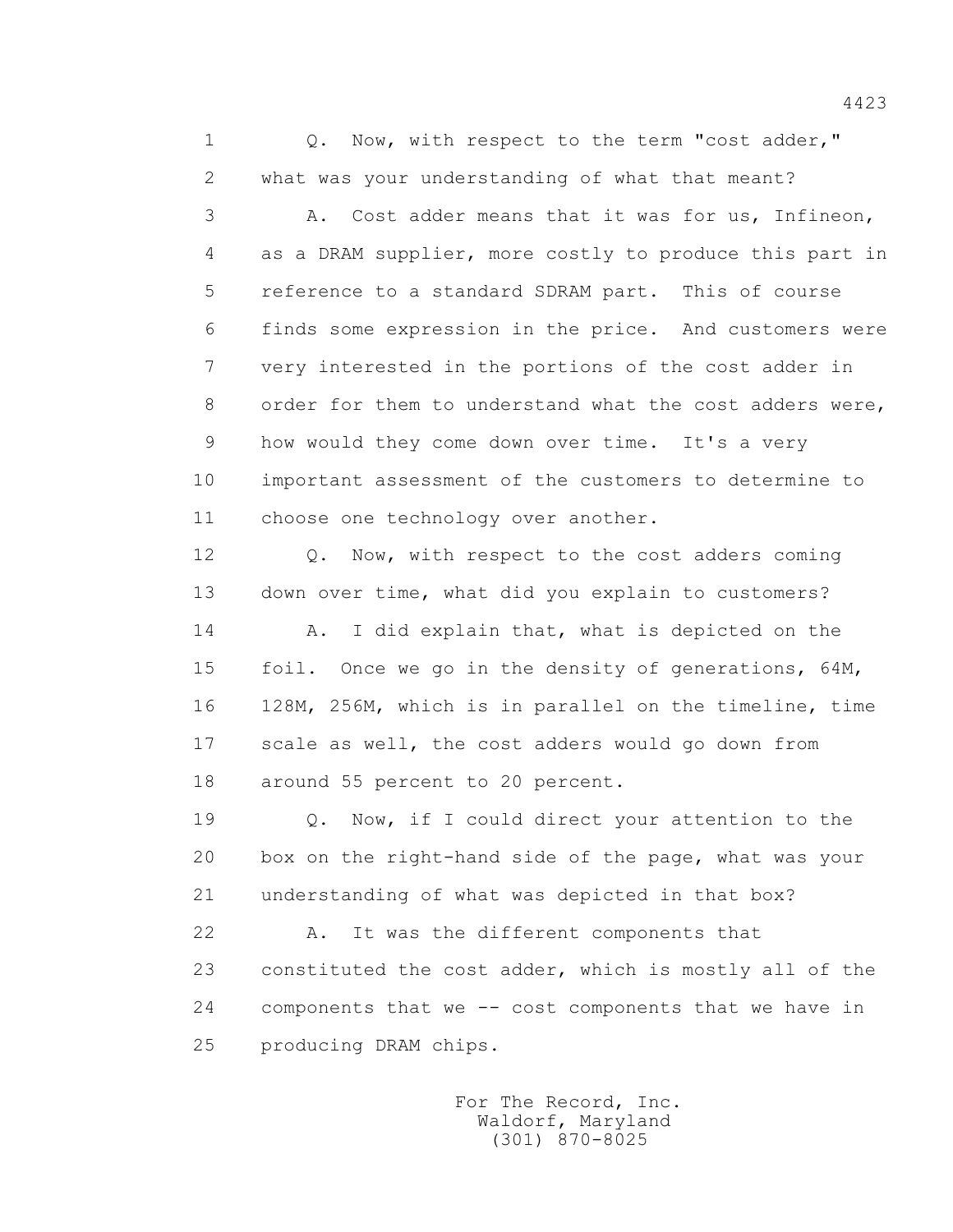1 0. If I could direct your attention first to die 2 size, what was your understanding of what was meant by 3 "die size"?

 4 A. Die size is the chip area with which a certain 5 density can be produced.

 6 Q. And based on your understanding, why was die 7 size a cost adder for the RDRAM?

 8 A. Die size is a cost adder -- Infineon, as every 9 other DRAM company, is a wafer company. We produce 10 wafers. And the more chips we can sell off a wafer, 11 the more revenue we make, so our tendency is to make a 12 chip smaller in order to get more chips off the wafer, 13 so increasing a die size or a chip size means that we 14 increase our costs.

 15 Q. Now, with respect to the next item, process, 16 what was your understanding of what that term referred 17 to?

18 A. My understanding was that process, the Rambus 19 process, because of the high speed requirements, had 20 some adders in the standard DRAM process, some better 21 control and higher-performing transistors which added 22 in additional process steps, adding to the cost.

 23 Q. Now, the next item, yield loss, what was your 24 understanding of what that term referred to?

25 A. Yield loss is the same thing. Typically we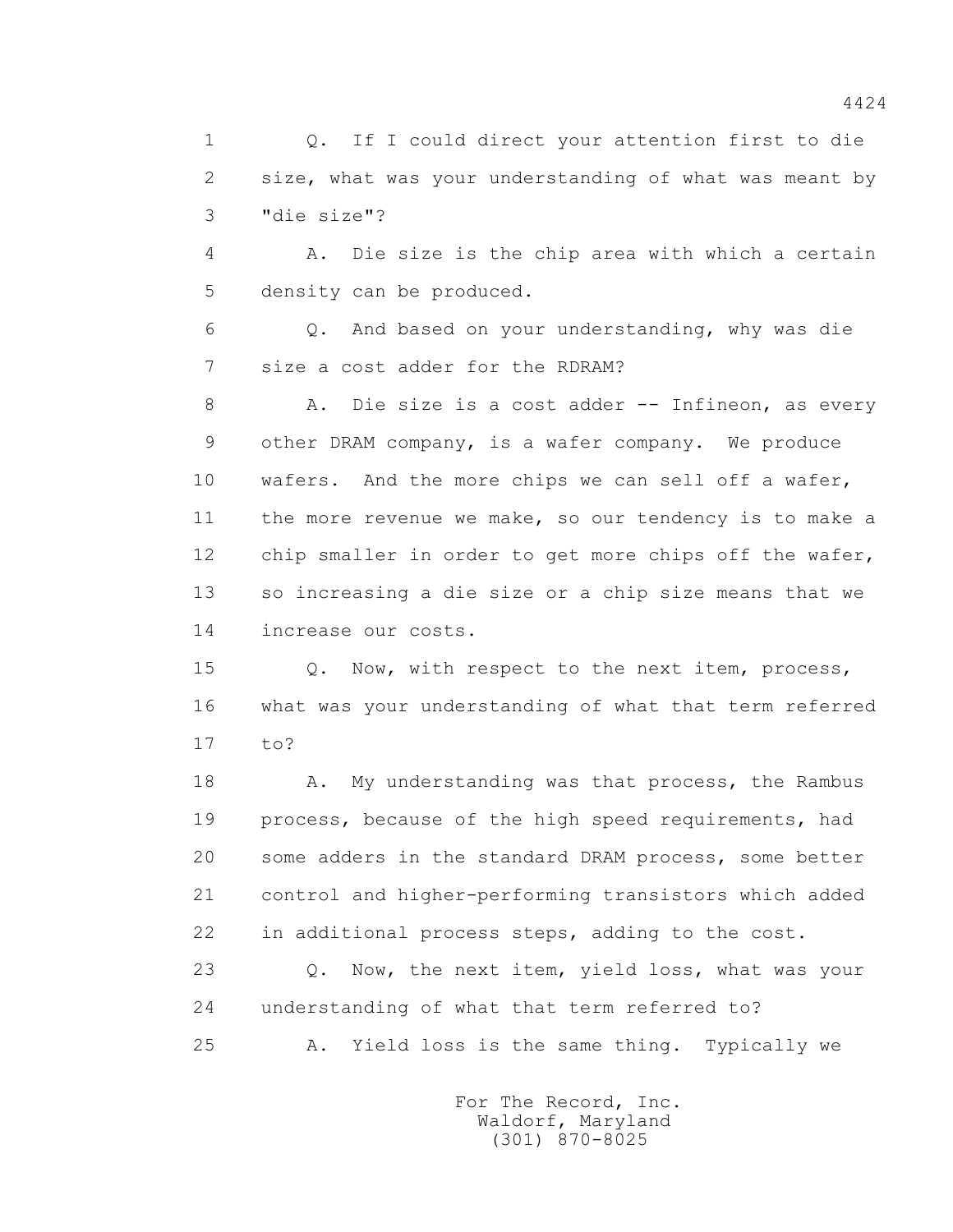1 have a yield, meaning that all -- all of the chips on 2 the wafer perform the specification. Obviously some 3 fall out, for instance, because they're too slow, for 4 example. Because of the high performance requirements 5 of Rambus chips, the yield loss was higher as compared 6 to the standard synchronous SDRAM.

 7 Q. The next item is assembly. Can you please 8 explain your understanding of what that item referred 9 to?

10 A. Rambus chips had to be assembled in a BGA, ball 11 grid array package, which at that time '99 and 12 2000 were more costly than the standard TSOP plastic 13 package, so producing the Rambus product added some 14 assembly cost or packaging cost.

 15 Q. The next item is test. Can you please explain 16 your understanding of what that term referred to?

 17 A. The Rambus chips were running at higher 18 frequencies, meaning that the standard testers that we 19 used for synchronous parts could not be used for 20 testing Rambus products. We had to invest in new 21 testers, high-speed testers, in order to be able to 22 test the Rambus parts. That's resulting in added cost 23 as well.

 24 Q. The next item is RIMM, R-I-M-M. What was your 25 understanding of what that referred to?

> For The Record, Inc. Waldorf, Maryland (301) 870-8025

4425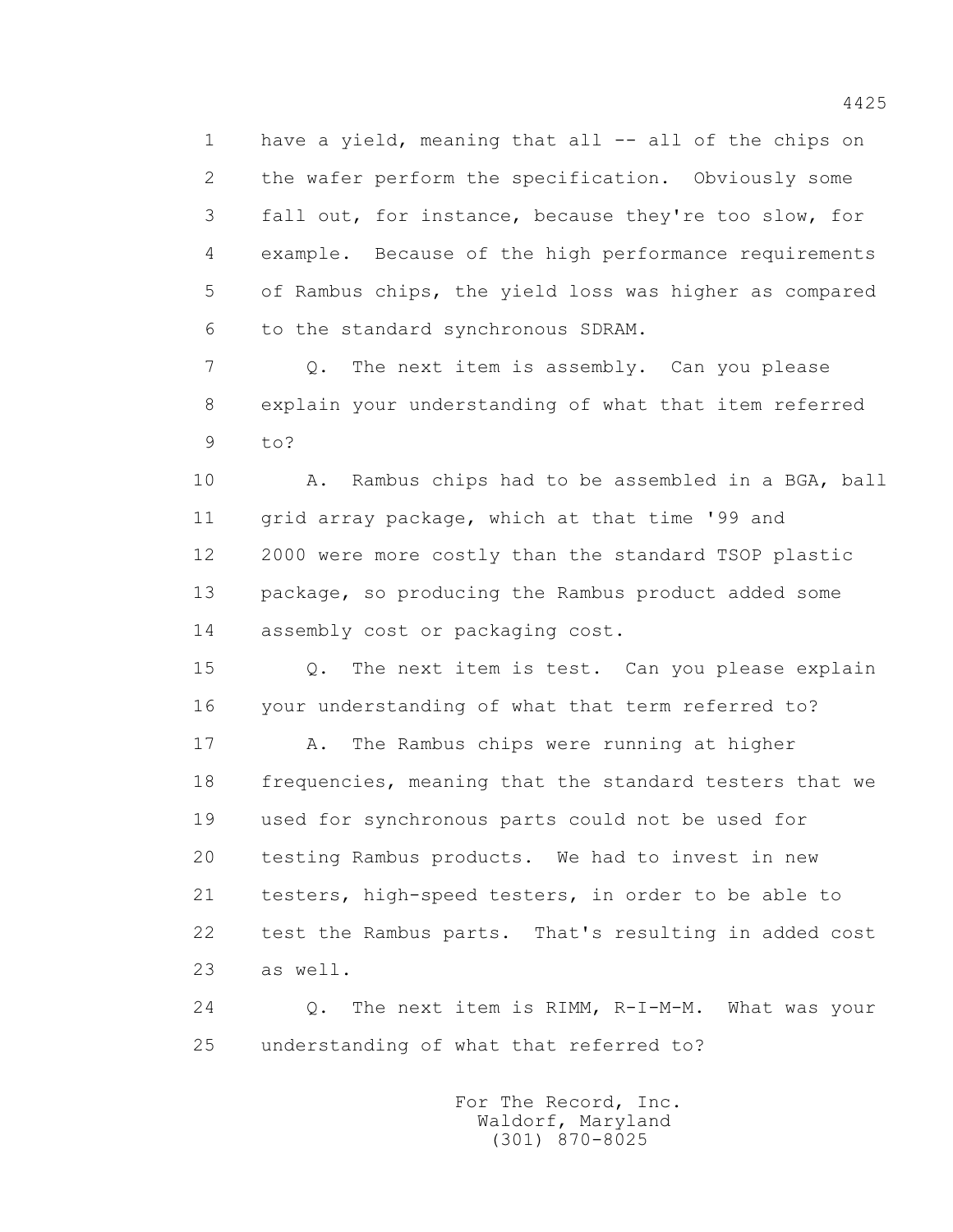1 A. RIMMs are the modules where the Rambus chips 2 are assembled on, and RIMM development was new as well, 3 was a separate product line, a new package which could 4 not be used for anything else, so that was another 5 additive cost factor.

 6 Q. And the final item, other RDRAM specific 7 costs, what was your understanding of what that 8 referred to?

 9 A. The Rambus product line was simply a very 10 separated line. Other costs that are hard to figure -- 11 to factor in are, for instance, that you can't use the 12 Rambus tester for something else or the RIMM module 13 line for something else, it can be used only for this 14 part, so we had some overhead in the manufacturing 15 facilities producing Rambus.

 16 This is not pertaining to the synchronous parts 17 because they became a dynamic issue between chip 18 generations, for instance.

 19 Q. And I believe that you testified that you 20 explained to customers that these various cost adders 21 would come down 55 percent to 20 percent as densities 22 increased.

 23 Did you explain to customers any time frame or 24 time scale over which you expected that, those cost 25 adders to come down?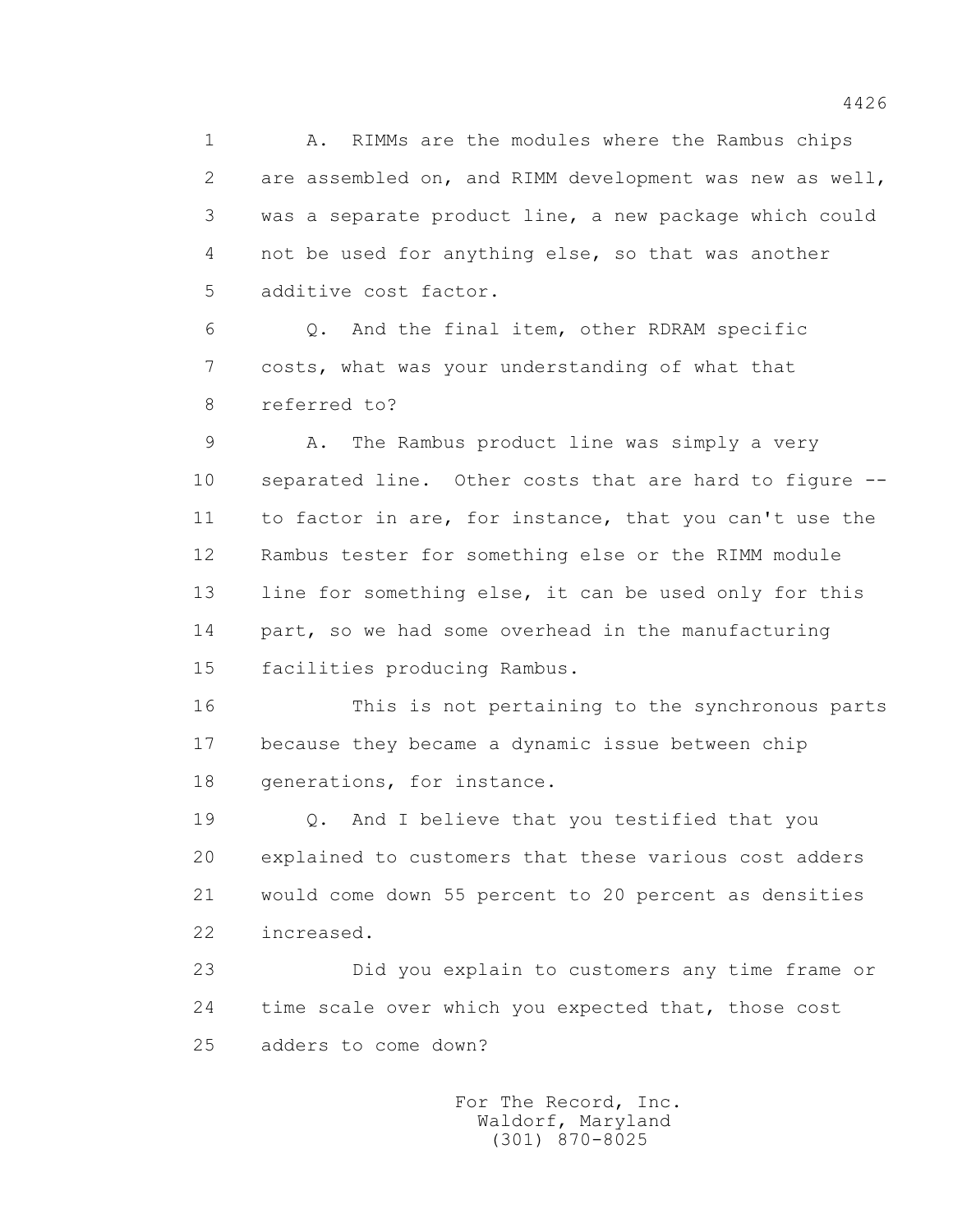1 A. Yes. I described essentially the time frame 2 which is depicted here, which means back in 1999, in 3 two or three years they would come down 50 to 4 20 percent, and this gives the customer an indication 5 of the tendency how the price will develop. 6 MR. OLIVER: May I approach, Your Honor? 7 JUDGE McGUIRE: Yes. 8 THE WITNESS: Yes. 9 BY MR. OLIVER: 10 Q. Dr. Peisl, I've handed you a document marked as 11 CX-2451. Do you recognize this document? 12 A. Yes. The most portion of it I've used in my 13 presentations. I have not used -- 14 JUDGE McGUIRE: He's not asked you, sir, if you 15 employed it. He just wants to know if you've seen it, 16 so you've answered that. 17 THE WITNESS: If I've seen it? Yes. 18 BY MR. OLIVER: 19 Q. Okay. If I could ask you to turn, please, to 20 page 6, the page with the caption DDR DRAM. It has a 21 magnifying glass in the right-hand side. Do you see 22 that page? 23 A. Yes. 24 Q. Now, the caption there reads "DDR/PC266 does 25 require" and then the first bullet point "its own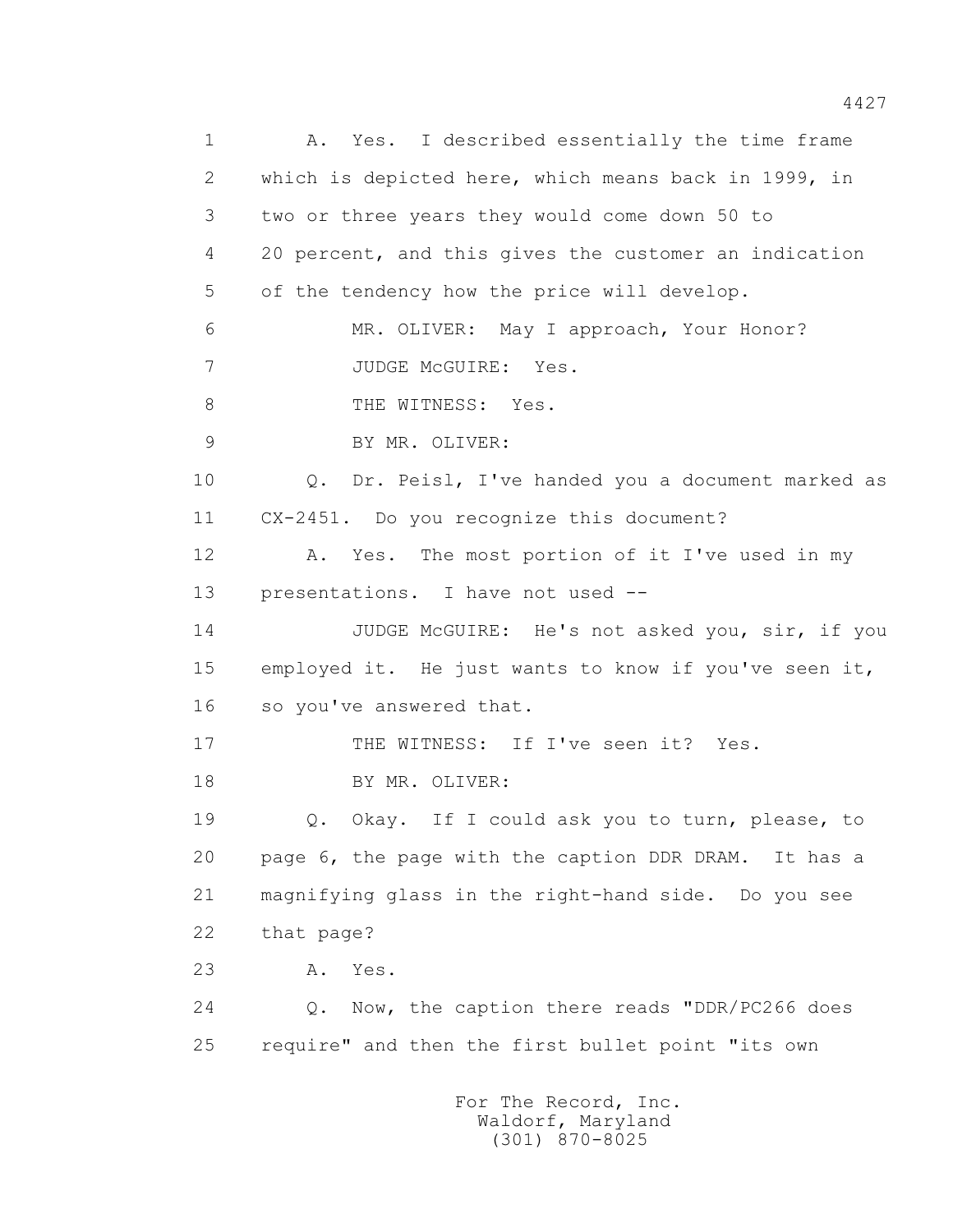1 chipset." Do you see that?

2 A. Yes.

 3 Q. Can you please explain your understanding in 4 the 1999 time frame as to what was meant by that 5 phrase?

 6 A. Chipset or, as a synonymous word for that, 7 controller, chip DRAM controller chip, are the chips 8 that are produced by companies like Intel and AMD over 9 the years and they are the main chip interface to the 10 DRAM.

 11 What this sentence means here, that you cannot 12 use the chipsets or the controller chips, you cannot 13 use the same existing chips for both SDR and DDR 14 interfaces, you need a new chip in order to be able to 15 interface to a DDR memory.

 16 Q. Then the next bullet point underneath that 17 reads "a new motherboard." Do you see that?

18 **A.** Yes.

 19 Q. And can you please explain again your 20 understanding of, in the 1999 time frame, what was 21 meant by that bullet point?

 22 A. The understanding was that a new DRAM interface 23 like DDR needs a different layout of motherboards, 24 needs different components of the motherboard, needs a 25 different design of the motherboard, needs different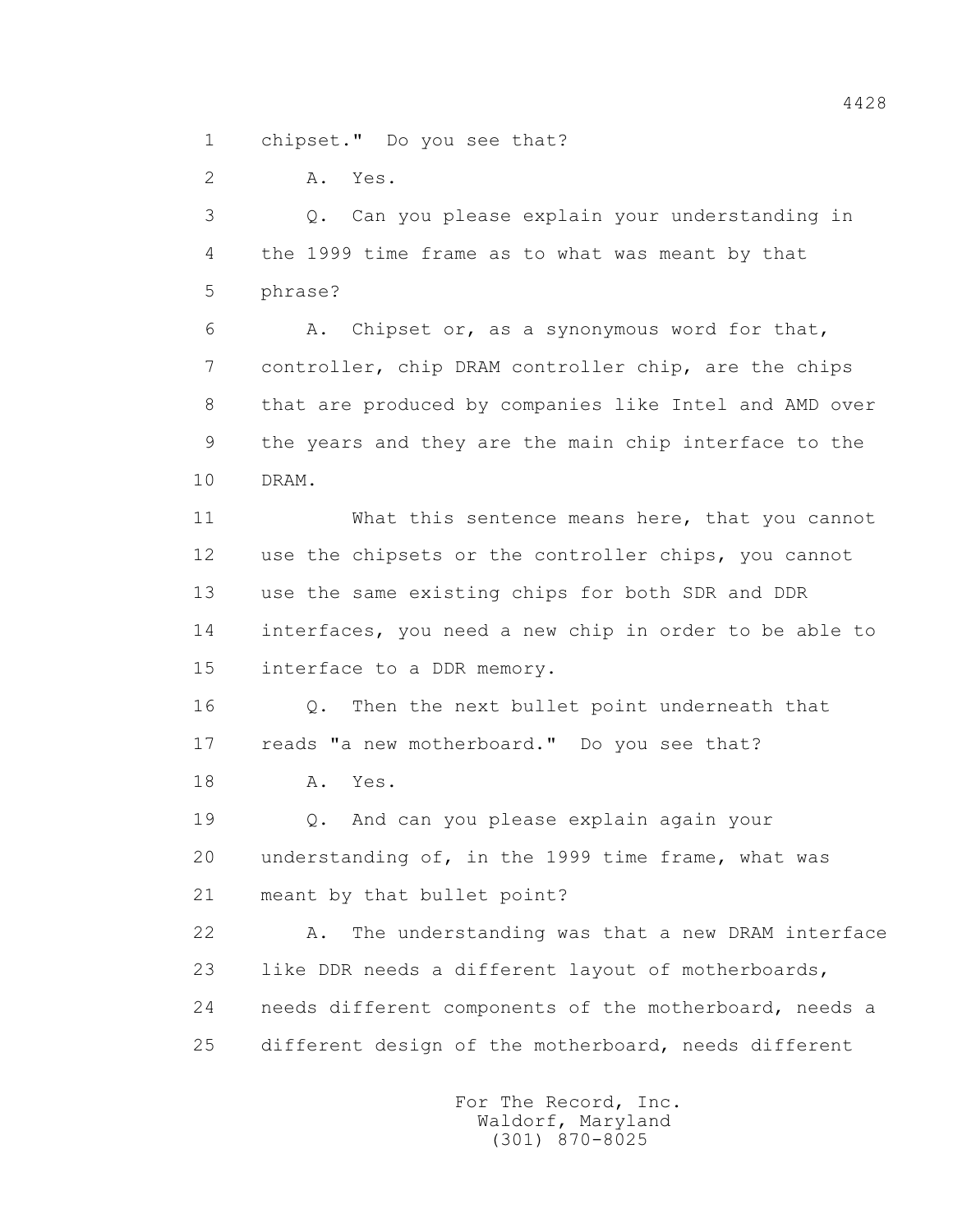1 modules on the motherboard for the interfaces where the 2 DRAM is interfacing, needs, for instance, a new BIOS as 3 well, so it's a new development.

 4 Q. If I could direct your attention then to the 5 last line of the page, it says, "But customers are 6 saying that DDR is easier to implement than direct 7 Rambus." Do you see that?

8 A. Yes.

 9 Q. And again, did you have an understanding in 10 the 1999 time frame of what was meant by that 11 sentence?

 12 A. DDR was an evolutionary concept in regards to 13 SDR on JEDEC level. Several features of SDR had been 14 taken over into DDR, so it was more or less a logical 15 step for the industry committee to go from SDR to DDR 16 and this is meant by the engineering word "easier."

 17 Several of the components of the controller 18 design of the BIOS, all the previous elements that I 19 mentioned before, had to be changed in the transition 20 from SDR to DDR, but the changes were evolutionary or 21 incremental and not revolutionary. That led the 22 customer -- led them to the opinion that it was simply 23 less costly and easier to implement a DDR solution in 24 contrast to a direct Rambus solution.

25 Q. If I could ask you to turn next, please, to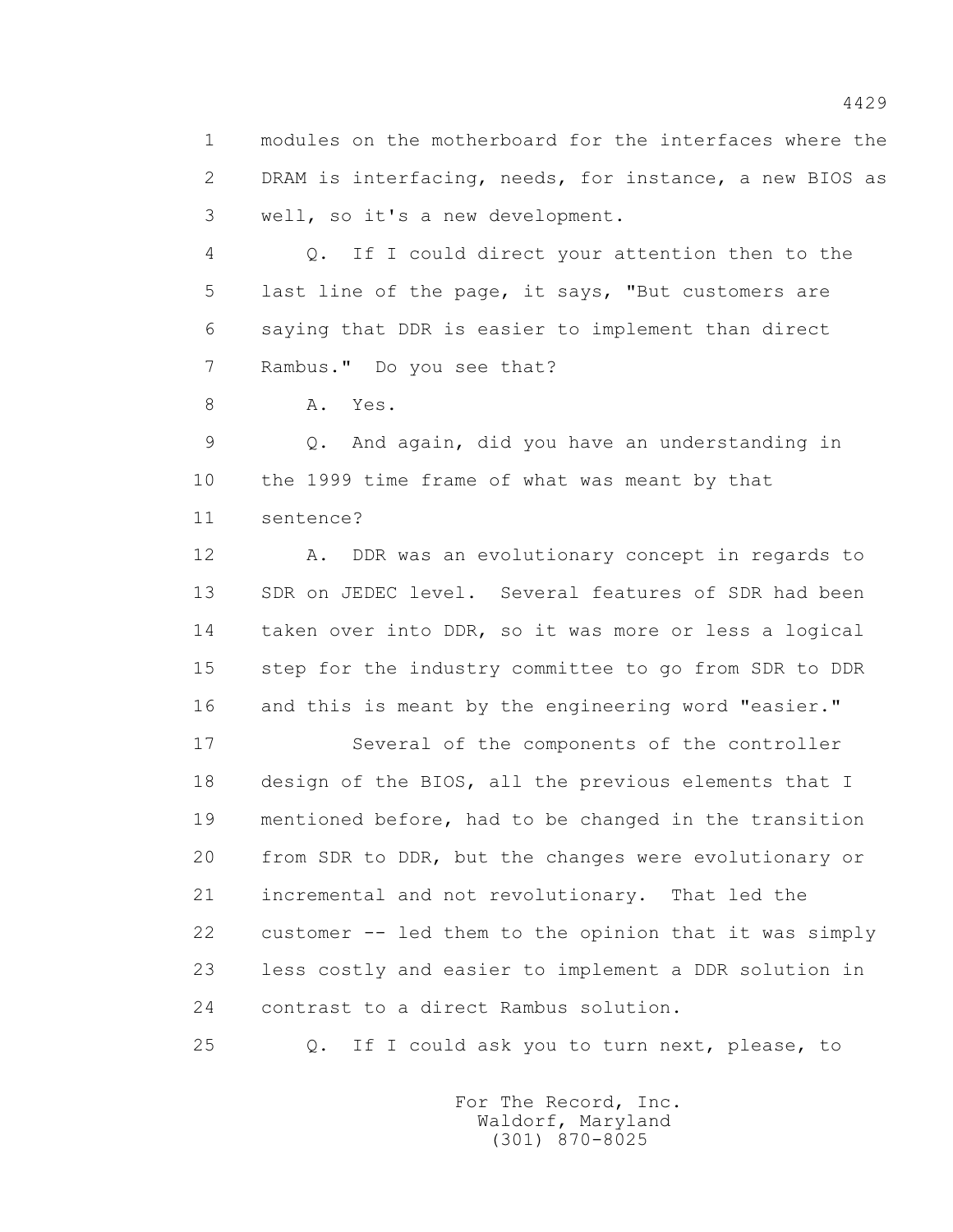1 page 9 of CX-2451.

2 A. Yes.

 3 Q. Could you please explain your understanding in 4 1999 time frame of what was being depicted on this 5 page.

 6 A. This page describes the differences between 7 Rambus and double data rate based on our understanding 8 back then in 1999. It describes the different features 9 where we thought -- or where the customers thought and 10 we thought as well as Infineon that double data rate 11 was superior to Rambus.

 12 Q. If I could direct your attention to the first 13 bullet point in each of the columns, under Rambus it 14 reads "proprietary standard of Rambus/Intel" followed 15 by arrow "payment of royalties"?

16 **A.** Yes.

 17 Q. On the double data rate side it reads "open 18 standard," arrow, "no royalties."

19 Do you see that?

20 A. Yes.

 21 Q. Again focusing on the 1999 time frame, what was 22 your understanding of what was meant by those bullet 23 points?

 24 A. Based on the experience of all the standards 25 that had been standardized at JEDEC, all of the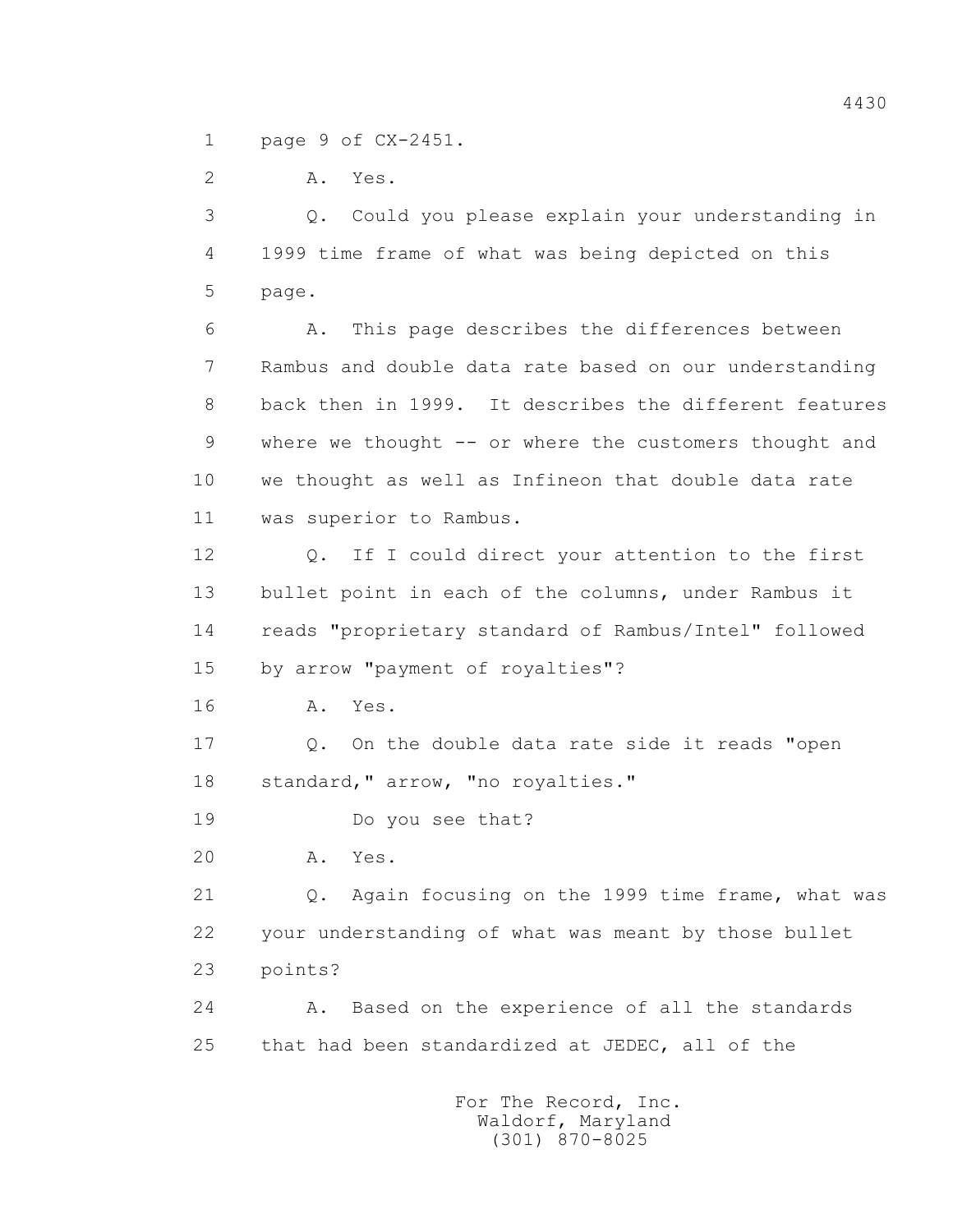1 standards had been open, meaning they were free, could 2 be used by everyone without any royalty payments. And 3 JEDEC meetings and the procedures of the JEDEC meetings 4 ensured that standards are open. 5 Q. With respect to the left-hand column, the 6 bullet there reading "proprietary standard of 7 Rambus/Intel payment of royalties," do you see that? 8 A. Yes. 9 Q. What was your understanding of what was meant 10 by that bullet point? 11 A. My understanding was that Rambus was charging 12 royalties for every company who were producing their 13 parts, the direct Rambus interface. 14 Q. And did you have an understanding of what parts 15 were subject to Rambus royalties? 16 A. Were subject to royalties? 17 0. To Rambus royalties? 18 A. Their 144-megabit direct Rambus parts. They're 19 the parts with the direct Rambus interface. 20 MR. OLIVER: May I approach? 21 JUDGE McGUIRE: Yes. 22 THE WITNESS: Yes. 23 BY MR. OLIVER: 24 Q. Dr. Peisl, I've handed you a document marked as 25 CX-2457. Do you recognize this document?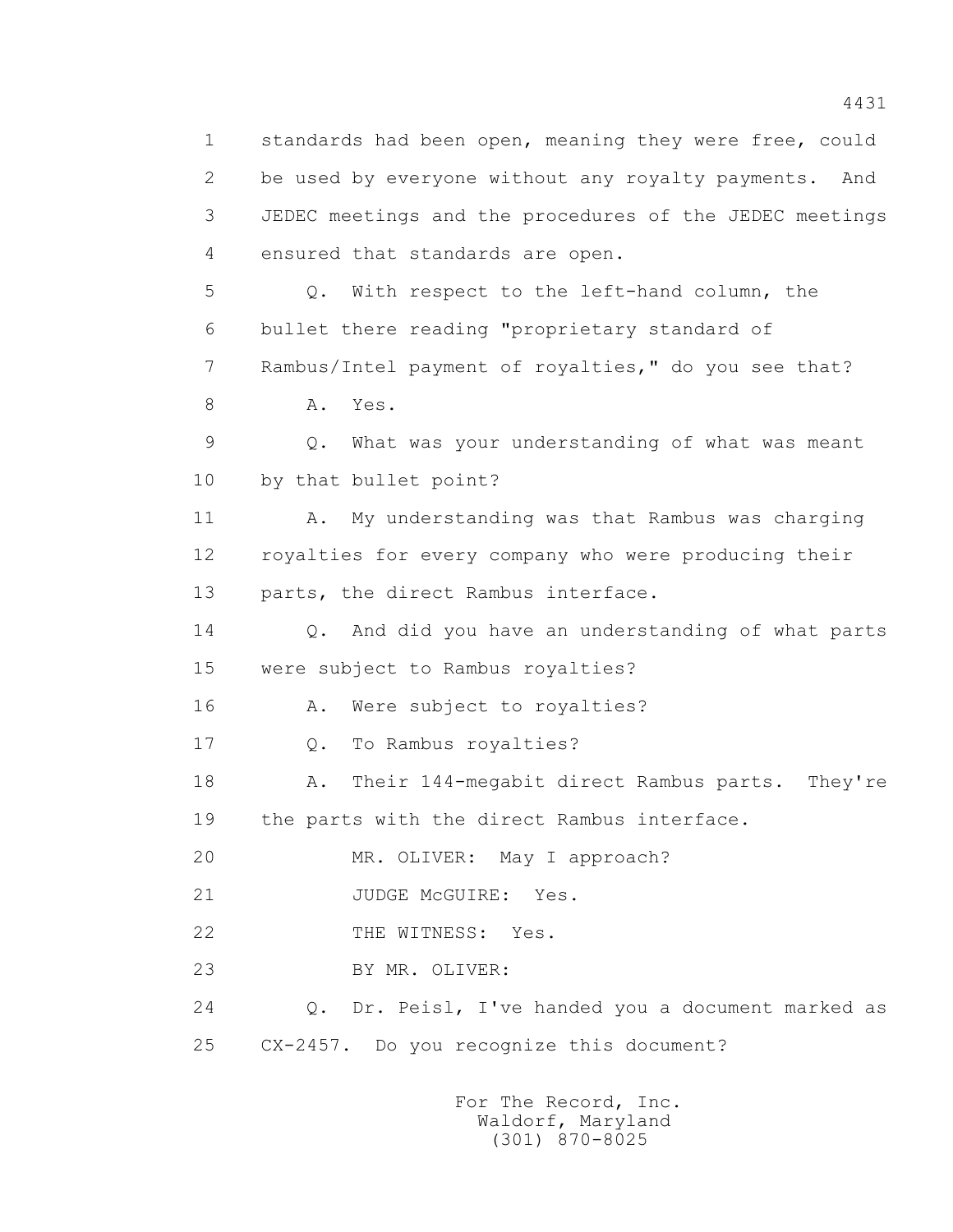1 A. Yes.

 2 Q. And what is this document? 3 A. This document is a summary of product marketing 4 about chipset driver road maps and the influence on the 5 customer side. 6 Q. And CX-2457 was created by Intel 7 representatives; is that correct? 8 A. No. It's created by Infineon representatives 9 and summarizes our view of the road map. 10 Q. Thank you. I misspoke. 11 Can you explain why Infineon was following 12 chipset driver road maps at this time? 13 A. The job of product marketing at Infineon is to 14 find out what Intel and other chipset vendors intend to 15 produce in a controller or chipset, chipsets, in the 16 future with which interface. 17 It has two major effects on our company. The 18 one is of course which products we should develop in 19 order to interface with those controllers and which 20 products should we develop when -- in order to be ready 21 when the, for instance, Intel chipsets or VIA or AMD 22 chipsets come out. That was one portion of it. 23 The other portion is our customers, HP, Dell, 24 et cetera, are looking do they have the same 25 information and trying to ramp their own platforms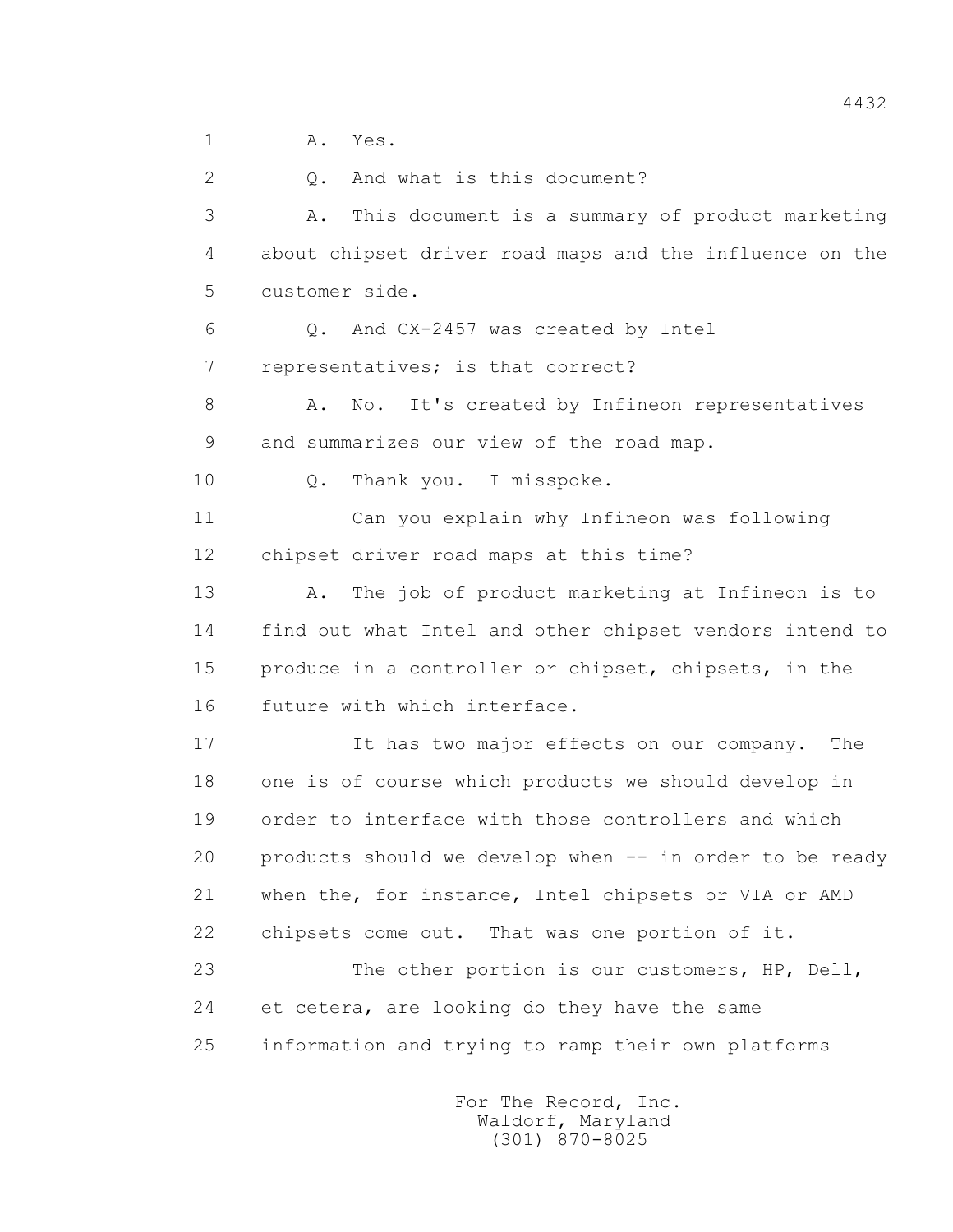1 accordingly. It was a very important issue for us in 2 order to determine approximately which DRAMs we should 3 produce and develop in the near future.

 4 Q. I'd like to follow up on a couple of points on 5 this page just to be certain that the record is clear. 6 You said one function of following the chipsets 7 is so that Infineon would know which products to 8 produce; is that right?

9 A. Which DRAM products to produce.

 10 Q. Okay. Can you explain that in a little more 11 detail, please?

12 A. I'll give you an example. On the -- on page 4, 13 on the left side is an Intel P6/P3 bullet there and it 14 says that this particular chipset will be produced with 15 two RIMMs per channel. This is a signal for us that we 16 have to have RIMM development ready or RIMM validation 17 by then and that our customers most probably want to 18 have RIMMs or Rambus chips interfacing with this 19 process at that time.

20 0. And the reference to RIMM that you just made, 21 that's a reference to the Rambus module; is that 22 right?

23 A. That was just one reference, yes. And it 24 pertains to the SDRAM and DDR interfaces as well. It 25 was just an example.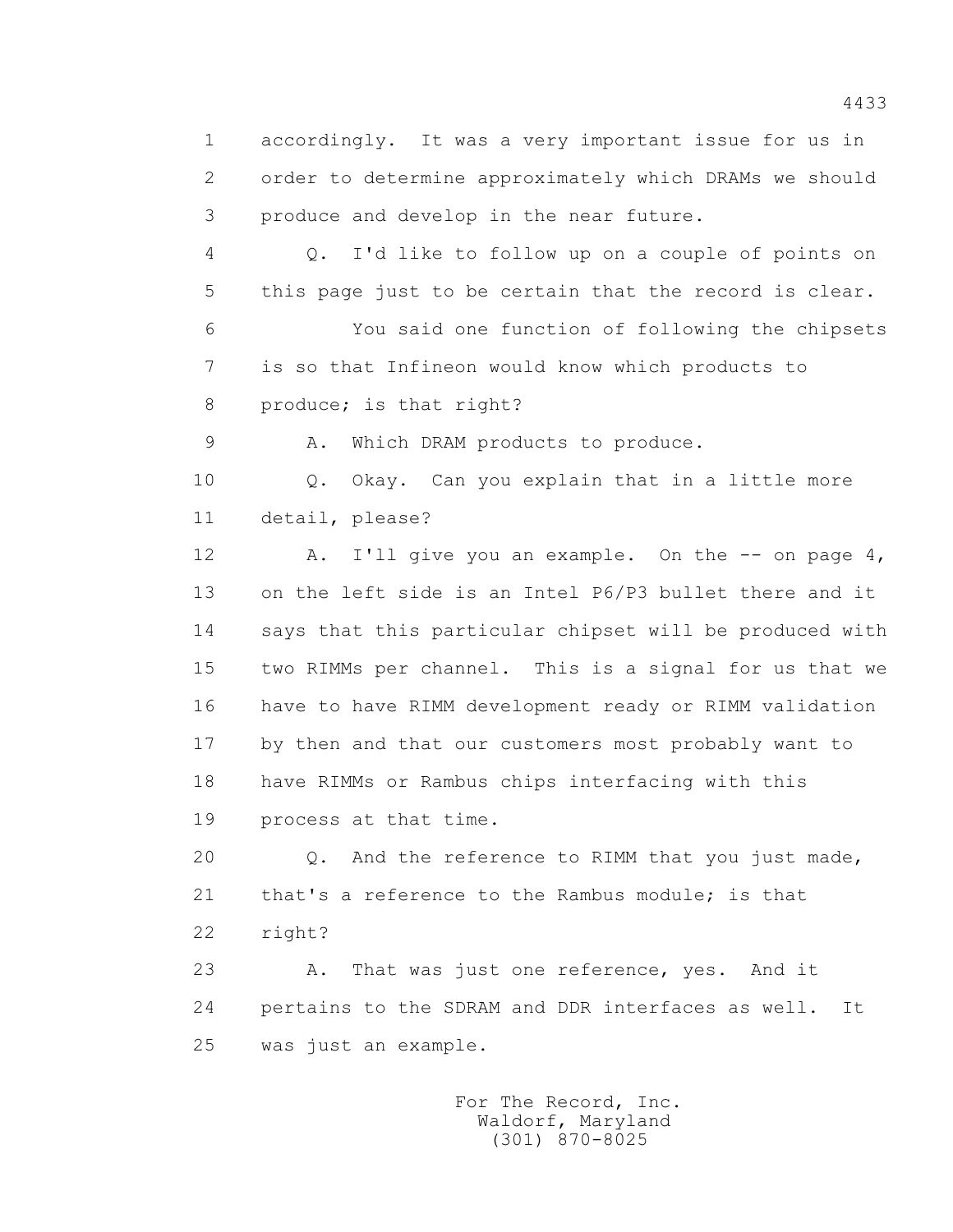1 0. Now, going back to your earlier answer, I 2 believe that you also said something to the effect that 3 Infineon was following this so it would know which 4 chipset models would follow its DRAMs. Did I 5 understand you correctly?

 6 A. What we do when we see a chipset road map and 7 we have seen, for instance, back at that time Intel had 8 two chipset road maps. One was going the Rambus 9 direction. One was going to the SDR Rambus. It is an 10 important information for us to know what they have to 11 produce both kinds of DRAMs, the Rambus parts and the 12 SDRAM parts, so that information for the development 13 which chips to produce.

 14 In the interim, it's very good information for 15 the salespeople as well because they know, for 16 instance, that this chipset from Intel or whatever 17 other company is ready and most probably IBM or HP or 18 whatever will use that and the use will need to have 19 those memories.

 20 We are working -- our salespeople are usually 21 working on an allocation basis, meaning they try to 22 match -- get as much chips they can in order to satisfy 23 their customer, so this is an essential part of the 24 information.

25 MR. OLIVER: May I approach?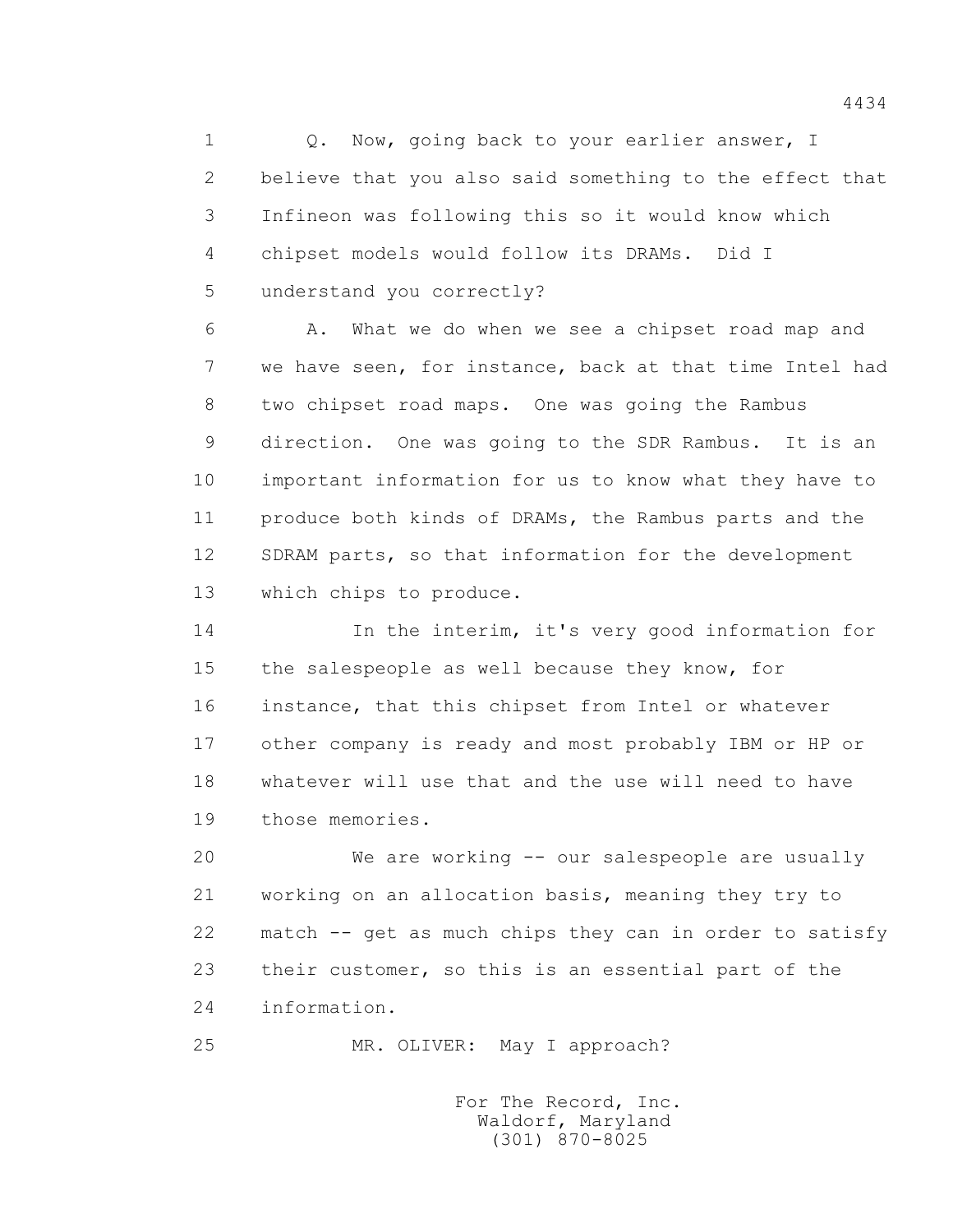1 JUDGE McGUIRE: Yes.

2 THE WITNESS: Yes.

3 BY MR. OLIVER:

 4 Q. Dr. Peisl, I've handed you a document marked as 5 CX-2455. Do you recognize that document?

6 A. Yes.

7 0. And what is that document?

 8 A. It's a description of the Infineon product road 9 maps in the second half of 1999 time frame issued at 10 that time and it depicts the product road map for the 11 next two years.

 12 Q. Now, if I could ask you to turn, please, to 13 page 5 in CX-2455.

14 **A.** Yes.

 15 Q. And again focusing on your understanding in the 16 1999 and 2000 time frame, what was your understanding 17 of what was depicted on page 5 of CX-2455?

18 A. It described the engineering samples, 19 qualification samples and ramp of mass production of 20 the Rambus DRAMs that we produced.

 21 And as a side comment, there's a mistake on 22 that foil. The right half should read 2001, not 2000. 23 Q. If I could direct your attention to the 24 left-hand side, there's a number that reads 144M. Do 25 you see that?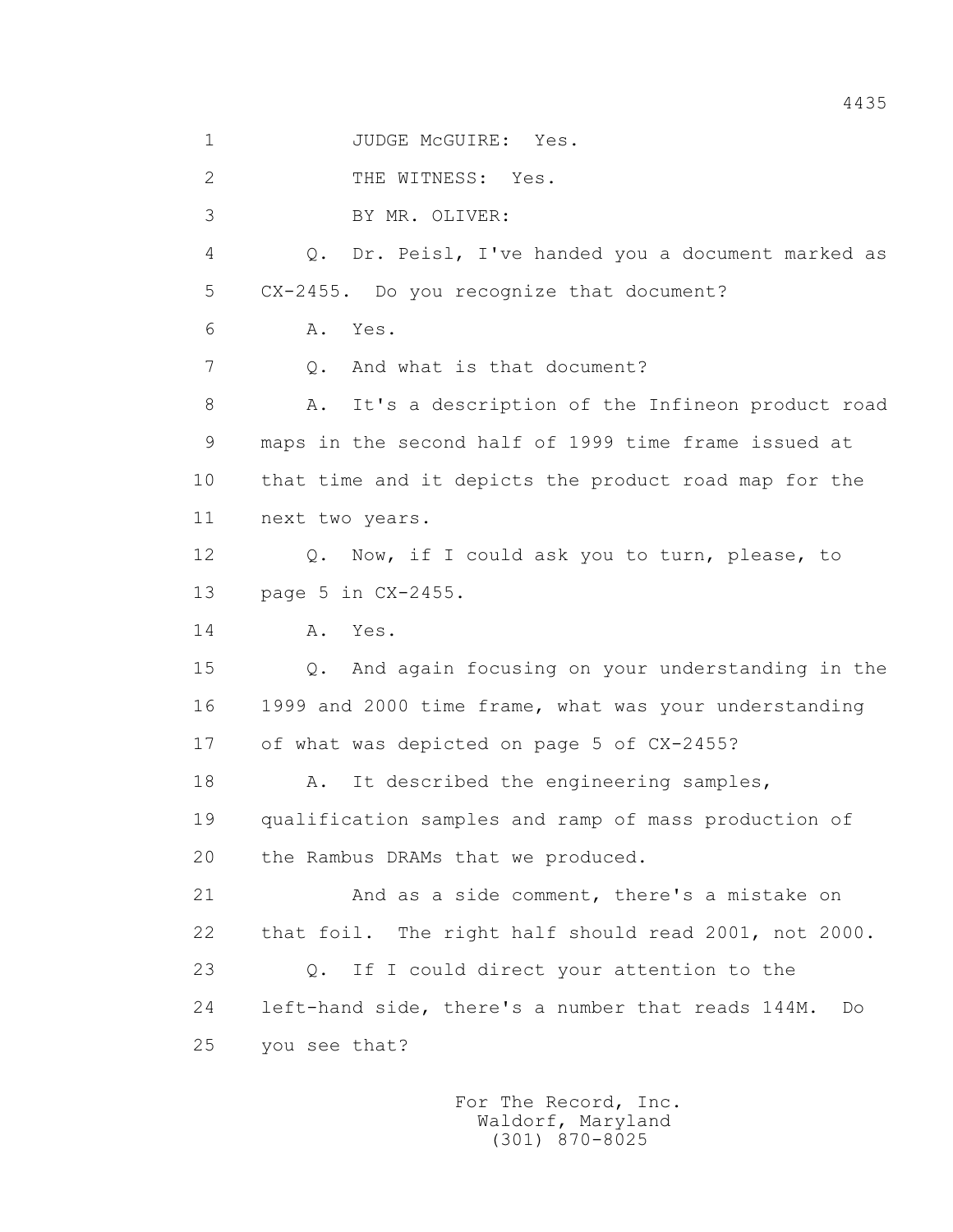1 A. Yes.

 2 Q. Is that the 144-megabit RDRAM part that you've 3 testified about earlier today?

4 A. Exactly. Yes.

 5 Q. And can you please explain what the black bar 6 to the right of that means?

 7 A. What it should be the kind of symbolism in our 8 road map is that we ramp the product starting beginning 9 second quarter of 2000 and for each full production 10 level that we want to achieve by the end of the second 11 quarter of 2000 this is the ramp. Then we intend to 12 produce the product through the first quarter of 13 2001 and then we ramp down in towards the second 14 quarter of 2001.

 15 Q. And if I could direct your attention below 16 that, there's a line that reads 288M. Do you see 17 that?

18 **A.** Yes.

19 Q. And what did that refer to?

 20 A. That is the same description for the 21 288-megabit Rambus DRAM.

 22 Q. In other words, the follow-on product? 23 A. The production would start in the first quarter 24 of 2001. There is a triangle and a circle in there. 25 The triangle depicts first engineering samples, which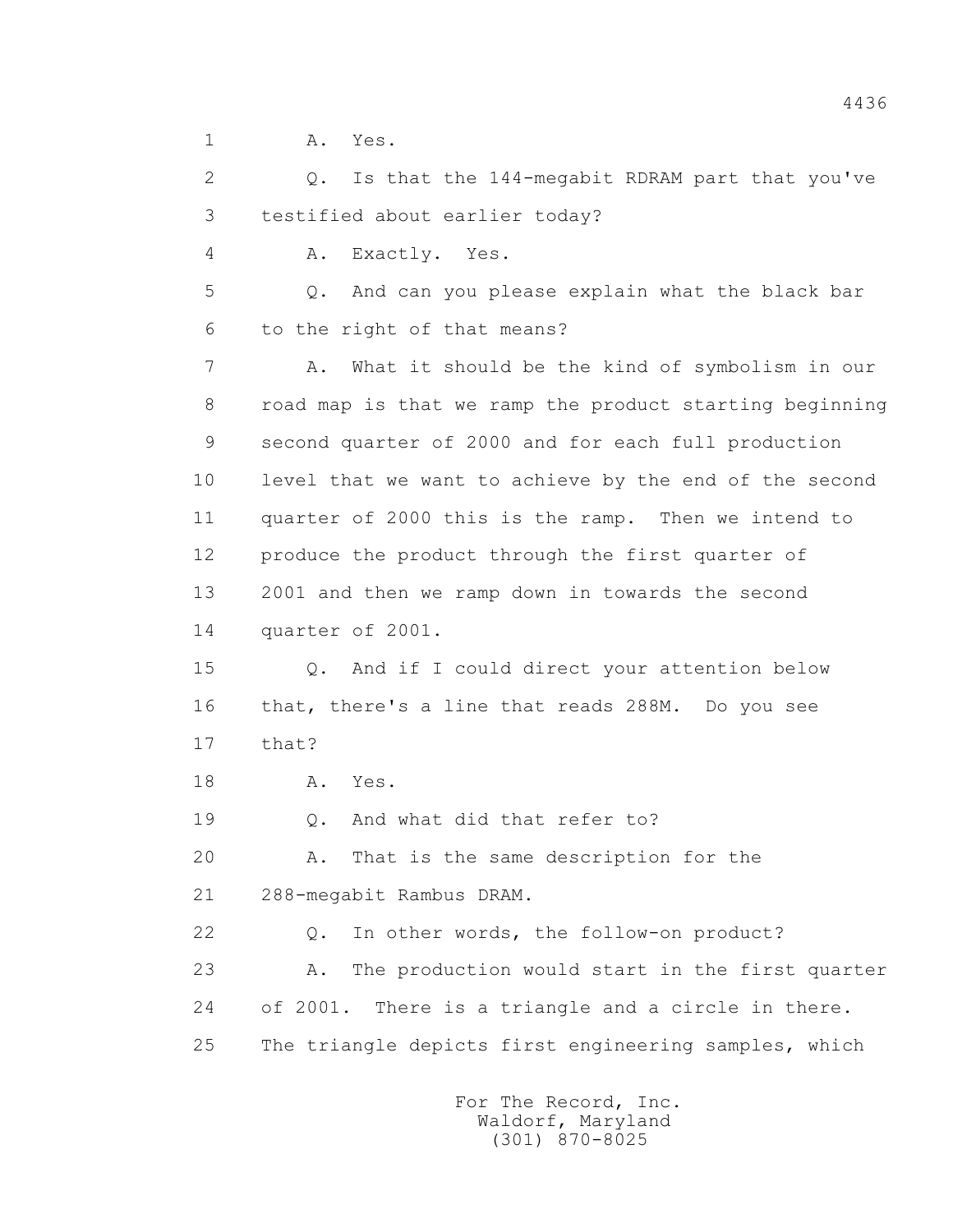1 means first working silicon, of a 288-megabit Rambus 2 DRAM which was delivered or could be ordered by 3 customers in the second quarter of 2000. 4 And qualification samples meaning samples of 5 better quality, samples that can be used in order to 6 qualify a platform, which were available at the 7 beginning of 2001. Usually shortly after the 8 qualification samples we start mass production. 9 Q. Now, did Infineon intend the 288-megabit RDRAM 10 product to replace the 144-megabit RDRAM product? 11 A. That was the idea. Yes. 12 Q. Now, the explanation you've given me this 13 morning, is that similar to the explanation that you 14 gave to customers at the time? 15 A. I did it the very same way, yes. 16 Q. Excuse me? 17 A. I did it the very same way. 18 Q. If I could ask you to turn, please, to page 7 19 of CX-2455. 20 A. Yes. 21 Q. And again focusing on the 1999 to 2000 time 22 frame, can you please explain your understanding of 23 what was being depicted on page 7 of CX-2455? 24 A. That described our DDR DRAM road map route, 25 128-megabit, 256-megabit and 512 megabit. We have been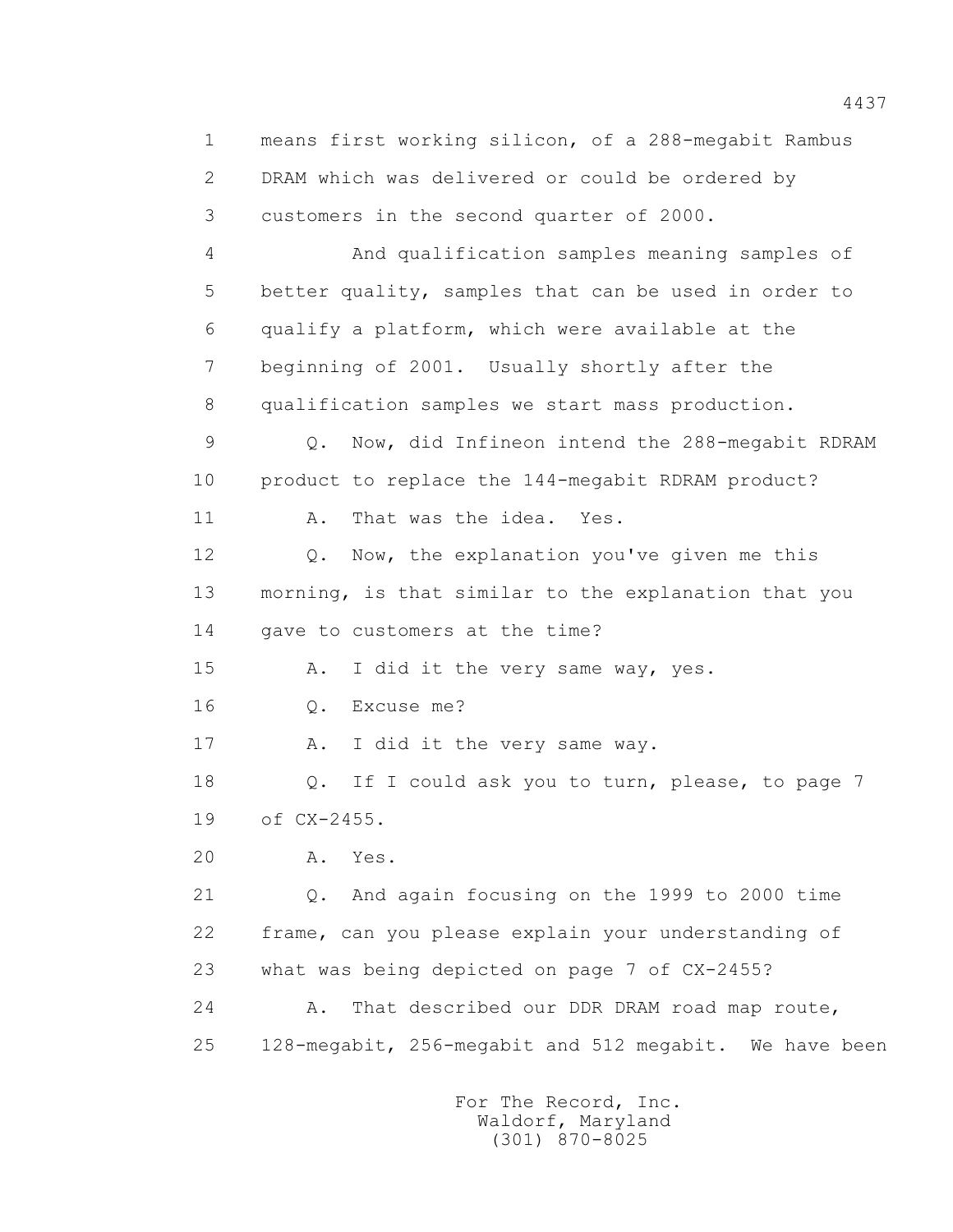2 128-megabit and then followed by the 512-megabit DDR 3 DRAM. 4 Q. Again, is this a slide that you used in your 5 customer presentations? 6 A. Yes. 7 Q. The 256-megabit part that is depicted on the 8 page, is that the part for which you were the design 9 manager? 10 A. Yes. 11 0. Now, next to the 256-megabit part over the bar 12 indicating the ramp-up it reads "limited volume 13 availability." Do you see that? 14 **A.** Yes. 15 Q. Can you please explain your understanding in 16 1999 to 2000 time frame what was indicated by that? 17 A. We had unintentionally or what -- we had not 18 planned enough volume capability for the first DDR 19 part, meaning that we had only a limited amount of test 20 lists and minimum amount of wafer starts in order to 21 produce this product. 22 Usually when we add this little sentence to a 23 product road map it should signify to the customer that 24 we don't have unlimited supply, which we usually have 25 with all of the other products.

1 starting with the 256-megabit DRAM followed by the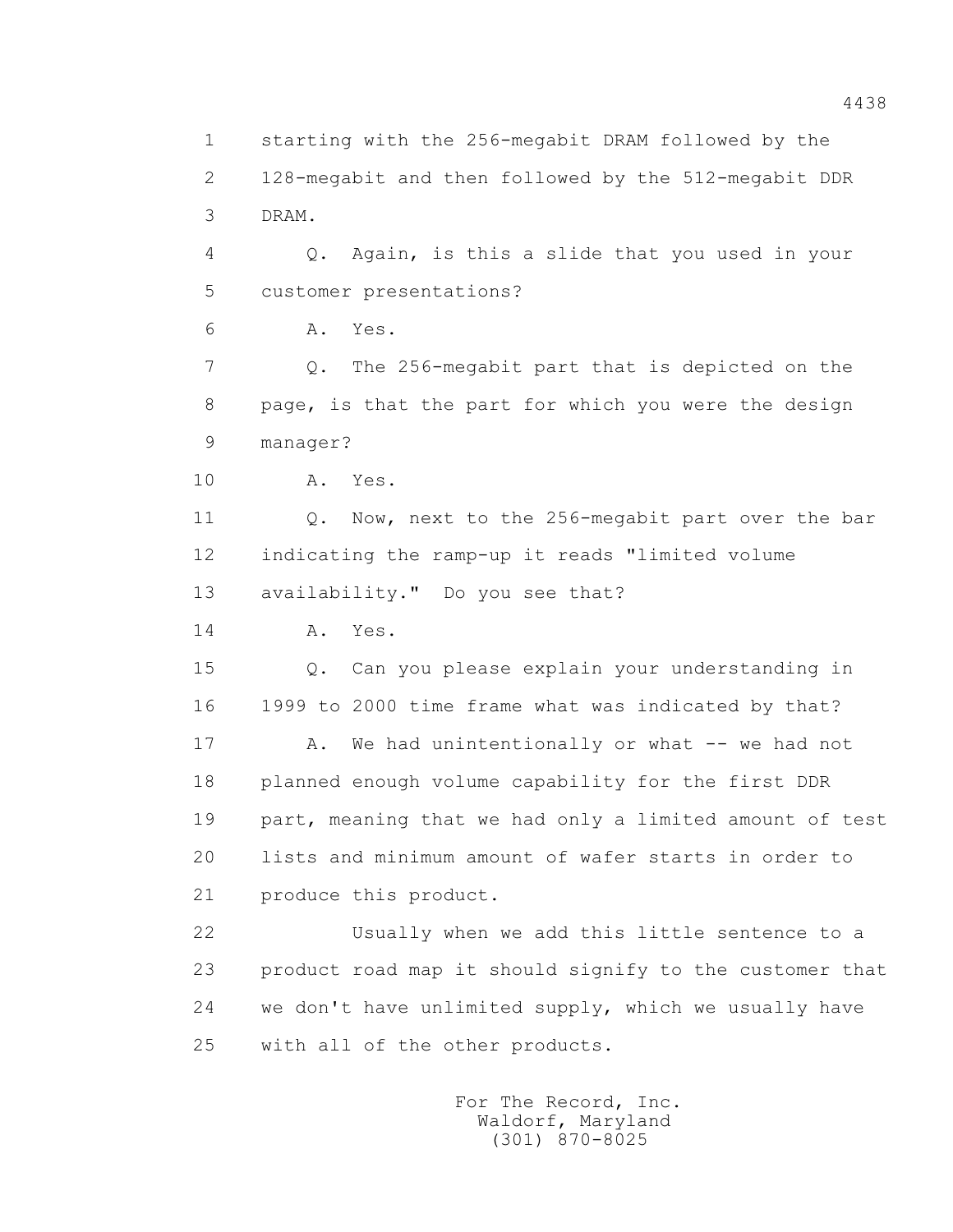1 Q. Did Infineon want to limit the volume of that 2 product? 3 A. We wanted the opposite, but we didn't have all 4 the money to create the tools, et cetera, so we were 5 still in a growth rate back then. 6 Q. If I could direct your attention to the first 7 product, the 128M, I assume that's 128-megabit 8 product? 9 A. Yes. 10 Q. And the ramp-up bar to the right of that is 11 striped or shaded, it's not fully dark. 12 A. Yes. 13 Q. What was your understanding at the time of what 14 was indicated by that? 15 A. What was it? 16 Q. What was your understanding at the time what 17 was meant by the fact that the bar was not solid but 18 was striped or shaded? 19 A. It was a product that product marketing 20 intended to produce, but from an operations and from a 21 development side we hadn't procured all the resources 22 yet. As I mentioned before, we were still in the 23 growth phase, in a huge growth phase at that time, 24 1999-2000, so our indication to the customer was, yes, 25 we do intend to do that product, but we simply don't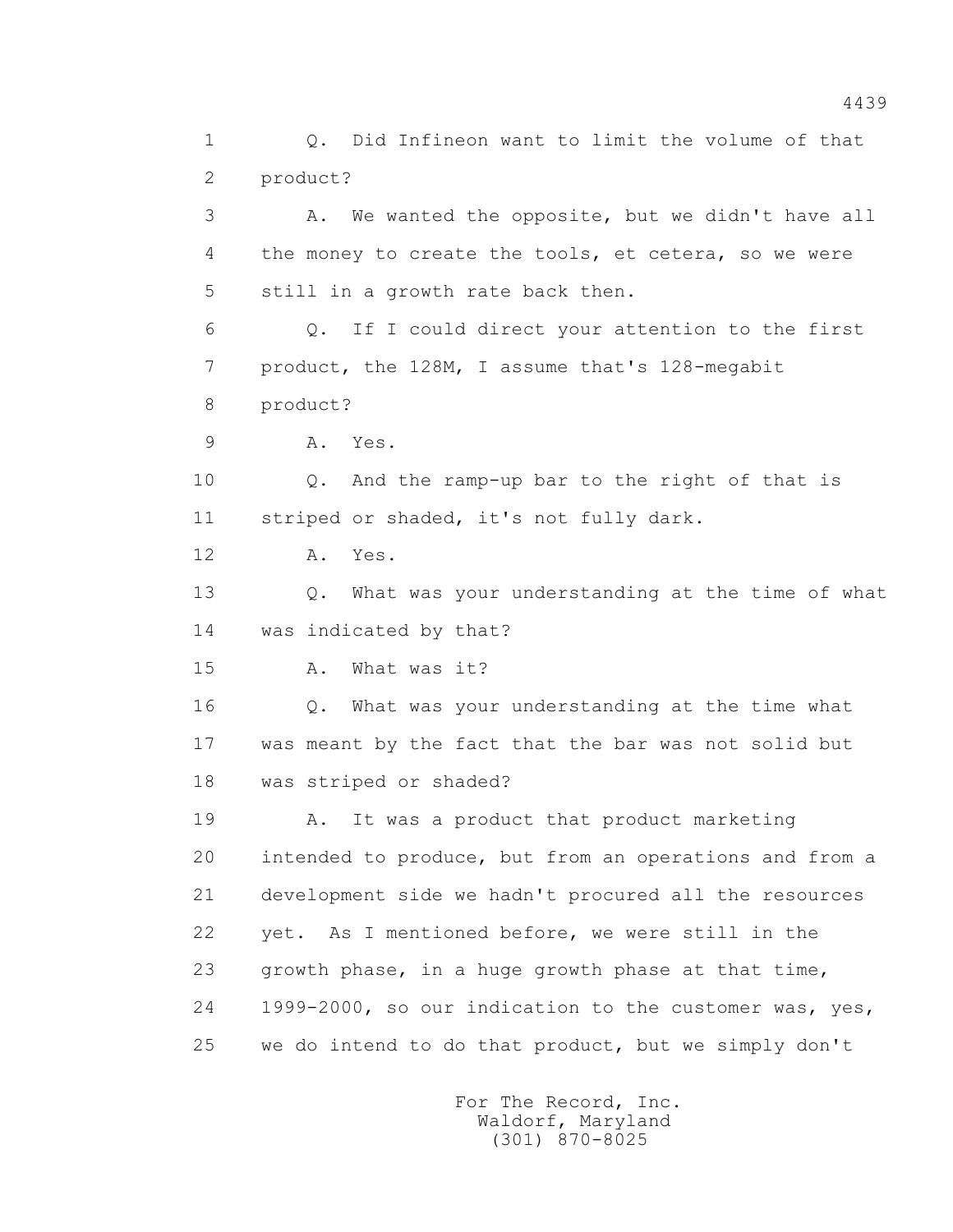1 know now yet, we don't have all the resources yet.

 2 Q. Was that an indication that volume of that part 3 might also be limited?

 4 A. I wouldn't think so. The limitation of volume 5 would usually come either because we didn't have 6 enough resources, we had only one fab back then, one 7 fabrication site, all the products competed in there, 8 and we did build several fab -- subsequent fabrication 9 sites in order to release -- reduce the demand or 10 customer demand. That's the only thing we could do  $11$   $i^+$ .

 12 Q. I also see in the various bars it reads "JEDEC 13 COMP." Do you see that?

14 A. JEDEC compatible, yes.

15 Q. What did that refer to?

16 A. It referred to the fact that all the DDR parts 17 that we produced were complying with the JEDEC 18 specification.

 19 Q. By the way, focusing again on the 256-megabit 20 part, if I recall your earlier testimony, this is the 21 part in which the design work started in early 1998; is 22 that correct?

23 A. This is correct.

 24 Q. And this page here indicates that ramp-up and 25 mass production is expected in the second quarter of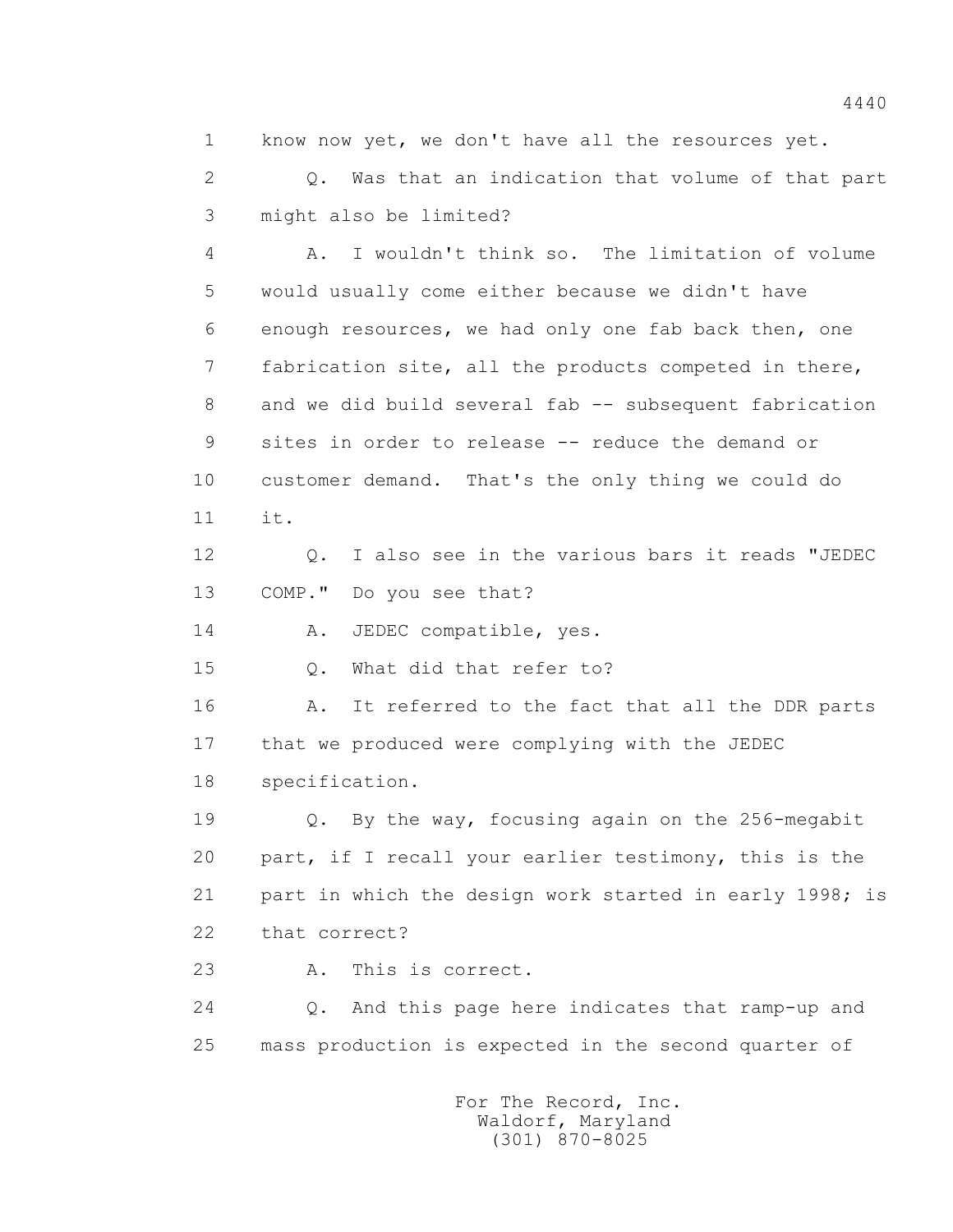1 2000; is that right?

 2 A. This is correct. 3 Q. With full volume production occurring first in 4 the third quarter of 2000; is that right? 5 A. Yes. 6 Q. And do you recall whether the actual production 7 of the 256-megabit part followed the projections in 8 this document? 9 A. I believe so, yes. 10 Q. Now, Dr. Peisl, at some point did you learn 11 that Rambus was asserting patent rights against 12 companies that manufactured or used SDRAMs? 13 A. It was public news more or less in somewhere in 14 the first half of -- I forget the exact date -- in the 15 2000 year time frame. There was an Internet news, as 16 we call it, what we get on the e-mail, that there was a 17 dispute between Rambus and Hitachi. 18 MR. OLIVER: May I approach? 19 JUDGE McGUIRE: Yes. 20 THE WITNESS: Yes. 21 BY MR. OLIVER: 22 Q. Dr. Peisl, I've handed you a document marked 23 CX-2459. This is an e-mail from Willi Meyer and the -- 24 some of the caption is in German, but the date there is 25 March 13, 2000; is that right?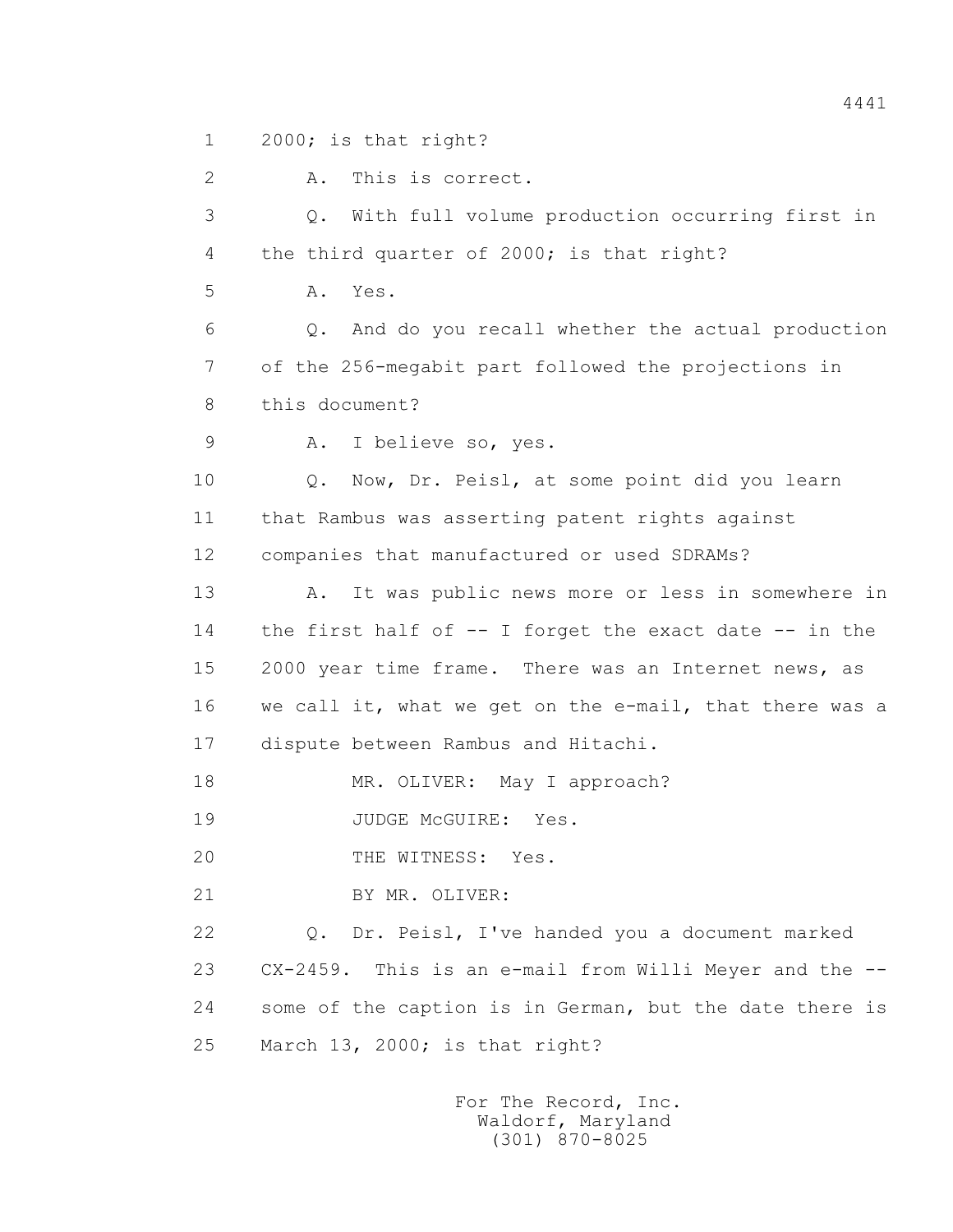1 A. This is correct, March 13, 2000. At 6 o'clock 2 in the evening. 3 Q. And if you look at the cc line, you're one of 4 the recipients of this e-mail; is that right? 5 A. Yeah. I'm down there in the third to last 6 line, Martin -- Peisl, Martin, Infineon Technologies 7 Corporation. 8 Q. If I could direct your attention to the second 9 to last paragraph of this e-mail. 10 A. Yes. 11 0. Actually, before I do that, let me direct your 12 attention toward the top. It reads there "JEDEC 13 highlights 6 to 9 March 2000." Do you see that? 14 **A.** Yes. 15 Q. Was this an e-mail from Willi Meyer concerning 16 the JEDEC meeting in March of 2000? 17 A. Yes. That was his summary report. 18 Q. And if I can direct your attention to the next 19 to last paragraph, it reads, "Rambus versus Hitachi 20 case is considered a serious threat to the whole 21 industry." 22 Do you see that? 23 A. Yes. 24 Q. Do you recall whether you learned of the Rambus 25 suit against Hitachi in this e-mail or whether you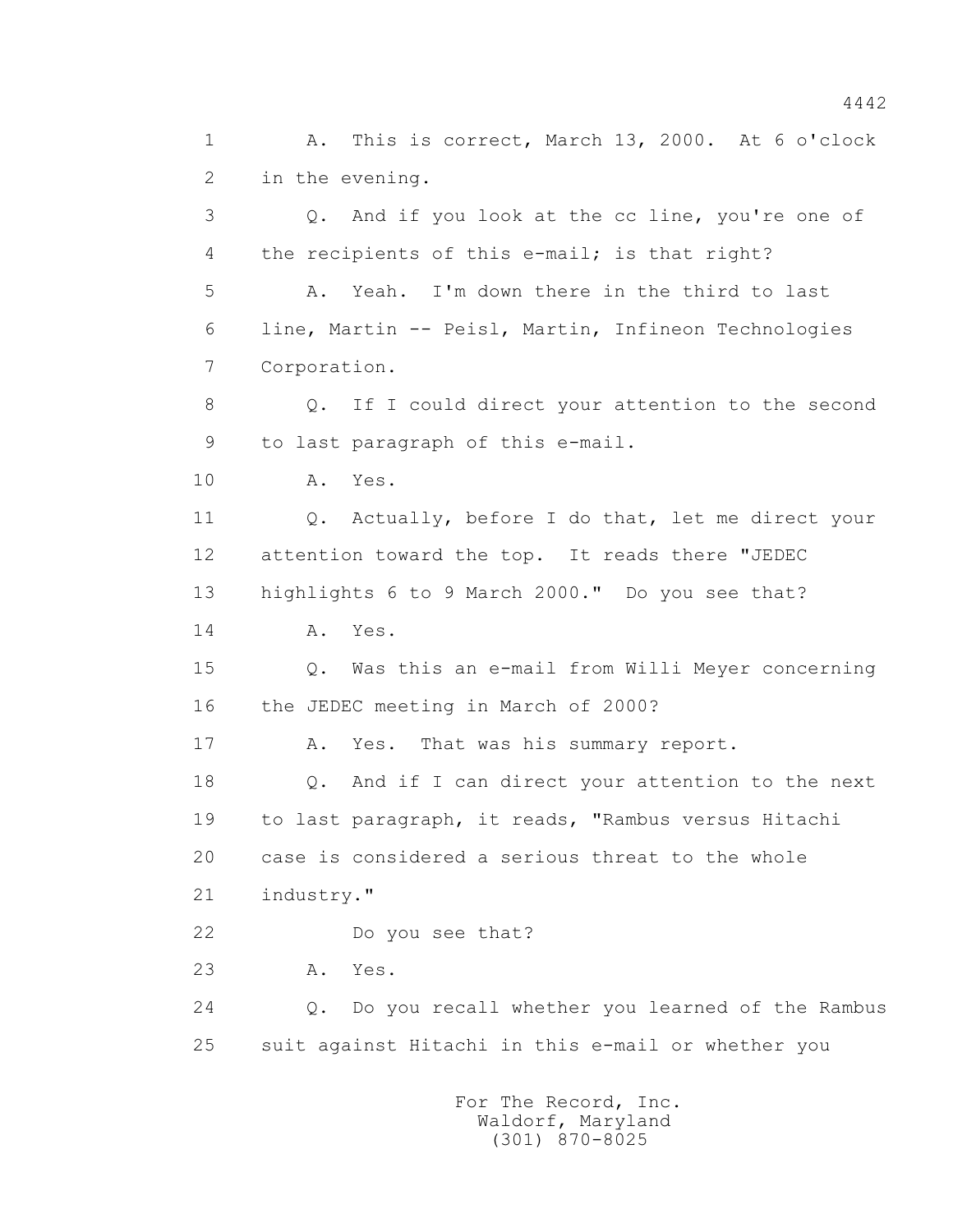1 already knew of that at the time you received this 2 e-mail? 3 A. I don't recall specifically if I have learned 4 it from off that e-mail. I would suspect that I saw it 5 on the Internet before. 6 Q. But in any event, would it be fair to say -- 7 A. Or around that time frame. 8 Q. But in any event, would it be fair to say that 9 around March of 2000 or so is when you learned -- 10 A. Yes. 11 Q. -- of the Rambus lawsuit against Hitachi? 12 Now, at the time that you learned of the Rambus 13 lawsuit against Hitachi, you were still in your 14 position of director of technical marketing for 15 standard memories; is that right? 16 A. This is correct. 17 Q. Now, if you look at the next to last paragraph, 18 starting the second line, it reads, "AMI-2 president 19 Desi Rhoden was asked by Hitachi to present 20 work-around at JEDEC, which he did; Micron also 21 presented frequency selection in lieu of latency 22 programming." 23 Do you see that? 24 A. Yes. 25 Q. Now, at the time that you learned about the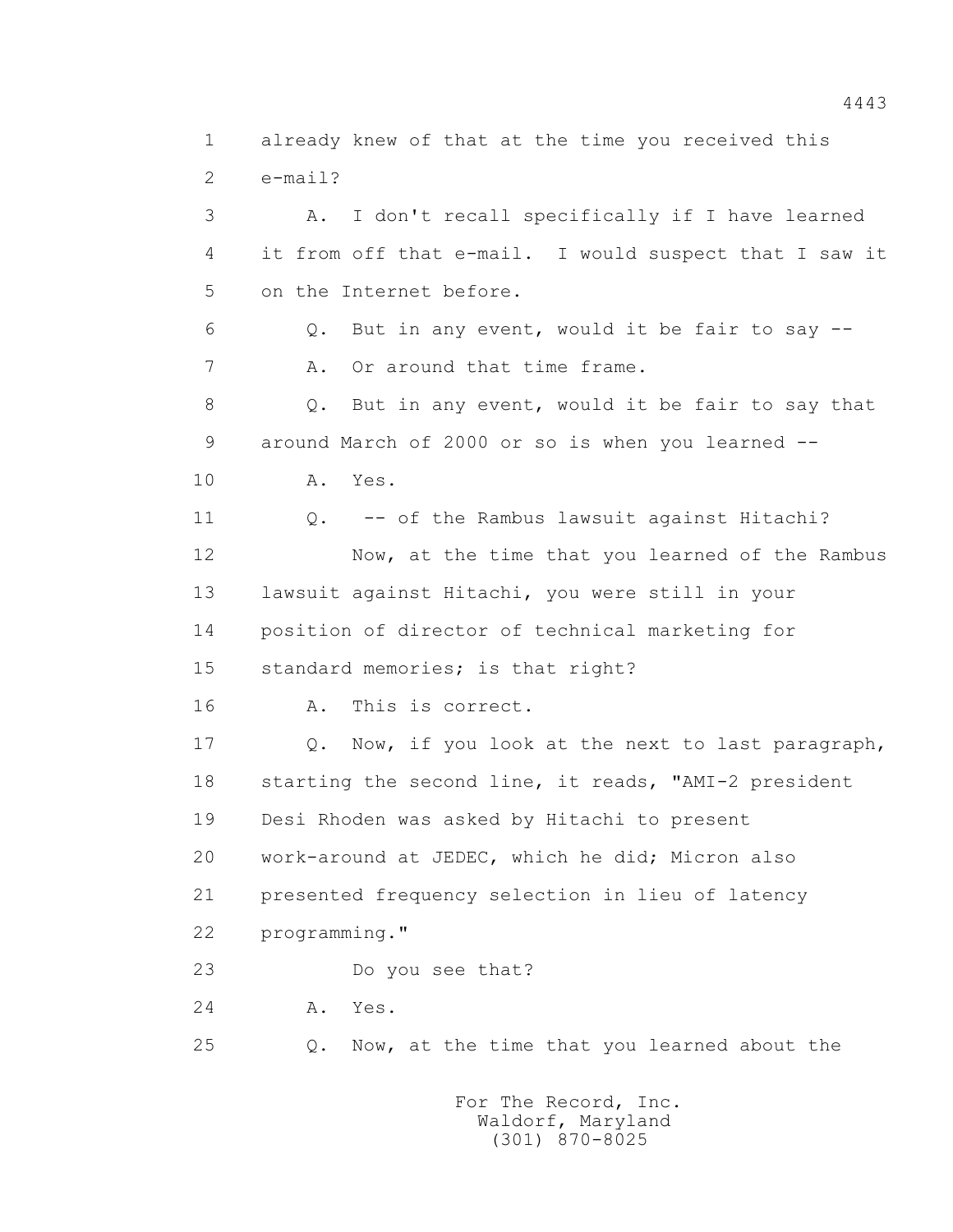1 Rambus lawsuit against Hitachi, did you recommend that 2 Infineon go back to JEDEC and seek a revised SDRAM or 3 DDR SDRAM standard to work around the Rambus patents?

4 A. No, I did not recommend that.

5 Q. Why not?

 6 A. In 2000, the advancements of the SDR and DDR 7 specifications had already reached a degree that the 8 complete industry, the DRAM industry, motherboard 9 industry, the components industry, the module industry 10 and the controller industry, has reached -- had reached 11 a level of implementation of the JEDEC-related 12 standards that it would have been very hard and very 13 costly and I would say near impossible to go back and 14 to implement any substantial changes back in the 15 2000 time frame.

 16 Changes typically in specifications can be 17 implemented only in the very early phase of discussion 18 but not in a very late phase where it would be very 19 painful, and this is a sentiment for costly to change 20 everything, and I'm again not talking alone for us as a 21 DRAM supplier, I'm talking for the whole industry and 22 the customers as well.

 23 Q. Based on your understanding in the 24 March 2000 time frame, why did you understand it would 25 be costly for the industry to try to change standards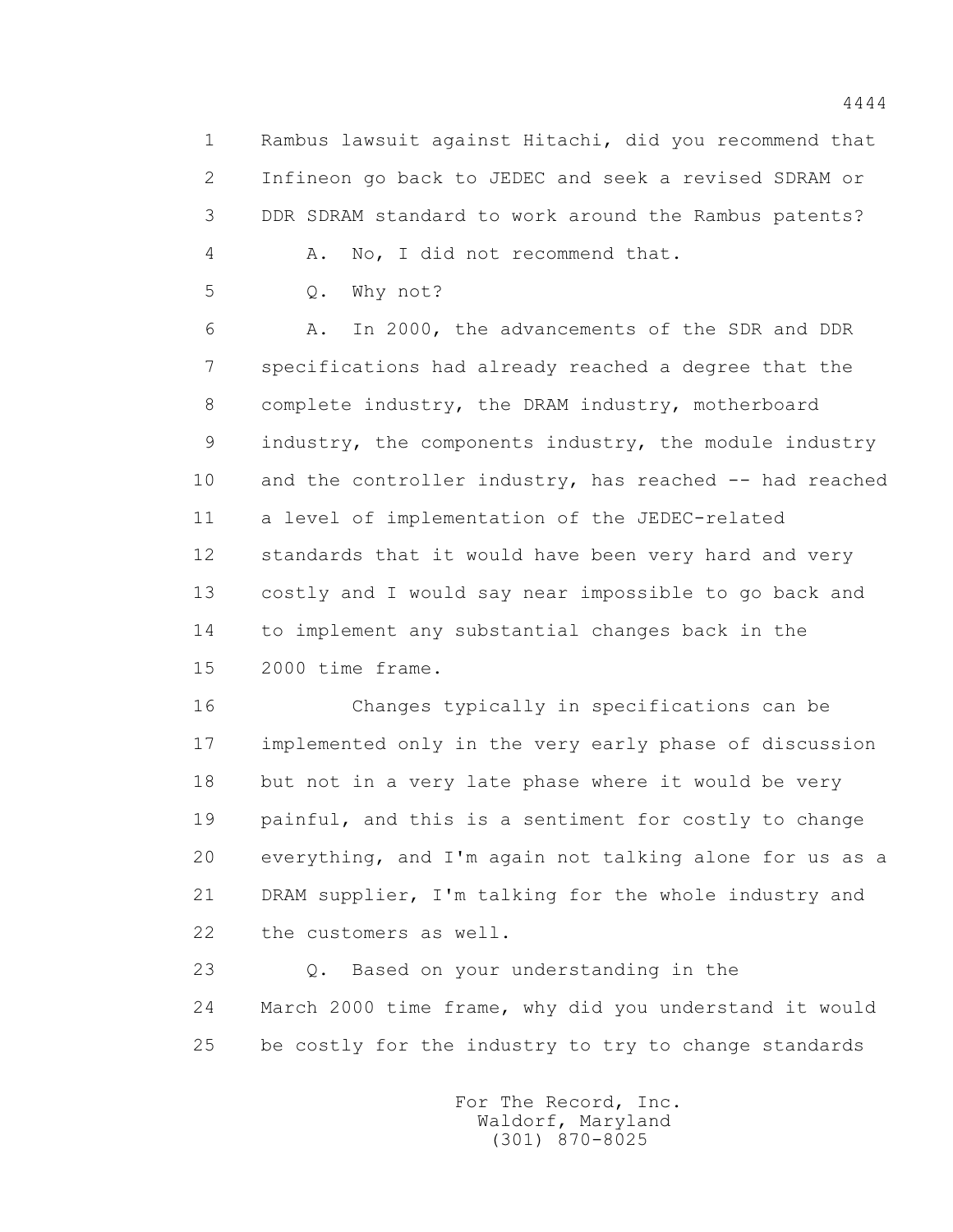1 at that time?

| $\overline{2}$ | MR. STONE: Your Honor, there's no reasonable           |
|----------------|--------------------------------------------------------|
| 3              | basis for his understanding to be relevant to this     |
| 4              | case. He's expressed his understanding. This is a      |
| 5              | disquised way to get opinion testimony in from someone |
| 6              | who has not been qualified to give an opinion. We let  |
| 7              | him testify that in his understanding it would be      |
| 8              | costly, but now to go into the basis is really an      |
| 9              | effort to get him to testify as an expert, which he's  |
| 10             | not.                                                   |
| 11             | JUDGE McGUIRE: Response?                               |
| 12             | MR. OLIVER: Your Honor, I'm asking the                 |
| 13             | understanding and the foundation why it is that he did |
| 14             | not recommend to Infineon that Infineon go to JEDEC to |
| 15             | try to have the standards changed.                     |
| 16             | MR. STONE: My response to that, Your Honor, is         |
| 17             | there's simply no relevance to that. He's expressed it |
| 18             | in conclusory terms. We understand his view. But the   |
| 19             | details that influenced his thinking are not relevant  |
| 20             | to this case unless they're coming in in an effort to  |
| 21             | prove that that is in fact the case, and if it is      |
| 22             | trying to prove that that's in fact the case, this     |
| 23             | witness has not been qualified as an expert.           |
| 24             | And I didn't mean to say he's not an expert in         |
| 25             | his field, and I apologize, Dr. Peisl, if I suggested  |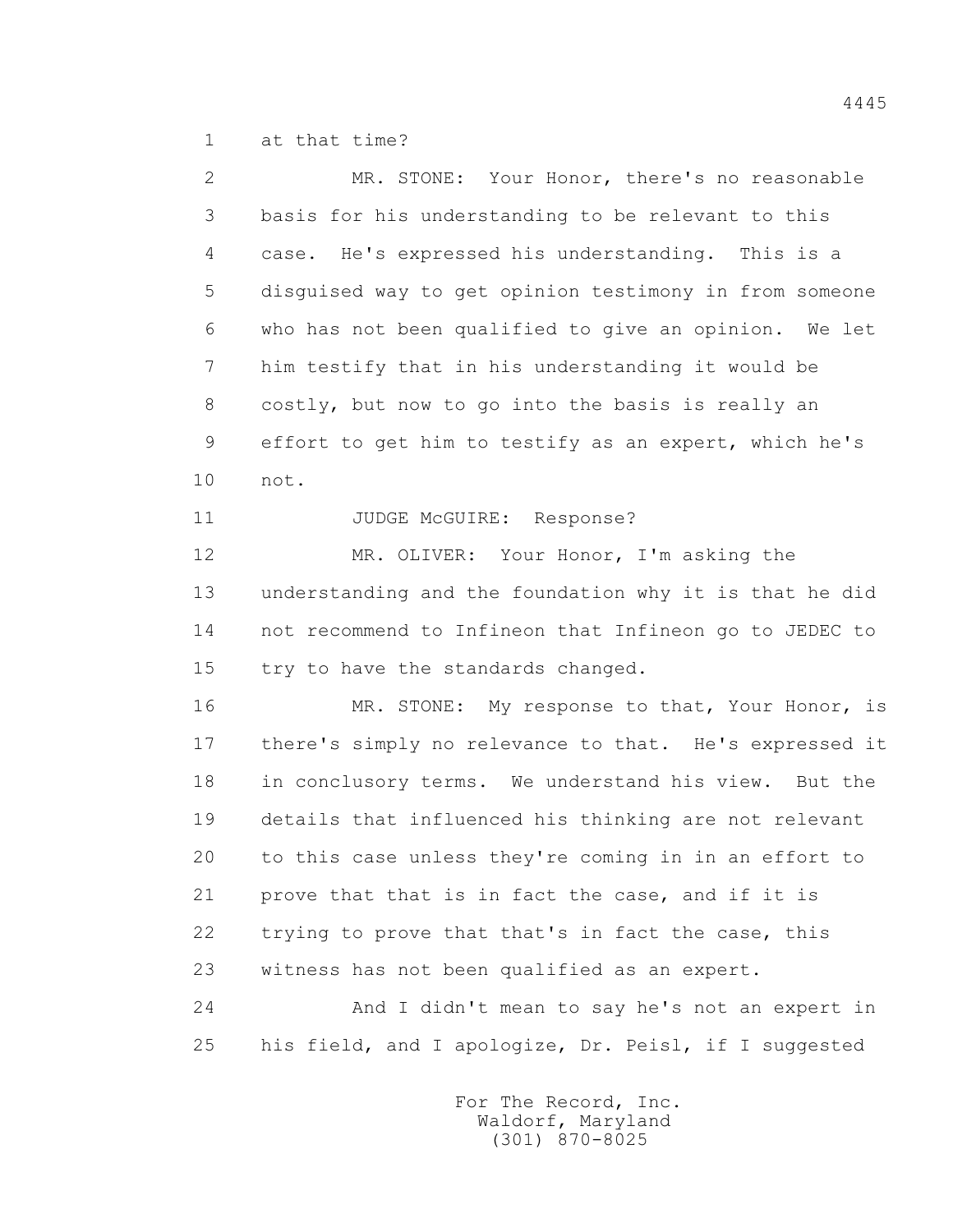4446 1 that, but he's not an expert with respect to -- 2 JUDGE McGUIRE: Sustained.

3 BY MR. OLIVER:

 4 Q. Dr. Peisl, in the year 2000 time frame, in your 5 position of director of technical marketing for 6 standard memories within Infineon, you've described 7 quite a bit about what you've done with respect to 8 customers, interfacing customers.

 9 Did your position carry any particular 10 responsibilities within Infineon?

 11 A. Yes. Within Infineon I was a critical member 12 of the chain bringing a product onto the market. My 13 task was to ensure the technical validity of our chip 14 and the technical -- 100 percent technical

15 functionality of all our chips in all the platforms.

 16 Q. Would it be fair to say that you learned a fair 17 amount about customers' needs through your job?

18 A. Absolutely. I'm -- I am daily together now and 19 back then as well for the standard products, most of my 20 e-mails come from customers.

 21 Q. Now, within Infineon, what, if anything, did 22 you do with the information that you were learning from 23 customers?

 24 A. The usual how we treat customer requests is try 25 to answer them ourselves. That's our role as the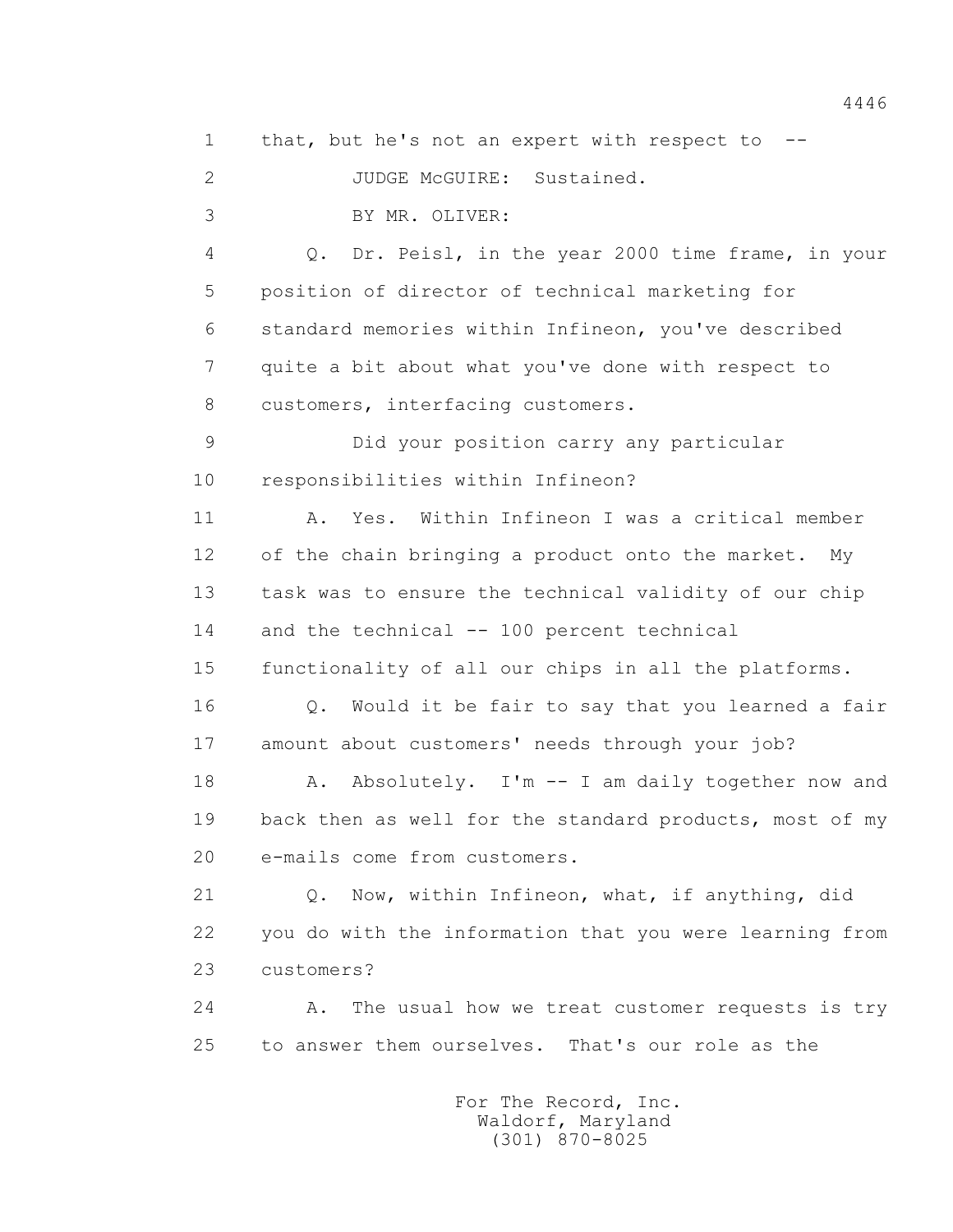1 North American dependency of Infineon. When we need 2 help, usually containing more data or data that we 3 don't have, we redirect the customer requests to our -- 4 to the experts in our Munich headquarter.

 5 Q. With respect to your interaction with 6 customers, did you ever learn anything with respect to 7 future customer plans or future customer needs?

 8 A. Yes. Part of my responsibilities encompassed 9 presenting the road maps and getting the feedback from 10 the customers to our road maps, so what we have been 11 frequently discussing with customers is, as you saw 12 before, we are introducing synchronous product at that 13 time, a DDR product, a Rambus part, does that comply 14 with your road maps or is there any recommendation you 15 can give to us as a supplier in order to meet your 16 needs.

 17 Q. Now, within Infineon, what, if anything, did 18 you do with information of that sort you learned from 19 customers?

 20 A. I forwarded it to the corresponding people that 21 needed to work with this information and collected that 22 information on a worldwide basis. I was collecting the 23 customer and the enabler feedback from North America. 24 There was customer feedback from Asia as well. They 25 all came together at our headquarters and then all this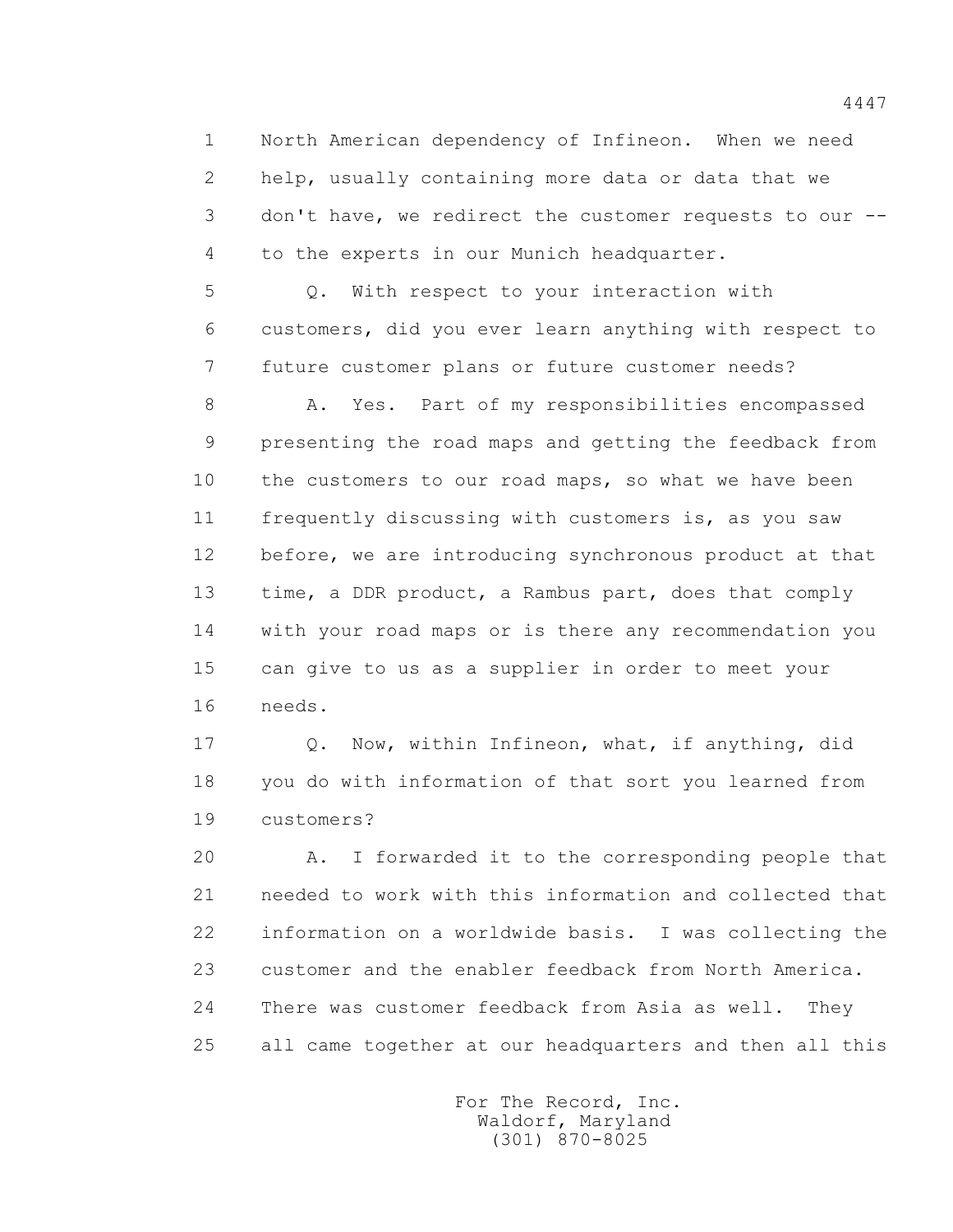1 information then resulted into the positions, which 2 product would be made when and which production plans 3 are being pursued and how many wafers are being, 4 et cetera.

 5 So it's essentially the production planning. 6 Other issues that we talked with our customers 7 as well of course all the technical issues regarding 8 the JEDEC standards and the technical parameters in 9 conjunction with that.

 10 Q. So would it be fair to say then that you were 11 one source of information from customers back to 12 headquarters of Infineon?

13 A. I would say I was the main technical source of 14 information for all technical problems back to the 15 headquarter in Germany, correct.

 16 Q. Now, with respect to the time period around 17 March 2000 when you did not recommend that Infineon go 18 to JEDEC and seek to have the JEDEC standards changed, 19 what, if any, role in your thinking did your 20 understanding of the customer cost structure have?

21 A. We had been making presentations as has been 22 demonstrated before about cost structures of our chips 23 to the customers. The customers essentially -- any 24 impact of changes usually are very painful in the 25 industry and the customers try to minimize changes, so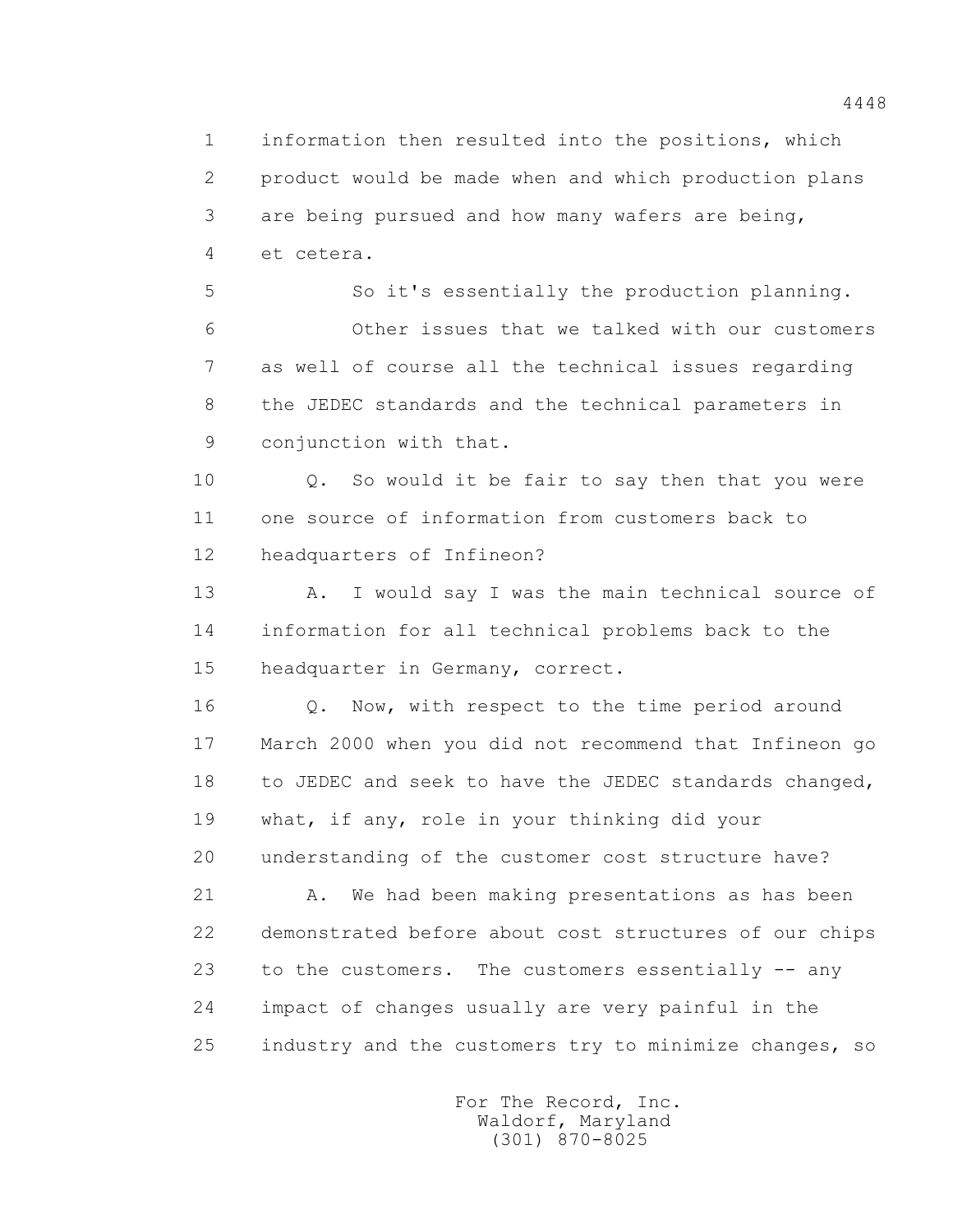1 one of the interests and one of their -- one of my 2 tasks as a technical manager was to ensure that the 3 amount of technical changes were kept to a minimum and 4 the customers were satisfied with the standards that 5 they got.

 6 It would be very painful -- Infineon couldn't 7 do anything on their own in changing parameters or 8 changing anything on the standards side because we 9 were -- we wouldn't -- we are only a part of the 10 industry, and back then we weren't a big player in the 11 industry, and so any discussions with customers -- 12 customers usually want to have a lot of things. They 13 want to have the fastest chip at the lowest cost, and 14 my job was to explain to them why that wouldn't work 15 and why any changes in the specifications, for 16 instance, regarding speed or power would require JEDEC 17 consensus before, which could not be driven by Infineon 18 alone but would have to be driven by the whole 19 industry.

 20 Q. Focusing again on your understanding in March 21 of 2000, what was the basis of your understanding that 22 a change in the standard would be costly to the 23 customers?

 24 MR. STONE: Again, Your Honor, this is the same 25 issue. It's an effort -- he's told us what his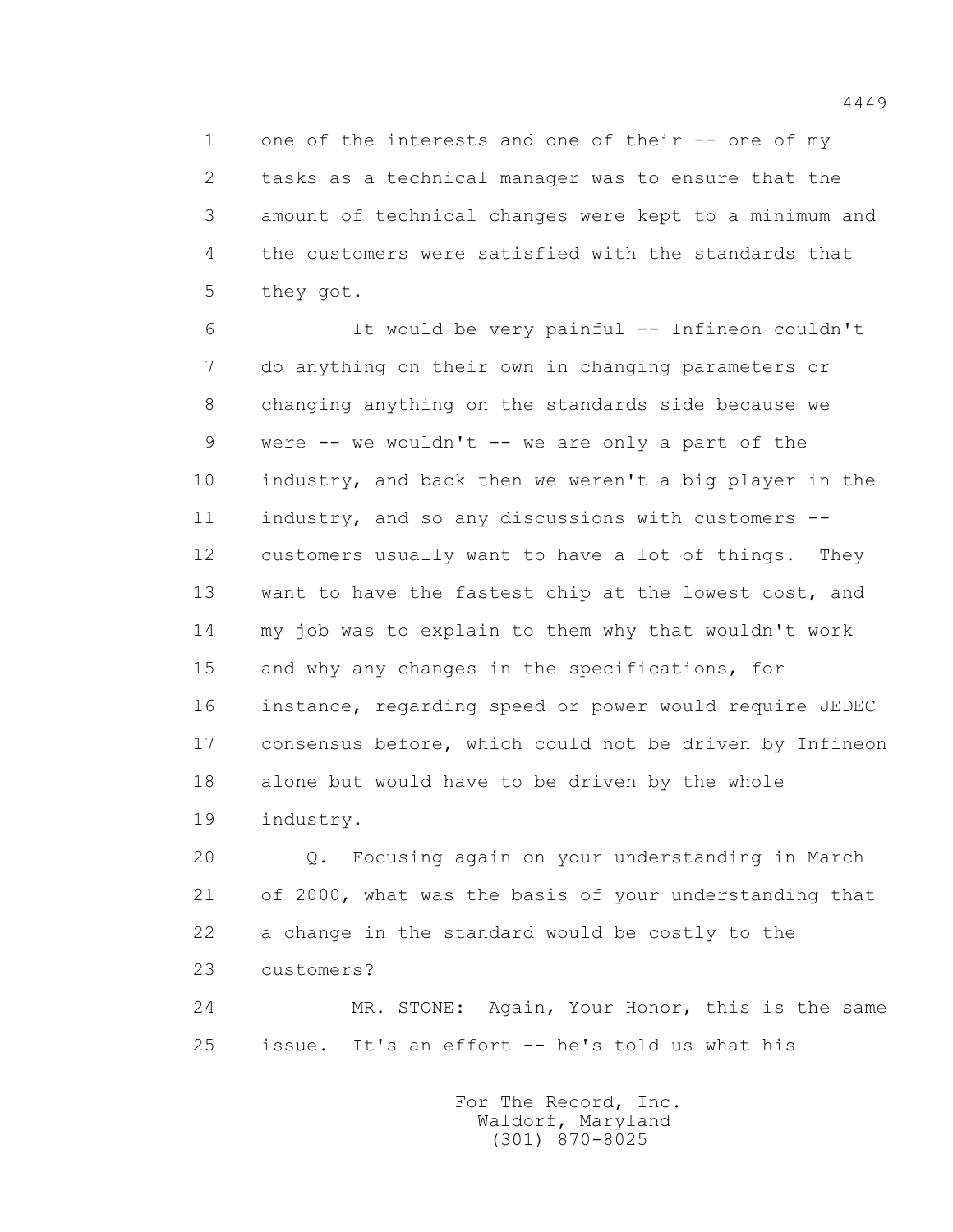1 understanding is. When he tries to get into the basis, 2 he's really trying to offer for the truth his opinions, 3 and he has not been designated as an expert. So it's 4 essentially the same objection to what is essentially 5 the same question.

 6 JUDGE McGUIRE: Mr. Stone, I'm going to 7 overrule that and I'm going to hear the answer to that 8 question.

9 MR. OLIVER: Thank you, Your Honor.

 10 THE WITNESS: The impact on the customers on 11 changing of standards are huge. One reason for that 12 is -- I mean, there are essentially three huge impacts, 13 and one is on the customer side, one is on Infineon or 14 on any other supplier's side, and one is on the JEDEC 15 side as well.

16 On the customer side, as I mentioned before, 17 the server design engineers and the server system 18 architects design in a system for several years, 19 meaning that they have to rely upon the fact that 20 standards are being changed and in particular that not 21 something is being deducted from an existing standard 22 because that could make the whole server architecture 23 inoperable or working on less performance. And this 24 depends on every individual architecture. There could 25 be, theoretically, a case where some architectures are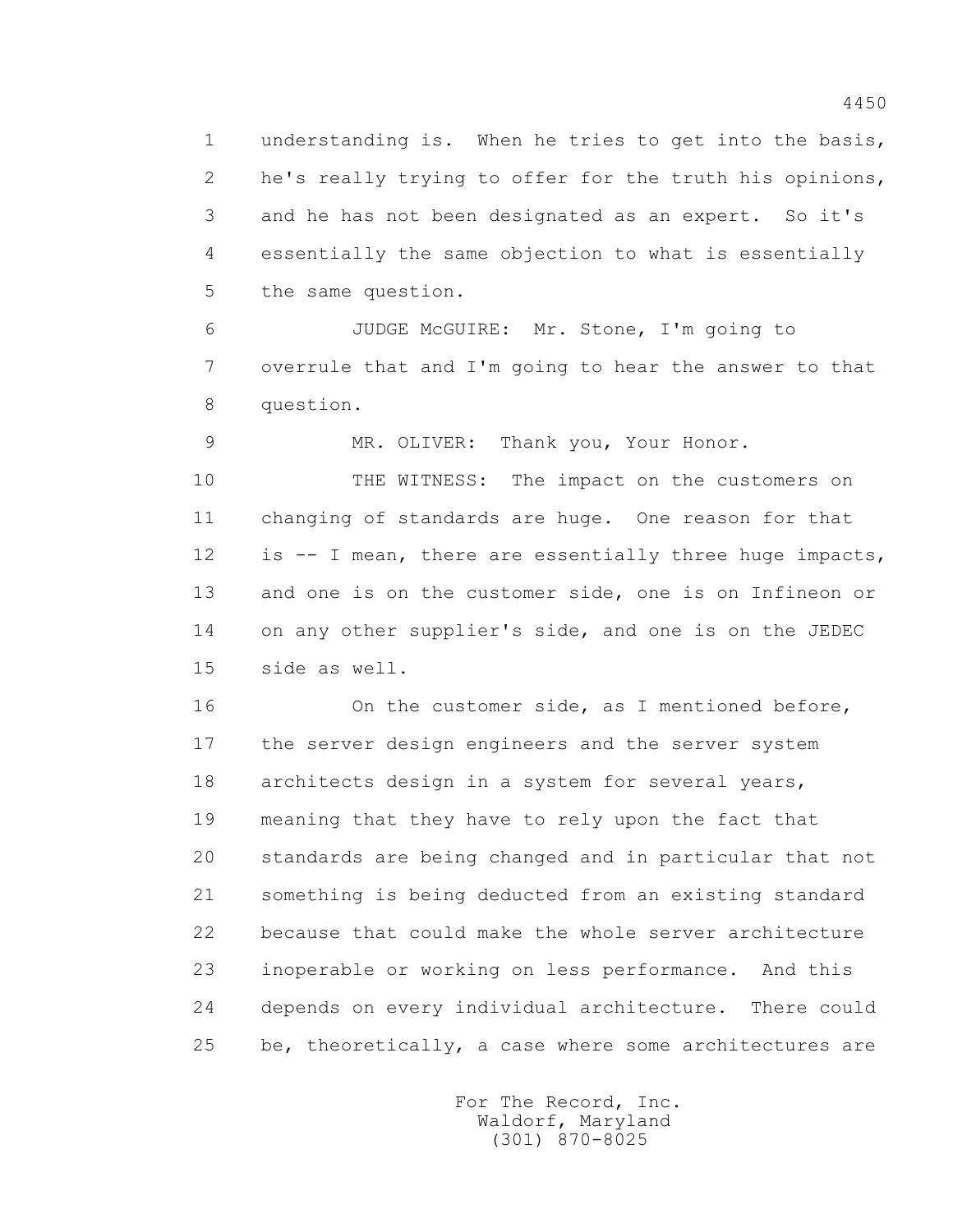1 disadvantages -- disadvantaged and some are not, like, 2 for instance, HP versus Sun or something like that.

 3 So the customers' main concern was of course 4 that standards are not being changed and they're not 5 deducted any features going out of the standard. One 6 could add standards, and that was the frequent 7 discussion that we had with our customers, if they want 8 to have other features, but again it was -- Infineon 9 couldn't do that alone. We would sometimes propose 10 something at JEDEC and try to get the industry 11 consensus on that.

 12 Any change, particularly any deduction of 13 standard, if you -- it's very hard to change the rules 14 in the middle of the game. When you have offered 15 certain options, certain features set to the customers, 16 we have no control which customer is using which 17 feature.

 18 We had discussed the mode register set before. 19 There are numerous combinations of possibilities out 20 there. We do not know what our customers use. They -- 21 for sure they use many of these combinations and we 22 have no control over that because it's optional. 23 So to go back from that is very hard and would 24 require redesign of systems, of platforms, at the 25 customer base on the server platforms, et cetera, which

> For The Record, Inc. Waldorf, Maryland (301) 870-8025

4451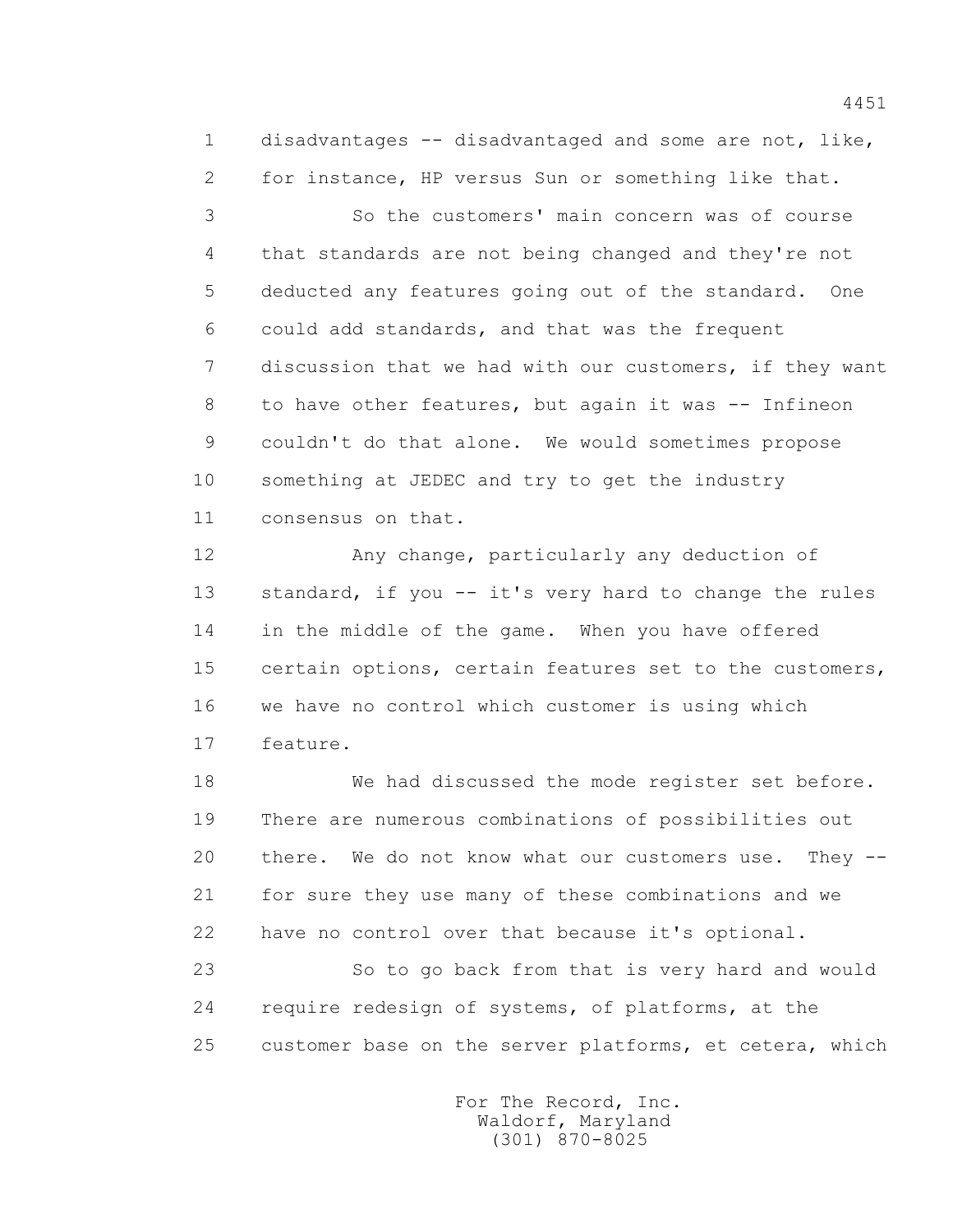1 is a huge amount of cost.

2 BY MR. OLIVER:

 3 Q. With respect to your testimony concerning 4 removal of features, can you give an example? Can you 5 give any examples of what you have in mind?

 6 A. Removing of features, for instance, as the 7 flexibility of choosing the burst length. As we know, 8 that, for instance, AMD and Intel-based controllers are 9 using different burst length, so removing one would 10 disadvantage one of the companies, which would be -- 11 create a noncompetitive situation.

 12 Q. Was it your understanding that that would be 13 more difficult to do in 2000 than in the early 1990s?

 14 A. In 2000, it would, for the reasons I just 15 explained, would have been nearly impossible because 16 there's a huge disparity first and a huge impact to do 17 that.

18 Back in the year 1992 or whatever, early '90s, 19 when the SDRAM standard was designed, it would have 20 been relatively easy to implement that, because once 21 you have your predicaments ready in order to -- you 22 give the designers a certain amount of options, they 23 usually live with that.

 24 So back then, yes, it was relatively easy to 25 implement; eight years later to change an existing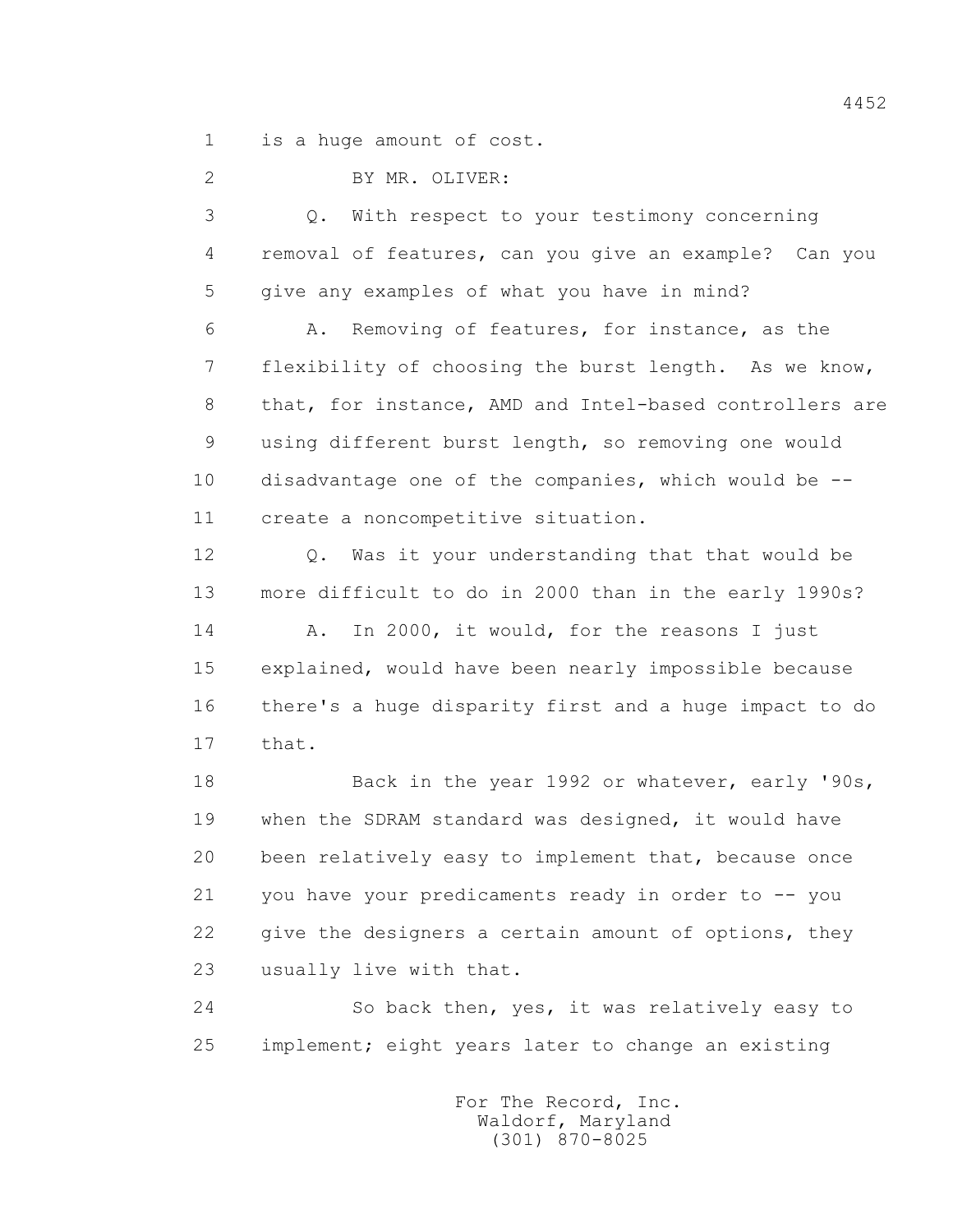1 standard is near impossible.

 2 Q. You also made a reference to JEDEC focusing 3 again on your understanding in the March of 2000 time 4 period. Was there something about JEDEC that caused 5 you to conclude that you should not recommend that 6 Infineon seek to have JEDEC change the standard? 7 A. JEDEC is traditionally a very slowly moving 8 consortium, and there's a reason for that, because 9 there's so many companies involved, it's basically the 10 whole industry that produces parts for the PC and the 11 laptop and the server business, so to try to reach 12 consensus at JEDEC, based on my experience, have been 13 incredibly hard and tough.

14 **In the last decade, essentially there were only**  15 two standards that emerged for SDR and DDR, and that 16 was one of the issues. And the other issue is it's of 17 course a consensus-driven consortium, meaning that if 18 somebody at Infineon has a great idea or is driven by a 19 customer to have a great idea and it's proposing, 20 there's no guarantee that this proposal will be 21 implemented like that at JEDEC level. There will be 22 lots of discussion and in many cases it's watered down 23 and modified, et cetera, to that extent.

 24 But Infineon does not have the power to change 25 standards. That was one of the other reasons why I

> For The Record, Inc. Waldorf, Maryland (301) 870-8025

4453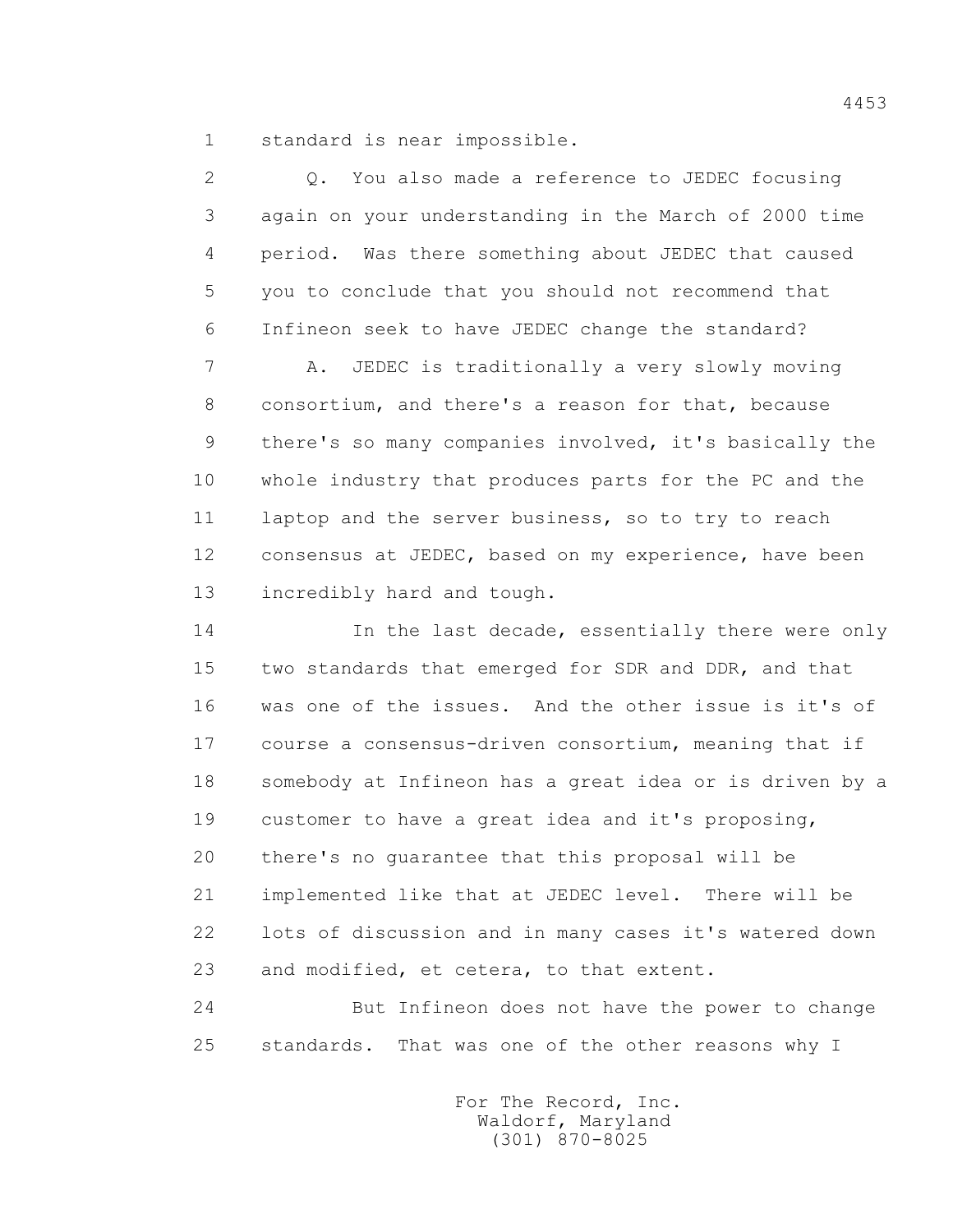1 didn't recommend that, anything.

| $\mathbf{2}$ | Focusing still on the March 2000 time period<br>$Q$ .   |
|--------------|---------------------------------------------------------|
| 3            | when you did not recommend Infineon go back to JEDEC to |
| 4            | seek to get the standard changed, you were talking      |
| 5            | about some of the work the companies had already done.  |
| 6            | Now, obviously the SDRAM standard had been around quite |
| 7            | a bit longer than the DDR SDRAM standard.               |
| 8            | Α.<br>Yes.                                              |
| 9            | Why didn't you recommend that Infineon go back<br>Q.    |
| 10           | to JEDEC and seek to have the DDR SDRAM standard        |
| 11           | revised?                                                |
| 12           | MR. STONE: Your Honor, this question has                |
| 13           | already been asked and answered.                        |
| 14           | MR. OLIVER: Your Honor, I'm simply trying to            |
| 15           | clarify as to whether the answers he had given          |
| 16           | previously would apply equally to the DDR standard as   |
| 17           | well as to the SDRAM standard.                          |
| 18           | JUDGE McGUIRE: I'll hear the question.                  |
| 19           | MR. STONE: Thank you, Your Honor.                       |
| 20           | THE WITNESS: For DDR, the developments have             |
| 21           | been advanced quite a bit already. As I testified       |
| 22           | earlier, we started development of the SDR in early     |
| 23           | 1998, so in 2000 there was already a lot of movement in |
| 24           | design in the industry to design chips towards the DDR  |
| 25           | standard.                                               |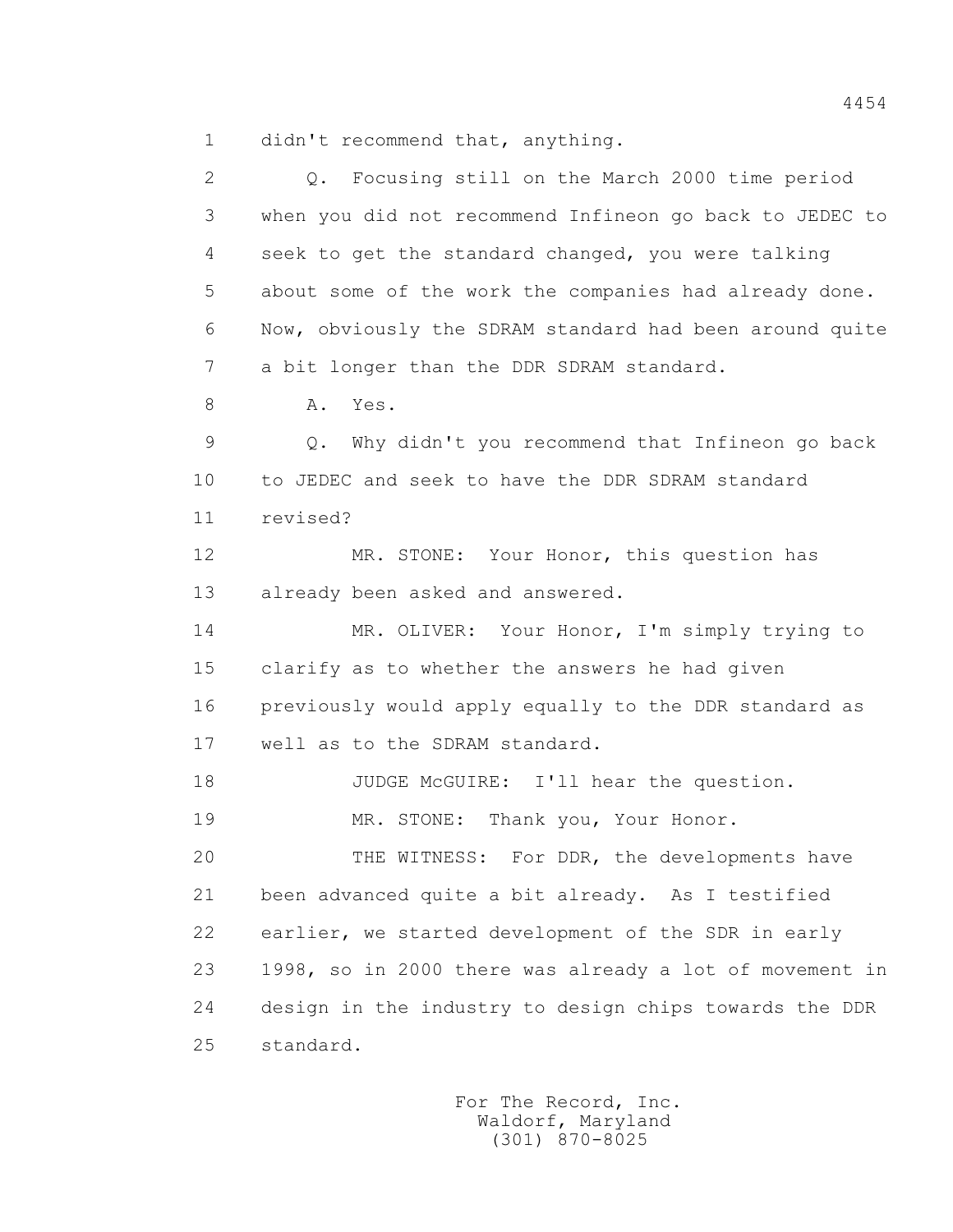1 Changing an existing standard just in general 2 and even an emerging standard like DDR and even a lot 3 of people have thought about DDR-II back then, like 4 server people, which I explained before that they are 5 using much longer designing cycles, is very painful and 6 it's not competitive because it would advantage some 7 companies who incidentally are designing in that 8 direction of the change already and it would 9 disadvantage other companies who are not designing in 10 that direction. 11 So the JEDEC committee is very hesitant to go 12 back and deduct something from existing standards.

 13 Adding to standards is always okay because the 14 standard is compatible, but not deducting. And at 15 that time, 2000, a lot of the DDR stuff was already 16 finalized and we had been ramping our first DDR 17 product then.

18 0. You've referred to the work that Infineon had 19 done on DDR.

 20 Again, based on your understanding as director 21 of technical marketing in the 1999 and 2000 time frame, 22 had Infineon customers done work on products

23 incorporating DDR SDRAM memory?

 24 MR. STONE: Your Honor, he's not qualified to 25 testify to what customers have done.

> For The Record, Inc. Waldorf, Maryland (301) 870-8025

4455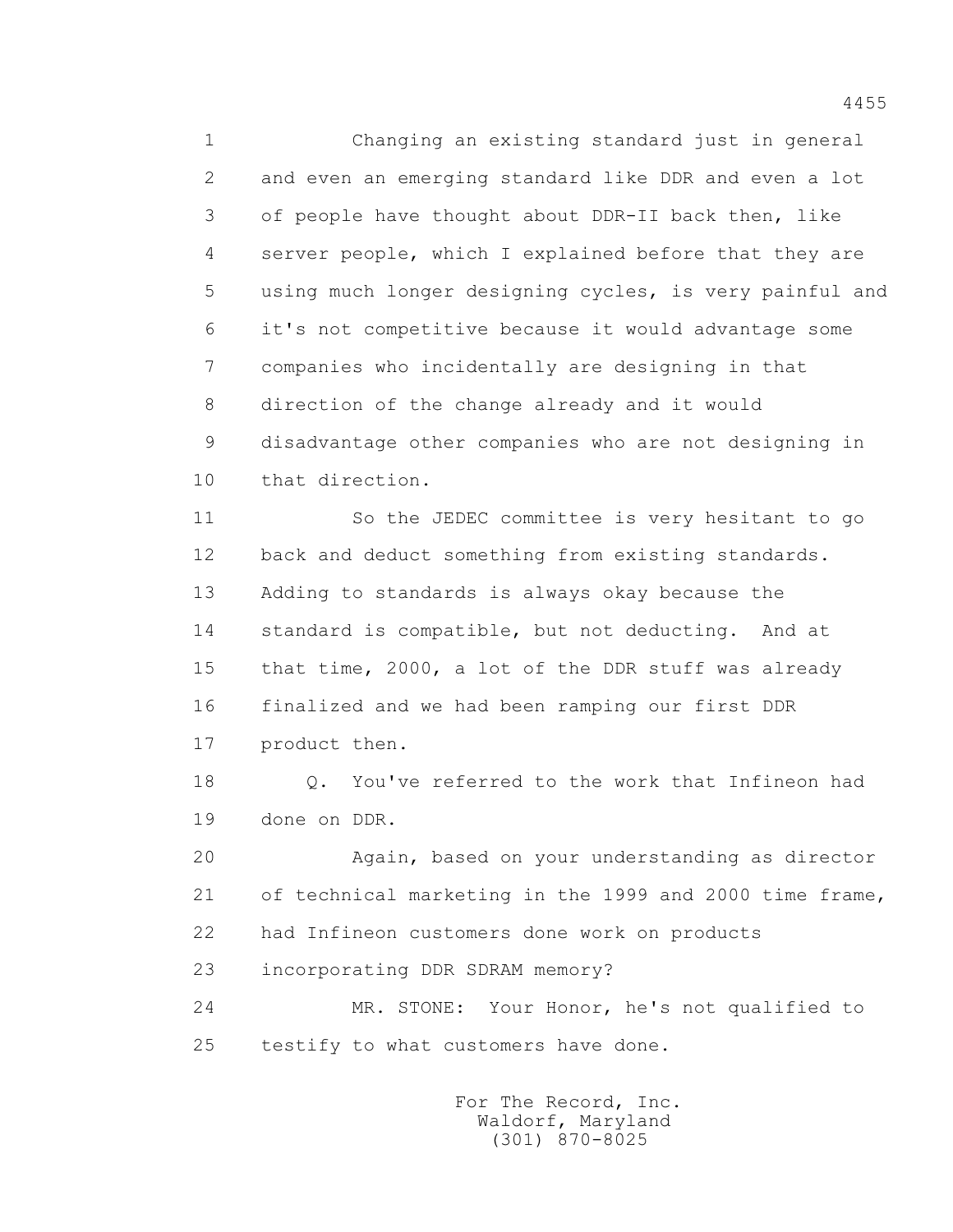1 MR. OLIVER: Your Honor, that was his job 2 function.

 3 MR. STONE: It's based on hearsay. It's based 4 on what they told him. And that's -- we don't have a 5 chance to cross-examine the ultimate source, so it's 6 hearsay and it denies us the right to cross-examine 7 customers as to what they've actually done. 8 MR. OLIVER: Your Honor, it's based on his 9 work, what did customers do to standardize the memory. 10 JUDGE McGUIRE: Let's be very careful as 11 exactly where we're going here on this line of 12 questioning, Mr. Oliver. 13 I mean, I'm not going to let it -- I'm not 14 going to let in just broad hearsay, but this is part of 15 his job, so I'm going to entertain his answer, but 16 let's try to stay as far away as we can from anything 17 other than his personal knowledge in this area. 18 MR. OLIVER: Yes. Thank you, Your Honor. 19 THE WITNESS: Based on my experience with the 20 customers, the customers had progressed in their 21 designing of platforms and have SDR and DDR quite a bit 22 already. There were DDR chipsets available. SDR 23 chipsets were numerous by all suppliers. And all of 24 them had built in the components that I mentioned

25 before, modules, motherboards, BIOS, that comprise a

 For The Record, Inc. Waldorf, Maryland (301) 870-8025

4456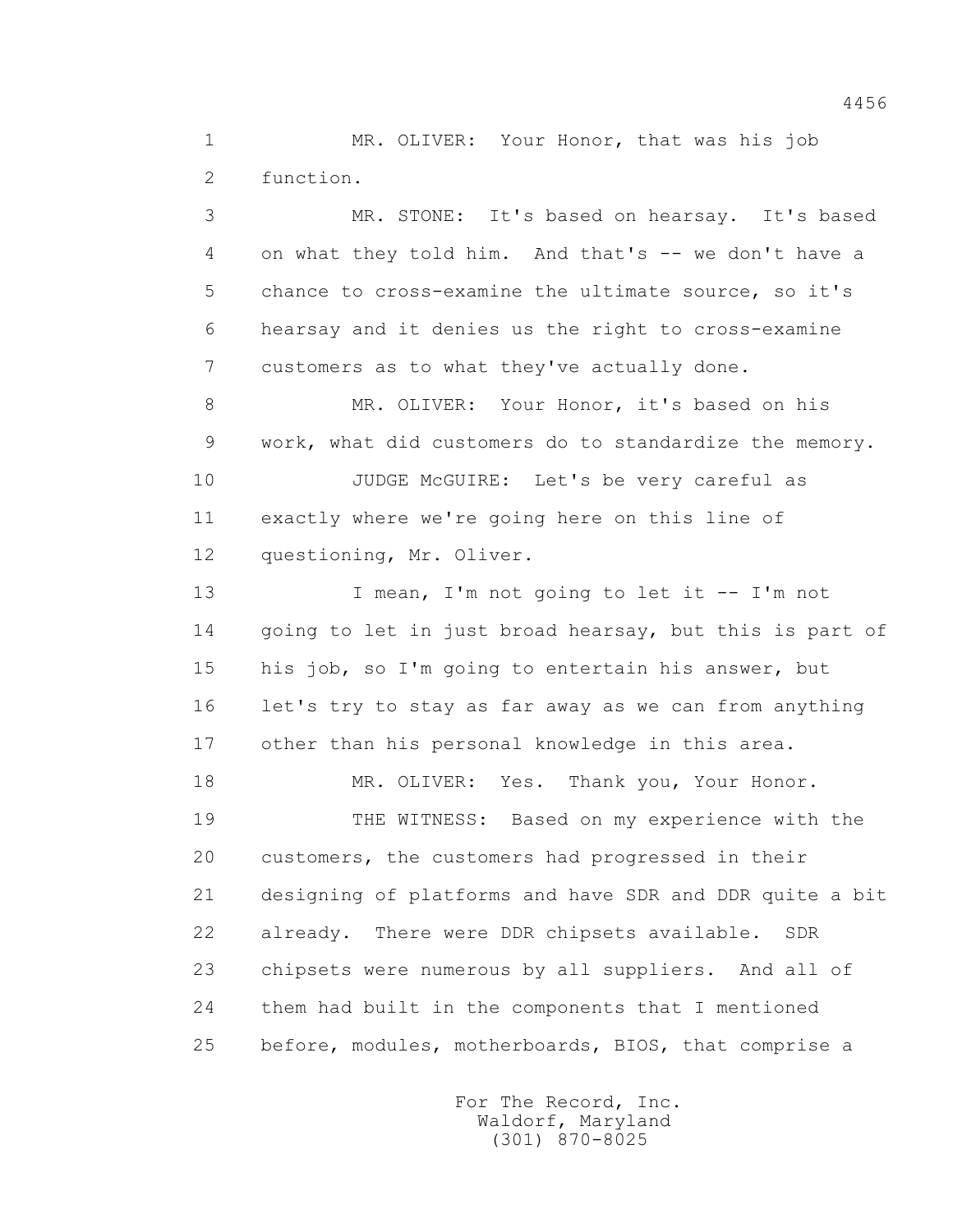1 wonderful computer platforms comprising. And it would 2 have been very painful for the customers to change 3 that. 4 It would not have affected only us as a DRAM 5 supplier; it would have affected all the other 6 suppliers as well. Motherboards would have to be 7 redesigned, controller would have to be reissued and 8 BIOS would have to be rewritten. It's all a very 9 costly issue. 10 MR. OLIVER: Thank you. I pass the witness, 11 Your Honor. 12 MR. STONE: Can I ask a few questions before we 13 break for lunch? 14 JUDGE McGUIRE: Okay. Go ahead. 15 CROSS-EXAMINATION 16 BY MR. STONE: 17 0. Hello, Dr. Peisl. How are you? 18 A. Good.

 19 Q. If you're responsible for the good weather, if 20 you brought it from California, we all thank you. 21 JUDGE McGUIRE: That's only good I think for 22 today and tomorrow it's more like Cleveland. 23 THE WITNESS: I apologize for that. 24 BY MR. STONE: 25 Q. I'm afraid that gives us some sense of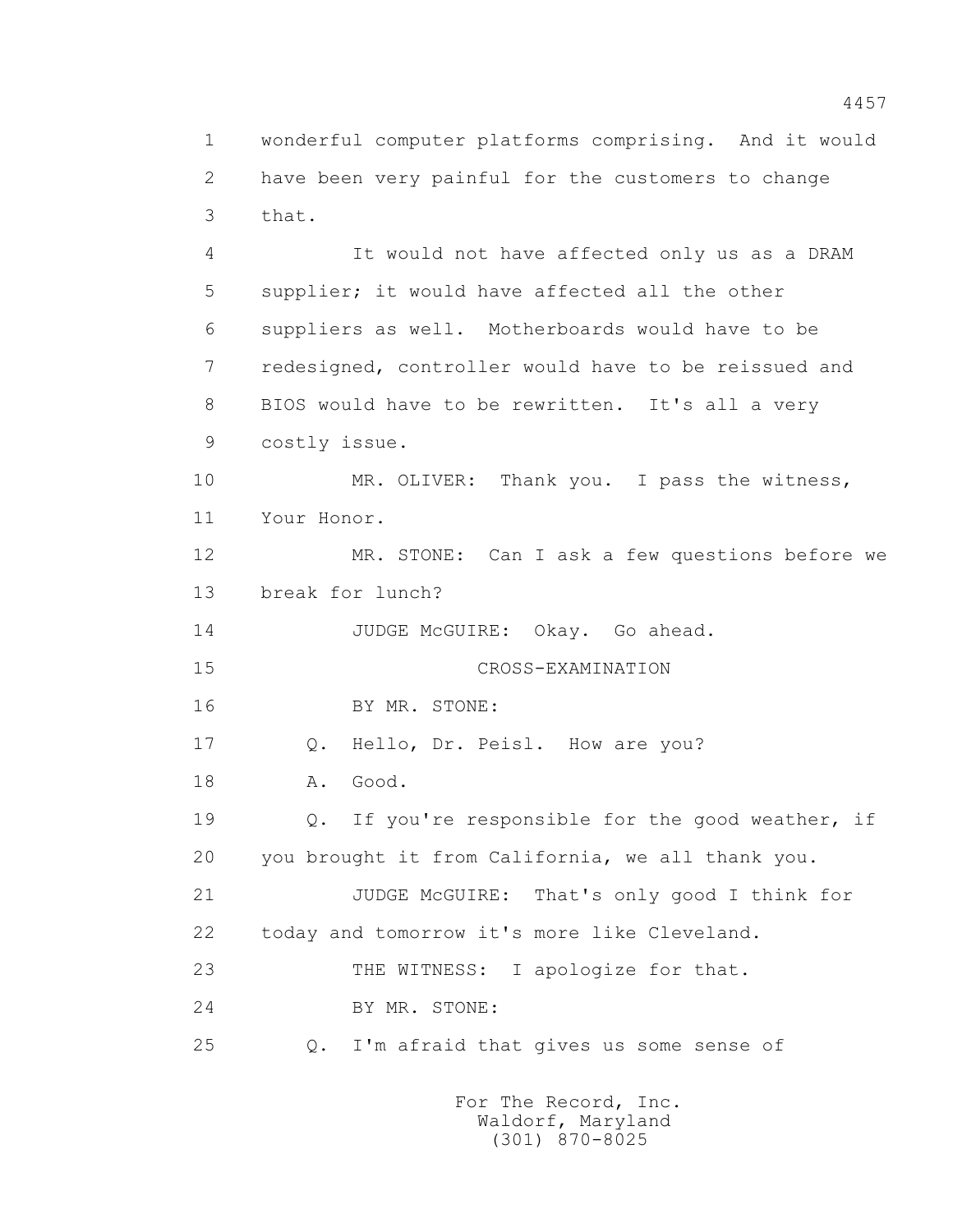1 Dr. Peisl's travel schedule back.

 2 Dr. Peisl, in March of 2000, you got this 3 e-mail from Mr. Meyer about the Hitachi lawsuit and you 4 didn't recommend to JEDEC that they change the 5 standards. 6 A. Yes. 7 Q. Did you go to any JEDEC meetings after that? 8 A. No. 9 Q. Did you hear what happened at JEDEC about 10 whether recommendations were made to change the 11 standards or not? 12 A. No. As an explanation, back then, my JEDEC -- 13 I was very interested in JEDEC when I was a design 14 manager because that's the front portion. Back then, I 15 was responsible for validating existing products into 16 platforms and so I was less interested in JEDEC. 17 Q. So in March of 2000, if you had wanted to 18 change the JEDEC standards, that would have been 19 something outside of your job? 20 A. Correct. 21 Q. In March of 2000, after you heard about the 22 Hitachi lawsuit, what did you recommend that Infineon 23 do? 24 A. Nothing. 25 Q. Okay. You knew at that time that products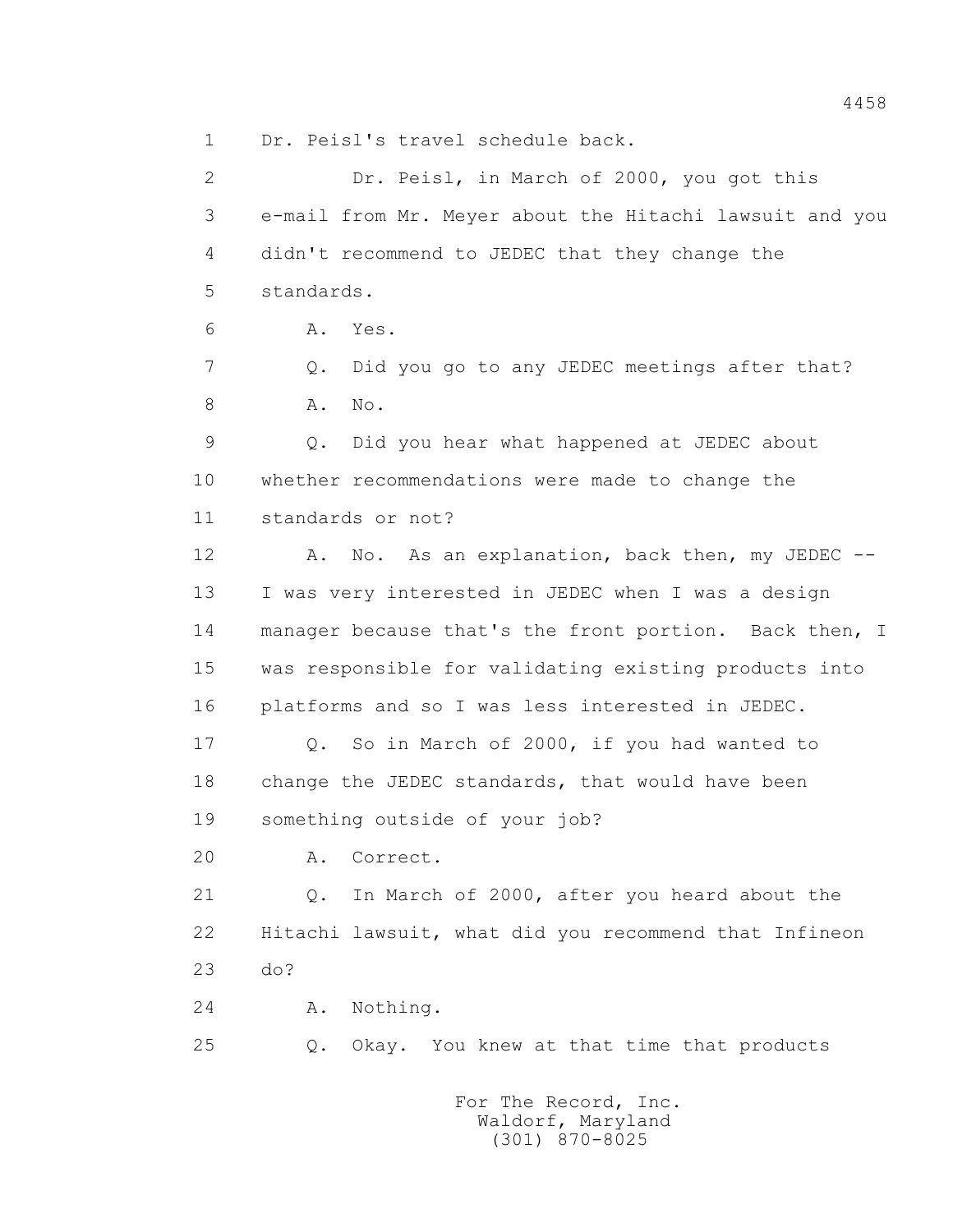1 being manufactured by Infineon infringed Rambus 2 patents, didn't you? 3 A. No, I did not know that. 4 Q. You knew that you manufactured the same 5 products that Hitachi manufactured, didn't you? 6 A. This is correct. 7 Q. If the Hitachi products infringed, yours 8 infringed; correct? 9 A. If the Hitachi product had infringed, yes, then 10 yes. 11 Q. Okay. So then did you make a recommendation to 12 investigate whether the products infringed? 13 A. No. That was not my job. 14 Q. Okay. Did you recommend anything? 15 A. No. 16 Q. Didn't you in September of 2000 convene a 17 meeting in Munich, Germany of your competitors to 18 discuss, among other things, Rambus' patents? 19 A. In September 2000 I was in Munich, this is 20 correct. I did not discuss with my competitors about 21 Rambus patents. 22 Q. There was a meeting that lasted, which you 23 told us in your deposition, you attended for several 24 hours where one of the discussions was Rambus' 25 patents. Is your testimony -- have you changed that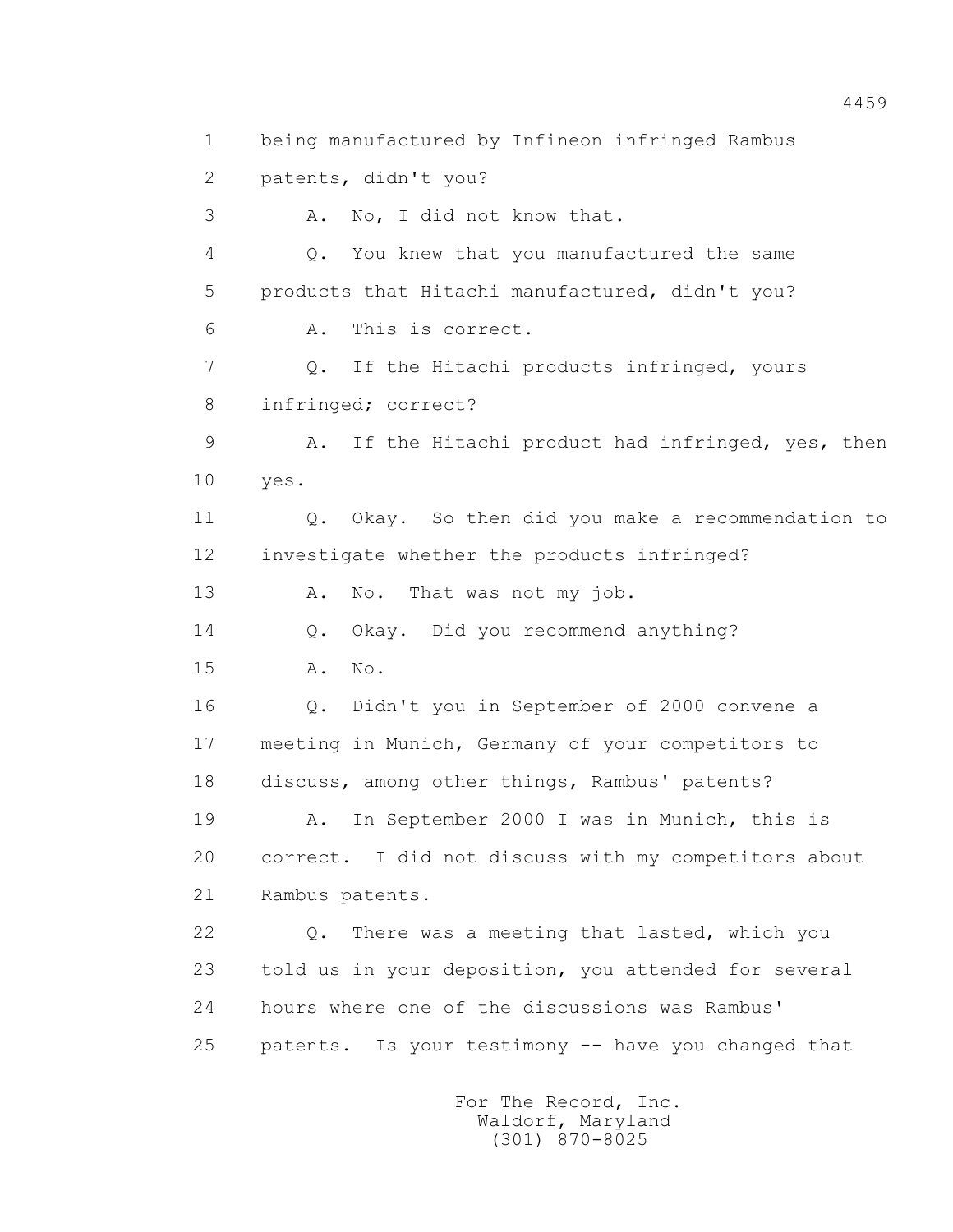1 testimony now?

2 A. No, I don't change that. 3 Q. Okay. There was a meeting; right? 4 A. It was privileged. Privileged. 5 Q. No, no. I'm not asking you about what was 6 said yet. We're going to get into whether it's 7 privileged. 8 A. Yeah. 9 Q. But I just want to establish, you had a 10 meeting; correct? 11 A. We had a meeting. 12 Q. Yes. 13 And people were there from Hynix? 14 A. This is correct. 15 Q. And people were there from Micron? 16 A. Yes. 17 Q. And people were there from Infineon? 18 **A.** Yes. 19 Q. And what other companies had people there? 20 A. Intel and Samsung. 21 Q. Okay. And some of them brought their own 22 lawyers; correct? 23 A. Yes. 24 Q. And the group of people who were there was a 25 consortium, wasn't it, that had a name?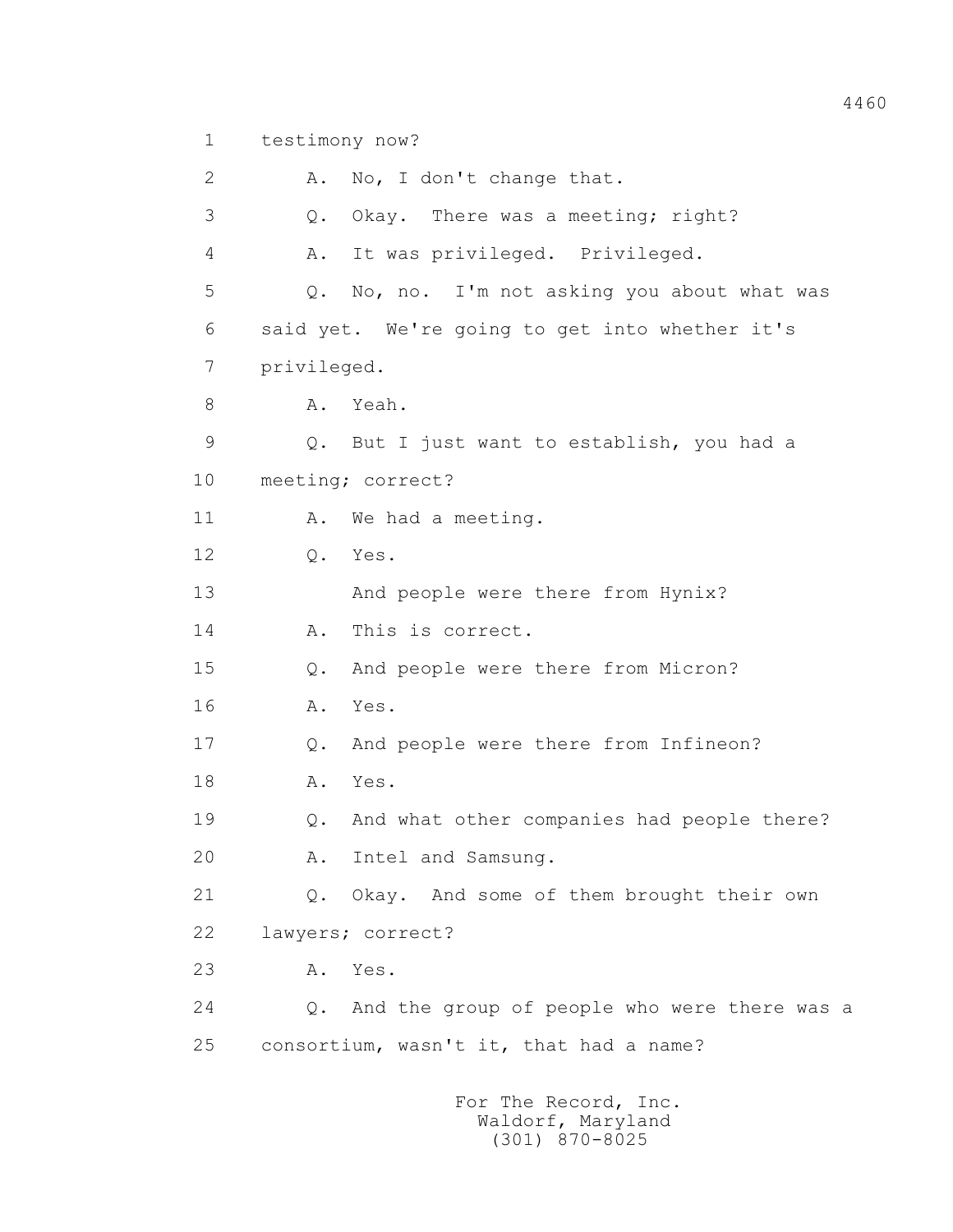1 A. It was the ADT consortium. 2 Q. And the ADT consortium is not a corporation? 3 A. I don't know. 4 Q. As far as you know, it's not; right? 5 A. I think it is not, yes. 6 Q. Yes. 7 And you were the person in charge of technical 8 issues for ADT; am I right? 9 A. This is correct. 10 Q. And you wanted to talk about whether there were 11 ways to design products that would not infringe on the 12 Rambus patents, didn't you? 13 A. No. 14 Q. And at this meeting one of the purposes was to 15 talk about the Rambus patents; correct? 16 A. I don't recall that specifically. 17 Q. Well, what was the purpose -- 18 A. Outside -- I want to be specific. Outside 19 privileged conversation. 20 Q. It's not for you, Dr. Peisl, it's not for you 21 to decide what is privileged and what is not. We will 22 undoubtedly argue that issue here today. Your lawyer 23 is here; right? 24 This is Infineon's lawyer who's here; correct 25 (indicating)?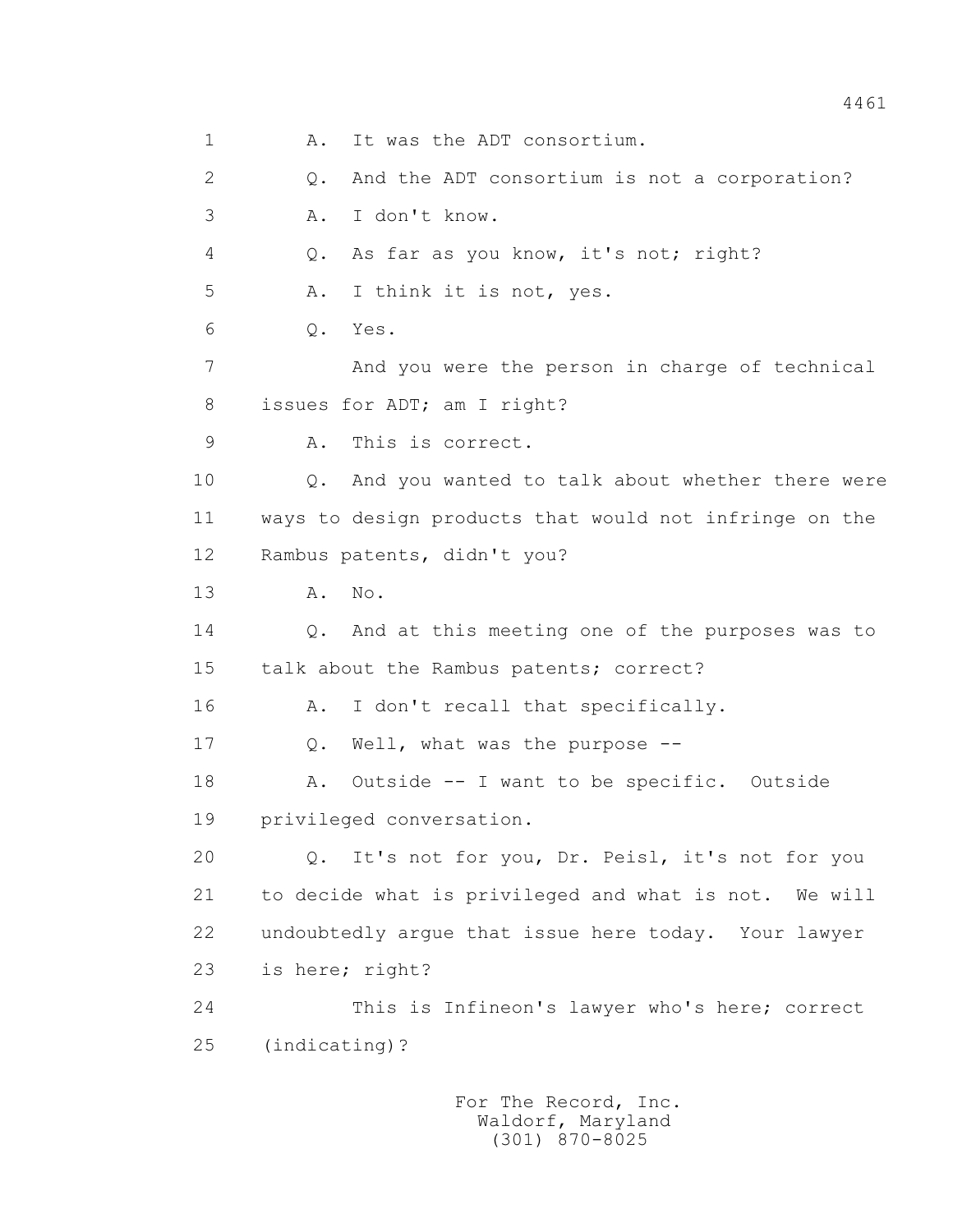1 A. Yes.

 2 Q. Okay. So if we get to a question where he 3 thinks that I'm asking you for privileged information, 4 you can be assured that he will jump to his feet and 5 we'll argue the issue before Judge McGuire and he'll 6 decide.

 7 So I don't want you to leave things out of your 8 answer that you think are privileged.

 9 A. I want to be very specific in my explanation. 10 We had technical meetings with the ADT meetings, 11 partially with attorneys and partially without 12 attorneys. Without attorneys they were technical 13 meetings only where we never discussed any 14 circumvention of Rambus patents. With attorneys I 15 considered as privileged information.

 16 Q. But with attorneys -- I'm only asking for the 17 general subject matter -- while the attorneys were 18 present, one of the topics discussed, one of the 19 topics -- I don't want to know what was said; I just 20 want to know topics -- was designing products that 21 would not infringe on the Rambus patents; correct? 22 MR. KOVNER: Your Honor, my name is Mark Kovner

 23 with Kirkland & Ellis, representing Infineon, and I am 24 going to object to this question as getting into 25 privileged information.

> For The Record, Inc. Waldorf, Maryland (301) 870-8025

4462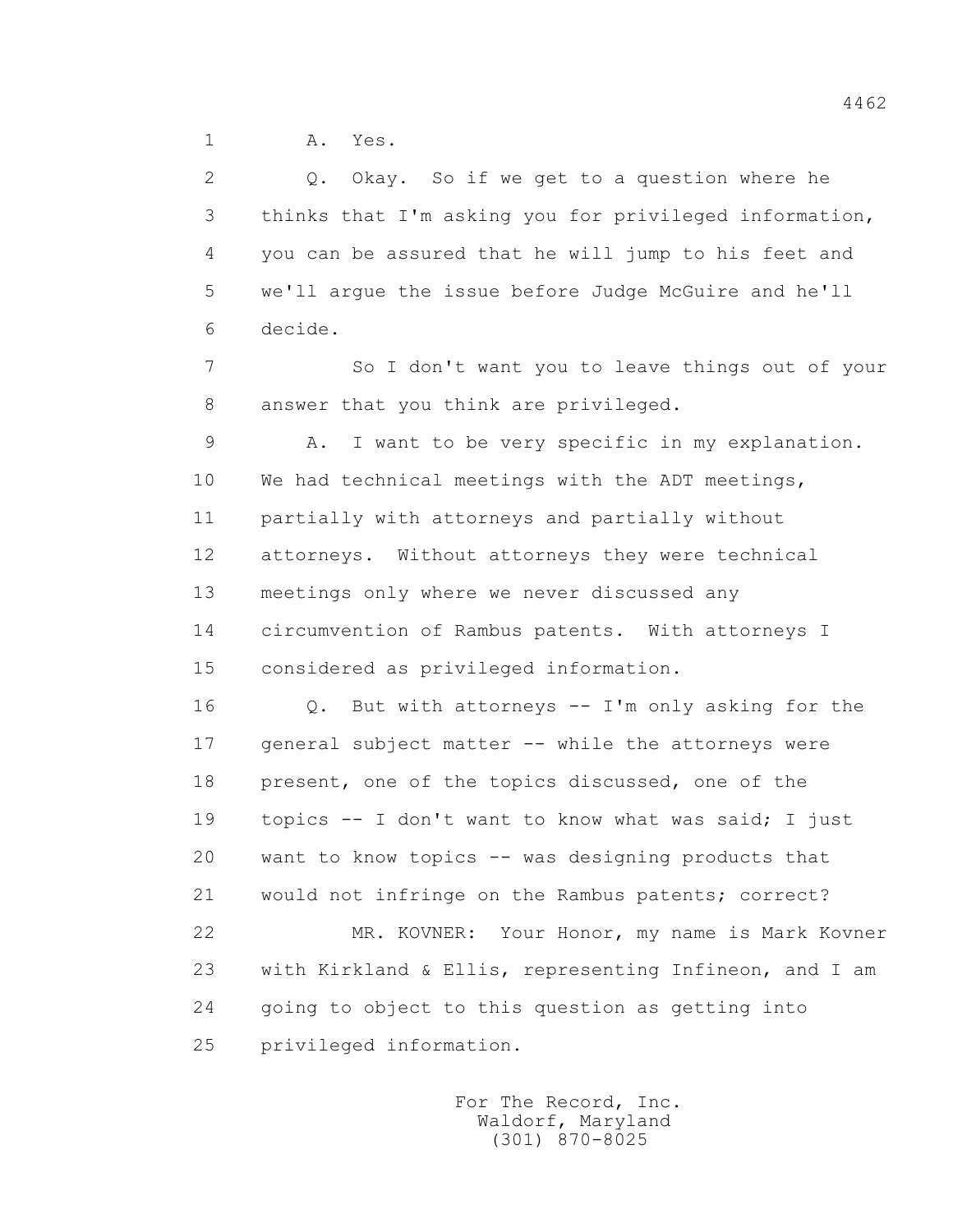1 JUDGE McGUIRE: Mr. Stone? 2 MR. STONE: Your Honor, the subject matter of a 3 conversation, the general subject matter, is not 4 privileged, and to the extent that there's an assertion 5 that it is privileged, I think prior answers in the 6 deposition have largely revealed at least as much as 7 I'm now asking since my questions are based upon 8 testimony that this witness gave at a deposition on 9 March 13, 2001. 10 JUDGE McGUIRE: Do you want to proffer that at 11 this time? 12 MR. STONE: I'd rather just get the testimony 13 here today. I don't think the general subject matter 14 is privileged. I'm trying not to have to pull out the 15 transcript and impeach the witness, but if need be, I 16 quess that's what we can do. 17 I think the issue of the general subject being 18 discussed is not -- 19 JUDGE McGUIRE: To this point I agree. That's 20 overruled on the issue of privilege on this question. 21 MR. KOVNER: Thank you, Your Honor. 22 BY MR. STONE: 23 Q. Do you have the question in mind, Dr. Peisl? 24 A. Can you please repeat it? 25 MR. STONE: I'm going to ask the reporter to

> For The Record, Inc. Waldorf, Maryland (301) 870-8025

4463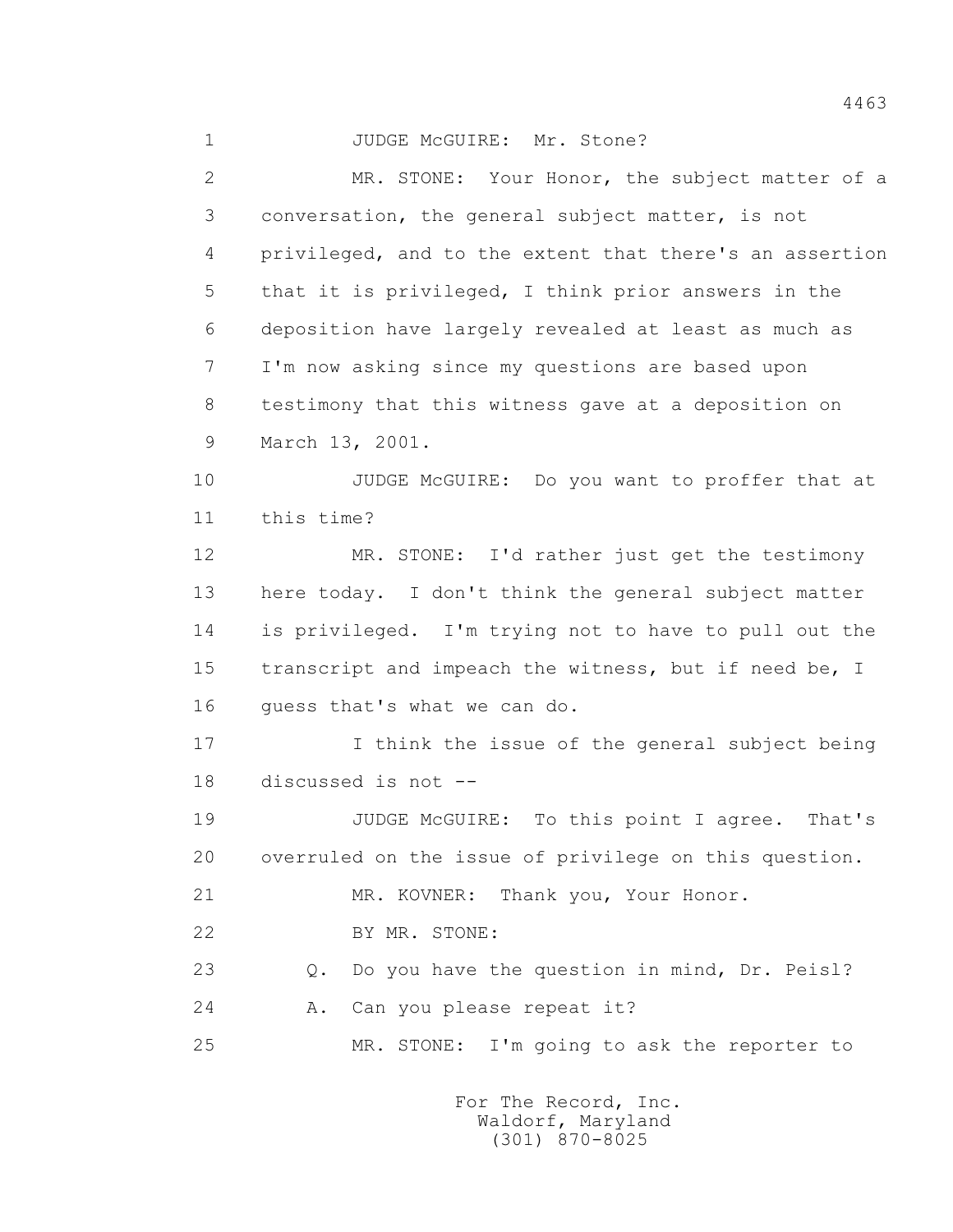1 read it back since we just argued about it, if you 2 don't mind. 3 (The record was read as follows:) 4 "QUESTION: And at this meeting one of the 5 purposes was to talk about the Rambus patents; 6 correct?" 7 BY MR. STONE: 8 Q. And you can answer that yes or no, and that's 9 all I'm asking for at this point. 10 A. Yes. 11 0. Okay. And am I also correct that each of the 12 companies brought their own lawyers with them? 13 A. As far as I remember, some brought lawyers. 14 Q. You had your own lawyer from Infineon? 15 A. Yes. 16 Q. Did anyone sign a joint defense agreement in 17 connection with that meeting? 18 A. I don't know. 19 Q. At that time had anyone filed a lawsuit 20 against Infineon for infringement of the Rambus 21 patents? 22 A. I don't know. 23 Q. You know that later there was an Infineon 24 lawsuit with Rambus; correct? 25 A. Yes. I don't know --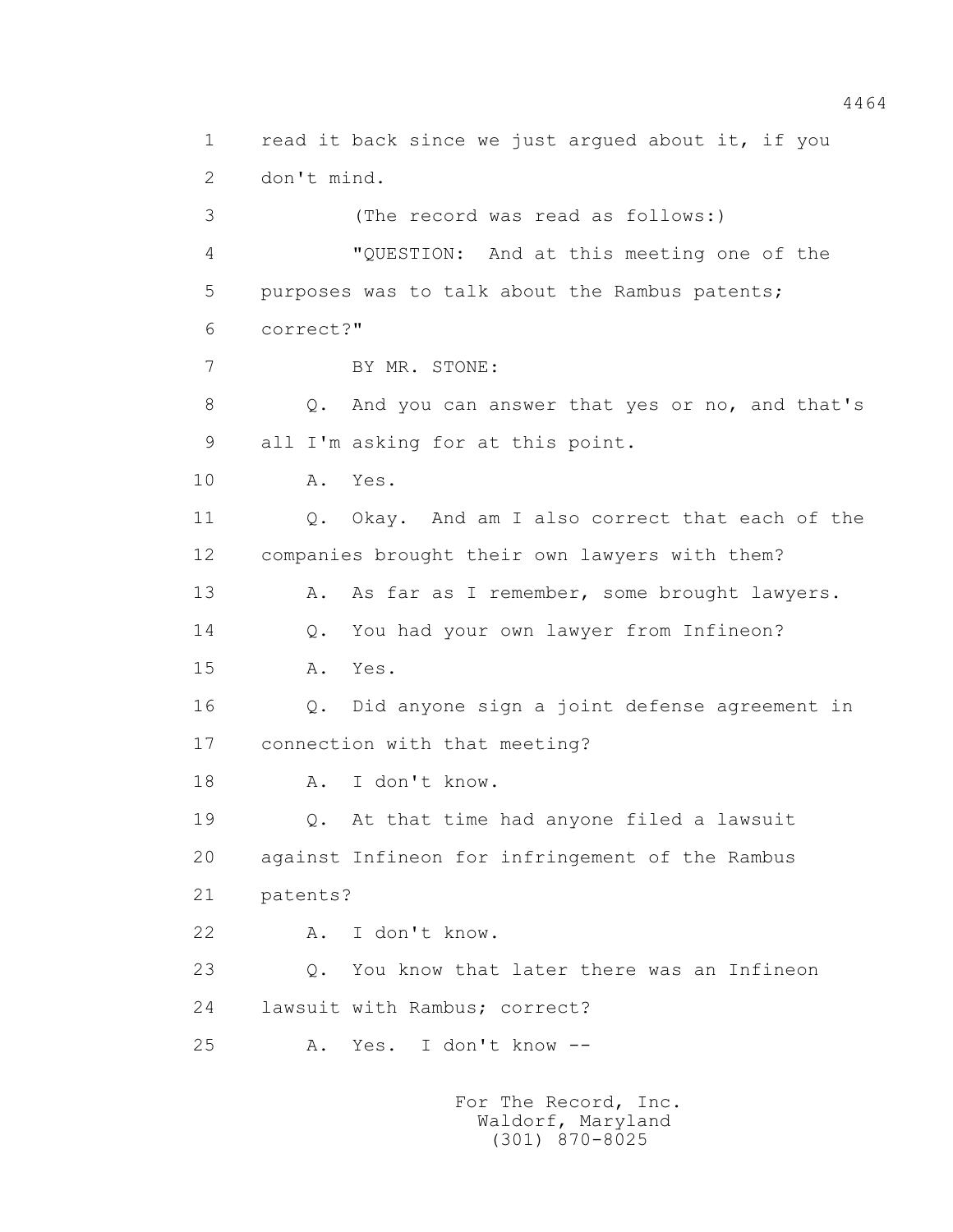1 0. At the time of the meeting, was that lawsuit 2 going on? 3 A. That, I don't know. I wasn't -- 4 Q. Have you ever heard of a Rambus lawsuit against 5 Intel for infringing patents? 6 A. No. 7 Q. Have you ever heard of a Rambus lawsuit against 8 Samsung for infringing patents? 9 A. No. 10 Q. There's no doubt in your mind, is there, that 11 at the time of the meeting, September of 2000, some of 12 the people in attendance had not been sued by Rambus 13 for infringement, had they? 14 A. I don't know that. 15 Q. Some haven't, as far as you know, even been 16 sued today, have they? 17 A. I don't know that either. 18 Q. Did someone advise you in advance of the 19 meeting that all of these different companies could get 20 together and talk about Rambus patents and that it 21 would be protected from discovery by virtue of the 22 attorney-client privilege? 23 MR. KOVNER: Your Honor, I'm going to object to 24 that question as invading the attorney-client 25 privilege.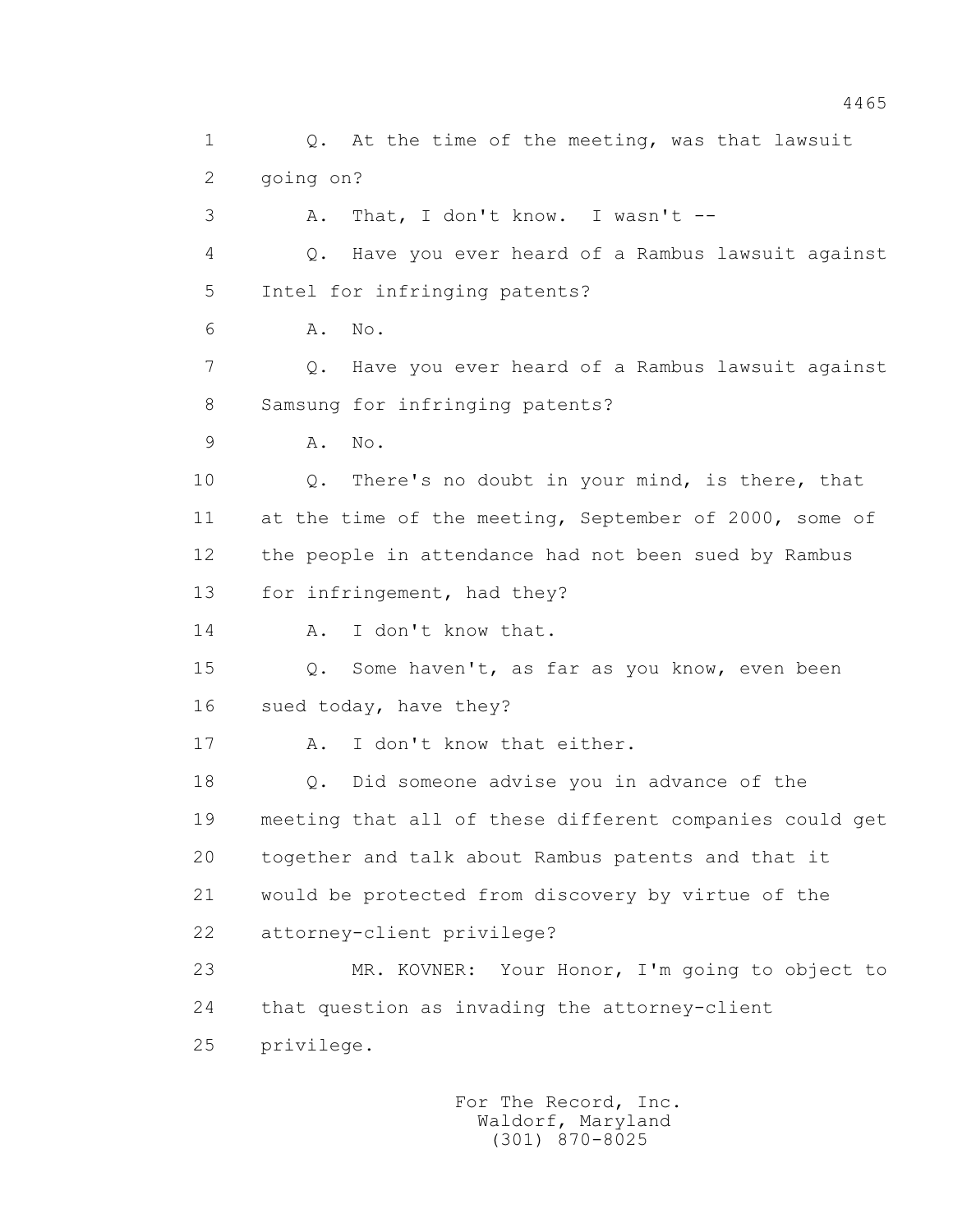1 JUDGE McGUIRE: That one, Mr. Stone, I'm going 2 to sustain. 3 BY MR. STONE: 4 Q. Let me rephrase. 5 Did you have an understanding at the time you 6 had this meeting that the discussions would not be 7 subject to discovery? 8 A. The discussions would not? 9 Q. Did you have an understanding prior to the 10 meeting that when you all went into the meeting that no 11 one would ever be able to learn what was discussed? 12 MR. KOVNER: Your Honor, I'm going to make the 13 same objection. That understanding could only come 14 from an attorney. 15 JUDGE McGUIRE: We're walking a very fine line 16 here, Mr. Stone. 17 MR. STONE: My point, Your Honor --18 JUDGE McGUIRE: And to the extent that I am 19 going to be asked to rule, I'm going to err here on the 20 side of caution. 21 MR. STONE: My point, Your Honor, is this one, 22 and let me just make my point and maybe we all -- I 23 just wanted to get this out so we could all think about 24 it over the lunch hour, if I could. 25 This was a meeting attended by companies who do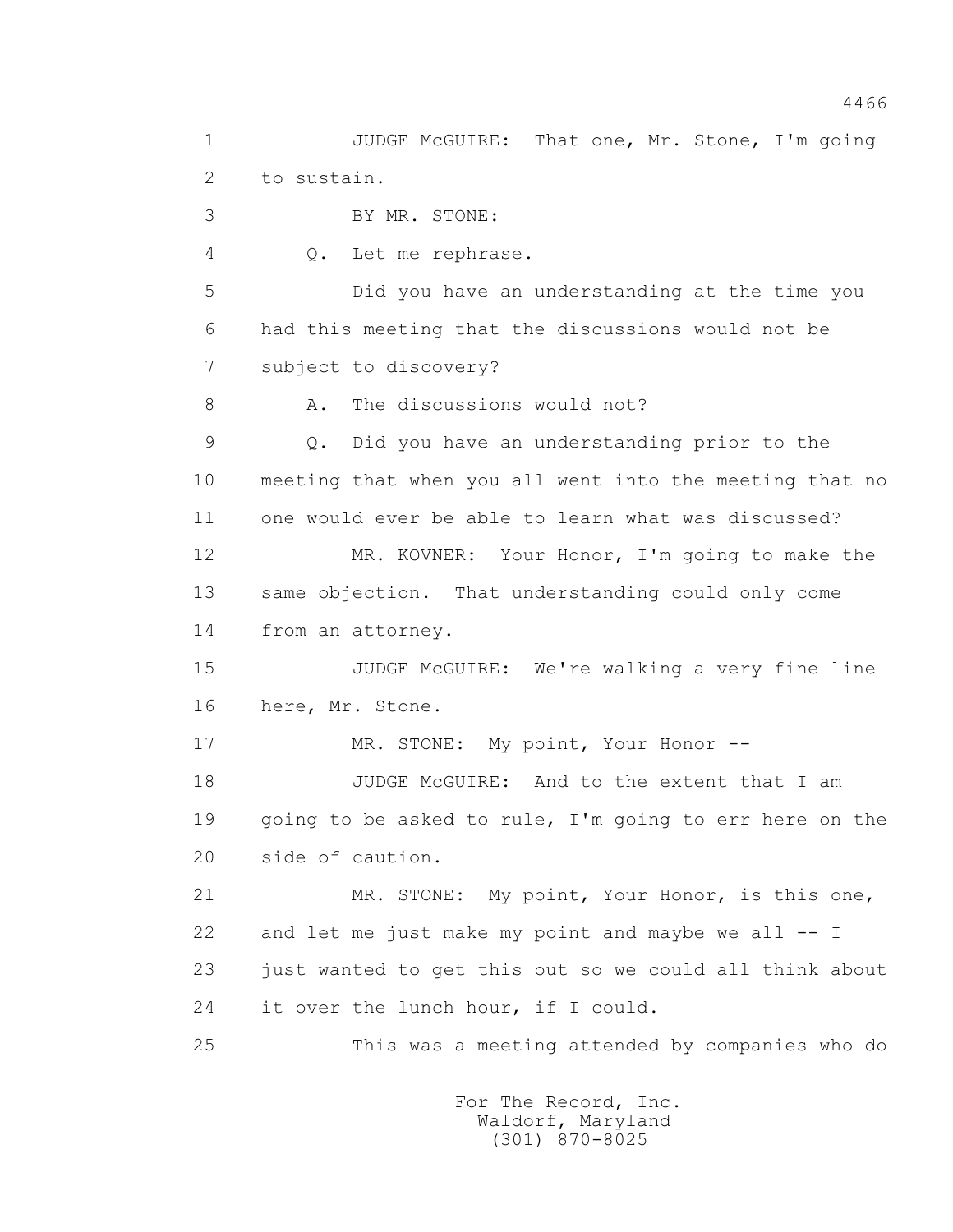1 not have a basis for asserting a joint defense 2 privilege. There's no signed agreement. We've asked 3 in discovery for documents which would have revealed 4 it. It has never been produced. The witness has 5 confirmed today that he doesn't know of any joint 6 defense agreement.

 7 When competitors get together in that context 8 and have a meeting, there's no joint privilege that 9 attaches. They can't assert work product because the 10 litigation was not pending then against many of the 11 companies, it's not pending today against some of them, 12 and there's no joint interest that allows them to 13 assert a joint attorney-client privilege.

 14 So to that extent there is no basis for his 15 assertion, or really his lawyer's assertion -- I don't 16 mean, Dr. Peisl, to put you on the spot -- for the 17 assertion of a privilege that would attach here. If 18 there is additional foundation that would support a 19 joint defense privilege, it has been withheld from us 20 in discovery and this witness at least has not provided 21 it in response to the questions I made.

 22 That's the issue we'd like to pursue. I don't 23 know whether it's appropriate to try to argue it today, 24 whether it's appropriate to try to brief it. My 25 preference is to resolve it as quickly as we can. But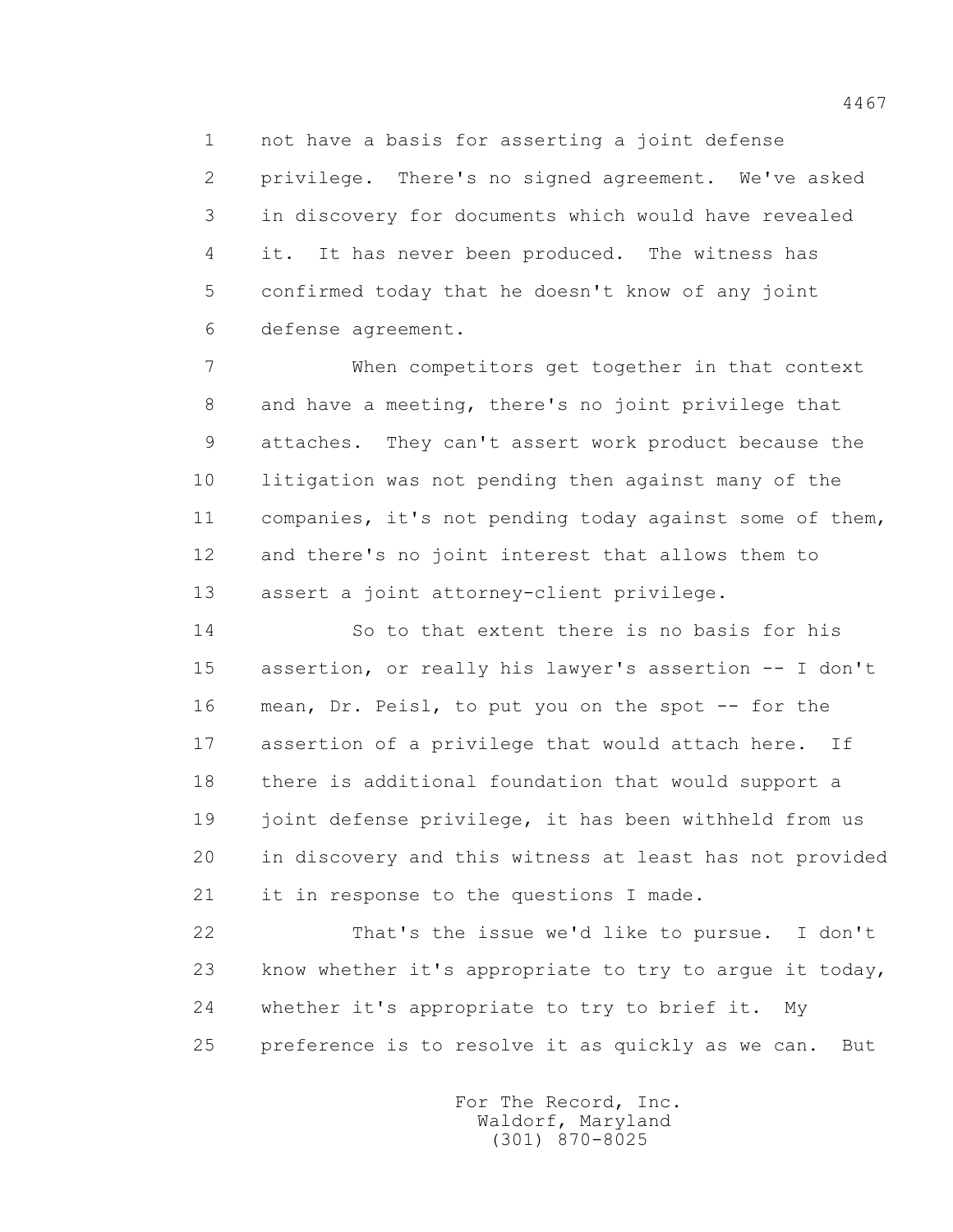1 I don't think there's any basis for the assertion of 2 the privilege with respect to this --

 3 JUDGE McGUIRE: Do you have anything in 4 response to that, counselor?

 5 MR. KOVNER: Yes, Your Honor. A couple 6 points.

 7 First, my understanding is that Infineon and 8 others have asserted privilege with respect to this 9 meeting for a very long time and this is the first time 10 I'm hearing these particular arguments.

 11 Number two, being an antitrust lawyer for a 12 long time, I know that case law does not require a 13 joint defense agreement to be in writing and the 14 absence of a written joint defense agreement doesn't 15 somehow erase any possible privilege that could attach 16 to a meeting at which, it has become clear through 17 discovery that has been allowed, legal advice was 18 sought collectively by the folks who attended that 19 meeting. And the seeking of that legal advice from a 20 lawyer is in fact privileged. Whether done 21 collectively or individually.

 22 MR. STONE: I don't contend that a joint 23 defense agreement necessarily needs to be in writing, 24 Your Honor, but I asked the witness if he had an 25 understanding of what was said at the meeting was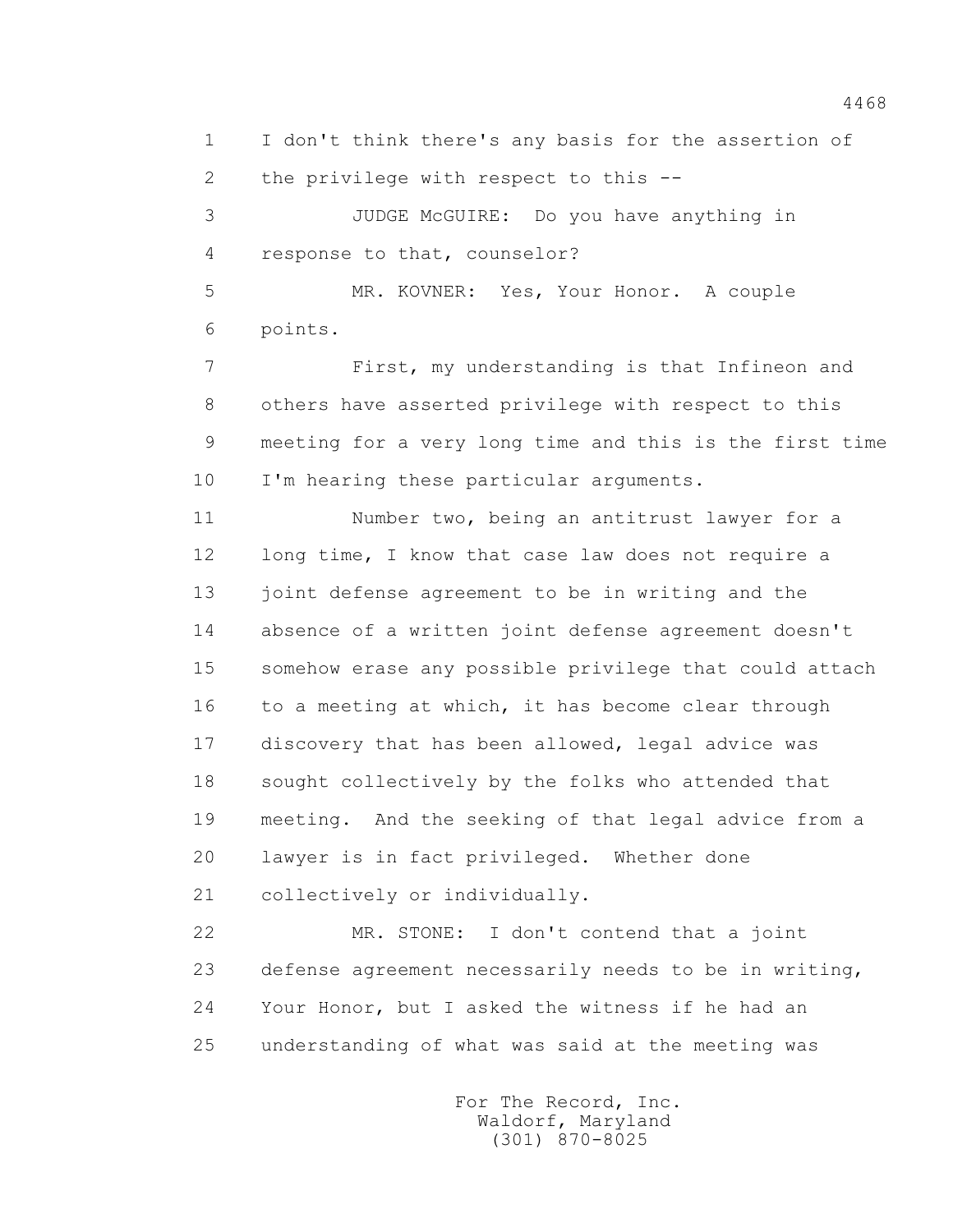1 something that could not be recovered or could not be 2 discovered, and counsel objected that that was 3 privileged.

 4 Well, if there was an oral joint defense 5 agreement, the witness' understanding would have been 6 because an agreement was made among the companies 7 present and he'd be able to tell me that there was an 8 agreement made.

 9 Counsel's invocation of the attorney-client 10 privilege for that foundational question proves my 11 point. There was no oral or written joint defense 12 agreement. These were competitors who got together and 13 talked about a strategy, and there's no privilege that 14 attaches and you don't create a privilege just by 15 bringing your lawyers to the meeting.

 16 JUDGE McGUIRE: All right. One last crack at 17 it, counsel. Do you want to speak to those last 18 comments?

 19 MR. KOVNER: Yes. I believe that, quite 20 frankly, mischaracterizes the meeting, at least as I 21 understand it. This was not -- this was a meeting at 22 which a lawyer was asked to come and brief a group of 23 folks with respect to certain issues and to provide 24 some advice with respect to those issues. The seeking 25 of that advice and the providing of that advice both

> For The Record, Inc. Waldorf, Maryland (301) 870-8025

4469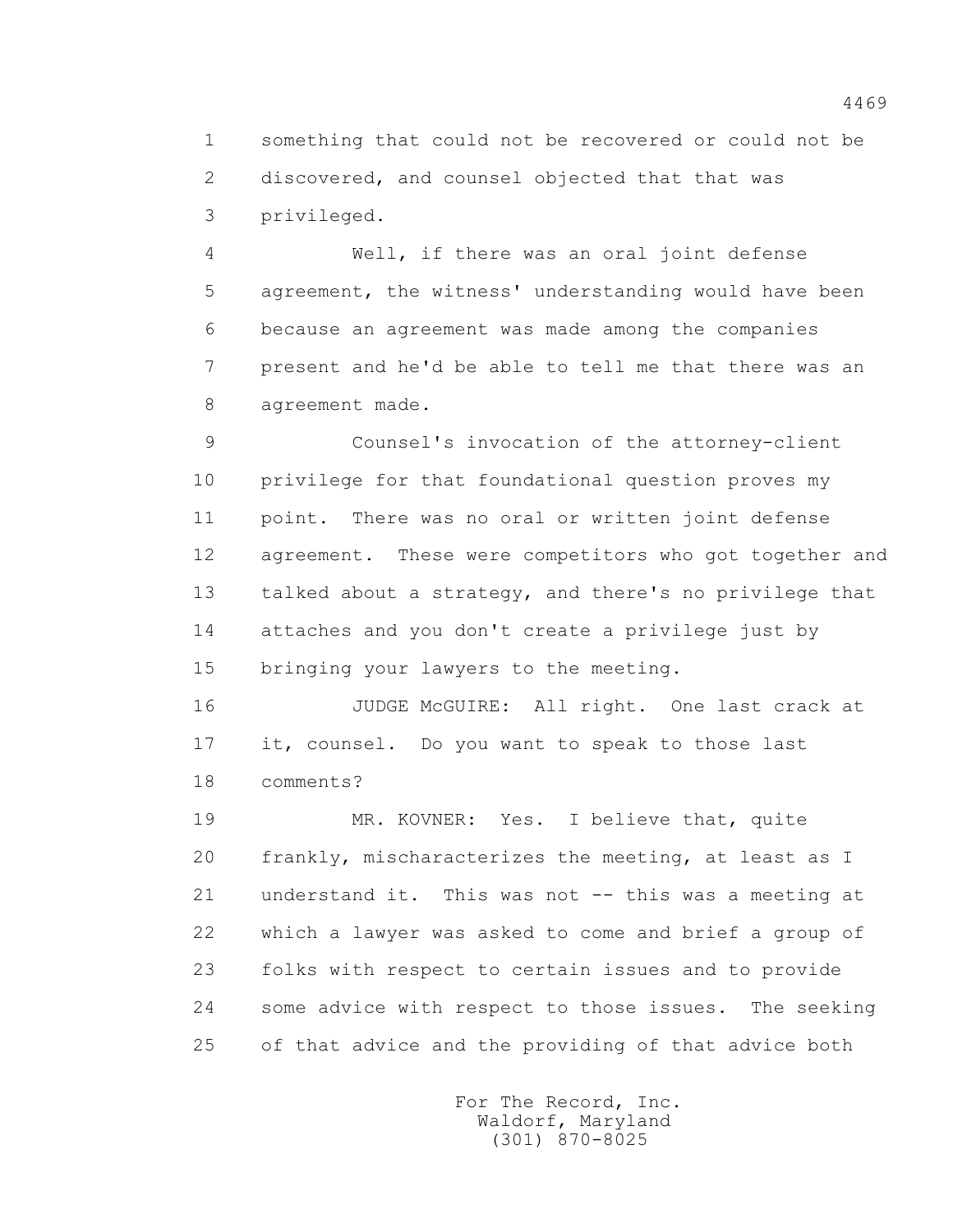1 are attorney-client privileged regardless of whether 2 there was some written -- 3 JUDGE McGUIRE: Who's the client here in that 4 circumstance? Who's the client? 5 MR. KOVNER: The clients are the companies that 6 sought the advice. There is no single client. 7 JUDGE McGUIRE: Mr. Stone, I'm going to rule 8 that these conversations were privileged and I'm not 9 going to let you go into it. 10 MR. STONE: Okay. Thank you, Your Honor. 11 Can I just have a few more questions on the 12 last memo, and then we can take a lunch break? 13 JUDGE McGUIRE: Sure. 14 BY MR. STONE: 15 Q. In March of 2000, when you learned about the 16 Hitachi lawsuit, did you make any recommendations about 17 taking a license from Rambus? 18 A. No. 19 Q. You knew a license had been obtained by others 20 in the industry; correct? 21 A. No. What license are you referring to? Rambus 22 direct license? 23 Q. No. A license to use Rambus patents in 24 connection with the manufacture of noncompatible DRAM, 25 that is, DRAM that was not RDRAM.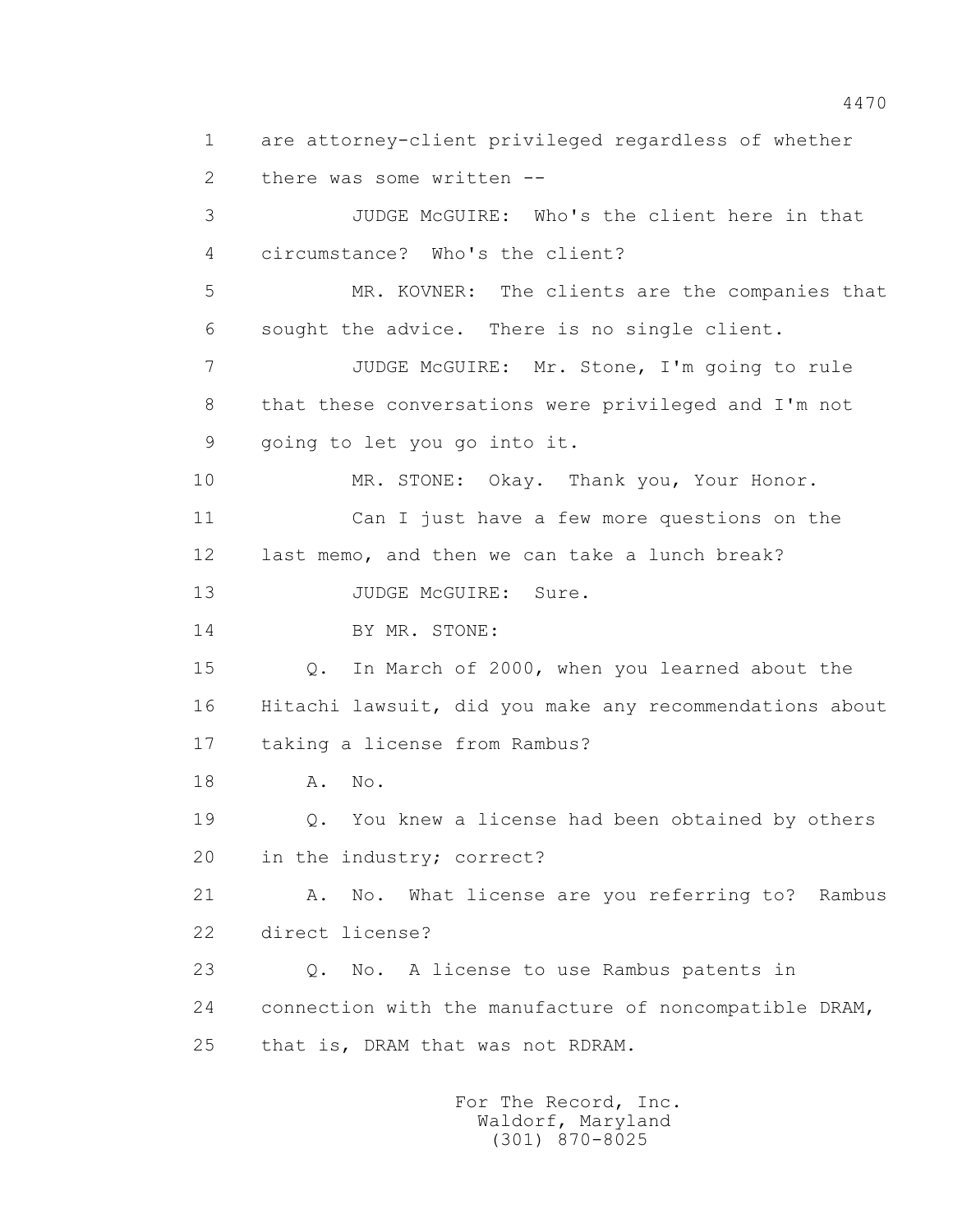1 A. I'm not sure that I was aware of that in 2000. 2 Q. You became aware of that at some later point in 3 time or not? 4 A. No. I don't know. 5 Q. Could we bring up RX-1613. 6 This is a better copy -- you can highlight the 7 second to the last paragraph -- this is just a somewhat 8 cleaner copy of the e-mail that Mr. Oliver showed you, 9 and I want to direct your attention to the second to 10 the last paragraph on the first page of RX-1613, which 11 talks about Rambus versus Hitachi. 12 This is the e-mail that you received at about 13 the time you learned about the lawsuit; correct? 14 A. This is correct. 15 Q. Did you, in your role as the director of 16 technical marketing, make any inquiries to determine 17 whether or not the products that Infineon was selling 18 to its customers might infringe on the Rambus patents? 19 A. No. 20 Q. You were using marketing materials that said 21 the Infineon products wouldn't result in the payment of 22 any royalties, weren't you? 23 A. I did not. 24 O. You did not use that? 25 A. I did not, any specific foils that, to my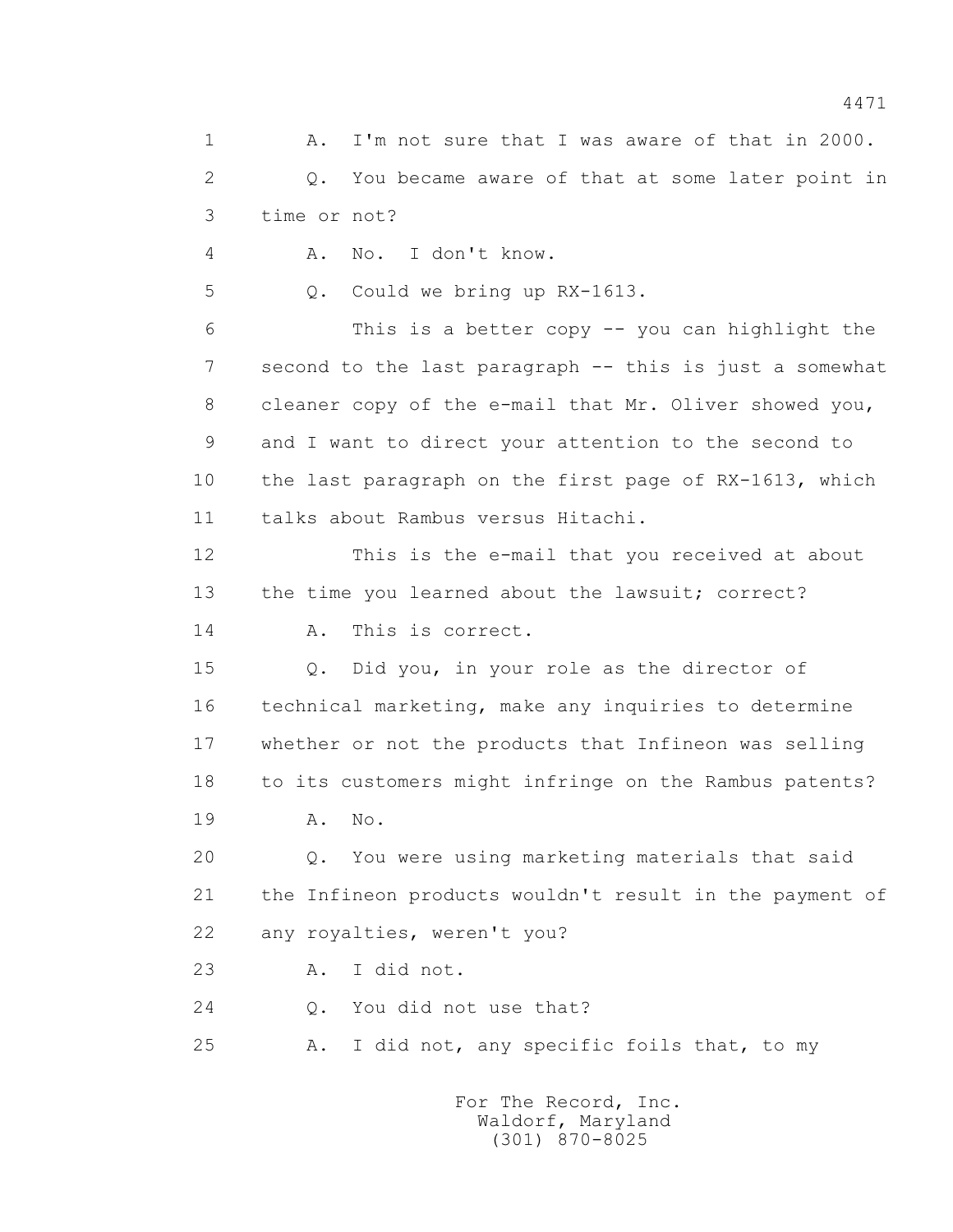1 recollection, that stated IT infringements of our 2 products. 3 Q. Well, let's look at CX-2451 at page 9. 4 Do you have that page in front of you on the 5 screen? 6 A. Yes. 7 Q. Do you see on the right-hand side it says 8 "double data rate open standard no royalties"? 9 A. Yes. 10 Q. Wasn't this a document you told us when 11 Mr. Oliver asked you questions that you used with 12 customers? 13 A. Yes. 14 Q. And didn't you mean, when you said "no 15 royalties," no royalties? 16 A. I meant no royalties. 17 Q. No royalties had been paid on DDR? 18 A. That's my understanding of the JEDEC 19 standard. 20 Q. And after March of 2000 when you understood 21 that Rambus had asserted infringement, you asserted 22 that royalties might have to be paid on DDR; correct? 23 A. Royalties might have to be paid? Yeah, I'm -- 24 I'm not in a position to judge that or to tell that to 25 my customers because I, first of all, didn't know the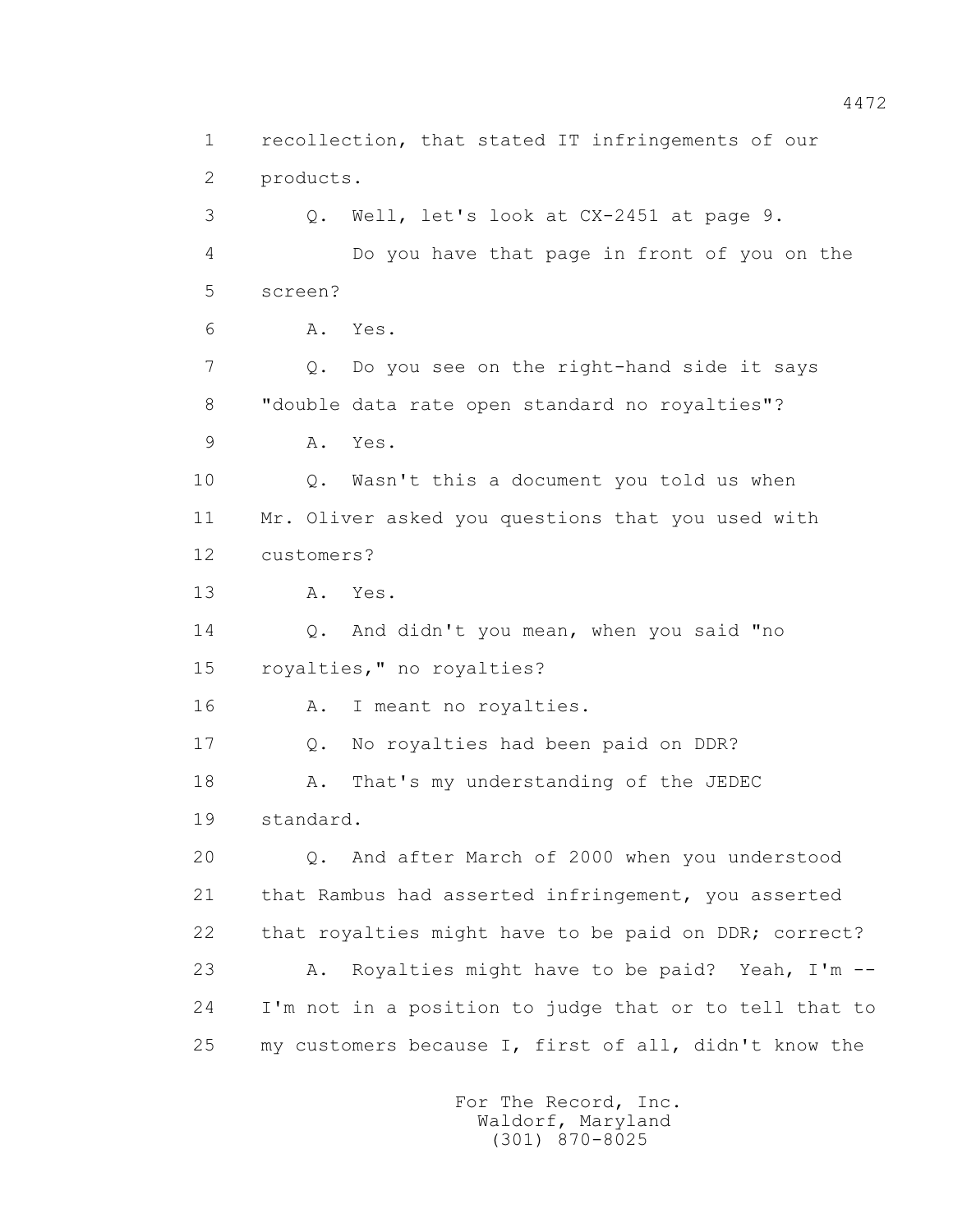1 compliance with JEDEC standards often have royalties 2 paid on them, don't they? 3 A. I don't know that. 4 Q. Do you know that they don't? 5 A. No, I don't know that either. 6 Q. In the time that you were the director of 7 technical marketing, late '99 through late 2000, did 8 you make any inquiry to determine whether the Infineon 9 DRAM products, SDRAM and DDR, do or do not infringe any 10 Rambus patents? 11 A. No, I did not make any inquiry. 12 Q. And do you have any view on that one way or the 13 other? 14 A. A view? 15 Q. A view? An opinion? 16 A. Based on the experience -- 17 MR. OLIVER: Objection. 18 JUDGE McGUIRE: Do you mean as of today or at 19 that point in time? 20 MR. STONE: As of today. 21 THE WITNESS: At that point? 22 JUDGE McGUIRE: Mr. Oliver, objection? 23 MR. OLIVER: Objection. Calls for opinion and 24 also calls for a legal conclusion. 25 JUDGE McGUIRE: Sustained.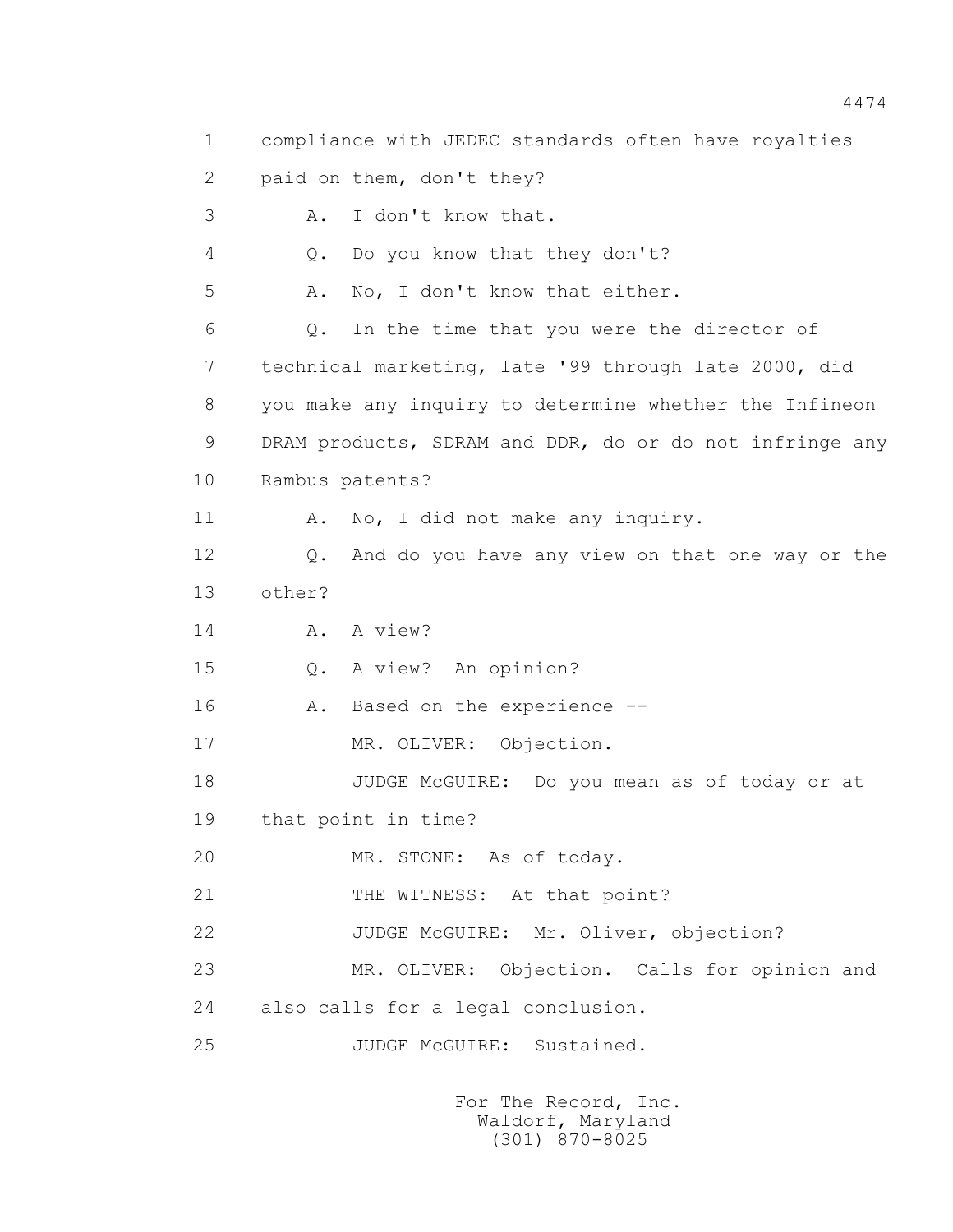1 BY MR. STONE:

 2 Q. Let me see if I can rephrase it. 3 Do you have an understanding today -- 4 MR. OLIVER: Objection, Your Honor. It still 5 calls for an opinion. It stills calls for a legal 6 conclusion. 7 JUDGE McGUIRE: Well, he hasn't asked the 8 question yet. He just said, "Do you have an 9 understanding today." 10 MR. OLIVER: I'm sorry. I thought he was 11 repeating the question. 12 BY MR. STONE: 13 Q. Do you have an understanding today, Dr. Peisl, 14 as to whether or not Infineon's DDR SDRAM and SDRAM 15 products could potentially require the payment of 16 royalties because they infringe Rambus patents? 17 MR. OLIVER: Objection, Your Honor. Calls for 18 a legal conclusion. 19 JUDGE McGUIRE: Sustained. 20 BY MR. STONE: 21 Q. Okay. Dr. Peisl, what is the basis for your 22 opinion as set forth in this document that we have on 23 the screen in front of you that no royalties are due on 24 DDR SDRAM? 25 MR. OLIVER: Objection.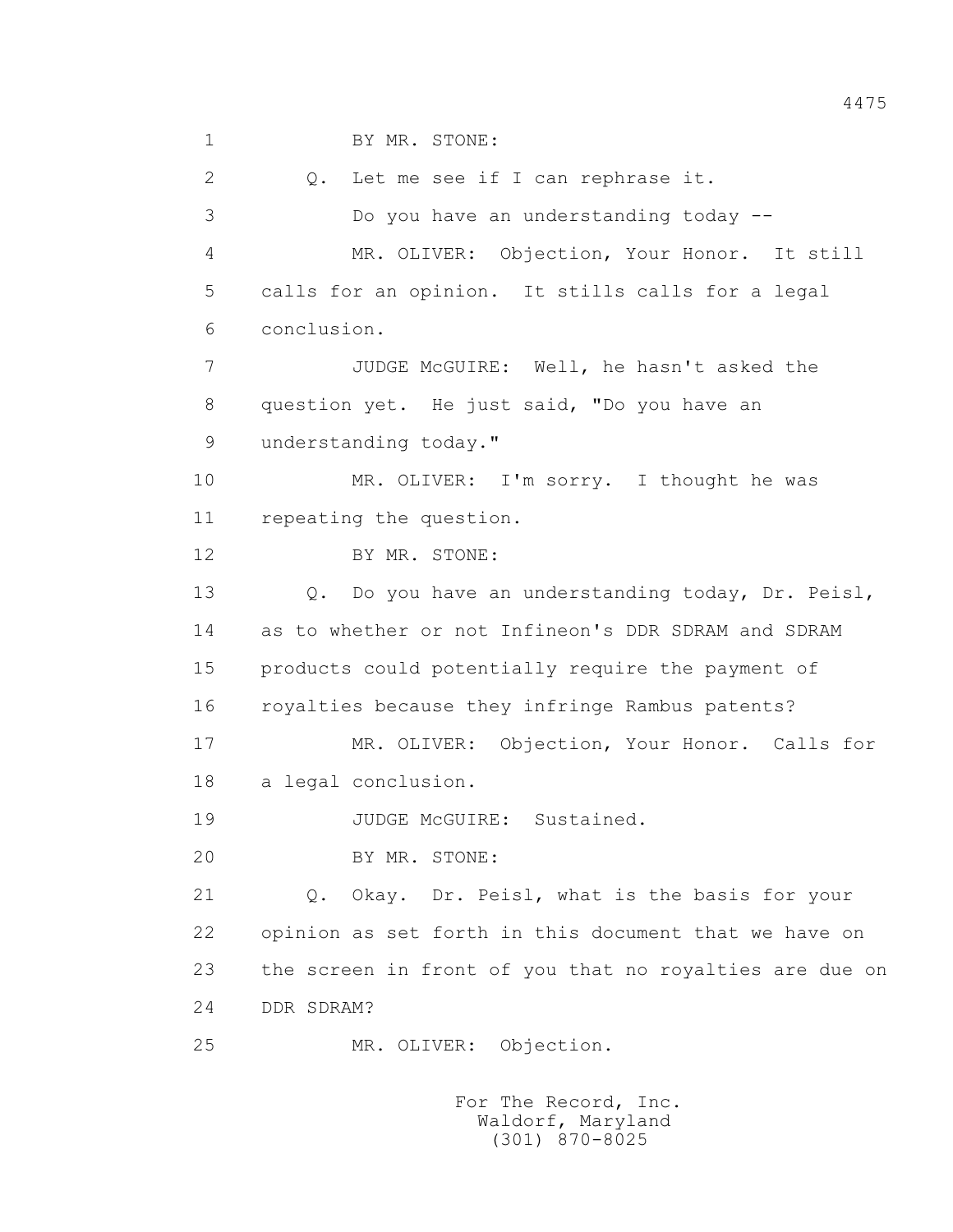1 Could we have a time frame on this, please. 2 BY MR. STONE: 3 Q. We didn't have -- it's the same time frame you 4 gave Mr. Oliver when you answered questions about this 5 document, whatever it was. Same time frame, 6 Dr. Peisl. 7 What's the basis for your opinion? 8 A. My opinion, based on the experience and based 9 on the history of DRAM interfaces at JEDEC, is that all 10 the interfaces that had been standardized at JEDEC with 11 the long history before, starting fast page mode, EDO, 12 et cetera, synchronous DRAM and double data rate DRAM 13 did not require Infineon or any other DRAM vendor to 14 pay royalties to somebody. 15 Q. What royalties were paid by Siemens to 16 Texas Instruments in connection with those DRAM 17 products? 18 A. I don't know that. 19 Q. What royalties are paid by Siemens to Intel 20 with respect to those products? 21 A. I don't know. 22 Q. Have you made any effort to determine what 23 royalties are actually paid on DRAM products 24 manufactured by Infineon to various companies 25 throughout the world?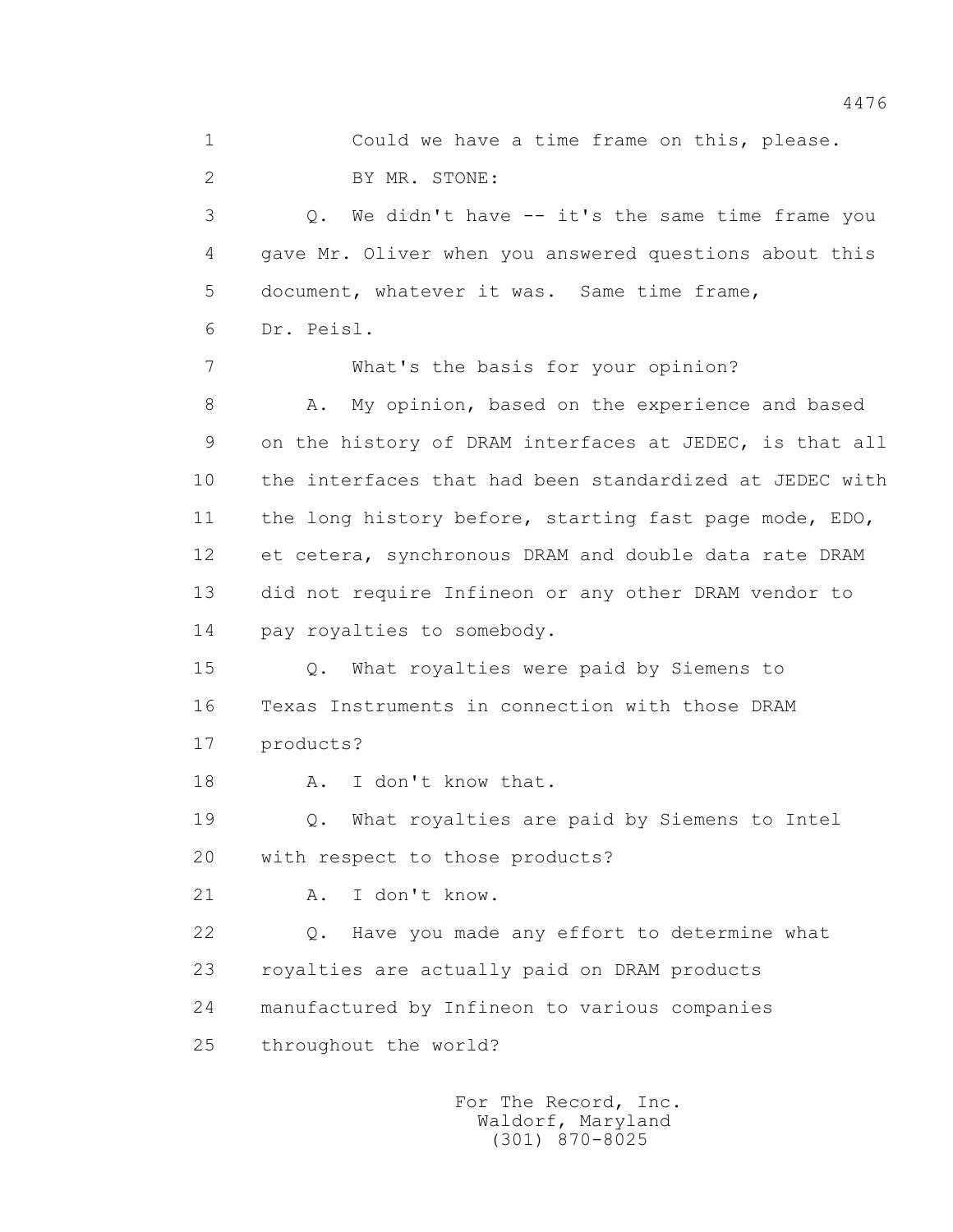1 A. No. 2 MR. STONE: Now would be convenient, 3 Your Honor, if you'd like a lunch break. 4 JUDGE McGUIRE: It's about ten minutes after. 5 We'll convene until 1:30, and this hearing is in 6 recess. 7 (Whereupon, at 12:08 p.m., a lunch recess was 8 taken.)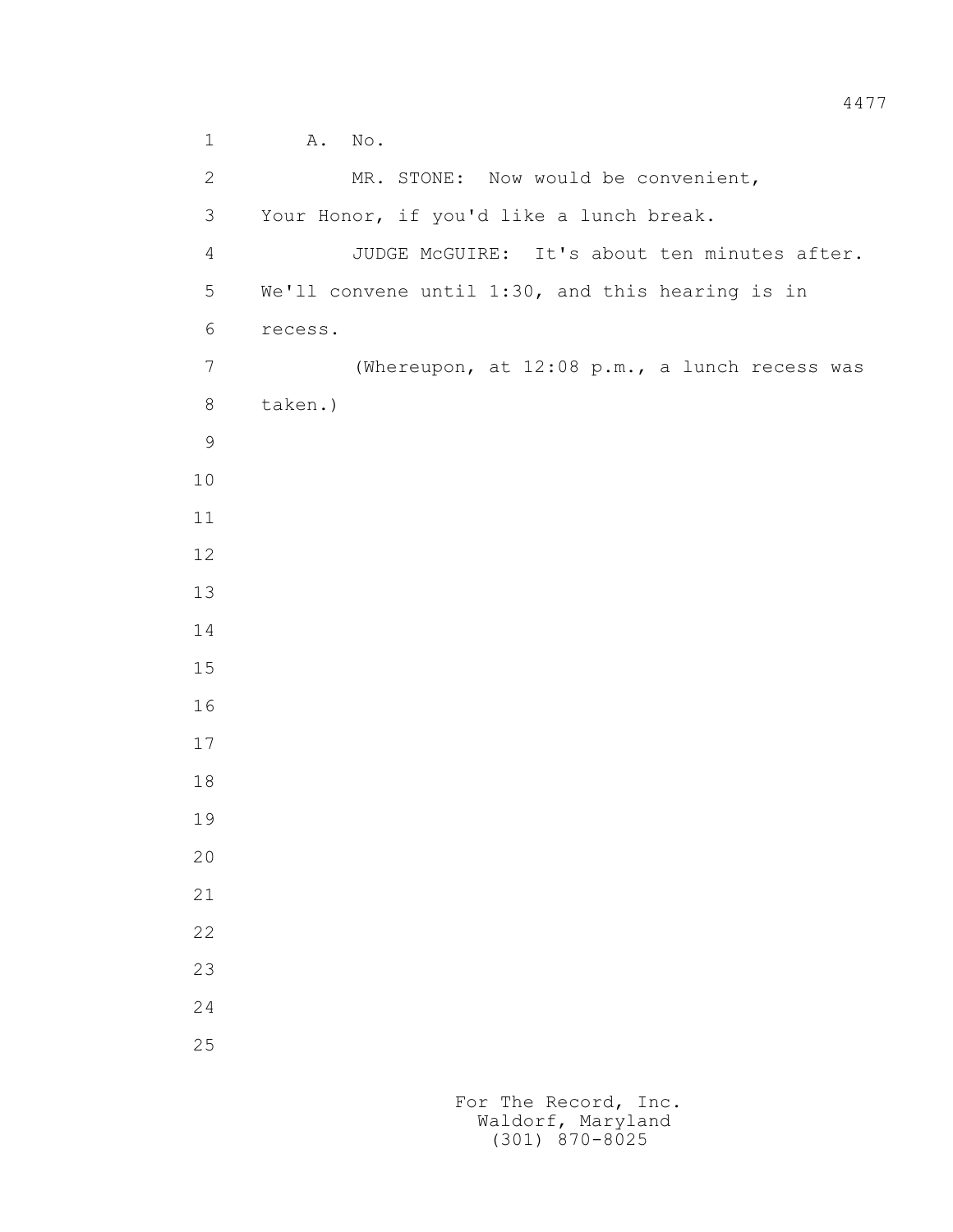1 A F T E R N O O N S E S S I O N 2 (1:33 p.m.) 3 JUDGE McGUIRE: Mr. Stone, you may proceed. 4 MR. STONE: Thank you, Your Honor. 5 BY MR. STONE: 6 Q. Dr. Peisl, as you saw, my passion gets the 7 better of me, so I'm going to try to move to another 8 subject and keep my voice calmer and see if we can get 9 through this. 10 Let me ask you if you would to look at -- I did 11 put two other documents in front of you, but I'm going 12 to ask you to look at a couple others first and I'm 13 going to go to the subject of road maps. 14 And earlier, Mr. Oliver had shown you a road 15 map that was labeled the road map RDRAM and it's 2428, 16 and I think I put that on the top of the stack on the 17 left side, if that's 2428. 18 **A.** Yes. 19 Q. And this contains various schedules for when 20 things will be anticipated to happen; correct? 21 A. It contains schedules for our production 22 plans. 23 Q. And were you the person who prepared these 24 schedules or did someone else? 25 A. Somebody else.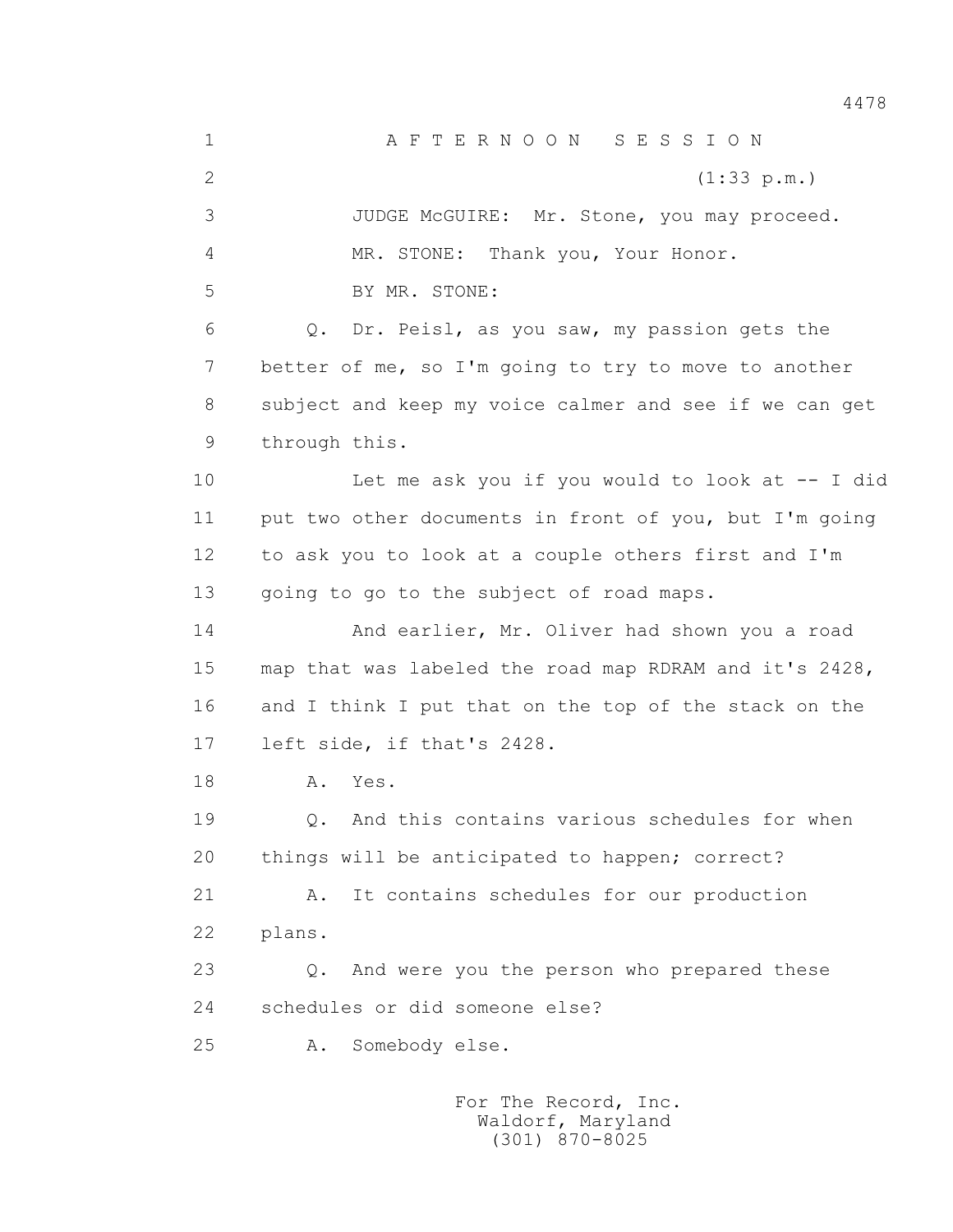1 0. Do you know who prepared it? 2 A. It's a group that we call product marketing. 3 Q. And do you know about when this document was 4 prepared? 5 A. It's prepared on a continuous basis. When this 6 particular one prepared -- was prepared I don't know. 7 Typically the lifetime of those sheets are two months, 8 in that order, plus or minus one month. 9 Q. Can you give us an estimate in terms of what 10 quarter of what year this document was prepared by 11 looking at it in any fashion? 12 A. I would estimate it was prepared in the first 13 or second quarter of 1999. 14 Q. Turn if you would to page 9. 15 A. Yes. 16 Q. You were asked some questions about the "cost 17 adder" page, which is page 9 of this exhibit, earlier; 18 correct? 19 A. Correct. 20 Q. Who prepared this cost analysis that is shown 21 here? 22 A. I don't know the name of the persons. I know 23 that some groups within Infineon have looked at all the 24 various cost scenarios for all the different chips. 25 Cost is a very important factor for us.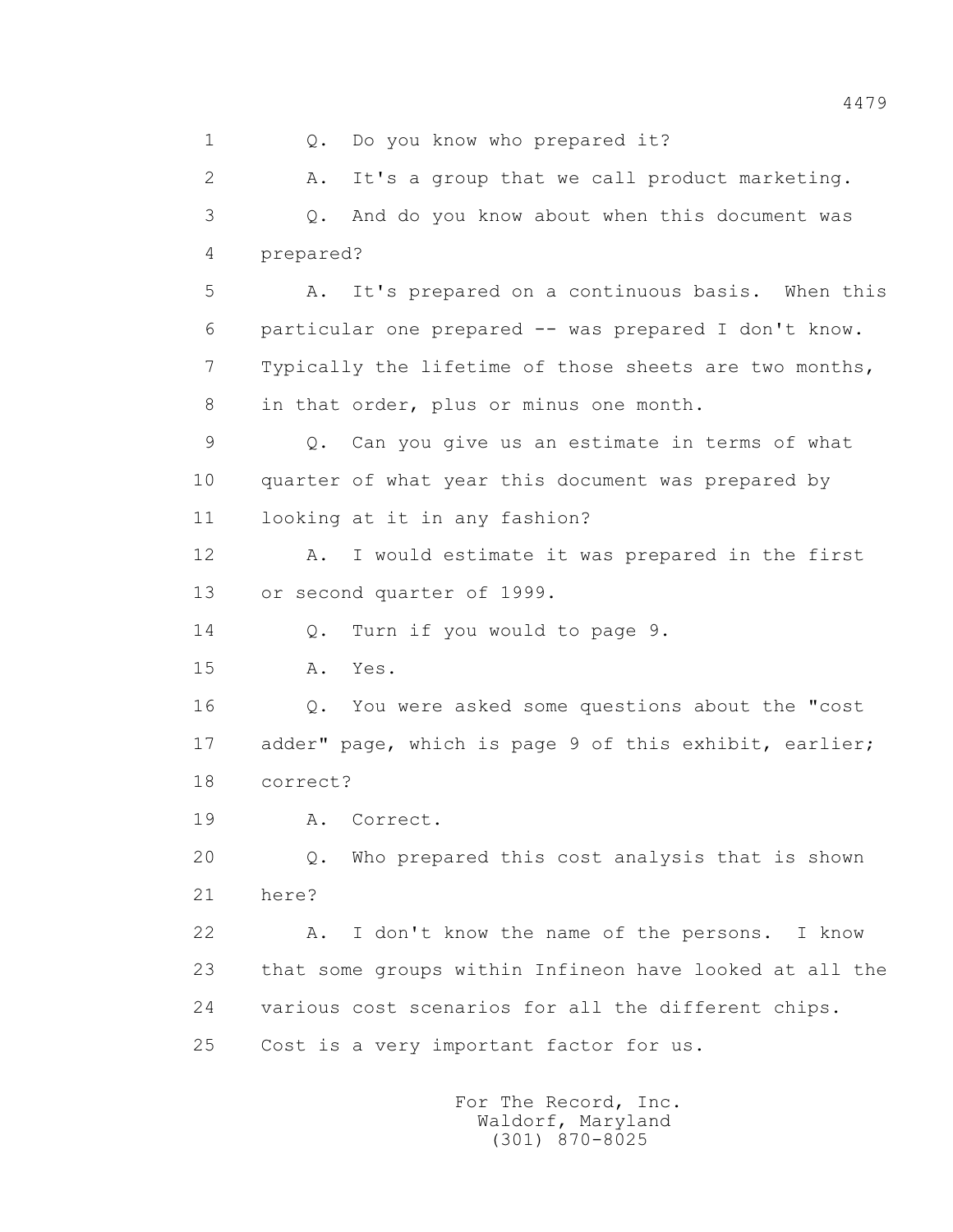1 Q. Now, if this was prepared in the first part of 2 1999, the numbers shown on this chart, page 9 of 3 Exhibit 2428, aren't actual costs actually incurred, 4 are they? 5 A. Would have incurred already in 1999, that's 6 what you're saying? 7 Q. Yes, that's what I'm saying. 8 A. Yes. Possible. 9 Q. I mean, aren't these projected costs, what 10 someone expects will happen in the future? 11 A. This is correct. 12 Q. Okay. And do you know whether the actual costs 13 that were incurred by Infineon are the same as what was 14 projected on page 9 of Exhibit 2428? 15 A. I do not know that. 16 Q. Thank you. 17 Let me ask you now if you'd look at 18 Exhibit 2455, which is the Infineon product road map 19 SDRAM. 20 A. Yes. 21 Q. And can you estimate for us a date when this 22 document was prepared? 23 A. My estimate would be second or third quarter in 24 1999. 25 Q. Okay. And turn if you would to page 5 of this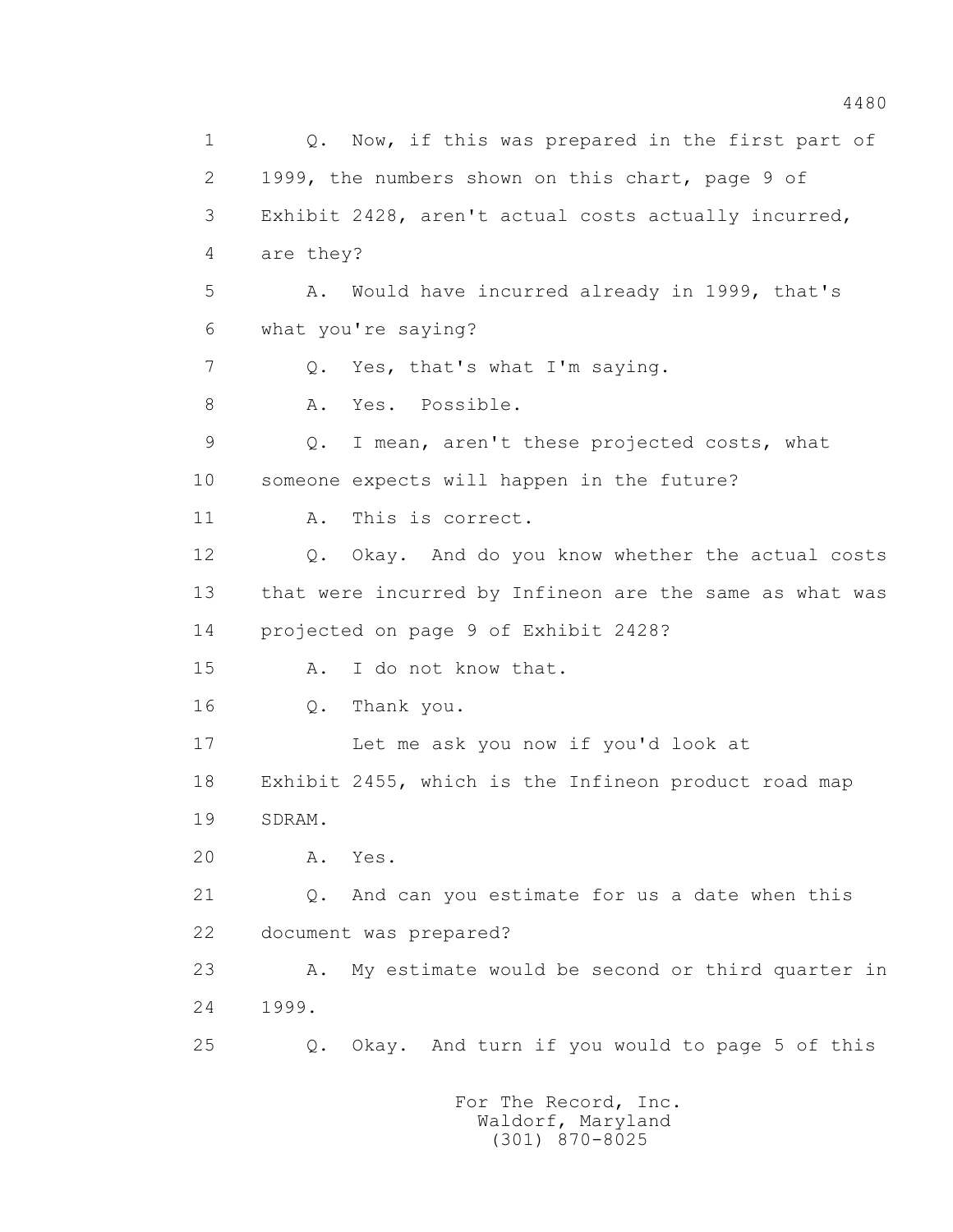1 document.

2 A. Yes. 3 Q. In the first or second quarter of 1999, did you 4 expect that there would be any limitations on the 5 quantity of RDRAM that could be produced because of 6 difficulties in obtaining testers? 7 A. No. I was not involved in the production 8 planning, and the quantity planning, I don't know 9 that. 10 Q. Mr. Oliver pointed out to you that if you look 11 at page 7, which is the DDR page, you saw that sort of 12 dotted figure and the heading Limited Volume 13 Available? 14 A. Yes. 15 Q. And was that -- what was the reason there was 16 limited volume availability for DDR, as you understood 17 it? 18 A. As I understood it, it was because we had 19 limited production tools in order to produce that 20 part. I don't recall whether it was wafer or test 21 parts, but it was limited production tool. The reason 22 I called it in this case rather than in other cases is 23 because I designed this chip. I had more vested 24 interest in it. 25 Q. And you had at the time, the first couple of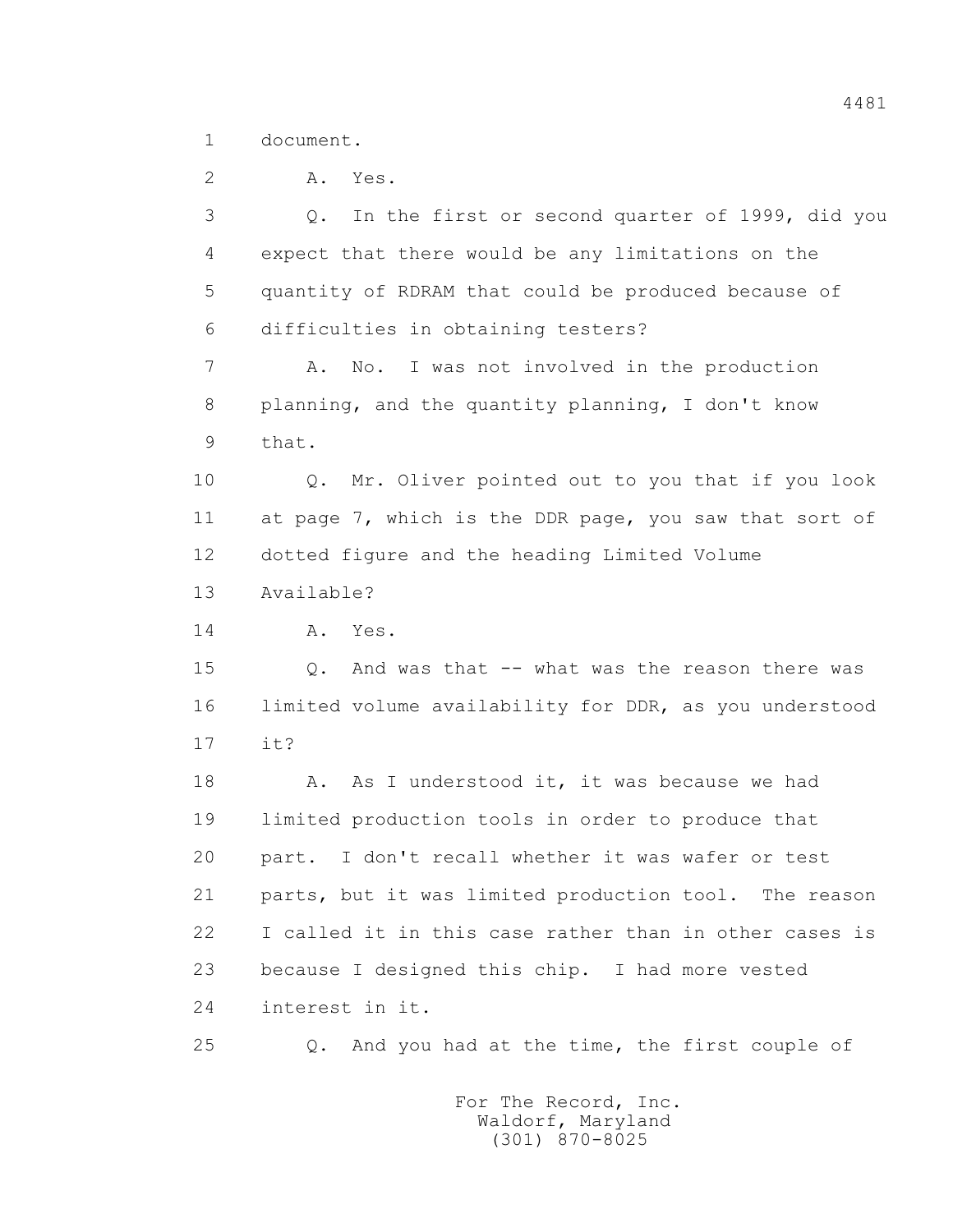1 quarters of 1999, only a single fab; is that right?

 2 A. In the first quarter of '99, we had Dresden and 3 I think -- I'm not entirely sure in which state -- 4 Richmond and Promise (phonetic), which are our other 5 two fabs. I think we had essentially only one major 6 facility up and running.

 7 Q. And the production capacity of that facility 8 would be changed from one product to another product 9 depending on how the company wanted to utilize that 10 capacity; is that correct?

 11 A. Our production volume or capabilities are 12 usually changed or aligned to our customers' needs, 13 meaning that our customers -- we work on prediction of 14 how many SDR, how many DDR parts, how many Rambus parts 15 they want to buy, and therefore we plan production 16 accordingly or try to plan it.

 17 Q. Well, do you know what it was in the first or 18 second quarter of 1999 that limited the production 19 capacity of DDR, if in fact it was limited, but didn't 20 limit the production capacity of RDRAM?

 21 A. I don't know that specifically. I was not in 22 production at that time.

 23 Q. And the testers you talked about earlier that 24 are used for RDRAM that were expensive because they 25 needed to test at higher speeds, are those testers in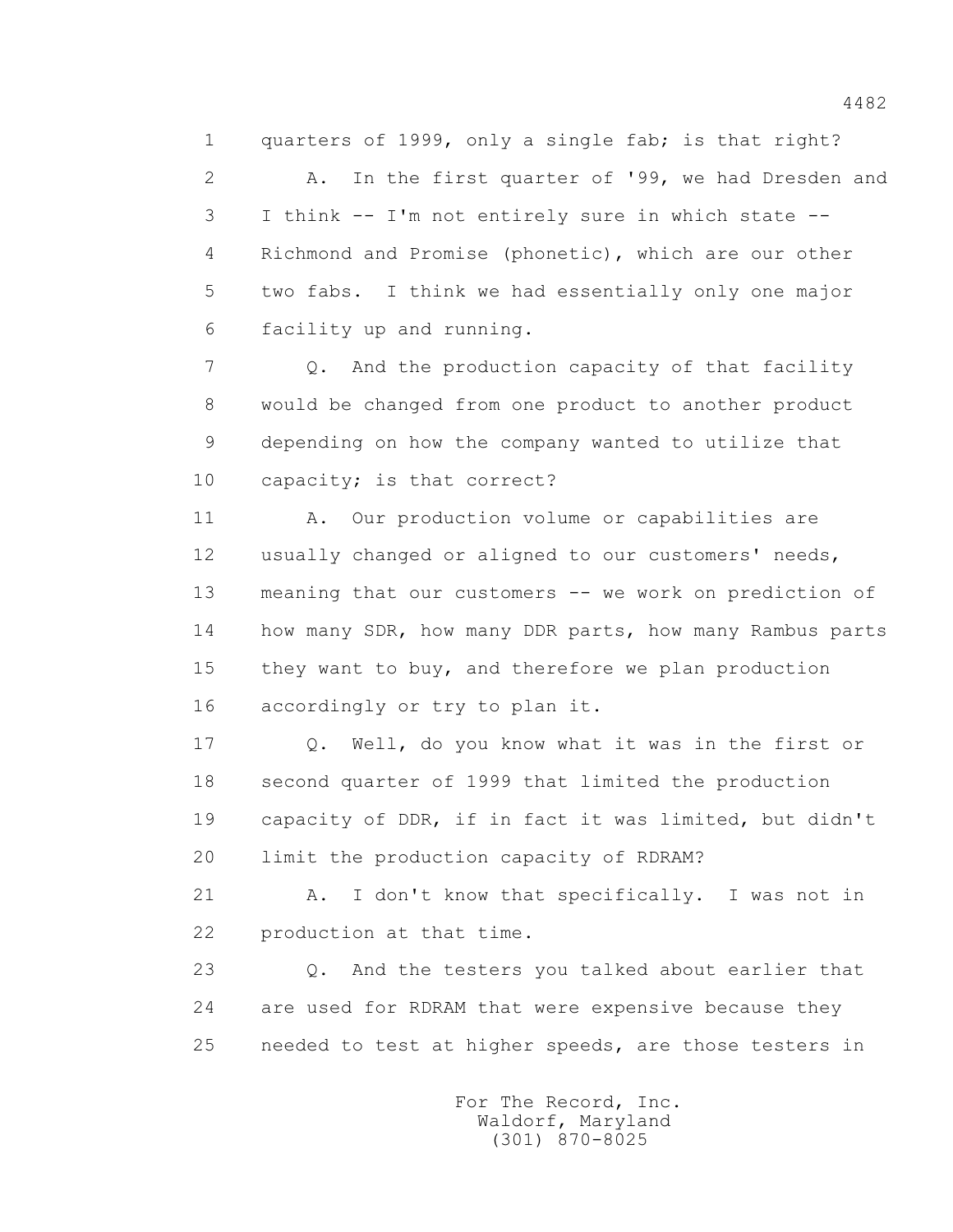1 use today by Infineon?

 2 A. I believe so, but that's speculation. I don't 3 know that.

 4 Q. Do you know whether or not those same testers 5 are used to test DDR parts?

6 A. I don't know that.

 7 Q. Could you test the DDR 256-meg part that you 8 worked on with the testers which were then being used 9 for single data rate SDRAMs?

 10 A. I cannot answer that question. I'm not 11 technically set -- competent enough to answer that 12 question. It's not an easy question. It depends on 13 many factors.

 14 Q. Let me ask you then if you would look at 15 Exhibit 2451.

 16 Was this a document that you would use with 17 customers?

18 **A.** Yes.

 19 Q. And were the other two exhibits we've just 20 looked at ones that you also would use with customers?

21 A. Yes.

 22 Q. In your presentations of DDR, was it a part of 23 your presentation to tell your customers that the DDR 24 part that Infineon was marketing was JEDEC-standardized 25 or JEDEC-compliant?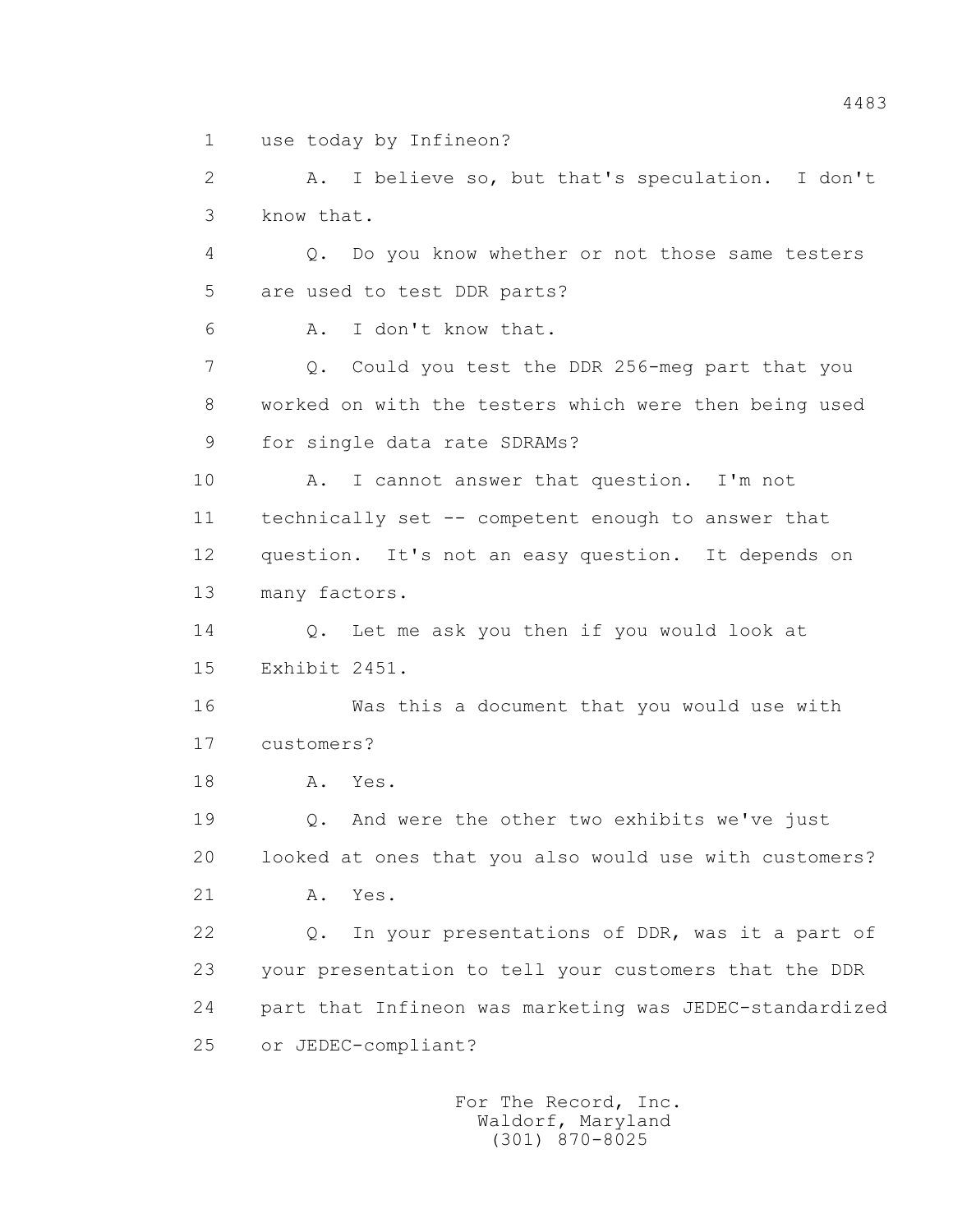1 A. Yes.

 2 Q. Does it say that anywhere in this document, 3 Exhibit 2451, that the product is JEDEC-compliant? 4 A. Yes. 5 0. Where is that? 6 A. That's on page 13. And on page 14. 7 Q. And on page 13, if we could bring that page up, 8 where does it say it's JEDEC-compliant? 9 A. It says that with the smiling face under the 10 DDR column in the open industry standard row. 11 Q. And weren't PC133 and PC266 considered to be 12 open industry standards? 13 A. Yes. 14 O. And those were Intel standards? 15 A. As I said before, the Intel standard was not 16 necessarily seen as a -- and it was not an Intel 17 standard. It was an Intel proposal for a specification 18 which was brought onto the JEDEC committee then 19 afterwards and being standardized. It was not seen as 20 a contradiction. It was seen as something -- some 21 additional boundary conditions that the chips had to 22 comply to. 23 Q. The original JEDEC standard was not adopted 24 until after Intel had created PC133, was it? 25 A. That, I don't know.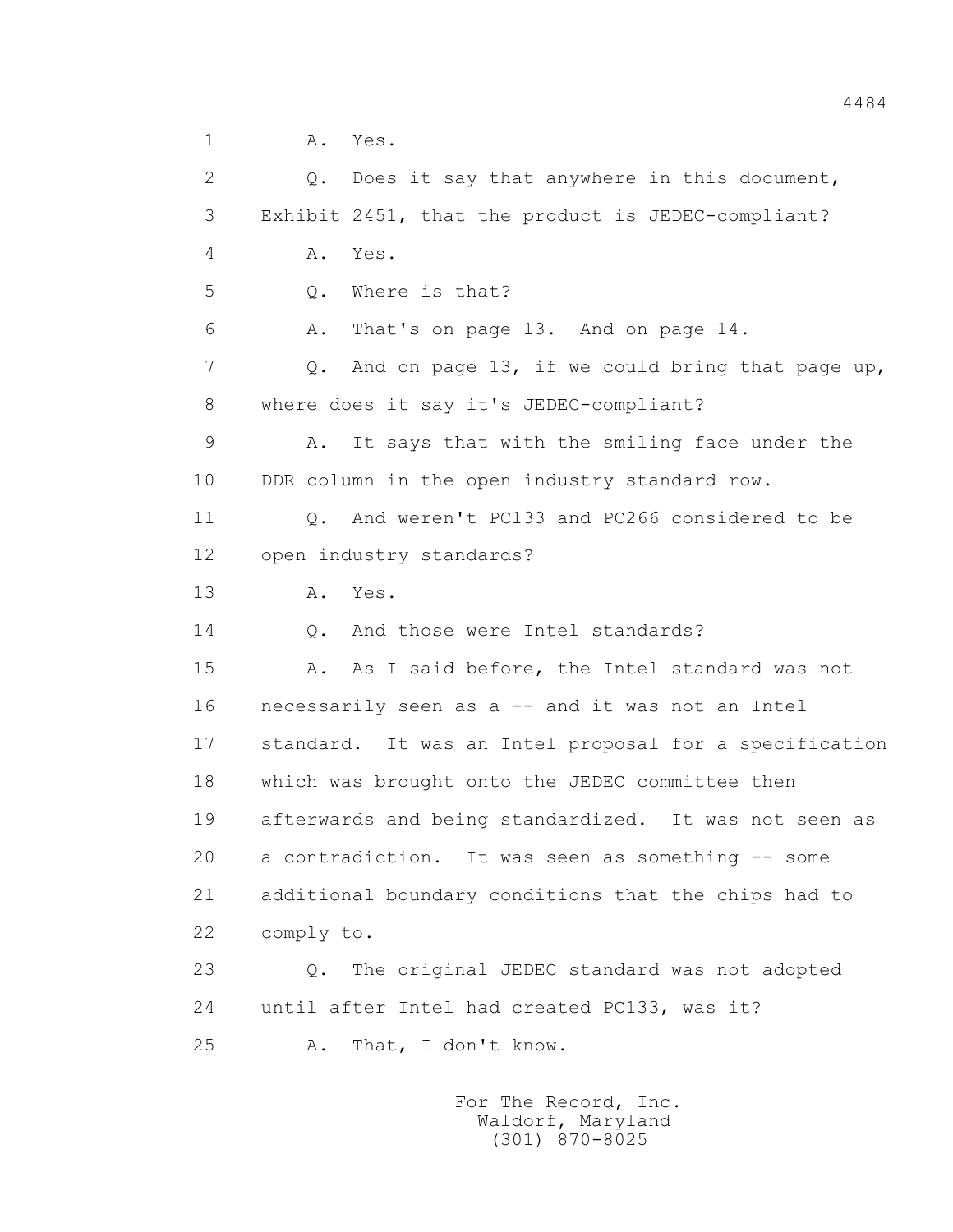1 0. The original JEDEC standard didn't have 2 sufficient criteria to enable products manufactured in 3 compliance with that standard to ensure 4 interoperability, did it? 5 A. No. I cannot answer that with yes or no, that 6 question. 7 Q. Okay. So when it says here "open industry 8 standard," that's what you think in these materials is 9 a reference to JEDEC? 10 A. On page 13 and on page 14 it's stated 11 explicitly. 12 Q. Correct. There it says JEDEC standard; 13 correct? 14 A. Correct. 15 Q. Now, does it on page, for example, page 2 refer 16 to PC100? 17 A. Yes. 18 Q. And then does it on page 5 talk about PC133 and 19 PC266? 20 A. This is correct. 21 Q. And is it your testimony that the Intel 22 criteria that were added were added to an existing 23 JEDEC standard? 24 A. That would be my understanding. 25 Q. And the Intel criteria -- do you know whether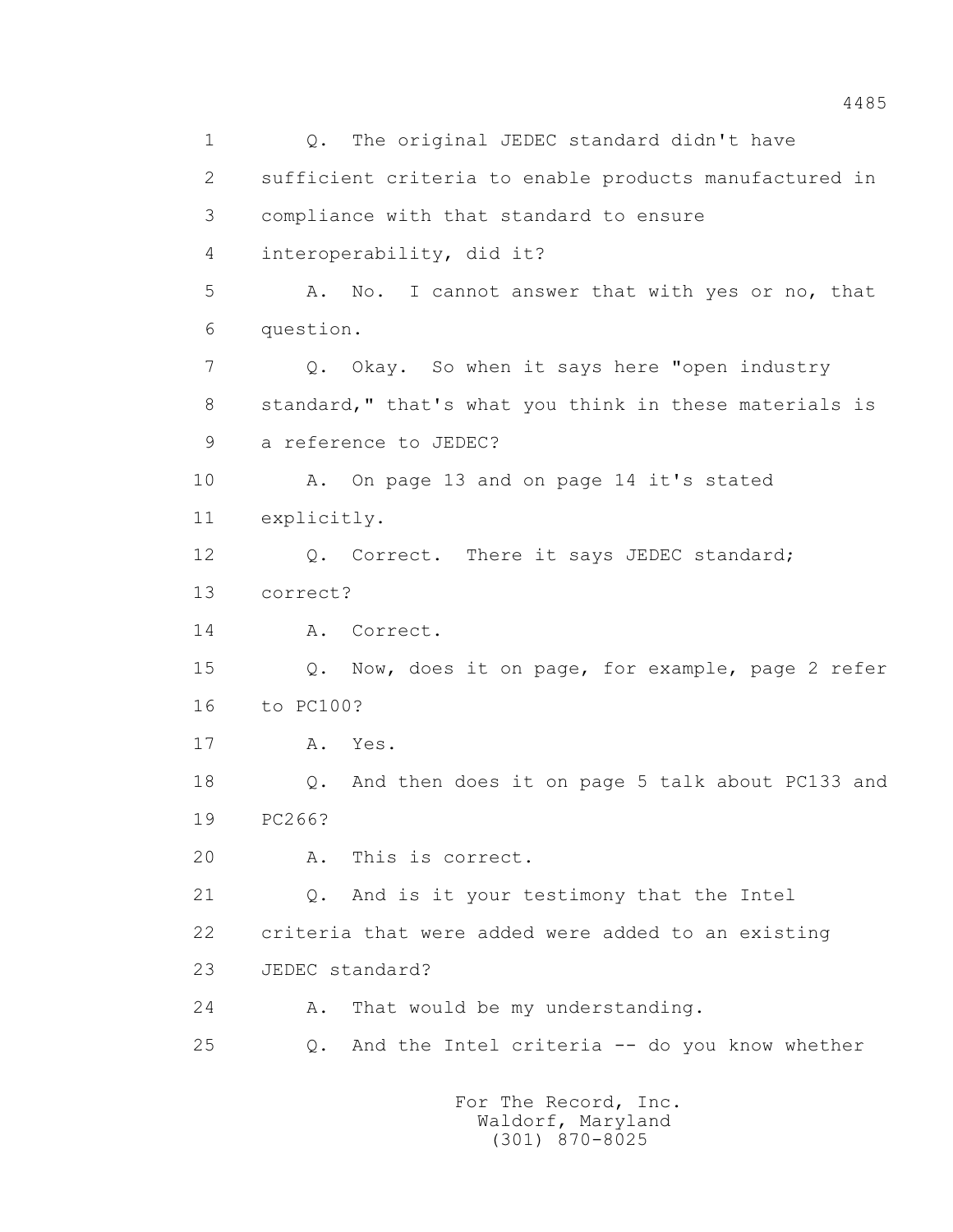1 they were necessary in order to ensure

2 interoperability?

3 A. No. That, I don't know.

 4 Q. Was this particular document that we're looking 5 at now, 2451, used in an effort to persuade customers 6 that what they should purchase were SDRAMs and DDRs 7 rather than RDRAM?

8 A. No.

 9 Q. Was it an effort to show that the DDR product 10 had favorable attributes and the Rambus product had 11 some unfavorable attributes?

 12 MR. OLIVER: Could I simply ask for 13 clarification. Is it this witness' understanding or  $14$  this  $-$ 

15 MR. STONE: Yes.

16 JUDGE McGUIRE: Restate, Mr. Stone.

17 BY MR. STONE:

 18 Q. Dr. Peisl, when you used this document, did you 19 use this document to portray positives of DDR and 20 negatives of Rambus or RDRAM?

21 A. I would not use it in that way. I produce -- I 22 presented this chart to customers as a summary of facts 23 that we had known, technical facts, other facts, in 24 order to present the status, in order not in order of 25 persuading them in one direction or the other.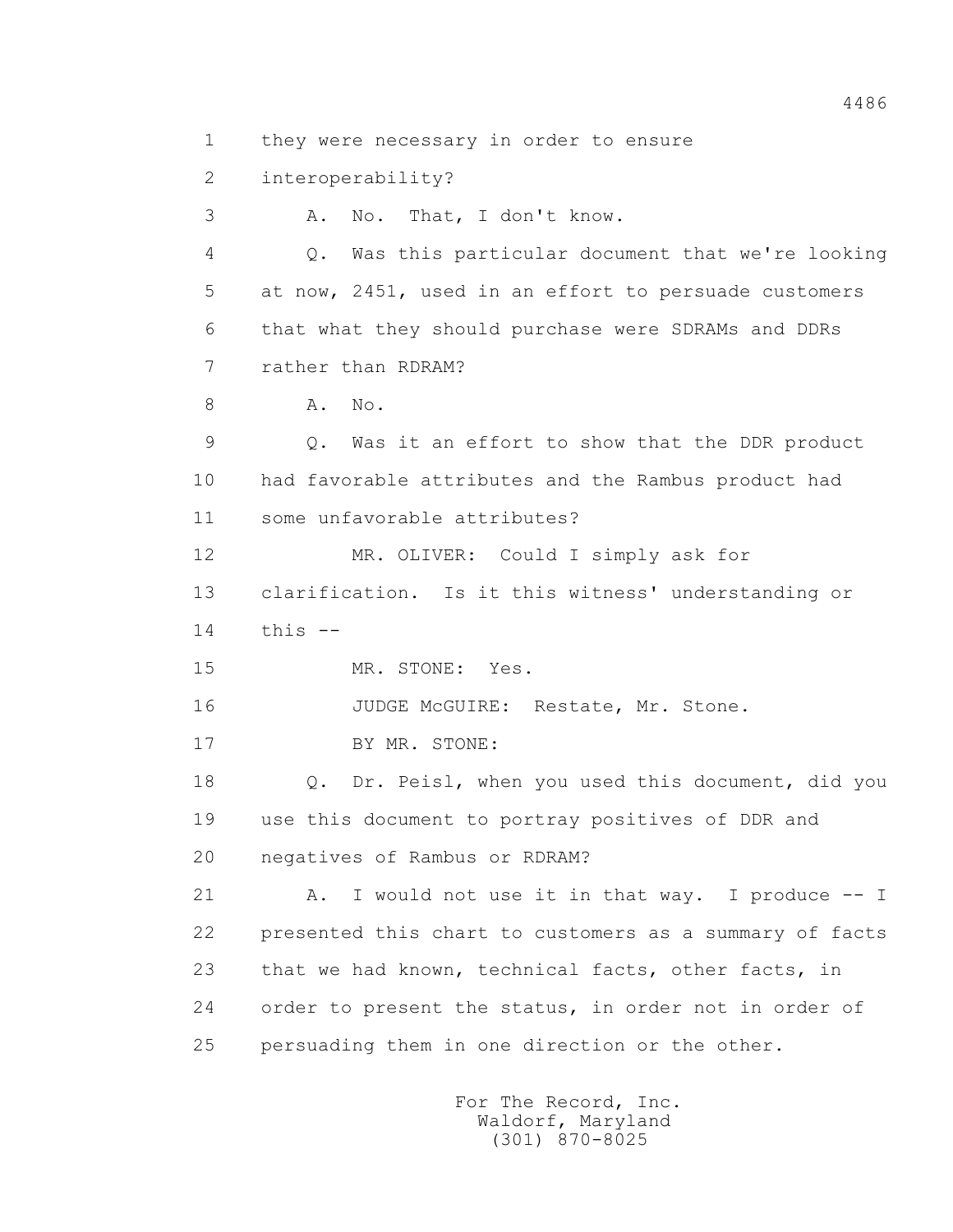1 Q. One of the things you told us about was the 2 packaging you used for RDRAMs. Do you recall that? 3 A. It's BGA. It's different than the standard 4 used at that time. 5 Q. And look at page 9, if you would. And we can 6 bring that up. 7 A. Yes. 8 Q. On the left-hand side it has CSP. Is that the  $9$  same  $-$  10 A. It's the same as BGA. 11 Q. Okay. And then by comparison, the DDR product 12 used the TSOP packaging; correct? 13 A. This is correct. 14 Q. Now, DDR-II -- which operates at a faster speed 15 than DDR, doesn't it? 16 A. This is correct. 17 Q. -- what packaging will it use? 18 A. BGA. 19 Q. It will use the BGA? 20 A. Yes. 21 Q. And I asked you about this earlier and I just 22 want to be clear. I asked you about the "no royalties" 23 portion of the DDR, but let me ask you for just a 24 moment about open standard. 25 Is it your understanding that the JEDEC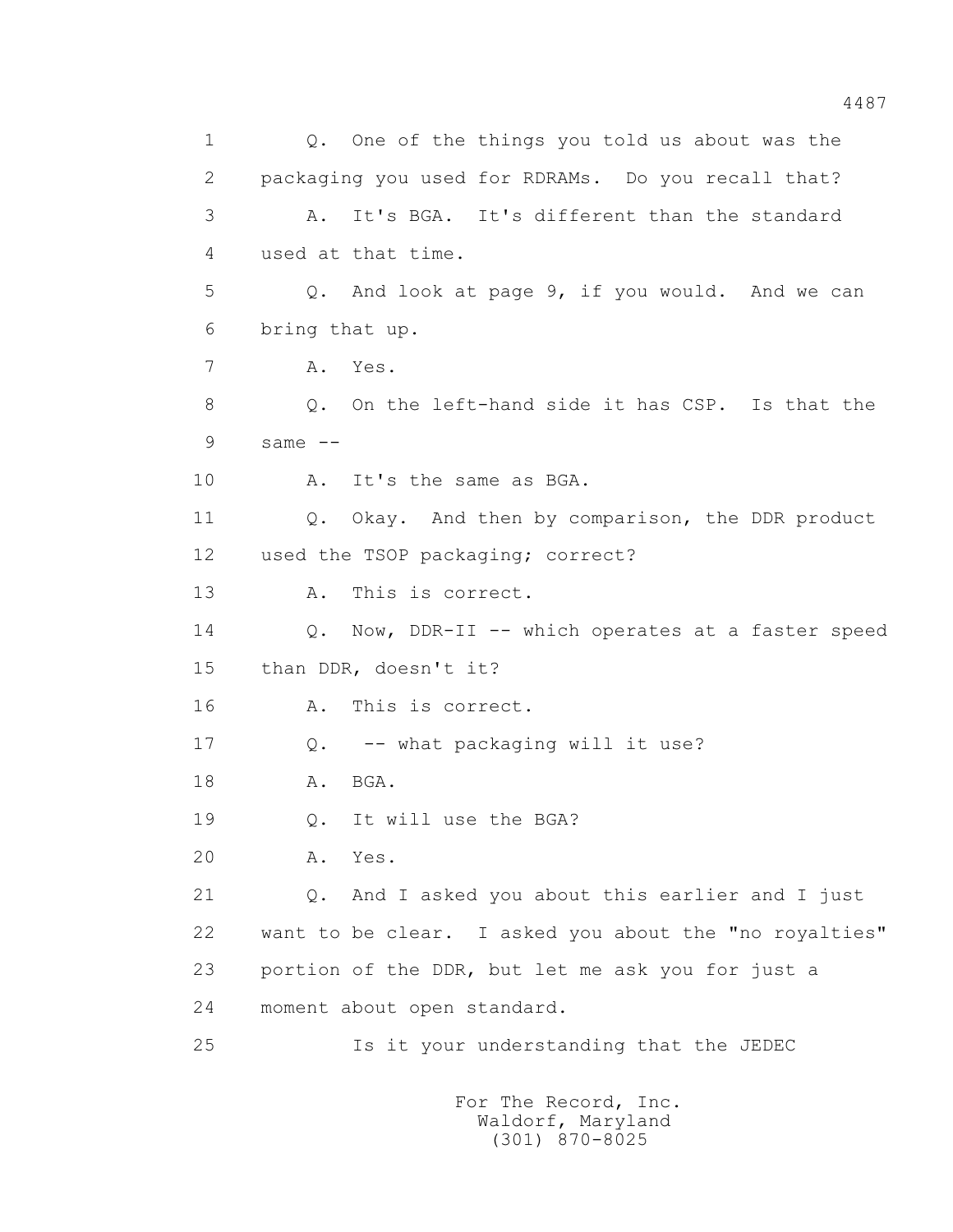1 standards, that is, the written standards, are 2 available to anybody who wants them? 3 A. To anybody who is part of the JEDEC community, 4 which is essentially the whole industry, yes. 5 Q. So if you join JEDEC, you can have a copy of 6 the standards? 7 A. This is correct. 8 Q. And you don't have to pay anything extra on 9 beyond your membership fee to get those standards? 10 A. Besides the membership, correct, yeah. 11 0. And then once you start to manufacture a 12 JEDEC-compliant part, you may or may not need to pay 13 royalties to someone in order to manufacture it? 14 A. I'm not aware of that. 15 Q. Okay. Do you know whether or not there's a 16 JEDEC patent policy that talks about reasonable and 17 nondiscriminatory licenses? 18 A. Yes, there is a JEDEC patent policy. 19 Q. And do you know when it uses "reasonable" in 20 that context, do you know that "reasonable" includes 21 things other than just free? 22 A. I'm not on the business side or I wasn't on the 23 business side with those chips, so I don't know -- I 24 cannot define "reasonable." 25 Q. Okay. Thank you.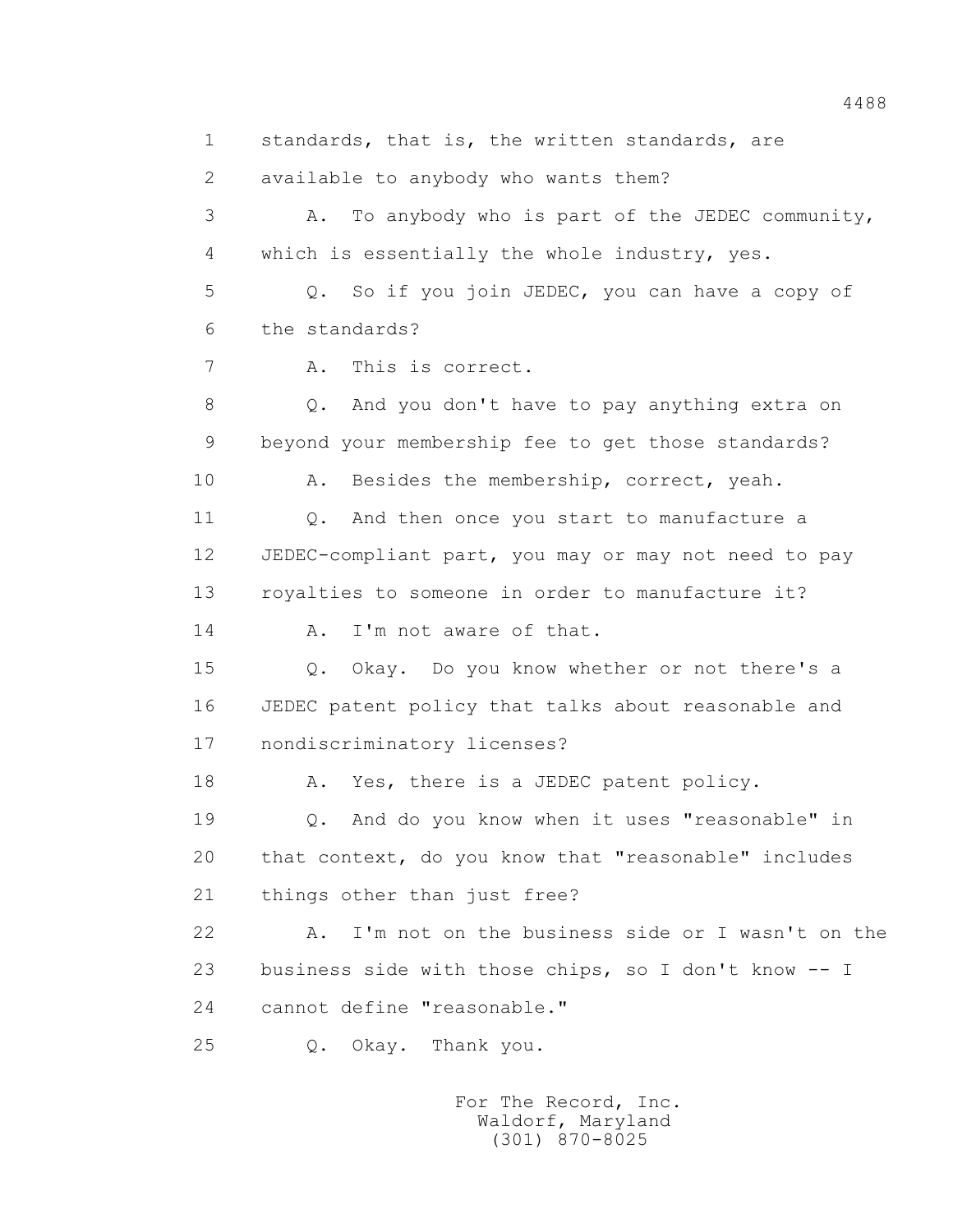1 Let me ask you to look at -- I've put a 2 document in front of you. I just had it up there 3 earlier. There's two documents. Let me hand a copy to 4 Mr. Oliver of both of them. 5 Which ones -- the smaller one is on top? Let's 6 look at that one first. That's 2463, CX-2463, if we 7 could bring that up. 8 A. Yes. 9 Q. And do you recognize this document? 10 A. Portions of it. I have seen some of the 11 foils. 12 Q. And at the outset, let me just ask you, who is 13 Peter Eckelmann, whose name is listed on the front 14 page? 15 A. Peter Eckelmann was, in the late '90s and early 16 2000, a strategic product marketing manager based in 17 Munich. 18 Q. And if we see a date on the left-hand side of 19 the first page, do you see where it says 00-08-22? 20 Would that indicate to you that the date was meant to 21 be August 22 of 2000? 22 A. This correct. 23 Q. And that was at the time you were the 24 technical product manager -- the director of technical 25 marketing?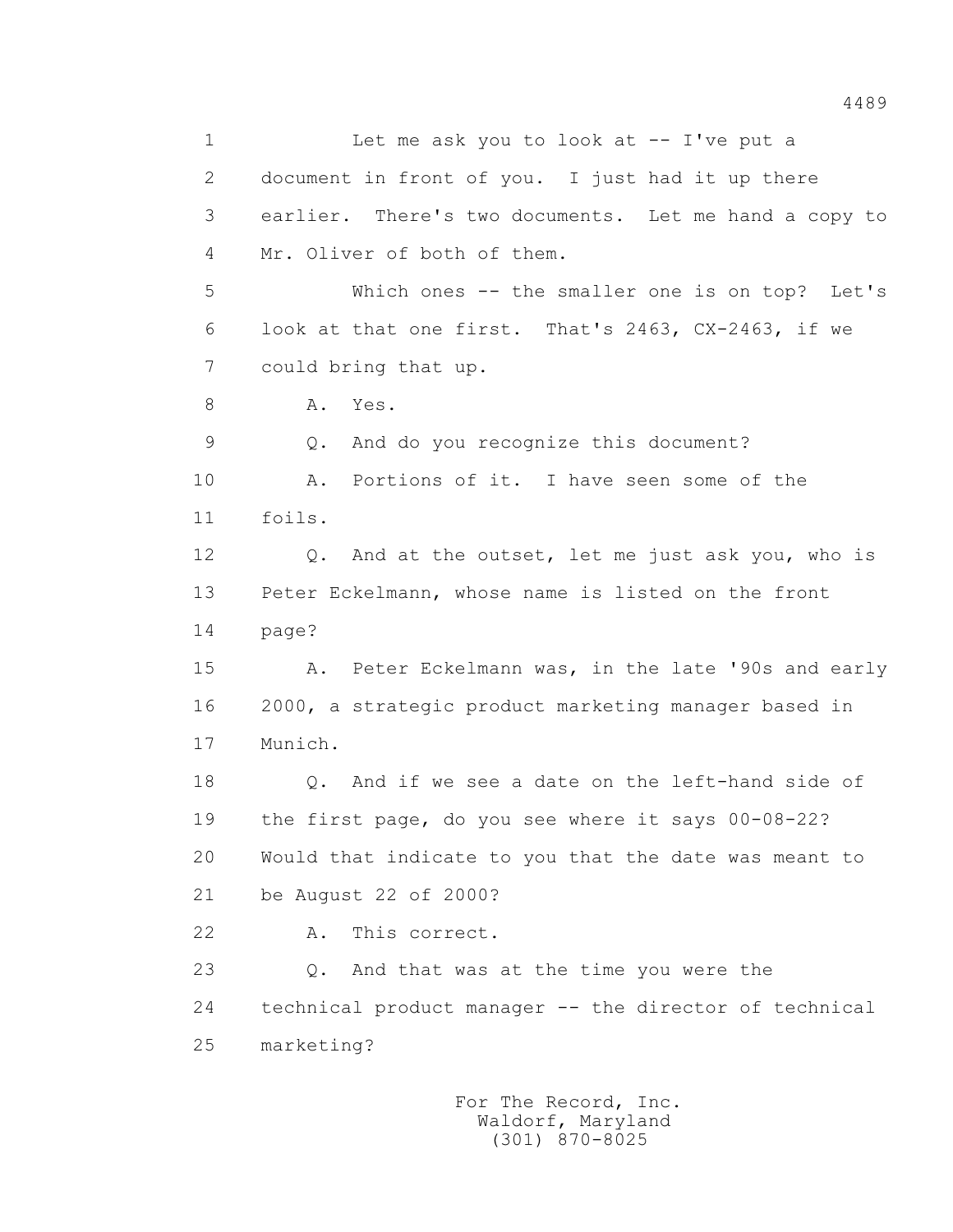1 A. Yeah, that's correct. It was just about my 2 transition phase, but I was still in that job. 3 Q. Look if you would at page 2 of this document. 4 A. Yes. 5 Q. Is this one of the foils you've seen before? 6 A. Yes. 7 Q. And was this meant to indicate that at a prior 8 point in time the DRAM memory road map was a straight 9 line? 10 A. Correct. 11 Q. And you went from page mode to fast page mode 12 to extended data output -- is that what EDO stands for? 13 A. Correct. 14 0. -- and then to SDRAM? 15 A. Correct. 16 Q. Now, was the change from extended data output 17 to SDRAM one that involved huge costs? You used the 18 words "huge costs" earlier today. 19 A. No. 20 Q. And why weren't there huge costs associated 21 with that change? 22 A. It essentially comprised only a change in the 23 electrical characteristics how DRAM was driven. It did 24 not encompass any changes that were costly, costly 25 things that you would have to have changed the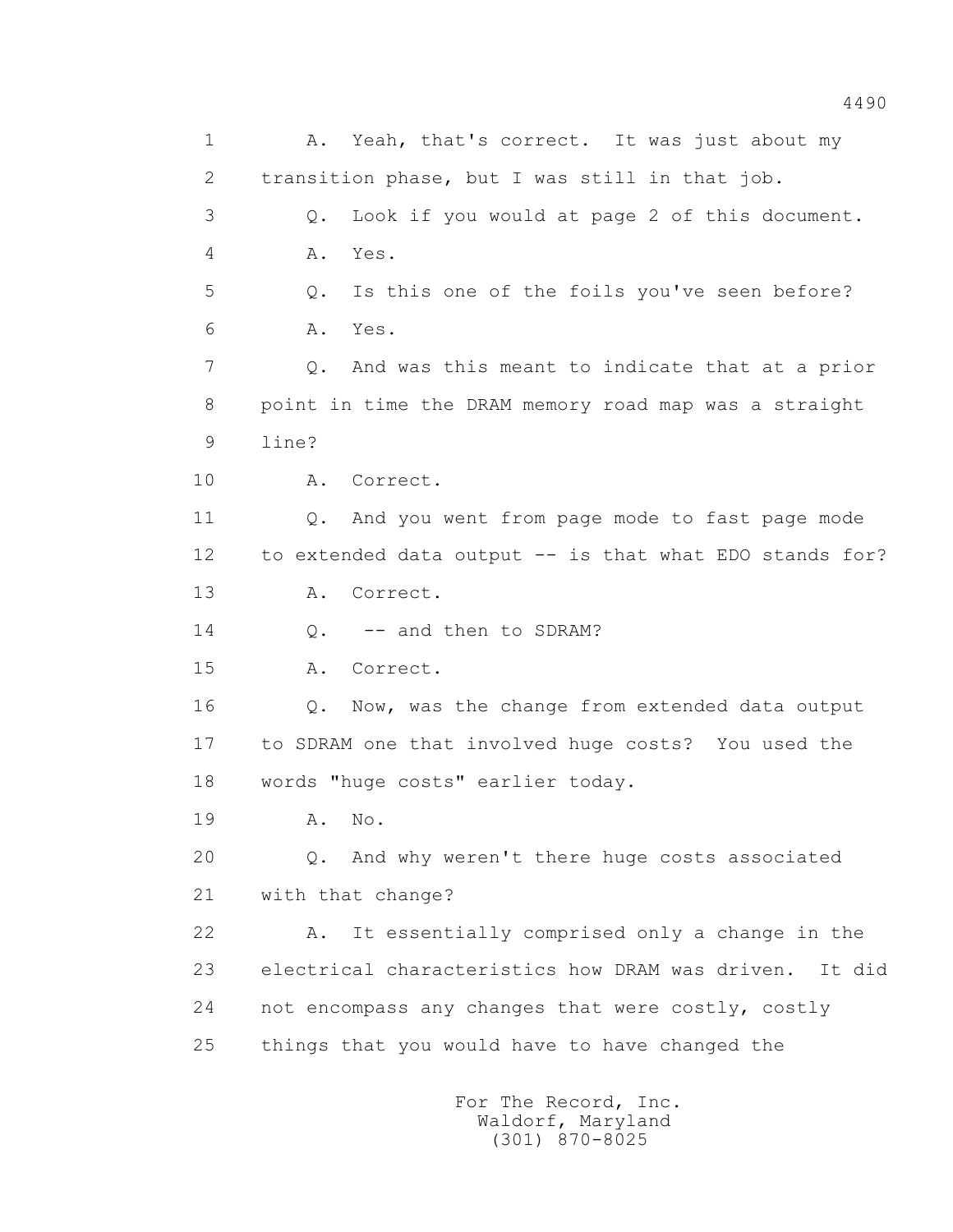1 architecture of the DRAM or the test landscape because 2 you are testing at higher frequencies. Those are 3 changes that require lots of costly changes -- costly 4 repurchasing of tools and equipment and learning. 5 Q. Now, you did go with -- from EDO to SDRAM, you 6 went from asynchronous to synchronous; correct? 7 A. This is correct. 8 Q. And when you went from EDO to SDRAM, you did 9 increase the speed, didn't you, the frequency? 10 A. In relative terms, a little bit, yes, correct. 11 0. Okay. And did the number of pins change? 12 A. I don't recall that, but my assumption would be 13 yes. 14 Q. And they certainly weren't backward compatible, 15 were they? 16 A. No. They're not. 17 0. And were the voltage levels different? 18 A. I'm not entirely sure. Could have been, yes. 19 Q. Look if you would then at page 3, and let me 20 ask if this is one of the foils that you had seen 21 before. 22 A. Yes. 23 Q. And was this intended to portray the change in 24 the straight-line path that had turned into a maze 25 after the introduction of PC100?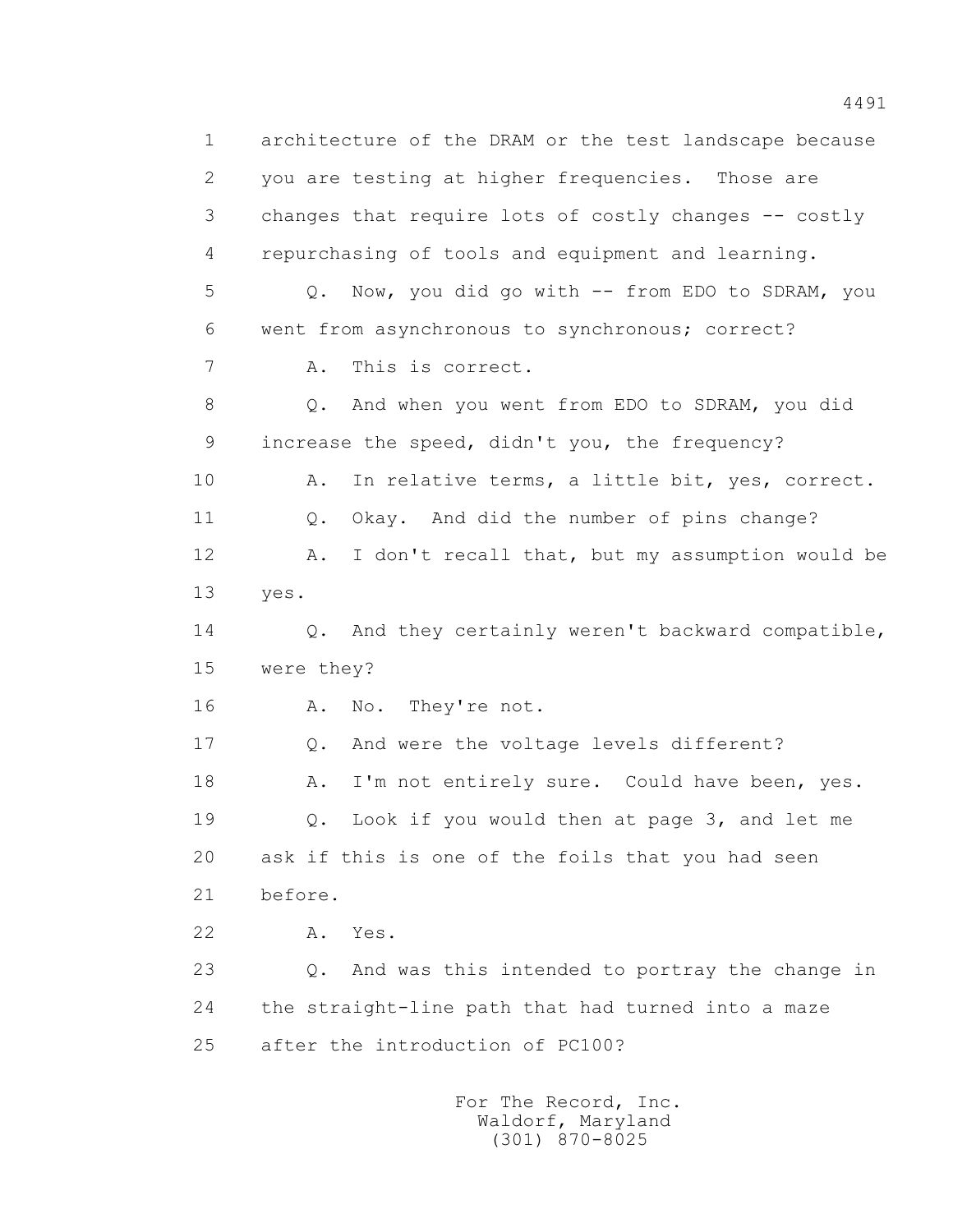1 A. This is correct. 2 Q. And it shows here the first step to the right 3 of PC100 is a branch up to the top which is labeled 4 "SLDRAM"? 5 A. This is correct. 6 Q. Is that intended to reflect or refer to the 7 product being designed by a group at some points in 8 time called SyncLink? 9 A. This is correct. 10 Q. And you were involved with SyncLink, weren't 11 you? 12 A. No, I was not. 13 Q. Didn't you supervise some of the people who 14 attended SyncLink? 15 A. This is correct. 16 Q. And who did you supervise who attended 17 SyncLink? 18 A. The person I can remember was Josef Schnell. 19 Q. Were you asked by your boss to attend a couple 20 of JEDEC meetings to touch on or learn about the status 21 of SyncLink? 22 A. Yes. 23 Q. Did SyncLink ever result in the production of a 24 product? 25 A. Not to my knowledge.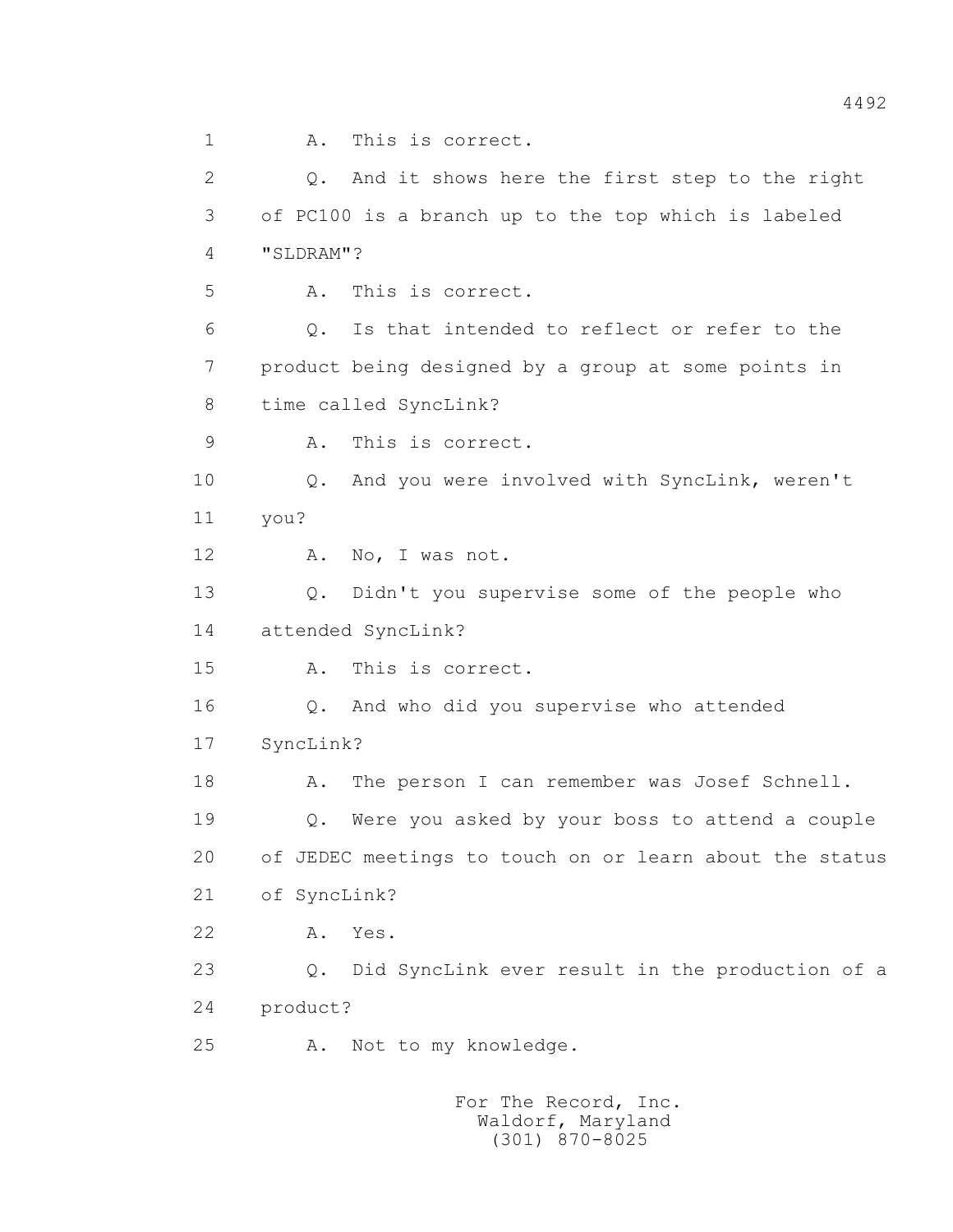1 0. So so far as you know, the reason there's a 2 stop sign there by SLDRAM is the product never came to 3 fruition? 4 A. This is correct. 5 Q. Now, were there -- did you understand there to 6 be huge costs associated in going from PC100 to 7 SLDRAM? 8 A. I was not in -- into this SLDRAM in that topic 9 in detail in order to be able to answer that question. 10 Q. Were there huge costs associated in going from 11 PC100 to the first RDRAM product that you see on this 12 chart which is labeled "CRDRAM"? That's concurrent 13 RDRAM; correct? 14 A. Yes. 15 Q. And were there huge costs in going to 16 concurrent RDRAM? 17 A. I cannot answer that either. I did not make 18 any investigations in regards to that. 19 Q. Do you know whether any of the transitions 20 shown on page 3 of Exhibit 2463 involve huge costs like 21 you described earlier? 22 A. The virtual channel is a costly proposition 23 because it's kind of an architecture that is quite 24 revolutionary, meaning that it's significantly 25 different from PC100 in regards of how the chip, DRAM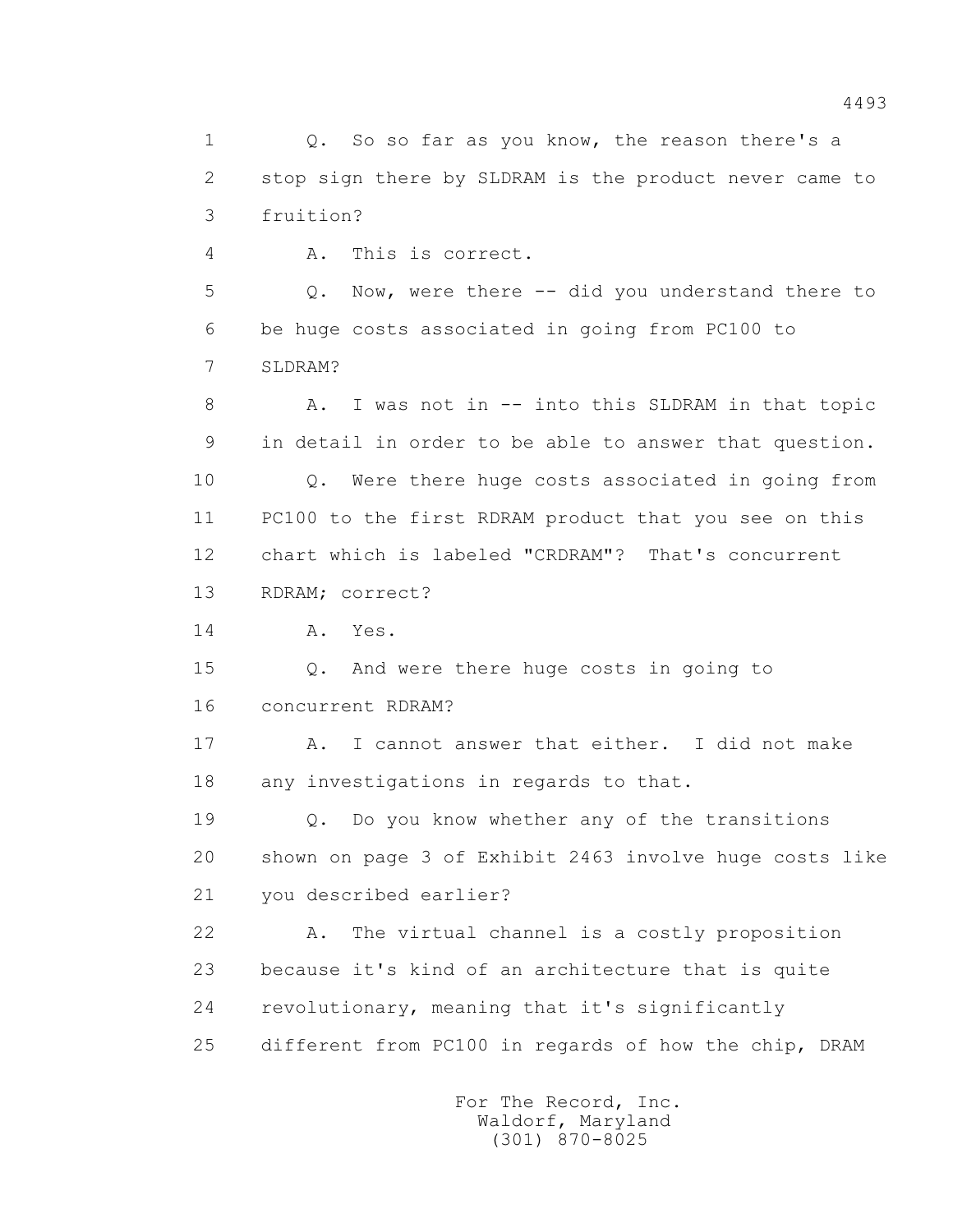1 chip architecture works and how in -- as well in 2 regards to the testing capabilities, frequency. 3 The second one I would identify as a huge cost 4 difference is direct RDRAM or Rambus. 5 Q. Any others? 6 A. In the very same way. It's a different 7 architecture and it's higher speed, meaning it's more 8 costly to produce. 9 Q. And are there any others on this sheet that you 10 would describe as having huge costs? 11 A. EDRAM -- and I'm not entirely sure what that 12 means -- is that enhanced DRAM? I don't know. I 13 cannot comment on EDRAM at all. 14 Q. Okay. 15 A. DDRs are -- usually are not -- are solutions 16 that are not much higher in cost than PC100 or PC133. 17 Q. Okay. And Infineon did invest the money into 18 producing direct RDRAM, did they not? 19 A. This is correct. 20 Q. When was the decision made at Infineon, if you 21 know, to begin work on DDR-II? 22 A. I don't know. 23 Q. Any estimate for us that you feel comfortable 24 with? 25 A. The estimate would be 2001.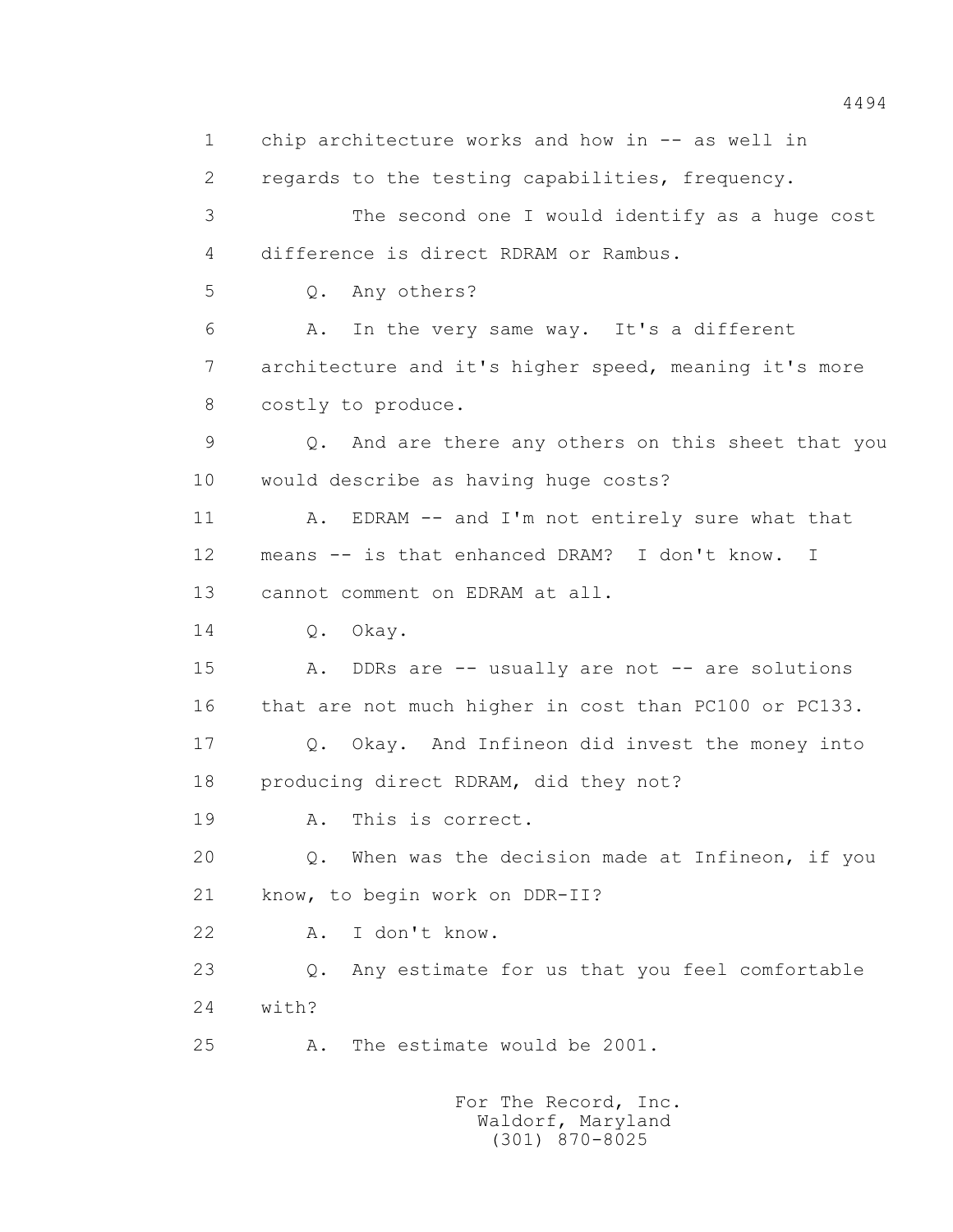1 MR. OLIVER: Objection, Your Honor. He 2 testified he doesn't know. 3 JUDGE McGUIRE: Sustained. 4 BY MR. STONE: 5 Q. Look if you would at page 5 of this particular 6 road map. 7 And is this document that we're now looking at 8 as Exhibit 2463 a document that was used with 9 customers? 10 A. No. I don't think so. 11 Q. This was a document that was used internally at 12 Infineon, wasn't it? 13 A. Yes. 14 Q. Okay. Look if you would at page 5 of 15 Exhibit 2463. 16 A. Yes. 17 Q. Is this a foil you've seen before? 18 A. No. 19 Q. Look if you would at pages 10 and 11 and tell 20 me if you've seen those pages before. 21 A. I did not see page 10 or 11 before. 22 Q. You have not seen those before? 23 A. No. 24 Q. Okay. Look if you would at the next exhibit 25 that I have up there, which is 2427.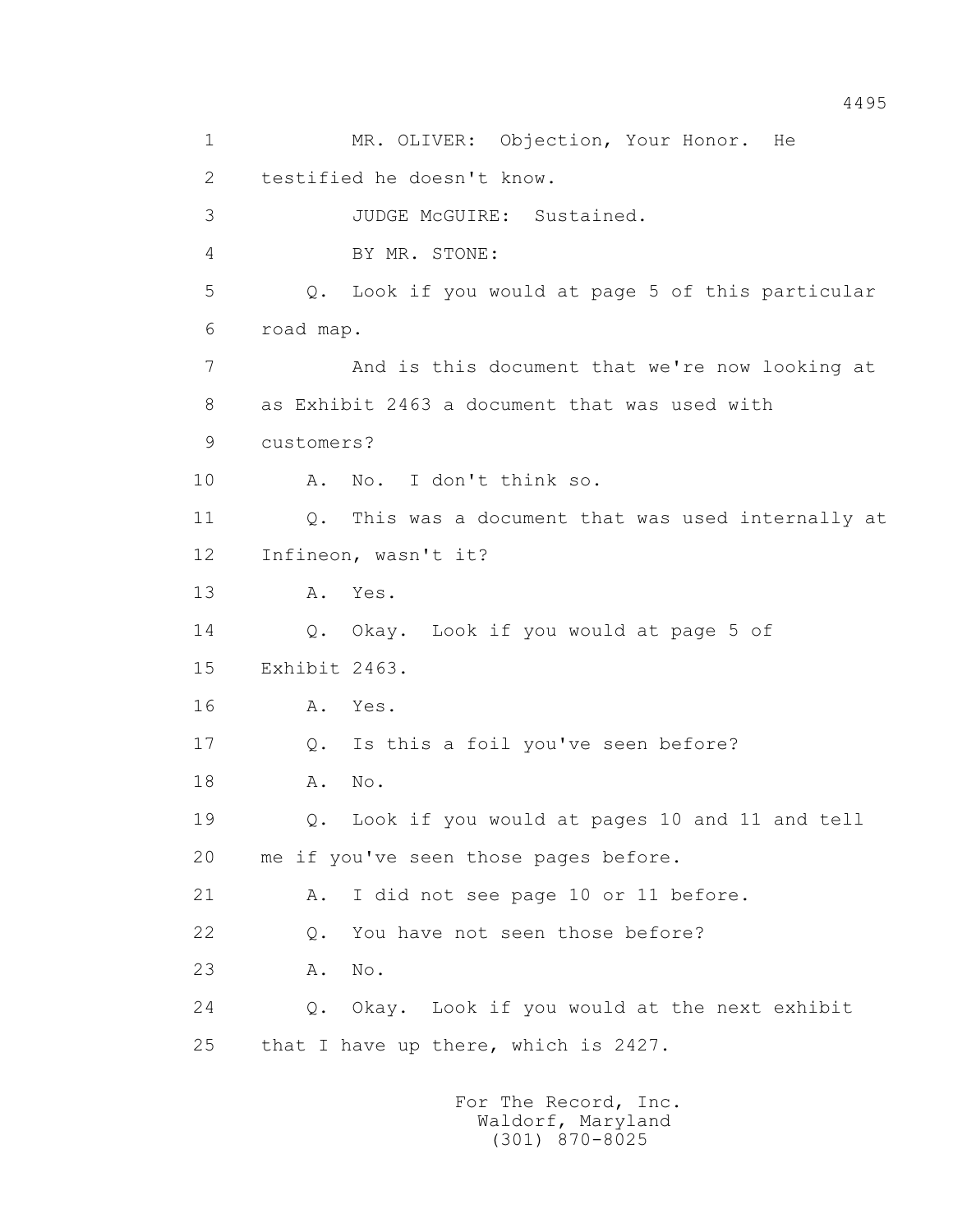1 JUDGE McGUIRE: CX-2427? 2 MR. STONE: CX. I'm sorry, Your Honor. 3 THE WITNESS: Yes. 4 BY MR. STONE: 5 Q. Have you seen some or all of the foils that 6 make up this document before? 7 A. I don't believe I have seen any of the foils 8 before. 9 Q. Okay. Let me not ask you that then. 10 Earlier, Mr. Oliver showed you four product 11 specifications, Exhibits CX-2404, CX-2403, CX-2410 and 12 CX-2408. Do you recall those? 13 A. Yes. 14 Q. And these are the product specifications 15 provided to customers? 16 A. This is correct. 17 Q. And sometimes called data sheets? 18 A. Correct. 19 Q. And in these four documents, do you know 20 whether in these four documents there's any reference 21 as to whether any of the products meet any particular 22 JEDEC standard? 23 A. Yes.

24 Q. And which one is that?

25 A. In document 2410.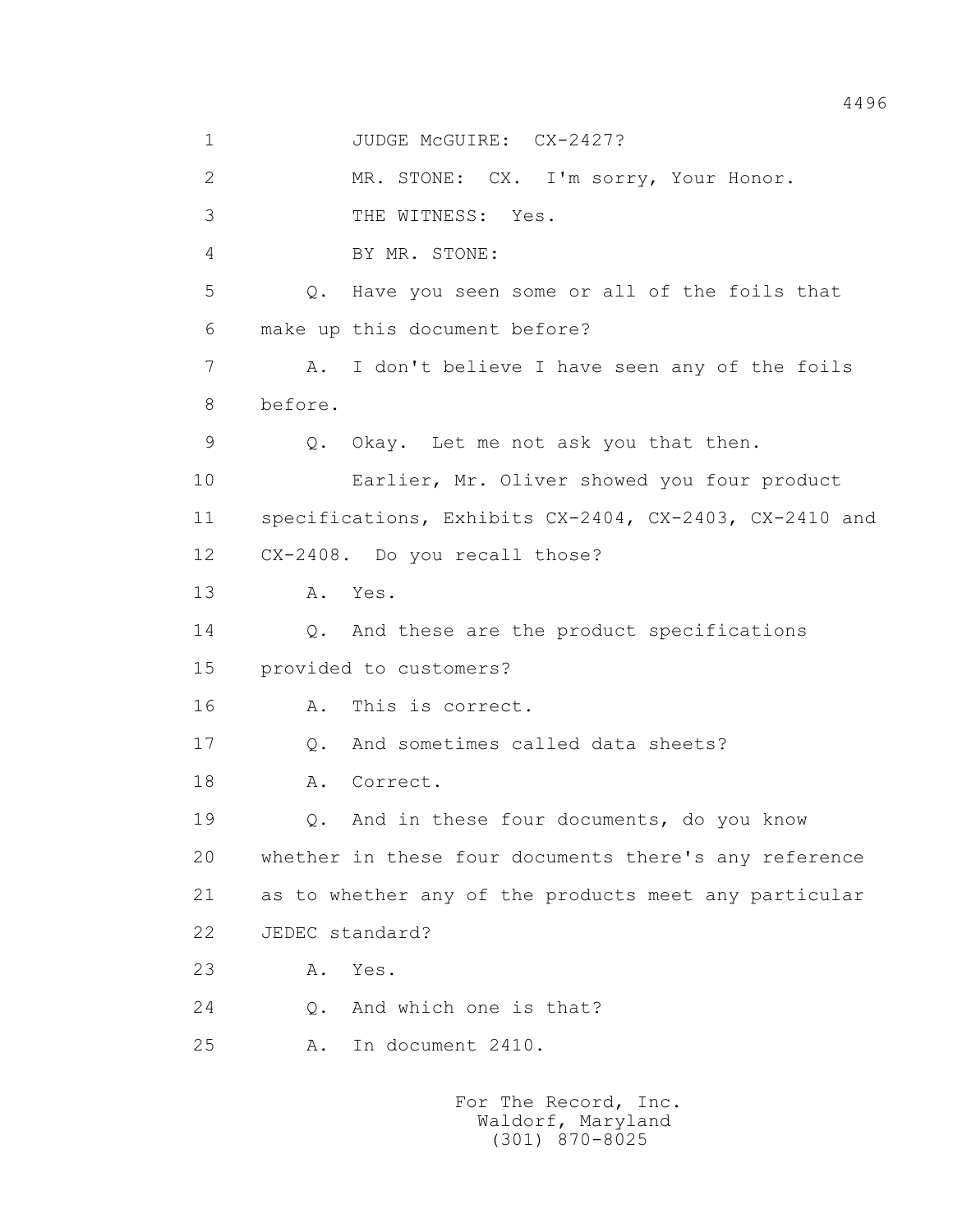1 Q. Yes. Where's the reference? 2 A. It refers to the JEDEC standard for the SSTL 2 3 interface. 4 Q. And can you give us a page number, or where are 5 you reading that? 6 A. Oh, excuse me. It's in the right half of the 7 document in the fifth line from the bottom. 8 Q. Yes. Okay. 9 Could you bring it up. I'm sorry. It's 10 CX-2410, and if you go to the right-hand column, in the 11 lower half, the second to last paragraph, if you could 12 bring that up. 13 Thank you. 14 So it's now on the screen where it says: All 15 inputs are compatible with the JEDEC standard for 16 SSTL 2 and all outputs are SSTL 2 class II compatible? 17 A. Correct. 18 0. And does that refer to whether or not the DDR 19 SDRAM meets any of the criteria or standards set out in 20 the JEDEC specification Exhibit JX-57 that Mr. Oliver 21 showed you earlier? 22 A. That's a portion of it, yes. 23 Q. And other than the inputs and outputs being in 24 compliance with an SSTL standard, is there anything in 25 CX-2410 that tells us whether the DDR SDRAM meets all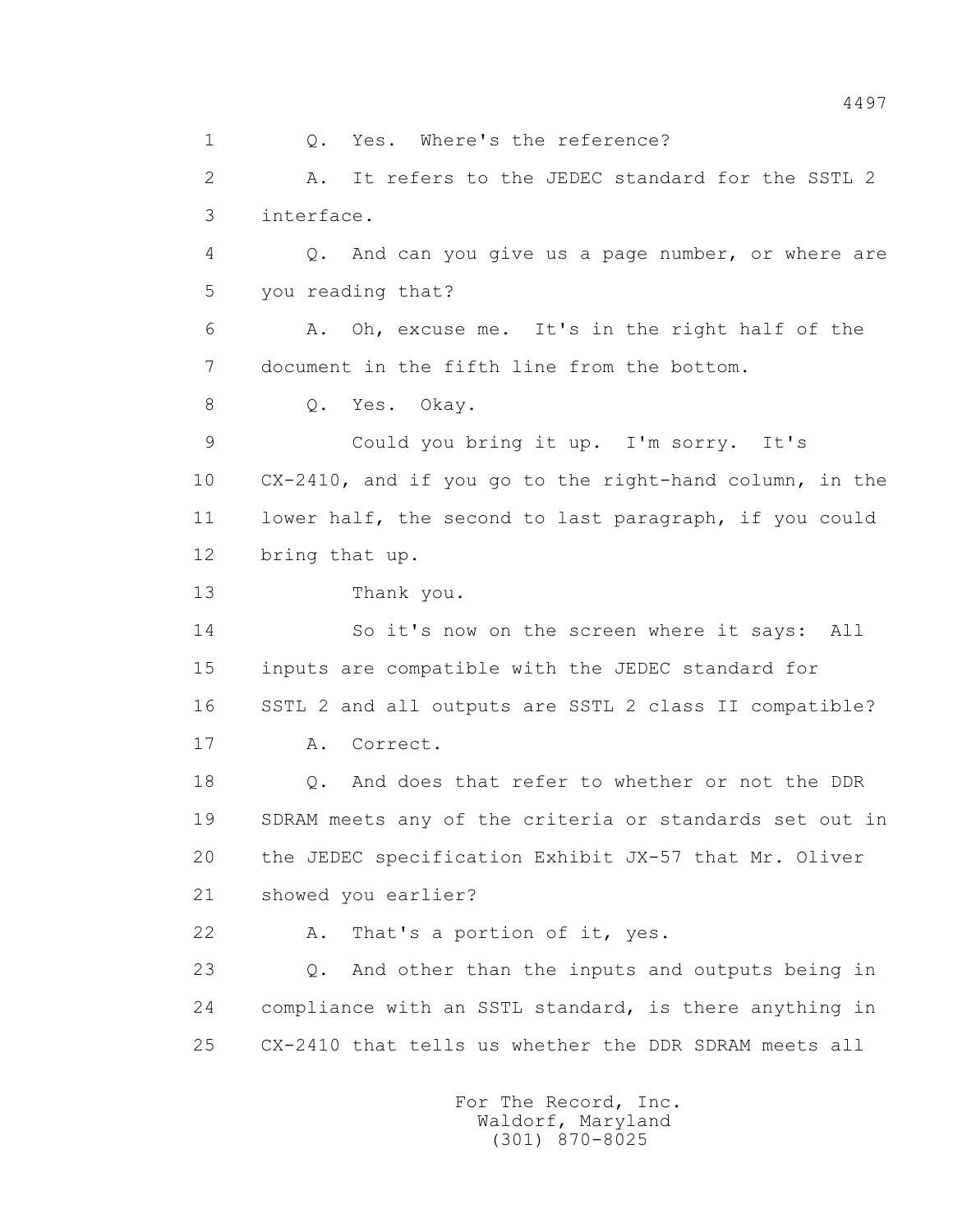1 of the DDR SDRAM specifications set out in

2 Exhibit JX-57?

3 A. Yes.

4 Q. Where is that?

5 A. You mean for the SSTL 2 interface?

 6 Q. No. I mean for the rest of the product 7 itself.

8 A. Oh, the rest of the product? Yeah, I would 9 have to go through that page by page. We did that this 10 morning on a few pages. But it essentially tells you 11 that there's no major difference between this document 12 and the JEDEC document.

13 0. And just so I understand, what we did this 14 morning is we looked at a particular page in the data 15 sheet for the product and compared it to a particular 16 page in the specification and saw that they were more 17 or less the same; correct?

18 A. Correct.

 19 Q. But nowhere in this document, CX-2410, did we 20 see this morning a specific reference to the entire 21 product meeting any JEDEC standard, did we?

22 A. You're asking me now to look --

 23 Q. No, Dr. Peisl, I'm not asking you to look 24 through it. I'm sorry.

25 This morning when we looked through it no one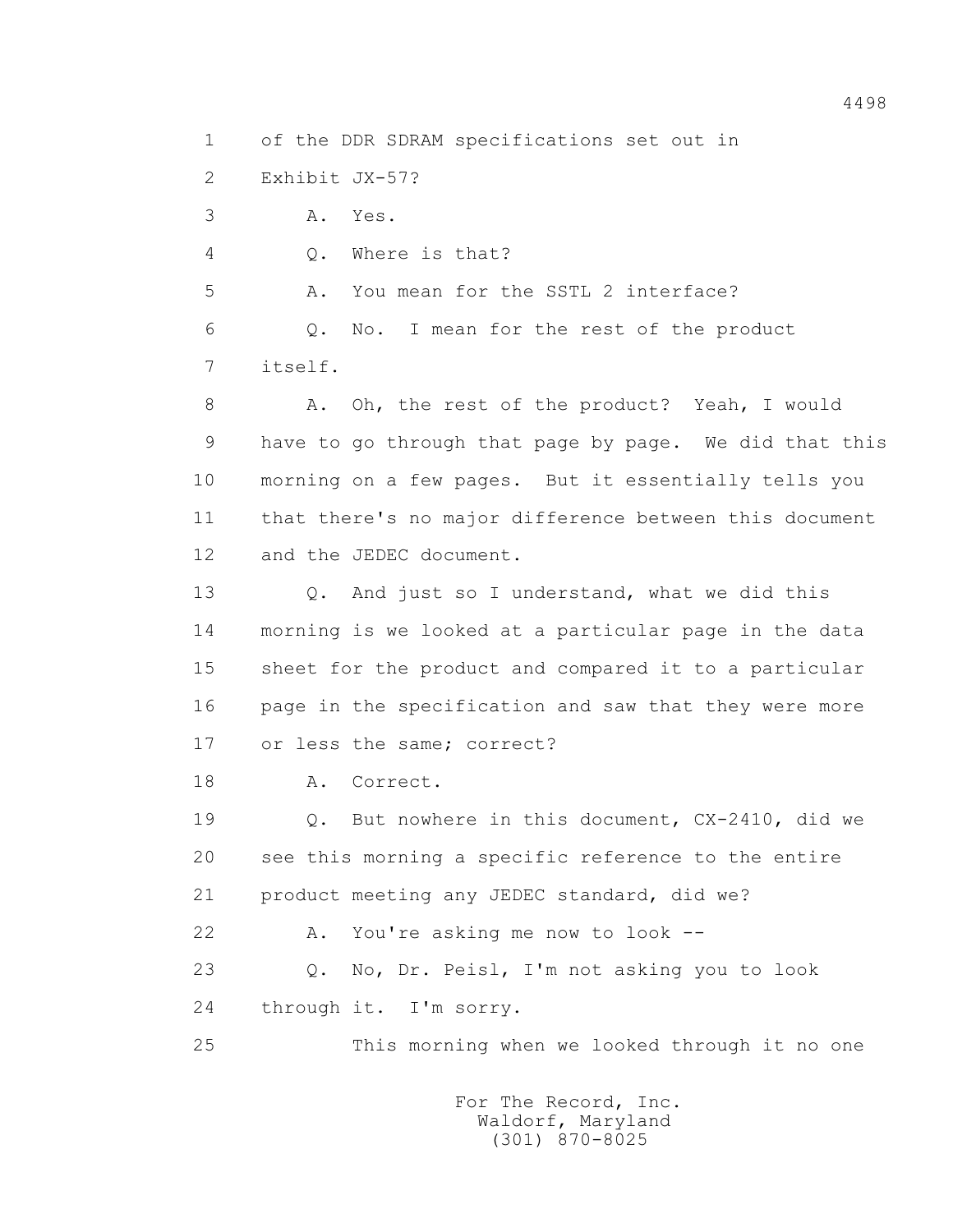1 pointed out anyplace in the document where it says here 2 it says in the document this product meets a particular 3 JEDEC standard? 4 A. You mean an explicit sentence? 5 Q. Yes. 6 A. I don't know that. It's not on the first page. 7 Q. And let me ask you this question. 8 Infineon manufactures 128-megabit SDRAM as 9 described on CX-2404, doesn't it? 10 A. We manufacture this product, correct. 11 Q. And do you manufacture it in compliance with 12 the data sheet? 13 A. Yes. 14 Q. And as to each of the four sets of -- as to 15 each of the four data sheets we looked at, CX-2404, 16 CX-2403, CX-2410 and CX-2408, Infineon manufactures a 17 product that's in compliance with each of those data 18 sheets; correct? 19 A. This is correct. 20 Q. Okay. Earlier today you were asked some 21 questions about the 256-megabit SDRAM that you worked 22 on the design of. 23 A. Yes. 24 Q. And you also worked on a 256-megabit DDR SDRAM; 25 correct?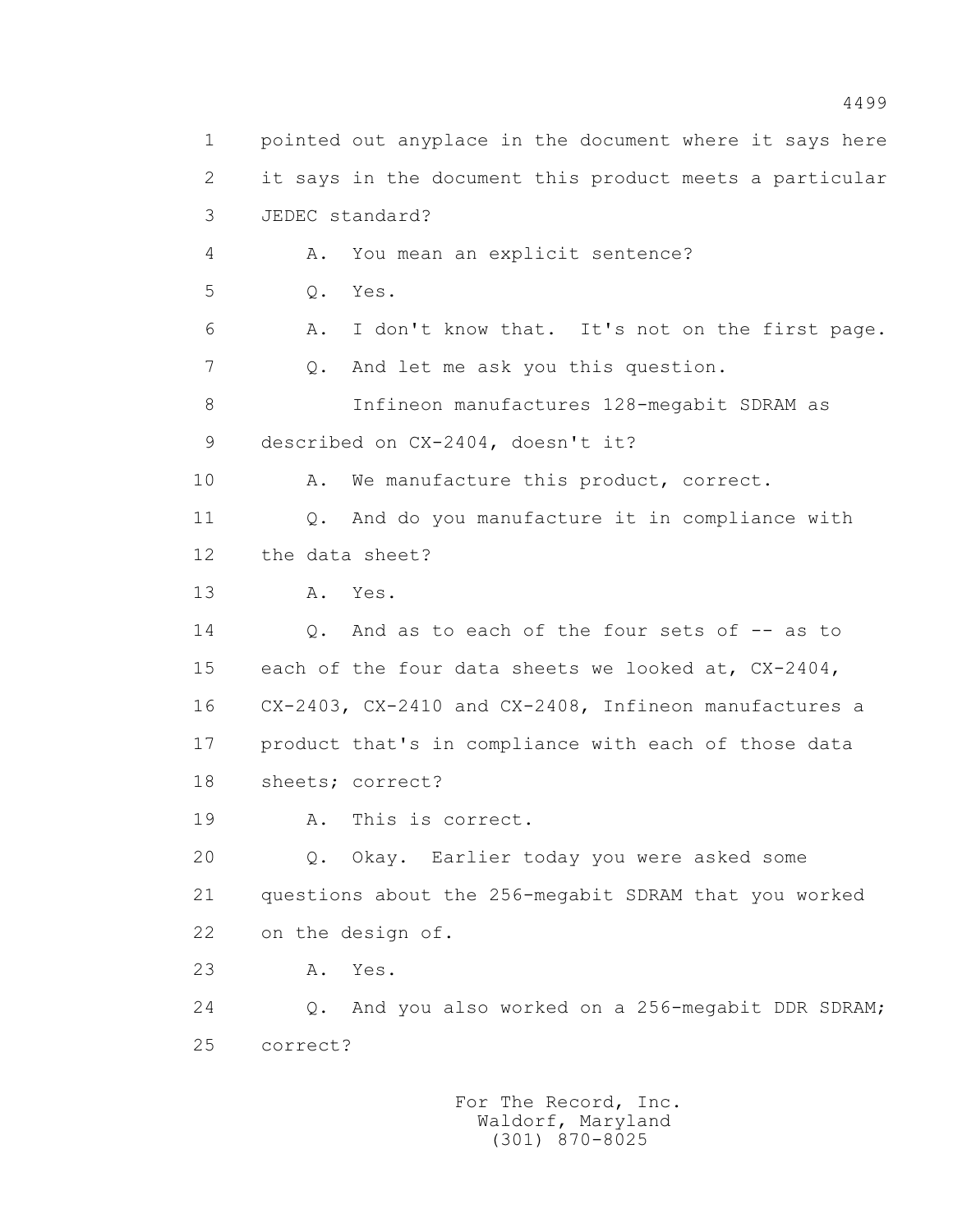1 A. Correct.

 2 Q. When you ultimately went into production, did 3 you manufacture both parts on the same die? 4 A. No. 5 Q. Did you manufacture both on the same wafer? 6 A. No. 7 Q. Okay. Was there any way in which the 8 manufacturing of the two parts was done together? 9 A. I believe that we have a 512M SDR and DDR chip 10 that both interfaces on one chip. 11 0. So can you explain what that means? 12 A. It means that the 512M chip is designed in a 13 way that can operate as well as a synchronous DRAM as 14 well as a double data rate SDRAM. 15 Q. So the same product can be operated one way or 16 another; it's an option? 17 A. That's correct. 18 Q. Were there what you would describe as huge 19 costs in creating the ability to operate it as either a 20 double data rate or a single data rate? 21 A. No. The reason for that is because synchronous 22 DRAMs and double data rate SDRAMs, because of their 23 similarity in architecture, usually take or require the 24 same basic chip architecture and some different I/O 25 circuits so -- which can be done optionally very easily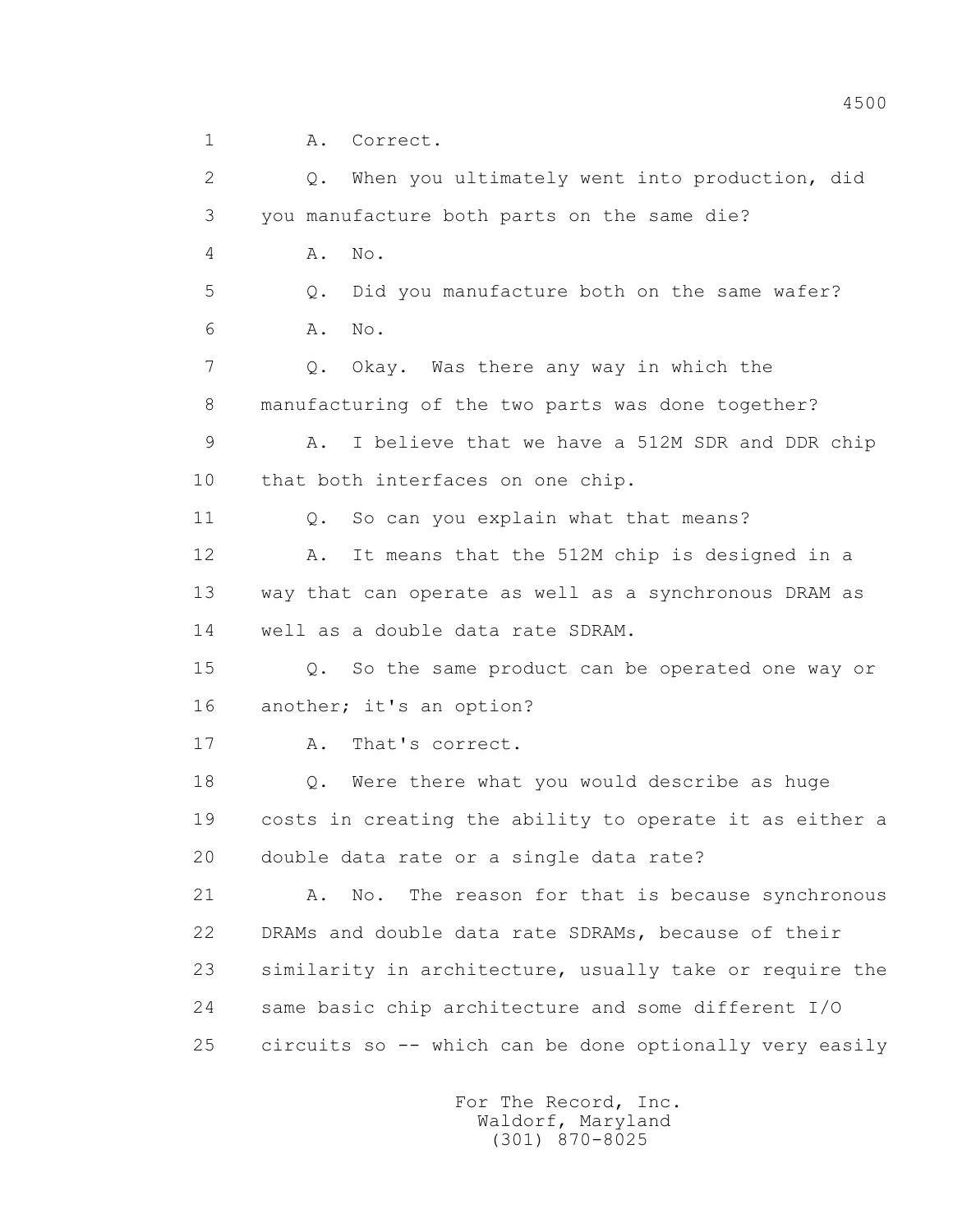1 without any die penalty costs.

 2 Q. When you were working on the 256-megabit SDRAM, 3 before you went into production, were there two 4 complete mask changes, as you recall it? 5 A. I believe so. 6 Q. And were there several minor mask changes as 7 well? 8 A. I believe so, too, yes. 9 Q. And could you explain to us what a minor mask 10 change is as compared to a complete mask change. 11 A. A minor mask change is -- does usually contain 12 changing of the upper levels of the silicon. Upper 13 levels are usually metal, aluminum layers, which 14 contain the wiring, so what you want to do with a 15 minor change is either disconnect some circuits or 16 connect some circuits or try to alleviate tiny 17 differences between circuits. That's what you 18 typically do. 19 Q. In the memory array itself, for example, is 20 that something that you generally think of as being in 21 a lower layer? 22 A. That's correct. 23 Q. Do you have any understanding as to why when 24 the original JEDEC standard for SDRAM was adopted it 25 included programmable CAS latency?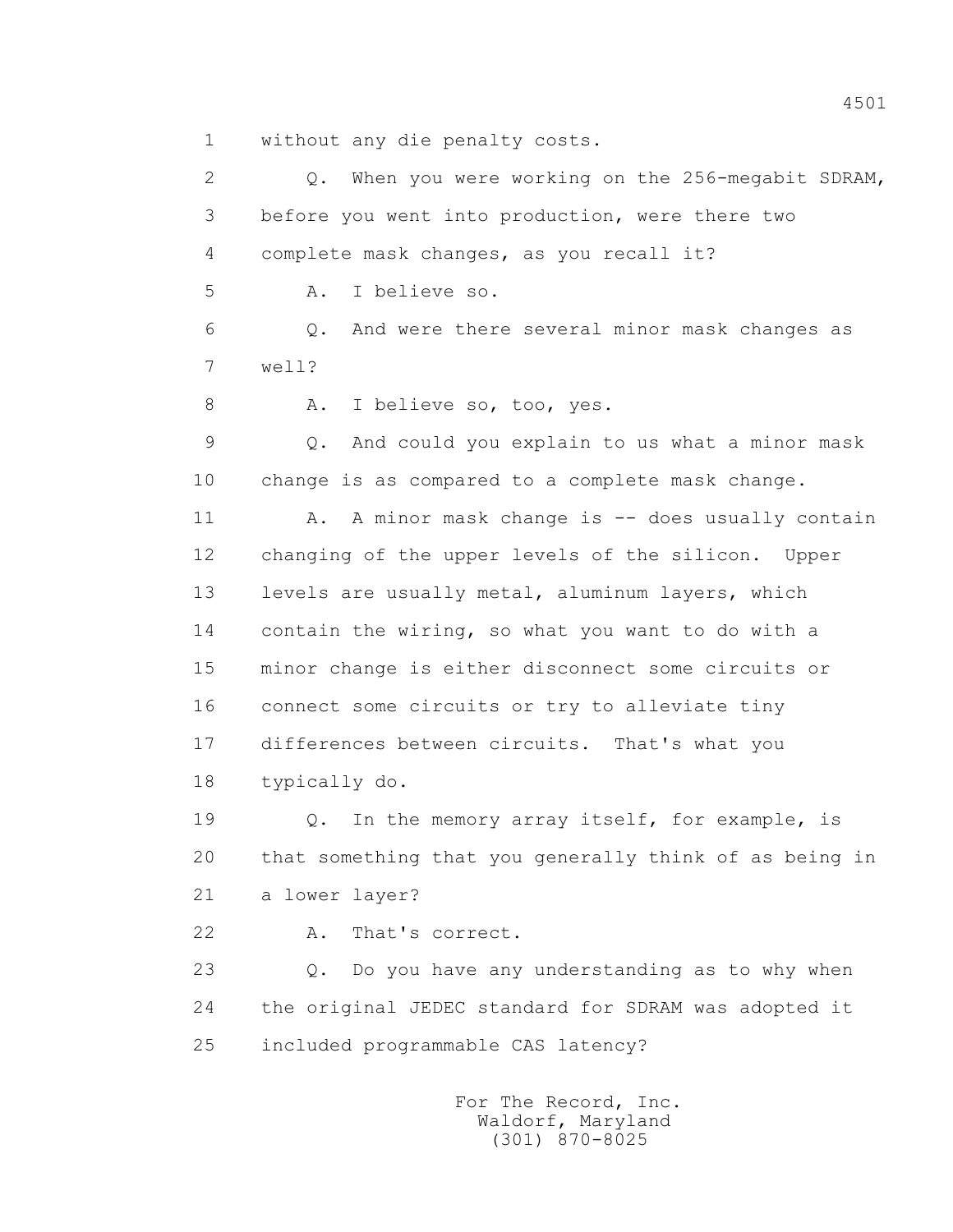1 A. Why? No, I don't know that. 2 Q. And were you ever asked your opinions on 3 whether it should or shouldn't include it at the time? 4 A. No. 5 Q. And would your answers be the same with respect 6 to variable burst length? 7 A. Correct. I don't know that. 8 Q. When did you first hear about the idea of 9 using dual-edged clocking or double data rate on an 10 SDRAM? 11 A. It must have been in the late '90s, in the 12 second half of the '90s, when we started to look at the 13 first DDR implementation on one of our chips, which was 14 the first 256M SDR you were referring to. Because that 15 had both SDR and DDR on one chip as well, but DDR did 16 not make it into production. 17 Q. Does JEDEC certification by itself ensure that 18 the parts will be sold at low cost? 19 A. Yes. 20 Q. And wasn't burst EDO standardized at JEDEC? 21 A. Yes. 22 Q. And were burst EDO parts ever commercially 23 available at low cost? 24 A. I do not believe so. 25 Q. Isn't the cost driven by the number of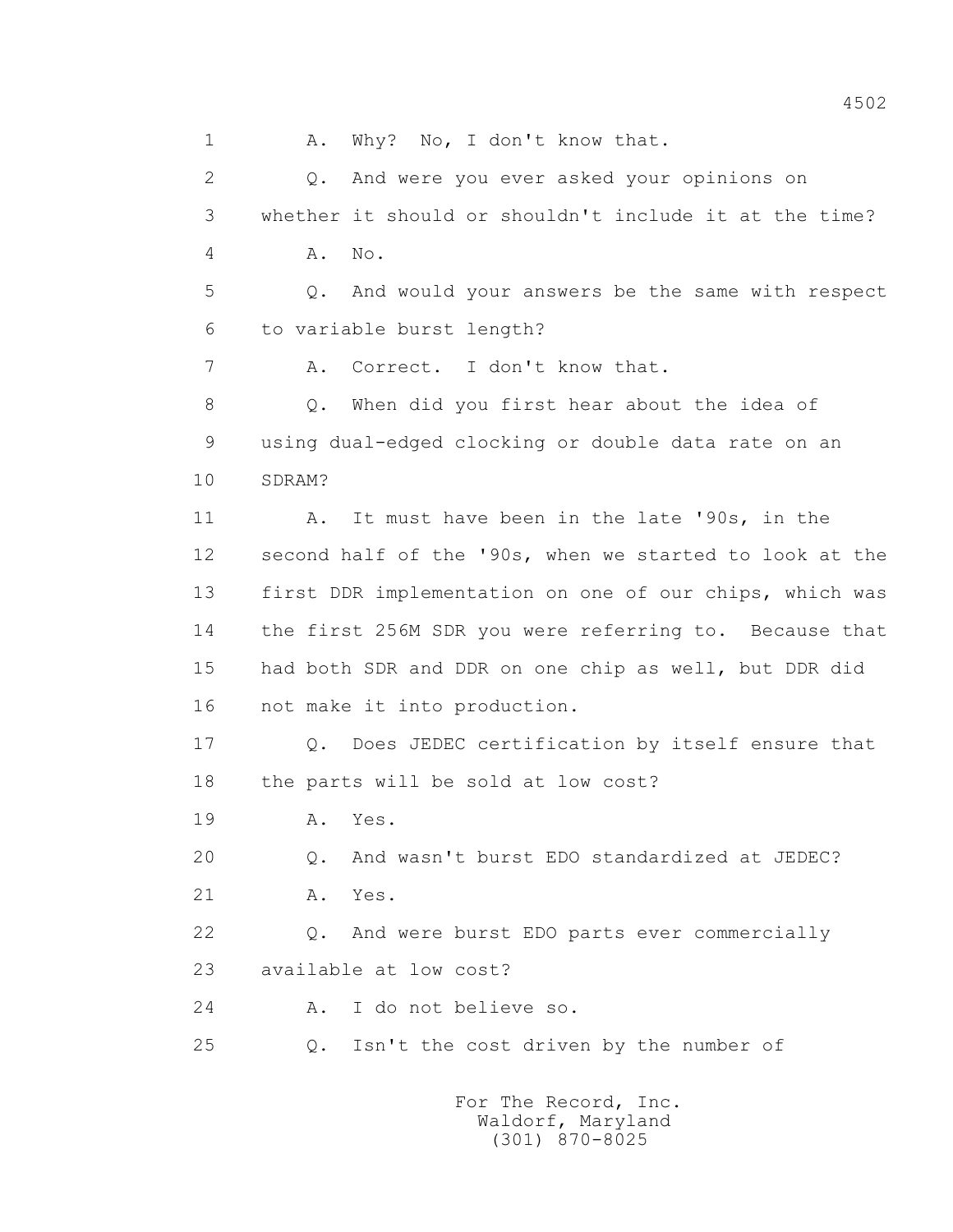1 producers and the supply and demand for the product? 2 A. I'm not a complete expert in that field, but I 3 would say yes, in that direction. 4 Q. And isn't one of the key purposes of standards 5 to ensure interoperability that I can, if I'm a 6 computer manufacture, I could buy a part made by 7 Infineon or buy a part made by Micron or Hynix or 8 Samsung and any of those parts would work equally well 9 in my product? 10 A. That's the idea, correct. 11 Q. The designers at Infineon, like you did for a 12 while, often start with a set of specifications or a 13 standard when they start designing, don't they? 14 A. They start with a set of specifications that 15 are not yet final or -- 16 Q. No. They just start with a set of 17 specifications. 18 **A.** Yes. 19 Q. And oftentimes don't they start with a set of 20 specifications that haven't quite been made final yet 21 by JEDEC? 22 A. This is correct. 23 Q. In your experience, don't they like to start 24 about a year ahead of the standard becoming final? 25 A. That's approximately right.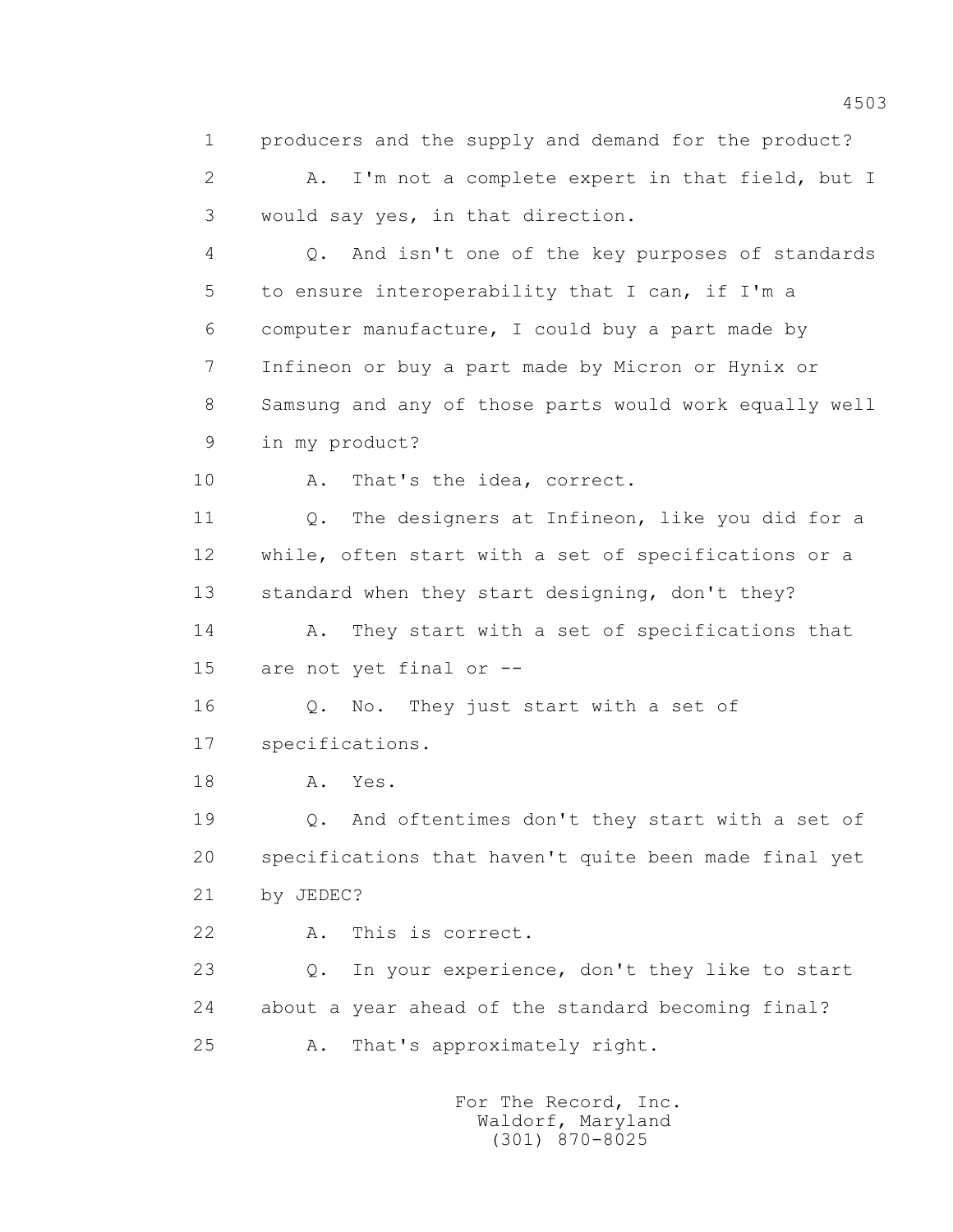1 Q. Okay. You mentioned in your current position 2 one of the products that you're involved with is a 3 product that's a reduced latency DRAM? 4 A. This is correct. 5 Q. Is that known as RLDRAM? 6 A. This is correct. 7 Q. Are there specifications for that product? 8 A. Yes. 9 Q. Who developed those? 10 A. Infineon started to develop the specification. 11 We worked together with all of our customers to refine 12 the specification and we pulled in Micron as a second 13 source in order to work on the specification. 14 Q. So after -- is it correct that after Infineon 15 had done a lot of the work on the product in order to 16 ensure the availability of a second source, they 17 entered into an arrangement with Micron where they 18 shared that specification with Micron so it could also 19 produce the same part? 20 A. Correct. 21 Q. And was the purpose of that, as you understood 22 it, to ensure that there would be at least two sources 23 of supply so that customers would know they could 24 count on at least two different places to get the 25 product?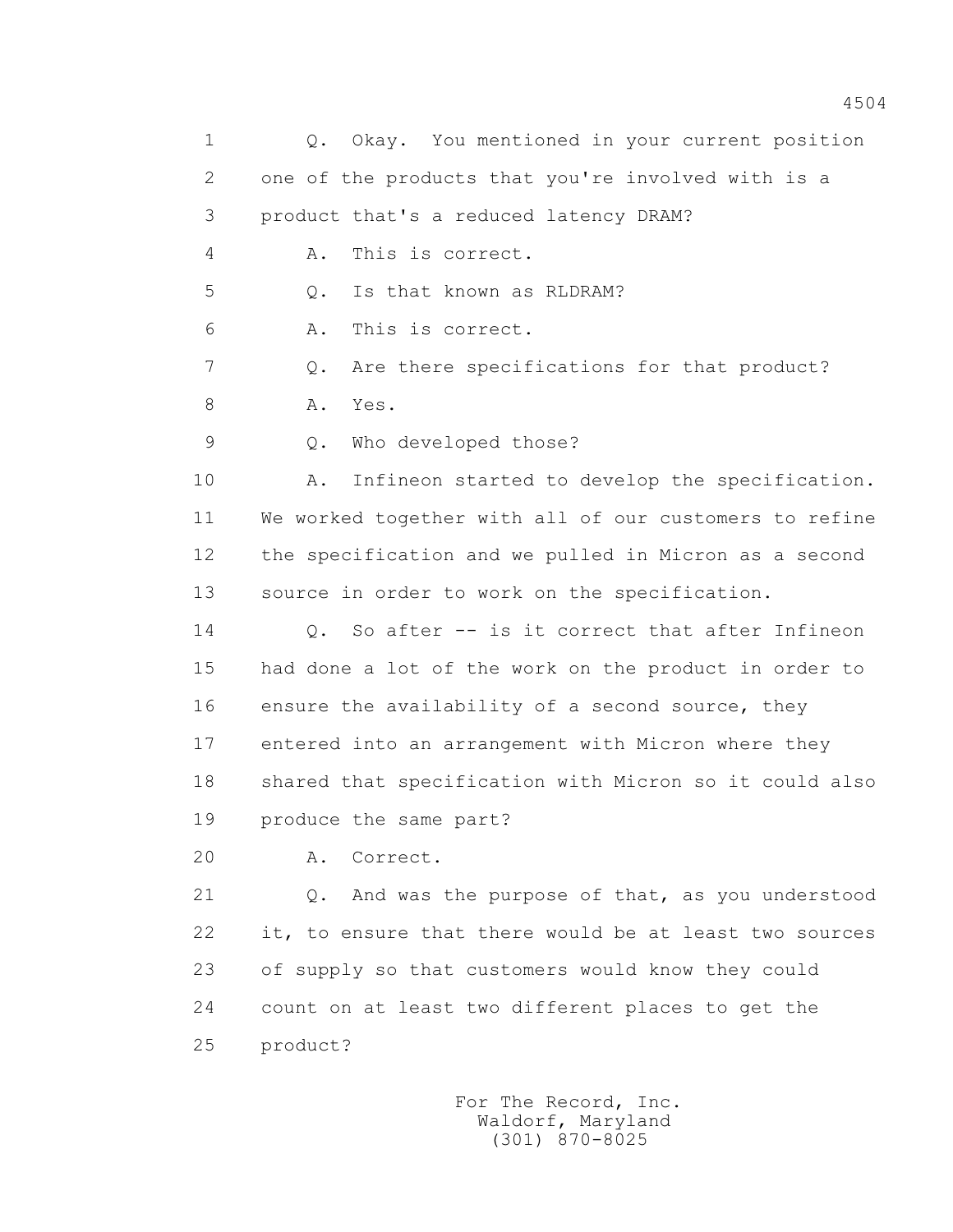1 A. This is correct.

| 2  | Q. Okay. And in your experience in selling the         |
|----|--------------------------------------------------------|
| 3  | RLDRAM or in marketing the RLDRAM product, do you have |
| 4  | an understanding as to whether two sources of supply   |
| 5  | brings the price down as much as if you had three or   |
| 6  | four sources of supply?                                |
| 7  | I cannot answer that question.<br>Α.                   |
| 8  | I'm going to switch time periods with you now<br>Q.    |
| 9  | if I can. Let me go back to the early '90s.            |
| 10 | You first learned about Rambus sometime in the         |
| 11 | early '90s, didn't you?                                |
| 12 | I believe so. Yes.<br>Α.                               |
| 13 | And you understood at that time that at least<br>Q.    |
| 14 | the Rambus business model that was then being talked   |
| 15 | about was a model in which Rambus would not produce    |
| 16 | product but it would license technology?               |
| 17 | That, I understood, yes.<br>Α.                         |
| 18 | And you expected, didn't you, that when you<br>Q.      |
| 19 | learned about the Rambus business model that Rambus    |
| 20 | would be getting patents to cover its technology if it |
| 21 | could get patents?                                     |
| 22 | Yes. I believe so.<br>Α.                               |
| 23 | You yourself have invented some things that<br>$Q$ .   |
| 24 | have gotten patents, haven't you?                      |
| 25 | If I have patents?<br>Α.                               |
|    |                                                        |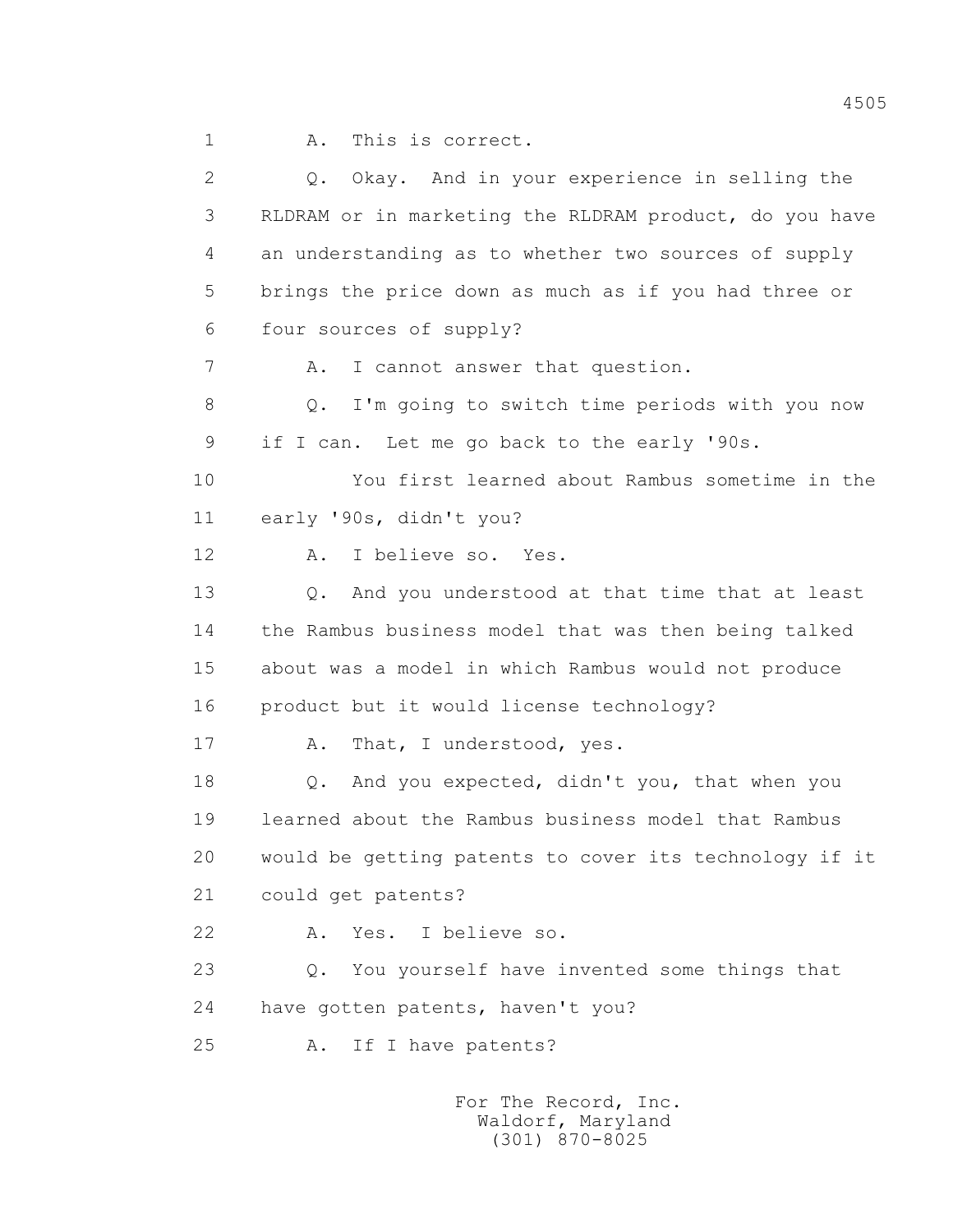1 Q. Yes.

2 A. Yes, I have patents.

 3 Q. And what's important to you in the patents 4 you've gotten is the description of the invention 5 rather than the claims? 6 A. I cannot answer that. How the patent process 7 works at Infineon is that somebody as an engineer has 8 an idea -- 9 Q. I'm going to interrupt you, Dr. Peisl. I don't 10 mean to be impolite. 11 A. I cannot answer that question. 12 Q. Let me just ask my next question because I'm 13 trying to stay out of privileged areas. 14 A. All right. 15 Q. In the process of you obtaining patents as an 16 inventor, wasn't it your practice to read the 17 description of the invention when it was presented to 18 you but not to read the claims that were drawn up by 19 the lawyers? 20 A. Was it practice. 21 Q. Wasn't that what you did? 22 A. No. I read the whole invention once I got it. 23 0. Including the claims? 24 A. Everything. 25 Q. Okay. I'm going to -- let me just show you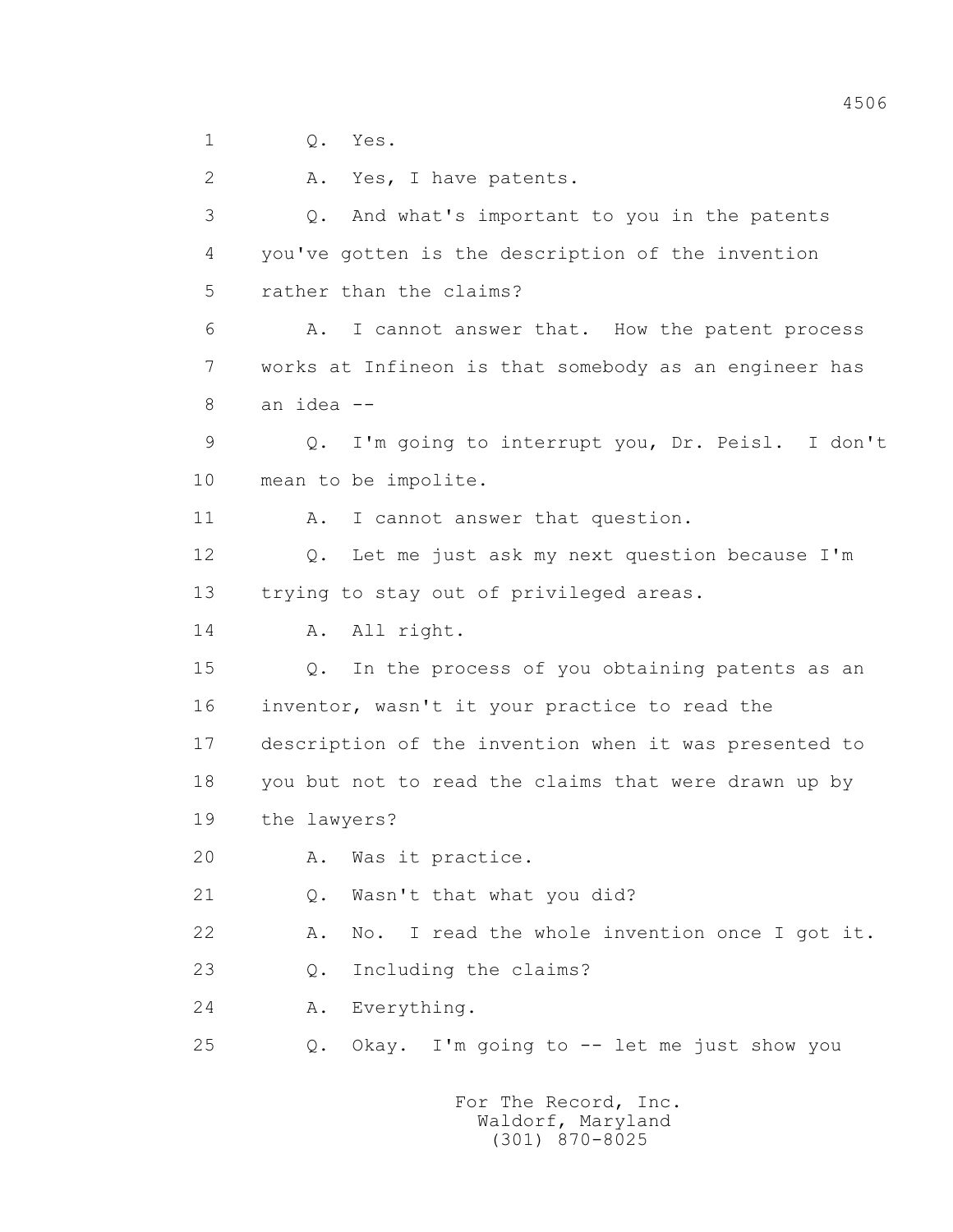1 your deposition and see if we can understand something. 2 Give me one second.

 3 May I approach, Your Honor? 4 JUDGE McGUIRE: You may. 5 BY MR. STONE: 6 Q. Dr. Peisl, I've handed you a copy of your 7 deposition transcript from a deposition taken on 8 January 5, 2001 in the litigation between Rambus and 9 Infineon, and I want to direct your attention if I can 10 to pages 53 and 54 of this deposition, and I want you 11 just  $-$  I'm going to just  $-$  go ahead and take the 12 rubber band off. 13 If you'd look down at the bottom at line 20 on 14 page 53 and just read to yourself from line 20, page 53 15 through line 13 of page 54. 16 (Pause in the proceedings.) 17 A. Yes. 18 Q. Having had a chance to read it, let me see if I 19 can frame my question a little better and maybe I'll 20 clear up any ambiguity that there was earlier. 21 Before the patents that issued to you were 22 actually issued, was it your practice to read the 23 written description but not the claims? 24 A. The written description but not the claims. 25 I cannot answer that question because I don't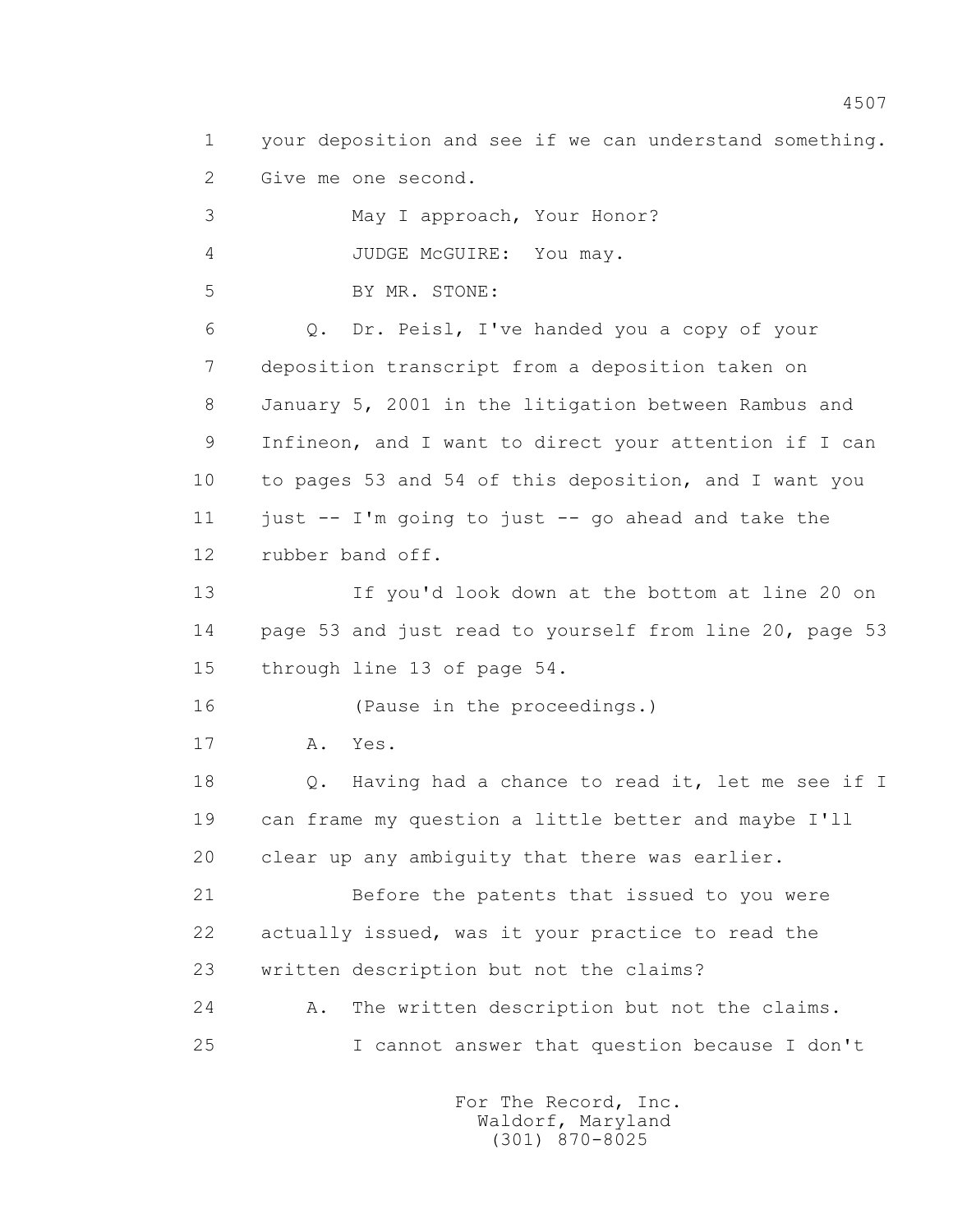1 recall in detail what my patent lawyer had sent back to 2 me once I had filed for a patent. I don't know if 3 there were description and claims or only description. 4 I don't recall that. 5 MR. STONE: Your Honor, may I read from 6 page 53, line 20 through to page 54, line 1? 7 JUDGE McGUIRE: Yes. Proceed. 8 BY MR. STONE: 9 Q. All right. 10 "QUESTION: Before the patent first issued, did 11 you know what the claims were? 12 "ANSWER: No. 13 "QUESTION: It was the written description of 14 the invention that was important to you; is that 15 right? 16 "ANSWER: Yes." 17 That's all I had on that document for the 18 moment, Dr. Peisl. If you want to drop it on the 19 floor, it's okay with me. I'll figure out a way to 20 pick it up. 21 Did the group that you were working in in the 22 time period 1989 through 1992 from time to time receive 23 European patent applications to review? 24 A. Yes. I believe so. 25 Q. And those applications came to you from a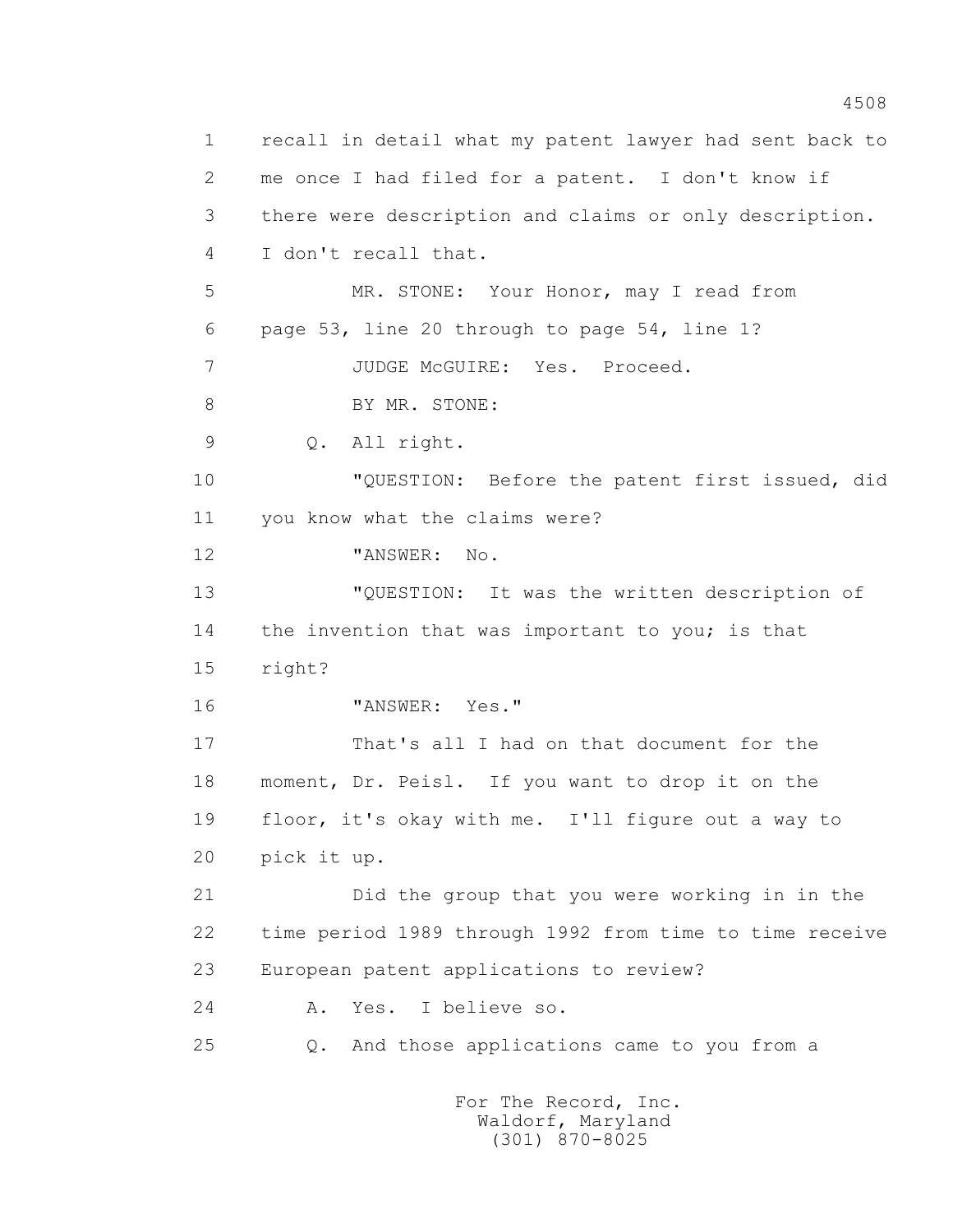1 Mr. Norbert Kempfle?

 2 A. "Kempfle." 3 Q. "Kempfle"? 4 A. Yes. 5 Q. And he was an attorney at Infineon, or Siemens 6 at the time; correct? 7 A. That was my understanding. 8 Q. And you assume, don't you, that one of the 9 applications that you would have been given to review 10 in that time period would have been the European 11 application that Rambus filed? 12 A. That's an assumption, yeah, I would assume 13 that. 14 Q. Let's bring up if we can PO-1, which is a page 15 from the Infineon privilege log. 16 And I want to draw your attention just to the 17 last two entries, Dr. Peisl, entries number 73 and 74. 18 And maybe we can just highlight -- do you see the date 19 is August of '94 on both of them? 20 A. Yes. 21 Q. I have a hard copy, if I may approach? 22 A. I can read it. It's fine. 23 0. You can read it okay? 24 A. Yes. 25 Q. And the Mr. Kempfle that is listed there under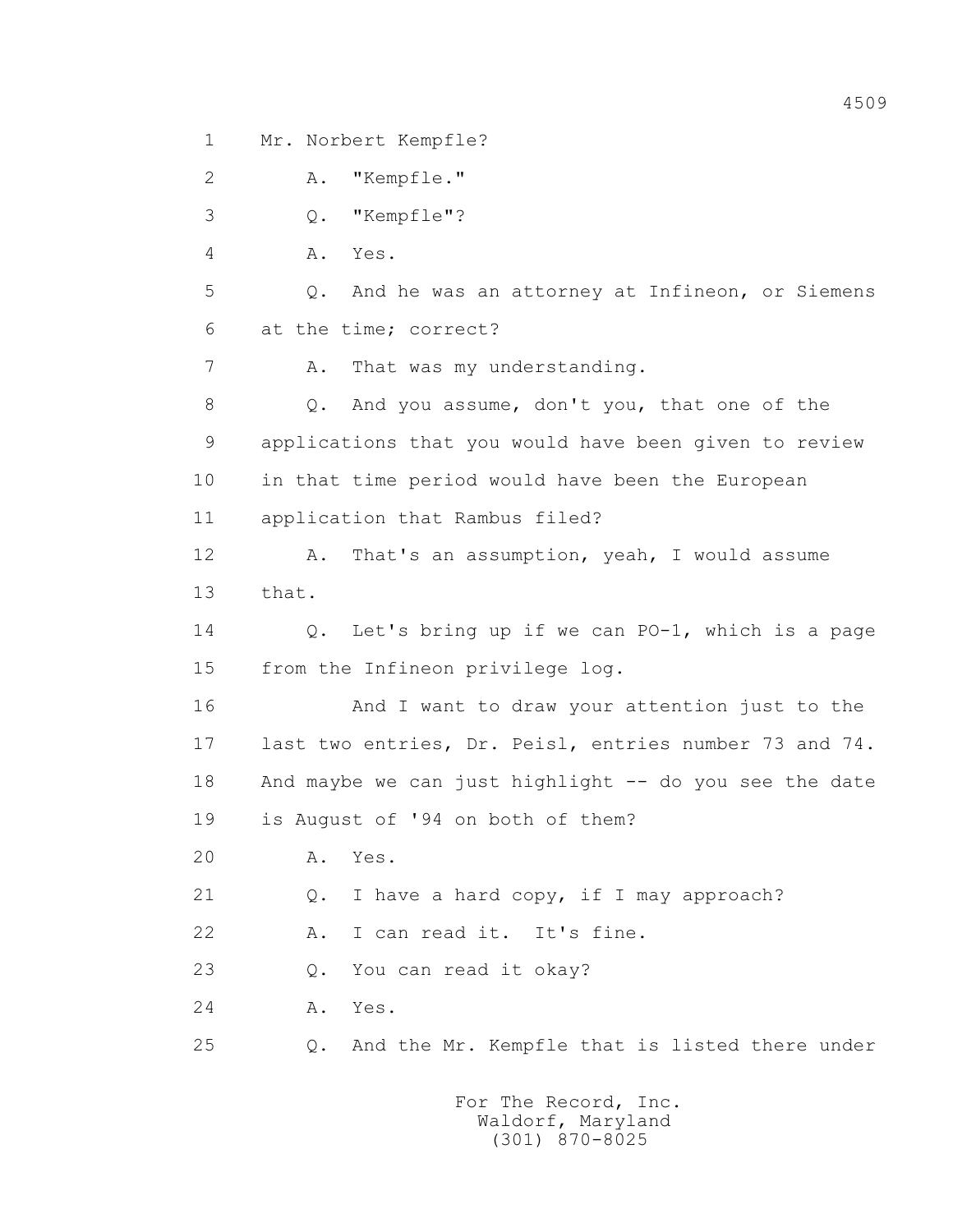1 Recipient, that's the person you would receive 2 applications from? 3 A. This is correct. 4 Q. And then the author who's listed there, 5 Willibald Meyer, is a person often referred to as 6 Willi Meyer? 7 A. Correct. 8 Q. And he was a JEDEC representative? 9 A. I believe so at that time, yes. 10 Q. And I don't want you to go into the substance 11 of anything. I just want to ask you whether you have 12 ever seen either the draft memorandum or the memorandum 13 that is under -- that is described in the description 14 column for entries 73 and 74. 15 A. No, I have not seen those documents. 16 0. And those descriptions, for the record, 17 describe -- at the last sentence of each one says, "The 18 only issued or pending Rambus patent mentioned is U.S. 19 Patent Number 5,243,703," don't they? 20 A. Yes. 21 Q. Okay. Let me show you if I might a document 22 that's previously been admitted I believe, which is 23 RX-285-A. 24 May I approach, Your Honor? 25 JUDGE McGUIRE: Yes.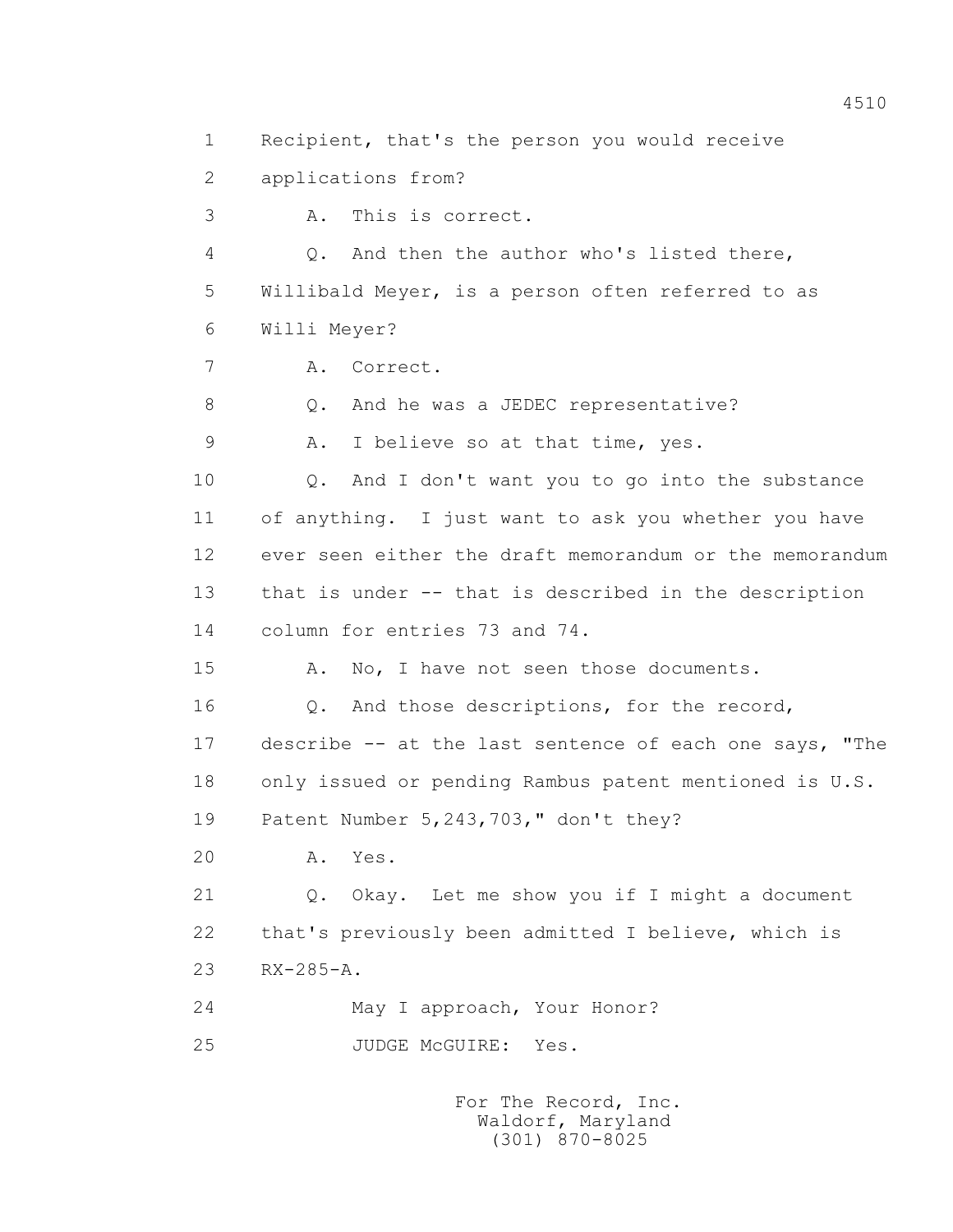1 BY MR. STONE: : 2 Q. Directing your attention, Dr. Peisl, to 3 RX-285-A, you're one of the addressees of this 4 document, aren't you? 5 A. This is correct. 6 Q. And the people who wrote it, Willi Meyer is 7 W. Meyer, is one of the authors; correct? 8 A. Yes. 9 Q. And who is N. Wirth -- or what was the position 10 N. Wirth held at the time? 11 A. I don't know what his exact position was. He 12 was either in the design or in the test area, in the 13 development. 14 Q. And do you know the positions of the other 15 persons or some of the other persons listed as the 16 addressees? 17 A. Dr. Beinvogl, who I reported to back then, was 18 I think heading the 16 megabit project. I'm not 19 entirely sure, but I think so. P stands for project 20 management. 21 Mr. Eichrodt I do not remember. I think he was 22 the leader of the development group. 23 Mr. Fink was in sales. 24 Dr. Horninger was in the development group as 25 well. He was heading the design groups.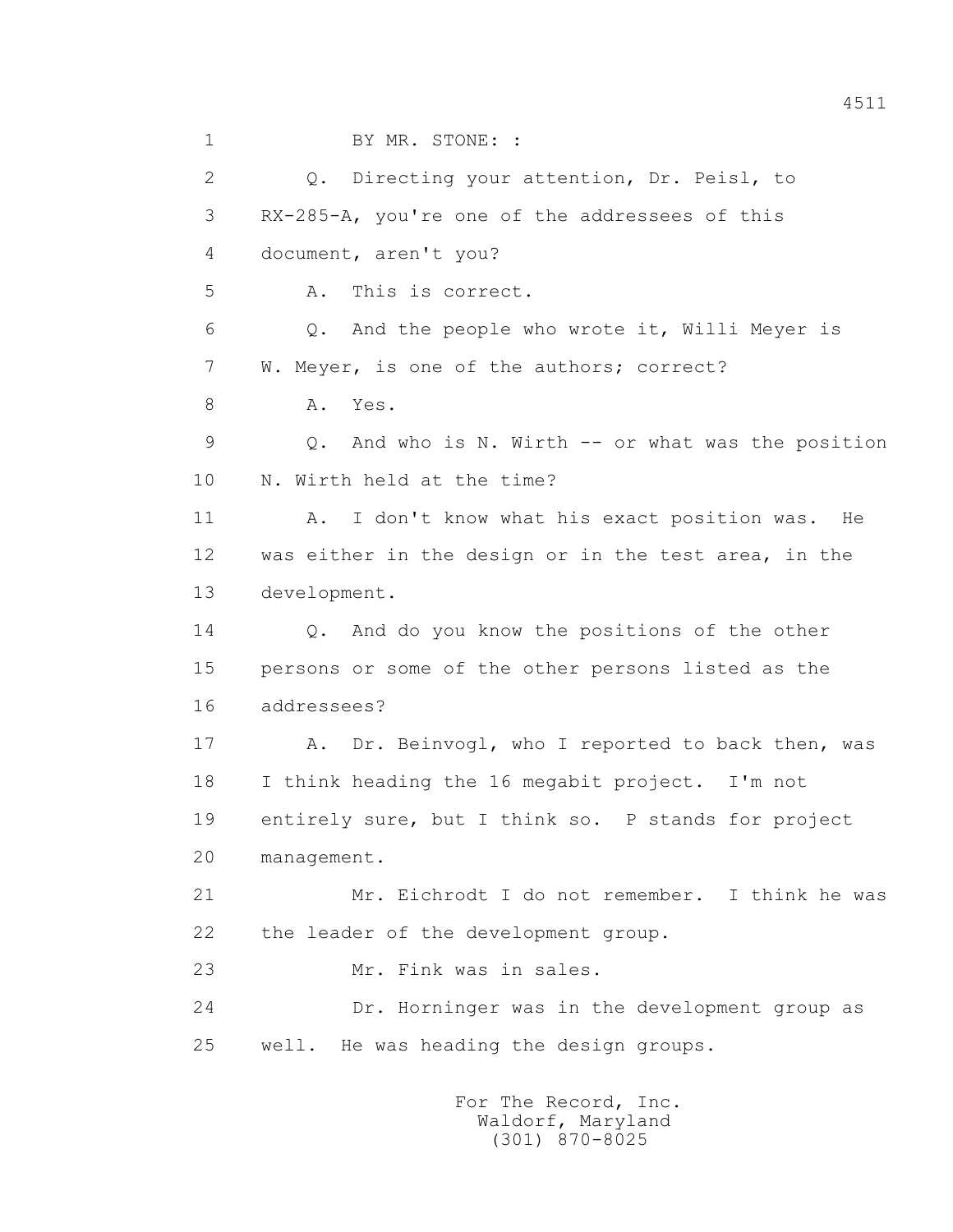1 JUDGE McGUIRE: Does he have to go through all 2 these things, Mr. Stone? 3 MR. STONE: No, Your Honor. I want to draw his 4 attention again. 5 BY MR. STONE: 6 Q. Can you tell us who Dr. Schumacher -- the 7 position he held at the time? That's the third man 8 from the bottom. 9 A. He was the head of the marketing group. 10 Q. And then was he promoted later? 11 A. Yes. 12 Q. To what position? 13 A. To CEO now. 14 Q. CEO of the company today? 15 A. That's correct. 16 Q. And at the time that -- you'll see this 17 document was written in 1992 and on the first page 18 under Summary, the second sentence says, "In order to 19 eliminate this data transmission rate bottleneck" -- do 20 you see that phrase? 21 A. Yes. 22 Q. In 1992, were you aware of something in this 23 field that was referred to as a data transmission rate 24 bottleneck? 25 A. I cannot remember that.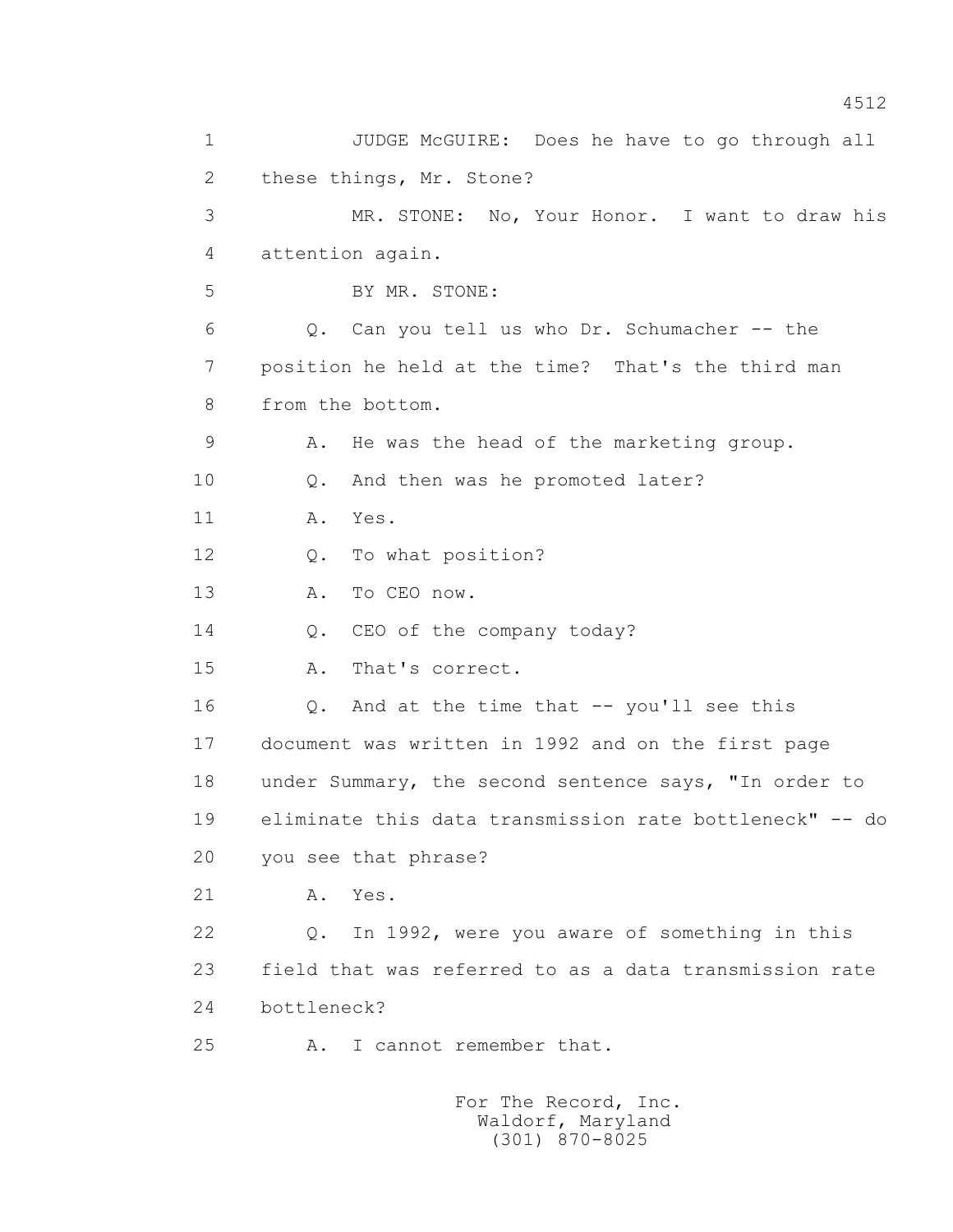1 Q. Okay. Look if you would at the second page of 2 this document.

3 A. Yes.

 4 Q. At the bottom of the first paragraph, you'll 5 see where it says, "IBM is experimenting with a 6 100-megahertz toggle mode, Mitsubishi developed a 7 ten-nanosecond cached DRAM and Rambus invented an 8 integrated memory storage concept with a potential of 9 500 megahertz."

10 Do you see that reference?

11 A. Yes.

 12 Q. At the time, was it your understanding that the 13 toggle mode experimented with by IBM and the Rambus 14 concept were two different things?

15 A. I cannot remember that. There were many 16 different technical concepts flying around.

 17 Q. Turn if you would to the third page, and you'll 18 see this is a -- let me ask you this.

 19 What was LUNA, L-U-N-A, all in caps? What was 20 that meant to refer to?

21 A. Excuse me?

 22 Q. If you go back to the first page -- I'm sorry 23 to move you around.

24 A. Yeah.

25 Q. The very last word on the first page is LUNA.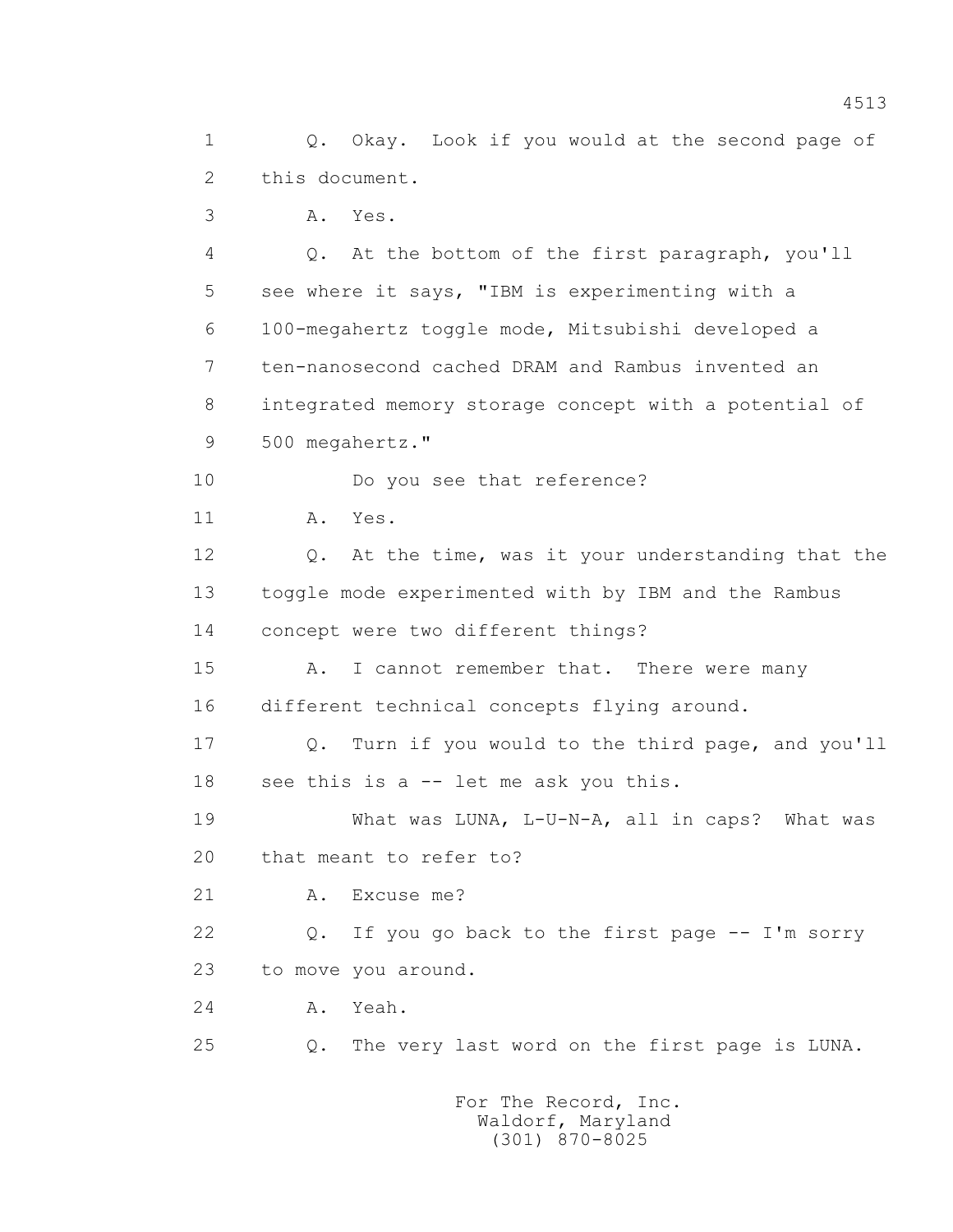1 A. We have code names for our chips and the 16 2 DRAM was called LUNA. 3 Q. And that was the 16-bit SDRAM, if you know? 4 A. No. It was the 16-megabit SDO -- excuse me -- 5 EDO. 6 Q. Okay. And now, look if you would at page 3. 7 And I apologize for jumping around. 8 Under the heading Bank Interleaving, it says, 9 "Similar to the Rambus, the plan is to divide the 10 memory chip into at least two separately addressable 11 and time-staggered banks to be operated." 12 Do you see that reference? 13 A. Yes. 14 0. Do you recall at the time that the Rambus 15 proposal as you understood it in 1992 was for two banks 16 to be interleaved? 17 A. I don't recall that. 18 Q. And then finally if you would look at page 5? 19 A. Yes. 20 Q. At the bottom of the page you'll see the last 21 sentence says, "For these reasons, the overall 22 additional costs pertaining to DRAM are estimated as 23 follows," and then it lists five companies and five 24 different numbers. Do you see that? 25 A. I see that.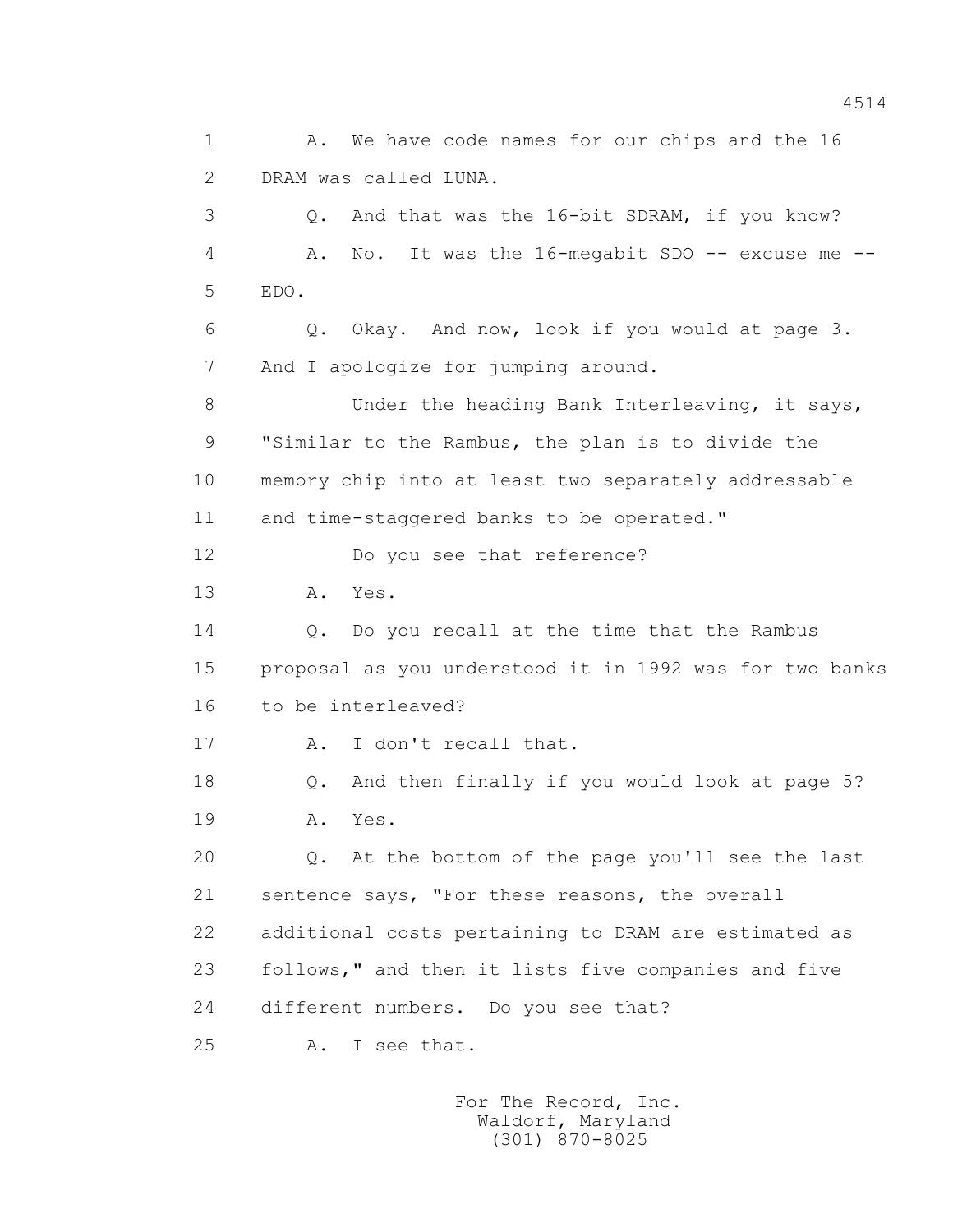1 Q. Was it ever your understanding that competitors 2 of Infineon or Siemens would compare their relative 3 cost data so that you could put a chart like this 4 together? 5 A. I don't know where those numbers come from. 6 Q. Up above in the paragraph under Architecture -- 7 A. Yes. 8 Q. And you've seen this document, haven't you, 9 before? 10 A. I cannot remember -- I might have seen it, but 11 I have forgotten it. It's ten years ago, eleven years 12 ago. 13 Q. Okay. Look if you would at -- it says, the 14 second sentence right at the top: "The original idea 15 behind the SDRAM is based on the principle of a simple 16 pulse input IBM toggle pin and the complex Rambus 17 structure. From it, NEC (Rambus licensee) was the 18 first to suggest a streamlined public domain version." 19 Do you see those two sentences? 20 A. Yes. 21 Q. Do you recall any discussions about the subject 22 of those two sentences in the 1992 time frame? 23 A. No. 24 Q. Do you have any recollection of that issue 25 other than what's written here on the document itself? For The Record, Inc.

 Waldorf, Maryland (301) 870-8025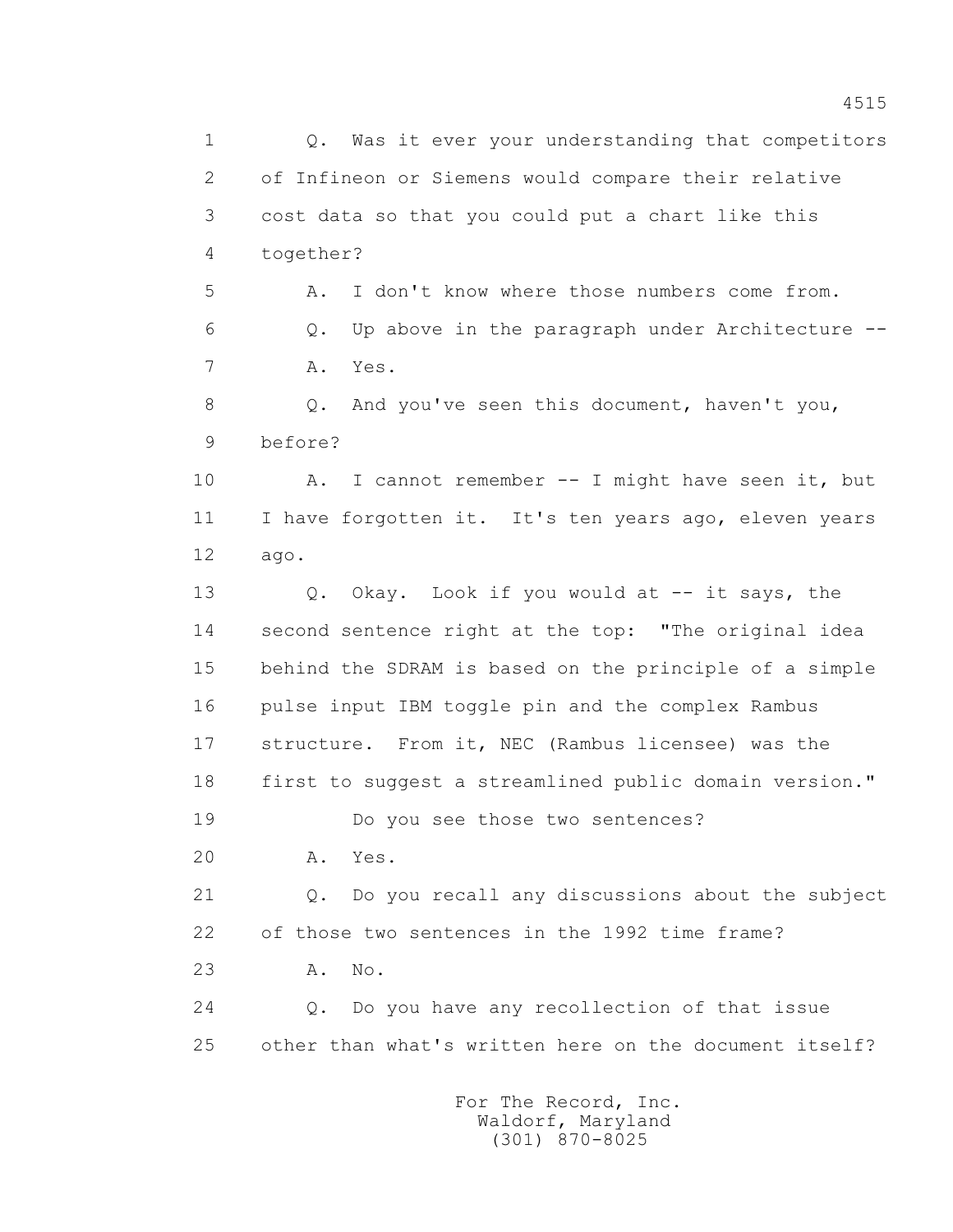1 A. No, I don't have any recollection. From my 2 current point of view, this seems to be basically 3 plainly wrong.

 4 Q. Were you involved in discussions with IBM in 5 the 1992 time frame about the development of SDRAM? 6 A. There were discussions about the 16M 7 generations which were to be -- or which our contract 8 said that we would codevelop with IBM and there were 9 some discussions about the future generations of 10 16-megabit DRAM, discussions about the interfaces.

11 0. And let me show you a document, RX-286-A.

12 May I approach, Your Honor?

13 JUDGE McGUIRE: Yes.

14 BY MR. STONE:

 15 Q. And I should -- Dr. Peisl, the A on these last 16 two -- the reason these last two documents have an A 17 after the exhibit number is because these are the 18 English translations of documents originally written in 19 German, and while you would be nimble with the German 20 version, the rest of us might be relatively --

21 A. Better in English. Trust me.

 22 Q. So if you would look at 286-A. This is a -- 23 tell me if I'm correct that this is a memo written to 24 the people on the distribution list by Willi Meyer. 25 A. This is correct.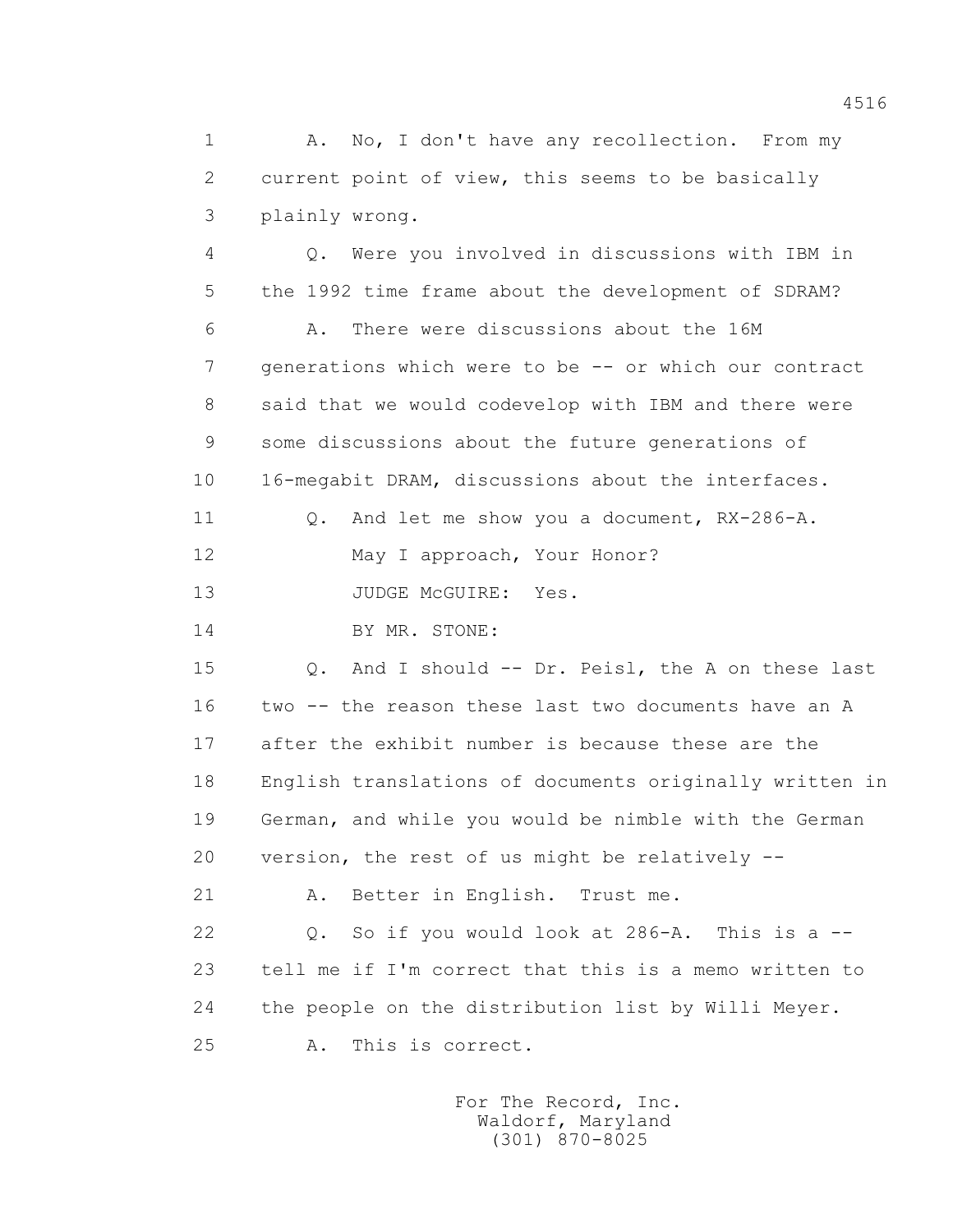1 0. And it refers, does it not, to a telephone 2 conference that was held between Gordon Kelley of IBM, 3 yourself and Mr. Meyer? 4 A. This is correct. 5 Q. And if you would turn to the second page where 6 it says Rambus? 7 A. Yes. 8 Q. And after the Rambus and colon, it says: 9 "Visited key in-house IBM users. IBM is still keeping 10 its eye on Rambus. Rambus has announced a claim 11 against Samsung for U.S. dollars 10 million due to the 12 similarity of the SDRAM with the Rambus storage device 13 architecture. For that reason, IBM is seriously 14 considering to preemptively obtain a license as soon as 15 possible (at an introductory price)." 16 Do you see that paragraph? 17 A. Yes. 18 Q. Do you have a recollection of discussing this 19 with either Mr. Kelley or Mr. Meyer in 1992? 20 A. Not in particular. 21 Q. Do you have a recollection -- I'm sorry? 22 A. This seems to be information coming from IBM or 23 Gordon Kelley. 24 Q. And do you recall at that time if when you -- 25 that you did anything, if you were -- let me rephrase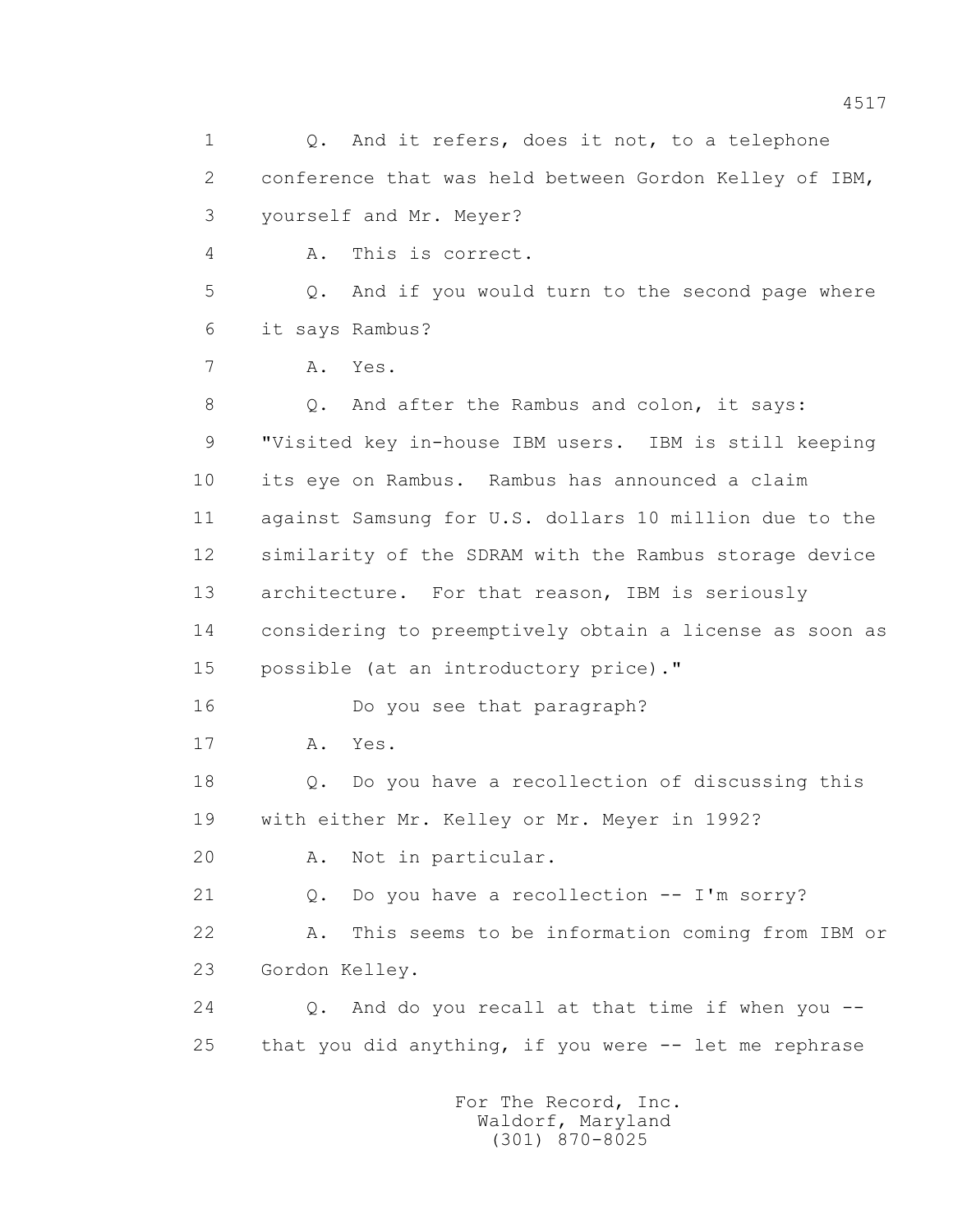1 it. 2 Do you recall doing anything to find out what 3 the basis would be for a claim against Samsung by 4 Rambus? 5 A. No. 6 Q. In the ordinary course of events, you would 7 have received a copy of this e-mail, wouldn't you? 8 A. Yes, I would. 9 Q. And so would the other people who are listed as 10 being briefed? 11 A. Correct. 12 Q. And let me just then bring up on the screen in 13 front of you RX-289. 14 Let me just ask you, do you recall seeing this 15 chart at a presentation given by Mr. Meyer? 16 JUDGE McGUIRE: All right. What's the date? 17 MR. STONE: May 6, 1992, Your Honor. 18 THE WITNESS: No, I do not recall that chart. 19 BY MR. STONE: 20 Q. Then I will not spend any time with it. Thank 21 you. 22 One of the JEDEC meetings you attended was the 23 meeting on July 21, 1992; isn't that right? 24 A. July -- I'm not sure about July. I think I 25 attended a meeting in 1992. Was it the Dallas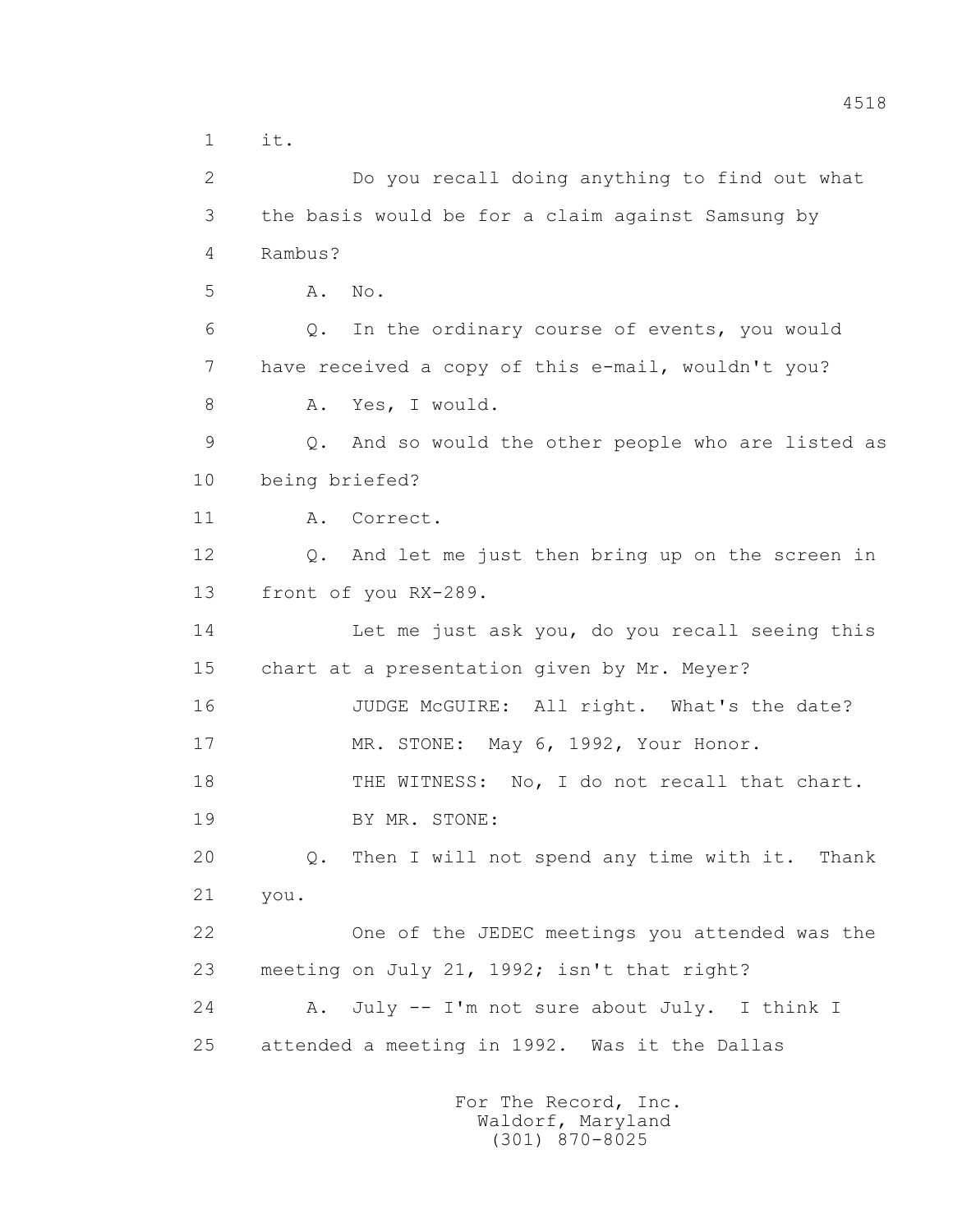1 meeting?

| $\mathbf{2}$  | This was the Denver, Colorado meeting.<br>$Q$ .            |
|---------------|------------------------------------------------------------|
| 3             | The Denver meeting.<br>Α.                                  |
| 4             | And you recall attending a meeting in Denver?<br>Q.        |
| 5             | I recall having been in Denver and Dallas.<br>$I'$ m<br>Α. |
| 6             | not so sure about the dates anymore.                       |
| 7             | Okay. Let me show you a copy of JX-13.<br>Q.               |
| $8\,$         | May I approach, Your Honor?                                |
| $\mathcal{G}$ | JUDGE MCGUIRE:<br>Yes.                                     |
| 10            | BY MR. STONE:                                              |
| 11            | Denver, Dallas, they all look alike.<br>Q.                 |
| 12            | I should show you my travel schedule.<br>Α.                |
| 13            | I would not want to see it. I appreciate<br>$Q$ .          |
| 14            | that.                                                      |
| 15            | Take a look at the first page of JX-13 if you              |
| 16            | would, and about three-quarters of the way down the        |
| 17            | list of attendees you'll see your name and Siemens, as     |
| 18            | best we can see this bad copy.                             |
| 19            | Yes. Correct.<br>Α.                                        |
| 20            | Q. Okay. And you don't have any reason to think            |
| 21            | that you weren't at this meeting if you're shown on the    |
| 22            | attendees?                                                 |
| 23            | I was at the meeting.<br>Α.                                |
| 24            | You were at the meeting. Okay.<br>Q.                       |
| 25            | And then look if you would at the fourth page              |
|               |                                                            |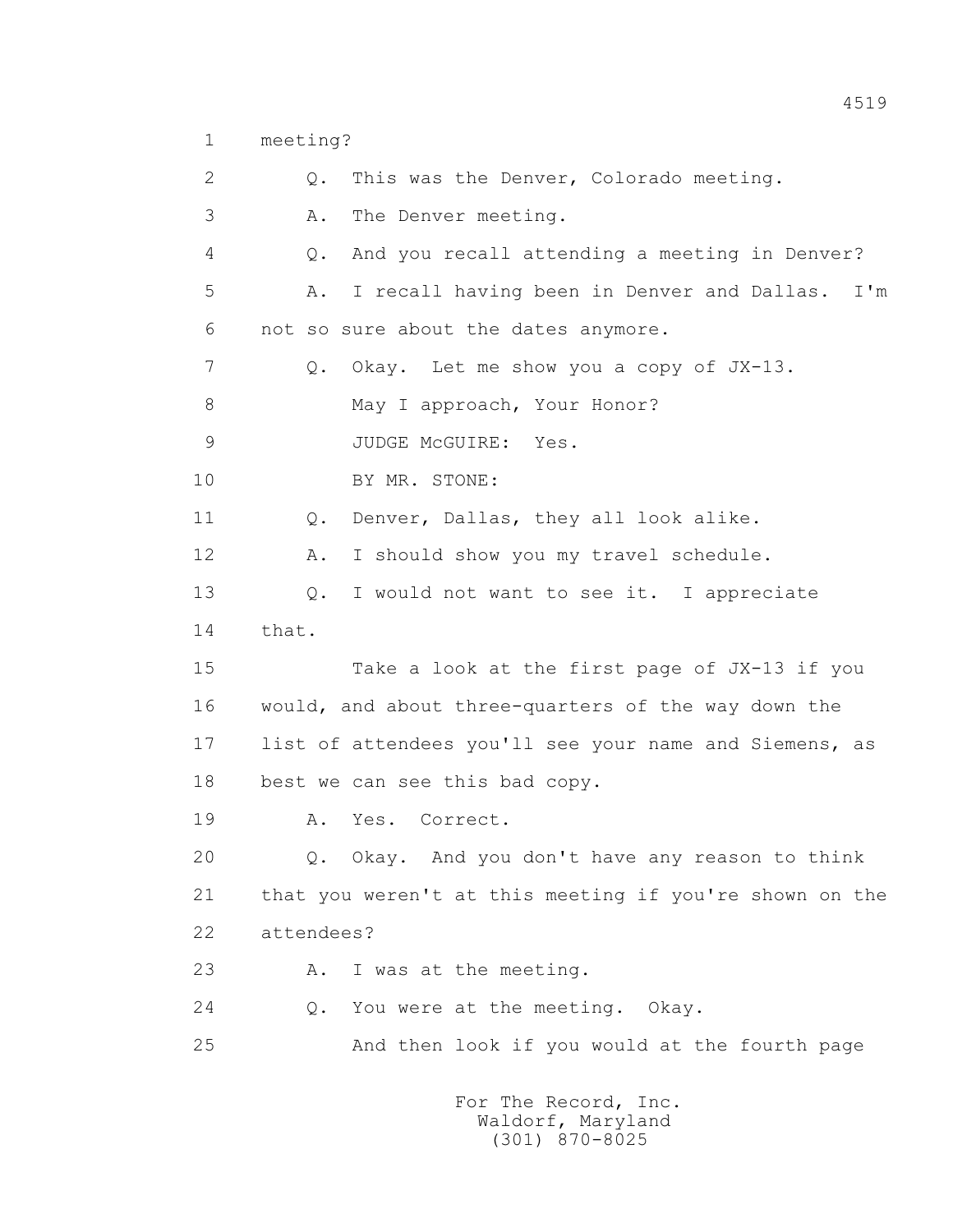1 of the document.

 2 A. Yes. 3 Q. Item number 4 under Patent Issues, it says, 4 "Chairman Townsend showed the patent policy and the 5 tracking list (see attachment A)." 6 A. Yes. 7 Q. And at least at some of the meetings you 8 attended, was it the case that Mr. Townsend would show 9 on an overhead copies of documents which were the 10 patent policy as he talked about it? 11 A. Yes. Mr. Townsend or in the later meetings 12 Mr. Kelley. 13 Q. And if you would, look at pages 14, 15 and 16 14 of this document. 15 A. Yes. 16 Q. Are those three pages what you understood to 17 be the patent policy as it was presented at this 18 meeting? 19 A. This is an example for me of page 14. 20 Q. And then look if you would at pages 15 and 16. 21 A. Yes. 22 Q. Still in the 1992 time period, Dr. Peisl, I 23 want to show you another document, RX-321. 24 May I, Your Honor? 25 JUDGE McGUIRE: Yes.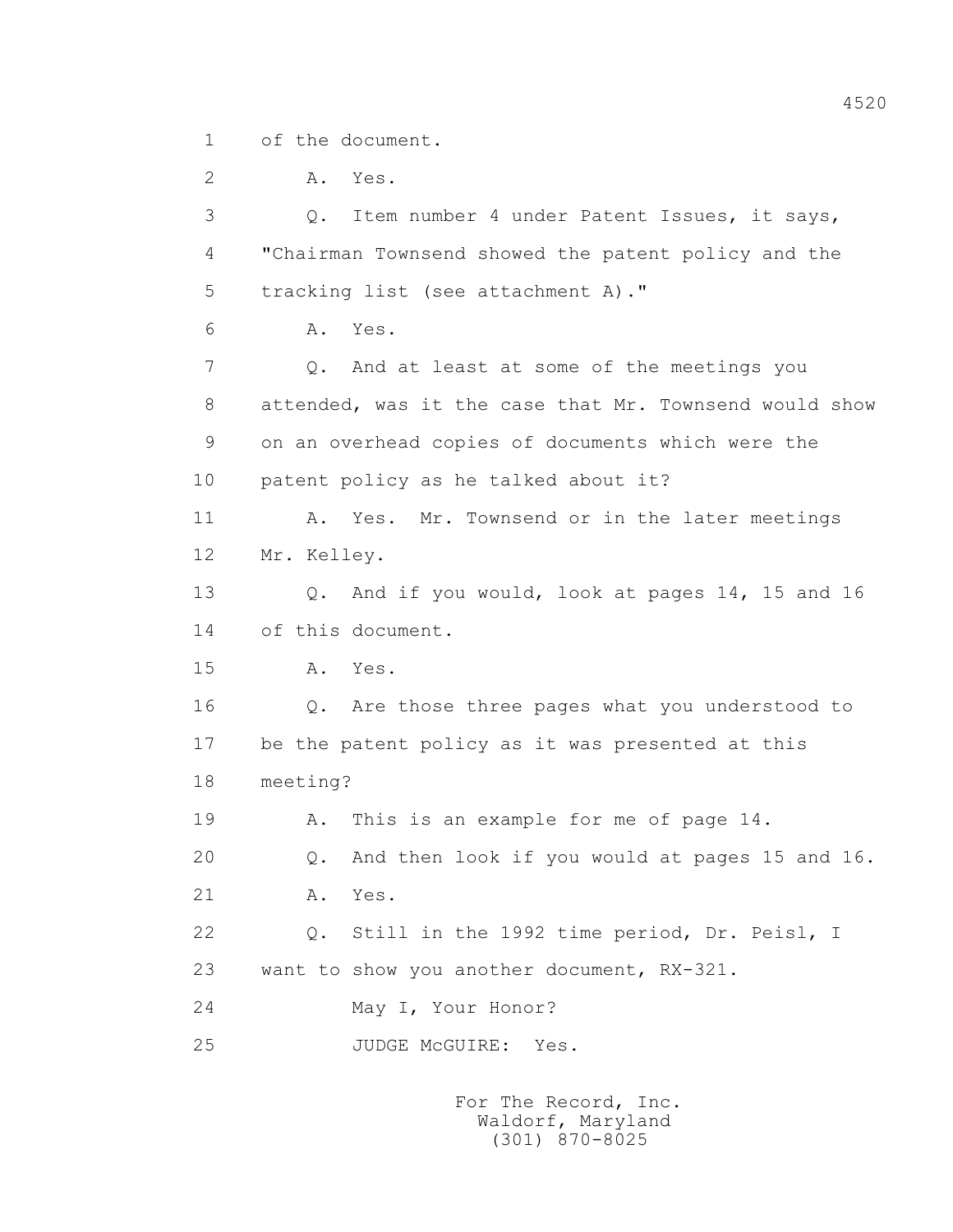1 BY MR. STONE:

 2 Q. The date on this document I believe is 3 September of '92. You'll see that in the lower right 4 corner just above where it says "W. Meyer"? 5 A. Yes. 6 Q. And in 1992, was there a corporate reporting 7 relationship between you and Mr. Meyer? 8 A. No. 9 Q. Were you -- what were your two respective 10 positions at this point in time? 11 A. Willi Meyer was heading the group that took 12 care of the JEDEC affairs for Siemens and I was 13 heading a group -- I was by myself. I was at that 14 time in Burlington in Vermont. I was responsible for 15 the transfer of the IBM 16-megabit product back to 16 Siemens. 17 So we had occasional contact with each other. 18 Q. And why were you involved in the discussions 19 with the conference call we looked at earlier with 20 Mr. Gordon Kelley? Because he was part of the team 21 that you were working with at IBM to transfer their 22 technology to Siemens? 23 A. Part of the discussions that we had back then 24 for the 16-megabit level was of course to watch where 25 the industry, meaning the JEDEC-driven industry, is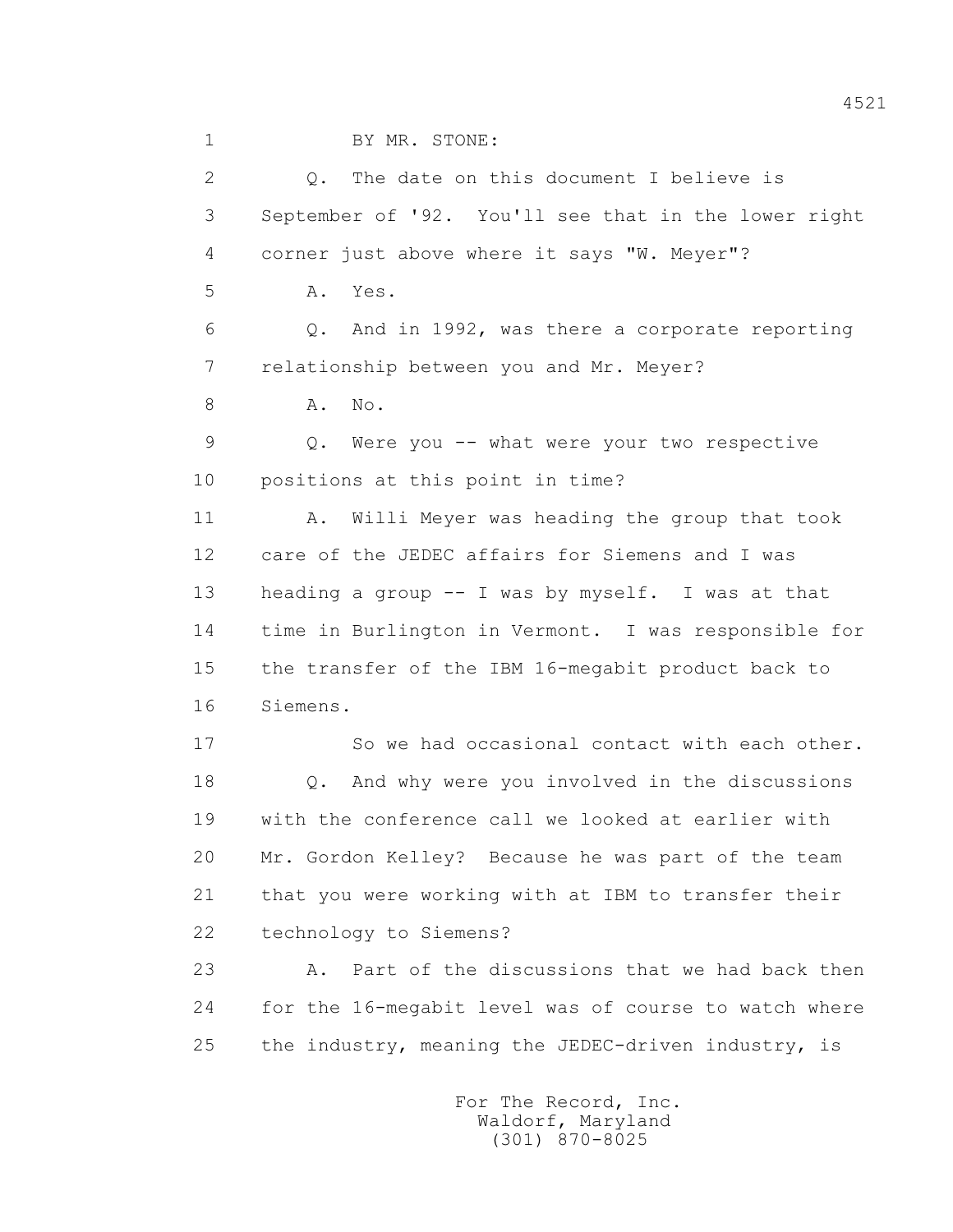1 going in regards to future interfaces, so part of my 2 interest was of course to see where the discussions 3 with any new interface would be going to. This is the 4 reason I suspect why I wasn't in that telephone 5 conference at all because it didn't have to do anything 6 directly with my job. 7 Q. And were one of the companies you were 8 interested in watching Rambus? 9 A. Not of the companies but the interface. 10 Q. Was one of the interfaces you were interested 11 in watching the Rambus-developed interface? 12 A. Yes. 13 Q. Do you recall having seen this particular 14 document, Exhibit RX-321, before? 15 A. No, I do not recall having seen that before. 16 Q. Turn if you would -- I just want to see if I 17 can refresh your recollection at all. I'm not going to 18 belabor this point. 19 Turn if you would to the second page. And the 20 third from the bottom bullet point says, under the 21 heading Rambus Pros and Cons, it says "deadly menace to 22 the established computer industry." 23 Do you see that reference? 24 A. Yes. 25 Q. Is that something you -- is that type of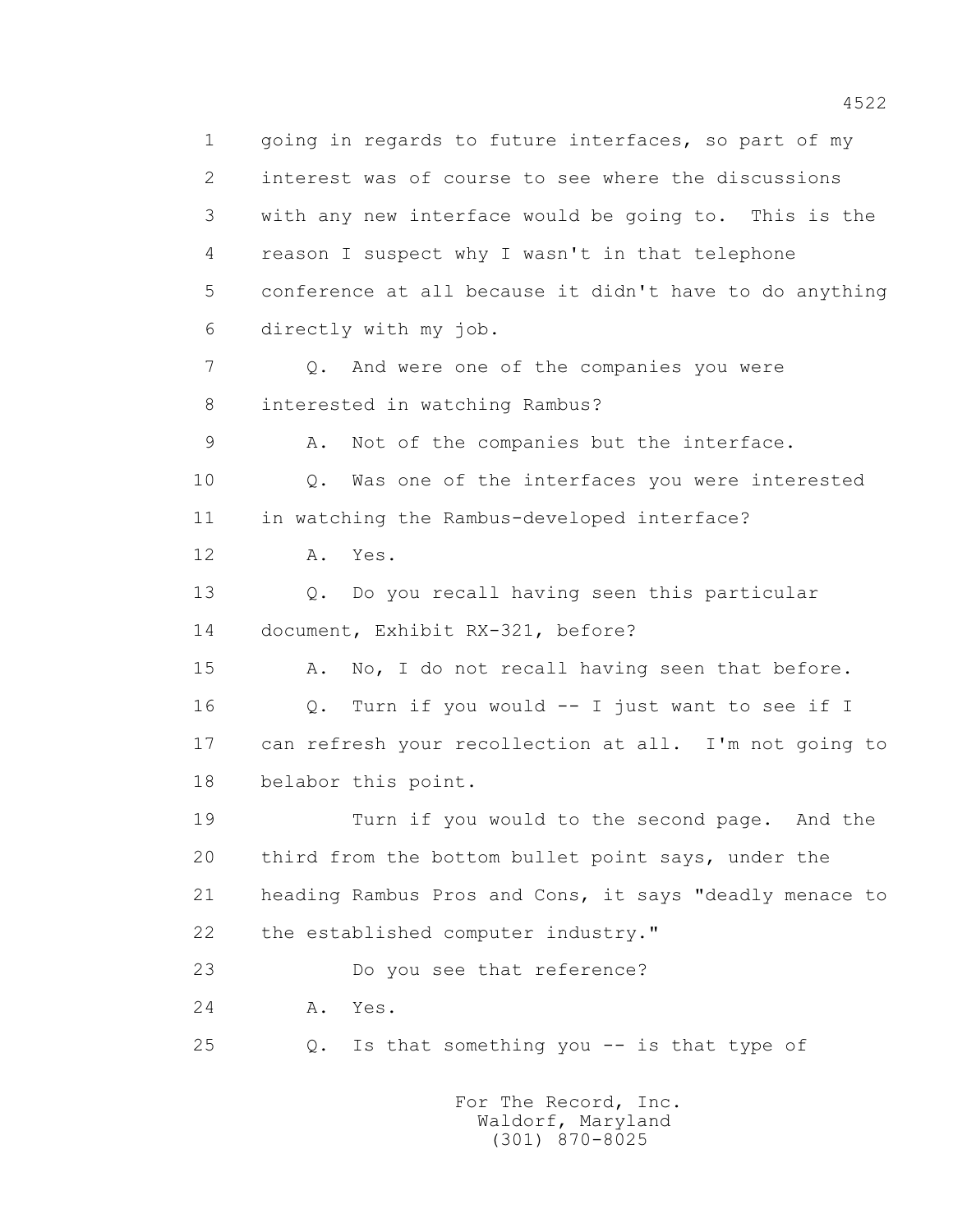1 description something that you heard Mr. Meyer or

 2 Mr. Kelley or others apply to Rambus in the 1992 time 3 frame?

4 A. No.

 5 Q. In the document that we were looking at earlier 6 this morning, right before the lunch break -- and if we 7 can just bring it up again if we could, RX-1613. You 8 may not have a copy.

9 A. Okay. I remember this document, yes.

 10 Q. And if you would just look at the second to 11 last paragraph. You'll remember we looked at this 12 before. This is a document dated March of 2000 and 13 you'll see here the "Rambus versus Hitachi case is 14 considered a serious threat to the whole industry."

 15 You see that that's written there; correct? 16 And you got a -- that's correct?

17 JUDGE McGUIRE: You have to answer that, sir. 18 You can't just shake your head.

19 THE WITNESS: Yes.

20 BY MR. STONE:

21 Q. Thank you, Dr. Peisl.

 22 And in March of 2000, had you heard a 23 reference to Rambus or its litigation as being a 24 serious threat to the whole industry other than in 25 this memo?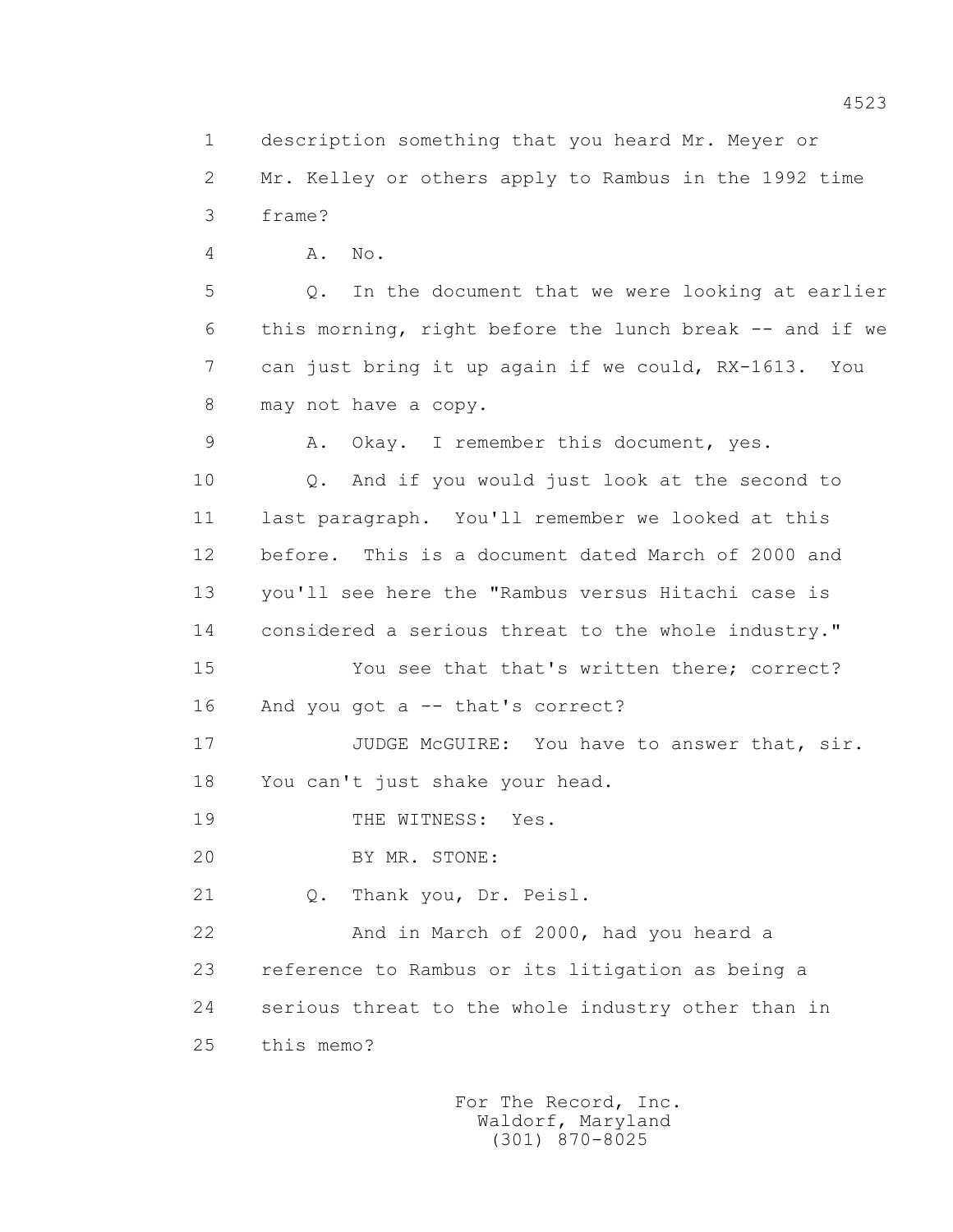1 A. No.

| $\overline{2}$ | Do you know -- let me phrase it this way.<br>$Q$ .      |
|----------------|---------------------------------------------------------|
| 3              | I've now shown you two documents that refer to          |
| 4              | in one case the Rambus case being a threat to the       |
| 5              | industry, in another case to Rambus being a deadly      |
| 6              | menace to the industry. That idea, that Rambus was a    |
| 7              | threat to the industry, have you seen other documents   |
| 8              | as well as these that describe Rambus that way?         |
| 9              | No.<br>Α.                                               |
| 10             | Did you ever, after you received<br>Q.                  |
| 11             | Exhibit RX-1613, the March 2000 e-mail from Mr. Meyer,  |
| 12             | did you ever write back to him and in any way object to |
| 13             | his description of the Rambus-Hitachi case as a serious |
| 14             | threat to the whole industry?                           |
| 15             | Α.<br>No.                                               |
| 16             | Q. Look if you would at the third page of the           |
| 17             | exhibit $-$ I did give you a hard copy $-$ of RX-321,   |
| 18             | under the heading Alternatives.                         |
| 19             | Yes.<br>Α.                                              |
| 20             | In the 1992 or 1993 time frame, did you ever<br>Q.      |
| 21             | discuss with Mr. Meyer or Mr. Kelley what alternatives  |
| 22             | there were for the computer industry, other than the    |
| 23             | Rambus interface?                                       |
| 24             | No.<br>Α.                                               |
| 25             | And did you ever talk with anybody at IBM or at<br>Q.   |
|                |                                                         |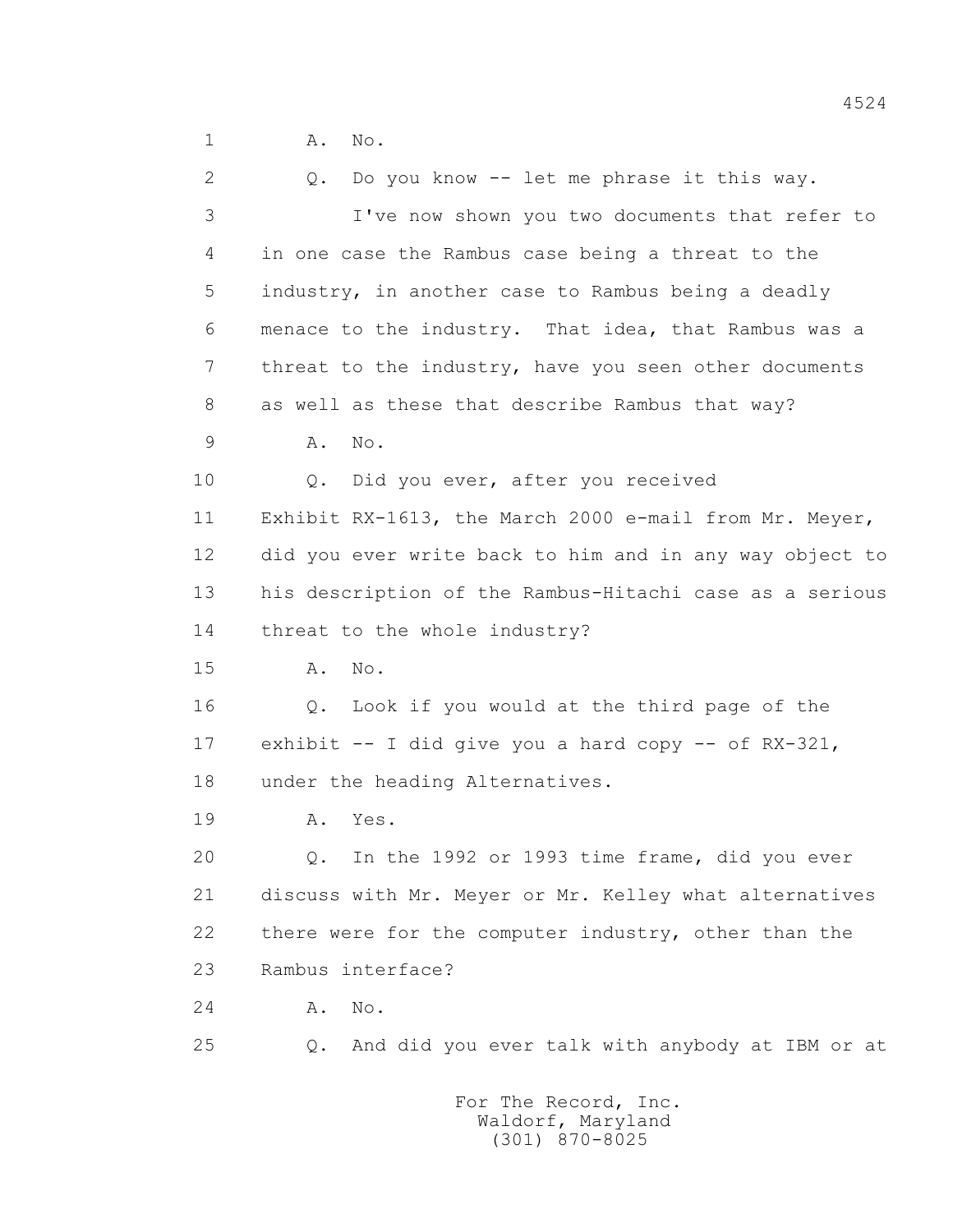1 Infineon about making the Rambus technology in the 2 public domain? 3 A. No. 4 Q. Let me ask you to take a look at RX-488-A. 5 May I, Your Honor? 6 JUDGE McGUIRE: Yes. 7 BY MR. STONE: 8 Q. Directing your attention to 488-A, again, this 9 is an English translation of the original in German. 10 Where it's under to -- under the "to" line 11 where it says Mr. Penzel, do you know Mr. Penzel's 12 position at the time, which is March of 1994? 13 A. I do not know what Mr. Penzel's position was in 14 March of 1994, no. 15 Q. And have you seen this document before? 16 A. No, I have not seen this document. 17 Q. If you look at the last paragraph -- and let me 18 just see if it jogs your recollection at all -- in the 19 March 1994 time frame you were still in Burlington, 20 Vermont; correct? 21 A. March of 1994? I was actually in Paris, 22 Essonnes in Paris. 23 Q. Oh, working on the production side? 24 A. Working on ramping up the 16-megabit in 25 production, at the production site.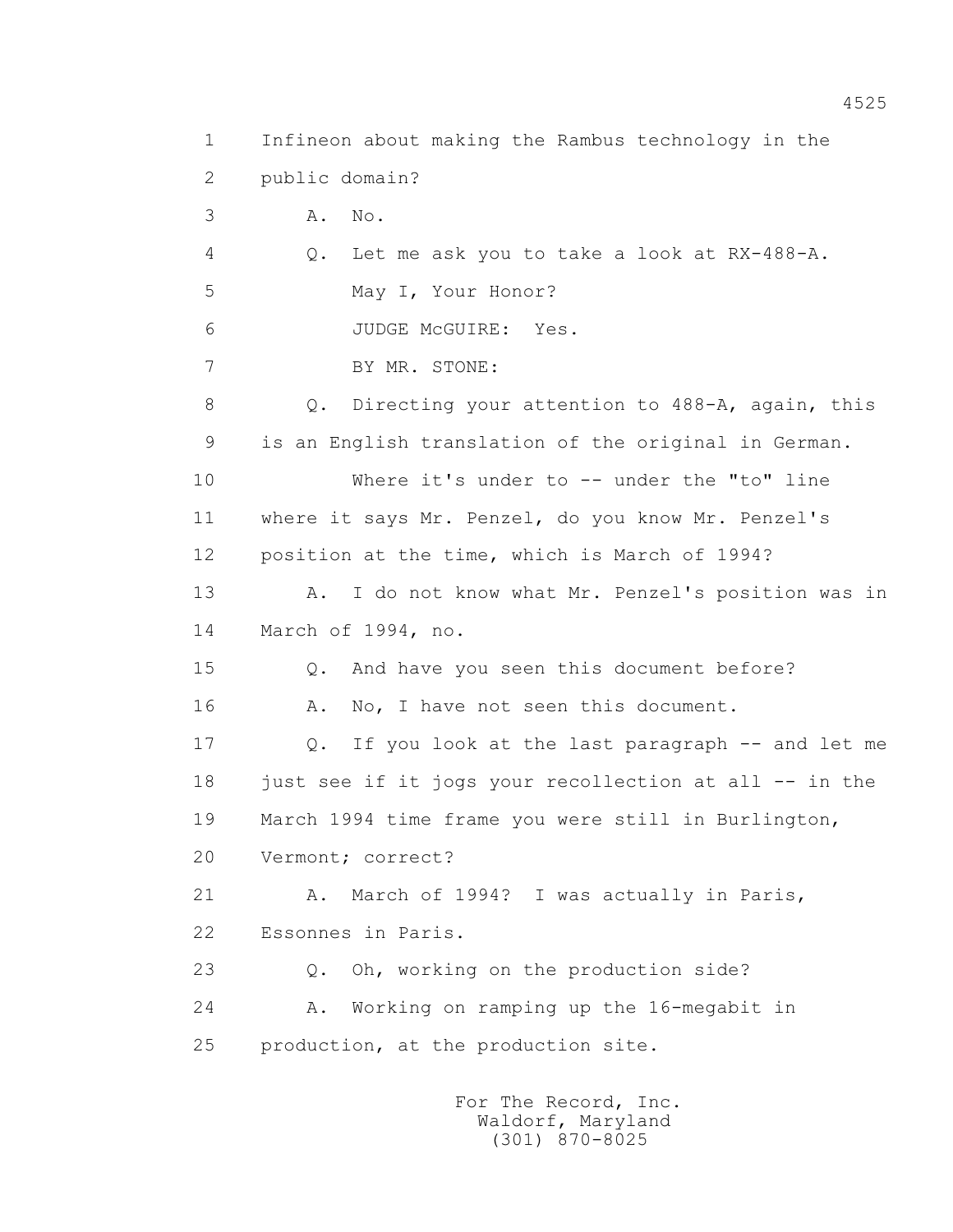1 0. Okay. So your communications then with 2 Mr. Meyer, were they less after you went to Paris? 3 A. I had very little communication with him back 4 then in that time frame because my tasks were 5 different. 6 Q. Did you ever hear him express to you anything 7 about Rambus being a memory system rather than just a 8 memory itself? 9 A. No. 10 Q. And did you ever hear him express to you that 11 someday all computers would have to be built using the 12 Rambus technology, or words to that effect? 13 A. No. 14 Q. Under the "from" line in this document it has 15 "HL ST E DER." Do you see that at the very top? 16 A. Yes. 17 0. Can you tell us what that means? 18 A. HL is the German word "halbleiter," which is 19 semiconductor. 20 ST -- I don't remember. 21 E is the German word "entwicklung," which is 22 development. 23 And DER, I think I recall that it was standing 24 for derivatives. 25 Q. And so would that be a particular group within For The Record, Inc.

 Waldorf, Maryland (301) 870-8025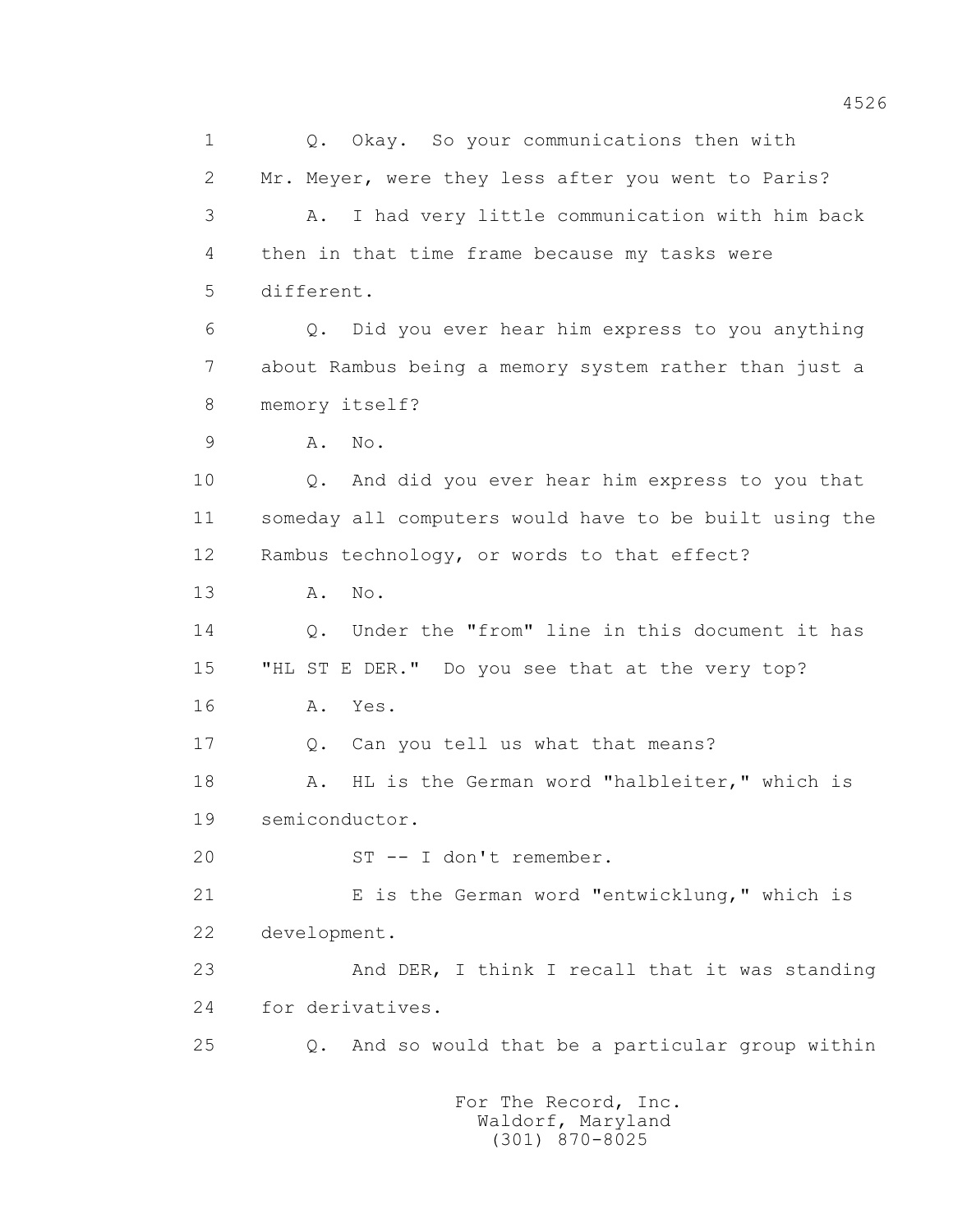1 the company?

 2 A. In my understanding, it was a department that 3 looked at a certain portion of designs with particular 4 interfaces, derivative interfaces. 5 Q. Thank you. 6 I think you mentioned earlier when I asked you 7 that one of the reasons you went to JEDEC was to find 8 out more about SyncLink; correct? 9 A. Correct. 10 Q. Did Gil Russell have a role on behalf of 11 Infineon and SyncLink, if you know? 12 A. I believe so, yes. 13 Q. And did Alexander Benedix have a role? 14 A. I believe so, too, yes. 15 Q. At the time either of them had a role in 16 SyncLink, did either of them report to you? 17 A. Mr. Gil Russell reported to me, but I'm not 18 entirely sure whether that was in the time frame -- 19 within the time frame of SyncLink or not. 20 Q. And did you have any reporting relationship 21 with Mr. Benedix? 22 A. No. 23 O. And that's B-E-N-D-I-X; right? 24 A. B-E-N-E-D-I-X. "Benedix." 25 Q. After -- is it correct that SyncLink had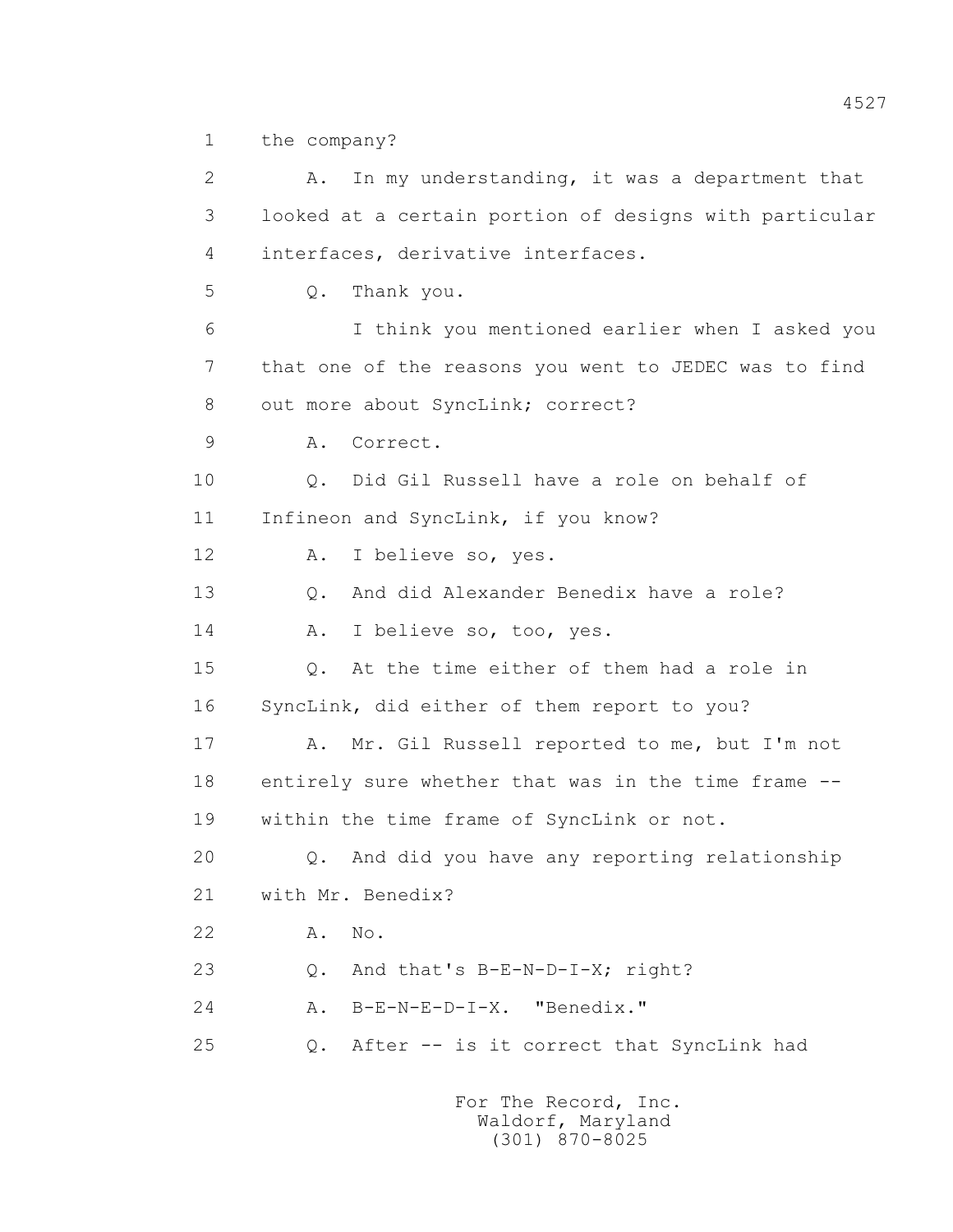1 started up and was an ongoing organization before 2 Siemens or Infineon became involved? 3 A. I don't recall that. 4 Q. Okay. Did you ever look at any of the minutes 5 from any of the SyncLink meetings? 6 A. I do not recall that either. 7 Q. Did you ever see any presentations that were 8 made at any SyncLink meetings? 9 A. I do not recall any specific ones. 10 Q. Were you assigned some level of responsibility 11 with respect to SyncLink on behalf of Siemens or 12 Infineon? 13 A. No. 14 Q. Why were you asked, if you know, to go to some 15 JEDEC meetings to see what you could learn about what 16 was going on at SyncLink? 17 A. Why I was asked? 18 Q. Yeah. Why were you the person asked? 19 A. I had an interest in their -- as -- the 20 SyncLink -- the SyncLink could have had the potential 21 as many other ideas as well to be potential future chip 22 interface. My job for -- as an ongoing chip designer 23 and looking to next chip generation encompassed that I 24 was at least informed about what was going on, and that 25 was more for my personal information.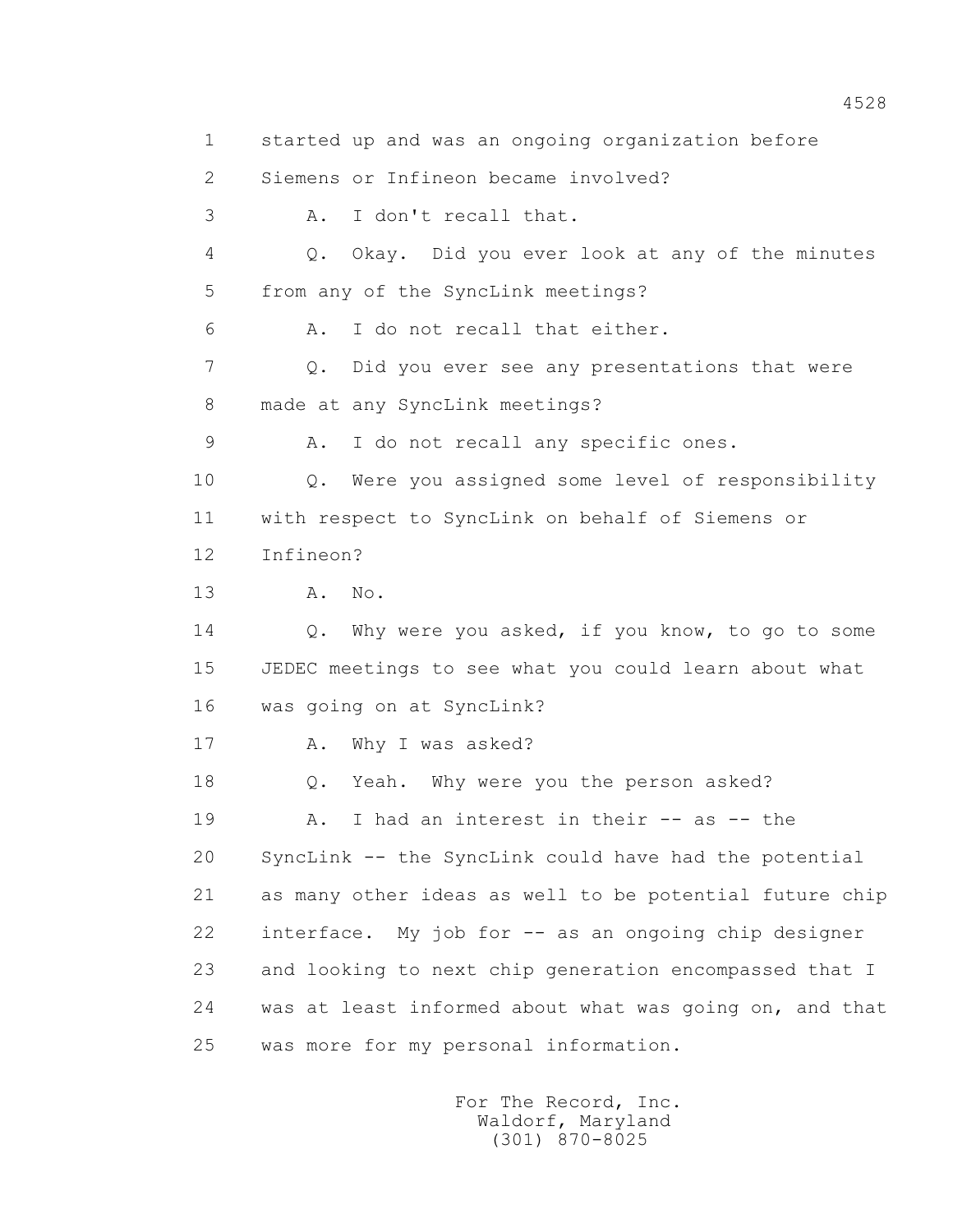1 Q. And did anybody at Siemens ever tell you that 2 Mr. Crisp from Rambus had suggested that the SLDRAM 3 product might infringe on Rambus intellectual property 4 rights? 5 A. No. 6 Q. Do you recall attending a JEDEC meeting in 7 Fort Lauderdale? 8 A. Yes. 9 Q. And do you recall attending one in about March 10 of '97? 11 A. 1997, correct. 12 Q. Yes. 13 Let me show you -- if I may approach, 14 Your Honor? 15 JUDGE McGUIRE: Yes. 16 BY MR. STONE:  $17 \tO. - - JX-36.$  18 And directing your attention to the bottom of 19 JX-36, you'll see two names that we've just talked 20 about, Willi Meyer and Gilbert Russell, Willi Meyer 21 listed from Siemens AG and Gilbert Russell from 22 Siemens Corporation? 23 A. Correct. 24 Q. And then if you turn all the way to the third 25 page of this document, the third name down you'll see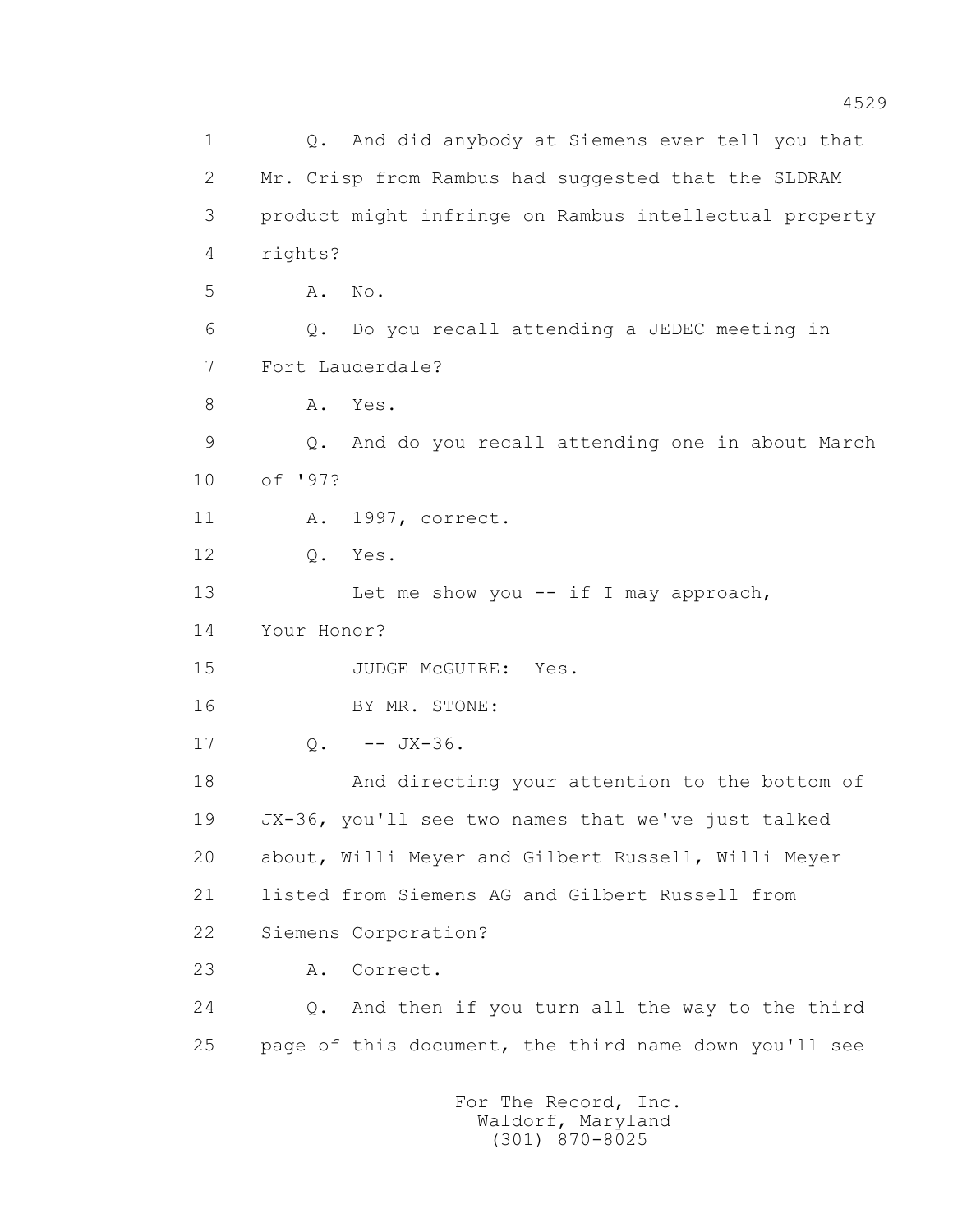1 is Martin Peise. I think it's misspelled. 2 Do you see the third name on the third page 3 from the top? P-E-I-S-E? 4 A. Oh, yeah. Misspelled as usual. 5 Q. Okay. One of the many misspellings I'm sure. 6 And that would be a reference to you, wouldn't 7 it, given the reference to Siemens and the phone 8 numbers? 9 A. I was on that meeting, yes. 10 Q. Then look if you would at page 6 of this 11 document at the very top. And the clip may be in the 12 way. I hope it's not. 13 At the very top where it says: "Mr. Kelley was 14 not present. Mr. Rhoden chaired the meeting in his 15 absence." 16 Do you see that? 17 A. Yes. 18 Q. And you understand the Mr. Rhoden there to be a 19 reference to Desi Rhoden? 20 A. Correct. 21 Q. And you know him, don't you? 22 A. I have talked with him a couple times. 23 Q. And then if you would turn to the next page. 24 And under the heading 6.6 where it says "NEC DDR 25 SDRAM"?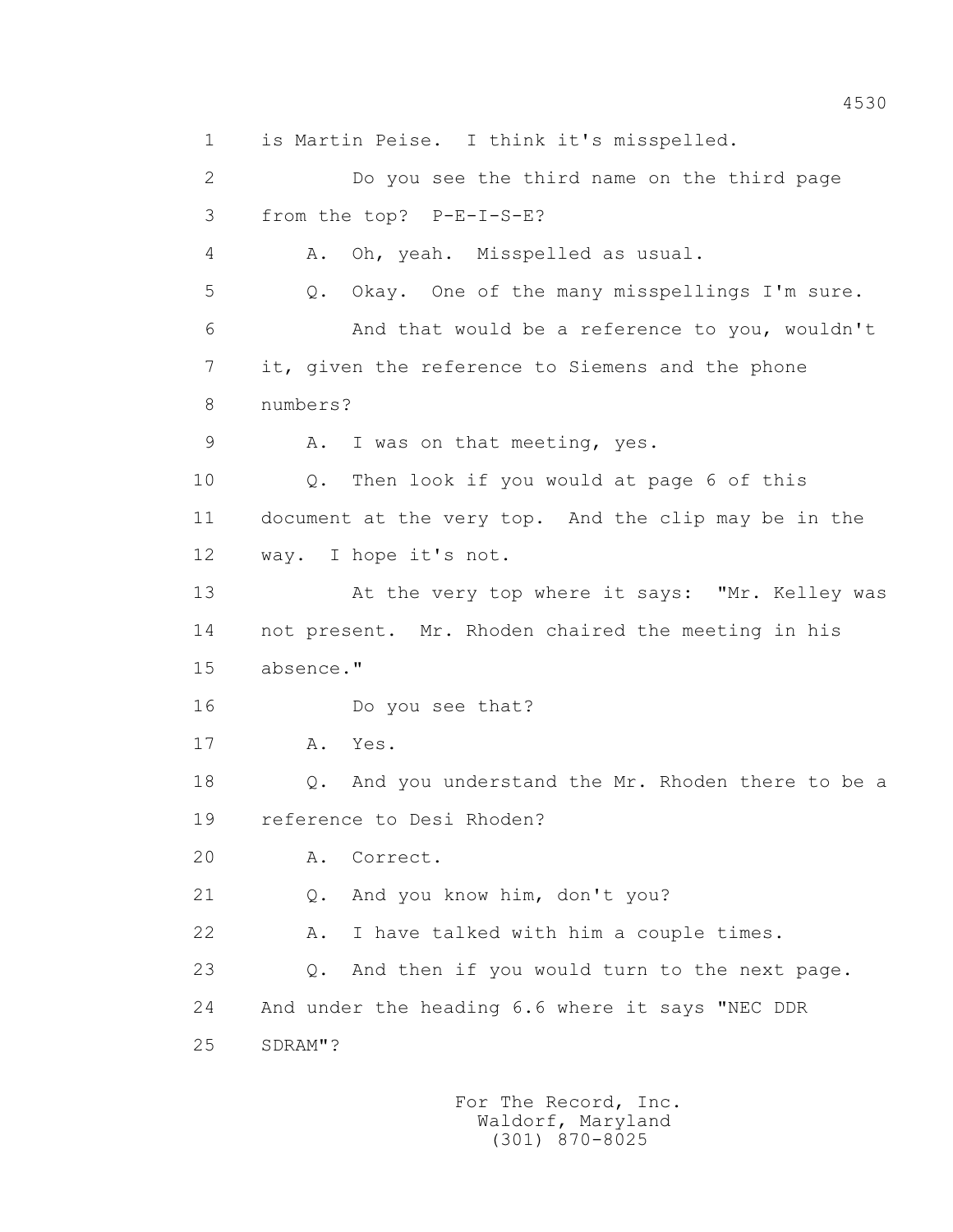1 A. Yes. 2 Q. If you would take a moment and just read that 3 paragraph there under 6.6 to yourself. 4 (Pause in the proceedings.) 5 A. Yes. 6 Q. Do you recall a discussion at this meeting 7 about Rambus patents? 8 A. No. 9 Q. Do you recall anything you did after the 10 meeting to go back and talk to anybody at Siemens or 11 Infineon about Rambus patents? 12 A. I'm pretty sure that I did not do anything at 13 that time. 14 Q. Have you at any time when Rambus patents have 15 come up in the course of any conversations or meetings 16 you've attended, have you ever gone back and 17 recommended that any action be taken? 18 A. It is not my job to recommend any. 19 Q. Was it the general practice that at a meeting 20 like a JEDEC meeting someone in the group of Siemens 21 representatives would write a trip report? 22 A. Usually, yes. Correct. 23 Q. Let me show you a document marked as RX-893 -- 24 may I, Your Honor? 25 JUDGE McGUIRE: Yes.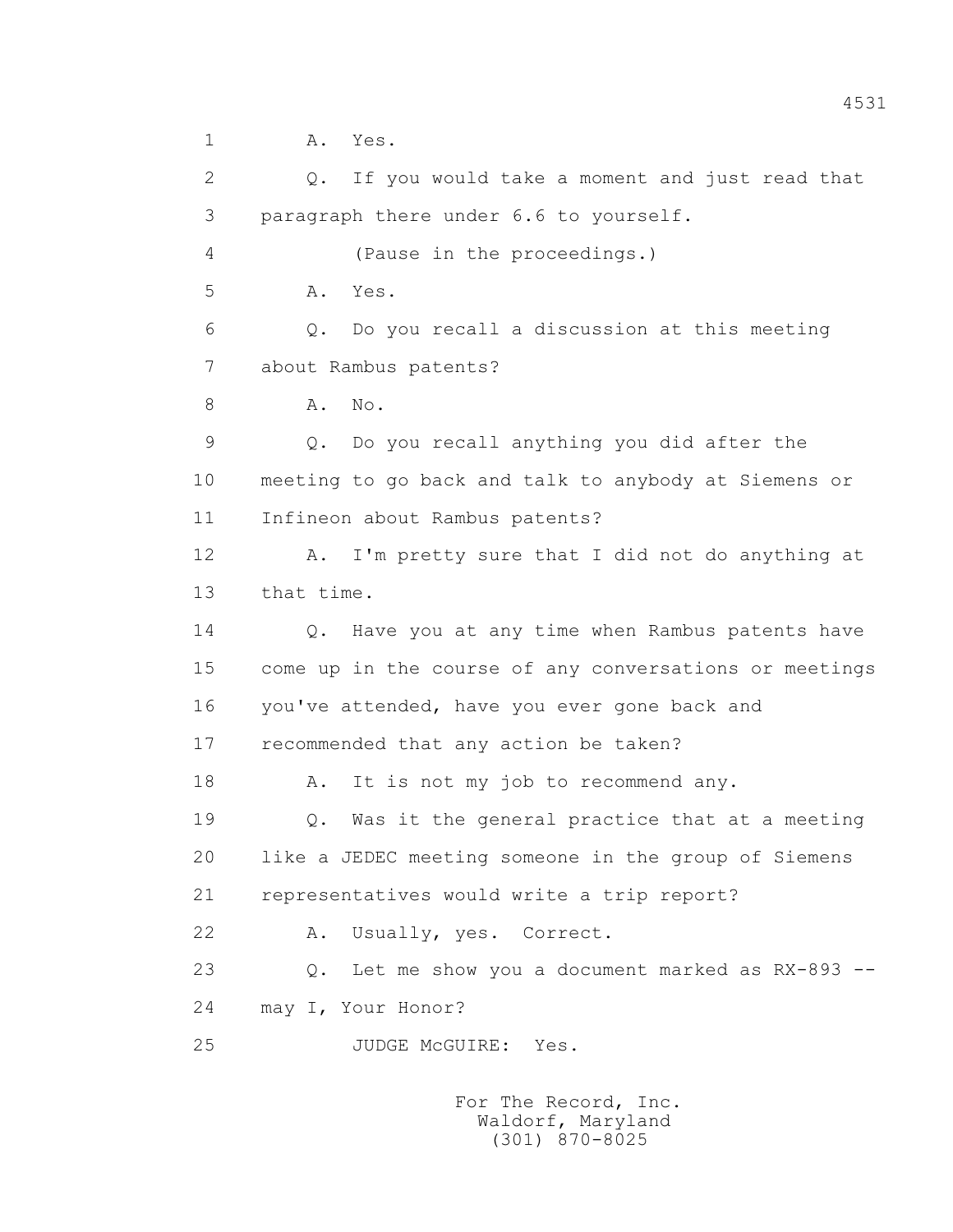1 BY MR. STONE: 2 Q. -- and ask you if you can identify this 3 document as the trip report for the March '97 JEDEC 4 meeting that we just looked at the minutes from. 5 A. Yes. 6 Q. Can you tell from looking at this document who 7 prepared it? 8 A. Who? 9 Q. Yes. Who prepared it? 10 A. No. 11 0. If you'd look at the first page, alongside 12 where it says "attending Willi Meyer, Gil Russell, 13 Martin Peisl," if you see across from that it says 14 "W. Meyer" and then an Internet address and a telephone 15 number? 16 A. Correct. 17 Q. Does that suggest that Mr. Meyer prepared this 18 or not? 19 A. I do not know who prepared that document. 20 Q. Okay. Do you know whether you did or not? 21 A. I cannot remember. 22 Q. In the ordinary course, would you have received 23 a copy of this trip report if someone else had prepared 24 it since you attended the meeting? 25 A. Customarily I received those trip reports,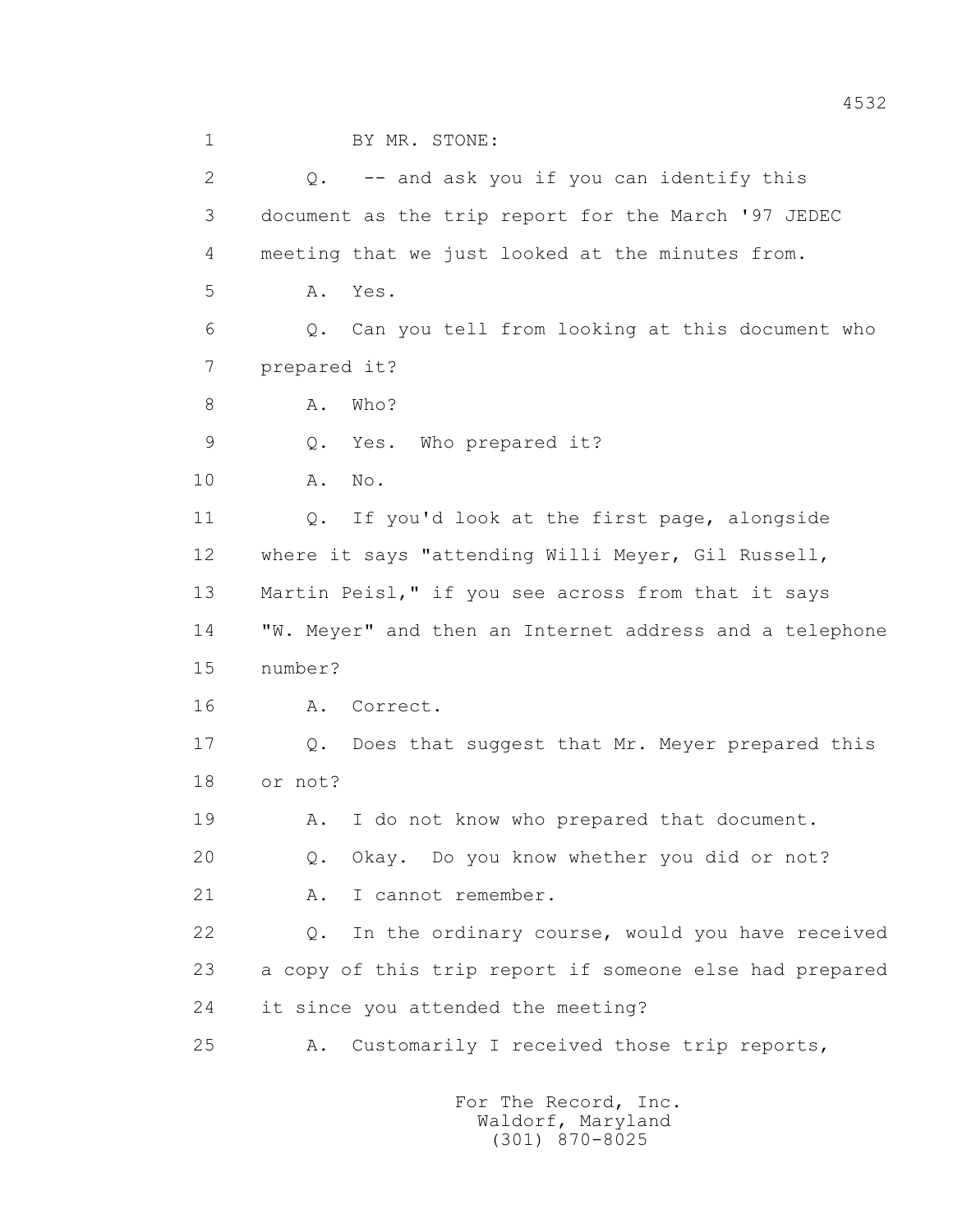1 yes.

 2 Q. If you look still on the first page, you'll 3 notice the first sentence down there under Summary 4 says, "The battle between Rambus, SyncLink and DDR 5 (double clock DRAM) is still undecided." 6 Was it still your understanding in 1997 that 7 there was still an ongoing battle between Rambus, 8 SyncLink and DDR? 9 A. My understanding was that there were several 10 competing interfaces on the DRAM market, competing in 11 the sense of competing for attentions at the DRAM 12 producers and the end customers of course and the 13 controller producers in order to be produced, and 14 those had been the three, Rambus, SyncLink and DDR. 15 Apparently there had been discussions, and I do not 16 recall them specifically, but there have been 17 discussions about the three interfaces on that 18 meeting. 19 Q. Okay.

20 A. The reason why I went to that meeting was I

21 went to find out the status of SyncLink. That's all.

22 Q. Right.

 23 And if you would look further down in that 24 paragraph, it says, "Nobody is happy with the prospects 25 of a fabless company controlling the world's computer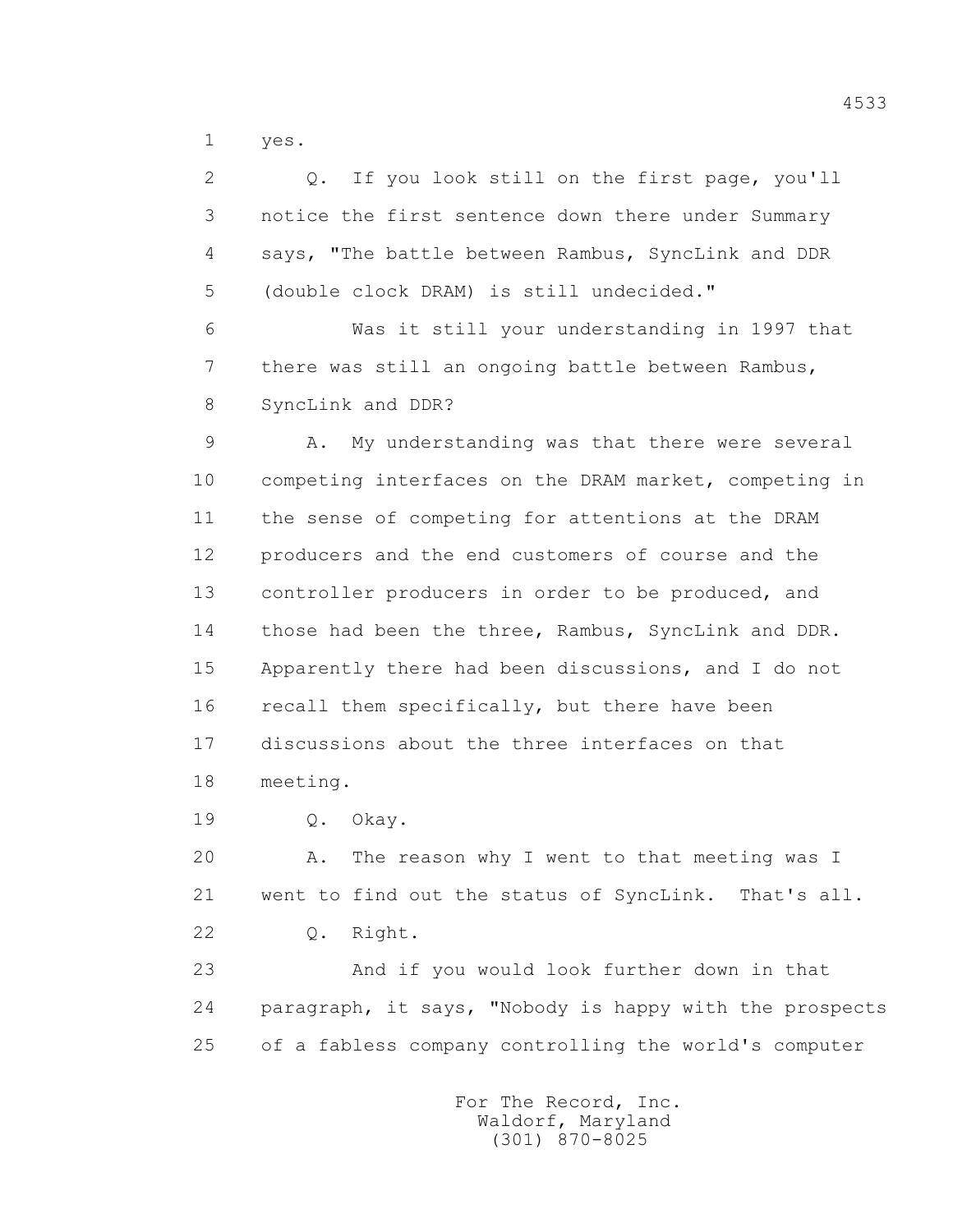1 business."

 2 Do you see that reference? 3 A. Yes. 4 Q. Is it your understanding, based on your 5 attendance at the meeting and your knowledge of the 6 industry in 1997, that the fabless company being 7 referred to there is Rambus? 8 A. In the context, it seems to be, yes. 9 Q. In the next sentence where it says, "MOSAID 10 declared the SLDRAM mainly as a commercial defense 11 against Rambus," do you see that sentence? 12 A. Yes. 13 Q. MOSAID is a company, is it? 14 A. MOSAID is a company. 15 Q. And it had been hired by SyncLink to help 16 design the SLDRAM? 17 A. I don't know that. 18 Q. Did you understand from anything that was said 19 at the meeting or from any other source that the main 20 purpose of SLDRAM was simply to be a commercial defense 21 against Rambus? 22 A. I do not recall those discussions. 23 Q. Then look if you would at the sixth page of 24 this trip report, Exhibit RX-893, if you would. 25 And down at the bottom where it says "NEC" --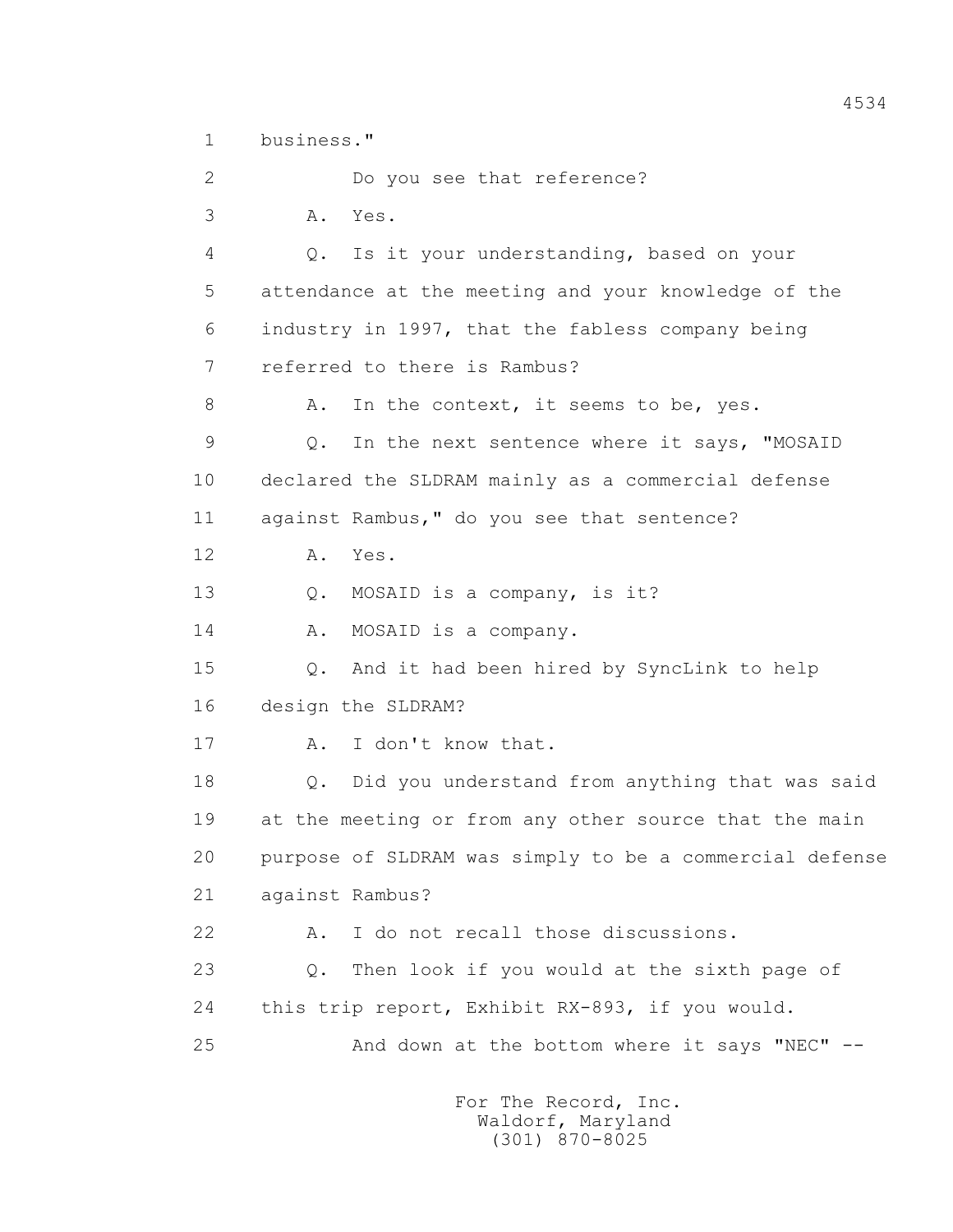1 I'm sorry. It's page 5. My mistake.

2 A. Page 5?

3 Q. Yes. Page 6 is blank.

 4 Look at the discussion across from NEC. 5 And I think this refers to what we looked at in 6 the minutes a few moments ago at JX-36, paragraph 6.6, 7 but it may not. I'm just trying to see if I can jog at 8 all what you recall.

 9 So read if you would what it says there 10 alongside NEC.

11 (Pause in the proceedings.)

 12 A. I do not recall any specific details of that 13 discussion.

 14 Q. Now, this doesn't help jog your recollection as 15 to whether there was a discussion about whether 16 something might breach or infringe a Rambus patent?

17 A. No.

 18 Q. Finally, Dr. Peisl, to your knowledge, has 19 JEDEC -- I'm sorry -- to your knowledge, has Infineon 20 ever done anything to try to design around any Rambus 21 patents?

22 A. To my knowledge, no.

 23 MR. STONE: Okay. Thank you. No further 24 questions.

25 JUDGE McGUIRE: Thank you, Mr. Stone.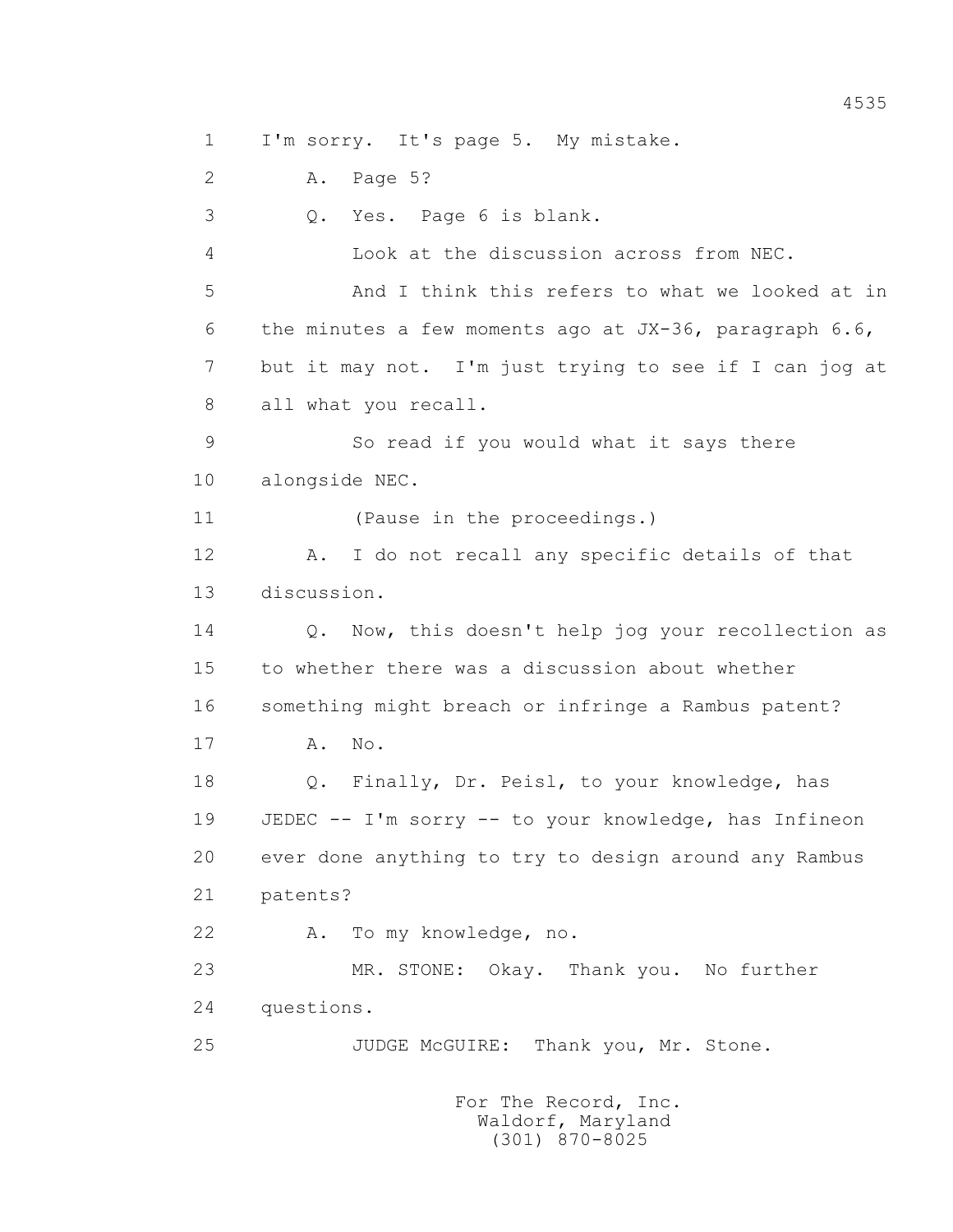1 Mr. Oliver, would you like to ask any 2 questions? 3 MR. OLIVER: Could I have just a moment, 4 please, Your Honor? 5 JUDGE McGUIRE: Sure. 6 Would the audience like to take a five-minute 7 break? We'll take just a quick break. Off the 8 record. 9 (Recess) 10 JUDGE McGUIRE: Mr. Oliver, you may proceed. 11 MR. OLIVER: Thank you, Your Honor. I have no 12 questions of Dr. Peisl. 13 JUDGE McGUIRE: Okay. 14 MR. STONE: I have two exhibits to move in and 15 Mr. Oliver may have had some as well. 16 MR. OLIVER: Yes. 17 MR. STONE: I'd like to move in the two road 18 maps I used, which were CX-2463 and CX-2427. 19 MR. OLIVER: No objection. 20 JUDGE McGUIRE: So entered. 21 (CX Exhibit Numbers 2427 and 2463 were admitted 22 into evidence.) 23 JUDGE McGUIRE: Okay, Dr. Peisl. Thank you 24 very much for your testimony today. You're excused 25 from this proceeding.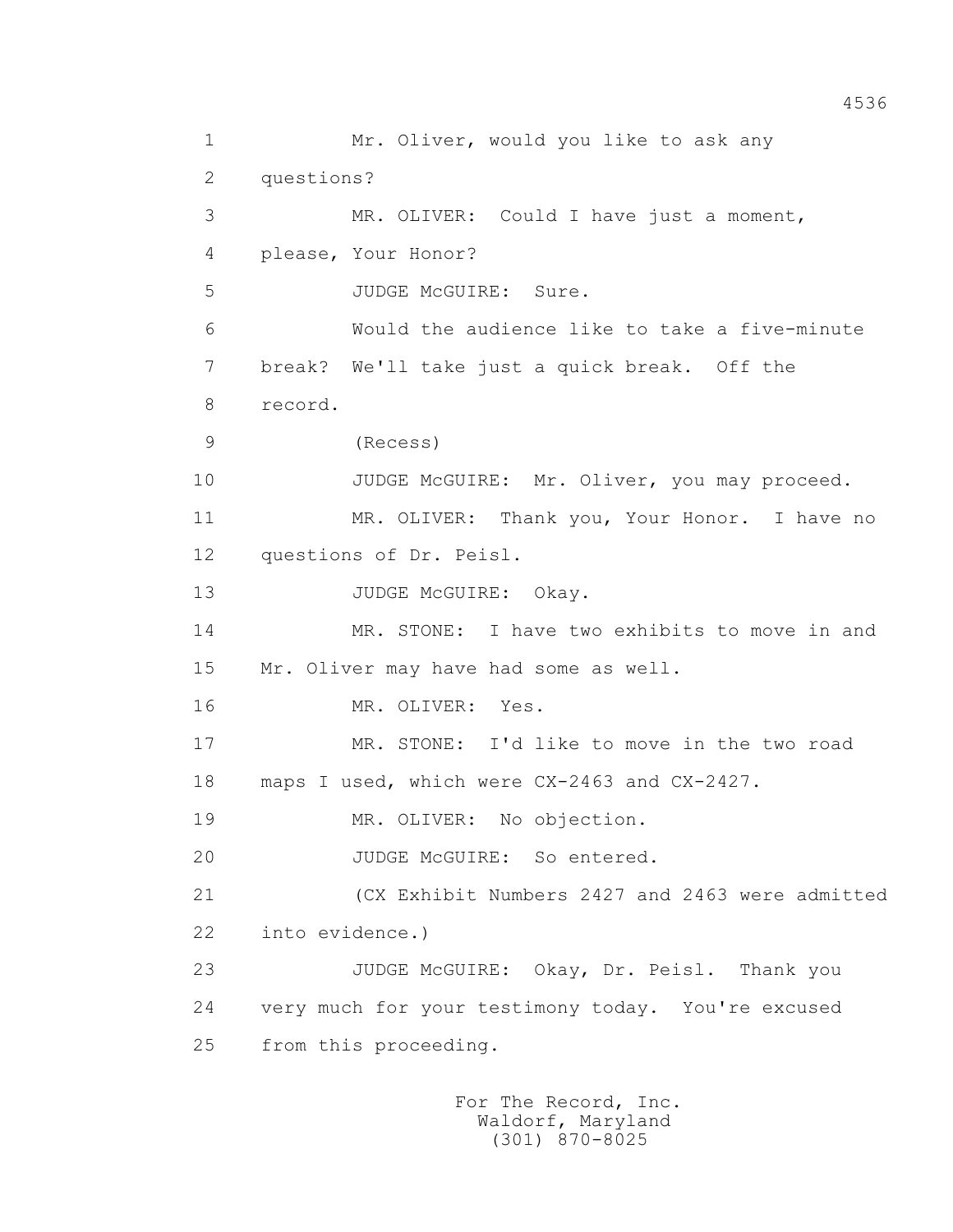1 THE WITNESS: Thank you. 2 JUDGE McGUIRE: Mr. Oliver? 3 MR. OLIVER: I also would like to move in a few 4 exhibits if I could, please, Your Honor. 5 JUDGE McGUIRE: Okay. 6 MR. OLIVER: I have the four data sheets, 7 CX-2404, CX-2403, CX-2410 and CX-2408. 8 MR. STONE: No objection. 9 JUDGE McGUIRE: So entered. 10 (CX Exhibit Numbers 2403, 2404, 2408 and 2410 11 were admitted into evidence.) 12 JUDGE McGUIRE: Mr. Oliver, how did you 13 intend -- 14 MR. OLIVER: I'm sorry. I have a few more. 15 JUDGE McGUIRE: I'm sorry. I thought that was 16 it. 17 MR. OLIVER: CX-2428, RDRAM road map. 18 MR. STONE: No objection. 19 JUDGE McGUIRE: Entered. 20 (CX Exhibit Number 2428 was admitted into 21 evidence.) 22 MR. OLIVER: CX-2457, chipset driver road map. 23 MR. STONE: No objection. 24 JUDGE McGUIRE: Entered. 25 (CX Exhibit Number 2457 was marked for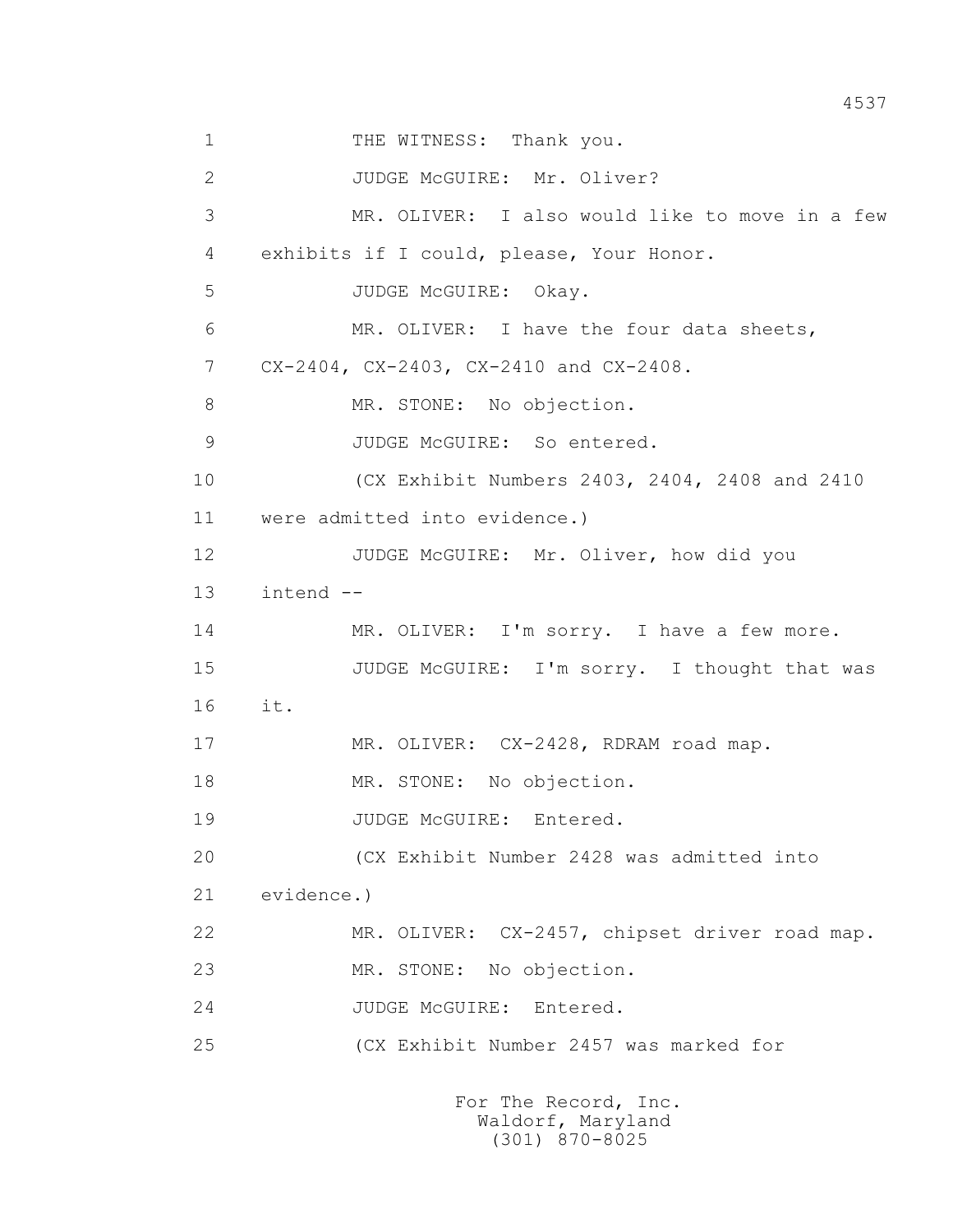1 identification.)

 2 MR. OLIVER: CX-2455, Infineon product road 3 map. 4 MR. STONE: No objection. 5 JUDGE McGUIRE: Entered. 6 (CX Exhibit Number 2455 was admitted into 7 evidence.) 8 MR. OLIVER: CX-2459, an e-mail of March 13, 9 2000. 10 MR. STONE: No objection. 11 JUDGE McGUIRE: Entered. 12 (CX Exhibit Number 2459 was admitted into 13 evidence.) 14 JUDGE McGUIRE: Okay. Now, Mr. Oliver, how 15 did you intend to proceed this afternoon? And 16 actually I'll entertain any comments by opposing 17 counsel as to whether we want to go ahead and -- I 18 assume you don't have anyone else you're going to call 19 this afternoon. 20 MR. OLIVER: That's correct, Your Honor. 21 JUDGE McGUIRE: I'll leave it up to the 22 parties this afternoon. It's Friday afternoon, and if 23 you want to read transcripts, we can go for an hour or 24 so. If not, I'm free, whatever the parties' desires

25 are.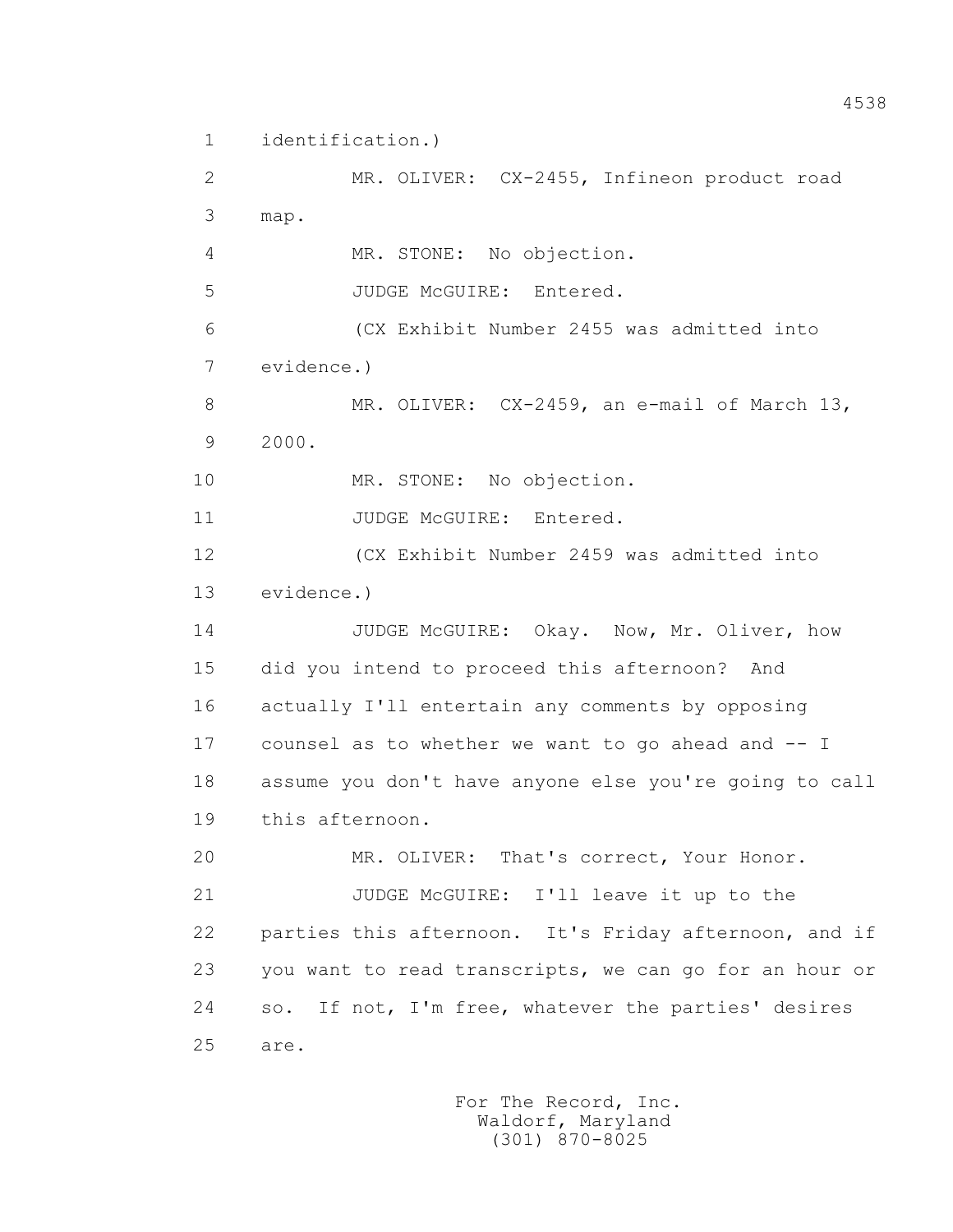1 MR. OLIVER: We could do either, Your Honor. 2 MR. STONE: I'm comfortable either doing 3 some -- I know -- can I confer one moment? 4 JUDGE McGUIRE: Yes. Sure. 5 MR. STONE: Your Honor, Mr. Weber tells me that 6 they have a logical breakpoint in the Karp deposition 7 after about an hour, so could we maybe do an hour of 8 that deposition and then break? 9 JUDGE McGUIRE: Sure. Is any of that going to 10 pertain to any of the outstanding motions on Karp? 11 MR. STONE: No. 12 JUDGE McGUIRE: All right. That will be fine. 13 MR. OLIVER: If we could have just a moment to 14 get organized, Your Honor. 15 JUDGE McGUIRE: Sure. Go ahead, Mr. Oliver. 16 (Pause in the proceedings.) 17 MR. WEBER: Your Honor, while we're getting set 18 up, Your Honor, let me, while we're setting up, maybe a 19 little background of Mr. Karp, if you'd like? 20 JUDGE McGUIRE: Mr. Weber, what was that you 21 wanted to say? 22 MR. WEBER: While we're getting set up, I'll do 23 a couple minutes of background of Mr. Karp. Will that 24 be all right? 25 JUDGE McGUIRE: Mr. Stone, do you have any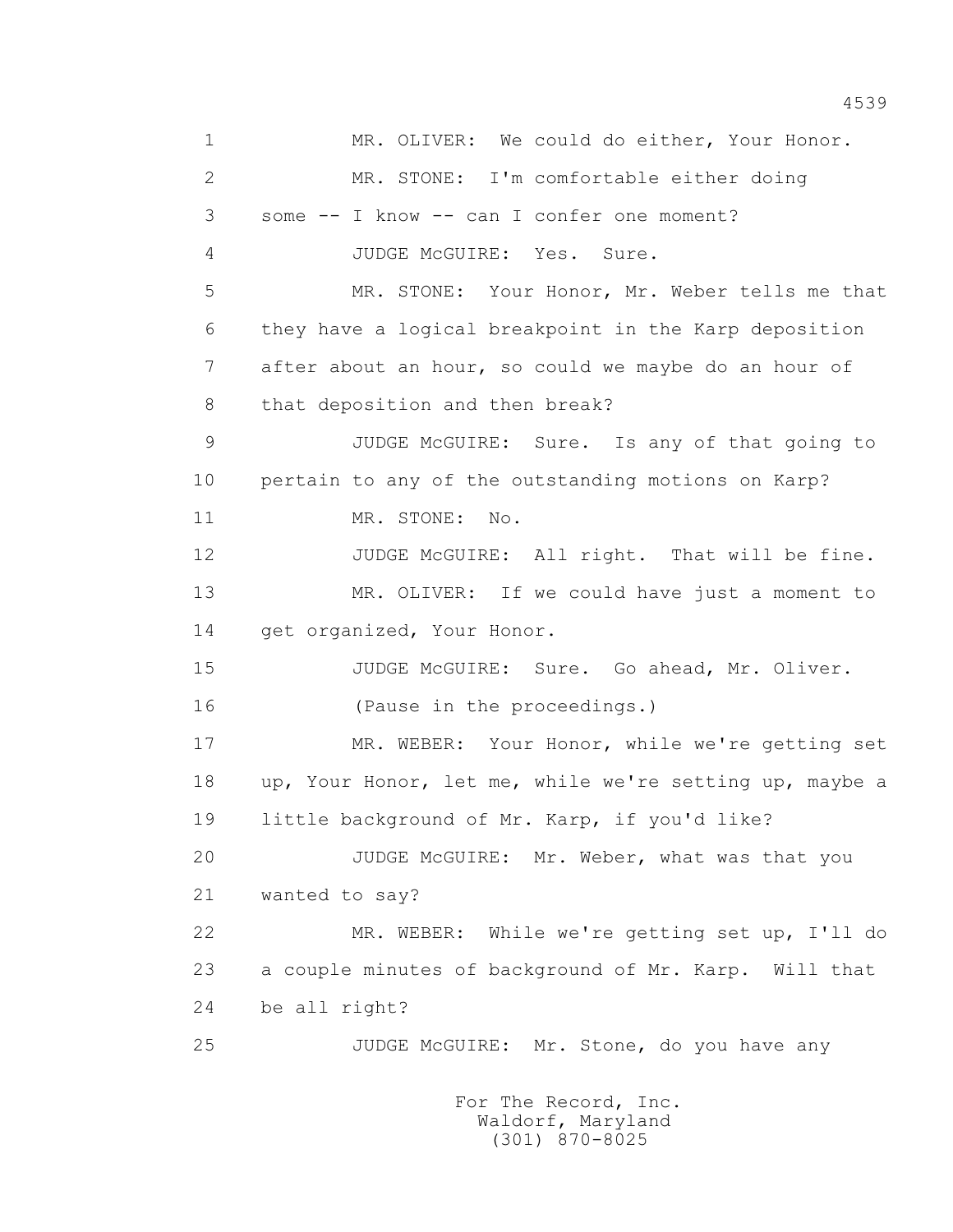1 objection to that?

 2 MR. STONE: No. As long as he gets it right, I 3 have no objection. If he doesn't --

 4 JUDGE McGUIRE: I'm sure we'll hear from you 5 otherwise.

 6 MR. WEBER: Mr. Karp is an individual that's 7 been acting as an individual in the semiconductor 8 industry from his early days. As I understand it, he 9 started in the late 1960s.

 10 He was employed starting as a design engineer 11 at Intel Corporation and was involved in developing a 12 number of Intel's sort of early products in the '60s 13 and '70s.

14 As far as this matter is concerned, we are 15 really interested in Mr. Karp's employment at two 16 specific points in his career, obviously more recently 17 in his career.

 18 From 1990 through 1997, Mr. Karp held 19 positions with Samsung, which is the leading DRAM 20 manufacturer -- you've heard that name during the 21 course of the trial -- and primarily his job titles 22 were in the strategic planning and strategic marketing 23 area.

 24 And the clips you'll be seeing and hearing from 25 his testimony relate primarily to two aspects of his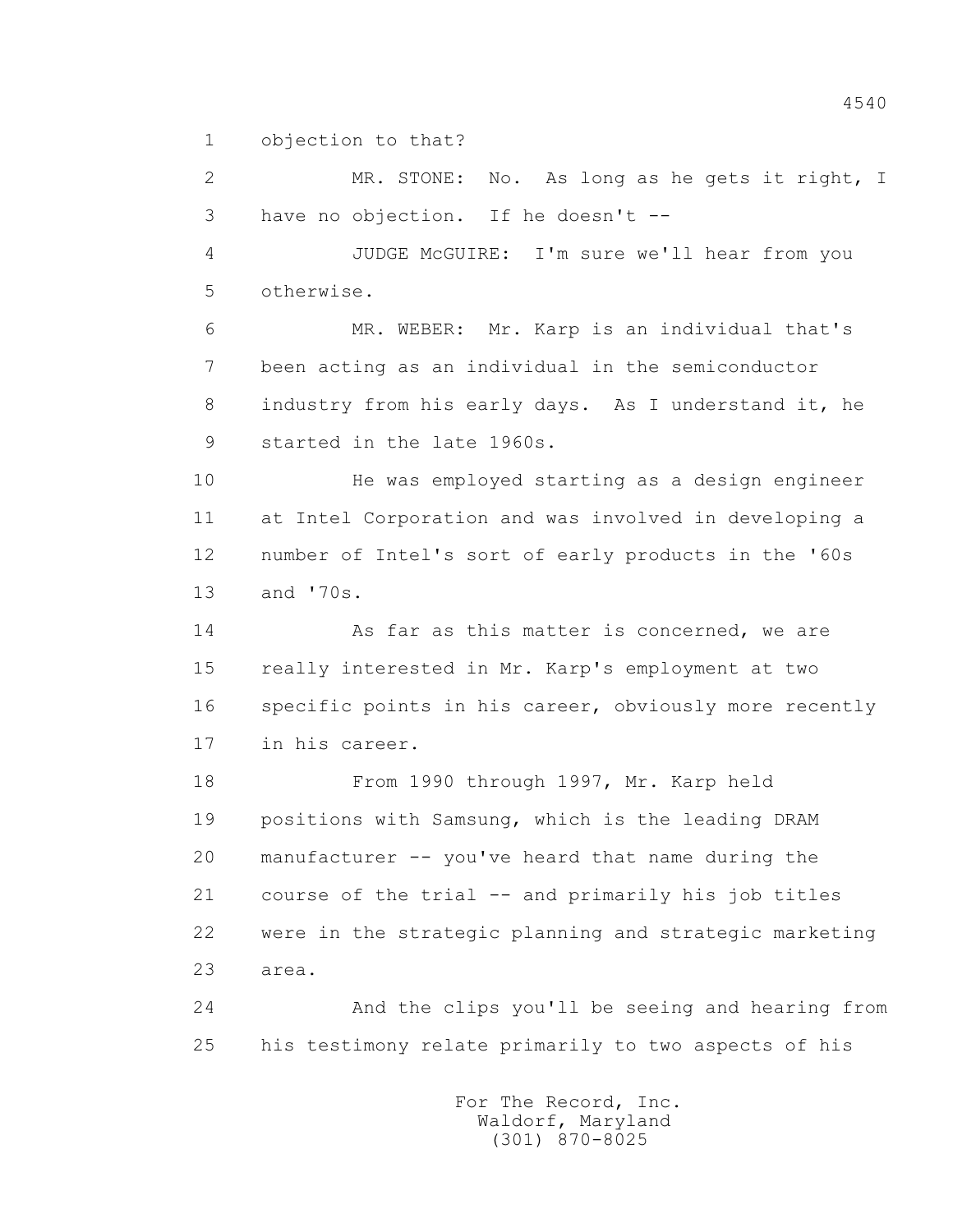1 job at Samsung, one his involvement in negotiating an 2 RDRAM license with Rambus, which I think occurred in 3 1994, and second his involvement as a participant in 4 JEDEC and going to JEDEC meetings throughout the 5 1991 to 1996 time period.

 6 I don't think he went to every meeting in that 7 time period, but he was involved actively as a 8 participant at JEDEC on behalf of Samsung and that, of 9 course, time period coincides with the time period that 10 Rambus was a member of JEDEC.

 11 Mr. Karp left Samsung in 1997 and after a few 12 months --

13 JUDGE McGUIRE: Are you going to make it, 14 Mr. Weber?

 15 MR. WEBER: I hope so. I've got a lot of 16 ammunition here to try to get through this here this 17 afternoon, but we'd like to get through a little bit of 18 the clips of Mr. Karp.

 19 He left Samsung in 1997, after a brief stint 20 as a consultant joined Rambus in the fall of '97. And 21 you will recall with Mr. Vincent we had the 22 demonstrative. This is the Rambus organizational 23 chart 1999 through 1998. I believe this was DX-26, if 24 I've got the right number. And you will see Mr. Karp, 25 his position was vice president of intellectual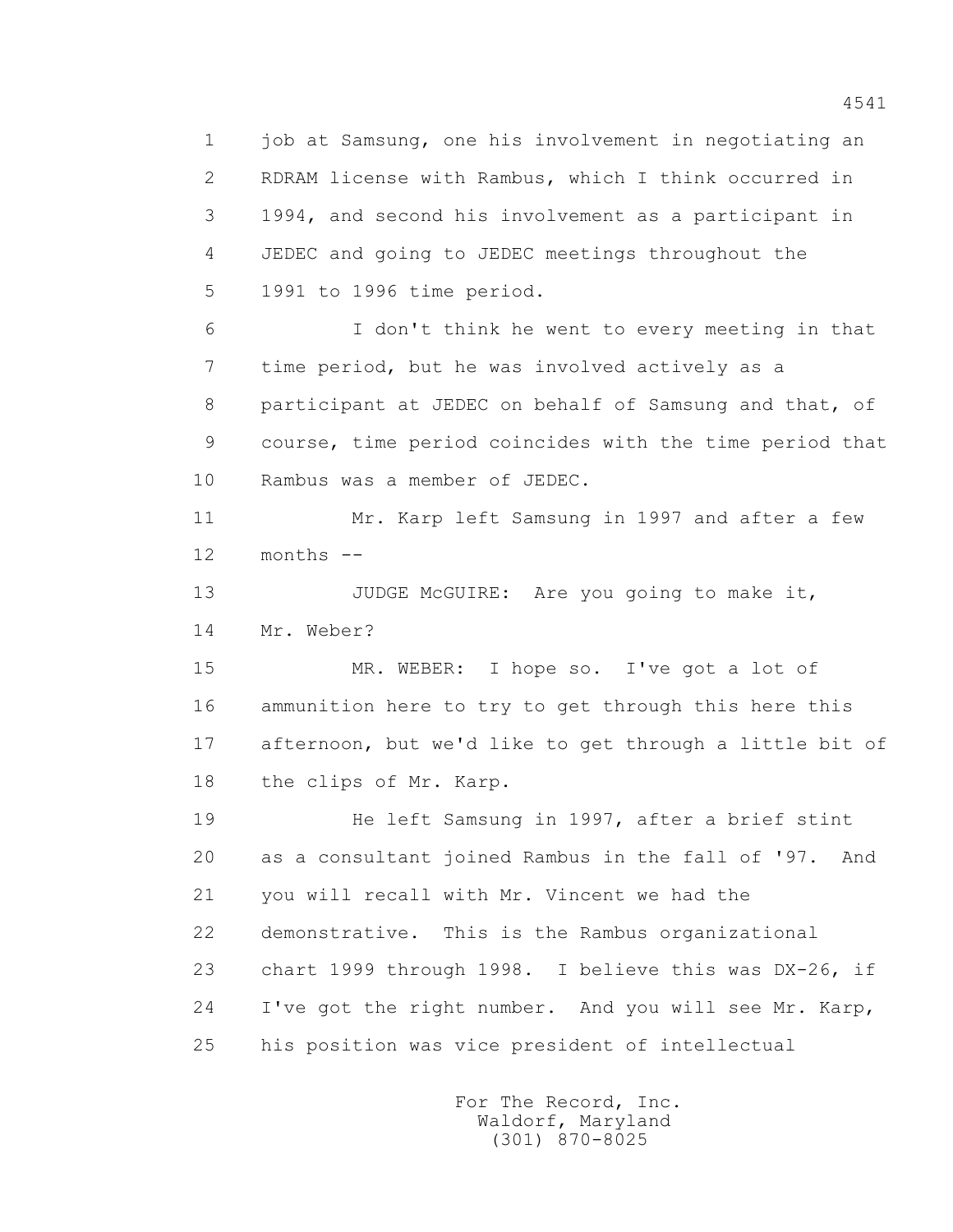1 property and he reported directly to Jeff Tate, the 2 CEO (indicating).

 3 And in that position Mr. Karp, by the way, was 4 not a lawyer. He's not a patent attorney, but he was 5 involved, had job responsibilities relating to the 6 Rambus portfolio and patent prosecution, and he was 7 also involved in putting together a strategic patent 8 portfolio or so-called noncompatible licensing 9 program.

 10 MR. STONE: I think Mr. Weber is now getting 11 into an area in which the testimony might be somewhat 12 in conflict. I think what he's said so far I agree 13 with as far as it went, and I think we could dispense 14 with a lot of the deposition on the basis of that 15 summary, which I'm happy to do. But I think he's now 16 getting into an area where we probably ought to let the 17 testimony speak rather than Mr. Weber.

18 JUDGE McGUIRE: Very good.

 19 MR. STONE: I'd just like to note another 20 individual, Mr. Steinberg, who joined after Mr. Karp, 21 who also had a similar title, who was working -- he 22 was actually a patent attorney who worked in the same 23 area.

 24 And as I'm sure Your Honor is also aware, 25 Mr. Karp's name has come up in connection with some of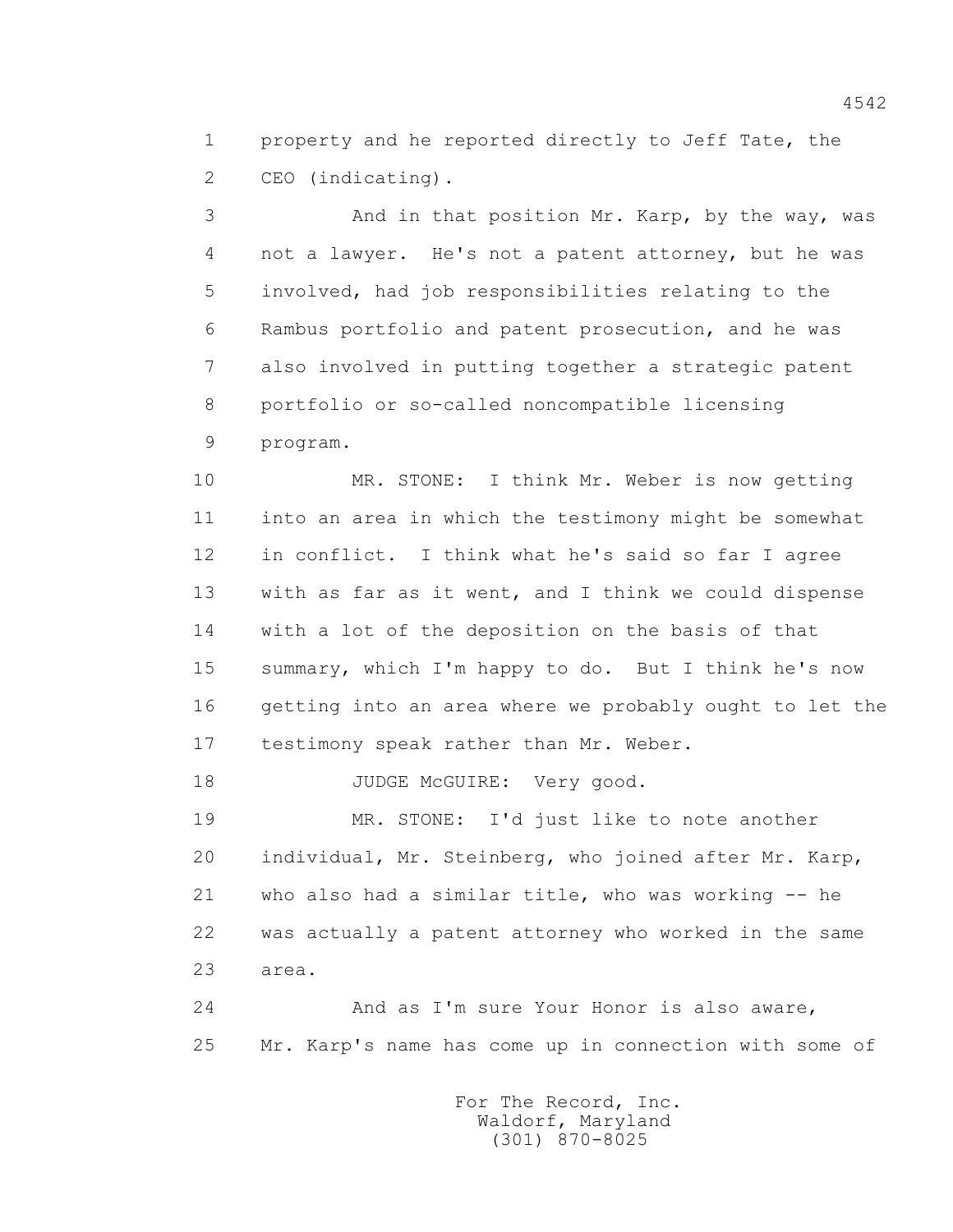1 the pretrial motions relating to the document retention 2 program.

 3 JUDGE McGUIRE: Right. 4 MR. WEBER: To the best of my understanding, 5 Mr. Karp left full-time employment at Rambus in 6 mid-2000, but according to our most recent information, 7 he's still on the Rambus payroll as a part-time 8 consultant. 9 And we will start with Mr. Karp's Infineon 10 deposition, which is a video marked as CX- -- do you 11 have something to say, Greg? 12 MR. STONE: I do. But go ahead and finish. I 13 just want to respond to the last comment. 14 MR. WEBER: Why don't you respond to the last 15 comment. 16 MR. STONE: Your Honor, I think what the record 17 will make clear when we get through all of the Karp 18 deposition testimony is that at the present time 19 Mr. Karp is reimbursed for time he spends on Rambus 20 matters. 21 So it would be inaccurate to say he's on the 22 payroll; he simply as a consultant is paid on an hourly 23 basis for the time he spends. That's his current 24 status.

25 JUDGE McGUIRE: Okay.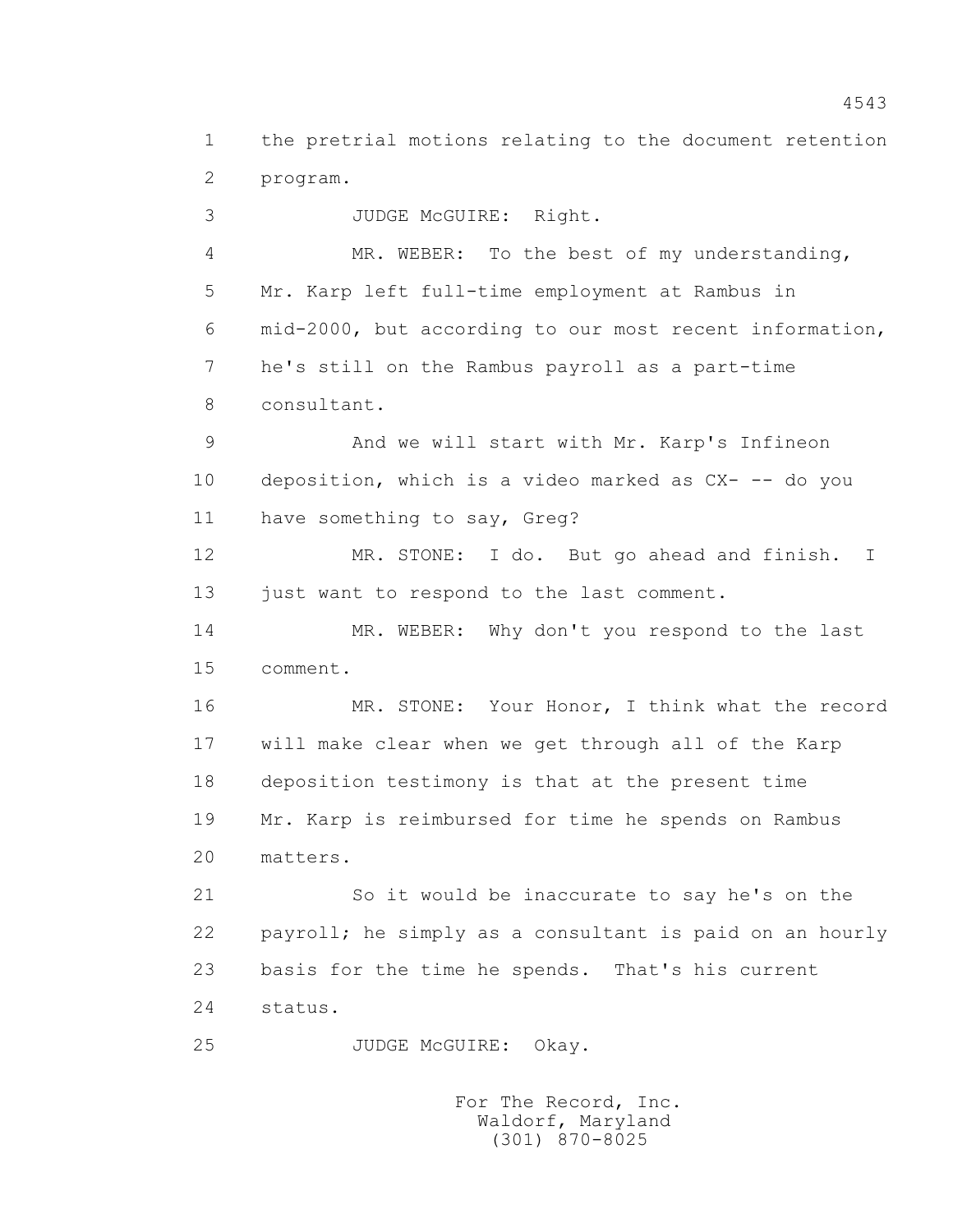1 MR. WEBER: The video clips we're going to 2 start with today, Your Honor, are from the Infineon 3 deposition of Mr. Karp which was taken in San Jose, 4 California, Monday, January 8, 2001. 5 And assisting me again will be Hiram Andrews, 6 our paralegal, in terms of pulling up the video clips. 7 And we will start -- the first clip is page 8, 8 line 8 through page 9, line 9. 9 (Whereupon, the videotape was played for the 10 record in open court.) 11 MR. WEBER: The next clip will be page 11 12 starting at line 6, running through page 13 at line 9. 13 (Whereupon, the videotape was played for the 14 record in open court.) 15 JUDGE McGUIRE: Can we stop the tape right 16 there just a moment? 17 I'm a little confused here, Mr. Stone. He's 18 saying he's getting a check of a certain amount a 19 month, and you're telling me he's getting paid by the 20 hour. 21 MR. STONE: That was at the time that the 22 deposition was taken. As you'll hear, by the time we 23 get through the fifth volume of the transcript, that 24 relationship terminated and he just got to where he was 25 paid on an hourly basis.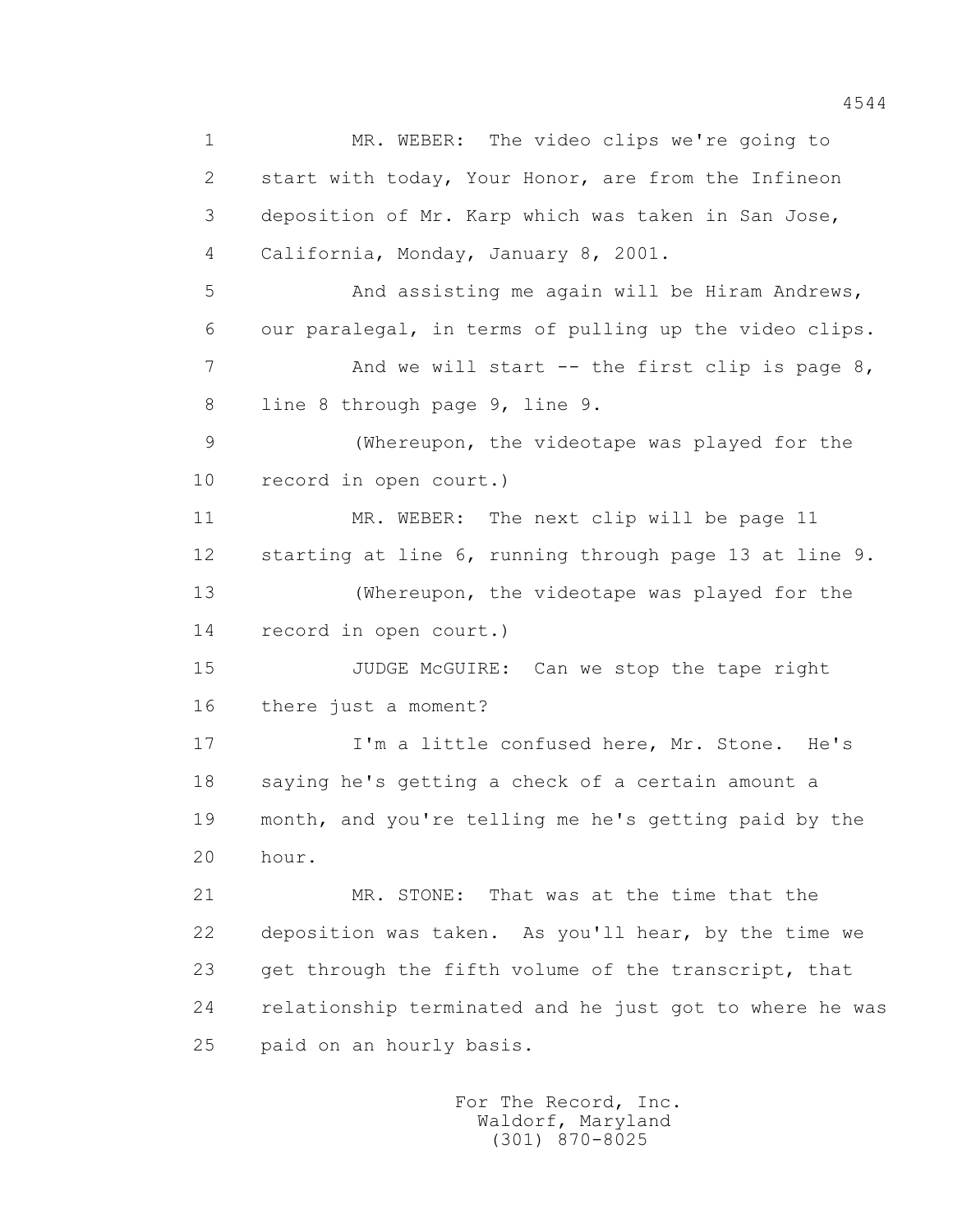1 JUDGE McGUIRE: Very good. I just wanted to 2 clarify it. 3 All right. Proceed. 4 (Whereupon, the videotape was played for the 5 record in open court.) 6 MR. WEBER: Your Honor, I'm going to try to 7 combine two clips at once to move this along more 8 quickly. 9 We will be reading from page 17, line 5 through 10 page 20, line 4, and then immediately after that the 11 next clip will be page 20, line 17 through page 21, 12 line 11. 13 (Whereupon, the videotape was played for the 14 record in open court.) 15 MR. WEBER: The next series of clips starts at 16 the top of page 22. It will be page 22, line 1 through 17 23, line 1 and continuing on to page 23, lines 13 18 through 21. And also page 25, lines 10 through 19; 19 page 25, line 25 through 26, line 3; and continuing, 20 page 26, line 13 through page 27, line 20. 21 (Whereupon, the videotape was played for the 22 record in open court.) 23 MR. WEBER: The next two clips we'll play will 24 be page 29, line 22 through page 30, line 22, and we 25 will also play a short clip at page 31, line 21 through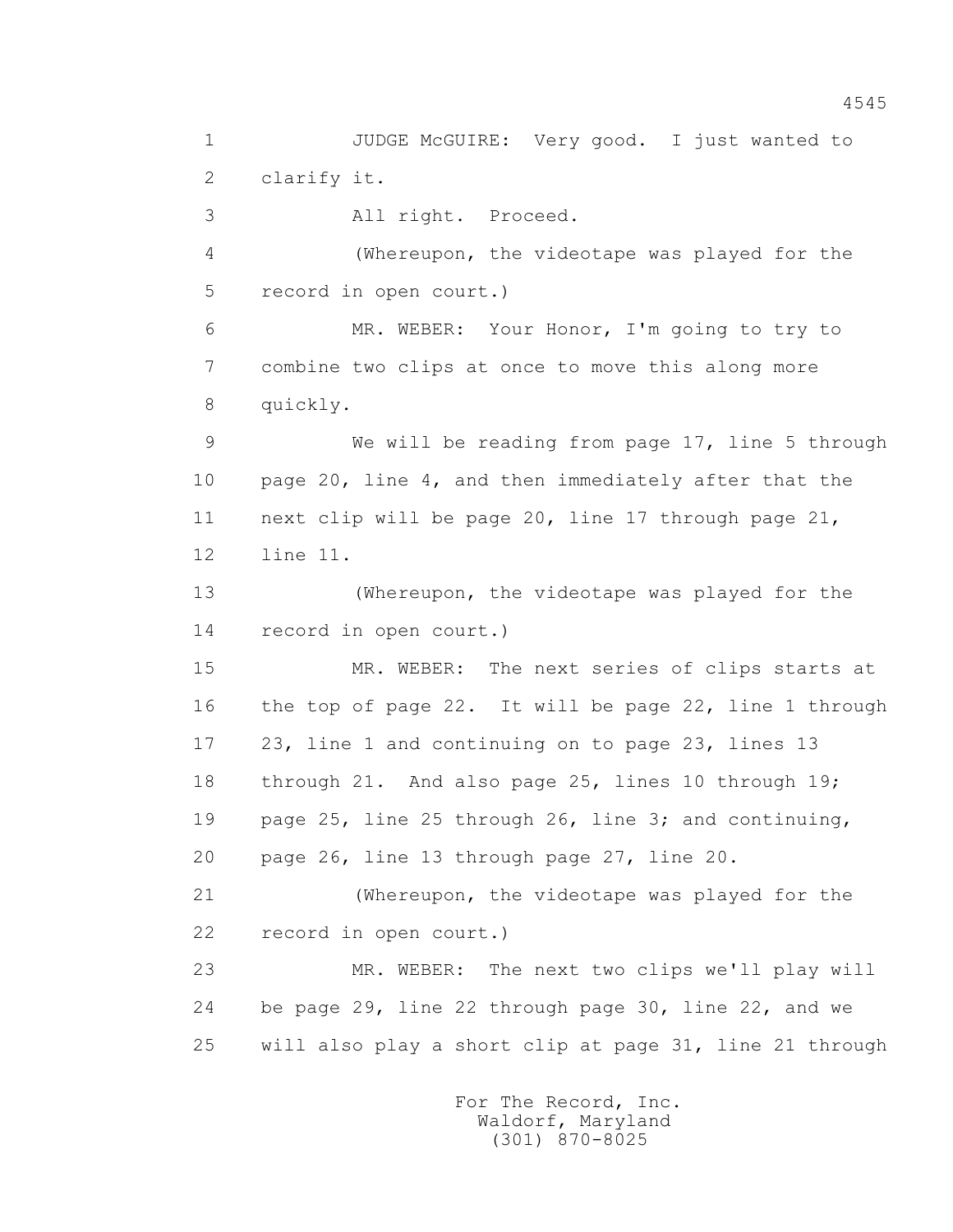1 line 24.

 2 (Whereupon, the videotape was played for the 3 record in open court.) 4 MR. WEBER: The next clip is a several-page 5 clip. It starts at page 32, line 18 and continues to 6 page 36, line 12. 7 (Whereupon, the videotape was played for the 8 record in open court.) 9 MR. WEBER: The next clip is a 10 counter-designation by respondent, but we will include 11 it in our presentation. It starts at page 37, line 25 12 and continues to page 39, line 17. 13 (Whereupon, the videotape was played for the 14 record in open court.) 15 MR. WEBER: Again, next we're going to combine 16 some clips in the next presentation. We're going to do 17 page 42, lines 7 through line 23, and we're going to 18 skip to page 45, line 25, and although there's a series 19 of clips there, they're contiguous except for a few 20 objections, and so that continues on through page 48, 21 line 15, Your Honor. 22 (Whereupon, the videotape was played for the 23 record in open court.) 24 MR. WEBER: Next we have a short clip which is 25 page 49, line 14 through page 50, line 9.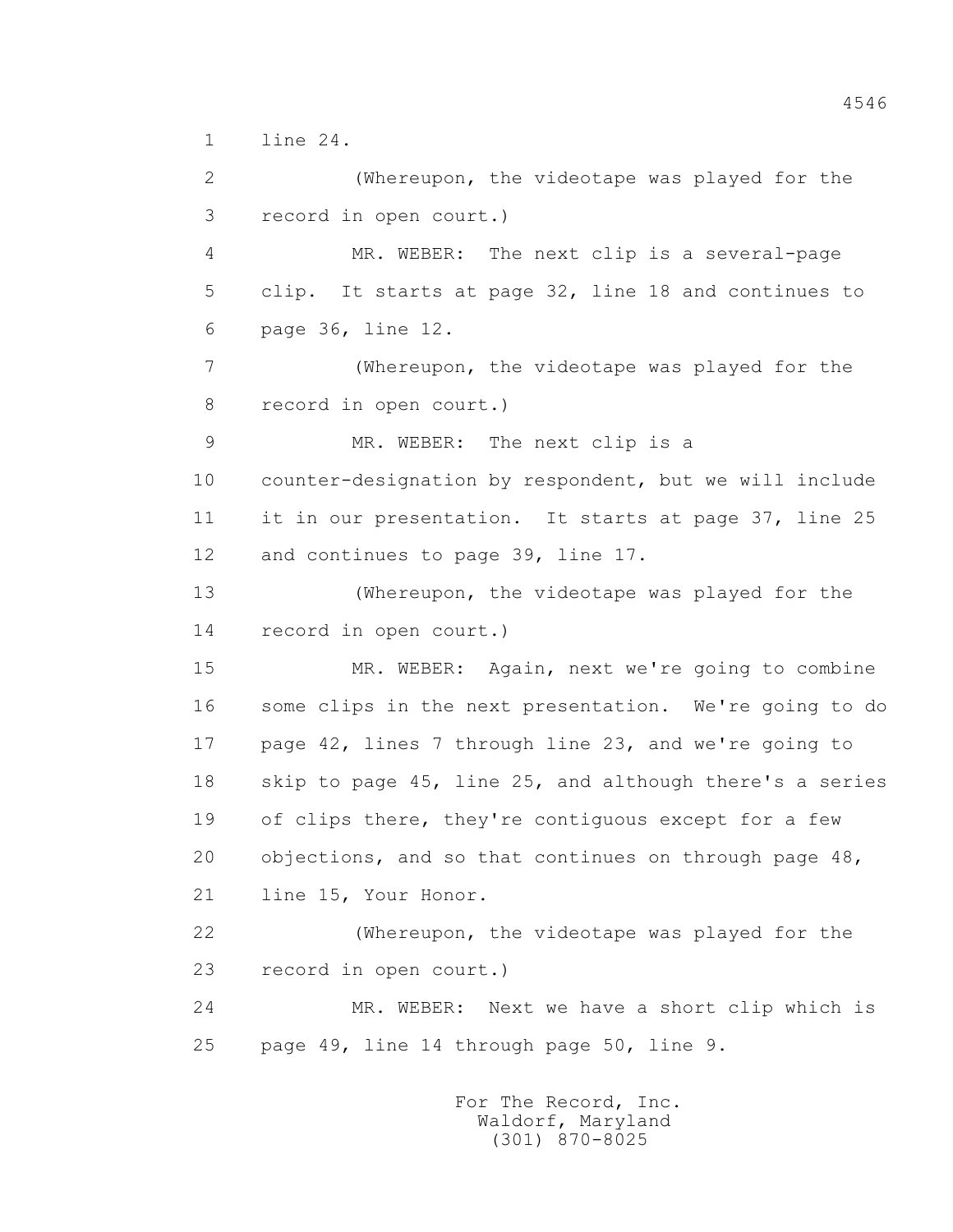1 (Whereupon, the videotape was played for the 2 record in open court.)

 3 MR. WEBER: Your Honor, we have our first need 4 to have a discussion over an objection.

5 JUDGE McGUIRE: All right. Go ahead.

 6 MR. WEBER: Basically we're going to start 7 reading -- the next clip starts at page 51, line 15, 8 and he's going to start talking about some of these 9 papers he found in his garage basically, and one of 10 the papers he's going to talk to gets into a hearsay 11 issue, and basically he's talking about what a person 12 who's actually on Rambus' witness list, a woman named 13 Betty Prince, said. It's the testimony -- the first 14 mention of her name I think is coming up in the 15 next --

 16 JUDGE McGUIRE: Well, her name has already 17 been mentioned. It was just mentioned in the last 18 clip.

 19 MR. WEBER: Right. But he's going to mention 20 specifically what Betty Prince told him, which we think 21 is hearsay, and that would be at page 53, the answer 22 starting at line 9 through 19, so we would object to 23 that answer as hearsay.

 24 MR. STONE: And it's not, Your Honor, being 25 offered for the truth of the matter of what she said,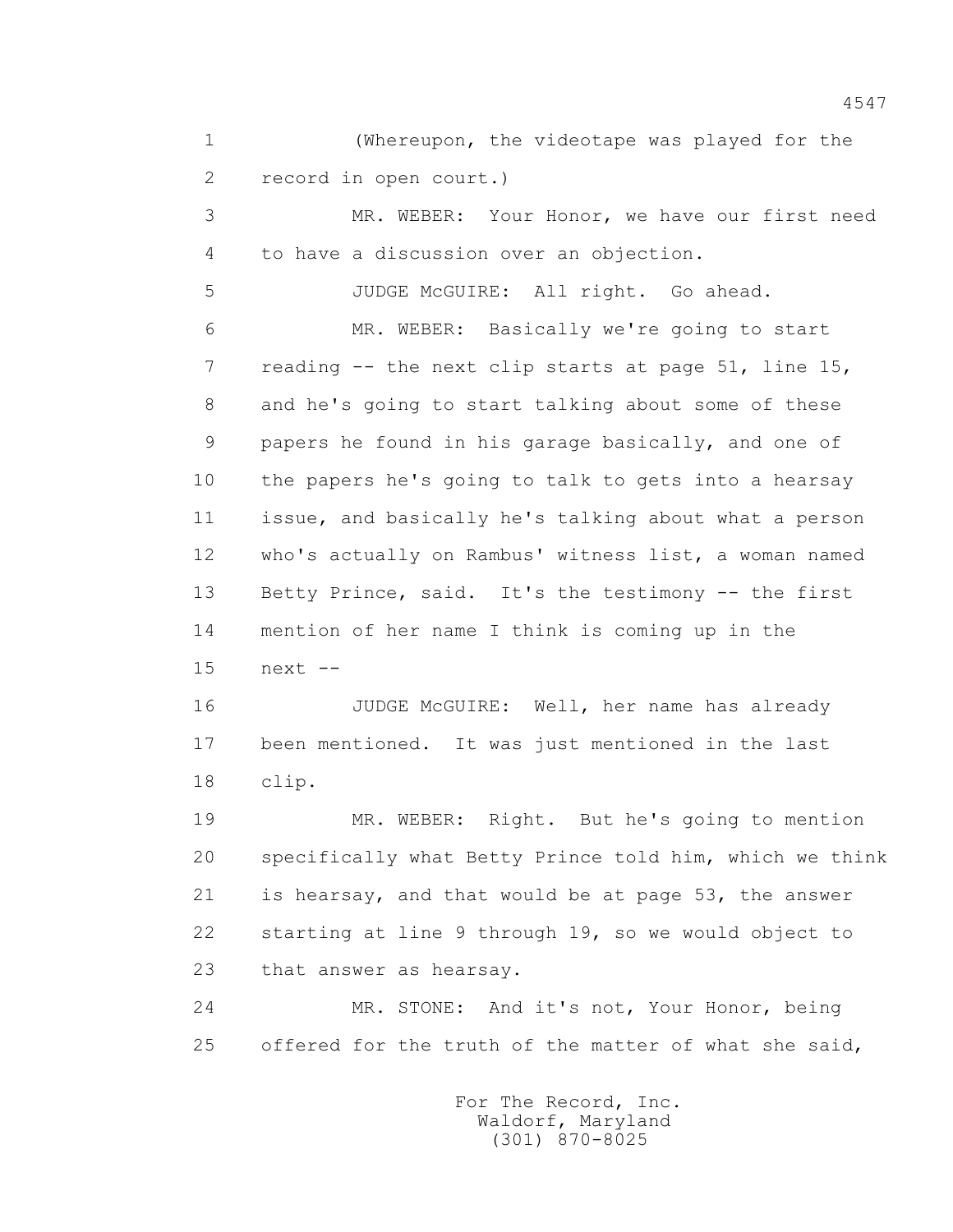1 rather to show the state of mind of the person at 2 Samsung -- that was Mr. Karp's role at the time -- his 3 state of mind regarding the attitude of companies in 4 the industry towards Rambus at the time. 5 So it simply goes to show his state of mind. 6 JUDGE McGUIRE: Mr. Weber, if it's not being 7 offered for the truth of the matter -- 8 MR. WEBER: Your Honor, we'll certainly be 9 happy to read it in and Your Honor can give it whatever 10 weight you feel is appropriate. We don't think it's 11 entitled to any weight simply because Mr. Karp is 12 recalling what Ms. Prince said and Ms. Prince is on 13 their witness list and they can call Ms. Prince. 14 JUDGE McGUIRE: Well, it sounds like hearsay to 15 me and I'll just rule on it now. 16 MR. STONE: But I'm not offering it for the 17 truth. 18 JUDGE McGUIRE: Okay. Go ahead. 19 MR. WEBER: Should we go ahead and play the 20 clip, Your Honor? 21 JUDGE McGUIRE: You're not offering it for the 22 truth of the matter and your -- 23 MR. STONE: No. 24 JUDGE McGUIRE: -- objection at this point is? 25 MR. WEBER: Hearsay and they have the person on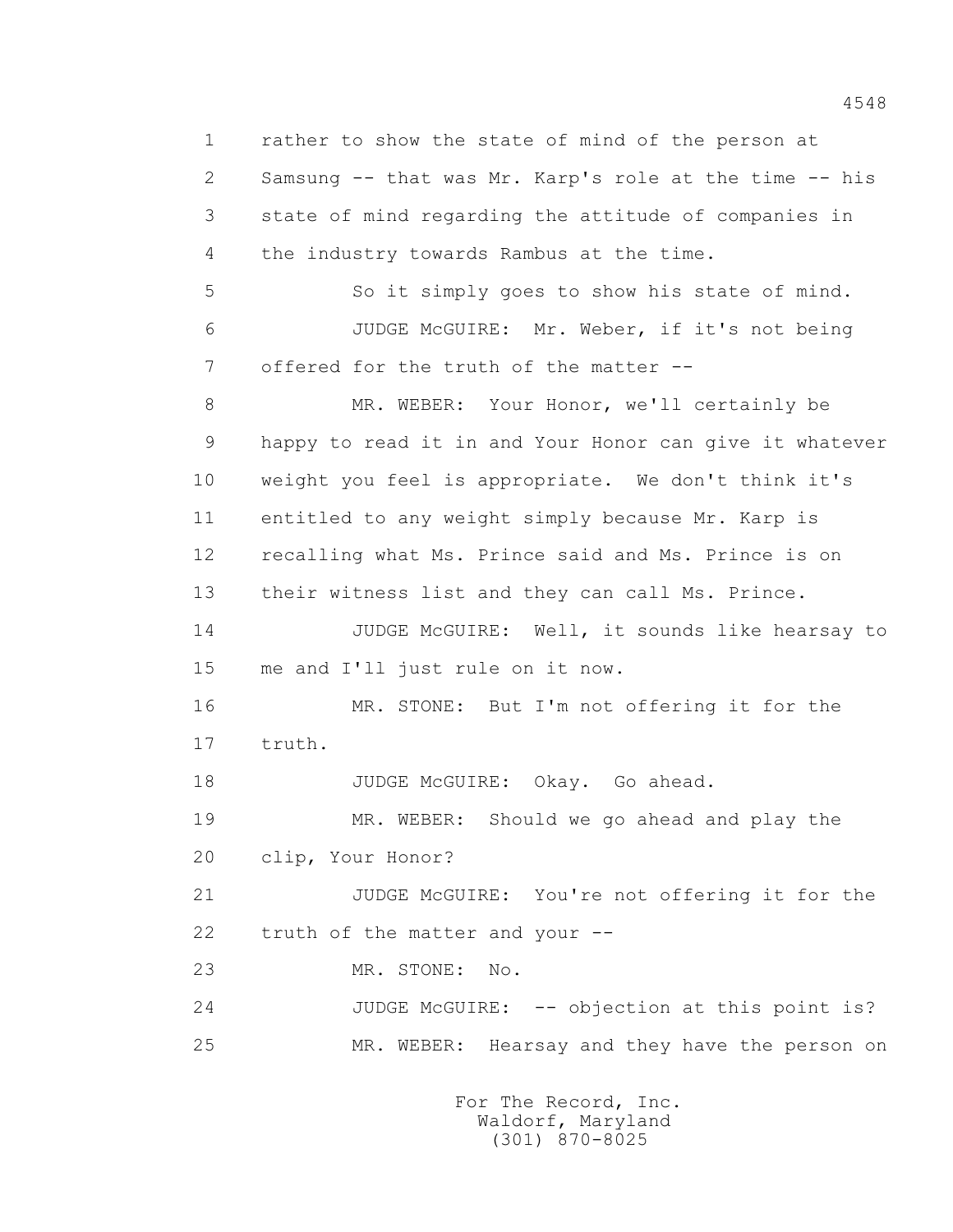1 their list who can testify to this.

 2 JUDGE McGUIRE: But if he's not offering it 3 for the truth of the matter, how is it a hearsay 4 objection? 5 MR. WEBER: Well, if he's not offering it for 6 the truth of the matter, I'm not sure what it actually 7 proves, if anything. 8 JUDGE McGUIRE: But what's your objection? If 9 it's not on hearsay now, which it cannot be because 10 it's not being offered for an out-of-court statement, 11 then what's the foundation for your objection? 12 MR. WEBER: My objection then would be it's 13 irrelevant and its prejudice outweighs the probative 14 value. 15 JUDGE McGUIRE: Mr. Stone, how is it relevant? 16 MR. STONE: Well, as with the statements we 17 heard earlier today from Dr. Peisl, what people were 18 saying in the industry is important to understand the 19 state of mind of people who were actors in the 20 industry. 21 JUDGE McGUIRE: But I understand the question. 22 But if it asks the question what did she tell you, then 23 that's one thing. 24 MR. STONE: What -- it's important to -- I 25 almost have to tell you what was said in order to give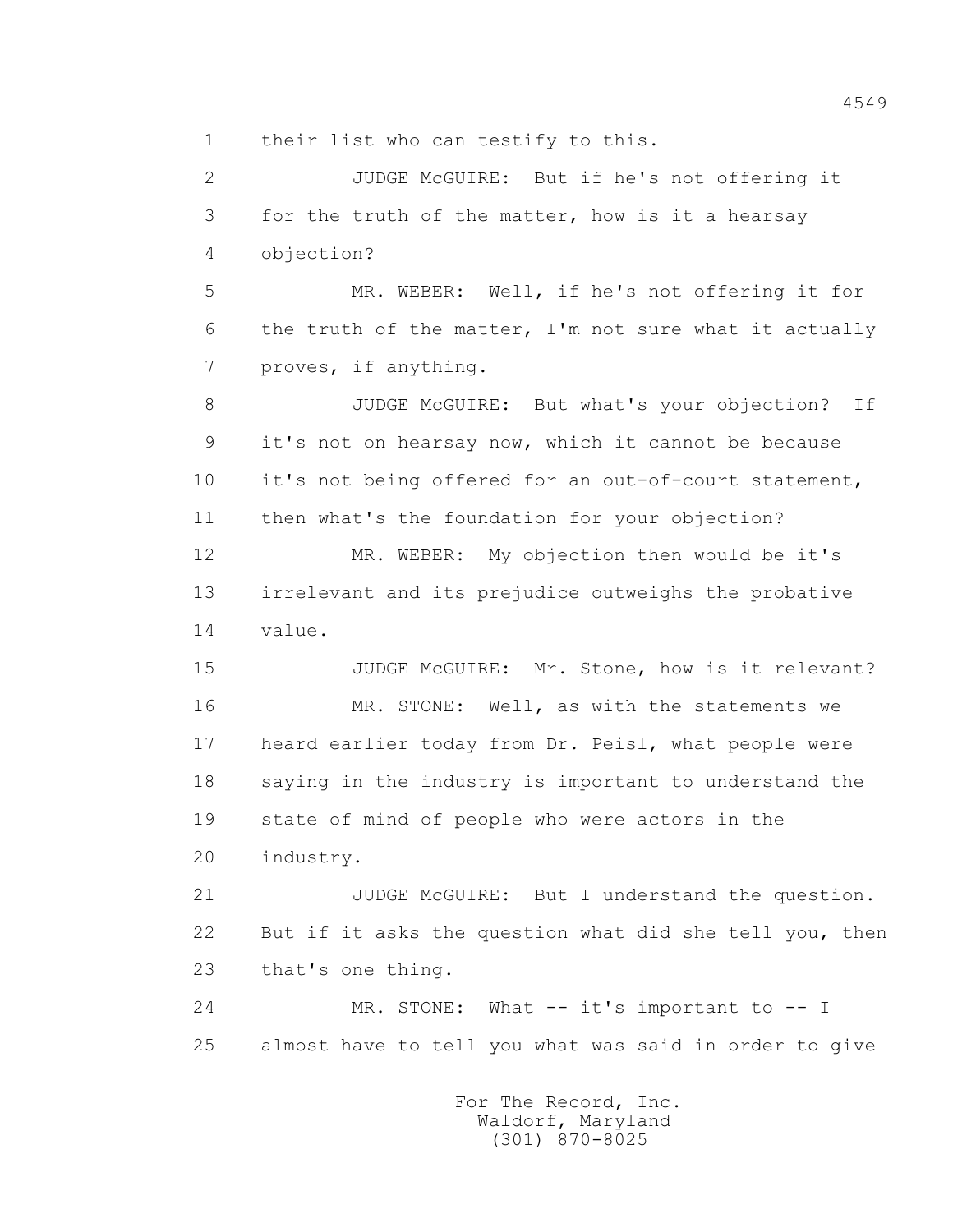1 you a sense of the issue.

 2 But what the issue was, Mr. Karp was told 3 something about Texas Instruments' views towards 4 Rambus. He was at that time a player at Samsung and 5 had to decide whether or not to take a license from 6 Rambus or not. His state of mind about Rambus and how 7 to approach Rambus, it was influenced by what he heard 8 from her, as I think Dr. Peisl's conduct today was 9 influenced by what he heard from customers about good 10 things and bad things about products, which again 11 wasn't offered for the truth, just to -- 12 JUDGE McGUIRE: I'll hear it on that basis. 13 Overruled. 14 MR. WEBER: Okay. Well, we'll start then at 15 page 51, line 15, continuing through to page 53, 16 line 19. And again, for the record, our objection was 17 the answer starting at line 9, page 53. 18 JUDGE McGUIRE: Noted. 19 (Whereupon, the videotape was played for the 20 record in open court.) 21 MR. WEBER: The next passage has a similar 22 question and answer which we will get into a similar 23 objection. We're on page 57 now. We have no objection 24 to reading in lines 1 through 8, but then when we get 25 to lines 16 through actually at 25 on that page,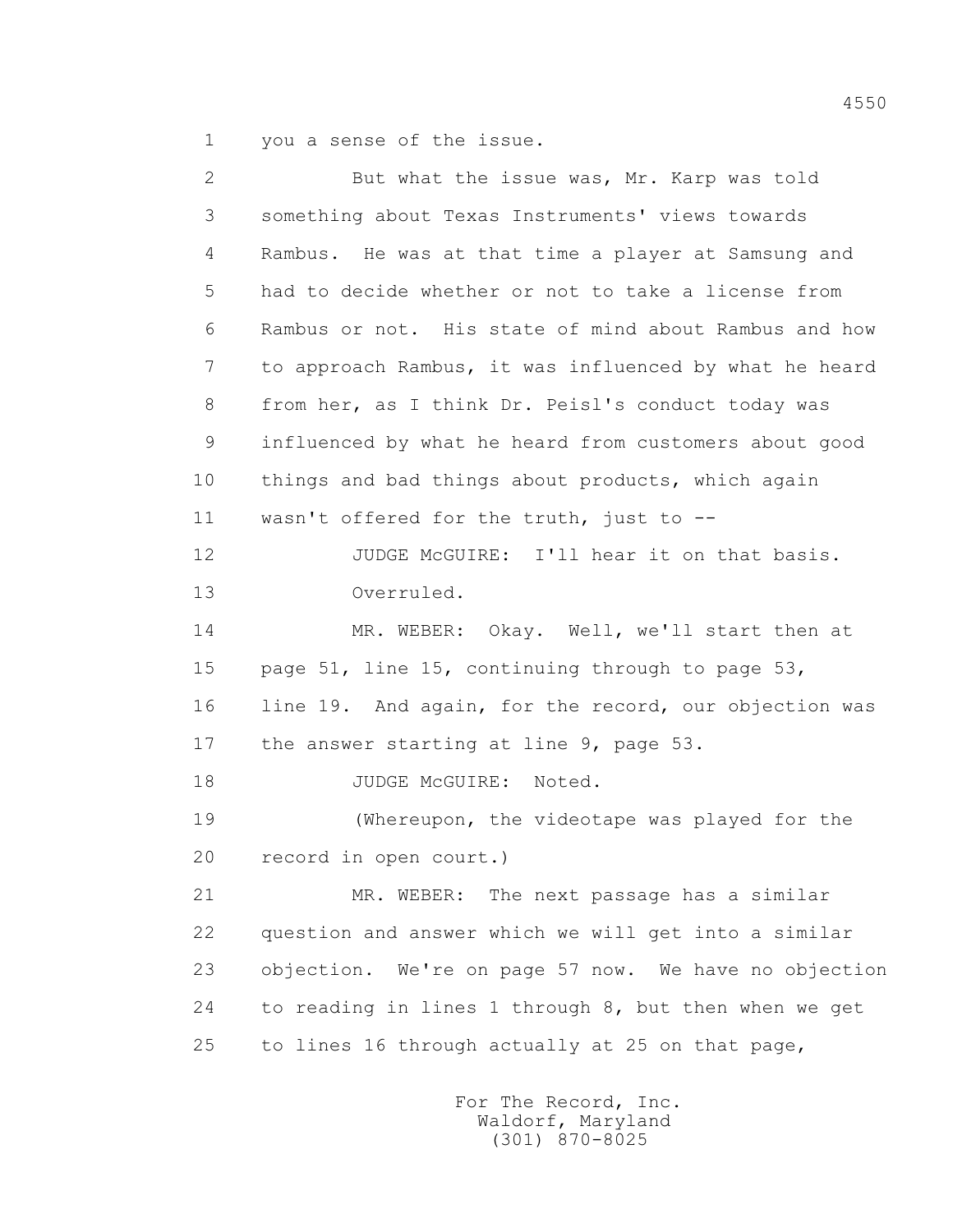1 there's a question and answer again which we think 2 called for hearsay about this conversation with 3 Ms. Prince. 4 MR. STONE: I'll withdraw that, Your Honor. 5 JUDGE McGUIRE: Thank you. 6 MR. WEBER: Okay. But we have no objection to 7 playing 57, line 1 through 8, so we'll play that clip 8 and then go on to something else. 9 Well, we're going to cut out the one after 10 that, so let's do 57, line 1 through 8. 11 (Whereupon, the videotape was played for the 12 record in open court.) 13 MR. WEBER: Next I think we have a series of 14 three clips which we can combine. It will start with 15 page 59, line 4 through page 60, line 4, and then the 16 clip immediately after that would be page 61, line 6 17 through page 64, line 17 and then finally a short clip 18 page 64, line 22 through page 65, line 6. 19 So if we can play those three clips. 20 (Whereupon, the videotape was played for the 21 record in open court.) 22 MR. WEBER: Next we have a long clip that goes 23 from page 65, line 11 through page 72, line 21. 24 (Whereupon, the videotape was played for the 25 record in open court.)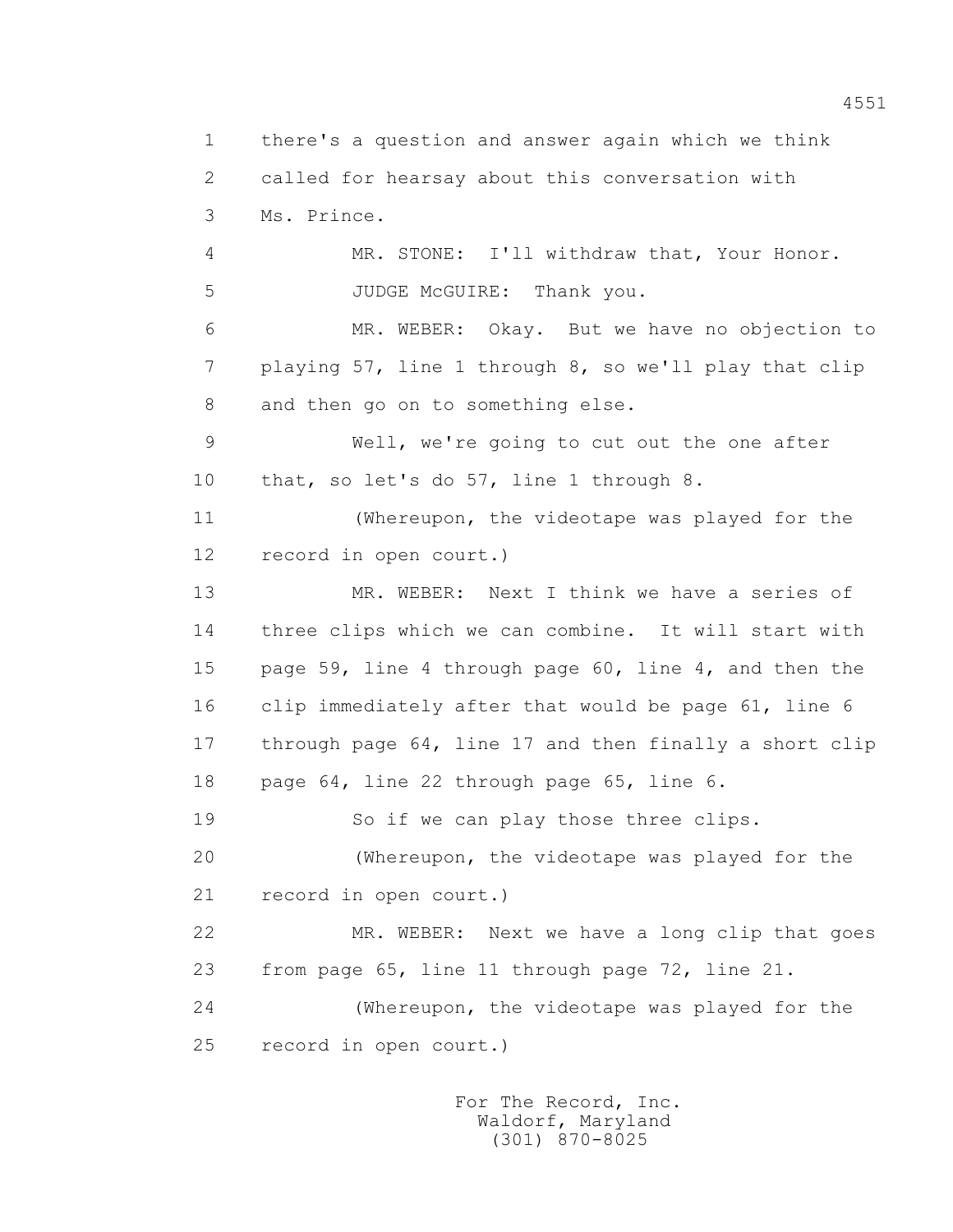1 MR. WEBER: My next two short excerpts are 2 excerpts that respondent wanted and we have objections. 3 Basically it's the same objection on both of them, that 4 it's really irrelevant and beyond the scope of our 5 designations. I'd like to see if I can talk Mr. Stone 6 into withdrawing them. 7 JUDGE McGUIRE: What page? 8 MR. WEBER: This would be starting at page 74, 9 line 7 through 75, line 8 and then the same objection 10 at page 76, line 15 through page 77, line 8. 11 JUDGE McGUIRE: Mr. Stone, did you want to -- 12 MR. STONE: These simply fill out the picture 13 of what he did at Samsung, which complaint counsel 14 have brought out at some length. This simply filled 15 out the picture of what he did when he got back to the 16 U.S. 17 JUDGE McGUIRE: How do these prior litigations 18 have any pertinence to these issues? 19 MR. STONE: The actual litigations so far as I 20 know don't have any pertinence to these. Although one 21 of the litigations is the one that was the subject of 22 the ITC dispute that is the subject of the brief. But  $23$  I don't  $-$ 

 24 JUDGE McGUIRE: Then I sustain the objection. 25 MR. WEBER: Next, Your Honor, we have a short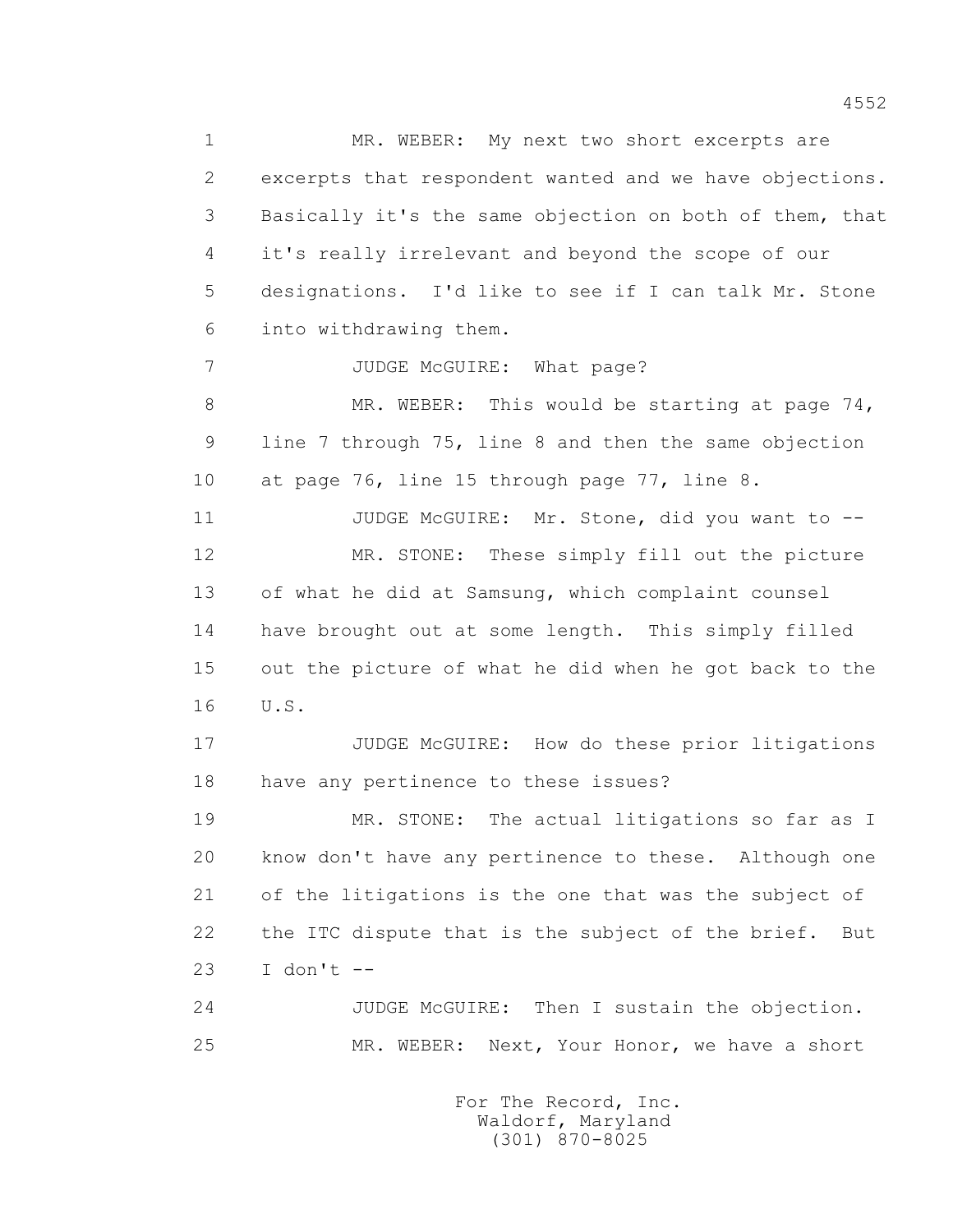1 clip, and then I think we're getting into where they're 2 objecting to ours, so let's do the one short clip. 3 It's actually a series of short clips. It's page 87, 4 lines 2 through 5 and then page 87, line 17 through 5 page 88, line 5. I don't think there's any objection 6 to that, but the next one there is.

 7 (Whereupon, the videotape was played for the 8 record in open court.)

 9 MR. WEBER: The next excerpt, Your Honor, is at 10 page 90, line 3 through line 21 and they have an 11 objection.

 12 MR. STONE: Your Honor, and I don't know if you 13 want a chance to rule on the papers to the extent this 14 is an effort to use the brief that was filed in the ITC 15 case -- that's where we pick up now -- to use the brief 16 in the ITC case, which the witness had never seen 17 before, so there's no foundation that he's ever seen 18 it, but in addition, we think the use of the brief or 19 the use of the declaration for that proceeding is 20 inappropriate since that is hearsay. If it is being 21 offered for the truth, he didn't work for Rambus at the 22 time. He worked for Samsung.

 23 JUDGE McGUIRE: Now, this goes as well to your 24 pending motion, does it not?

25 MR. STONE: It does. And I wondered, given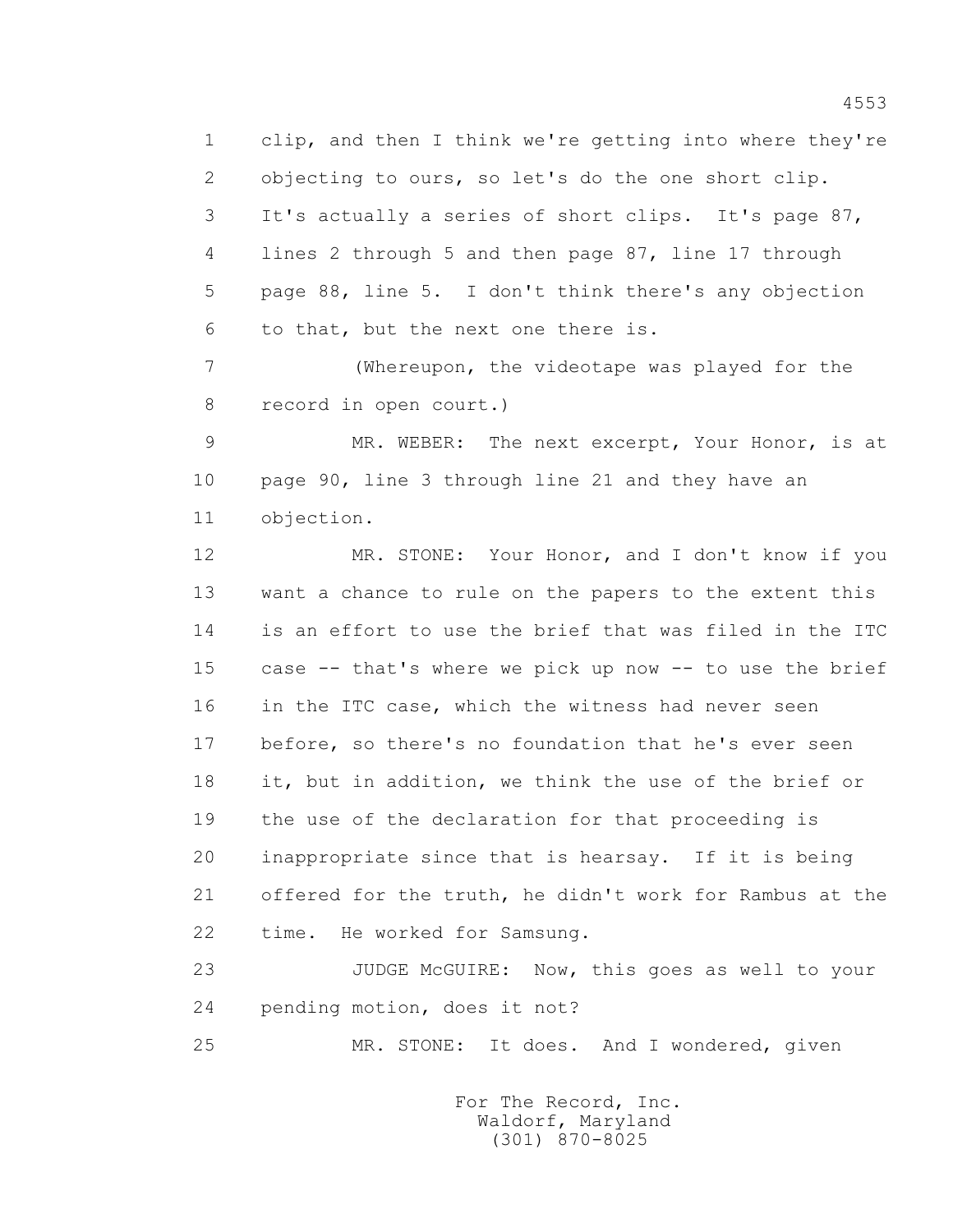1 it's four o'clock, if now is a good time to break.

2 JUDGE McGUIRE: I think it is because 3 obviously I don't want to get into something on that 4 now before I decide the pending motion. And I think 5 whatever I do there may have impact on what we 6 ultimately hear here, so it would be premature for me 7 at this time to rule.

 8 MR. WEBER: Your Honor, may I just respond to 9 Mr. Stone briefly?

10 JUDGE McGUIRE: Sure.

 11 MR. WEBER: This whole deposition has been 12 ruled already on April 28 by Your Honor as a party 13 admission, so Mr. Karp is in the position of a party 14 opponent and basically he's being asked whether he 15 agrees with this statement in the brief, so he could 16 have been asked the question without the brief and been 17 perfectly appropriate.

 18 JUDGE McGUIRE: Well, that's your argument and 19 that's in your current brief as well I believe. Is it 20 not?

 21 MR. WEBER: I think our position in the 22 footnote as far as the brief, we're not offering the 23 brief as evidence, Your Honor. All we're saying is we 24 can take up these objections one by one, so this is an 25 example of that.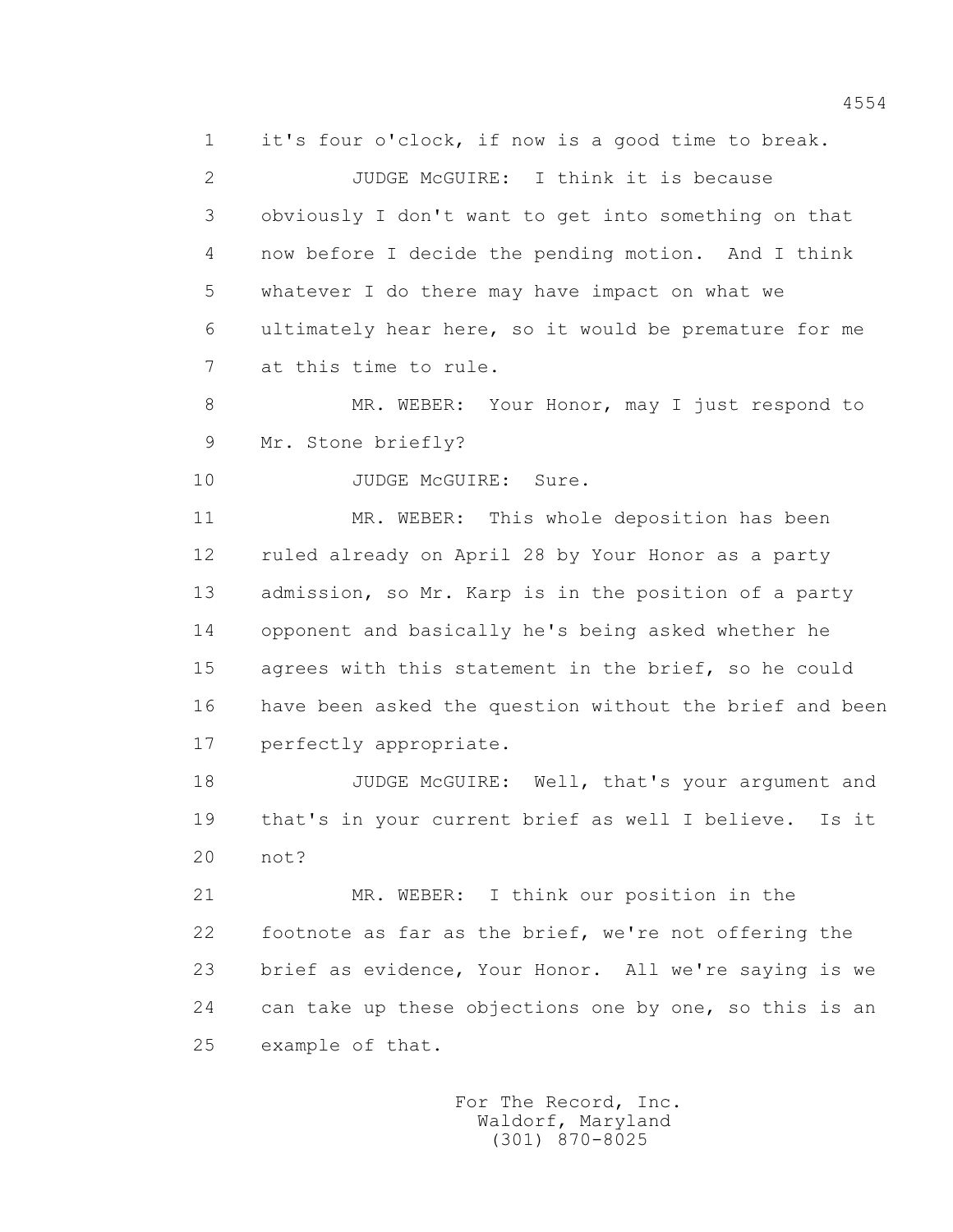1 JUDGE McGUIRE: Well, again, I think it's 2 premature for me to rule until I issue an order on the 3 outstanding motion which incorporates your response 4 obviously, and then after I issue that order, then we 5 can take these up as we need to, but obviously that 6 order will have perhaps some impact on these current 7 objections.

 8 MR. STONE: I think it will, Your Honor. 9 MR. WEBER: Okay. Thank you, Your Honor. 10 JUDGE McGUIRE: So is that it for today?

11 MR. STONE: That will be it.

12 JUDGE McGUIRE: Very good.

13 And I want to say, complaint counsel, I'm 14 pleased you were able to take some time this afternoon 15 and put this together, and I think that's the kind of 16 progress that we need to make when we have these off 17 hours. So thank you very much.

18 MR. WEBER: We're doing the best we can. 19 MR. STONE: We appreciate that as well,

20 Your Honor.

 21 JUDGE McGUIRE: And while we're on this, so 22 we're going to be off on Tuesday and Wednesday. Are 23 there any other off days in the next two or three weeks 24 that anyone has contemplated?

25 MR. STONE: The only possible day that we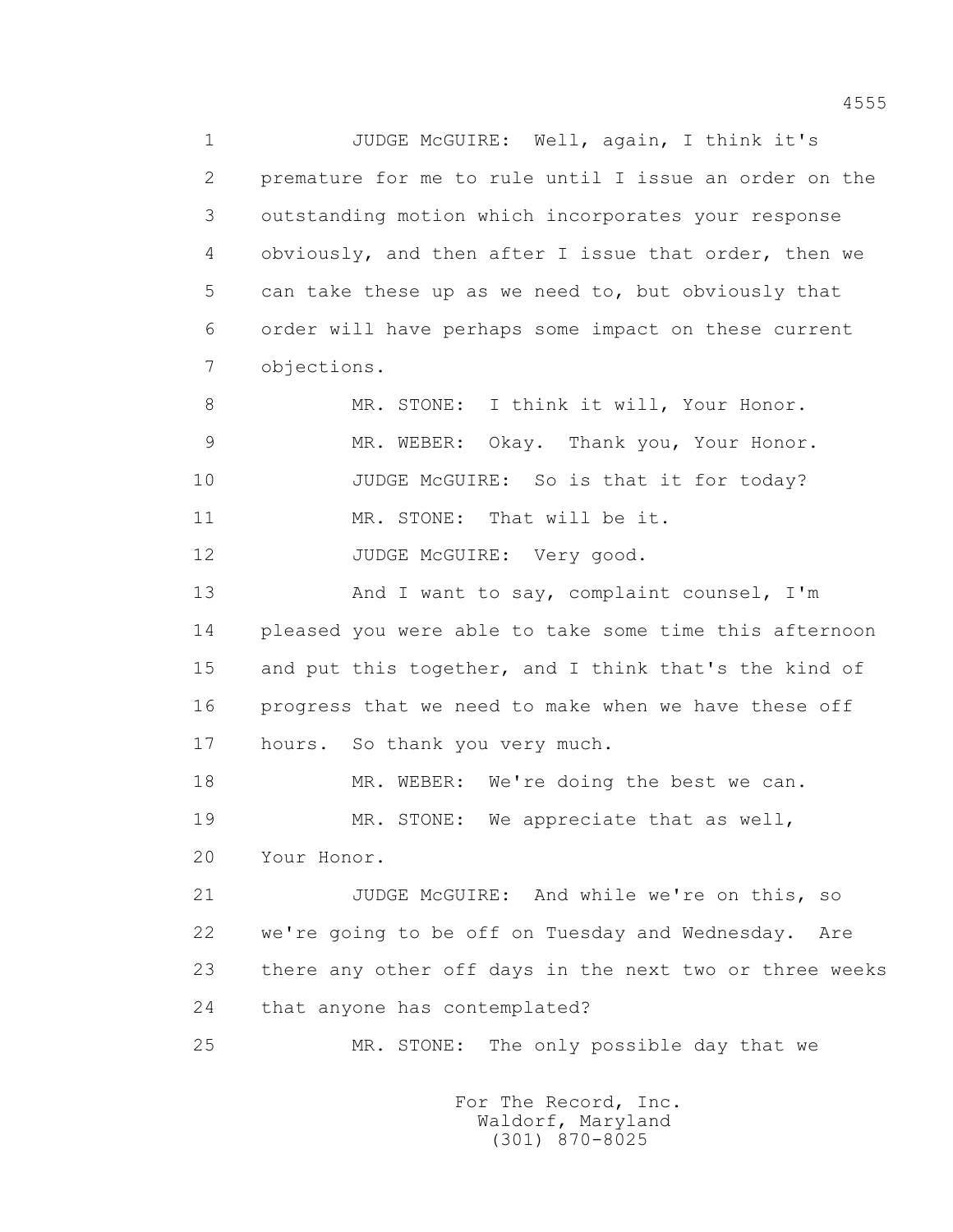1 talked about the other day was that Friday, June 20. 2 And Mr. Oliver and I have been talking about whether or 3 not we can fill it, and we have some proposals back and 4 forth, and if you could give us a day or so to work 5 that out.

 6 JUDGE McGUIRE: Yes. No, there's no rush. I 7 just wonder, if we feel like we're getting beyond our 8 schedule, then, you know, I only offered that early on 9 in this proceeding with the anticipation we'd be going 10 to trial four days a week, five days a week, then on 11 occasion maybe the parties would want to take an off 12 Friday, but I'm certainly, you know, free to stay in 13 hearing in an effort to try to keep the hearing on 14 track and under schedule.

 15 Does it still appear like we're going to get 16 this thing done by the end of July? Is that still the 17 time frame we're looking at to have this hearing 18 completed, or is this going to run into August?

 19 MR. STONE: I think so. I think Mr. Oliver and 20 I have been talking about when complaint counsel expect 21 to rest their case, and what he's been trying to do to 22 help me out is give me as good an estimate as he can, 23 and what I'm going to ask Your Honor to do, and I'll 24 ask complaint counsel if they agree, is to then give us 25 a date certain to start.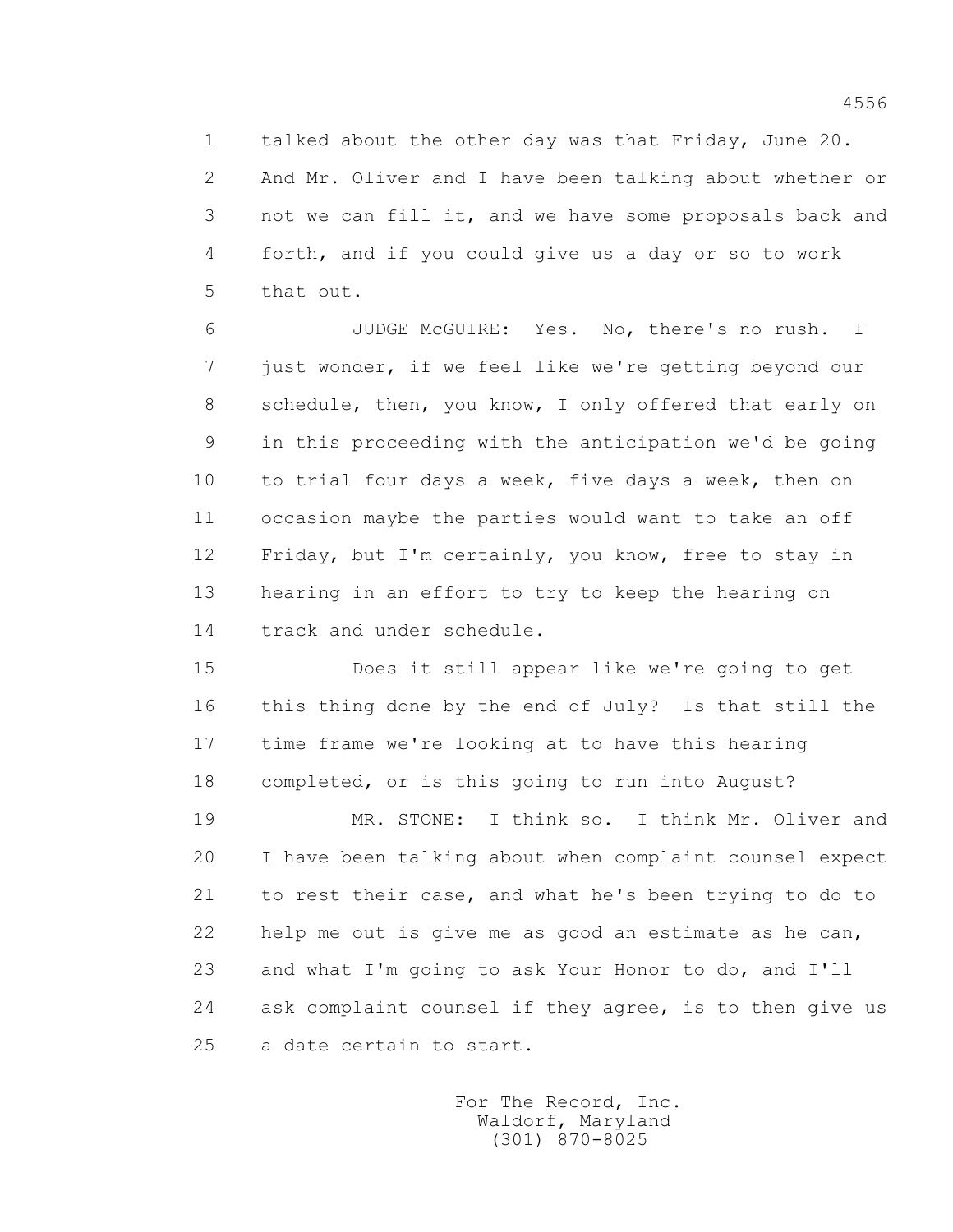4557 1 It looks like our case would start right after 2 the Fourth of July weekend. So what I'm going to do, 3 once we make sure it makes sense, is just ask you, 4 okay, let's have a date certain so we can start 5 scheduling witnesses right after that holiday and maybe 6 start on that Tuesday, is what we're currently 8 JUDGE McGUIRE: And you anticipated that your 9 case in chief would take? 10 MR. STONE: Three weeks. 11 JUDGE McGUIRE: Three weeks. And then we'll 12 come back with complaint counsel's rebuttal no doubt;

> 14 MR. STONE: So if we're at three weeks, that's 15 going to take us --

7 thinking.

13 right?

16 JUDGE McGUIRE: That's the end of August. 17 MR. STONE: We will end by the end of July, but 18 if they have a rebuttal case they want to put on, it 19 will put us into August.

 20 And then while we're on the issue of 21 scheduling, without asking for any commitment, we 22 probably should fairly soon talk about what you want us 23 to do when the evidence closes, should we argue orally 24 at the end in a relatively short period of time after 25 the end, and then we'll probably have briefing.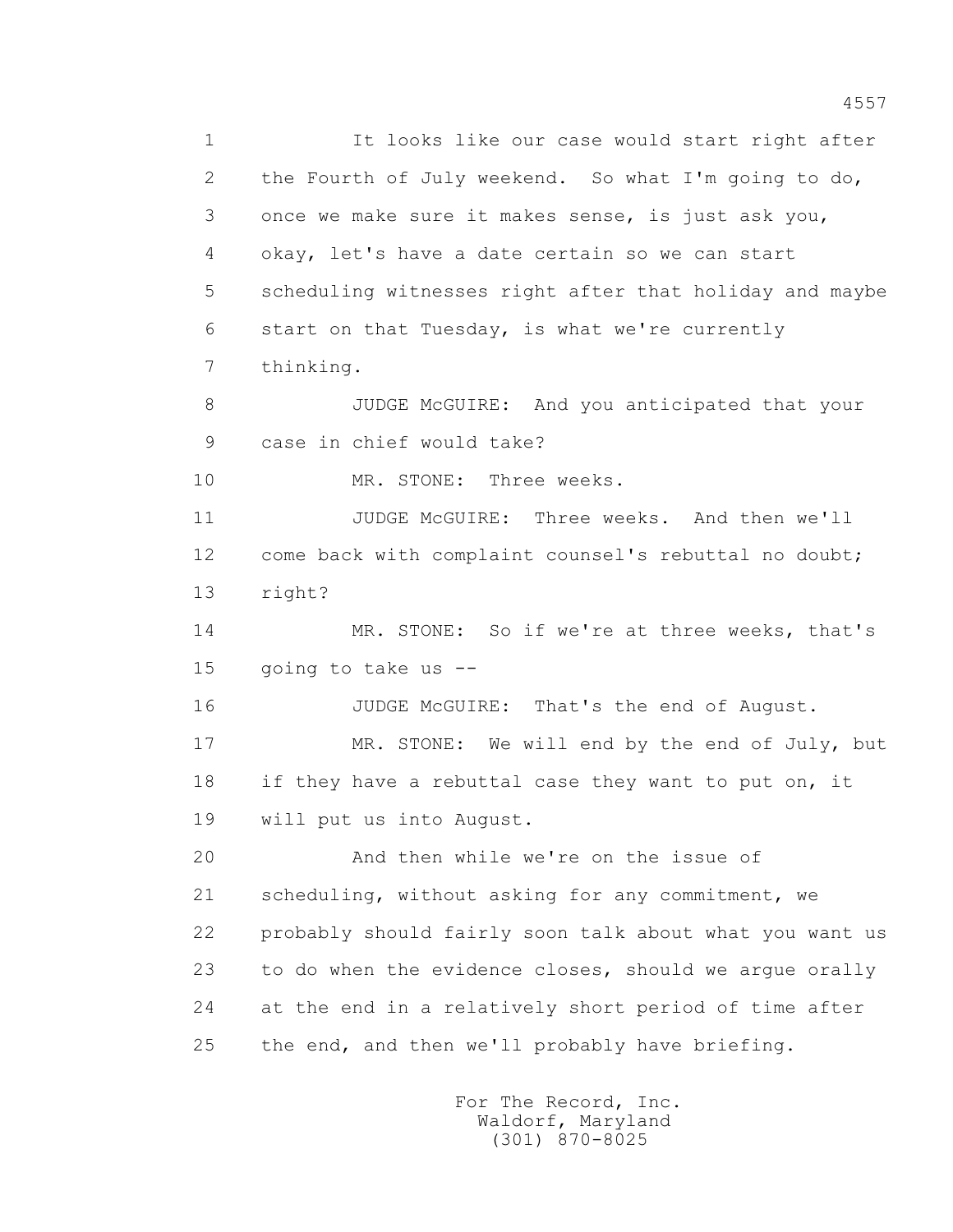1 JUDGE McGUIRE: You know what I've always done 2 since I've been ALJ, I think what's important to me are 3 your opening statements, so I can get a feel as of that 4 point in time. You know, when the pleadings come out, 5 during the course of the complaint and answer, parties 6 tend to change their arguments somewhat, so I want to 7 know at the day I open the hearing what your opening 8 arguments are.

 9 As far as closing arguments, to me, that's 10 optional with the parties and I would prefer that you 11 put the essence of your closing argument in your 12 post-hearing brief because that's where it's really -- 13 that's where you're going to be able to tie up all the 14 evidence.

 15 If the parties choose to sort of close this up 16 a little bit at the end of the hearing and make a short 17 closing statement, then that's fine with me. But I 18 don't anticipate or I'm not going to obligate you to 19 make some long closing comment that's going to tie up 20 all the evidence that's preceded in this hearing 21 because ultimately, as we all know, we're going to have 22 to spend some time in going back through this entire 23 record, and so I would, you know, prefer it to be in 24 your post-hearing briefs.

25 And I guess while we're on that topic we ought

 For The Record, Inc. Waldorf, Maryland (301) 870-8025

4558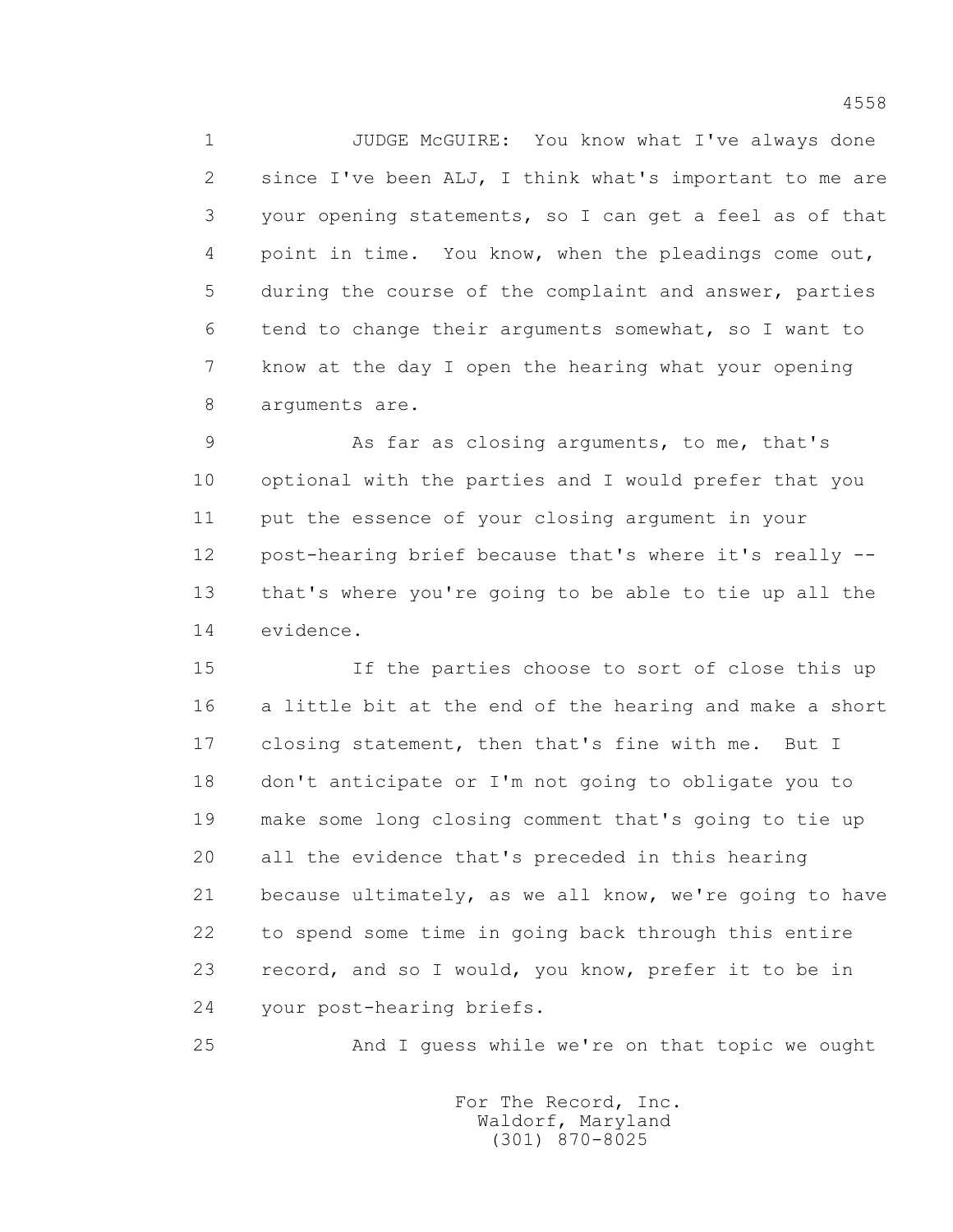1 to take that up a little bit. I think I mentioned at 2 the start of this hearing that we are all under some 3 pretty tight time frames regarding the post-hearing 4 briefing and the time I have to issue an opinion.

 5 Now, at some point I plan on issuing an order 6 on briefing to advise the parties as to what I expect 7 in your post-hearing briefs. And the parties probably 8 already contemplated that they want to get started on 9 that before just the end of the hearing so they won't 10 be under this crush.

 11 So just while we're talking here, maybe the 12 parties could give me some idea how much time, you 13 know, that they would -- it's how much time you need, 14 not how much time you want, how much time do you need 15 to get out a quality post-hearing brief. And I'm 16 contemplating at this point the parties filing their 17 opening briefs and then -- concurrently and then filing 18 concurrent reply briefs.

19 So you don't have to tell me that today, but I 20 want you to think about how much time you need. 21 Because part of the problem I think is, if we just say 22 you've got X number of days, it's my -- since I've been 23 here at the FTC, I've been apprised by my staff and my 24 colleague down there that we've been having some 25 problems on the post-hearing briefing, you know, from

> For The Record, Inc. Waldorf, Maryland (301) 870-8025

4559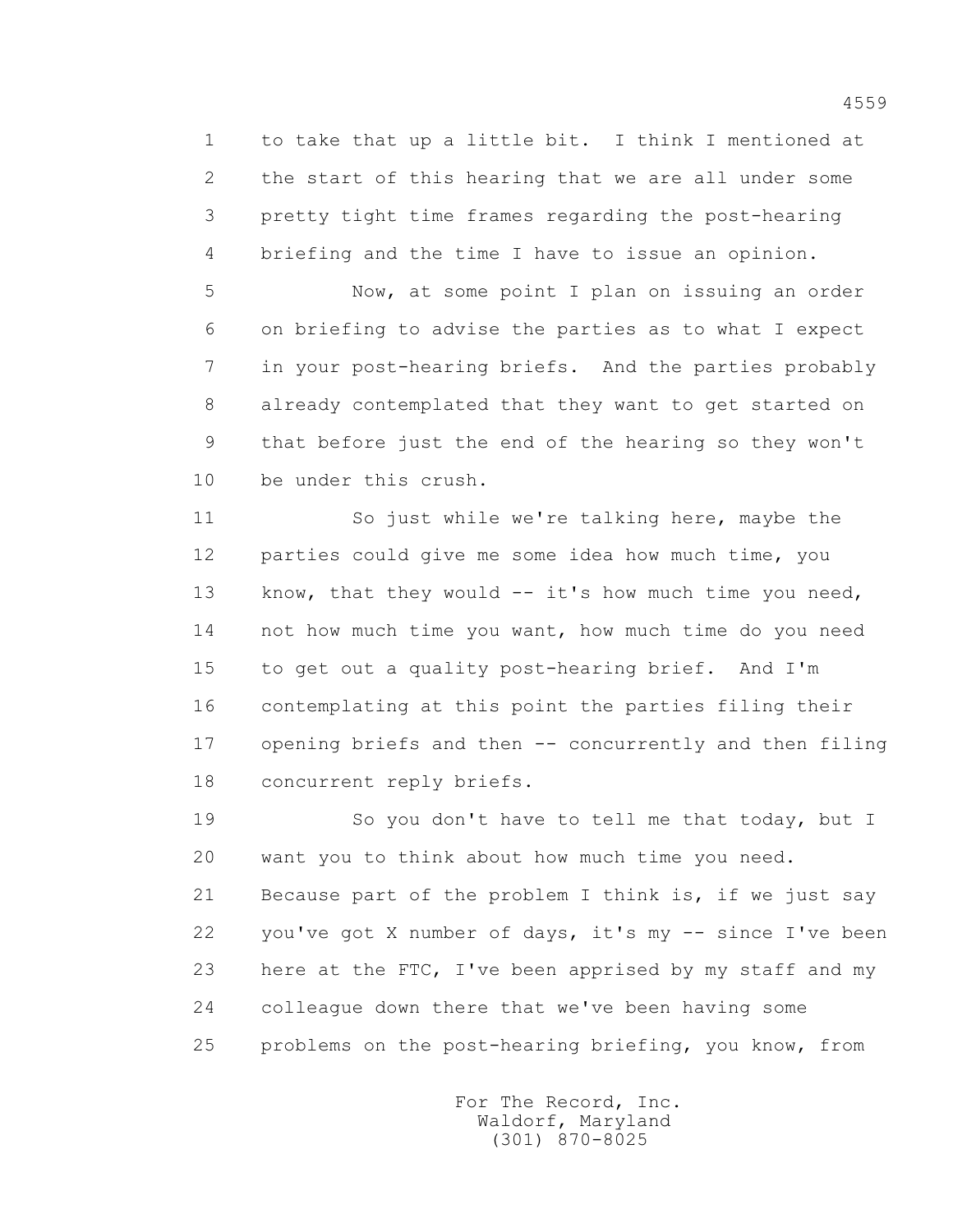1 both sides in other cases regarding the accuracy of 2 some of these briefs. You know, there will be a 3 citation to the transcript or to evidence and that's 4 not what it is and it's not the proposition that it's 5 been cited for.

 6 So -- and that may well be because parties are 7 under, you know, such a crush of time to put something 8 forward that they really don't have or take the time 9 to do the sort of proofing that they ought to be 10 doing.

 11 So I want to try to keep that, to the extent 12 possible, down during this case, and so that's why I'm 13 going to have the parties maybe confer with each other 14 and then advise me at some point how much time do you 15 need, not to say you're going to get it, but I want you 16 to be -- to have that in mind.

 17 Because ultimately, as everyone knows, all the 18 time you've spent on this case, all the hours, it's 19 going to come down to those briefs and how you're able 20 to organize the evidence and the facts to your 21 argument, so that's where I really -- and that's what 22 I'm going to count on to ultimately determine the 23 outcome of this case.

 24 So you should be thinking about that already, 25 and when you get a chance and you want to talk about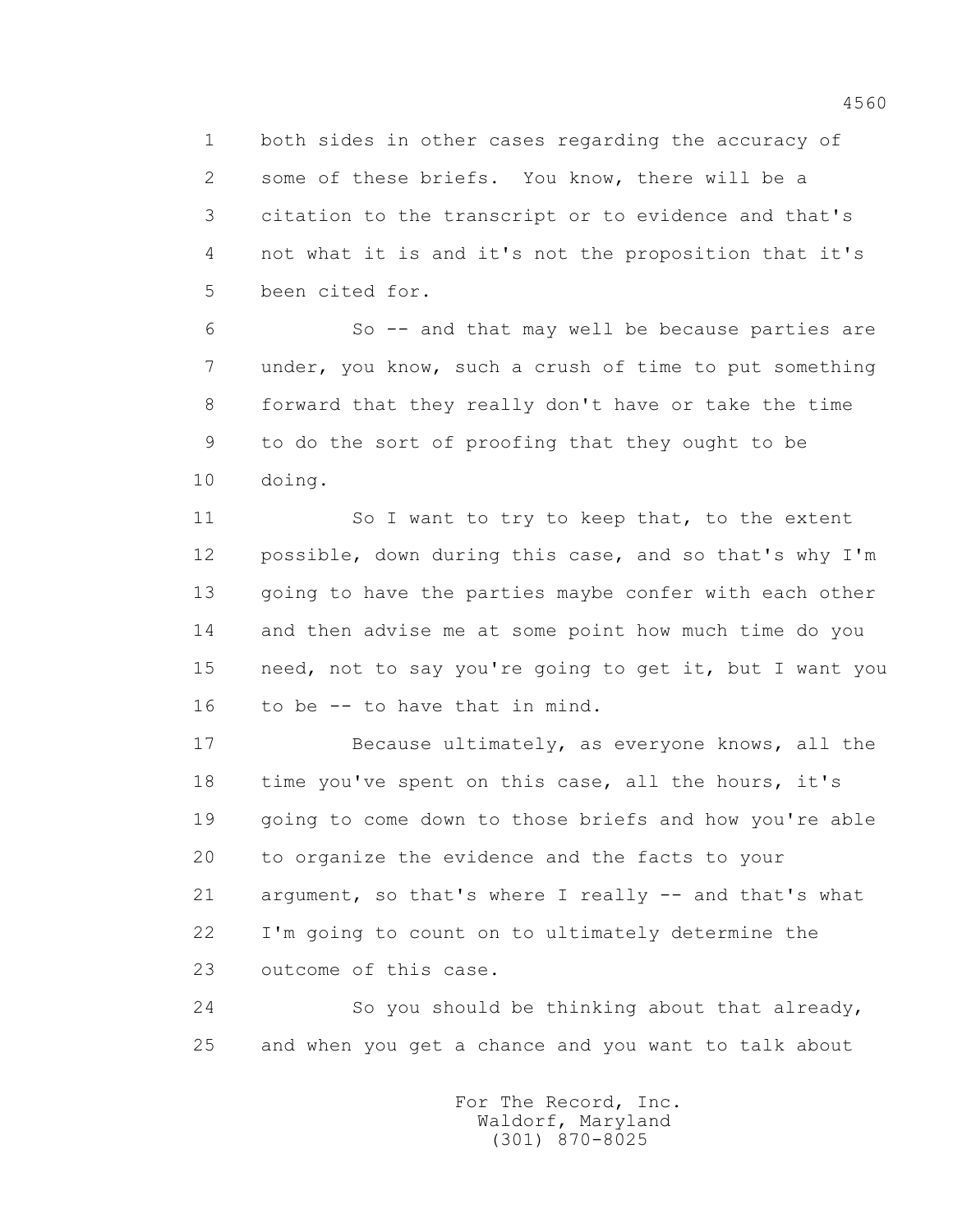1 it, I'll be happy to do so.

 2 MR. STONE: Well, I think that's a great 3 suggestion, Your Honor. We will talk about it. We 4 will consult with complaint counsel and sometime in the 5 next one to two weeks it serves all of our interests to 6 at least put a sort of tentative plan in place if we 7 can.

 8 JUDGE McGUIRE: And again, I don't have to tell 9 you all because you've done this for a long time, one 10 of the most important things, you know, that as 11 advocates that you can offer the court is really tight, 12 concise, accurate proposed findings of fact. And if 13 they are quality proposed findings, I might well 14 incorporate them to some extent or to a great extent 15 into my decision, so it behooves each side to be as 16 accurate as they can.

 17 But I know in the past that's been a problem, 18 and I'm trying to work through the agency to get some 19 of these time frames extended, but I know that's a 20 tough task. It's going to take two years to change 21 any of these current rules. But -- so we're going to 22 do what we have to do, but I want the parties to offer 23 me, you know, their highest-quality post-hearing 24 briefs.

25 So that's all I should say about that at this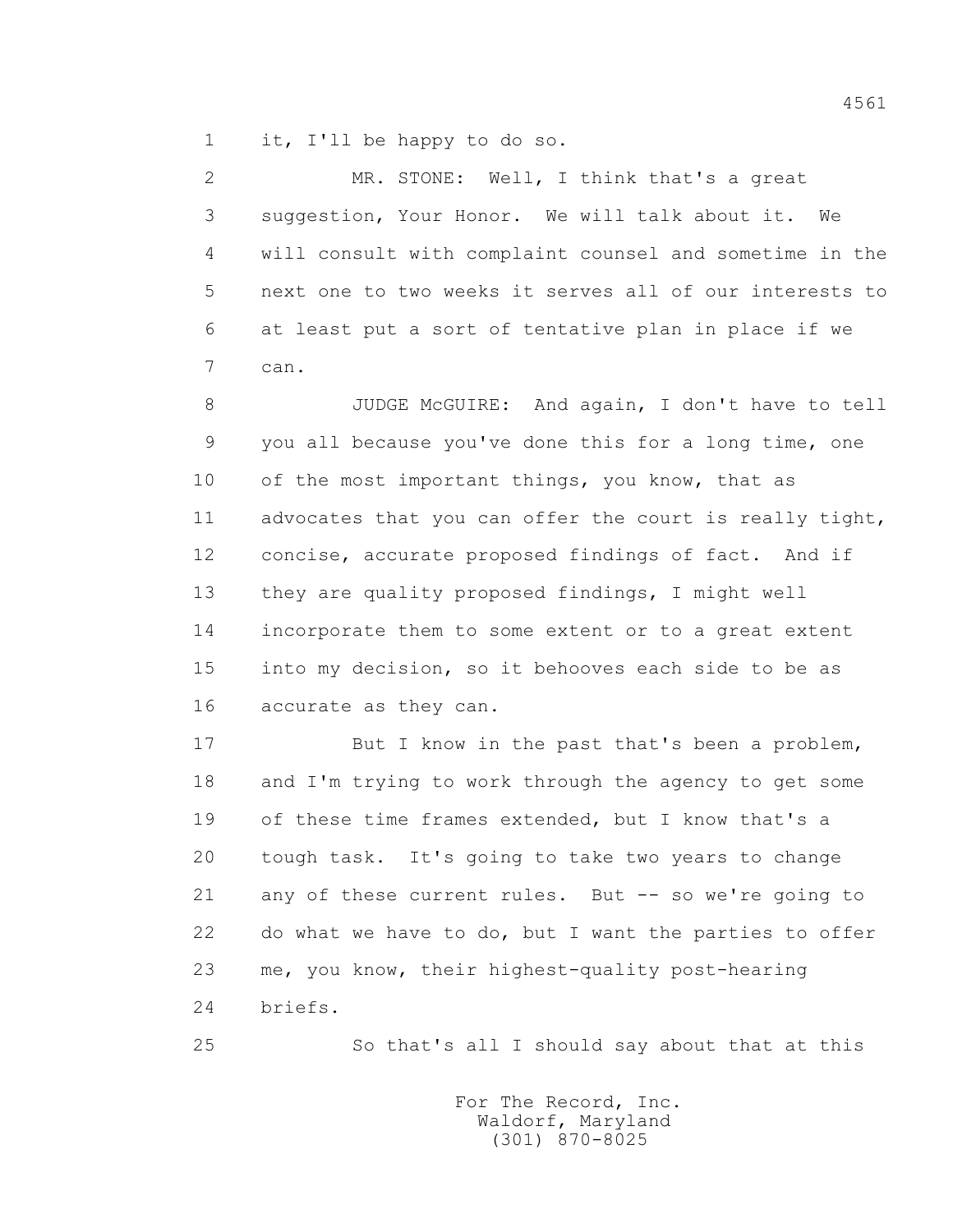1 point.

 2 MR. STONE: I appreciate that, Your Honor. 3 Thank you.

 4 JUDGE McGUIRE: Does complaint counsel want to 5 say anything while we're on this topic?

 6 MR. OLIVER: Simply other than to reiterate as 7 Mr. Stone did that I think it is a very good idea to 8 try to set a schedule fairly early to allow us to 9 know --

 10 JUDGE McGUIRE: And also what I intend to do is 11 to issue an order on briefing that will put down maybe 12 eight or ten different points that I want to make clear 13 to the parties and hopefully offer them some guidance 14 on what I hope to see in these post-hearing briefs. 15 Okay?

16 MR. STONE: Thank you.

17 JUDGE McGUIRE: If not, this hearing is 18 adjourned and we'll convene again on Monday morning. 19 Everyone have a good weekend.

20 MR. STONE: Thank you.

21 (Time noted: 4:15 p.m.)

22

23

24

25